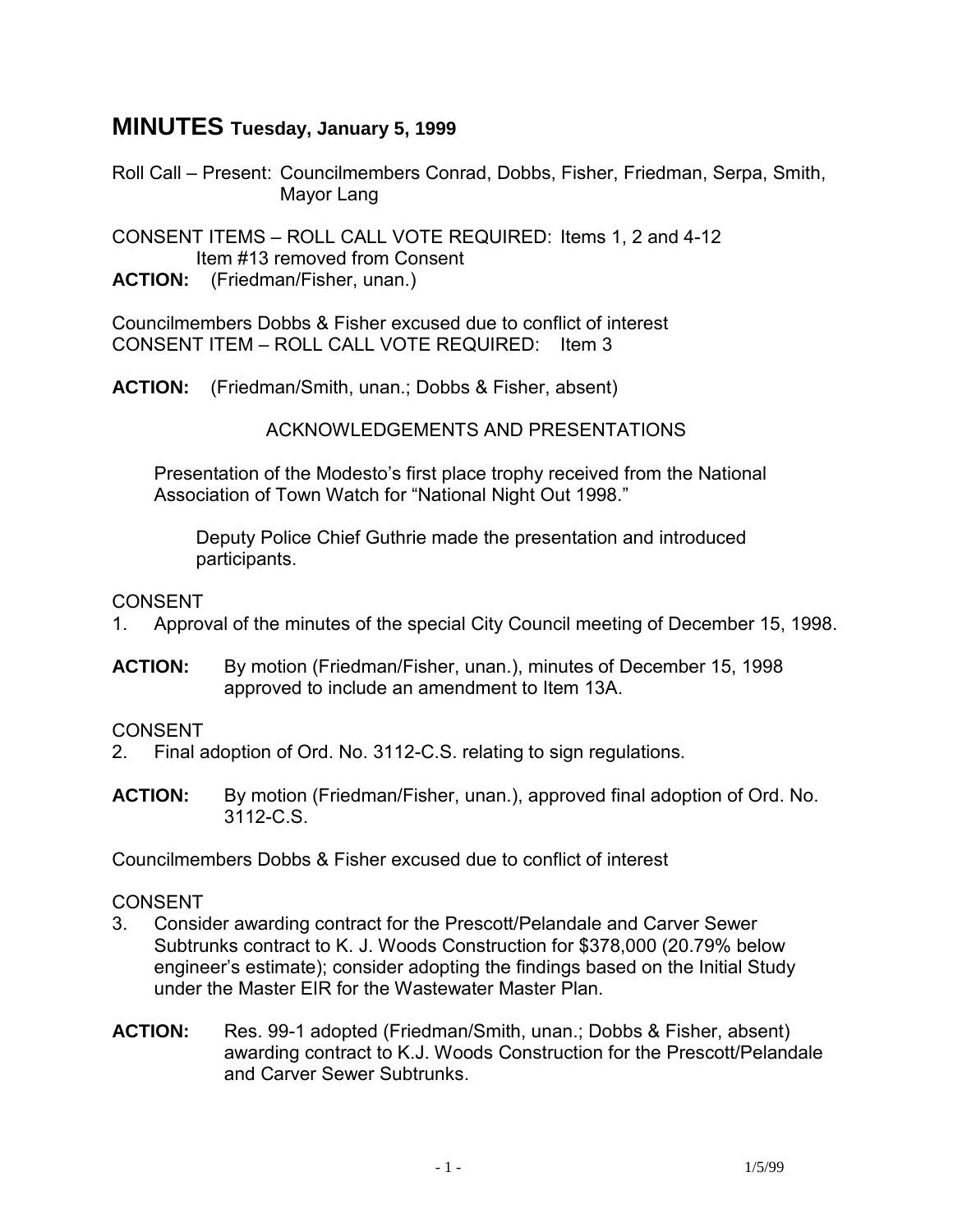Res. 99-2 adopted (Friedman/Smith, unan.; Dobbs & Fisher, absent) approving findings based on the Initial Study under the Master EIR for the Wastewater Master Plan.

### **CONSENT**

- 4. Consider awarding contract for the effluent and drainage headwall project to Cunningham and Sons, Inc. for \$68,400 (13.4 % below engineer's estimated); consider approving an appropriation transfer in the amount of \$49,500 to fully fund the project.
- **ACTION:** Res. 99-3 adopted (Friedman/Fisher, unan.) awarding contract to Cunningham & Sons Inc. for the effluent and drainage headwall project

Res. 99-4 adopted (Friedman/Fisher, unan.) approving appropriation transfer to fully fund the project.

### CONSENT

- 5. Consider awarding contract for the 1998 storm drain repair project to Wickum Construction for \$138,555 (5.52% below engineer's estimate).
- **ACTION:** Res. 99-5 adopted (Friedman/Fisher, unan.) awarding contract for the 1998 storm drain repair project to Wickum Construction.

### **CONSENT**

- 6. Consider accepting the work of T & S Construction Co., Inc. as complete for the Cannery Segregation Pipeline Section project and authorize City Clerk to file a Notice of Completion. (Original contract \$6,603,130)
- **ACTION:** Res. 99-6 adopted (Friedman/Fisher, unan.) accepting the work of T & S Construction Co., Inc. as complete for the Cannery Segregation Pipeline Section project and authorize City Clerk to file a Notice of Completion.

# **CONSENT**

- 7. Consider authorizing a new call for bids for biosolids removal at the Secondary Wastewater Treatment Plant for Operations and Maintenance Department – Water Quality Control Division.
- **ACTION:** Res. 99-7 adopted (Friedman/Fisher, unan.) authorizing bid call for January 26, 1999, at 11:00 a.m. for biosolids removal at the Secondary Wastewater Treatment Plant project.

# CONSENT

8. Consider amendment to the agreement with Environmental Care, Inc. (E.C.I.) to extend the termination date of their agreement for golf course maintenance services from January 15, 1999, to June 30, 1999, and to modify staffing requirements.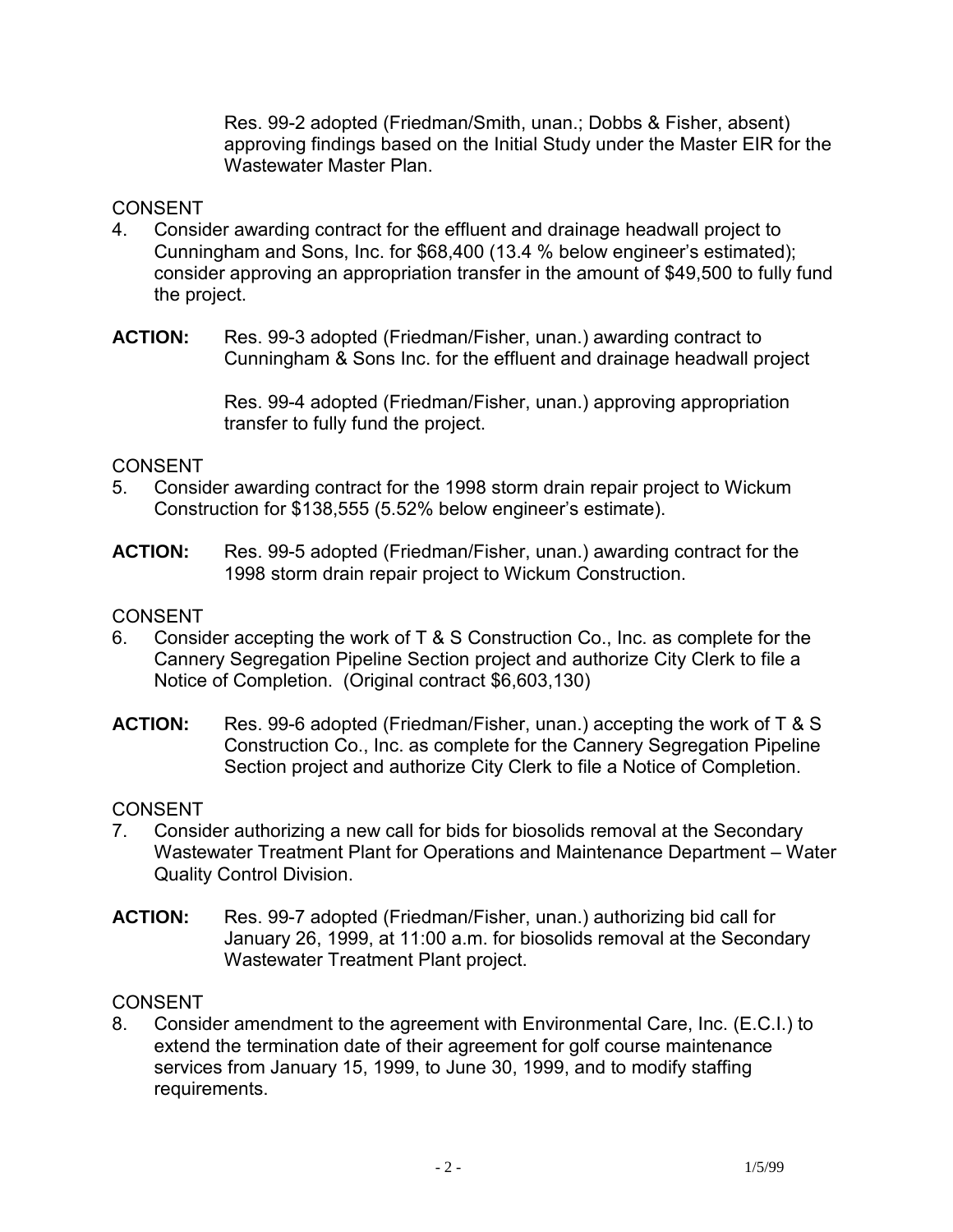**ACTION:** Res. 99-8 adopted (Friedman/Fisher, unan.) approving amendment to the agreement with Environmental Care, Inc. (E.C.I.).

# CONSENT

- 9. Consider approval of the final map of Yosemite Meadows Unit No. 3 subdivision, accepting improvements, and authorizing the City Manager to sign an agreement with subdividers as required by Section 4-4.604(c) of the Municipal Code.
- **ACTION:** Res. 99-9 adopted (Friedman/Fisher, unan.) approving final map of Yosemite Meadows Unit No. 3 subdivision, accepting improvements and authorizing City Manager to sign agreement.

# CONSENT

- 10. Consider approval of a payment of \$35,625.01 to Modesto Irrigation District for utility pole relocation in the Briggsmore Coffee area; consider approval of an appropriation transfer to fund the payment.
- **ACTION:** Res. 99-10 adopted (Friedman/Fisher, unan.) approving payment of \$35,625.01 to Modesto Irrigation District for utility pole relocation in the Briggsmore Coffee area.

Res. 99-11 adopted (Friedman/Fisher, unan.) approving an appropriation transfer to fund the payment.

# CONSENT

- 11. Consider approving appropriation transfers in the amount of \$120,000 from the Storm Drain Fund CIP to the Storm Drain Fund Operating Budget to provide for additional rockwell rejuvenation work to be done under existing contract during the current fiscal year.
- **ACTION:** Res. 99-12 adopted (Friedman/Fisher, unan.) approving appropriation transfer in the amount of \$120,000 from the Storm Drain Fund CIP to the Storm Drain Fund Operating Budget to provide for additional rockwell rejuvenation work to be done under existing contract during the current fiscal year.

# **CONSENT**

- 12. Consider approving a resolution canvassing the election for Community Facilities District (CFD) No. 1996-1 (Village One Annexation No. 2) and ordering annexation of territory to Community Facilities District No. 1996-1.
- **ACTION:** Res. 99-13 adopted (Friedman/Fisher, unan.) approving canvassing the election for Community Facilities District (CFD) No. 1996-1 (Village One Annexation No. 2) and ordering annexation of territory to Community Facilities District No. 1996-1.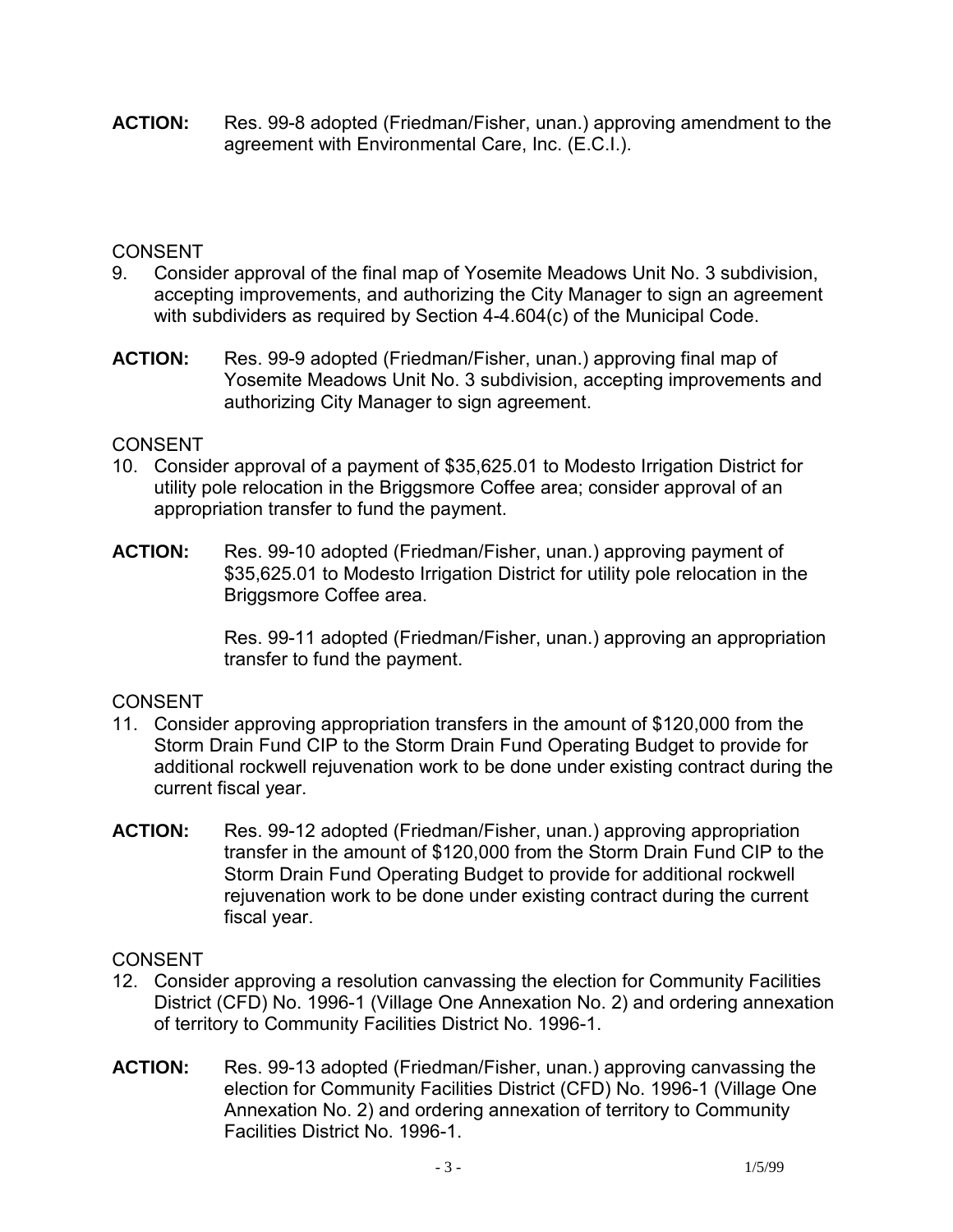Item #13 removed from Consent

- 13. Consider purchase of one Motor Coach Industries (MCI) bus at a cost of \$380,367 for use on the Modesto Area Express (MAX) BART EXPRESS route.
- **ACTION:** Res. 99-14 adopted (Friedman/Fisher, unan.) approving purchase agreement with MCI.

Res. 99-15 adopted (Friedman/Fisher, unan.) approving an agreement with Laketran of Ohio authorizing the City to purchase one MCI bus from Laketran's contract with MCI.

Res. 99-16 adopted (Friedman/Fisher, unan.) approving an amendment to the budget to increase bus purchase project by \$120,000 and estimate \$106,236 of new federal revenues and appropriate \$13,764 from the CFF Transit Contingency Reserve to fund the increased cost of the project.

#### **HEARINGS**

Item #14 continued to January 12, 1999 Council meeting.

- 14. Hearing to consider restructuring the fee for the Firefighter Application Fee to a \$12.50 fee for outside testing costs including test rental, test measurement tools and room rental, to be paid by all candidates invited to the written exam; and to consider amending the Position Classification Plan to amend the job classification for Fire Fighter Trainee and Fire Fighter; and to adopt findings to enable the City to grant exemption for citizens of Stanislaus County from the random selection process.
- **ACTION:** By motion (Fisher/Dobbs, unan.) item continued to January 12, 1999 Council meeting.

# ORAL COMMUNICATIONS

Councilmember Serpa requested a copy of the cable franchise timeline report.

#### **MISCELLANEOUS**

#### Appointments

- 15. Citizens Housing and Community Development Committee
- **ACTION:** Res. 99-17 adopted (Friedman/Fisher, unan.) appointing Cleopathia Moore and Martha Griffith to the Housing and Community Development Committee, with a term expirations of December 31, 2002.

#### MATTERS TOO LATE FOR THE AGENDA

None.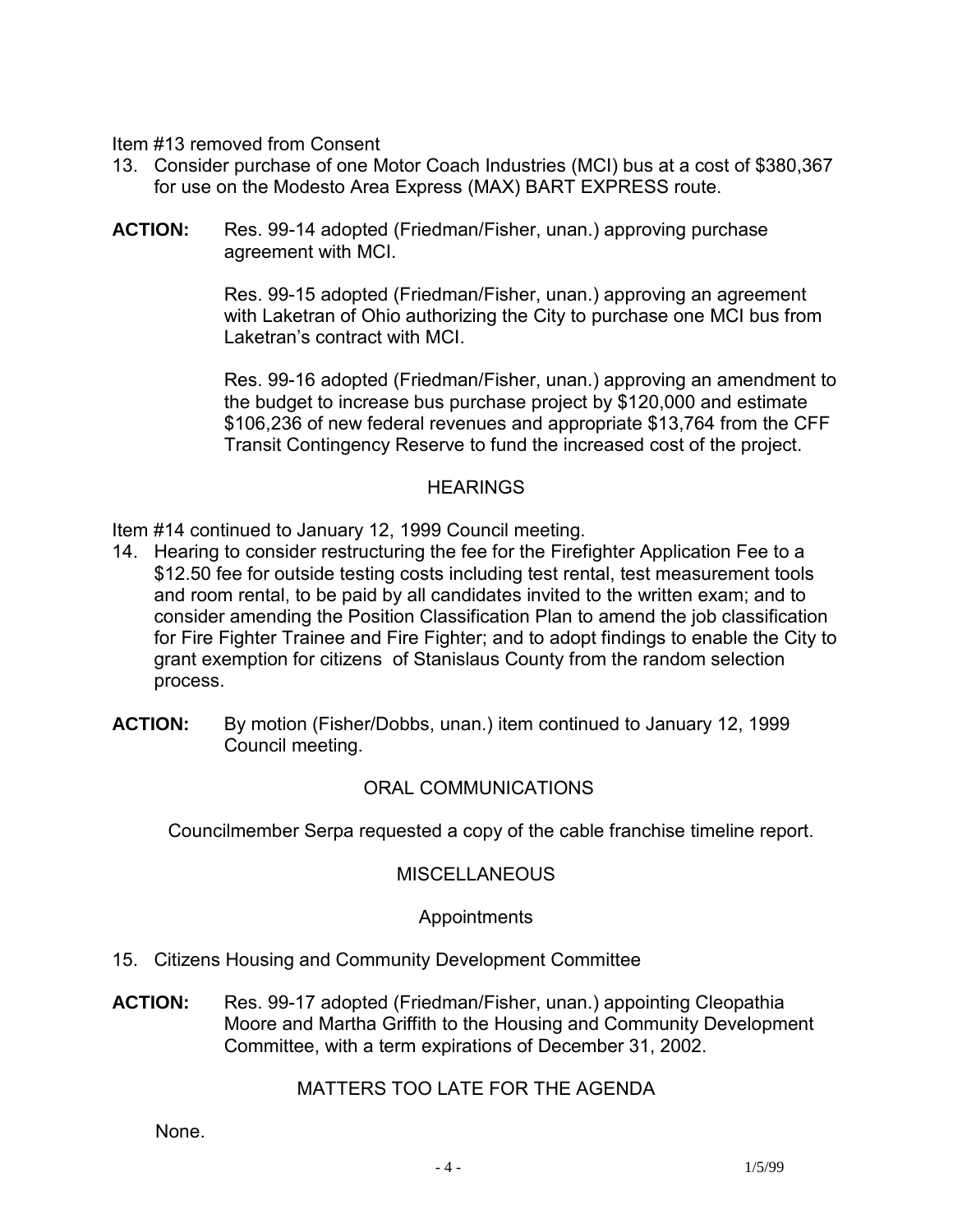### CLOSED SESSION

 The meeting adjourned to a Closed Session in the Mayor's Chambers for the following item:

 CONFERENCE WITH LEGAL COUNSEL – EXISTING LITIGATION (Pursuant to Section 54956.9(a) of the Government Code)

 Name of case: Howard Jarvis Taxpayers Association v. City of Modesto, Stanislaus County Superior Court Action No. 168472

### ADJOURNMENT

The meeting adjourned to Closed Session at 7:20 p.m. The City Attorney returned at 7:25 p.m. to report no action had been taken.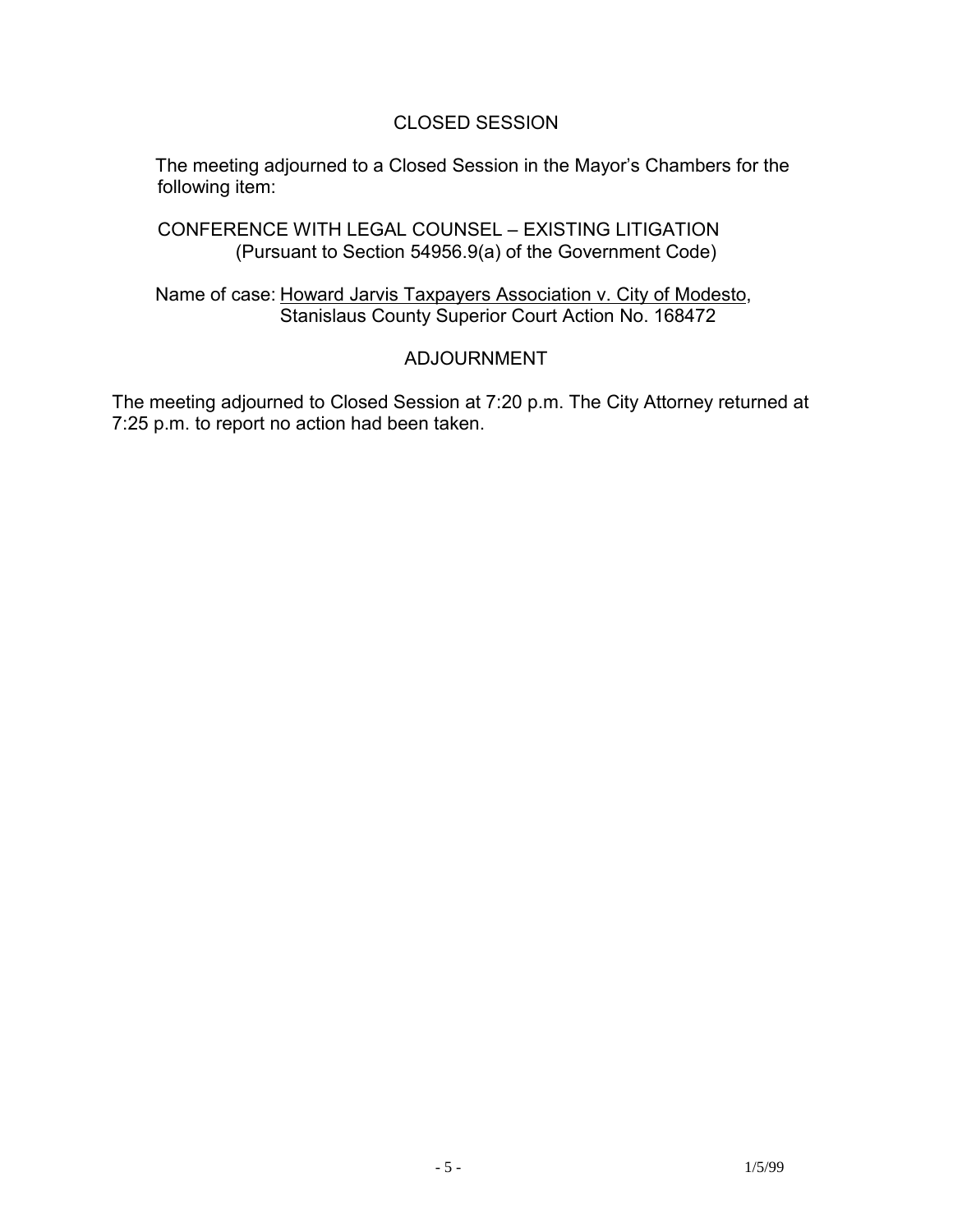MINUTES Tuesday, January 12,1999 4:00 p.m.

Roll Call – Present: Councilmembers Conrad, Dobbs, Fisher, Friedman, Serpa, Smith, Mayor Lang

CONSENT ITEMS – ROLL CALL VOTE REQUIRED: Items 1-3, 5-7 *Item #4 removed from Consent* 

**ACTION:** (Dobbs/Friedman, unan.)

ACKNOWLEDGEMENTS AND PRESENTATIONS

 Presentation by Miss Greater Stanislaus 1999 regarding the Miss Greater Stanislaus Scholarship Organization.

Miss Greater Stanislaus gave presentation.

### CONSENT

- 1. Approval of the minutes of the regular City Council meeting of January 5, 1999.
- **ACTION:** By motion (Dobbs/Friedman, unan.), approved minutes of January 5, 1999 regular Council meeting.

#### CONSENT

- 2. Final adoption or Ord. No. 3115-C.S. authorizing the levy of a special tax within the area annexed to CFD No. 1996-1 (territory within the Village One area).
- **ACTION:** By motion (Dobbs/Friedman, unan.), approved final adoption of Ord. No. 3115-C.S. authorizing the levy of a special tax within the area annexed to CFD No. 1996-1 (territory within the Village One area).

#### **CONSENT**

- 3. Consider approving a lease agreement with Atmospherics, Inc. for the use of a small parcel of land at the airport for weather equipment.
- **ACTION:** Res. 99-18 adopted (Dobbs/Friedman, unan.) approving a lease agreement with Atmospherics, Inc. for the use of a small parcel of land at the airport for weather equipment.

#### *Item #4 removed from Consent*

- 4. Consider allocating \$10,000 from the General Fund to be used exclusively for the awarding of grants to stimulate the production of local programming for the public access channel on Cable One.
- **ACTION:** Res. 99-19 adopted (Friedman/Serpa, unan.) allocating \$10,000 from the General Fund to be used exclusively for the awarding of grants to stimulate the production of local programming for the public access channel on Cable One.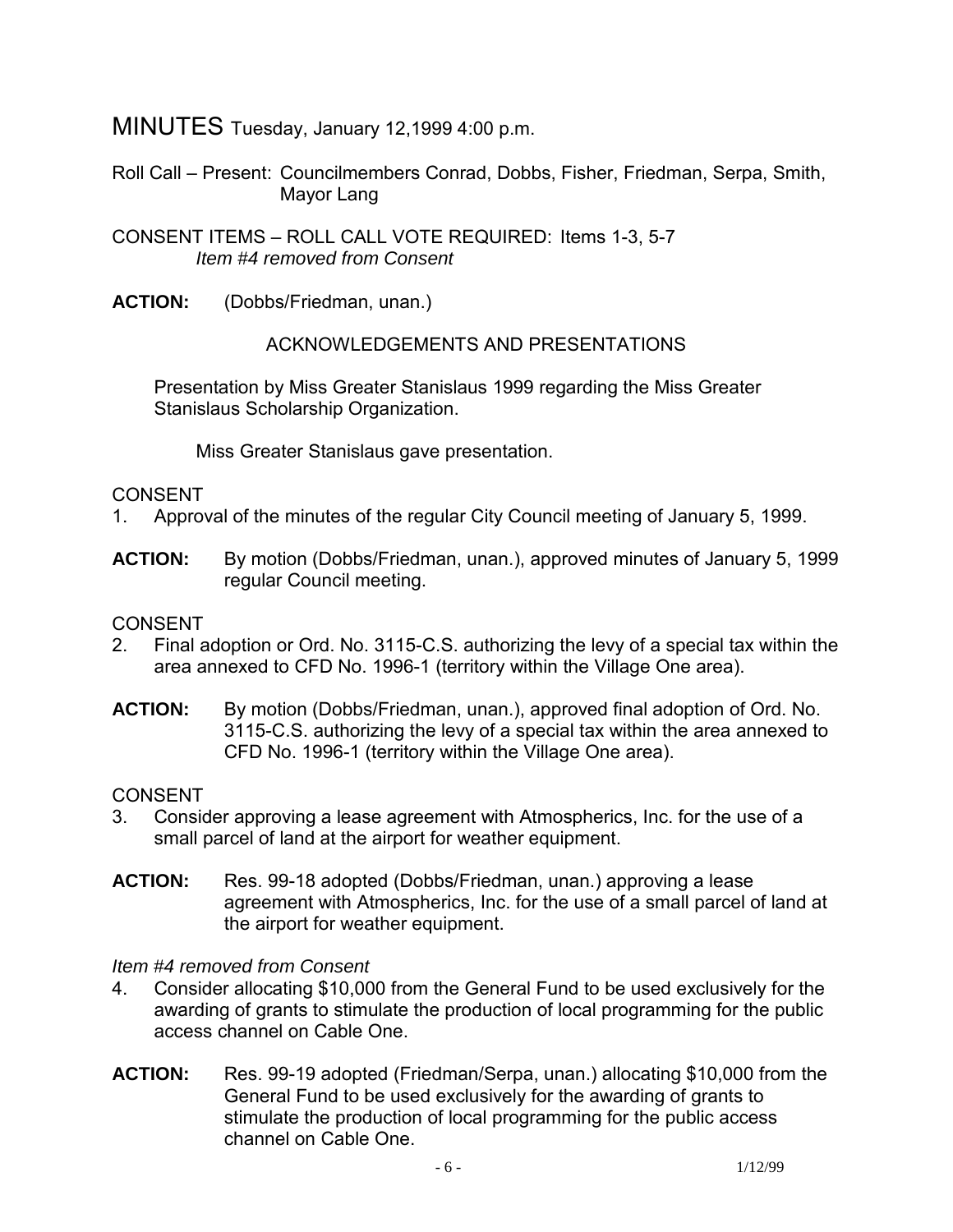### CONSENT

- 5. Consider adopting the Citizen Participation Plan and the Citizen Participation Calendar of Events for the Development of the Fiscal Year 1999-2000 Annual Action Plan.
- **ACTION:** Res. 99-20 adopted (Dobbs/Friedman, unan.) adopting the Citizen Participation Plan and the Citizen Participation Calendar of Events.

**CONSENT** 

- 6. Report of two loans approved under the Emergency Home Repair Program (EHRP)/Disabled Access Assistance Program (DAAP) since the last report.
- **ACTION:** By motion (Dobbs/Friedman, unan.), acknowledged receipt of report of two loans approved under the Emergency Home Repair Program (EHRP)/Disabled Access Assistance Program (DAAP) since the last report.

### CONSENT

- 7. Consider authorizing zero-interest, 50-year deferred Downpayment Assistance Program (DAP) loans for self-help housing program participants.
- **ACTION:** Res. 99-21 adopted (Dobbs/Friedman, unan.) authorizing zero-interest, 50-year deferred DAP loans for self-help housing program participants.

# **HEARINGS**

8. Hearing to consider restructuring the fee for the Firefighter Application Fee to a \$12.50 fee for outside testing costs including test rental, test measurement tools and room rental, to be paid by all candidates invited to the written exam; and to consider amending the Position Classification Plan to amend the job classification for Fire Fighter Trainee and Fire Fighter; and to adopt findings to enable the City to grant exemption for citizens of Stanislaus County from the random selection process.

(Continued from January 5, 1999, City Council meeting.)

**ACTION:** Res. 99-22 adopted (Friedman/Smith, majority; Dobbs & Fisher, no) restructuring Firefighter Application Fee.

> Res. 99-23 adopted (Friedman/Dobbs, unan.) amending the Position Classification Plan.

Res. 99-24 adopted (Friedman/Dobbs, unan.) approving findings granting exemption for citizens of Stanislaus County from the random selection process.

9. Hearing to consider the application of Tim Ragsdale for an amendment to Section 29-3-9 of the Zoning Map to rezone from General Commercial Zone, C-2, to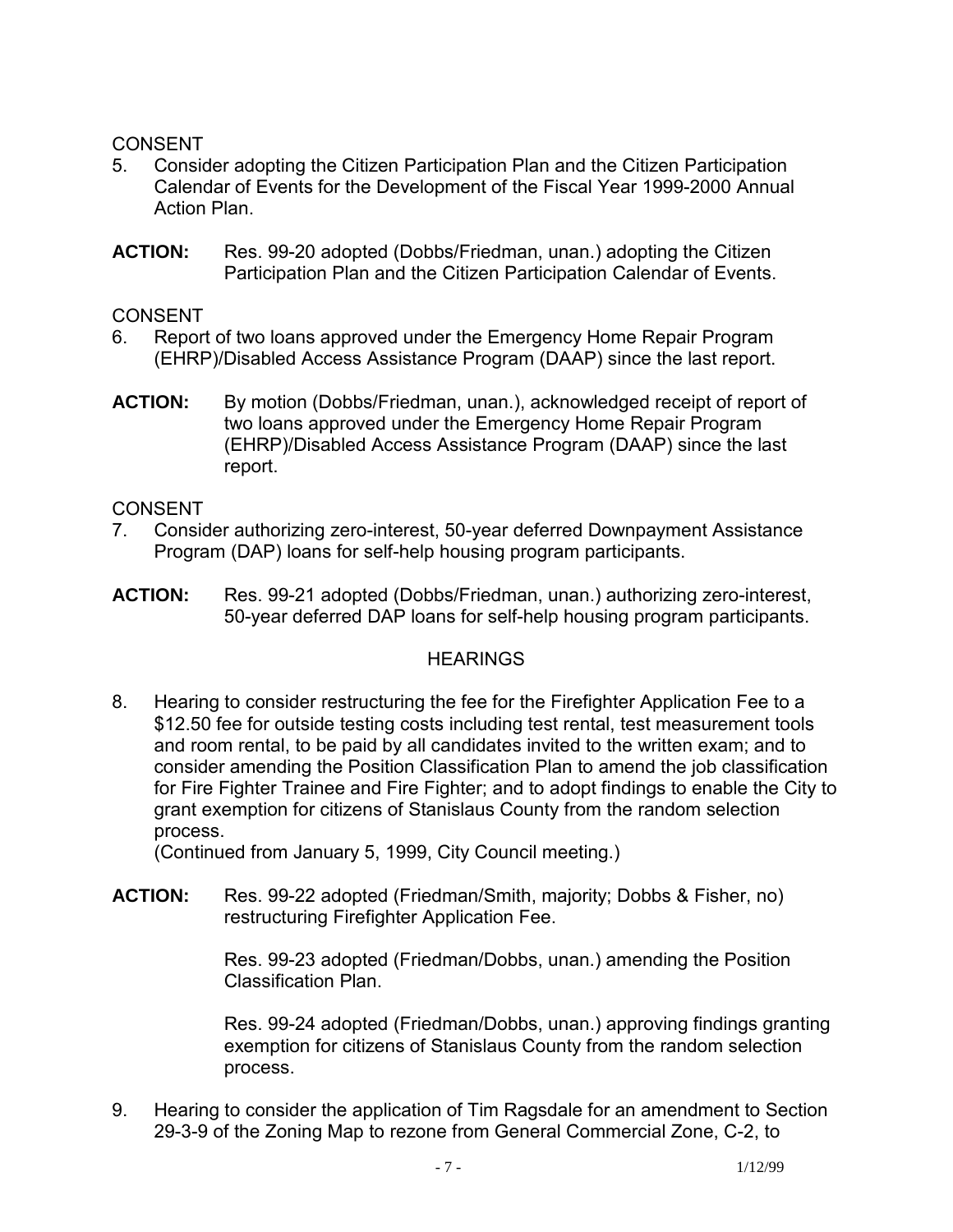Commercial Industrial Zone, C-M, for property located on the eastern side of Sixth Street between "L" and "M" Streets.

**ACTION:** By motion (Friedman/Dobbs, unan.), introduced Ord. 3116–C.S., for an amendment to Section 29-3-9 of the Zoning Map to rezone from General Commercial Zone, C-2, to Commercial Industrial Zone, C-M, for property located on the eastern side of Sixth Street between "L" and "M" Streets.

> Res. 99-25 adopted (Friedman/Dobbs, unan.) approving findings based on the Initial Study.

- 10. Hearing to consider the application of J.D. Grothe for an amendment to Section 31- 3-9 of the Zoning Map to rezone from Low Density Residential Zone, R-1, to Planned Development Zone, P-D(533), for conversion of a dwelling to a Clinic for Medical Ambassadors International, property located at the northwest corner of Martin Luther King Drive and Vine Street.
- **ACTION:** By motion (Friedman/Smith, unan.), introduced Ord. 3117–C.S., for an amendment to Section 31-3-9 of the Zoning Map to rezone from Low Density Residential Zone, R-1, to Planned Development Zone, P-D(533), for conversion of a dwelling to a Clinic for Medical Ambassadors International, property located at the northwest corner of Martin Luther King Drive and Vine Street.

Res. 99-26 adopted (Friedman/Smith, unan.) approving findings based on the Initial Study

Res. 99-26A adopted (Friedman/Smith, unan) resolution approving development plan.

- 11. Hearing to consider amending the Facility Use and Fee Policy to include youth sports organizations as Priority 3, which includes local agencies whose programs are open to the public and are for youth and senior citizens, for use of multipurpose facilities.
- **ACTION:** By motion (Serpa/Conrad, unan.) item referred to the Human Services Committee.
- 12. Hearing to determine whether real property located at 406 Colorado Avenue constitutes a public nuisance, and to consider appropriate action to abate such nuisance and recover from the record owners of the premises the cost of abatement incurred by the City of Modesto.
- **ACTION:** Res. 99-27 adopted (Fisher/Friedman, unan.) declaring property located at 406 Colorado a nuisance and allowing the owners to repair or demolish buildings or structures within 30 days of posting and allowing City to take jurisdiction and order demolition or other appropriate actions in accordance with the law.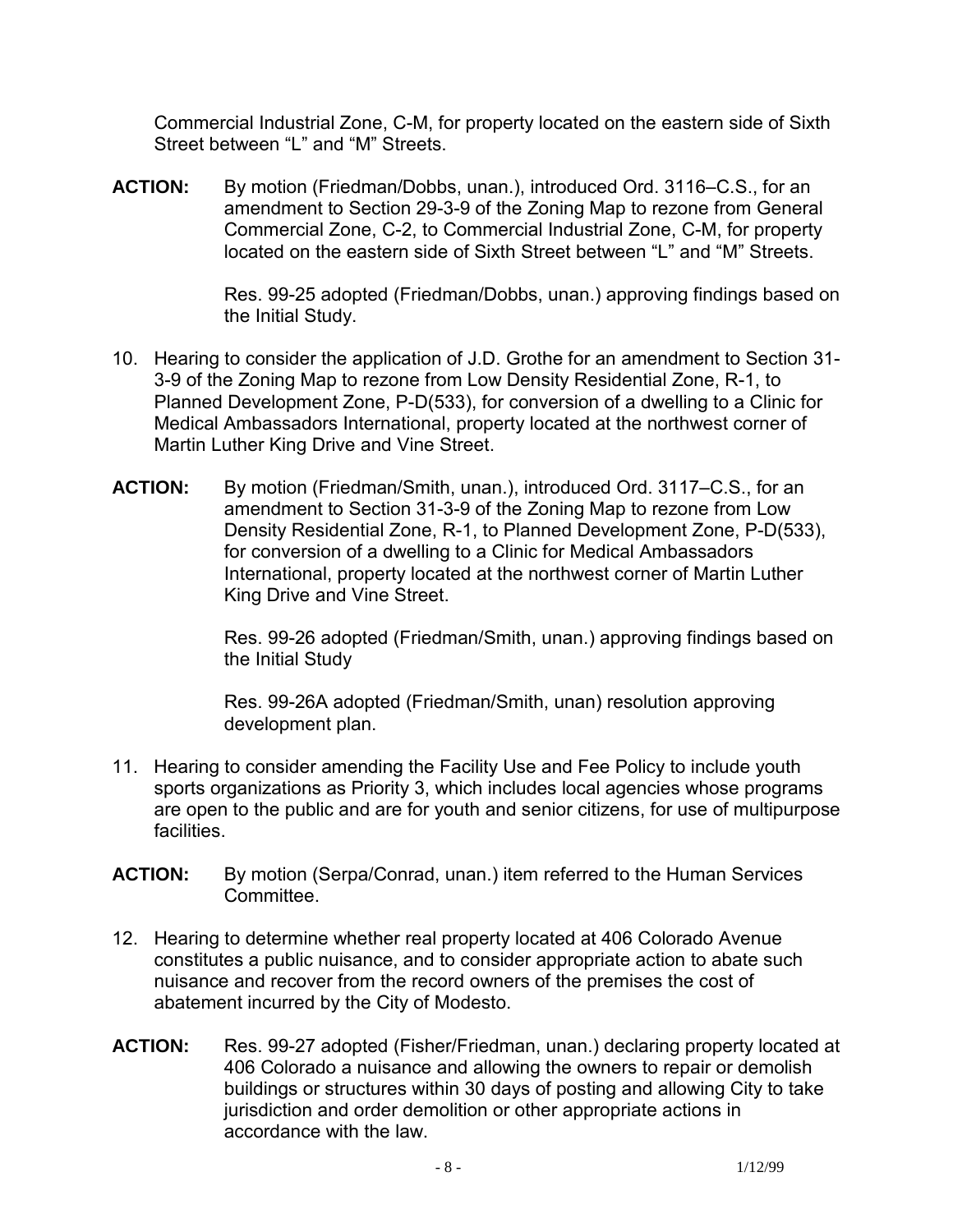- 13. Hearing to determine whether real property located at 2716, 2804 and 2812 Oakdale Road constitutes a public nuisance, and to consider appropriate action to abate such nuisance and recover from the record owners of the premises the cost of abatement incurred by the City of Modesto.
- **ACTION:** Res. 99-28 adopted (Dobbs/Serpa, unan.) declaring property located at 2716, 2804 and 2812 Oakdale Road a nuisance and allowing the owners to repair or demolish buildings or structures within 30 days of posting and allowing City to take jurisdiction and order demolition or other appropriate actions in accordance with the law.
- 14. Hearing to determine whether real property located at 736 South Santa Cruz Avenue constitutes a public nuisance, and to consider appropriate action to abate such nuisance and recover from the record owners of the premises the cost of abatement incurred by the City of Modesto.
- **ACTION:** Res. 99-29 adopted (Friedman/Dobbs, unan.) declaring property located at 736 South Santa Cruz Avenue a nuisance and allowing the owners to repair or demolish buildings or structures within 30 days of posting and allowing City to take jurisdiction and order demolition or other appropriate actions in accordance with the law
- 15. Hearing to determine whether real property located at 401 Yosemite Avenue constitutes a public nuisance, and to consider appropriate action to abate such nuisance and recover from the record owners of the premises the cost of abatement incurred by the City of Modesto.
- **ACTION:** By order of the chair, item continued for 60 days.

# ORAL COMMUNICATIONS

 Carmen Sabatino requested 9-hole Muni Golf Course be designated as a Landmark Preservation Site.

**ACTION:** By order of the Chair, Carmen Sabatino's request was referred to the Landmark Preservation and Human Services Committee.

 Councilmember Serpa confirmed he was on City business on Wednesday, January 6 during the Human Services Committee.

Councilmember Dobbs commented regarding the vandalism of lights at the Airport.

# MATTERS TOO LATE FOR THE AGENDA

None.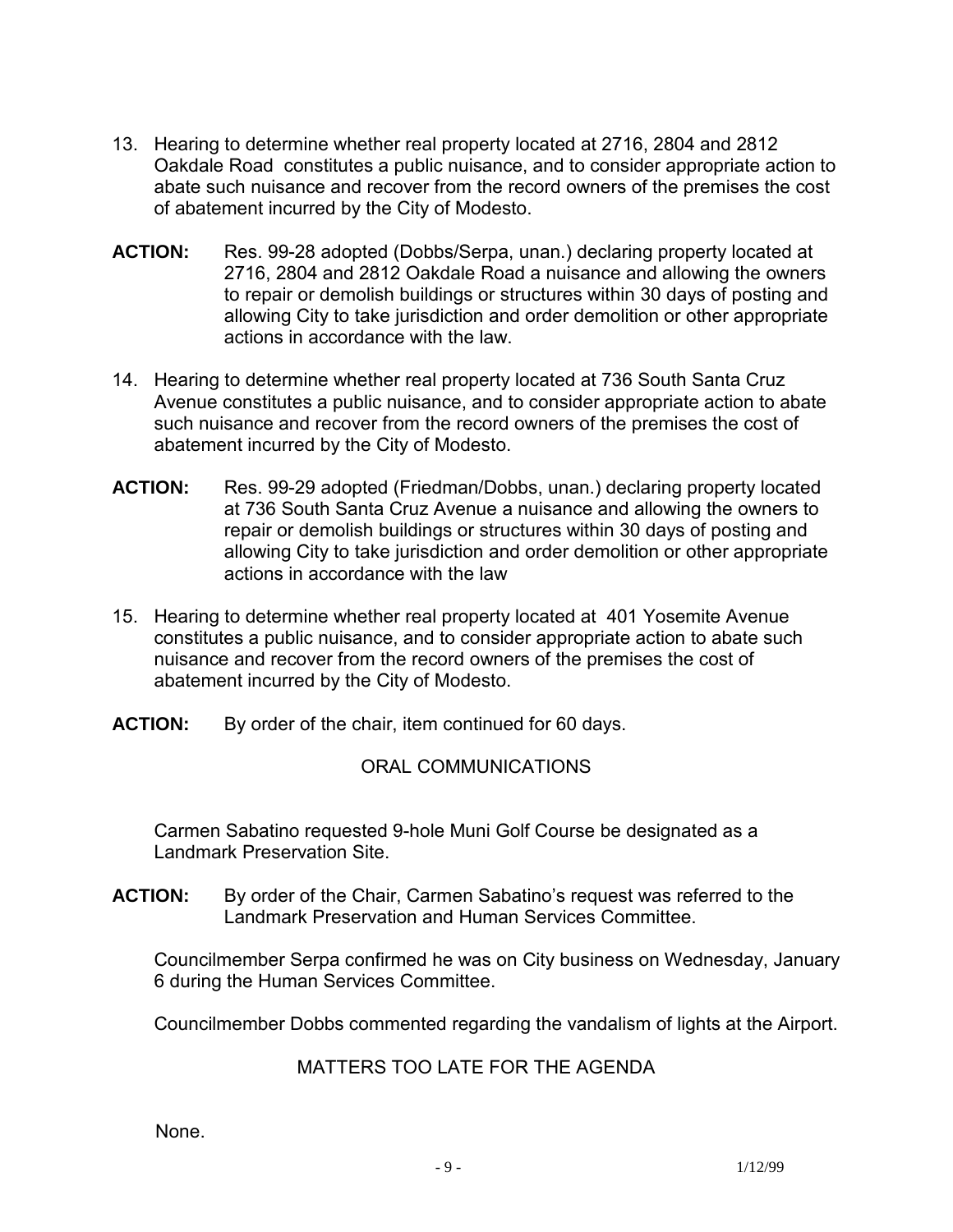# ADJOURNMENT

The meeting adjourned at 5:35 p.m.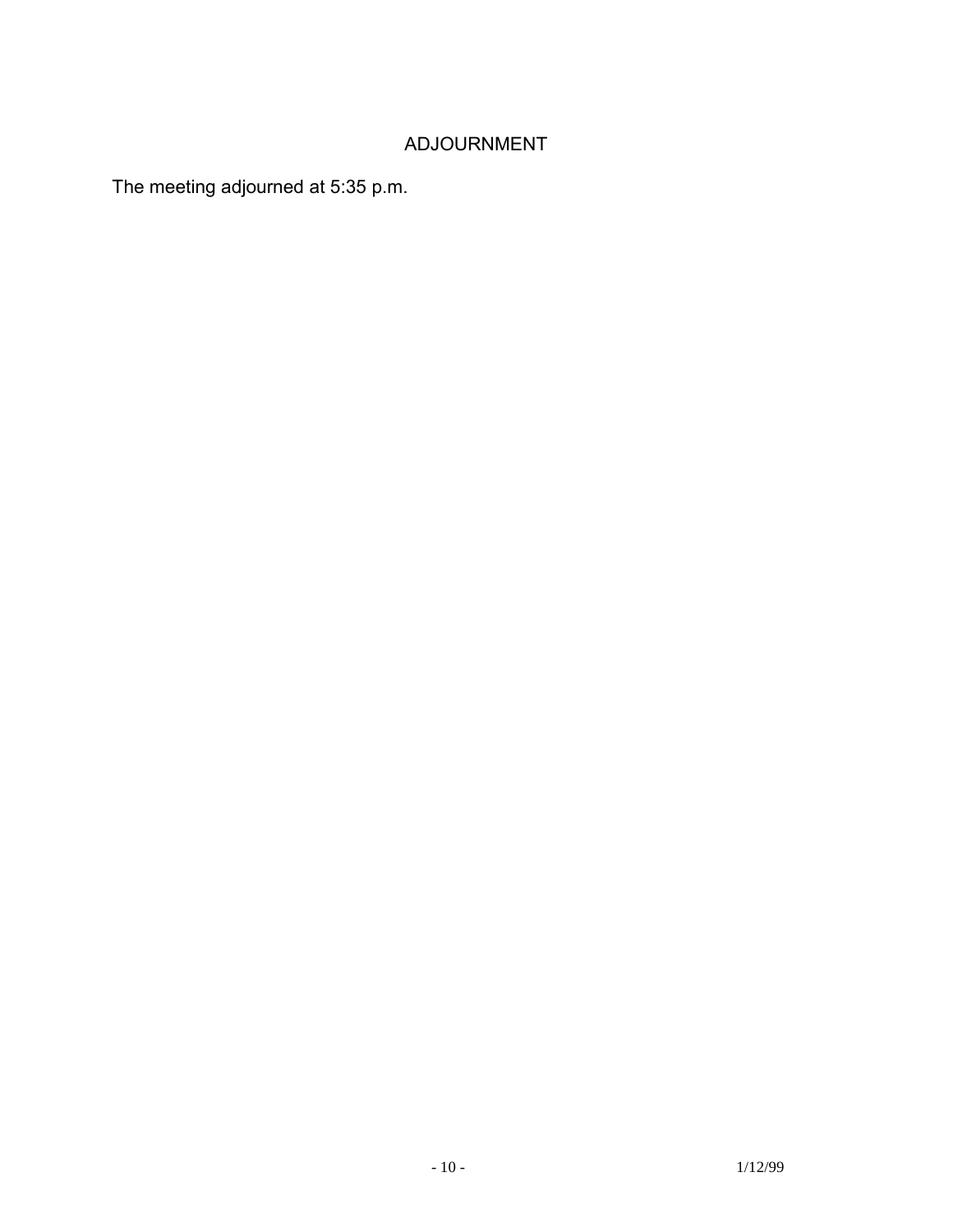#### **MINUTES, Tuesday, January 19, 1999, at 7:00 p.m.**

Roll Call – Present: Councilmembers Conrad, Dobbs, Fisher, Friedman, Serpa, Smith, Mayor Lang

CONSENT ITEMS – ROLL CALL VOTE REQUIRED: Items 1 through 4

**ACTION:** (Friedman/Dobbs, unan.)

ACKNOWLEDGEMENTS AND PRESENTATIONS

Mayor Lang acknowledged the presence of Boy Scout Troop 13.

CONSENT

- 1. Approval of the minutes of the regular City Council meeting of January 12, 1999. (Motion approving needed.)
- **ACTION:** By motion (Friedman/Dobbs, unan.), approved the corrected minutes of the January 12, 1999 regular Council meeting.

#### CONSENT

- 2. Final adoption of :
	- a. Ord. No. 3116-C.S. rezoning from C-2 to C-M, property located on the eastern side of Sixth Street between "L" and "M" Streets. (Tim Ragsdale)
	- b. Ord. No. 3117-C.S. rezoning from R-1, to P-D(533), property located at 523 Martin Luther King Drive on the northwest corner of Martin Luther King Drive and Vine Street. (James D. Grothe)
- **ACTION:** By motion (Friedman/Dobbs, unan.), approved final adoption of Ord. No. 3116-C.S. rezoning from C-2 to C-M, property located on the eastern side of Sixth Street between "L" and "M" Streets.

By motion (Friedman/Dobbs, unan.), approved final adoption of Ord. No. 3117-C.S. rezoning from R-1, to P-D(533), property located at 523 Martin Luther King Drive on the northwest corner of Martin Luther King Drive and Vine Street.

#### **CONSENT**

- 3. Consider awarding a contract to Kirkwood-Bly, Inc. for \$209,761 for the Woodland lift station rehabilitation project.
- **ACTION:** Res. 99-30 adopted (Friedman/Dobbs, unan.) awarding a contract to Kirkwood-Bly, Inc. for \$209,761 for the Woodland lift station rehabilitation project.

CONSENT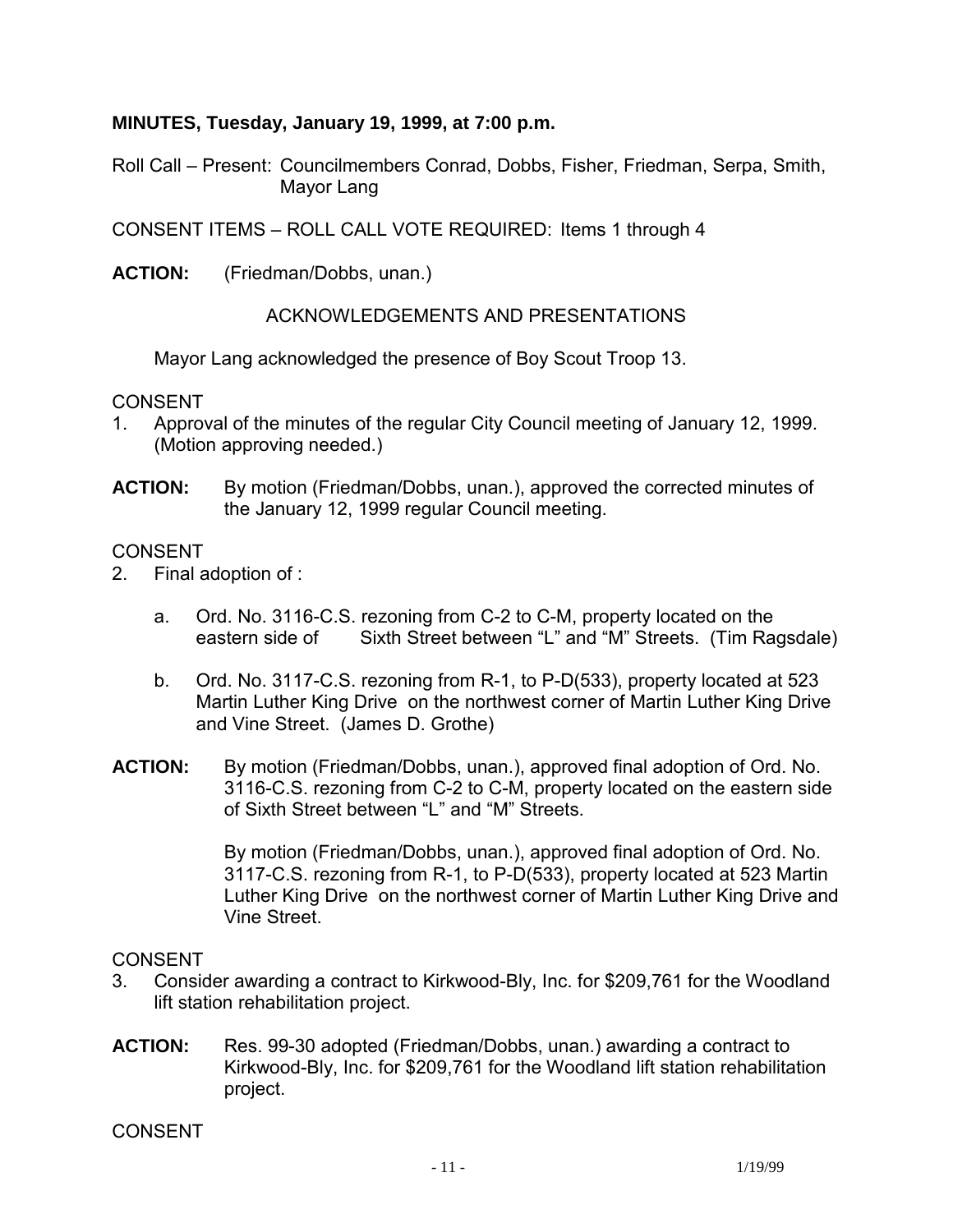- 4. Consider accepting the improvements for Rose Lane No. 3 Subdivision and authorizing the City Clerk to file the Notice of Completion and to release securities upon expiration of statutory periods. (Owners: Florsheim Bros.)
- **ACTION:** Res. 99-31 adopted (Friedman/Dobbs, unan.) accepting the improvements for Rose Lane No. 3 Subdivision and authorizing the City Clerk to file the Notice of Completion and to release securities upon expiration of statutory periods.

# **HEARINGS**

- 5. Hearing to consider changes to the Capital Facilities Fees Program. (commercial and industrial fees) (Continued from December 8, 1998, City Council meeting.)
- **ACTION:** By motion (Fisher/Dobbs, unan), continued hearing for adoption of commercial and industrial development for approximately 120 days.

Res. 99-32 adopted (Fisher/Dobbs, unan.) approving adopting Capital Facilities Fees Policies on Street Exactions and CFF Reimbursements.

*Councilmember Fisher excused due to conflict of interest.* 

- 6. Hearing to consider the application of Architecture Plus for an amendment to Section 6-3-9 of the Zoning Map to rezone from Specific Plan Overlay Zone, SP-O, to Planned Development Zone, P-D(534), for a 100-unit townhouse condominium project, property located on the west side of Tully Road south of the future Pelandale Avenue.
- ACTION: By motion (Friedman/Serpa, unan.; Fisher, absent), introduced Ord.3118– C.S. rezoning property.

Res. 99-33 adopted (Friedman/Serpa, unan.; Fisher, absent) approving development plan, schedule and conditions.

Res. 99-34 adopted (Friedman/Serpa, unan.; Fisher, absent) finding rezoning consistent with Pelandale-Snyder EIR.

7. Hearing to consider the Village One High School Reorganization to the City of Modesto, consisting of the annexation of the territory to the City of Modesto and to the Modesto Municipal Sewer District No. 1 and the detachment from the Stanislaus Consolidated Fire Protection District.

**ACTION:** Res. 99-35 adopted (Friedman/Dobbs, unan.) ordering the reorganization.

# NEW BUSINESS

*Councilmember Friedman excused due to conflict of interest.*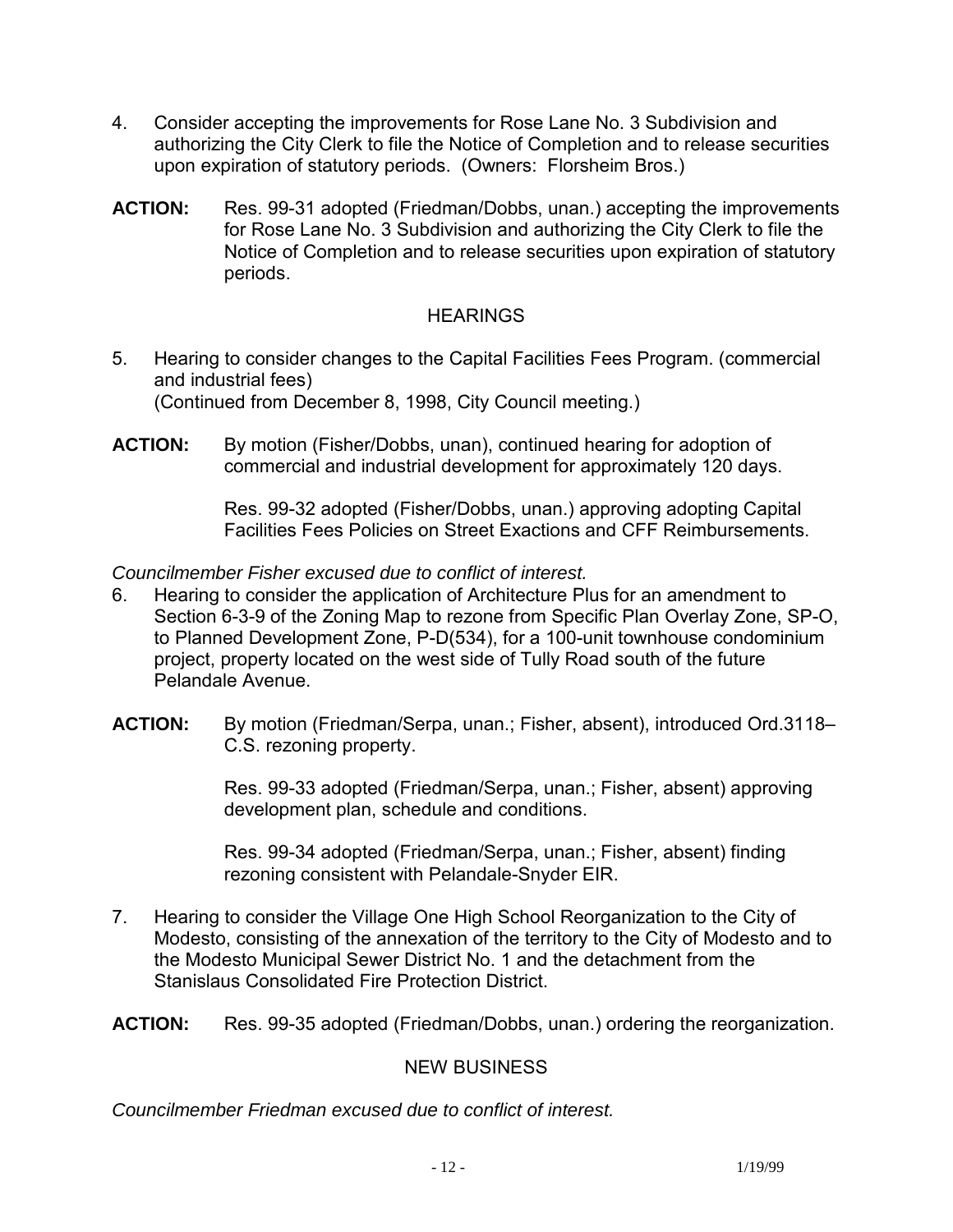- 8. Consider approving Mark Twain Neighborhood Park Master Plan and making CEQA findings.
- **ACTION:** Res. 99-36 adopted (Dobbs/Fisher, unan.; Friedman, absent) approving the Master Plan and adopting required findings based on the Initial Study.

#### ORAL COMMUNICATIONS

None.

# MATTERS TOO LATE FOR THE AGENDA

None.

# ADJOURNMENT

The meeting adjourned at 7:58 p.m.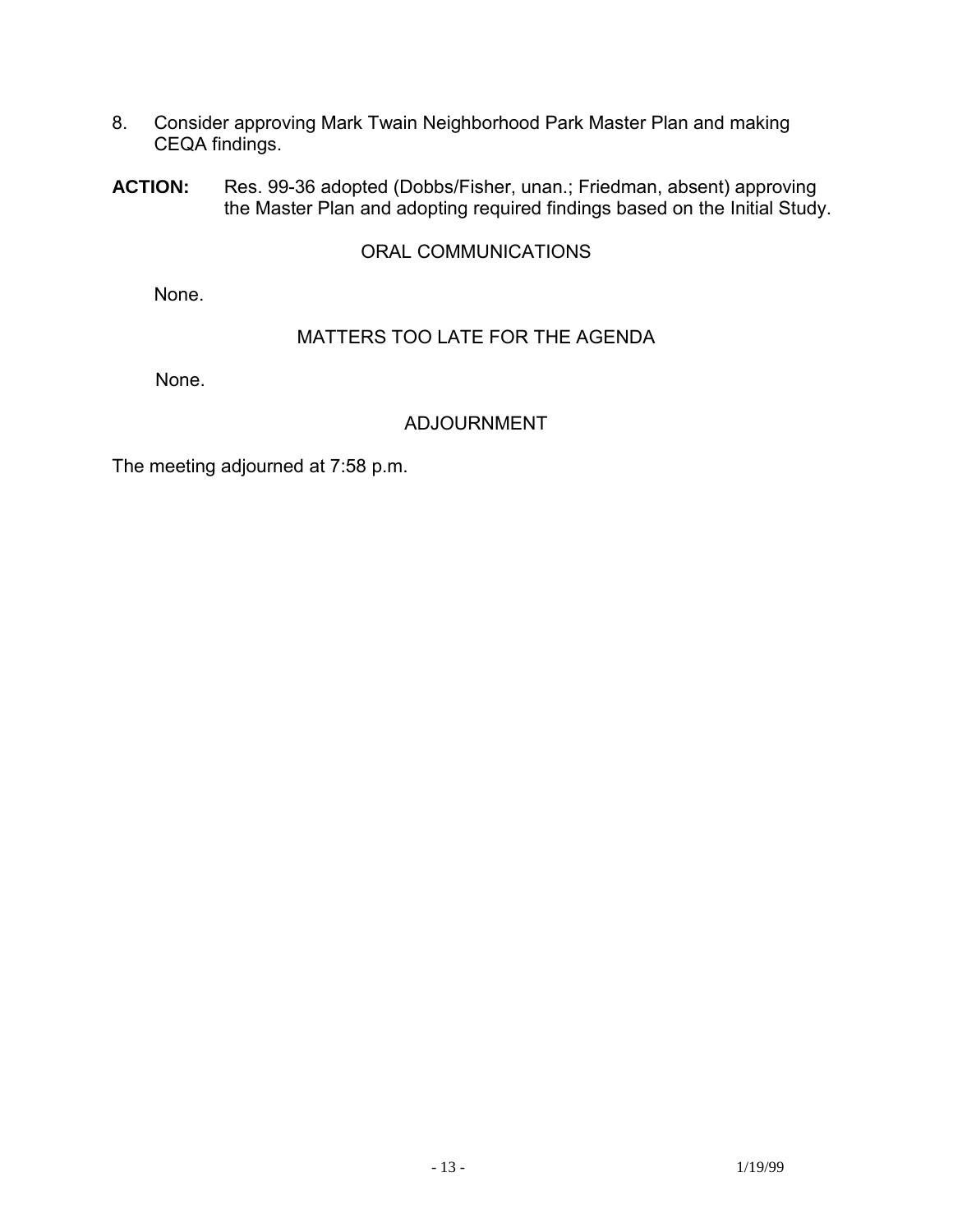# **City Council Meeting, Tuesday, January 26, 1999, at 4:00 p.m.**

Roll Call – Present: Councilmembers Conrad, Dobbs, Fisher, Friedman, Serpa, Smith, Mayor Lang

CONSENT ITEMS – ROLL CALL VOTE REQUIRED: Items 1 through 8 *Item #9 removed from consent* 

**ACTION:** (Friedman/Fisher, unan.)

ACKNOWLEDGEMENTS AND PRESENTATIONS

Citizens First Steering Team Year-End Report.

**ACTION:** The presentation was made by the Citizens First Steering Committee.

CONSENT

- 1. Approval of the minutes of the regular City Council meeting of January 19, 1999.
- **ACTION:** By motion (Friedman/Fisher, unan.), approved minutes of the regular City Council meeting of January 19, 1999.

**CONSENT** 

- 2. Consider declaring Odetics ITS low bidder for furnishing Video Vehicle Detection System for a total cost of \$98,413.62.
- **ACTION:** Res. 99-37 adopted (Friedman/Fisher, unan.) declaring Odetics ITS low bidder for furnishing Video Vehicle Detection System for a total cost of \$98,413.62.

CONSENT

- 3. Consider authorizing the City Manager to execute an application for \$53,918 in Federal funds under the juvenile Accountability Incentive Block Grant to increase the number of WAKE-UP classes (Willing to become Aware and to Gain Knowledge of Experiences that are Useful Program).
- **ACTION:** Res. 99-38 adopted (Friedman/Fisher, unan.) authorizing City Manager to execute grant application for \$53,918 in Federal funds under the juvenile Accountability Incentive Block Grant to increase the number of WAKE-UP classes (Willing to become Aware and to Gain Knowledge of Experiences that are Useful Program)..

# **CONSENT**

4. Consider approving and allocating \$44,000 in Community Development Block Grant public service funds for fiscal year \$1998-1999 to Desarrollo Latino Americano for a Workforce Development Project.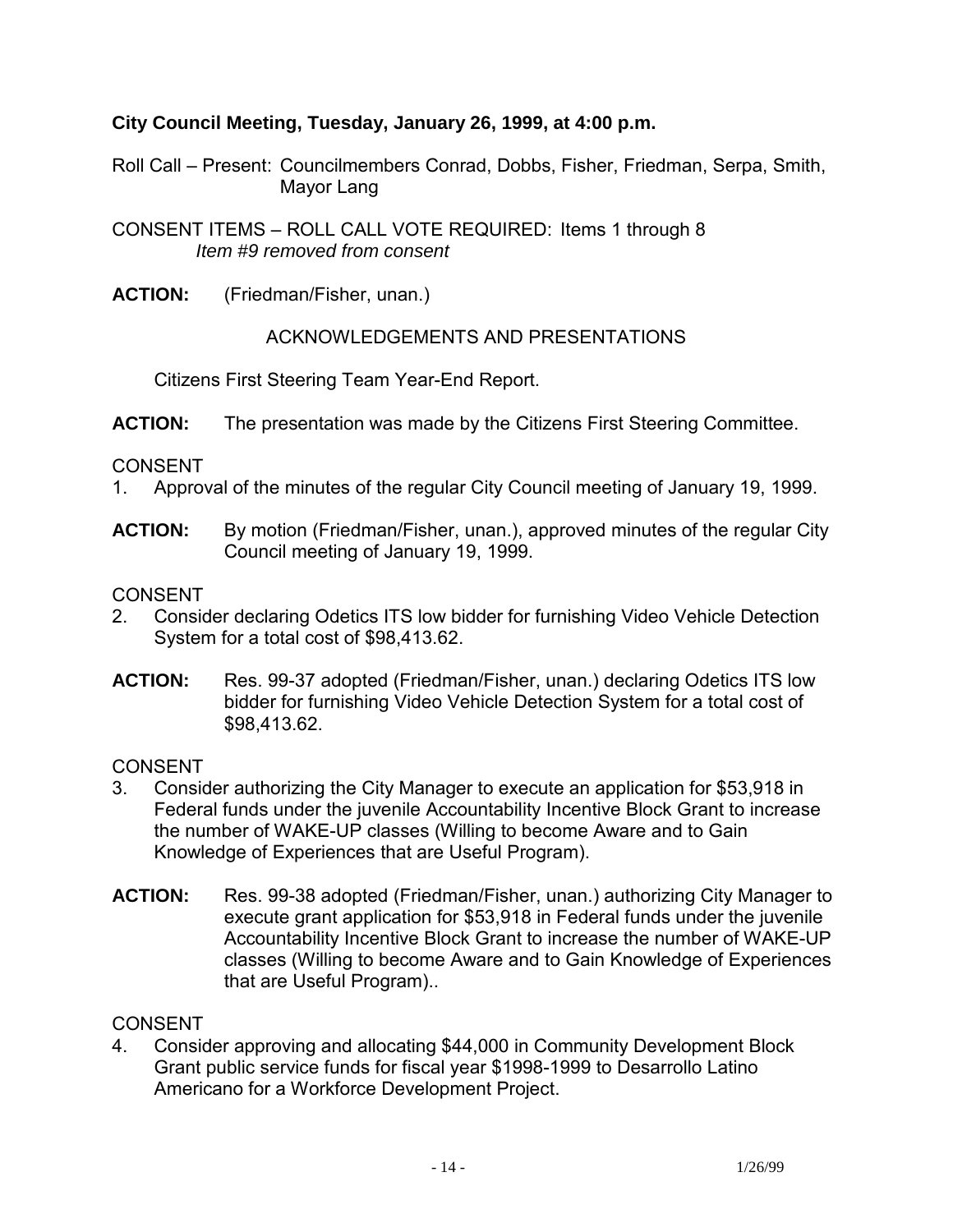**ACTION:** Res. 99-39 adopted (Friedman/Fisher, unan.) approving and allocating \$44,000 in Community Development Block Grant public service funds for fiscal year \$1998-1999 to Desarrollo Latino Americano for a Workforce Development Project.

**CONSENT** 

- 5. Quarterly Treasurer's Report December 31, 1998.
- **ACTION:** By motion (Friedman/Fisher, unan.), acknowledged receipt of report.

### **CONSENT**

- 6. Consider approving amendment to the lease agreement with SkyWest Airlines/United Express to allow the airline to change their ticket counter, operations office and baggage make-up areas in the airport passenger terminal.
- **ACTION:** Res. 99-40 adopted (Friedman/Fisher, unan.) approving amendment to the lease agreement with SkyWest Airlines/United Express to allow the airline to change their ticket counter, operations office and baggage makeup areas in the airport passenger terminal

### **CONSENT**

- 7. Consider approving submittal of an application for federal AIP funds in the amount of \$711,000 to complete the construction of a new general aviation entrance road at the Modesto City-County Airport.
- **ACTION:** Res. 99-41 adopted (Friedman/Fisher, unan.) approving submittal of an application for federal AIP funds in the amount of \$711,000 to complete the construction of a new general aviation entrance road at the Modesto City-County Airport.

# **CONSENT**

- 8. Consider approving the 1999 Legislative Platform.
- **ACTION:** Res. 99-42 adopted (Friedman/Fisher, unan.) approving the 1999 Legislative Platform.

#### *Item #9 removed from Consent*

*Councilmember Fisher absent due to conflict of interest* 

- 9. Consider authorizing contribution of City funding in the amount of \$2,500 to the Great Valley Center and the American Institute of Architects California Council for a co-sponsorship of the "Housing the Next 10 Million," a national design competition for new types of housing that would be suitable for the Central Valley.
- **ACTION:** Res. 99-43 adopted (Friedman/Lang, majority; Conrad, no; Fisher, absent) authorizing contribution of City funding in the amount of \$2,500 to the Great Valley Center and the American Institute of Architects California Council for a co-sponsorship of the "Housing the Next 10 Million," a national design competition for new types of housing that would be suitable for the Central Valley.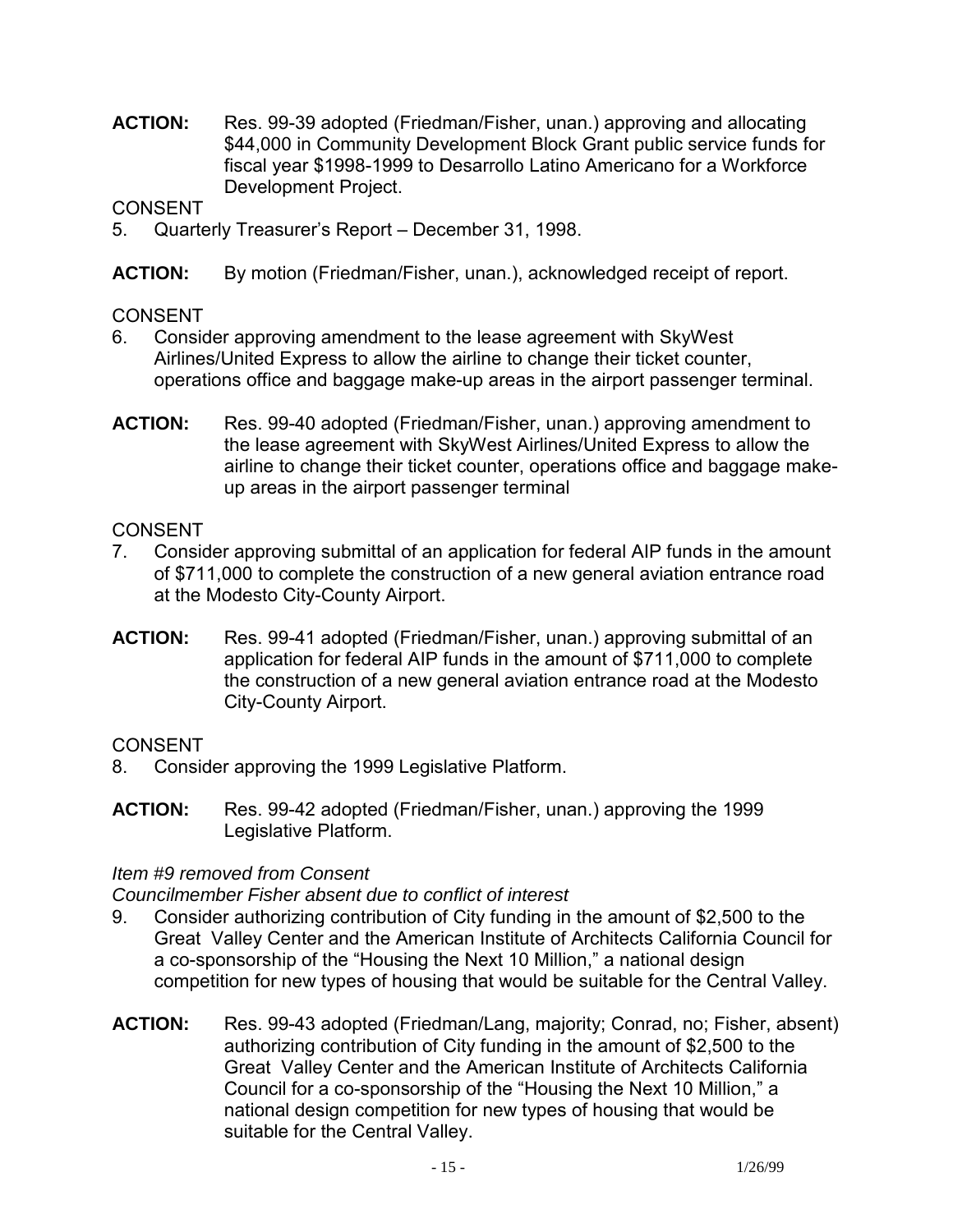# NEW BUSINESS

#### *Councilmember Fisher absent due to conflict of interest*

- 10. Final adoption of Ord. No. 3118-C.S. rezoning from Specific Plan Overlay Zone, SP-O, to Planned Development Zone, property located on the west side of Tully Road south of Pelandale Avenue. (Architecture Plus)
- **ACTION:** By motion (Friedman/Dobbs, majority; Fisher, absent), approved final adoption of Ord. No. 3118-C.S. rezoning from Specific Plan Overlay Zone, SP-O, to Planned Development Zone, property located on the west side of Tully Road south of Pelandale Avenue. (Architecture Plus)
- 11. Consider approving an amendment to the Modesto Municipal Code to make available a comprehensive way for businesses to reduce and retrieve the amount of shopping carts that are abandoned around the City.
- **ACTION:** By motion (Fisher/Friedman, majority; Conrad, no), introduced Ord. 3119– C.S.
- 12. Consider approving John Thurman Field license agreement with the Modesto A's ; consider approving John Thurman field maintenance agreement with the Modesto  $A's$ .
- **ACTION:** Res. 99-44 adopted (Friedman/Lang, majority; Conrad & Serpa, no) approving John Thurman Field license agreement with the Modesto A's.

Res. 99-45 adopted (Friedman/Lang, majority; Conrad & Serpa, no) approving John Thurman field maintenance agreement with the Modesto A's.

# ORAL COMMUNICATIONS

Mayor Lang requested a report on the gun issue from the City Manager by the February 2, 1999 Council meeting.

Councilmember Conrad commended Community Services & Neighborhood Connections for their programs.

#### MATTERS TOO LATE FOR THE AGENDA

None.

# ADJOURNMENT

The meeting adjourned to Closed Session at 5:16 p.m.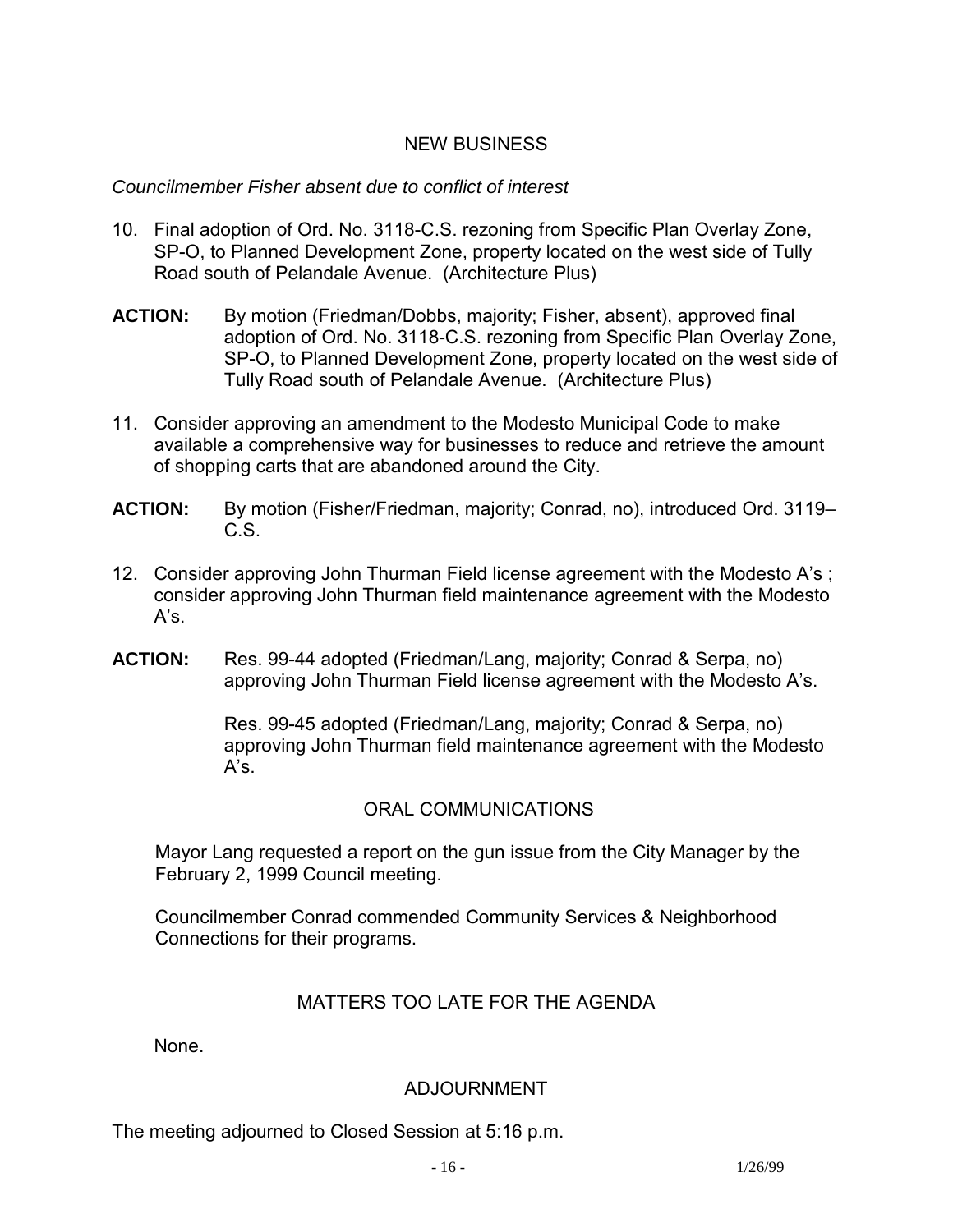# CLOSED SESSION

 The meeting will adjourn to the Mayor's Chambers for a closed session for the following matter:

 CONFERENCE WITH LEGAL COUNSEL – EXISTING LITIGATION (Pursuant to Section 54956.9(a) of the Government Code)

Name of case: Humphrey v. City of Modesto

The City Attorney returned at 5:30 p.m. to report no action had been taken.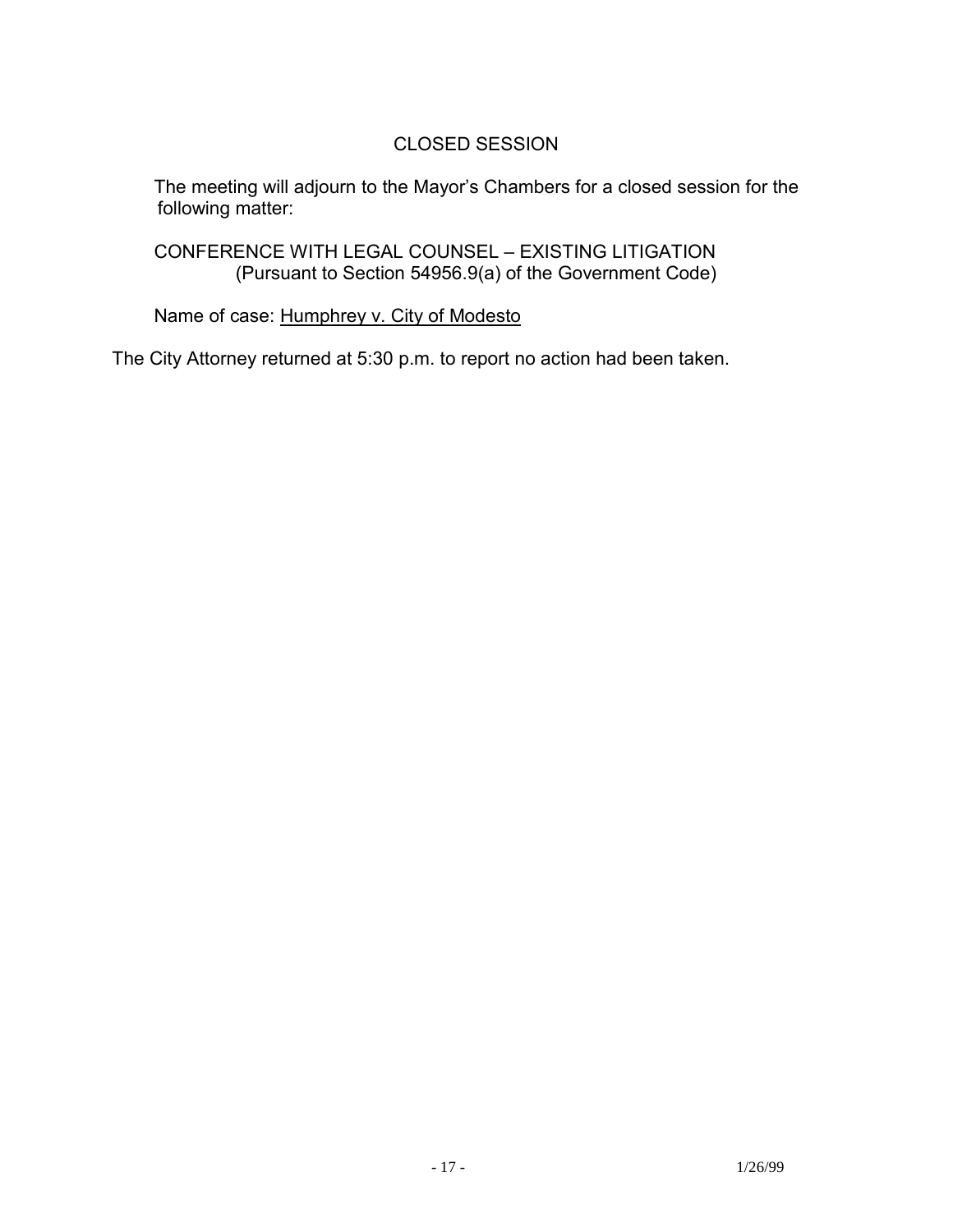# **MINUTES, Tuesday, February 2, 1999, at 7:00 p.m.**

Roll Call – Present: Councilmembers Conrad, Dobbs, Fisher, Friedman, Serpa, Smith, Mayor Lang

CONSENT ITEMS – ROLL CALL VOTE REQUIRED: Item 1

**ACTION:** (Friedman/Fisher, unan)

CONSENT ITEMS – ROLL CALL VOTE REQUIRED: Item 2  *Councilmember Fisher absent due to conflict of interest* 

**ACTION:** (Friedman/Smith, unan)

ACKNOWLEDGEMENTS AND PRESENTATIONS

 Mayor Lang presented proclamation regarding Reconciliation Month to Darius Crosby.

Presentation of Graffiti Rewards by Graffiti Reporting Rewards Committee.

**ACTION:** Presentation made by Wayne Henry and Chief Jefferson.

CONSENT

- 1. Approval of the minutes of the regular City Council meeting of January 26, 1999.
- **ACTION:** By motion (Friedman/Fisher, unan), approved minutes of the regular City Council meeting of January 26, 1999.

*Councilmember Fisher absent due to conflict of interest.* 

CONSENT

- 2. Consider approving a Joint Powers Agreement with Stanislaus County which authorizes the City to acquire right of way for Pelandale Avenue within the County's jurisdiction; and consider adopting findings based on the Initial Study which indicates the project is within the scope of the Modesto Urban Area General Plan Master EIR.
- **ACTION:** Res. 99-46 adopted (Friedman/Smith, unan.; Fisher, absent) approving agreement with Stanislaus County which authorizes the City to acquire right of way for Pelandale Avenue within the County's jurisdiction.

Res. 99-47 adopted (Friedman/Smith, unan.; Fisher, absent) approving the findings based on the Initial Study which indicates the project is within the scope of the Modesto Urban Area General Plan Master EIR.

# UNFINISHED BUSINESS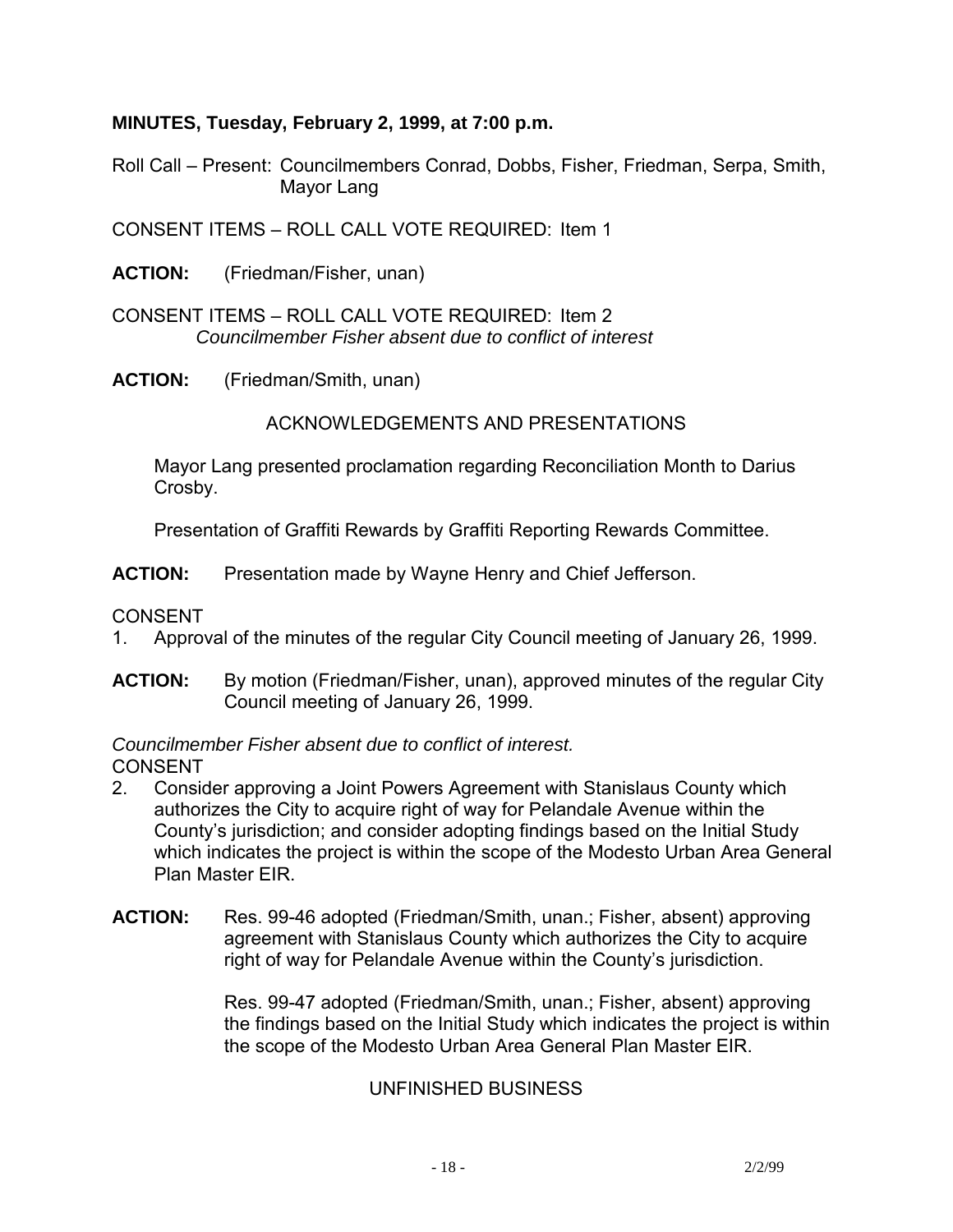- 3. Final adoption of Ord. No. 3119-C.S. adding Chapter 16 to Title 4 of the Modesto Municipal Code relating to shopping carts.
- **ACTION:** By motion (Fisher/Friedman, majority; Conrad, no), approved final adoption of Ord. No. 3119-C.S. adding Chapter 16 to Title 4 of the Modesto Municipal Code relating to shopping carts.

### **HEARINGS**

- 4. Hearing to consider amending the funding priorities for the Community Development Block Grant Program for Fiscal Year 1999-2000.
- **ACTION:** Res. 99-48 adopted (Serpa/Fisher, unan.) amending CDBG Program funding priorities for F.Y. 1999-2000, with a \$10,000 limit with preference given to joint applications.

# NEW BUSINESS

- 5. Consider requesting that the Stanislaus Area Association of Governments (SAAG) pursue a ballot measure to create a ½ cent sales tax for transportation purposes in Stanislaus County.
- **ACTION:** Res. 99-49 adopted (Friedman/Smith, unan.) requesting that the Stanislaus Area Association of Governments (SAAG) pursue a ballot measure to create a ½ cent sales tax for transportation purposes in Stanislaus County.
- 6. Report from the City Manager on the administration of the 1996 Gun Sale Program.
- **ACTION:** By motion (Friedman/Dobbs, unan.), acknowledged receipt of report from the City Manager on the administration of the 1996 Gun Sale Program. City Manager will return with report in 60 days.

# WRITTEN COMMUNICATIONS

- 7. Letter from David Dolan requesting permission for a Utility Services and Franchises Committee meeting on February 3, 1999, at 4:00 p.m., to be cablecast live.
- **ACTION:** By motion (Fisher/Smith, unan.) referred to staff who will contact CableOne and request live broadcast of Utility Services and Franchises Committee meeting on February 3, 1999.
- 8. Letter from Steve Burke requesting information on a variety of issues.
- **ACTION:** By order of the chair, directed staff to contact Mr. Burke and provide requested information.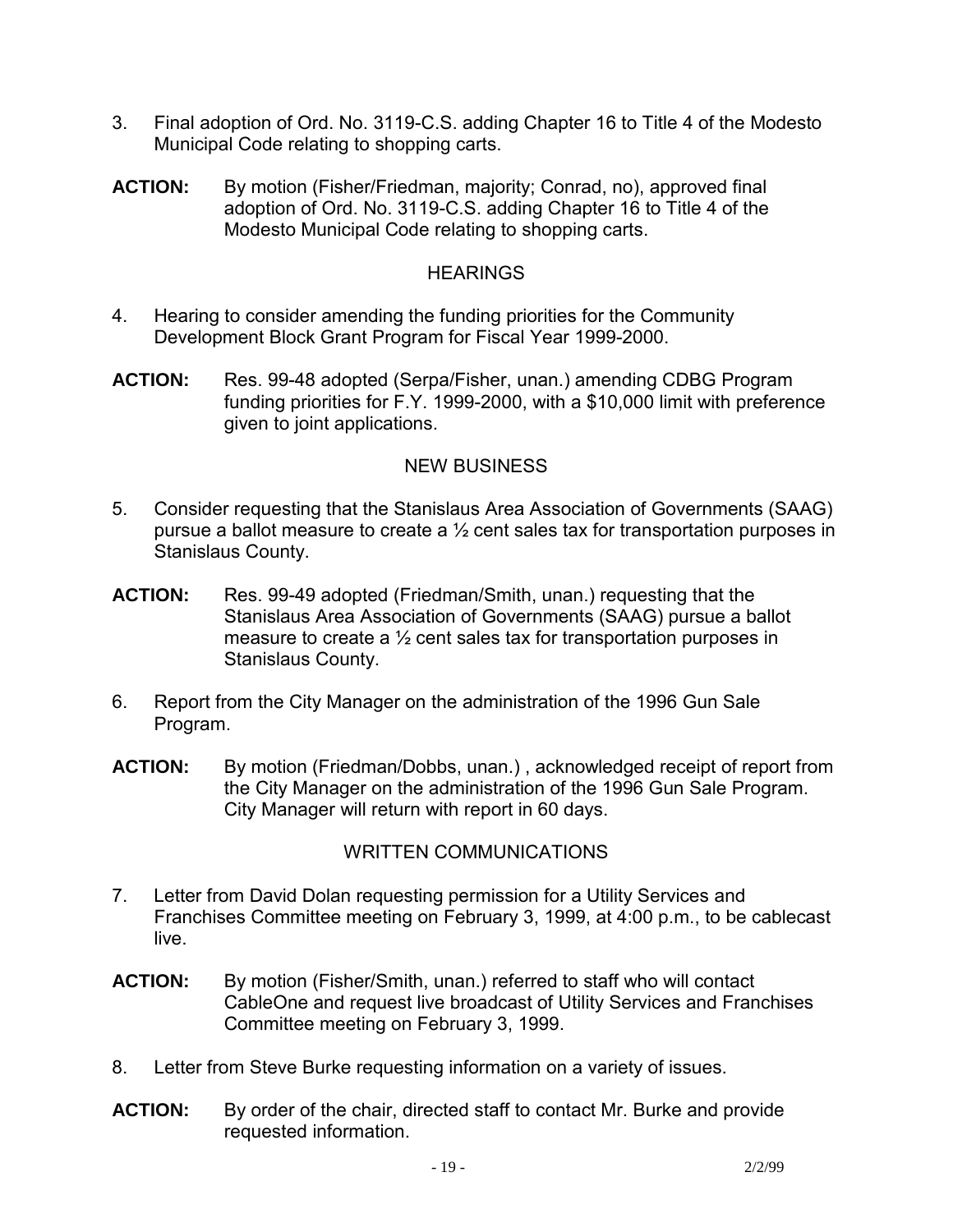# ORAL COMMUNICATIONS

None.

# MATTERS TOO LATE FOR THE AGENDA

None.

# ADJOURNMENT

The meeting adjourned at 9:26 p.m.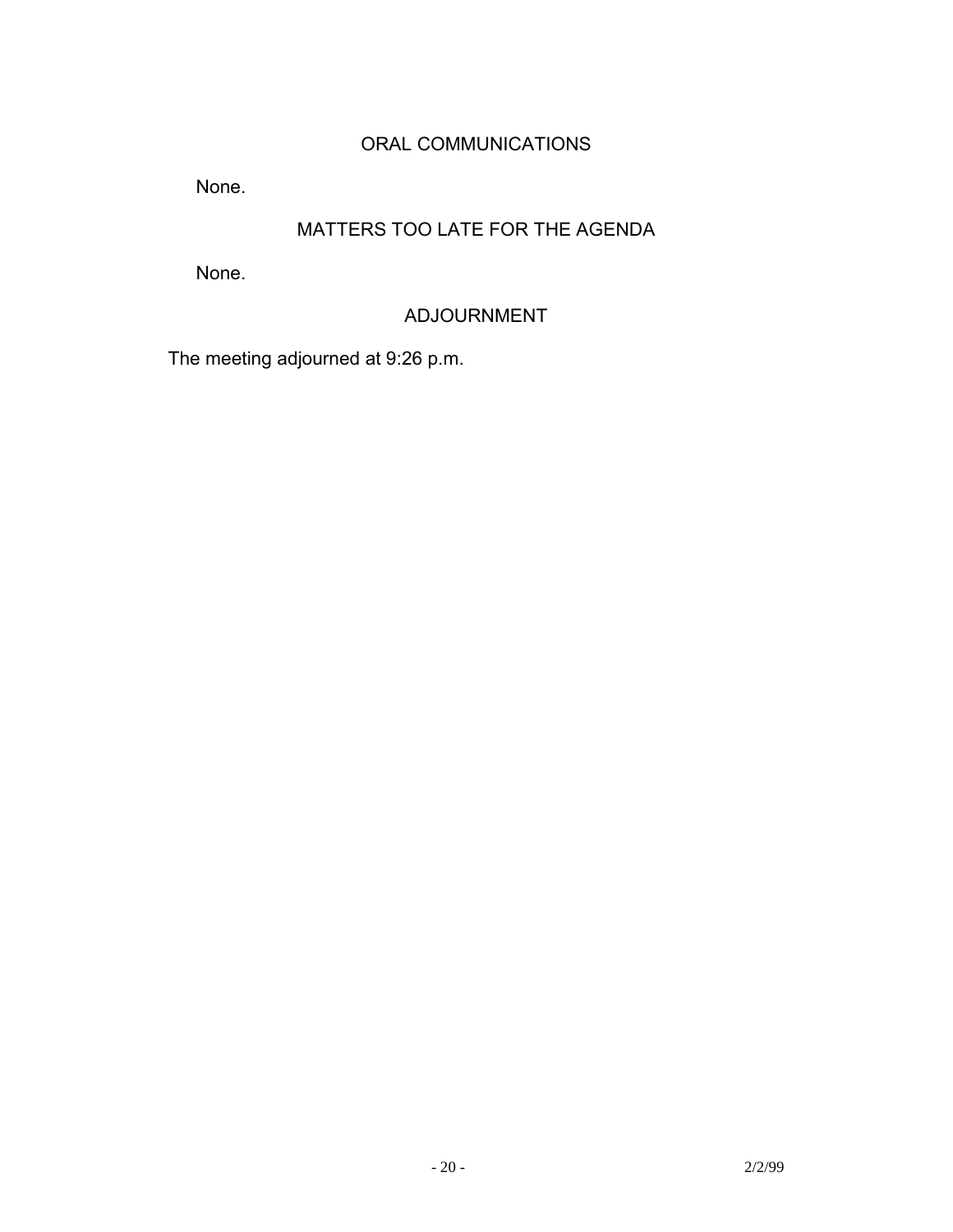# MI**NUTES, Tuesday, February 9, 1999, at 4:00 p.m.**

Roll Call – Present: Councilmembers Conrad, Dobbs, Fisher, Friedman, Serpa, Smith, Mayor Lang

Absent: None

CONSENT ITEMS – ROLL CALL VOTE REQUIRED: Items 1 through 8  *Consent Item #7 removed from Consent* 

**ACTION:** (Friedman/Fisher, unan.)

#### ACKNOWLEDGEMENTS AND PRESENTATIONS

None.

#### CONSENT

- 1. Approval of the minutes of the regular City Council meeting of February 2, 1999.
- **ACTION:** By motion (Friedman/Fisher, unan.), approved the minutes of the regular City Council meeting of February 2, 1999 with an amendment to Item #4, CDBG Program funding priorities for FY 1999-2000, stating "with a \$10,000 minimum".

**CONSENT** 

- 2. Consider accepting as complete the contract of Mozingo Construction for the Butte Avenue waterline as complete and authorize the City Clerk to file a Notice of Completion. (Original contract \$92,574)
- **ACTION:** Res. 99-49A adopted (Friedman/Fisher, unan.), accepting work as complete and authorizing City Clerk to file Notice of Completion.

# CONSENT

- 3. Consider accepting as complete the contract of SEMCO for the Corporation Yard underground tank removal project and authorize the City clerk to file a Notice of Completion. (Original contract \$51,345)
- **ACTION:** Res. 99-50 adopted (Friedman/Fisher, unan.), accepting work as complete and authorizing the City Clerk to file a Notice of Completion.

#### CONSENT

- 4. Consider authorizing moving Modesto Youth Conservation Corps (MYCC) from the Community Services and Neighborhood Connections Department to the Operations Department.
- **ACTION:** Res. 99-51 adopted (Friedman/Fisher, unan.), authorizing moving MYCC to Operations & Maintenance Department.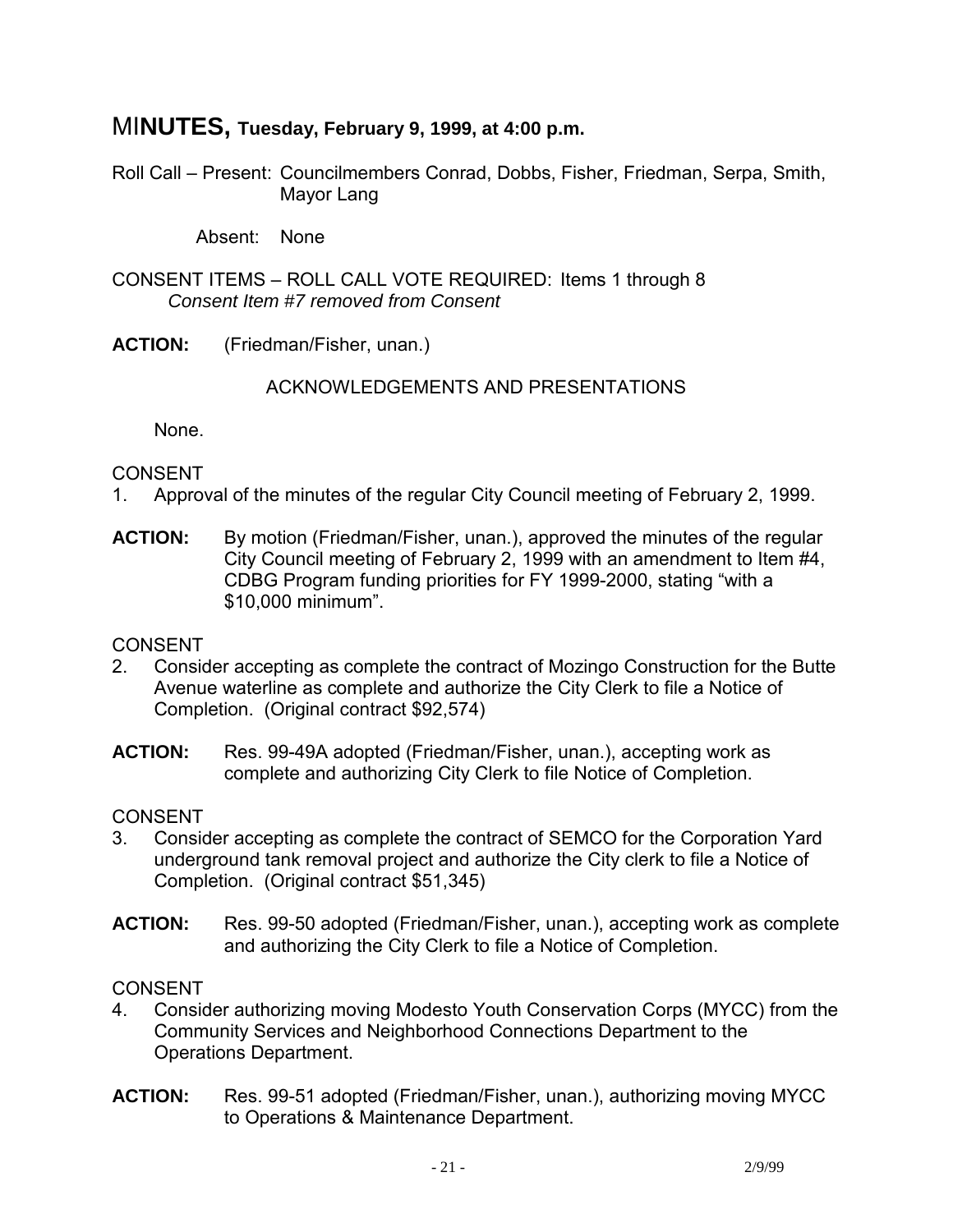# CONSENT

- 5. Consider authorizing submittal of a REMOVE grant application to San Joaquin Valley Unified Air Pollution Control District for \$97,829.
- **ACTION:** Res. 99-52 adopted (Friedman/Fisher, unan.), authorizing submittal of grant application and authorizing City Manager to execute any associated agreements.

#### **CONSENT**

- 6. Consider approving an agreement with the Franklin and Christina Van Konyenburg Family Trust of May 5, 1985 and the Leachman Brothers Trust of 1992 of the acquisition of \$8,374 + square feet of land needed for a well site in the Carver-Bangs/Pelandale-Snyder area.
- **ACTION:** Res. 99-53 adopted (Friedman/Fisher, unan.), approving an agreement with the Franklin and Christina Van Konyenburg Family Trust of May 5, 1985 and the Leachman Brothers Trust of 1992 for acquisition of land needed for a well site in the Carver-Bangs/Pelandale-Snyder area.

### *Item #7 removed from Consent*

- 7. Consider Annual Report on testing of CATV System.
- **ACTION:** By motion (Fisher/Smith, unan), referred to Utility Services & Franchise Committee and then to return to Council in 30 days.

# CONSENT

- 8. Consider authorizing submittal of a Land use, Economic development, Growth, Agriculture, Conservation and Investment (LEGACI) grant application for \$20,000 to Great Valley Center for a joint effort between the City and Stanislaus County for Countywide Revenue Sharing agreement.
- **ACTION:** Res. 99-54 adopted (Friedman/Fisher, unan.), authorizing submittal of grant application to Great Valley Center for a joint effort between the City and Stanislaus County for Countywide Revenue Sharing agreement.

# NEW BUSINESS

- 9. Consider approving the Master Plan, Design Development Report, and making CEQA findings for Stockard Coffee Neighborhood Park.
- **ACTION:** Res. 99-55 adopted (Conrad/Friedman, unan) approving Master Plan, Design Development Report, and making CEQA findings set forth in the Initial Study.
- 10. Consider authorizing construction of a new children's' play area at Graceada Park (known as G.I.F.T. (Graceada Is Fun Time) Project to proceed.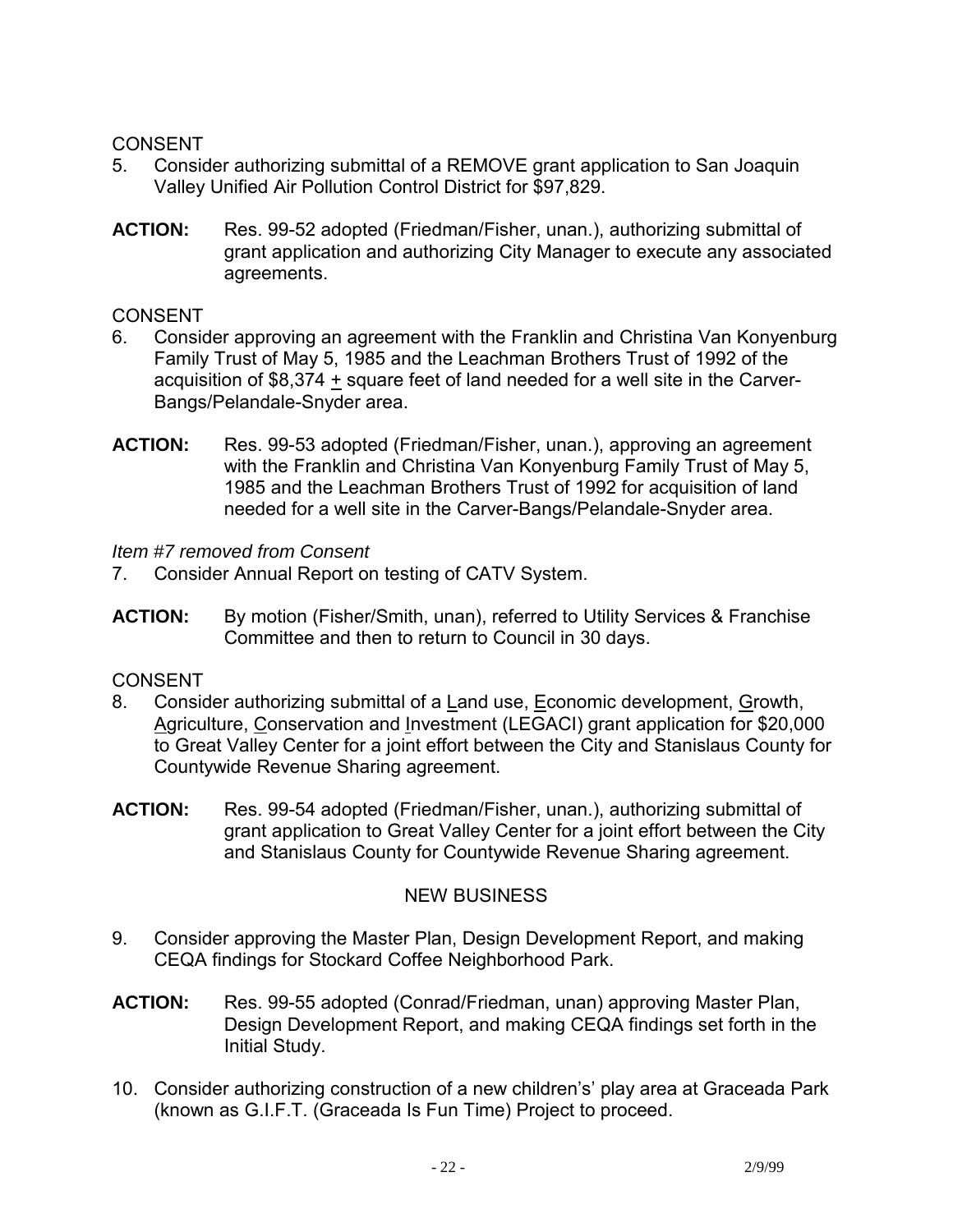**ACTION:** Res. 99-56 adopted (Serpa/Fisher, unan.) authorizing construction of a new children's' play area at Graceada Park (known as G.I.F.T. (Graceada Is Fun Time) Project to proceed.

#### ORAL COMMUNICATIONS

None.

### MATTERS TOO LATE FOR THE AGENDA

None.

#### ADJOURNMENT

The meeting adjourned to Closed Session at 5:01 p.m.

#### CLOSED SESSION

 The meeting adjourned to the Mayor's Chambers for a Closed Session to consider the following items:

 CONFERENCE WITH REAL PROPERTY NEGOTIATOR (Pursuant to Section 54956.8 of the Government Code)

| Property: | Option or purchase of real property located north of Sylvan<br>Avenue between Roselle Avenue and Litt Road in the City<br>of Modesto for the Village I Community Park (Grogan Park) |
|-----------|-------------------------------------------------------------------------------------------------------------------------------------------------------------------------------------|
|           |                                                                                                                                                                                     |

 Approximately 39 acres APN: 52-18-36 Ozetta Watson, owner

- Negotiating parties: Paul Baxter, Deputy City Manager and Bill Harper, Property Agent for the City of Modesto.
- Under negotiation: Price and terms of payment for portion of parcel to be acquired.

 CONFERENCE WITH LEGAL COUNSEL – EXISTING LITIGATION (Pursuant to Section 54956.9(a) of the Government Code)

Name of case: Tagliarino v. City of Modesto, Stanislaus County Superior Court Action No. 155303

The City Attorney returned at 5:50 p.m. and reported no action had been taken on the above-mentioned property issue. The City Attorney reported that the Council unanimously authorized a settlement in the above-mentioned litigation case in the amount of \$150,000.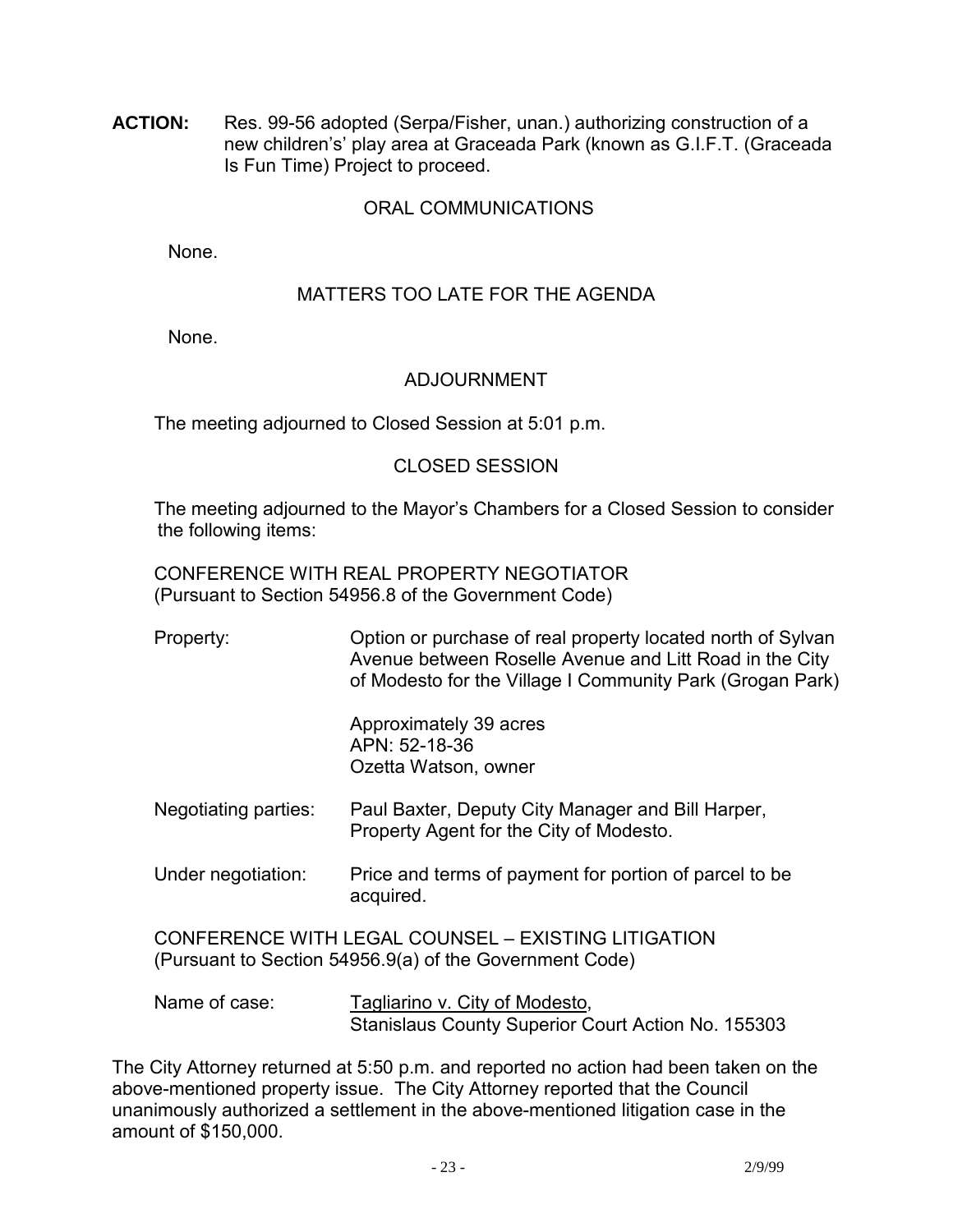### **MINUTES, Tuesday, February 16, 1999, at 7:00 p.m.**

Roll Call – Present: Councilmembers Conrad, Dobbs, Fisher, Friedman, Serpa, Smith, Mayor Lang

CONSENT ITEMS – ROLL CALL VOTE REQUIRED: Items 1-3, 5

**ACTION:** (Friedman/Dobbs, unan.)

*Councilmember Fisher absent due to conflict of interest*  CONSENT ITEM – ROLL CALL VOTE REQUIRED: Item 4

**ACTION:** (Friedman/Dobbs, unan., Fisher, absent)

ACKNOWLEDGEMENTS AND PRESENTATIONS

Mayor Lang acknowledged Boy Scout Troop 143.

#### **CONSENT**

- 1. Approval of the minutes of the regular City Council meeting of February 9, 1999. (Motion approving needed.)
- **ACTION:** By motion (Friedman/Dobbs, unan.), approved minutes of the regular City Council meeting of February 9, 1999.

#### CONSENT

- 2. Consider accepting as complete the contract of Collins Electrical Company, Inc. for the SCADA System Additions – Phase III project and authorize City Clerk to file a Notice of Completion. (Original contract: \$49,666)
- **ACTION:** Res. 99-57 adopted (Friedman/Dobbs, unan.) accepting as complete the contract of Collins Electrical Company, Inc. for the SCADA System Additions – Phase III project and authorize City Clerk to file a Notice of Completion.

#### CONSENT

- 3. Consider declaring GCS Western Power & Equipment low bidder and authorizing purchase of two retroreflective shutter changeable message signs for \$58,613.87 for the Engineering & Transportation Department.
- **ACTION:** Res. 99-58 adopted (Friedman/Dobbs, unan.) declaring GCS Western Power & Equipment low bidder and authorizing purchase of two retroreflective shutter changeable message signs for \$58,613.87.

#### **CONSENT**

4. Consider approving an agreement with the Housing Authority of Stanislaus County for special police services to the Westview Gardens housing project.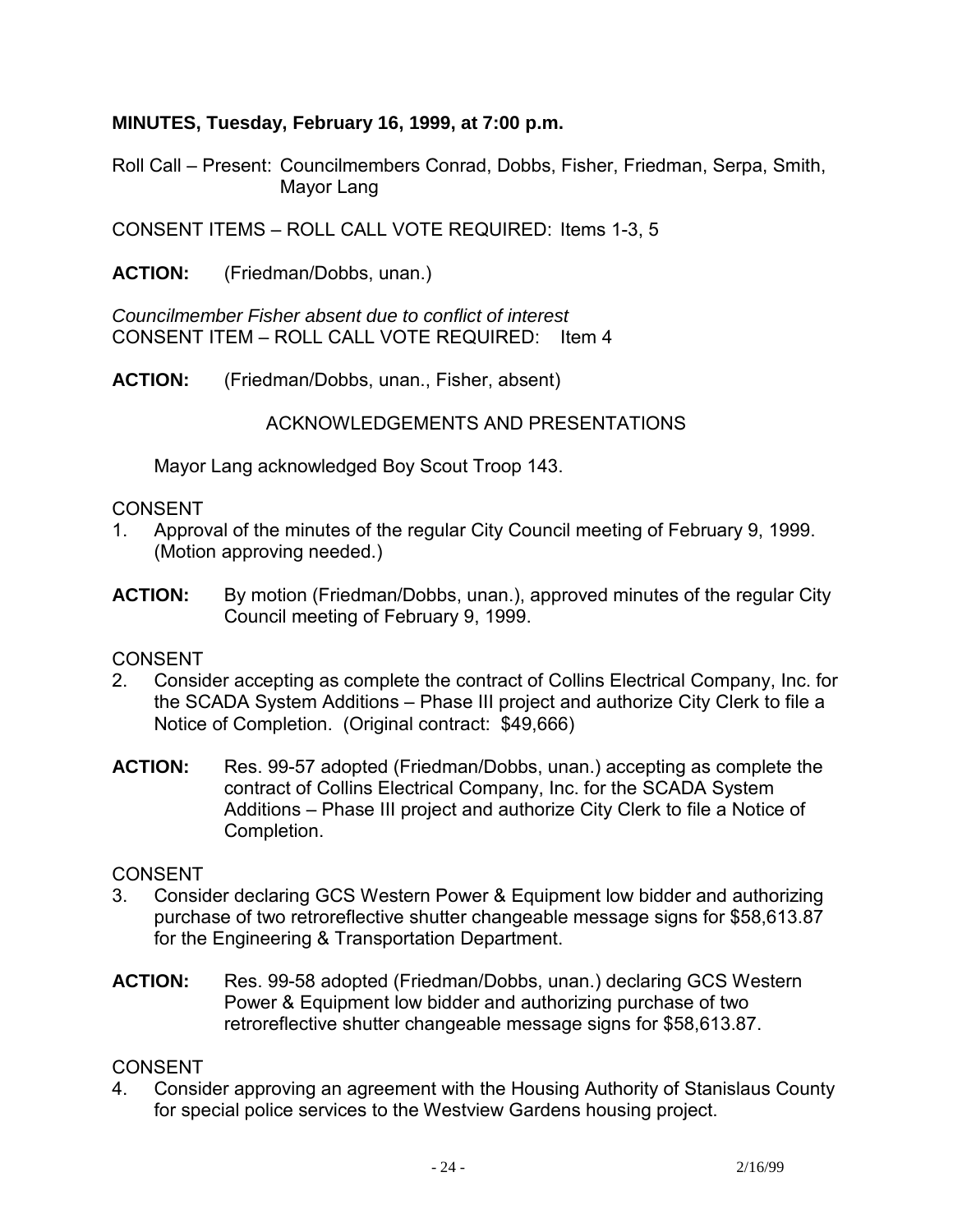**ACTION:** Res. 99-59 adopted (Friedman/Dobbs, unan., Fisher, absent) approving an agreement with the Housing Authority of Stanislaus County for special police services to the Westview Gardens housing project.

### **CONSENT**

- 5. Consider waiving formal bid procedures and authorizing the purchase of one paving machine with trailer from Nixon-Egli Equipment Company through the City of Los Angeles' formal bid process for a total price of \$113,061.35; consider amending the budget to establish a capital non-CIP account for the purchase.
- **ACTION:** Res. 99-60 adopted (Friedman/Dobbs, unan.) waiving formal bid procedures and authorizing the purchase of one paving machine with trailer from Nixon-Egli Equipment Company for a total price of \$113,061.35.

Res. 99-61 adopted (Friedman/Dobbs, unan.) amending the budget to establish a capital non-CIP account for the purchase.

### NEW BUSINESS

- 6. Consider designating the Stanislaus County Department of Environmental Resources as the enforcement agency for purposes of enforcing Labor Code Section 6404.5 (Smoking in Bars).
- **ACTION:** Res. 99-62 adopted (Serpa/Dobbs, unan.) designating the Stanislaus County Department of Environmental Resources as the enforcement agency for purposes of enforcing Labor Code Section 6404.5 (Smoking in Bars).

# ORAL COMMUNICATIONS

 Martin Fletcher expressed the need for a stop sign and excessive speed in area of Del Ray/Louise/Princeton. Referred to Transportation Policy Committee by order of the chair.

 Councilmember Serpa requested the City Attorney's office to draft an ordinance regarding laser pointers and submit it to the Public Safety Committee.

# MATTERS TOO LATE FOR THE AGENDA

None.

#### ADJOURNMENT

The meeting adjourned at 7:20 p.m.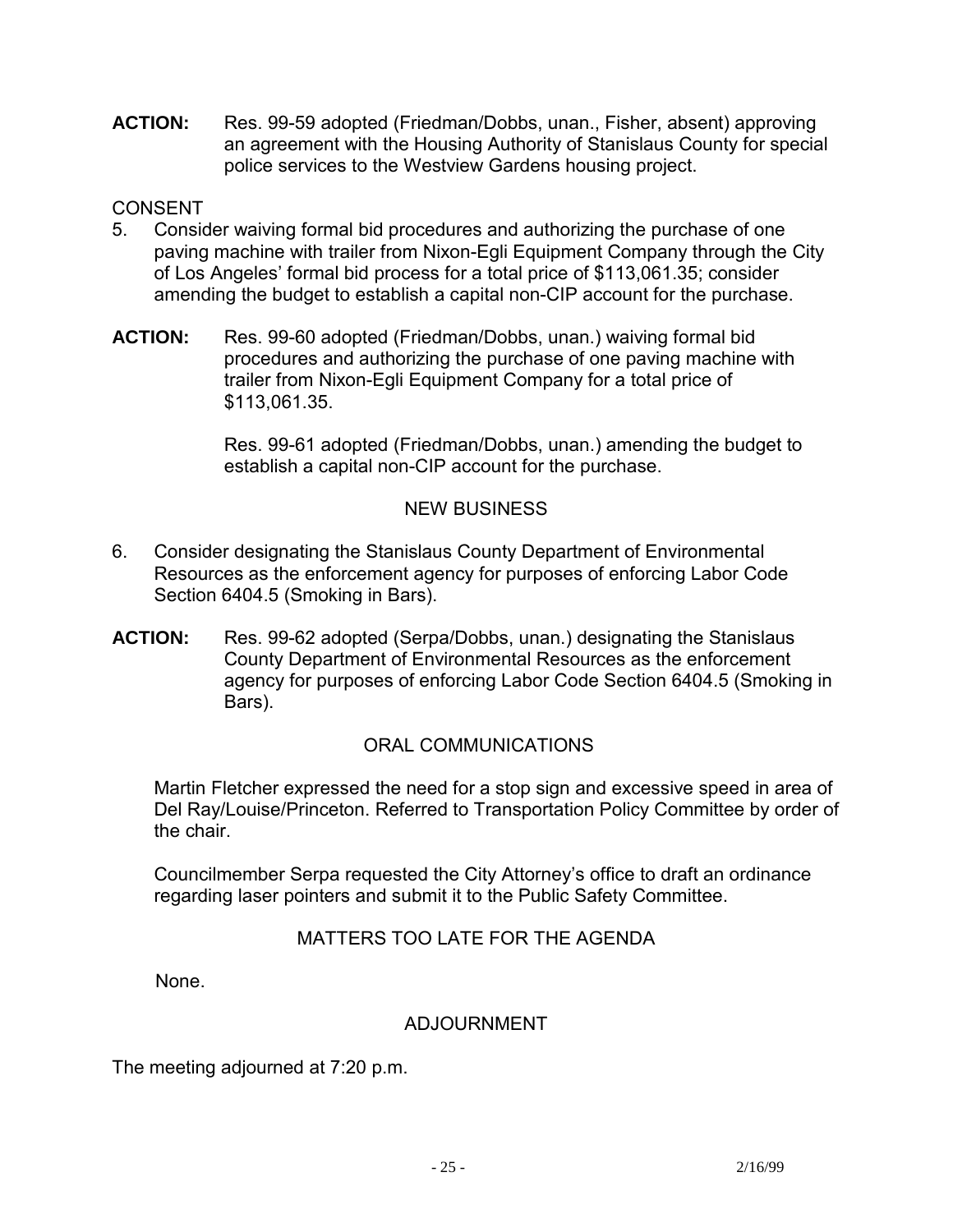### **Tuesday, February 23, 1999, at 4:00 p.m.**

Roll Call – Present: Councilmembers Conrad, Dobbs, Fisher, Friedman, Serpa, Smith, Mayor Lang

CONSENT ITEMS – ROLL CALL VOTE REQUIRED: Items 1-3 and 5-6 *Item #4 removed from Consent* 

**ACTION:** (Friedman/Dobbs, unan.)

#### ACKNOWLEDGEMENTS AND PRESENTATIONS

 Presentation of certificates and plaques to co-sponsors who have donated to the City in 1998.

Presentations were made by Chris Elms and Mayor Lang.

Presentation of proclamation declaring February 27, 1999 as National TRIO Day.

Mayor Lang made presentation of the proclamation.

Mayor Lang acknowledged Frank Hernandez from Boy Scout Troop 143.

CONSENT

- 1. Approval of the minutes of the regular City Council meeting of February 16, 1999.
- **ACTION:** By motion (Friedman/Dobbs, unan.), approved the minutes of the regular City Council meeting of February 16, 1999.

#### **CONSENT**

- 2. Consider accepting the improvements for Millbrook Estates Unit No. 1 subdivision, and authorize the City Clerk to file Notice of Completion and to release securities upon expiration of statutory periods. (Owners: Bright Development, a California Corporation)
- **ACTION:** Res. 99-63 adopted (Friedman/Dobbs, unan.) accepting improvements and authorizing City Clerk to file Notice of Completion and to release securities upon expiration of statutory periods.

#### **CONSENT**

- 3. Consider accepting the improvements for Tuscany Unit No. 1 subdivision, and authorize the City Clerk to file Notice of Completion and to release securities upon expiration of statutory periods. (Owners: Rodney K. Lowe Inc., a California Corporation)
- **ACTION:** Res. 99-64 adopted (Friedman/Dobbs, unan.) accepting improvements and authorizing City Clerk to file Notice of Completion and to release securities upon expiration of statutory periods.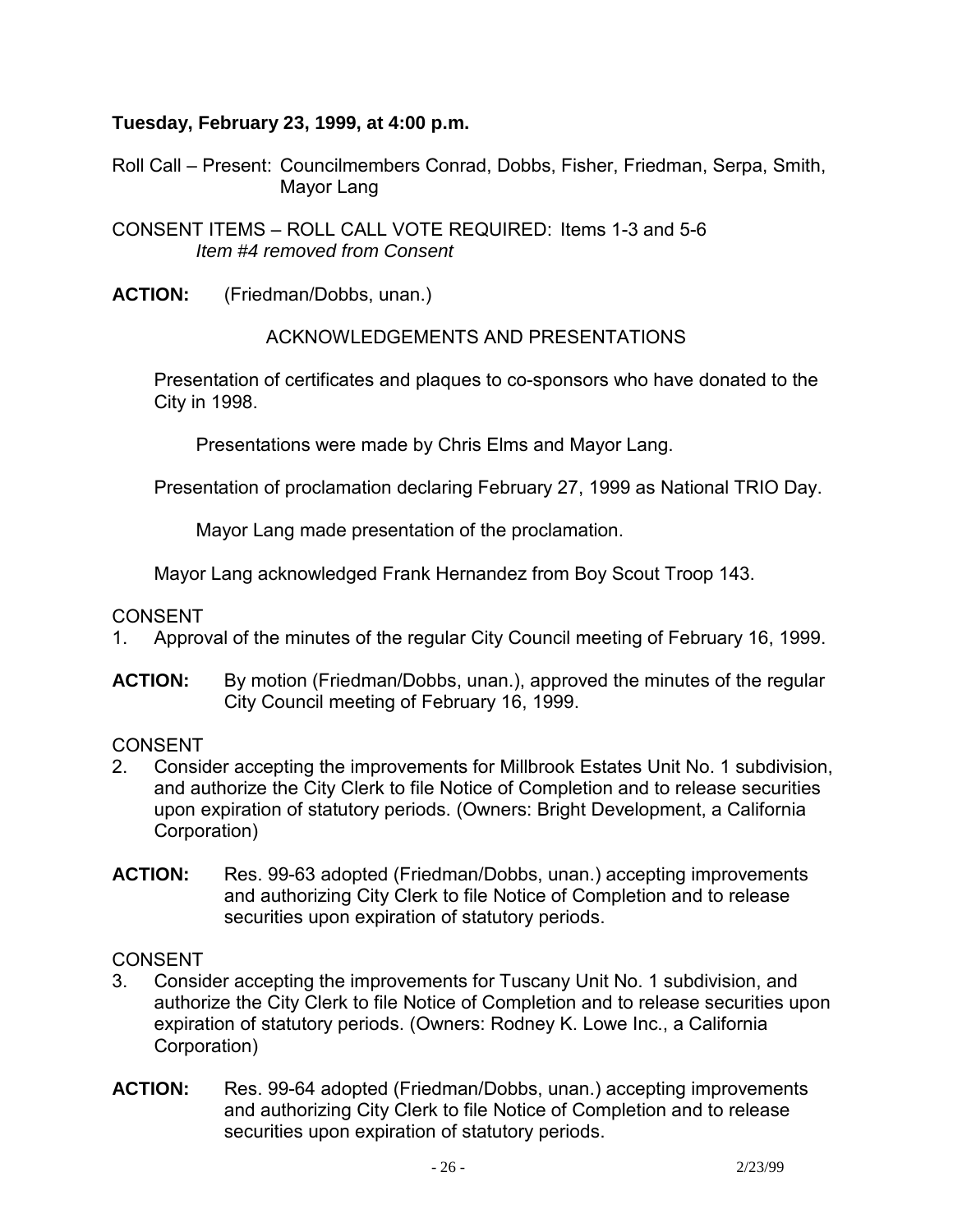### *Councilmember Fisher excused due to conflict of interest*

- 4. Consider approving an amendment to the Housing Maintenance Program Voluntary Housing Rehabilitation to include the Randazzo Avenue Neighborhood as a voluntary target area for rehabilitation efforts of the Housing Authority, authorize Housing Maintenance Program Loans for a total of approximately \$500,000 to rehabilitate 34 housing units in the Randazzo Avenue Neighborhood, and authorize the City Manager to execute all necessary documents.
- **ACTION:** Res. 99-65 adopted (Serpa/Friedman, unan.; Fisher, absent) approving amendment to the Housing Maintenance Program – Voluntary Housing Rehabilitation adding the Randazzo Avenue Neighborhood, approving program loans in the amount of approximately \$500,00 for 34 housing units in the Randazzo Avenue Neighborhood, and authorizing the City Manager to execute necessary documents.

#### CONSENT

- 5. Consider a Joint Request for Proposals in collaboration with the Stanislaus County Community Services Agency and the United Way of Stanislaus County.
- **ACTION:** Res. 99-66 adopted (Friedman/Dobbs, unan.) authorizing the City Manager to execute a Letter of Understanding between the City of Modesto, Stanislaus County, and United Way of Stanislaus for the Joint Request for Proposals.

#### CONSENT

- 6. Consider amending the Modesto Municipal Code to allow for amendments to final subdivision and parcel maps after public hearing.
- **ACTION:** By motion (Friedman/Dobbs, unan.), introduced Ord. No. 3120–C.S.

# **HEARINGS**

#### *Councilmember Fisher excused due to conflict of interest*

- 7. Hearing to consider a proposed amendment to the Pelandale-Snyder Specific Plan to allow a wall between multi-family and single-family areas, and the relocation of a fire station, and professional office uses located on a parcel at the northwest corner of Tully Road and Snyder Avenue.
- **ACTION:** Res. 99-67 adopted (Friedman/Conrad, unan.; Fisher, absent) approving Pelandale-Snyder Specific Plan Amendment No. 5 needed;

Res. 99-67A adopted (Friedman/Conrad, unan.; Fisher, absent) finding amendment consistent with the Pelandale-Snyder Specific Plan Environmental Impact Report.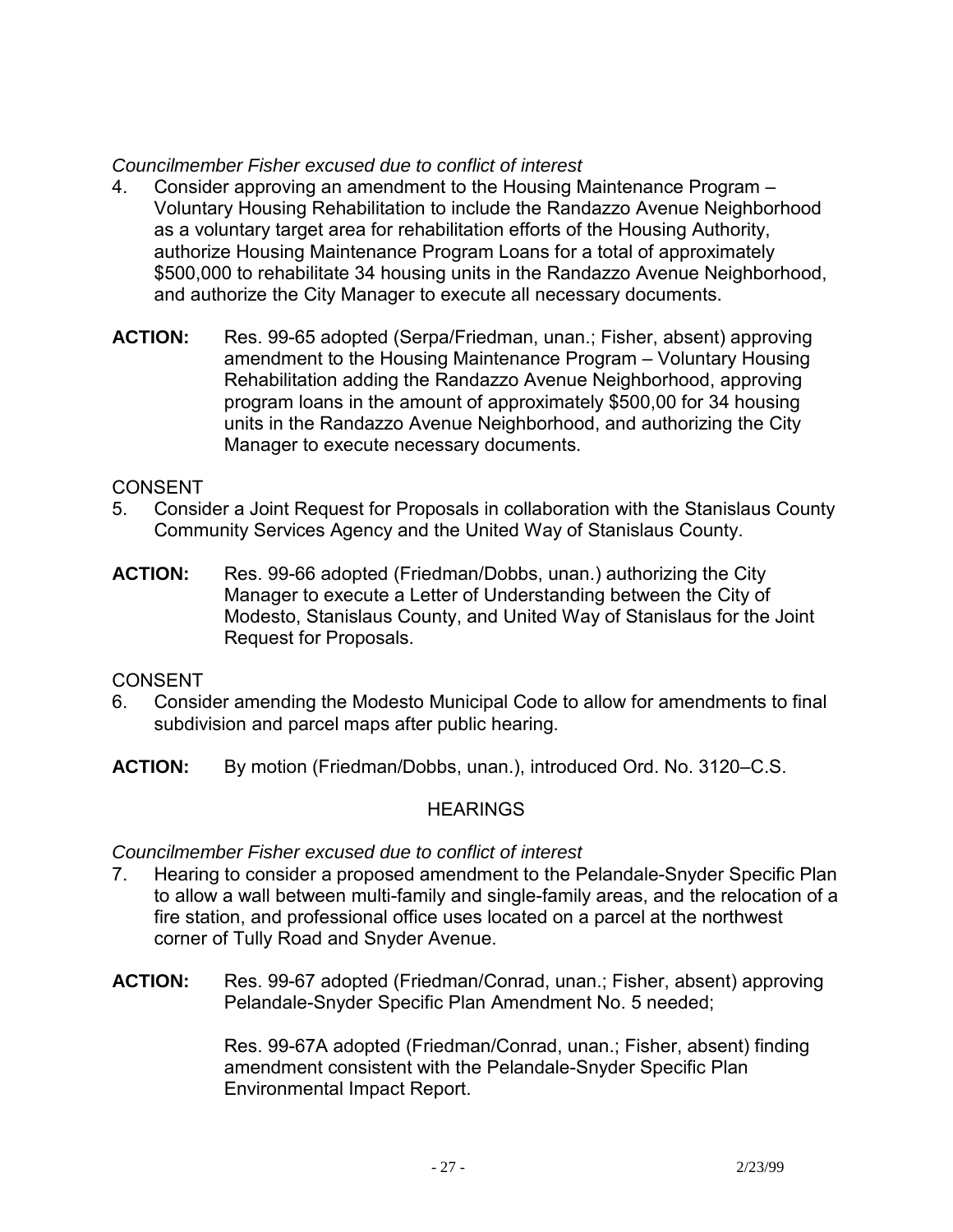- 8. Hearing to consider revising green fees at Dryden, Muni 9-hole, and Creekside Golf Courses.
- **ACTION:** Res. 99-68 adopted (Conrad/Smith, majority; Dobbs, no) revising green fees at Dryden, Muni 9-hole, and Creekside Golf Courses and report back to Council in three months regarding impact of increase.

### NEW BUSINESS

- 9. Staff report on "Color Modesto" Program, a community-wide beautification project.
- **ACTION**: By motion (Friedman/Serpa, unan.), acknowledged receipt of report.
- 10. Consider authorizing the creation of a Complete Count Committee to assist in the planning and implementation for the 2000 Census.
- **ACTION**: Res. 99-69 adopted (Fisher/Dobbs, unan.) authorizing the creation of a Complete Count Committee to assist in the planning and implementation for the 2000 Census.

### ORAL COMMUNICATIONS

None.

# WRITTEN COMMUNICATIONS

- 11. Consider request of Harlan Smith, Modesto Camellia Society, for the donation in the amount of \$52 for the Sweepstakes Trophy at the 38th Annual Camellia Cavalcade on March 20 and 21, 1999.
- **ACTION:** By motion (Fisher/Friedman, unan.), approved request of Harlan Smith, Modesto Camellia Society, for the donation in the amount of \$52 for the Sweepstakes Trophy at the 38th Annual Camellia Cavalcade on March 20 and 21, 1999.
- 12. Consider request of David Dolan requesting permission to live cable cast Utility Services & Franchise Committee meeting of February 25, 1999 at 7:00 p.m.
- **ACTION:** No action necessary.

#### **MISCELLANEOUS**

13. REAPPOINTMENTS

Board of Building Appeals

**ACTION:** Res. 99-70 adopted reappointing Laura Bonich to the Board of Building Appeals with an expiration date of December 31, 2002.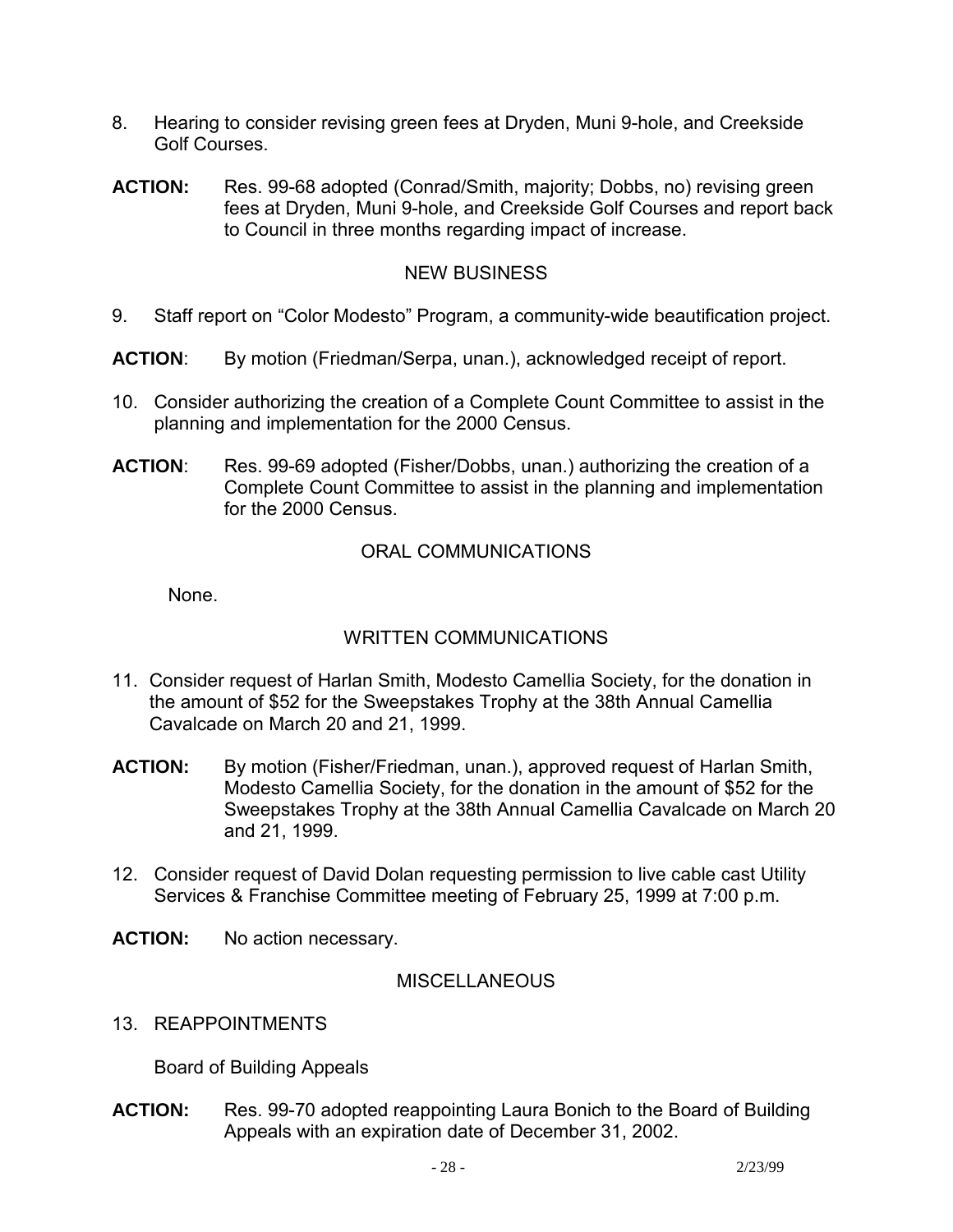Local Cable Programming Committee

**ACTION:** Res. 99-71 adopted (Freidman/Dobbs, unan.) reappointing Ernest Foote to the Local Programming Committee with an expiration date of December 31, 2002.

Economic Development Loan Committee

**ACTION:** Res. 99-72 adopted (Freidman/Dobbs, unan.) reappointing Marvin Evans to the Economic Development Loan Committee with an expiration date of December 31, 2002.

Board of Zoning Adjustment

**ACTION**: Res. 99-73 adopted (Freidman/Dobbs, unan.) reappointing Raymond Feller as the Planning Commission representative to the Board of Zoning Adjustment with an expiration date of December 31, 1999.

MATTERS TOO LATE FOR THE AGENDA

None.

# ADJOURNMENT

The meeting adjourned at 5:45 p.m.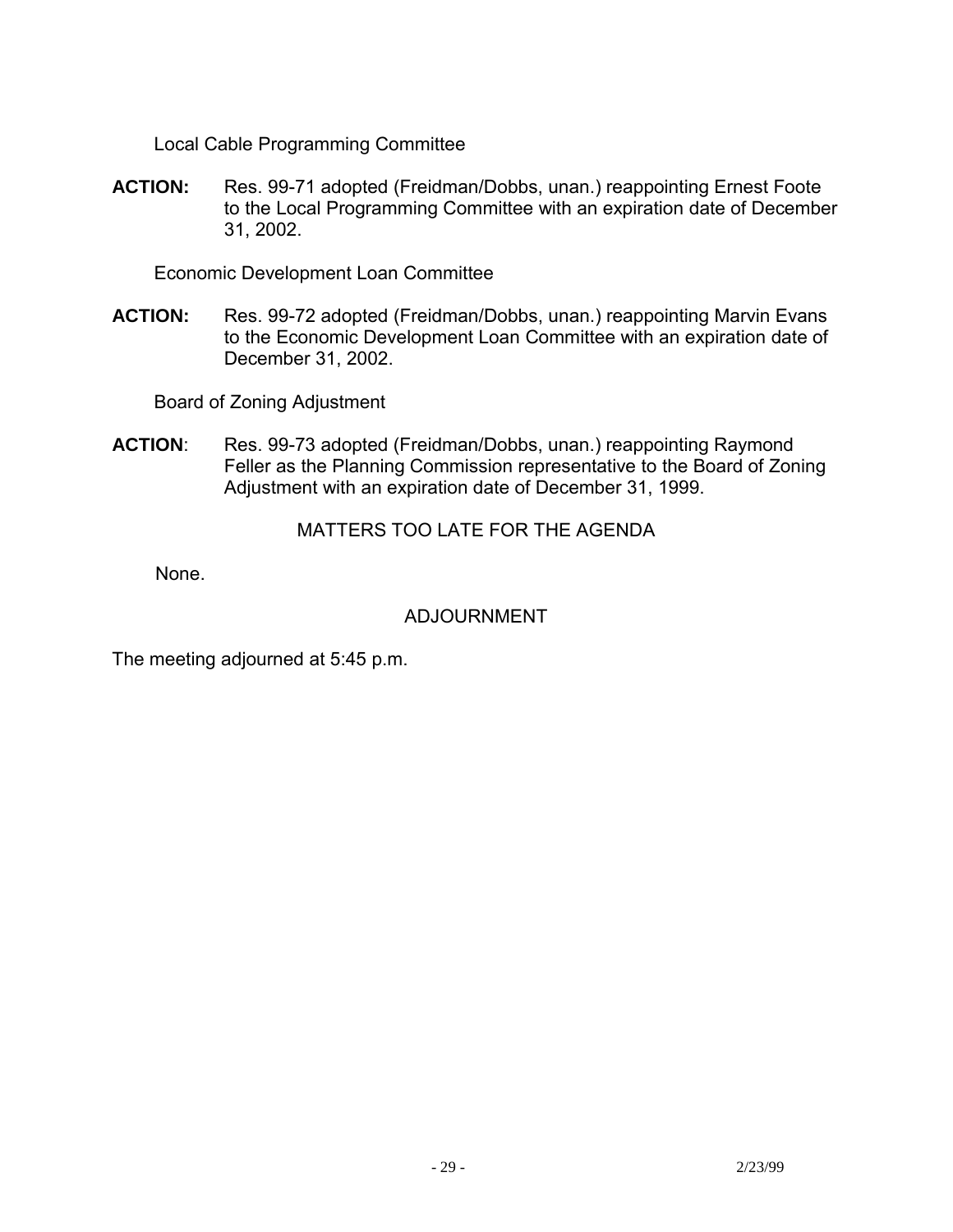### **Tuesday, March 2, 1999, at 7:00 p.m.**

Roll Call – Present: Councilmembers Conrad, Dobbs, Fisher, Friedman, Serpa, Mayor Lang

Absent: Smith

CONSENT ITEMS – ROLL CALL VOTE REQUIRED: Items 1, 2, 3, 4, 5, 7, 8, 10

Items 6 and 9 removed from Consent

ACTION: (Friedman/Fisher, unan.; Smith, absent)

ACKNOWLEDGEMENTS AND PRESENTATIONS

None

### CONSENT

- 1. Approval of the minutes of the regular City Council meeting of February 23, 1999.
- **ACTION:** By motion, (Friedman/Fisher, unan.; Smith, absent) approved the minutes of the regular City Council meeting of February 23, 1999.

#### CONSENT

- 2. Final adoption of Ord. No. 3120-C.S. relating to correction and amendment of final maps.
- **ACTION:** By motion, (Friedman/Fisher, unan.; Smith, absent) approved final adoption of Ord. No. 3120-C.S.

# **CONSENT**

- 3. Consider accepting as complete the contract of Cunningham and Sons, Inc. for the rockwell replacement/addition project – 1998-99, and authorize the City Clerk to file a Notice of Completion.
- **ACTION:** Res. 99-74 adopted (Friedman/Fisher, unan.; Smith absent) accepting work as complete and authorizing City Clerk to file Notice of Completion.

# CONSENT

- 4. Consider awarding a contract for the 1998-99 valley gutter repair project to Ross F. Carroll, Inc. for \$63,361.80.
- **ACTION:** Res. 99-75 adopted (Friedman/Fisher, unan.; Smith absent) awarding contract to Ross F. Carroll, Inc. for the 1998-99 valley gutter repair project.

# **CONSENT**

5. Consider accepting Federal COPS MORE (Making Officer Redeployment Effective) grant in the amount of \$150,000 for the acquisition of lap top computers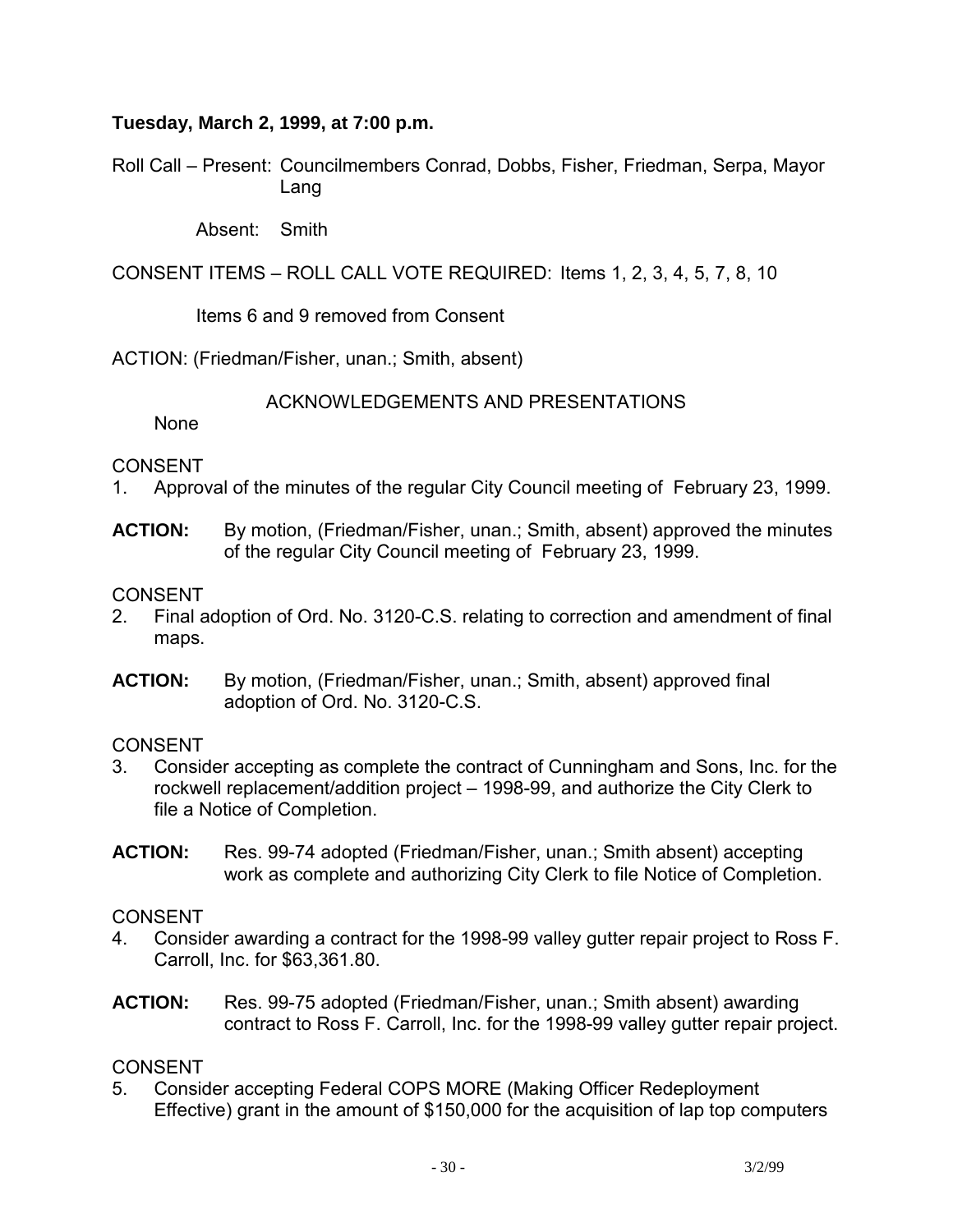for police field use; and consider amending the 1998-99 Budget to increase revenues.

**ACTION:** Res. 99- 76 adopted (Friedman/Fisher, unan.; Smith absent ) authorizing City Manager to sign grant agreement.

> Res. 99-77 adopted (Friedman/Fisher, unan.; Smith absent ) amending budget.

Removed from Consent

- 6. Consider authorizing grant application with Stanislaus Area Association of Governments for \$2,500,000 of 1999 Transportation Enhancement Activities (TEA) funds.
- **ACTION:** Res. 99-78 adopted (Fisher/Friedman, unan.; Smith, absent) authorizing grant application with Stanislaus Area Association of Governments for \$2,500,000 of 1999 Transportation Enhancement Activities (TEA) funds.

Councilmember Serpa made a motion, no second, to move Item 7, Bicycle Education Program to No.1 priority.

#### **CONSENT**

- 7. Consider approving an amendment to the subdivision agreement with Kaufman and Broad – Central Valley, Inc. for the Almond Valley Subdivision.
- **ACTION:** Res. 99-79 adopted (Friedman/Fisher, unan; Smith, absent) approving an amendment to the subdivision agreement with Kaufman and Broad – Central Valley, Inc. for the Almond Valley Subdivision.

#### CONSENT

- 8. Consider approving the revision of City policy on amplification of music in City parks.
- **ACTION:** Res. 99-80 adopted (Friedman/Fisher, unan.; Smith, absent) approving the revision of City policy on amplification of music in City parks.

Removed from Consent

- 9. Consider amending the budget to appropriate \$1,867 to cover the cost for Central Valley Aquatics to use Johansen Pool July 15-18, 1999 for the Sierra Nevada Swimming Championships and placing this event's status as "Priority 1."
- **ACTION:** Res. 99- 81 adopted (Friedman/Fisher, maj.; Serpa, no; Smith, absent) amending the budget to appropriate \$1,867 to cover the cost for Central Valley Aquatics to use Johansen Pool July 15-18, 1999 for the Sierra Nevada Swimming Championships and placing this event's status as "Priority 1."

**CONSENT**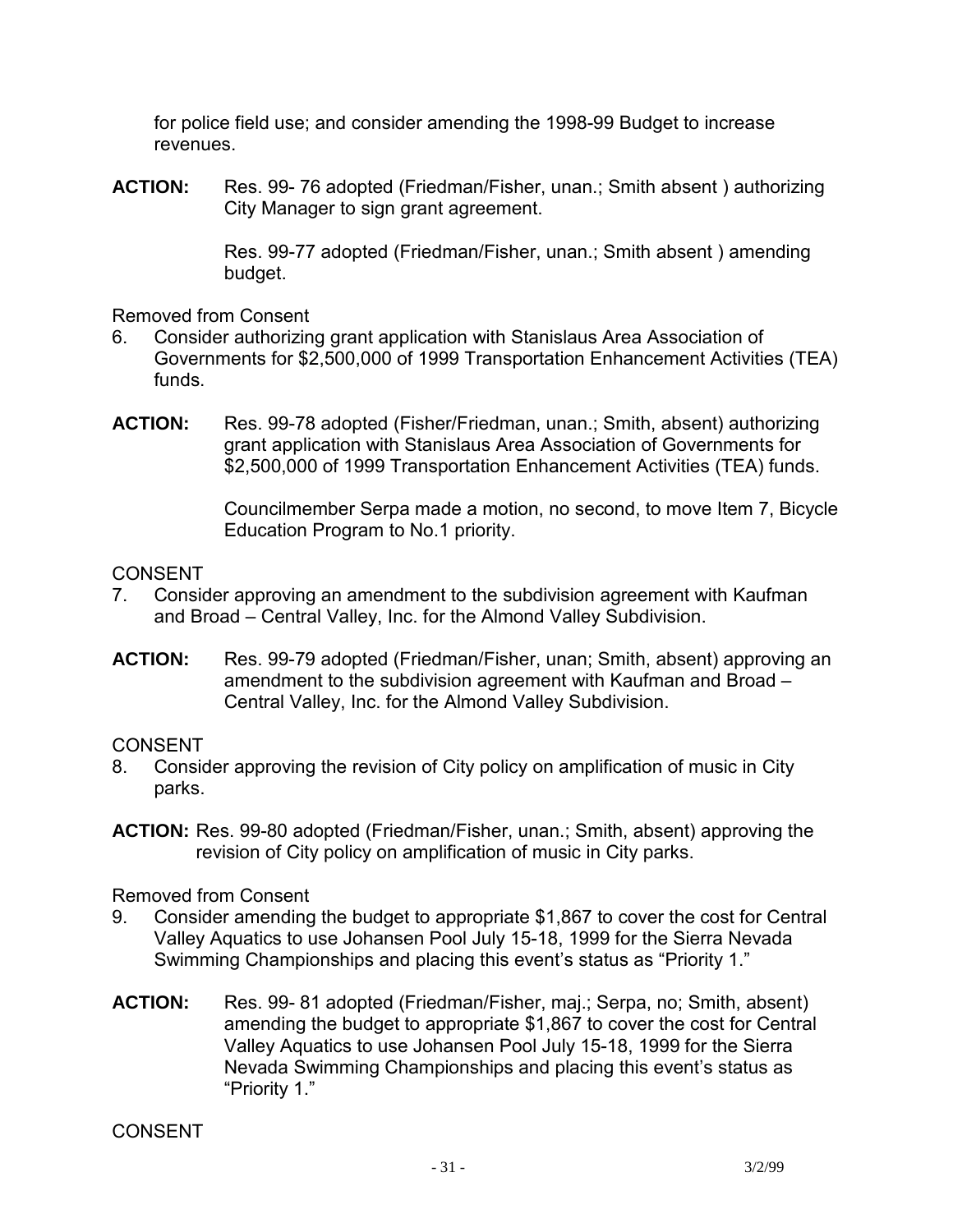- 10. Letter of resignation from the Golf Course Committee from Dave Haley.
- **ACTION:** Res. 99-82 adopted (Friedman/Fisher, unan.; Smith, absent) accepting the resignation of Dave Haley from the Golf Course Committee

### **HEARINGS**

- 11. Hearing to allocate Fiscal Year 1997-98 Community Development Block Grant Carryover and Program Income Funds - Housing Rehabilitation Loan Program.
- **ACTION:** Res. 99-83 adopted (Serpa/Fisher, unan.; Smith, absent) amending the FY 98-99 Annual Action Plan and Operating Budget to allocate FY97-98 year carry over to CDBG eligible projects.

Res. 99-84 adopted (Serpa/Fisher, unan.; Smith, absent) authorizing the use of FY97-98 Housing Rehabilitation Loan Program Income Funds to eligible non-housing rehabilitation projects including the use of \$20,000 for sidewalk installation on Maze Boulevard.

- 12. Hearing to consider confirming the Report of Work and Cost of Construction of Improvements for Public Facilities District No. 12 and directing the method of collection of the assessments.
- **ACTION:** Res. 99-85 adopted (Fisher/Friedman, unan.; Smith, absent) confirming the Report of Work and Cost of Construction of Improvements for Public Facilities District No. 12 and directing the method of collection of the assessments.

# NEW BUSINESS

- 13. Fiscal Year 1998-99 Budget Midyear Financial Status Report.
- **ACTION:** By motion (Friedman/Fisher, unan.; Smith absent) acknowledged receipt of report and directed Community Development and Housing Committee to review the Capital Improvement Program further.

Res. 99-86 adopted (Friedman/Fisher, unan.; Smith absent) approving revisions to the Fiscal Year 1998-99 Budget.

#### ORAL COMMUNICATIONS

 Councilmember Serpa requested Mayor Lang appoint an Ad Hoc Committee to increase revenue for the Golf Fund consisting of Mayor Lang, Councilmember Dobbs and Councilmember Fisher.

# MATTERS TOO LATE FOR THE AGENDA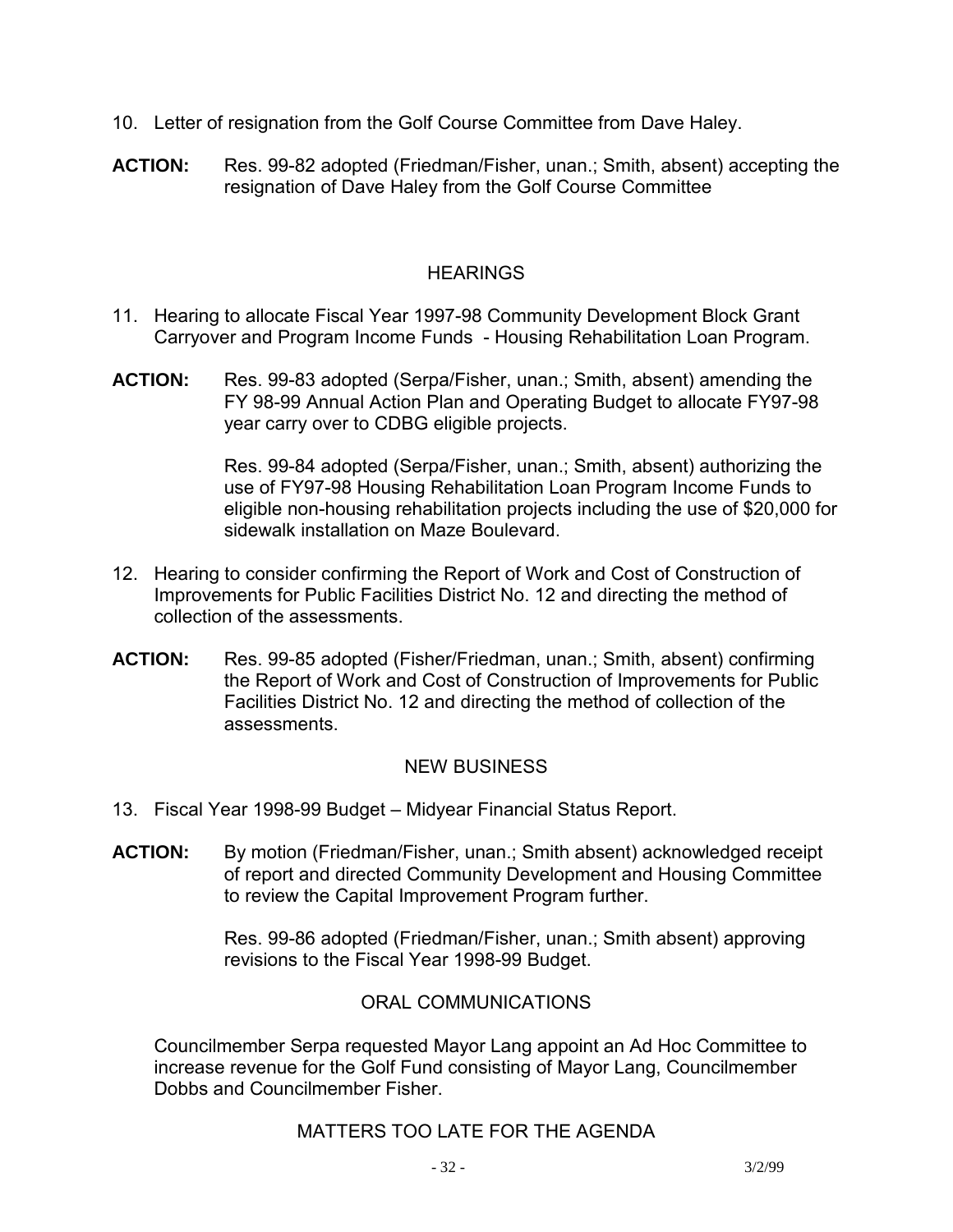None

# ADJOURNMENT

The meeting adjourned to Closed Session at 8:47 p.m.

# CLOSED SESSION

 The meeting will adjourned to the Mayor's Chambers for a closed session for the following items:

 **CONFERENCE WITH LEGAL COUNSEL – EXISTING LITIGATION**  (Pursuant to Section 54956.9(a) of the Government Code)

Name of Case: Howard Jarvis Taxpayers Association v. City of Modesto, Stanislaus County Superior Court Action No. 168472

# **PUBLIC EMPLOYEE DISCIPLINE/DISMISSAL/RELEASE**

(Pursuant to Section 54957 of the Government Code)

The City Attorney returned at 9:35 p.m. and reported no action had been taken.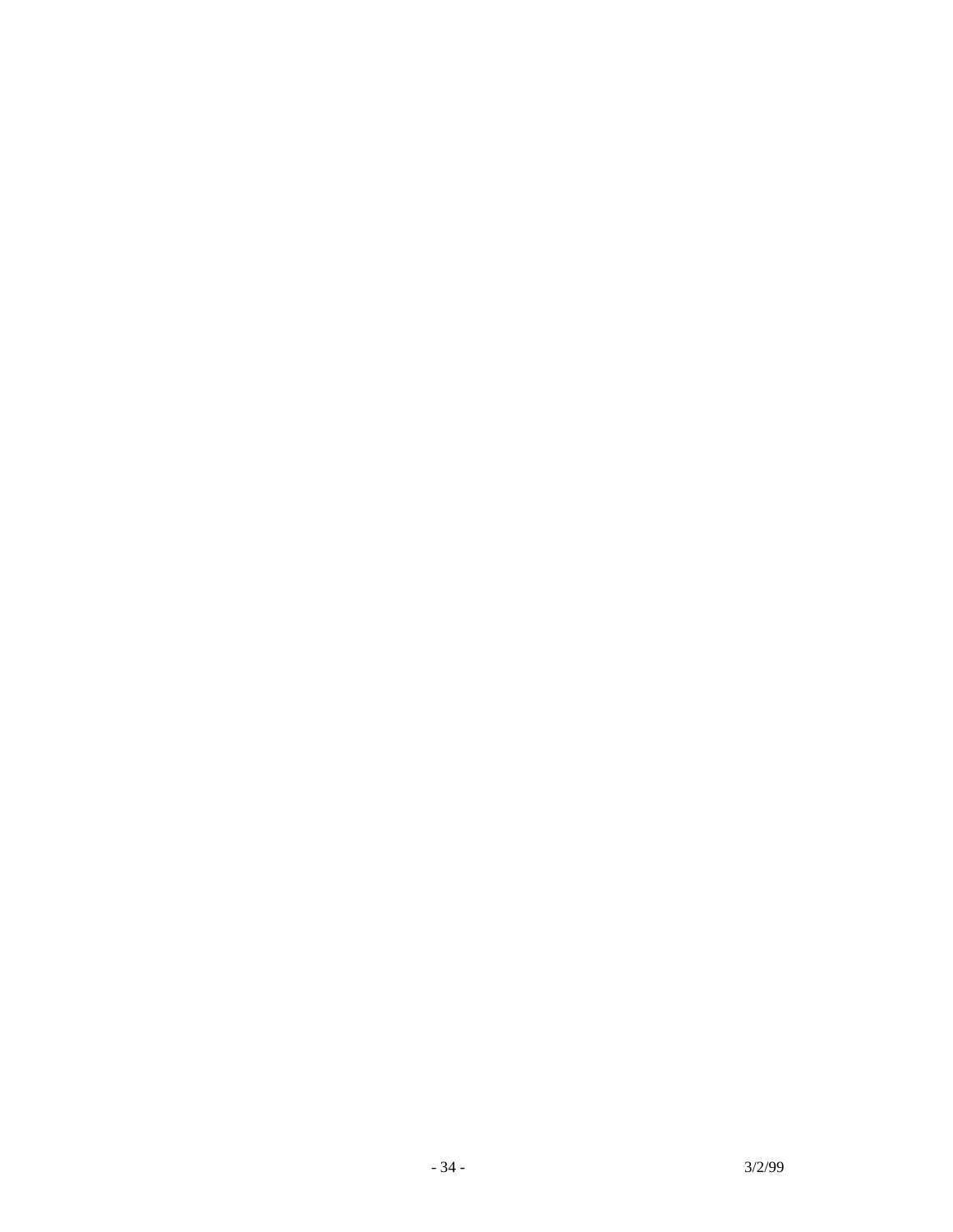### **MINUTES, City Council Meeting, Tuesday, March 9, 1999, at 4:00 p.m.**

Roll Call – Present: Councilmembers Conrad, Fisher, Friedman, Serpa, Smith, Mayor Lang

Absent: Dobbs

- CONSENT ITEMS ROLL CALL VOTE REQUIRED: Items 1-3, 5-6, 10 and 12 *Items 4, 7, 8, 9, & 11 removed from Consent*
- **ACTION:** (Friedman/Conrad, unan.; Dobbs, absent)

### ACKNOWLEDGEMENTS AND PRESENTATIONS

 Presentation of proclamation to the Muir Trail Girl Scout Council regarding Girl Scout Week March 7-13, 1999, and the celebration of its 87<sup>th</sup> anniversary on March 12, 1999.

M ayor Lang made presentation.

 Presentation of plaques honoring Jennifer Sanchez, Destinee Cooper and the Johansen High School Interact Club as Outstanding Youth for 1998.

Wendy Byrd made presentation.

# **CONSENT ITEMS**

#### **An item may be removed from consent and discussed at the request of an audience member or Councilmember.**

#### **CONSENT**

- 1. Approval of the minutes of the regular City Council meeting of March 2, 1999.
- **ACTION**: By motion (Friedman/Conrad, unan.; Dobbs, absent), approved minutes as amended of the regular City Council meeting of March 2, 1999.

# CONSENT

- 2. Consider awarding contract for the Honeycreek and Nightingale lift station rehabilitation project to Howk Systems for \$81,000.
- **ACTION**: Res. 99-87 adopted (Friedman/Conrad, unan.; Dobbs, absent) awarding contract for the Honeycreek and Nightingale lift station rehabilitation project to Howk Systems.

#### **CONSENT**

3. Consider awarding contract for the Northgate sewer lift station replacement project to Ross F. Carroll, Inc. for \$182,374; and consider approving an appropriation transfer in the amount of \$77,500 to fully fund the project.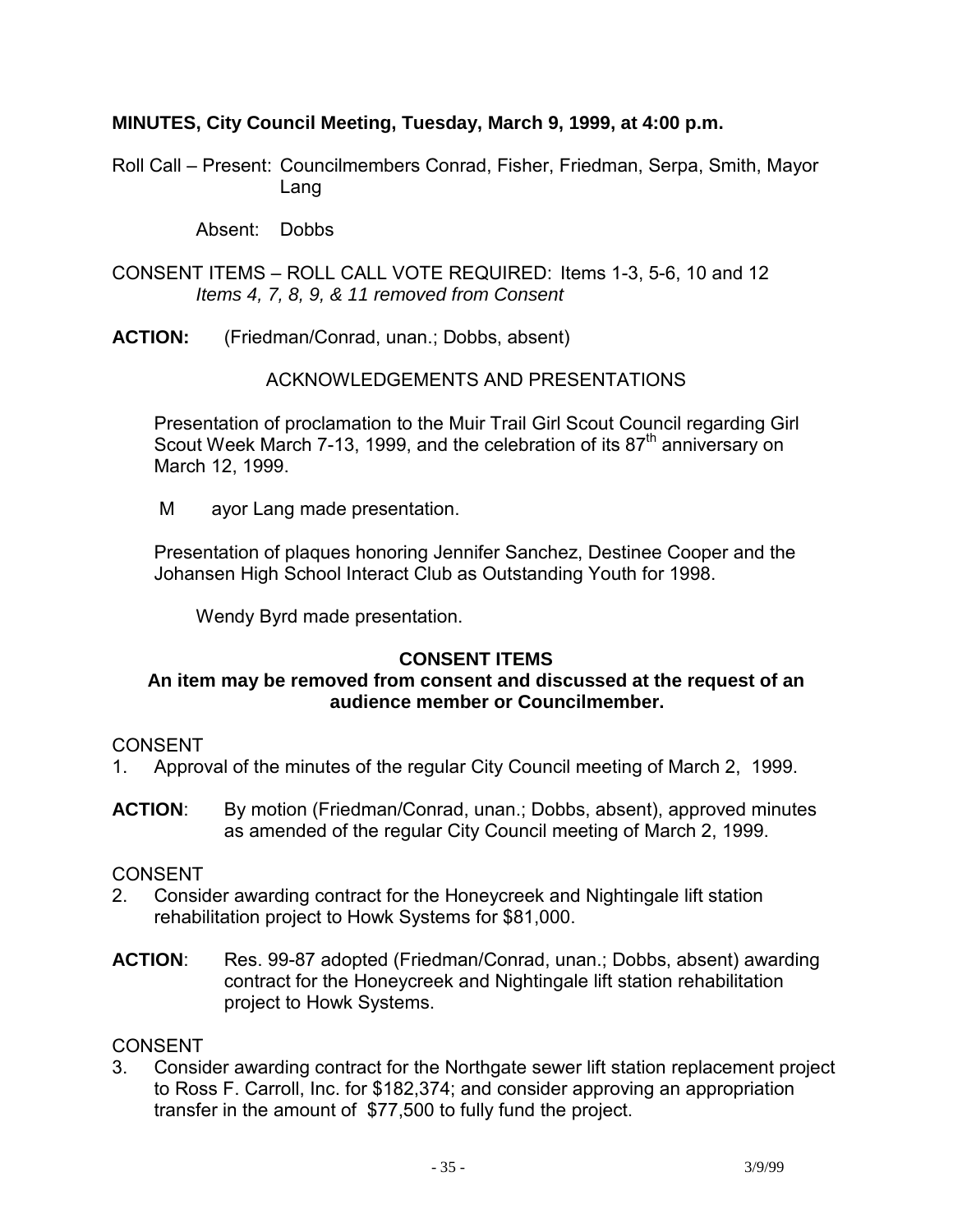**ACTION**: Res. 99-88 adopted (Friedman/Conrad, unan.; Dobbs, absent) awarding contract for the Northgate sewer lift station replacement project to Ross F. Carroll, Inc.

> Res. 99-89 adopted (Friedman/Conrad, unan.; Dobbs, absent) approving appropriation transfer to fully fund the Northgate sewer lift station replacement project.

#### *Item #4 removed from Consent*

- 4. Consider authorizing the purchase of self-contained breathing apparatus (SCBA) from Survivair, Inc. for a total cost of \$510,000; consider approving an appropriation transfer; and consider declaring existing Mine Safety Appliance (MSA) self-contained breathing apparatus surplus and authorizing the disposal of the apparatus by the Purchasing Division.
- **ACTION**: Res. 99-90 adopted (Fisher/Serpa, unan.; Dobbs, absent) authorizing the purchase of self-contained breathing apparatus (SCBA) from Survivair, Inc.

Res. 99-91 adopted (Fisher/Serpa, unan.; Dobbs, absent) approving an appropriation transfer to fully fund the purchase of SCBA.

Res. 99-92 adopted (Fisher/Serpa, unan.; Dobbs, absent) declaring existing Mine Safety Appliance (MSA) self-contained breathing apparatus surplus.

# **CONSENT**

- 5. Consider authorizing the City Manager to sign a one-year agreement with one-year extensions with Pacific Storage Company, to out-source records services beginning July 1, 1999.
- **ACTION**: Res. 99-93 adopted (Friedman/Conrad, unan.; Dobbs, absent) authorizing the City Manager to sign a one-year agreement with one-year extensions with Pacific Storage Company, to out-source records services beginning July 1, 1999.

# CONSENT

- 6. Consider approving amendment to lease agreement with Greyhound Lines, Inc. for the Modesto Transportation Center.
- **ACTION**: Res. 99-94 adopted (Friedman/Conrad, unan.; Dobbs, absent) approving amendment to lease agreement with Greyhound Lines, Inc. for the Modesto Transportation Center.

#### *Item #7 removed from Consent*

7. Consider approving amendment to lease agreement with Oates, Sierra Pacific – Sacramento LLC, and Houlihan, and Sierra Pacific – Sacramento, LLC, for the lease of office space for the northwest area police office.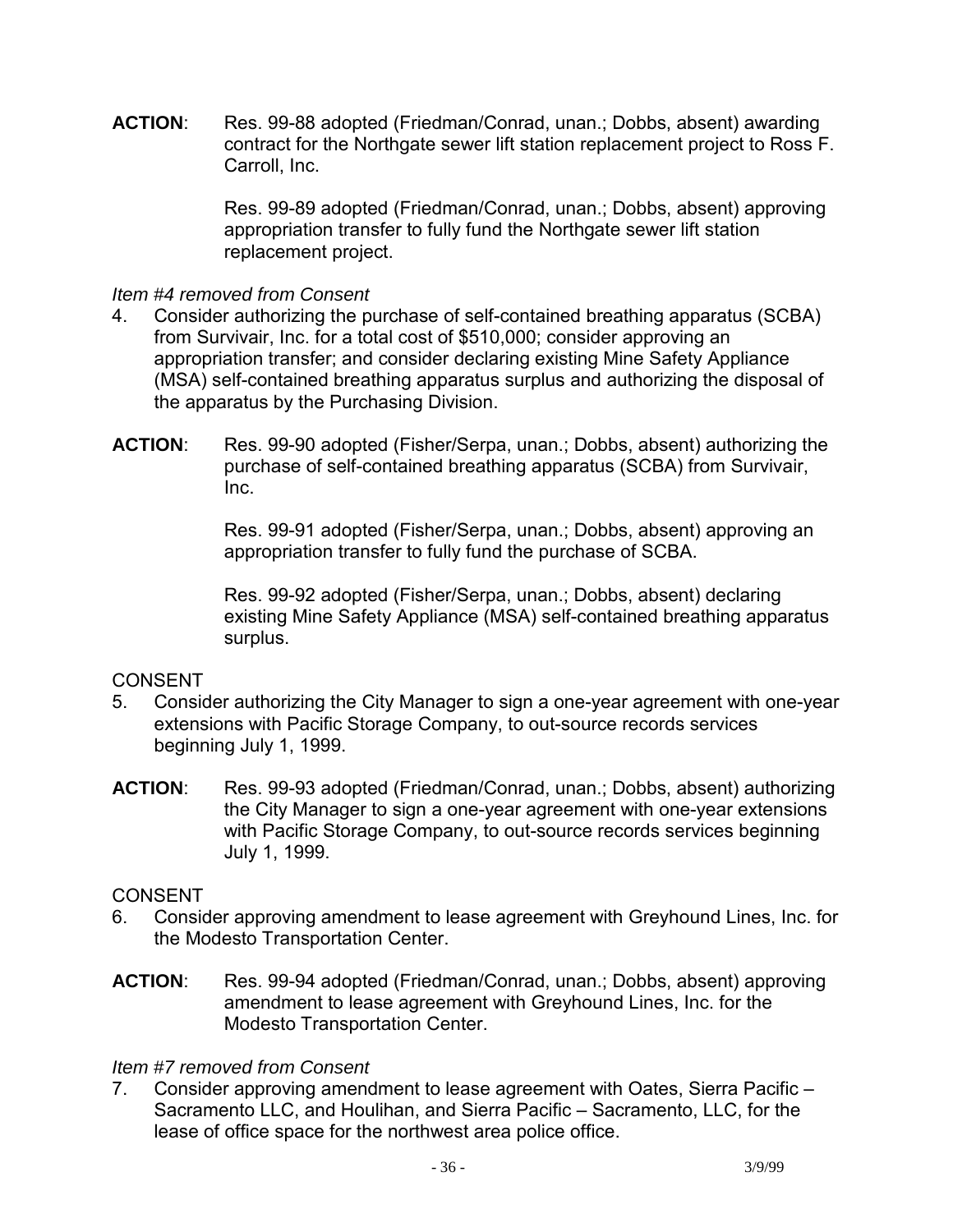**ACTION**: Res. 99-95 adopted (Serpa/Smith, unan.; Dobbs, absent) approving amendment to lease agreement with Oates, Sierra Pacific – Sacramento LLC, and Houlihan, and Sierra Pacific – Sacramento, LLC, for the lease of office space for the northwest area police office.

### *Item #8 removed from Consent*

- 8. Consider authorizing the use of funds previously provided for First Night affiliation by City Council on September 8, 1998, to be used for the community New Year's celebration to be called "Modesto Millenium – a new century celebration."
- **ACTION**: Res. 99-96 adopted (Friedman/Fisher, unan.; Dobbs, absent) authorizing the use of funds previously provided for First Night affiliation by City Council on September 8, 1998, to be used for the community New Year's celebration to be called "Modesto Millenium – a new century celebration."

#### *Item #9 removed from Consent*

- 9. Consider approving an agreement with Red Lion Hotels, Inc., dba DoubleTree Hotel, for catering and concessionaire services provided at the Modesto Centre Plaza.
- **ACTION**: Res. 99-97 adopted (Friedman/Lang, majority; Serpa, no; Dobbs, absent) approving an agreement with Red Lion Hotels, Inc., dba DoubleTree Hotel, for catering and concessionaire services provided at the Modesto Centre Plaza.

### CONSENT

- 10. Consider amending budget to transfer \$15,108.36 from various objects in 010-370- 3713, Sports and Aquatics, to the Parks Capital Facilities Fee Reserve.
- **ACTION**: Res. 99-98 adopted (Friedman/Conrad, unan.; Dobbs, absent) amending budget to transfer \$15,108.36 from various objects in 010-370-3713, Sports and Aquatics, to the Parks Capital Facilities Fee Reserve.

#### *Item #11 removed from Consent*

- 11. Consider joinder in amicus briefs in the following cases: Los Angeles Alliance of Survival v. City of Los Angeles; Friends of Mammoth v. Town of Mammoth Lakes; Foster v. City of Napa; and Saia v. City of Capitola.
- **ACTION**: By motion (Fisher/Friedman, unan.; Dobbs, absent), authorized joinder in amicus briefs in the following cases: Los Angeles Alliance of Survival v. City of Los Angeles; Friends of Mammoth v. Town of Mammoth Lakes; and Foster v. City of Napa.

By motion (Fisher/Friedman, unan.; Dobbs, absent) denied authorizing joinder in amicus briefs in the following case: Saia v. City of Capitola.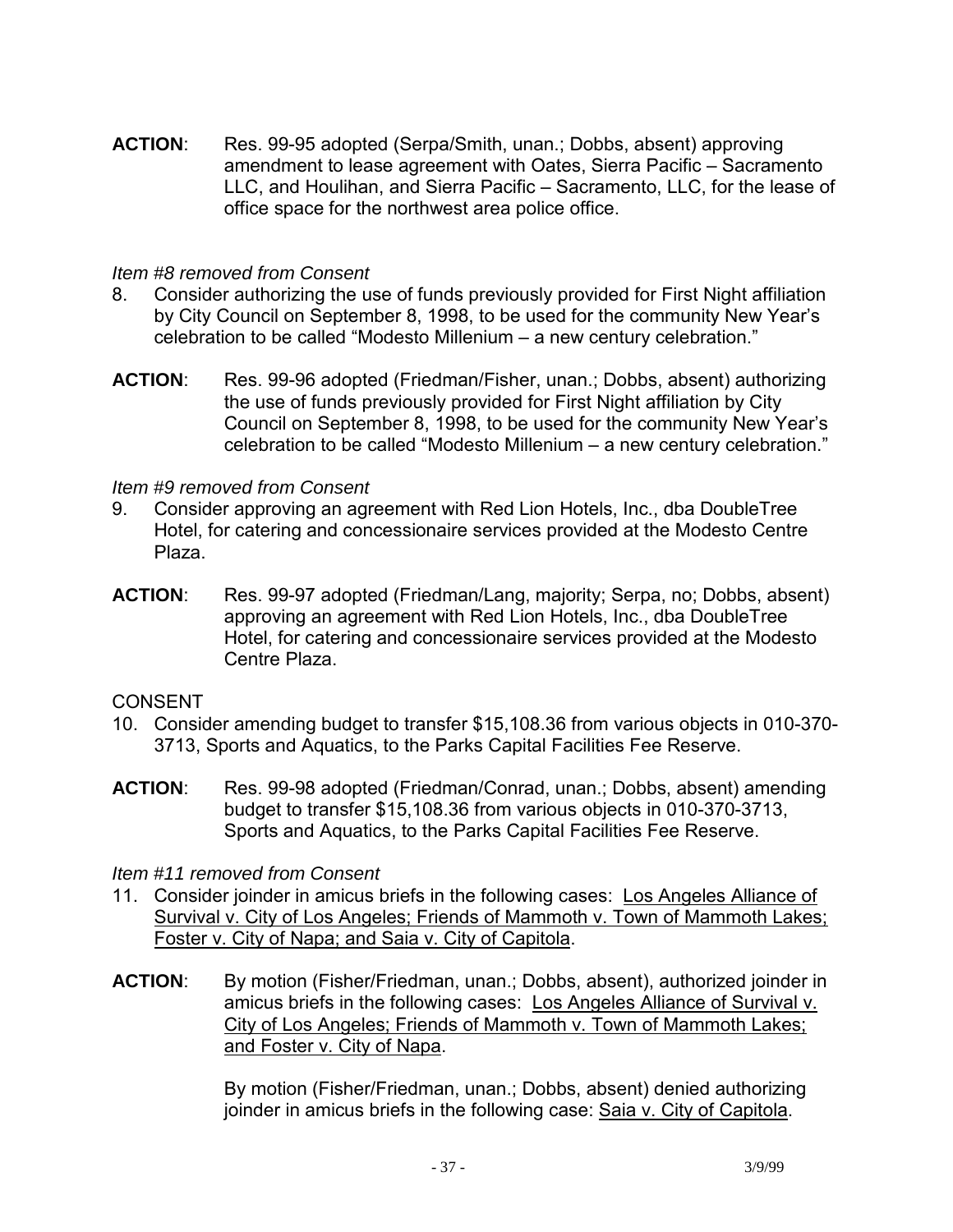- 12. Letter from Downtown Improvement District advising the resignation of Board Member Andre David.
- **ACTION**: Res. 99-99 adopted (Friedman/Conrad, unan.; Dobbs, absent) accepting with regret the resignation of Downtown Improvement District board member Andre David

## **HEARINGS**

- 13. Hearing to consider an amendment to Precise Plan No. 8 in the Village One Specific Plan to allow reduced side-yard setbacks for porches, property located on the south side of Sylvan Avenue east of Litt Road.
- **ACTION**: By motion (Friedman/Smith, unan.; Dobbs, absent), introduced Ord.3121– C.S. to amend Precise Plan No. 8 in the Village One Specific Plan to allow reduced side-yard setbacks for porches, property located on the south side of Sylvan Avenue east of Litt Road.

## NEW BUSINESS

- 14. Consider approving an agreement with Stanislaus County to remodel, furnish and equip the City/County Emergency Dispatch building at 3705 Oakdale Road; and consider a Joint Exercise of Powers Agreement with Stanislaus County for shared operation of the Emergency Dispatch Center, effective September 1999.
- **ACTION**: Res. 99-100 adopted (Friedman/Smith, unan.; Dobbs, absent) approving an agreement with Stanislaus County to remodel, furnish and equip the City/County Emergency Dispatch building at 3705 Oakdale Road.

Res. 99-101 adopted (Friedman/Smith, unan.; Dobbs, absent) authorizing a Joint Exercise of Powers Agreement with Stanislaus County for shared operation of the Emergency Dispatch Center, effective September 1999.

14A. Consider recommending support for Tuolumne River Flood Control Feasibility Study.

 (Resolution recommending support for Tuolumne River Flood Control Feasibility Study needed.)

ACTION: Res. 99-102 adopted (Friedman/Conrad, unan.; Dobbs, absent) recommending support of study.

## ORAL COMMUNICATIONS

None.

### **MISCELLANEOUS**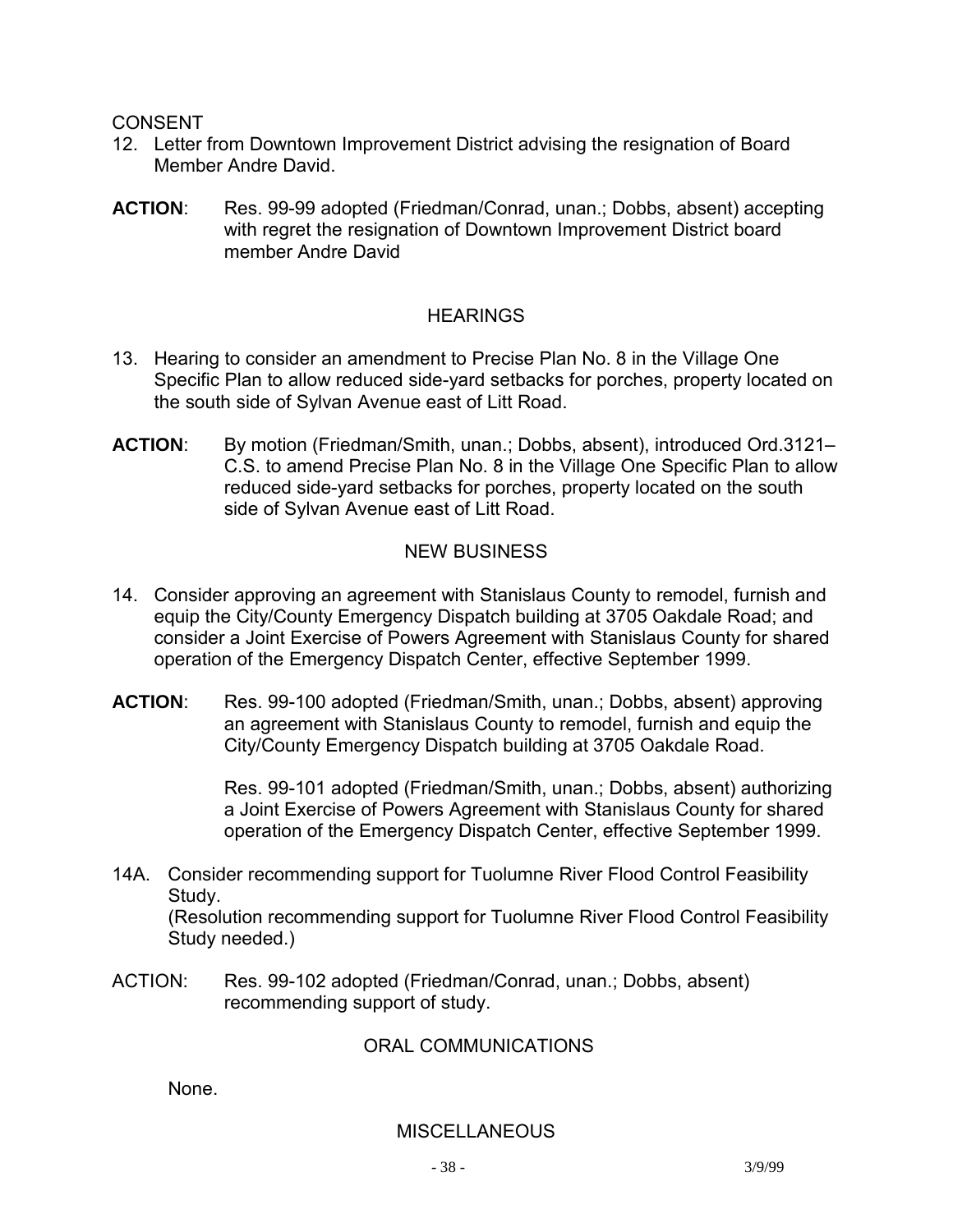## Appointments

- 15. Airport Advisory Committee
- **ACTION**: Res. 99-103 adopted (Friedman/Fisher, unan.; Dobbs, absent) appointing Leroy Nygaard to the Airport Advisory Committee with a term expiration of December 31, 2002.

Community Qualities Forum

**ACTION**: Res. 99-104 adopted (Friedman/Fisher, unan.; Dobbs, absent) appointing Ken Shireman to the Community Qualities Forum with a term expiration of December 31, 2002.

### MATTERS TOO LATE FOR THE AGENDA

None.

### ADJOURNMENT

The meeting adjourned to Closed Session at 5:42 p.m.

#### CLOSED SESSION

 The meeting adjourned to a Closed Session in the Mayor's Chambers to consider the following:

 CONFERENCE WITH REAL PROPERTY NEGOTIATOR (Pursuant to Section 54956.8 of the Government Code)

 Property: Purchase, sale or lease of property and/or public facilities located at 1131 Tioga Drive for Hillside Drive Flood Impaction Project – Tuolumne River Regional Park (TRRP)

APN: 35-53-22 - 8,700+ square feet

Negotiating parties: William D. Harper, Property Agent for the City of Modesto

Balvino and Kathleen Irizarry, Owners

- Under negotiation: Price and terms of payment for property to be acquired
- Property: Purchase, sale or lease of property and/or public facilities located at 1746 Hillside Drive for Hillside Drive Flood Impaction Project – Tuolumne River Regional Park (TRRP)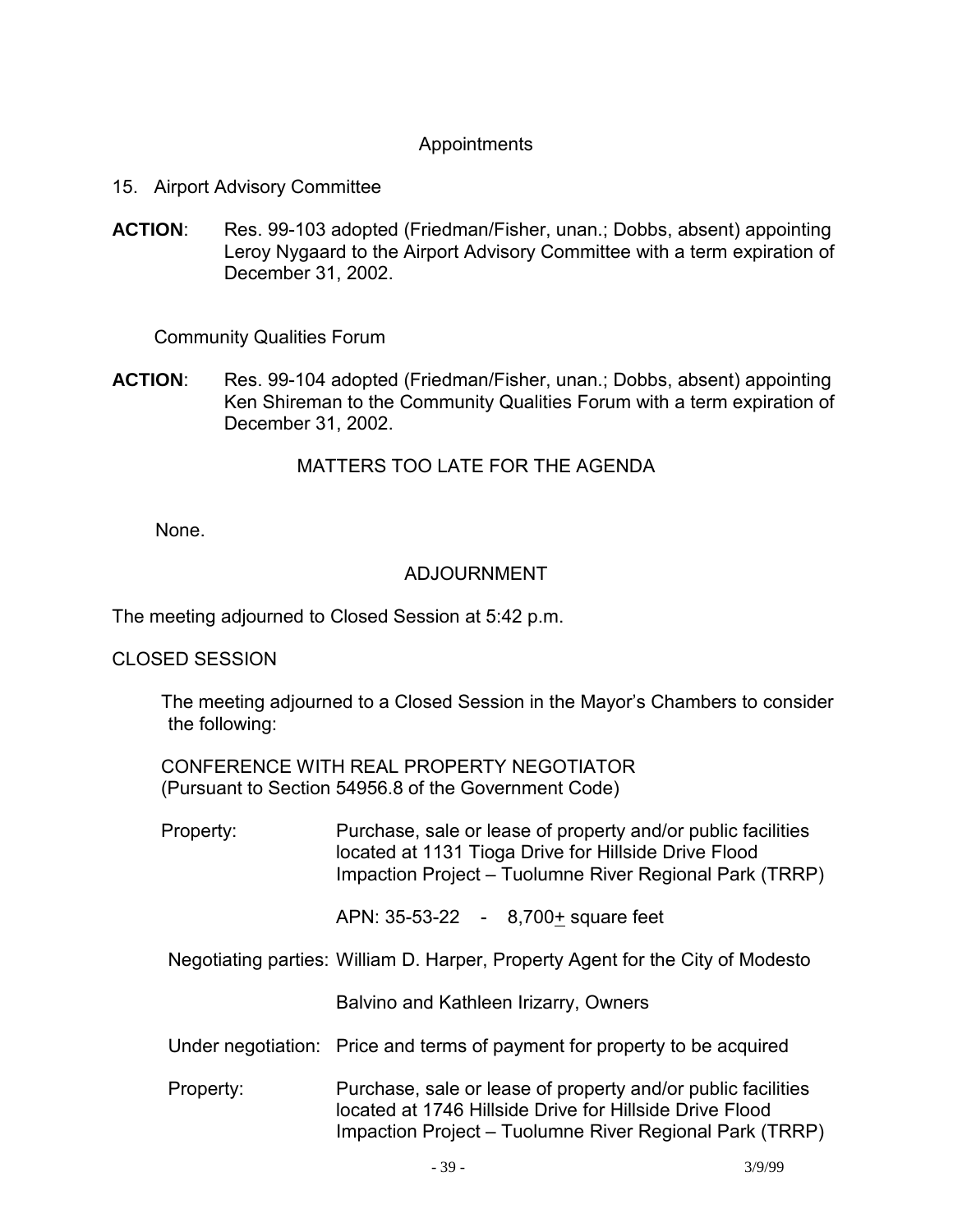APN: 35-52-23 - 6,750+ square feet

Negotiating parties: William D. Harper, Property Agent for the City of Modesto

 Balvino Irizarry negotiating for Escalon Neighborhood Investors, Owner

Under negotiation: Price and terms of payment for property to be acquired

 Property: Purchase, sale or lease of property and/or public facilities located at 1738 Hillside Drive for Hillside Drive Flood Impaction Project – Tuolumne River Regional Park (TRRP)

APN: 35-52-04 - 6,750+ square feet

Negotiating parties: William D. Harper, Property Agent for the City of Modesto

 Balvino Irizarry negotiating for Zandy Robbins Investors, **Owner** 

Under negotiation: Price and terms of payment for property to be acquired

 Property: Purchase, sale or lease of property and/or public facilities located at 1720 Hillside Drive for Hillside Drive Flood Impaction Project – Tuolumne River Regional Park (TRRP)

APN: 35-52-07 - 7,800+ square feet

Negotiating parties: William D. Harper, Property Agent for the city of Modesto

Rickey Dan Moore, Owner

Under negotiation: Price and terms of payment for property to be acquired

 CONFERENCE WITH LEGAL COUNSEL – EXISTING LITIGATION (Pursuant to Section 54956.9(a) of the Government Code)

 Name of case: Howard Jarvis Taxpayers Association v. City of Modesto, Stanislaus county Superior Court Action No. 168472

 PUBLIC EMPLOYEE DISCIPLINE/DISMISSAL/RELASE (Pursuant to Section 54957 of the Government Code)

The City Attorney returned at 6:55 p.m. to report no action had been taken.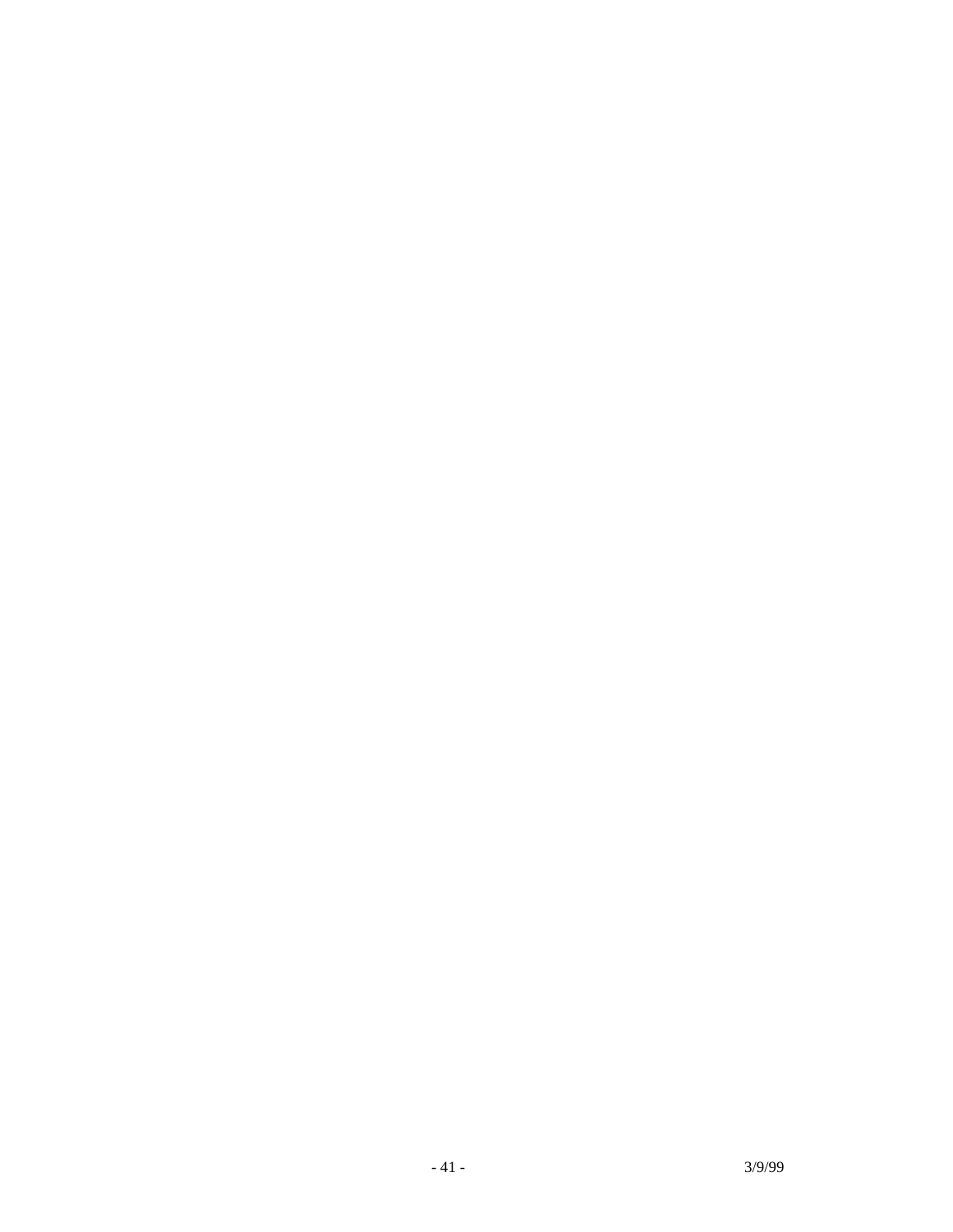## **MINUTES, City Council Meeting, Tuesday, March 16, 1999, at 7:00 p.m.**

Roll Call – Present: Councilmembers Conrad, Dobbs, Fisher, Friedman, Serpa, Smith, Mayor Lang

Absent: None

CONSENT ITEMS – ROLL CALL VOTE REQUIRED: Items 1 through 5

**ACTION:** (Fisher/Friedman, unan.)

### ACKNOWLEDGEMENTS AND PRESENTATIONS

Mayor Lang acknowledged Boy Scout Troop 117.

### **CONSENT ITEMS**

### **An item may be removed from consent and discussed at the request of an audience member or Councilmember.**

### **CONSENT**

- 1. Approval of the minutes of the regular City Council meeting of March 9, 1999.
- **ACTION:** By motion (Fisher/Friedman, unan.) approved the minutes of the regular City Council meeting of March 9, 1999.

## CONSENT

- 2. Final adoption of Ord. No. 3121-C.S. amending the Precise Plan for Area No. 8 of the Village One Specific Plan, to allow a reduced interior side yard setback for front porches on one house model, property located on the south side of Sylvan Avenue east of Litt Road. (Inland Village Partnership)
- **ACTION:** By motion (Fisher/Friedman, unan.), approved final adoption of Ord. 3121- C.S.

### **CONSENT**

- 3. Consider amending the budget to appropriate \$220,000 from the Wastewater Fund Reserves to fund an existing Capital Improvement Project for biosolids removal at the Secondary Treatment Facility.
- **ACTION:** Res. 99-105 adopted (Fisher/Friedman, unan.) amending the budget to appropriate \$220,000 from the Wastewater Fund Reserves to fund an existing Capital Improvement Project for biosolids removal at the Secondary Treatment Facility.

### **CONSENT**

4. Consider approval of revised final map of Sereno Unit No. 1 subdivision of the City of Modesto and authorizing the City Manager to sign an agreement with the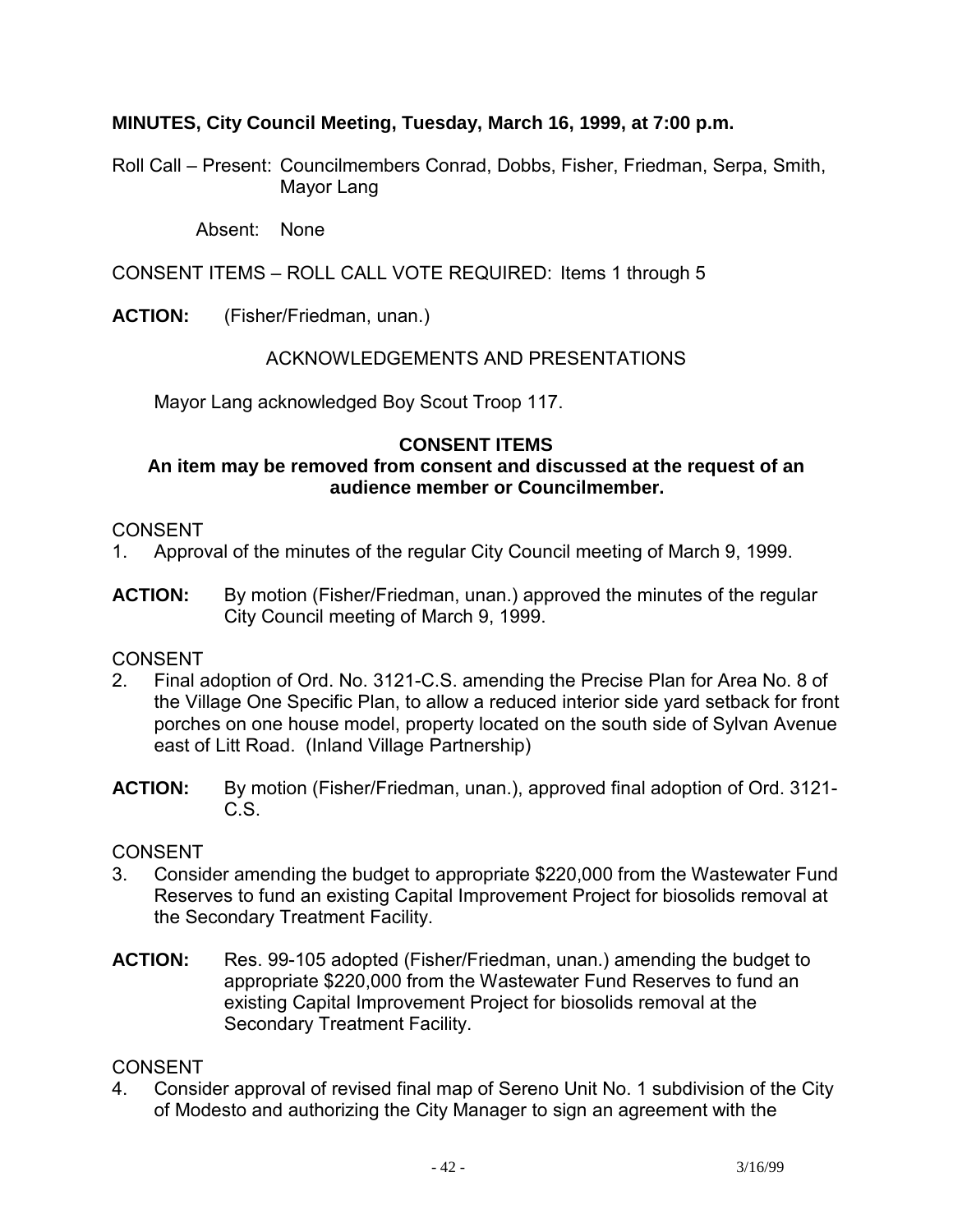subdividers as required by Section 4-4.604(c) of the Municipal Code. (Owners: The Bluffs Senior Housing Development)

**ACTION:** Res. 99-106 adopted (Fisher/Friedman, unan.) approving revised final map of Sereno Unit No. 1 subdivision.

## CONSENT

- 5. Consider excusing Councilmember Stan Dobbs from the March 9, 1999, City Council meeting due to his attendance at the Congressional City Conference in Washington, D.C.
- **ACTION:** By motion (Fisher/Friedman, unan.), excused Councilmember Stan Dobbs from the March 9, 1999, City Council meeting due to his attendance at the Congressional City Conference in Washington, D.C.

### **HEARINGS**

- 6. Hearing to determine whether real property located at 401 Yosemite Avenue constitutes a public nuisance, and to consider appropriate action to abate such nuisance and recover from the record owners of the premises the cost of abatement incurred by the City of Modesto. (Continued from January 12, 1999, City Council meeting.)
- **ACTION:** Due to property owner compliance, no action required by the Council.

## ORAL COMMUNICATIONS

None.

## WRITTEN COMMUNICATIONS

- 7. Letter from Mark Amador, dba Westport Tow, regarding Municipal Code Section 3- 10.23, which requires towing service operators to have a towing storage lot within a two miles of the Modesto City limits.
- ACTION: By motion (Fisher/Friedman, unan.) approved granting Westport Tow's request to move their towing storage lot. The Public Safety Committee will review the existing ordinance for clarity.
- 8. Letter from Steve Burke regarding the City of Modesto's speed hump policy and a request to assign costs to the City instead of residents of the neighborhood.
- ACTION: Item removed from Agenda.

## MATTERS TOO LATE FOR THE AGENDA

None.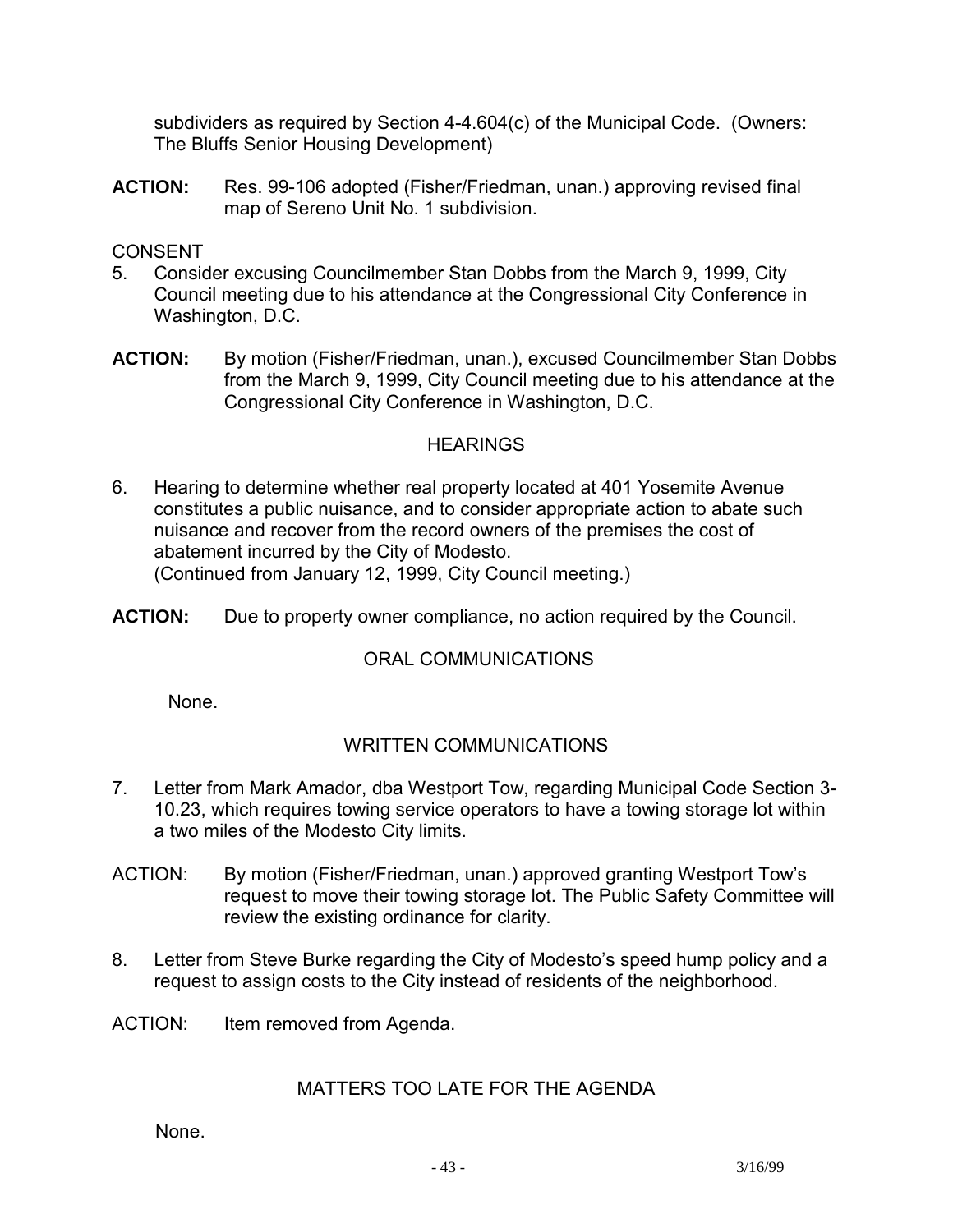## ADJOURNMENT

The meeting adjourned at 7:11 p.m. to Closed Session

The business to be considered at said special City Council meeting shall consist of a Closed Session concerning the following:

 CONFERENCE WITH LEGAL COUNSEL – EXISTING LITIGATION (Pursuant to Section 54956.9(a) of the Government Code)

Name of Case: Howard Jarvis Taxpayers Association v. City of Modesto Stanislaus County Superior Court Action No. 168472

 PUBLIC EMPLOYEE DISCIPLINE/DISMISSAL/RELEASE (Pursuant to Section 54957 of the Government Code)

 PUBLIC EMPLOYEE PERFORMANCE EVALUATION (Pursuant to Section 54957 of the Government Code)

Title: City Manager

The City Attorney returned at 7:55 p.m. and reported no action had been taken.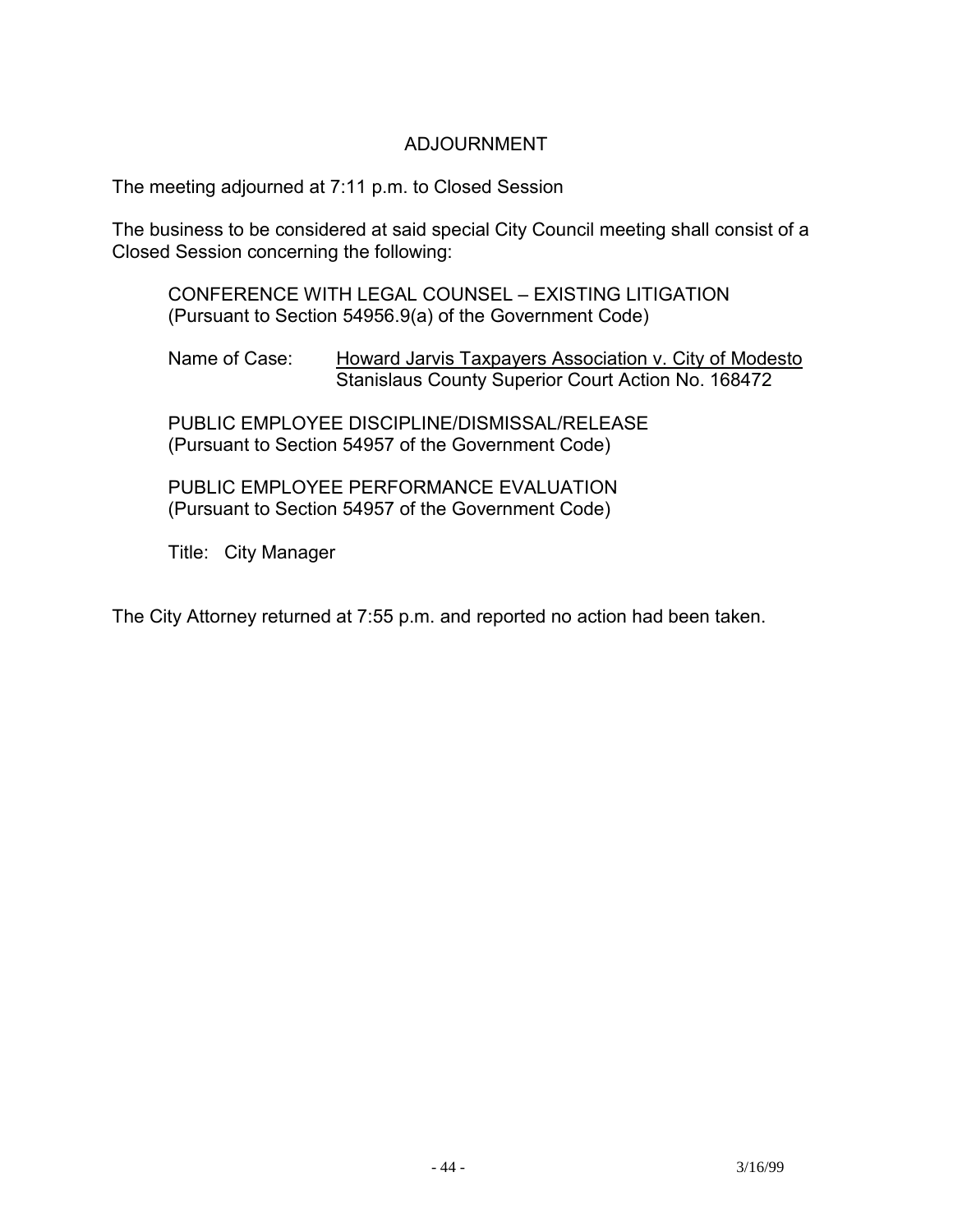### **MINUTES, City Council Meeting, Tuesday, March 23, 1999, at 4:00 p.m.**

Roll Call – Present: Councilmembers Conrad, Dobbs, Fisher, Friedman, Serpa, Smith, Mayor Lang

Absent: None

CONSENT ITEMS – ROLL CALL VOTE REQUIRED: Items 1-2, 5, 7-13 I*tems 3, 4 & 6 removed from consent.* 

**ACTION**: (Friedman/Dobbs, unan.)

*Councilmembers Fisher & Smith absent due to conflict of interest*  CONSENT ITEM – ROLL CALL VOTE REQUIRED: Item 8

**ACTION**: (Friedman/Dobbs, unan.; Fisher & Smith, absent)

ACKNOWLEDGEMENTS AND PRESENTATIONS

a. Presentation of a plaque received in recognition of the Automotive Service Blue Seal of Excellence Award to the Fleet Services Division.

Presentation made by Mayor Lang and Dennis Turner.

b. Presentation of a proclamation to members of the Order of American Hellenic Educational Progressive Association and the Daughters of Penelope declaring March 25, 1999 Greek Independence Day.

Presentation made by Mayor Lang.

### *Item c. removed from the Agenda*

- c. Presentation of plaque to Helen White acknowledging her two terms of service on the Modesto Culture Commission.
- d. Presentation of the 1998 Annual Governor's Historic Preservation Award to City of Modesto, Julio R. Gallo Foundation and the McHenry Mansion Foundation.

Daniel Abata made the presentation.

Mandy Williams Boyd announced that Bill Cosby will be at Cal State Stanislaus on May 28, 1999 to raise funds for scholarships.

## **CONSENT ITEMS**

### **An item may be removed from consent and discussed at the request of an audience member or Councilmember.**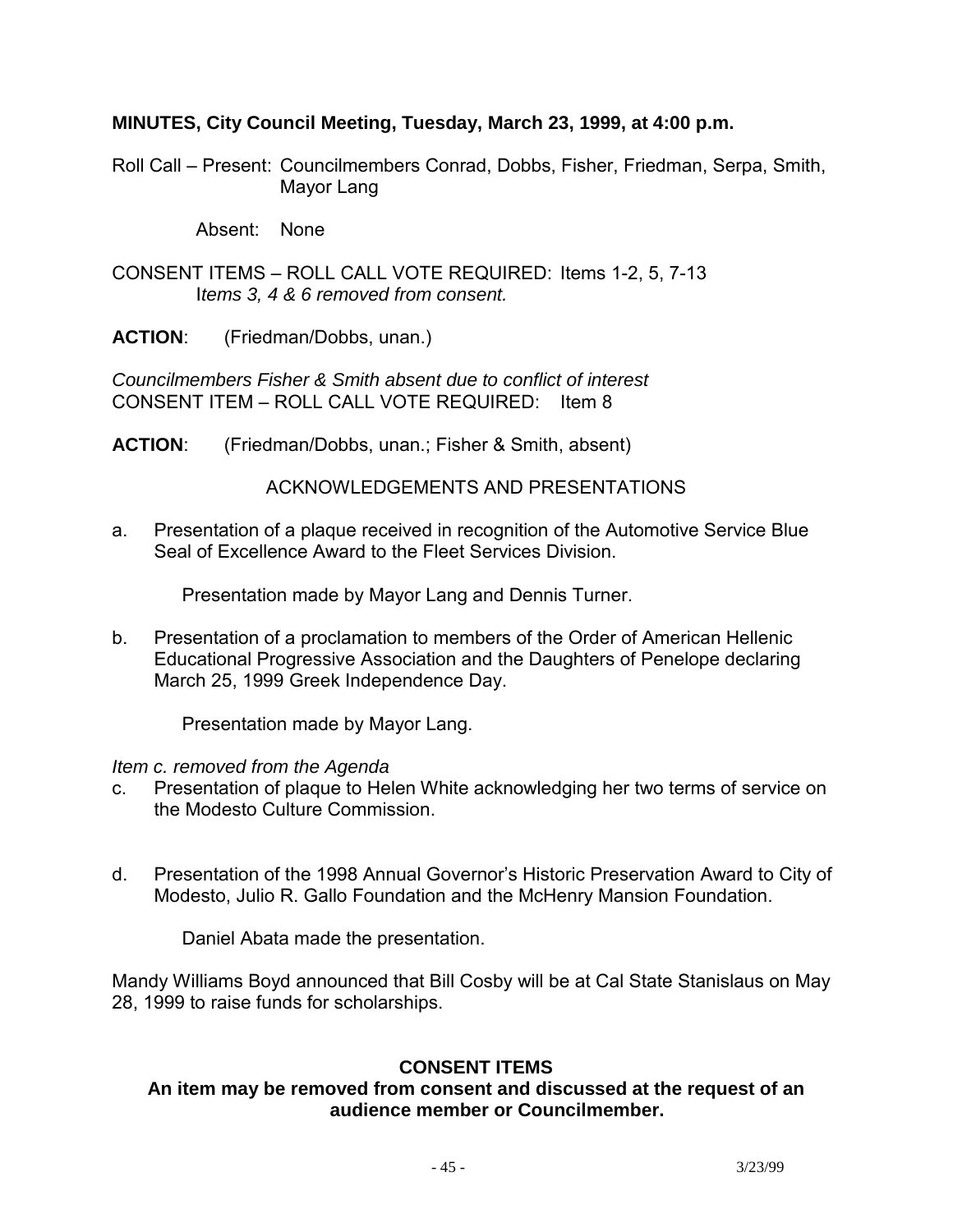- 1. Approval of the minutes of the regular City Council meeting of March 16, 1999.
- **ACTION:** By motion (Friedman/Dobbs, unan.), approved minutes of regular City Council meeting of March 16, 1999.

## CONSENT

- 2. Consider accepting as complete Stone-Cheney Construction's contract for the Corporation Yard restroom restoration project and authorize City Clerk to file a Notice of Completion; consider approving an appropriation transfer in the amount of \$3,200 to fully fund the project. (Original contract: \$206,690)
- **ACTION:** Res. 99-107 approved (Friedman/Dobbs, unan.) accepting work of Stone-Cheney Construction as complete for the Corporation Yard restroom restoration project.

Res. 99-108 approved (Friedman/Dobbs, unan.) authorizing appropriation transfer of \$3,200 to fully fund the Corporation Yard restroom restoration project.

### *Item #3 removed from Consent*

- 3. Consider increasing the Director of Engineering & Transportation's authority level to issue change orders from 8% to 12% of the original contract price with George Reed, Inc. on the Airport District Improvements – Phase III project; and consider amending the budget to appropriate funds in the amount of \$40,000 from the Community Development Block Grant Funds.
- **ACTION:** Res. 99-109 approved (Serpa/Fisher, unan.) increasing the Director of Engineering & Transportation's authority level to issue change orders from 8% to 12% of the original contract price with George Reed, Inc. on the Airport District Improvements – Phase III project, with a condition that if the 8% is exceeded a report is made to Council at the completion of the project regarding expenditures made.

Res. 99-110 approved (Serpa/Fisher, unan.) amending the budget to appropriate funds in the amount of \$40,000 from the Community Development Block Grant Funds.

### *Item #4 removed from Consent*

- 4. Consider increasing the Director of Engineering & Transportation's authority level to issue change orders from 8% to 12% of the original contract price with Mauldin-Dorfmeier Construction, Inc., on the Parallel Outfall Sewer – Phase III project.
- **ACTION:** Res. 99-111 approved (Dobbs/Fisher, unan.) increasing the Director of Engineering & Transportation's authority level to issue change orders from 8% to 12% of the original contract price with Mauldin-Dorfmeier Construction, Inc., on the Parallel Outfall Sewer – Phase III project, with a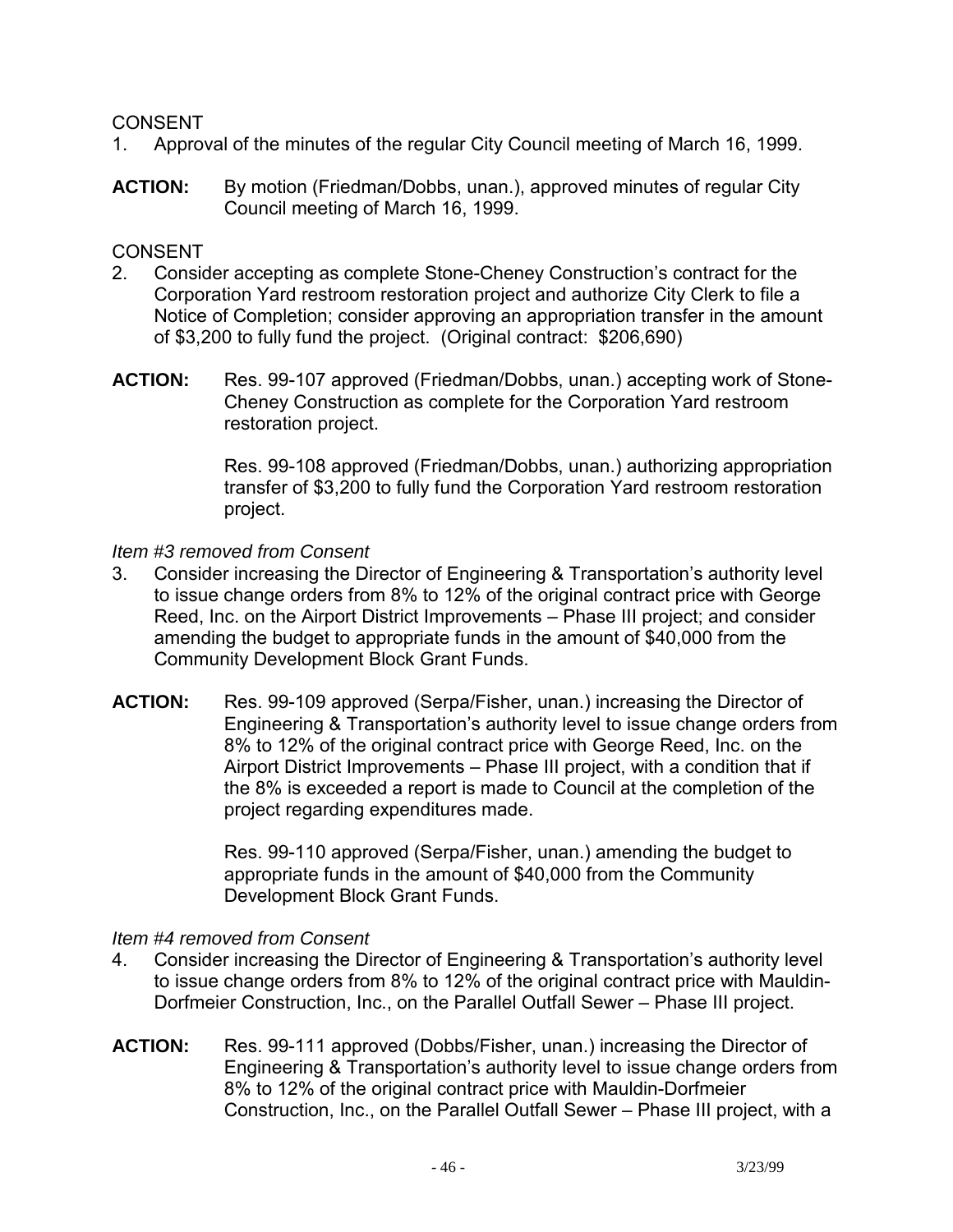condition that if the 8% is exceeded a report is made to Council at the completion of the project regarding expenditures made.

# **CONSENT**

- 5. Consider authorizing City Manager to execute agreements and program supplements between the City of Modesto and the California Department of Transportation for State-Local Transportation Partnership Program Funds.
- **ACTION:** Res. 99-112 approved (Friedman/Dobbs, unan.) authorizing City Manager to execute agreements and program supplements between the City of Modesto and the California Department of Transportation for State-Local Transportation Partnership Program Funds.

## *Item #6 removed from Consent*

- 6. Consider amending the budget to appropriate \$4,000 from the Downtown Improvement District contingency reserve to the Greater Modesto Community Foundation for participation in the Color Modesto campaign.
- **ACTION:** Res. 99-113 approved (Friedman/Fisher, unan.) amending the budget to appropriate \$4,000 from the Downtown Improvement District contingency reserve to the Greater Modesto Community Foundation for participation in the Color Modesto campaign.

# CONSENT

- 7. Consider amending the class specification for Instrument Repair Technician. (Resolution amending the class specification for Instrument Repair Technician needed.)
- **ACTION:** Res. 99-114 approved (Friedman/Dobbs, unan.) amending the class specification for Instrument Repair Technician.

## **CONSENT**

*Councilmembers Fisher & Smith absent due to conflict of interest* 

- 8. Consider approving an agreement with Kishore M. and Aruna K. Panchal for the acquisition of their property located at 1522 Ninth Street, the Plaza Motel, for the Kansas/Needham overcrossing project.
- **ACTION:** Res. 99-115 approved (Friedman/Dobbs, unan.) authorizing an agreement with Kishore M. and Aruna K. Panchal for the acquisition of their property located at 1522 Ninth Street, the Plaza Motel, for the Kansas/Needham overcrossing project.

# **CONSENT**

9. Consider approving amendment to lease agreement with Pahrump Heifer Ranch for a one-time rent offset for the lease the former Hailwood Ranch.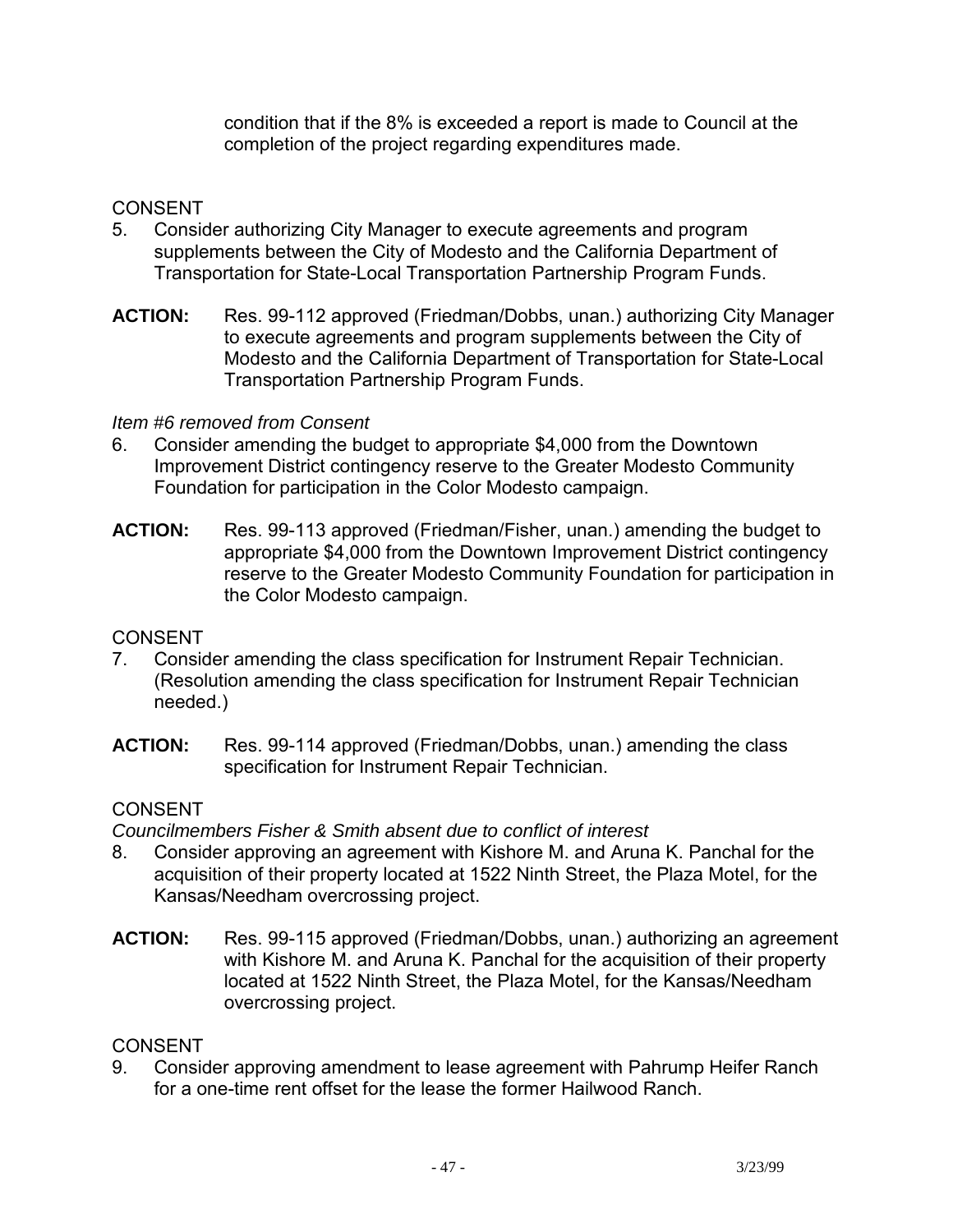**ACTION:** Res. 99-116 approved (Friedman/Dobbs, unan.) authorizing an amendment to lease agreement with Pahrump Heifer Ranch for a onetime rent offset for the lease the former Hailwood Ranch.

## CONSENT

- 10. Consider annexation of additional territory to the North Beyer Community Facilities District (CFD No. 1997-1, Annexation No. 1)
- **ACTION:** Res. 99-117 approved (Friedman/Dobbs, unan.) authorizing the annexation of additional territory to the North Beyer Community Facilities District (CFD No. 1997-1, Annexation No. 1).

#### **CONSENT**

- 11. Consider amending budget to appropriate \$40,000 from the General Fund Reserve to support Blue Ribbon Committee, and consider approving an amendment to the agreement with KPMG to provide additional assistance.
- **ACTION:** Res. 99-118 approved (Friedman/Dobbs, unan.) amending budget to appropriate \$40,000 from the General Fund Reserve to support Blue Ribbon Committee.

Res. 99-119 adopted (Friedman/Dobbs, unan.) approving an amendment to the agreement with KPMG to provide additional assistance.

### CONSENT

- 12. Consider authorizing the use of Community Development Funds to cover the cost of non-City employees to attend the Workforce Development for Poverty Reduction Project convening session in St. Louis Missouri May 14-16, 1999.
- **ACTION:** Res. 99-120 approved (Friedman/Dobbs, unan.) authorizing the use of Community Development Funds to cover the cost of non-City employees to attend the Workforce Development for Poverty Reduction Project convening session in St. Louis Missouri May 14-16, 1999.

### CONSENT

- 13. Consider approving license agreement with Modesto Irrigation District for use of Lateral No. 6 right of way for Snyder Avenue.
- **ACTION:** Res. 99-121 approved (Friedman/Dobbs, unan.) authorizing license agreement with Modesto Irrigation District for use of Lateral No. 6 right of way for Snyder Avenue.

### **HEARINGS**

14. Hearing to consider an amendment to Planned Development Zone, P-D(489), to allow a 99-unit multifamily apartment complex in place of a previously approved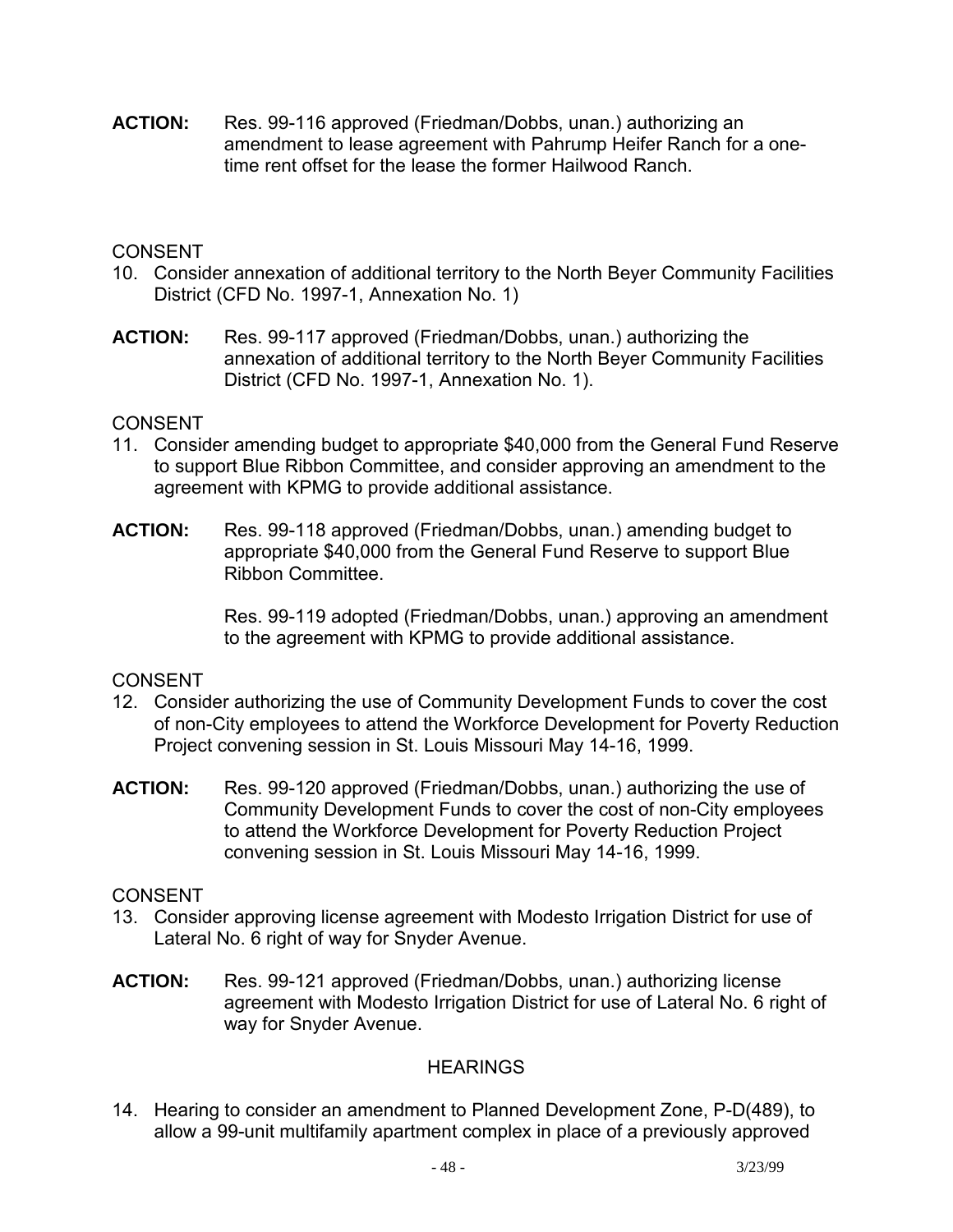elderly housing project, property located on the eastern side of Roselawn Avenue at Pelton Avenue. (Jack E. Siadek)

**ACTION:** Res. 99-122 adopted (Fisher/Friedman, majority; Conrad & Dobbs, no) denying without prejudice the project.

# NEW BUSINESS

- 15. Consider report regarding change orders to Acme Construction for the New Police Headquarters Building Bid Package No. 1 project executed by the Director of Engineering & Transportation under urgent necessity provision of the Council Policy on Change Orders; and consider authorizing Director of Engineering & Transportation to negotiate and execute additional change orders for site cleanup of the contaminated soil on the project site in an amount not to exceed \$250,000.
- **ACTION:** By motion (Friedman/Smith, unan.), acknowledged receipt of report.

Res. 99-123 approved (Friedman/Smith, unan.) authorizing Director of Engineering & Transportation to negotiate change order for site cleanup of contaminated soil.

### ORAL COMMUNICATIONS

 Councilmember Serpa commented on Charter Review Committee appointments being allowed to live outside City limits.

### WRITTEN COMMUNICATIONS

16. Letter from David Dolan requesting a discussion of memorandum from City Clerk & Auditor's office to the Utility Services and Franchise Committee entitled Audit Report regarding Cable Television Franchise Ordinance Requirements.

 Item referred to the Utility Services and Franchise Committee. Comments received from David Dolan and Steve Burke.

### APPOINTMENTS

- 17. Human Relations Commission
- **ACTION:** Res. 99-124 approved (Dobbs/Conrad, unan.) appointing Martha Martin to the Human Relations Commission with a term expiration of December 31, 2002.

Landmark Preservation Commission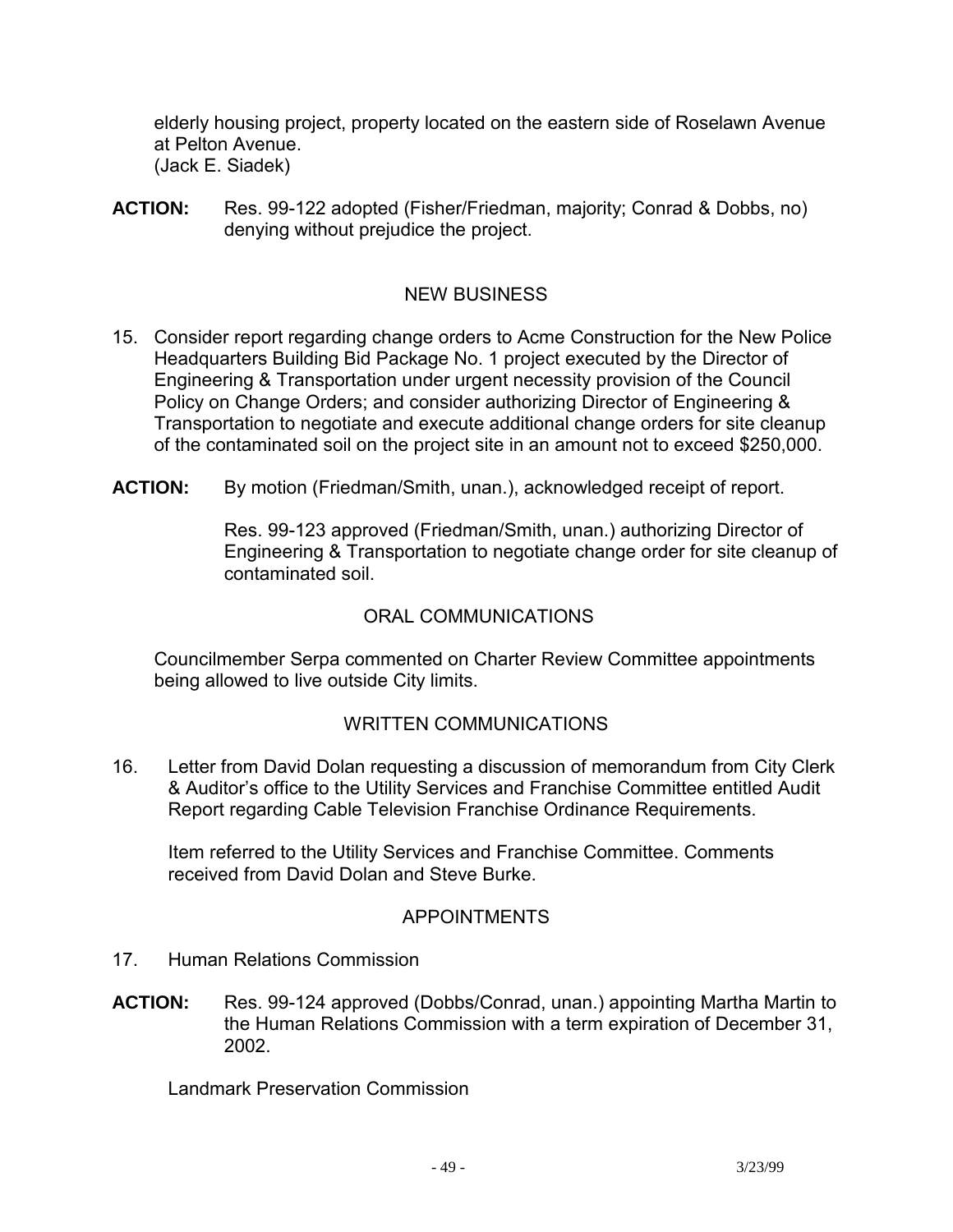**ACTION:** Res. 99-125 approved (Dobbs/Conrad, unan.) appointing Wayne Montgomery and John Hernandez to the Landmark Preservation Commission with a term expiration of December 31, 2002.

City-County Joint Powers Agency Commission Alternates

**ACTION:** Res. 99-126 approved (Dobbs/Friedman, unan.) appointing Tim Fisher and Paul Baxter as alternates to the City-County Joint Powers Agency Commission.

## MATTERS TOO LATE FOR THE AGENDA

None.

### ADJOURNMENT

The meeting was adjourned at 6:10 p.m. to Closed Session.

#### CLOSED SESSION

 *The meeting will adjourn to the Third Floor East Conference Room for a Closed Session as follows:* 

 CONFERENCE WITH LABOR NEGOTIATOR: (Pursuant to Section 54957.6 of the Government Code)

| <b>Agency Negotiators:</b>                                                                                     | J. Edward Tewes, City Manager<br>Robin Renwick, Personnel Director                               |
|----------------------------------------------------------------------------------------------------------------|--------------------------------------------------------------------------------------------------|
| Unrepresented Employees:                                                                                       | All employees classified as "Management and<br>Confidential"                                     |
| CONFERENCE WITH LEGAL COUNSEL - EXISTING LITIGATION<br>(Pursuant to Section 54956.9(a) of the Government Code) |                                                                                                  |
| Name of case:                                                                                                  | Downs v. City of Modesto, Superior Court of<br>California, County of Stanislaus, Case No. 152334 |
|                                                                                                                | CONFERENCE WITH LEGAL COUNSEL – ANTICIPATED LITIGATION                                           |
|                                                                                                                | Significant exposure to litigation pursuant to subdivision (b) of Section 54056 0 of             |

 Significant exposure to litigation pursuant to subdivision (b) of Section 54956.9 of the Government Code: One case.

The City Attorney returned at 7:05 p.m. and reported that no action had been taken.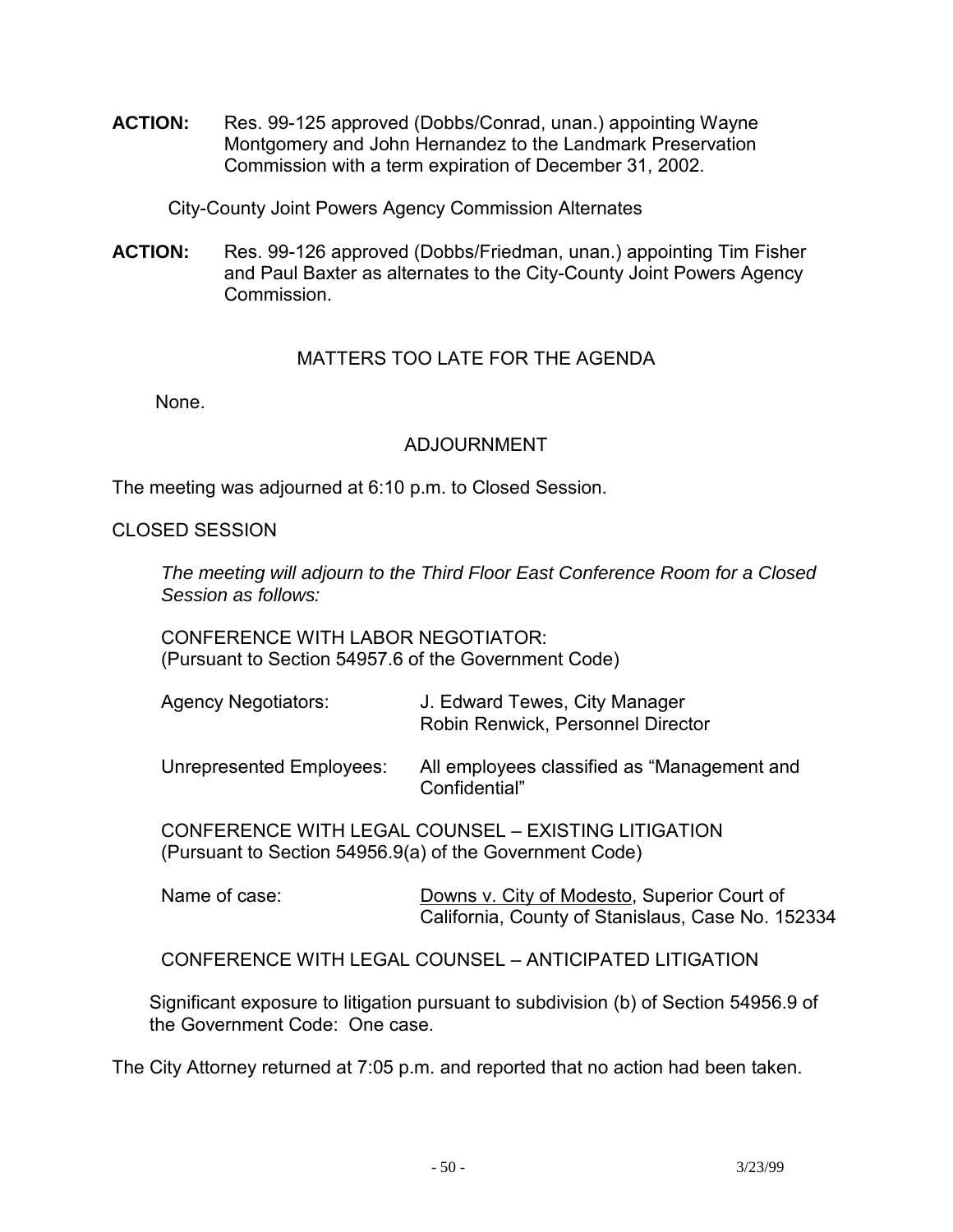## **MINUTES, Tuesday, April 6, 1999, at 7:00 p.m.**

Roll Call – Present: Councilmembers Conrad, Dobbs, Fisher, Friedman, Serpa, Smith, Mayor Lang

CONSENT ITEMS – ROLL CALL VOTE REQUIRED: Items 1-3, 5-6, & 8-11 *Items 4 and 7 removed from Consent* 

**ACTION:** (Friedman/Conrad, unan.)

*Councilmember Fisher absent due to conflict of interest*  CONSENT ITEMS – ROLL CALL VOTE REQUIRED: Item 6

**ACTION:** (Friedman/Dobbs, unan.; Fisher, absent)

## ACKNOWLEDGEMENTS AND PRESENTATIONS

None.

## **CONSENT ITEMS**

## **An item may be removed from consent and discussed at the request of an audience member or Councilmember.**

### **CONSENT**

- 1. Approval of the minutes of the regular City Council meeting of March 23, 1999.
- **ACTION:** By motion (Friedman/Conrad, unan.), approved the minutes of the regular City Council meeting of March 23, 1999.

CONSENT

- 2. Consider authorizing bid call for carpet replacement at the Centre Plaza. Suggested bid opening: April 27, 1999, at 11:00 a.m
- **ACTION:** Res. 99-127 adopted (Friedman/Conrad, unan.) authorizing bid call for carpet replacement at the Centre Plaza for April 27, 1999 at 11:00 a.m.

- 3. Consider authorizing call for bids for playground apparatus for the Graceada Park – Graceada Is Fun Time (G.I.F.T.) project. Suggested bid opening: April 20, 1999, at 11:00 a.m.
- **ACTION:** Res. 99-128 adopted (Friedman/Conrad, unan.) authorizing call for bids for playground apparatus for the Graceada Park – Graceada Is Fun Time (G.I.F.T.) project for April 20, 1999 at 11:00 a.m.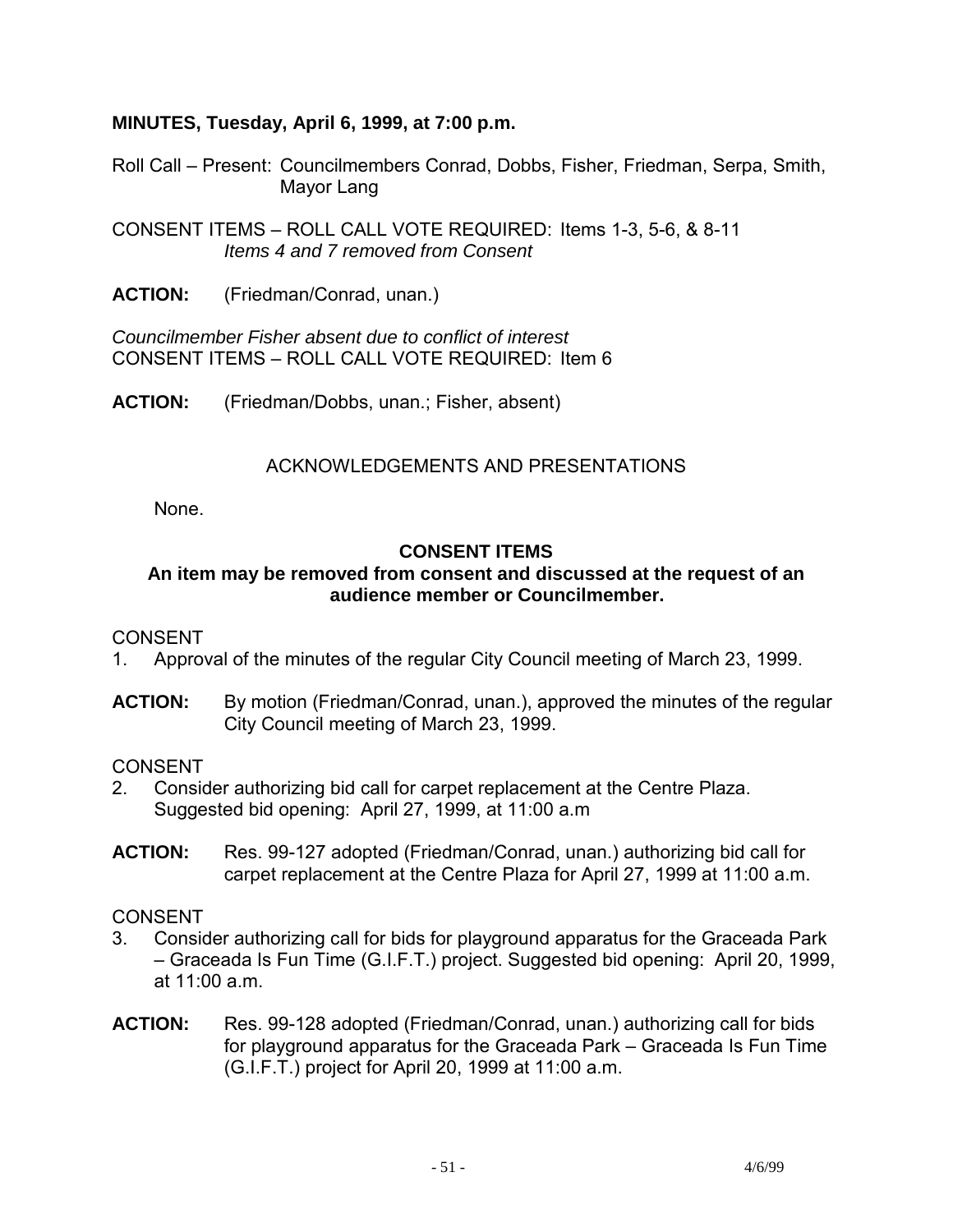### *Item #4 removed from Consent*

- 4. Consider waiving formal bid procedures and extending the existing contract with Frank Olsen Company for the purchase of an additional 3,000 water meters for a total price not to exceed \$186,000; and consider amending the budget to appropriate \$176,700 from the Water Fund Contingency Reserve Zone 1 and \$9,000 from the Water Fund Contingency Reserve Zone 3 for a new CIP project titled "Residential Water Meters."
- **ACTION:** Res. 99-129 adopted (Dobbs/Friedman, unan.) waiving formal bid procedures and authorizing the purchase of additional water meters from Frank Olsen Company.

Res. 99-130 adopted (Dobbs/Friedman, unan.) amending budget for purchase of additional water meters.

## CONSENT

- 5. Consider declaring Western Dredge, Inc. low bidder for Biosolids removal at the Secondary Wastewater Treatment Plant for Operations & Maintenance Department – Wastewater Collection Division.
- **ACTION:** Res. 99-131 adopted (Friedman/Conrad, unan.) declaring Western Dredge, Inc. low bidder for Biosolids removal at the Secondary Wastewater Treatment Plant for Operations & Maintenance Department – Wastewater Collection Division.

## *Councilmember Fisher absent due to conflict of interest*

- 6. Consider approving an agreement with Yosemite Community College District and Modesto Junior College to participate in the subsidized CalWORKS Work Study Program for the remainder of the 1998-99 program year.
- **ACTION:** Res. 99-132 adopted (Friedman/Dobbs, unan.; Fisher, absent) approving an agreement with Yosemite Community College District and Modesto Junior College to participate in the subsidized CalWORKS Work Study Program for the remainder of the 1998-99 program year.

## *Item #7 removed from Consent*

- 7. Consider authorizing the City Manager to execute the grant award and the special conditions documents for the City of Modesto's 1998/2000 Federal Local Law Enforcement Block Grant Program for \$334,452 in Federal funds for an Interactive Firearms Training Simulator and 18 Mobile Work Stations for installation in Police Department patrol vehicles; and consider amending the 1998/99 operating budget, estimating new revenues from grant contract and required matching funds.
- **ACTION:** Res. 99-133 adopted (Friedman/Fisher, unan.) authorizing the City Manager to execute the grant award and the special conditions documents for the City of Modesto's 1998/2000 Federal Local Law Enforcement Block Grant Program for \$334,452 in Federal funds for an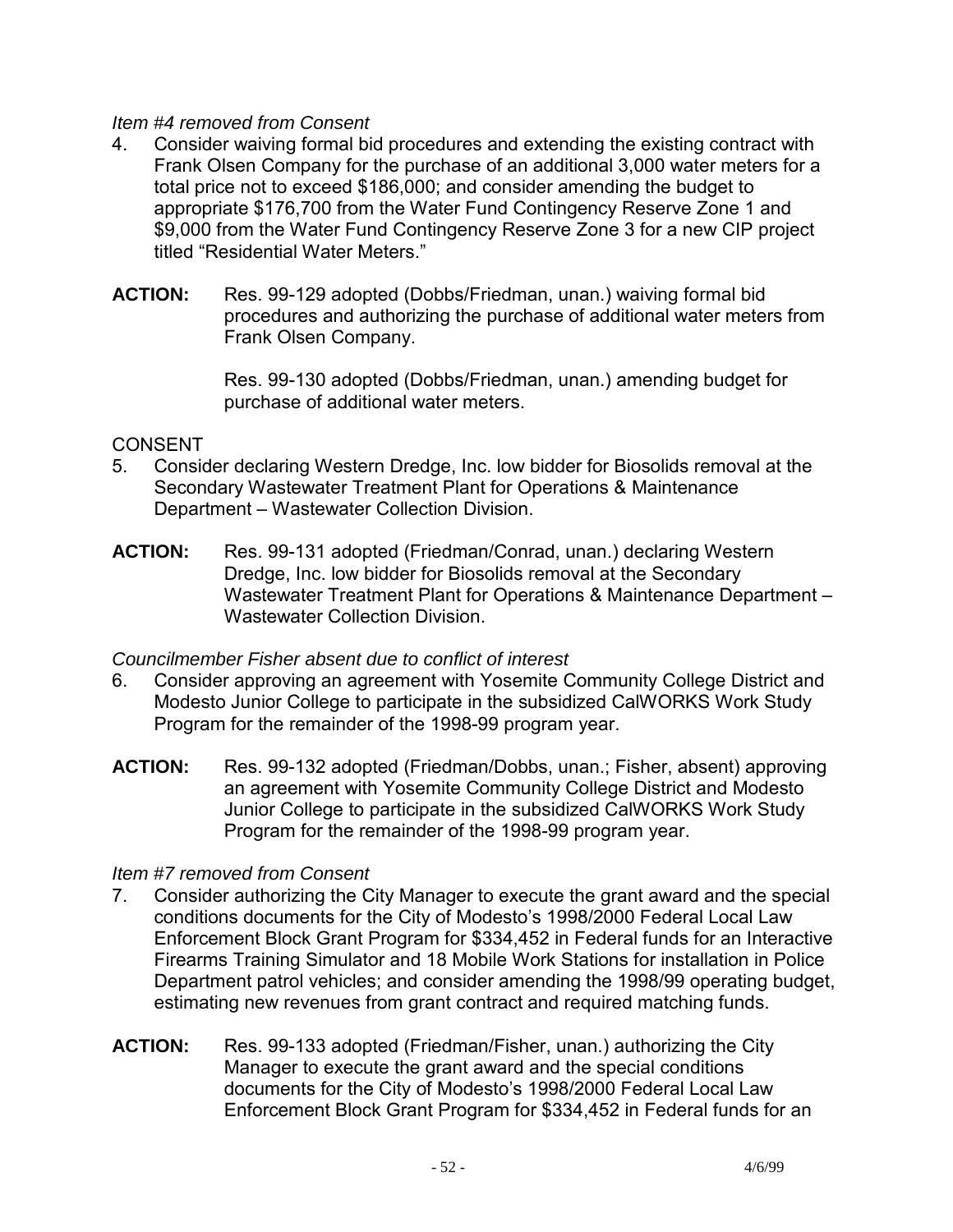Interactive Firearms Training Simulator and 18 Mobile Work Stations for installation in Police Department patrol vehicles.

Res. 99-134 adopted (Friedman/Fisher, unan.) amending the 1998/99 operating budget, estimating new revenues from grant contract and required matching funds for an Interactive Firearms Training Simulator and 18 Mobile Work Stations for installation in Police Department patrol vehicles.

## **CONSENT**

- 8. Consider affirming the City's sponsorship of "Earth Day in the Park Festival 1999" at Graceada Park and allowing the sale of merchandise in the park during the event.
- **ACTION:** Res. 99-135 adopted (Friedman/Conrad, unan.) affirming the City's sponsorship of "Earth Day in the Park Festival 1999" at Graceada Park and allowing the sale of merchandise in the park during the event.

### CONSENT

- 9. Consider amending the Rules and Regulations of the Landmark Preservation Commission to allow the City Manager to appoint staff to serve as Secretary to the Landmark Preservation Commission.
- **ACTION:** Res. 99-136 adopted (Friedman/Conrad, unan.) amending the Rules and Regulations of the Landmark Preservation Commission to allow the City Manager to appoint staff to serve as Secretary to the Landmark Preservation Commission.

## CONSENT

- 10. Consider approving an application to the Federal Aviation Administration for AIP-3- 06-0153-22 projects; consider accepting a Federal grant for airport improvements in the amount of \$554,914.
- **ACTION:** Res. 99-137 adopted (Friedman/Conrad, unan.) approving an application to the Federal Aviation Administration for AIP-3-06-0153-22 projects.

Res. 99-138 adopted (Friedman/Conrad, unan.) accepting a Federal grant for airport improvements in the amount of \$554,914.

- 11. Consider accepting the improvements for Legends Village Unit 1 Subdivision and authorizing the City Clerk to file the Notice of Completion and release bonds upon expiration of statutory periods. (Owners: JKB Homes Corporation)
- **ACTION:** Res. 99-139 adopted (Friedman/Conrad, unan.) accepting the improvements for Legends Village Unit 1 Subdivision and authorizing the City Clerk to file the Notice of Completion and release bonds upon expiration of statutory periods.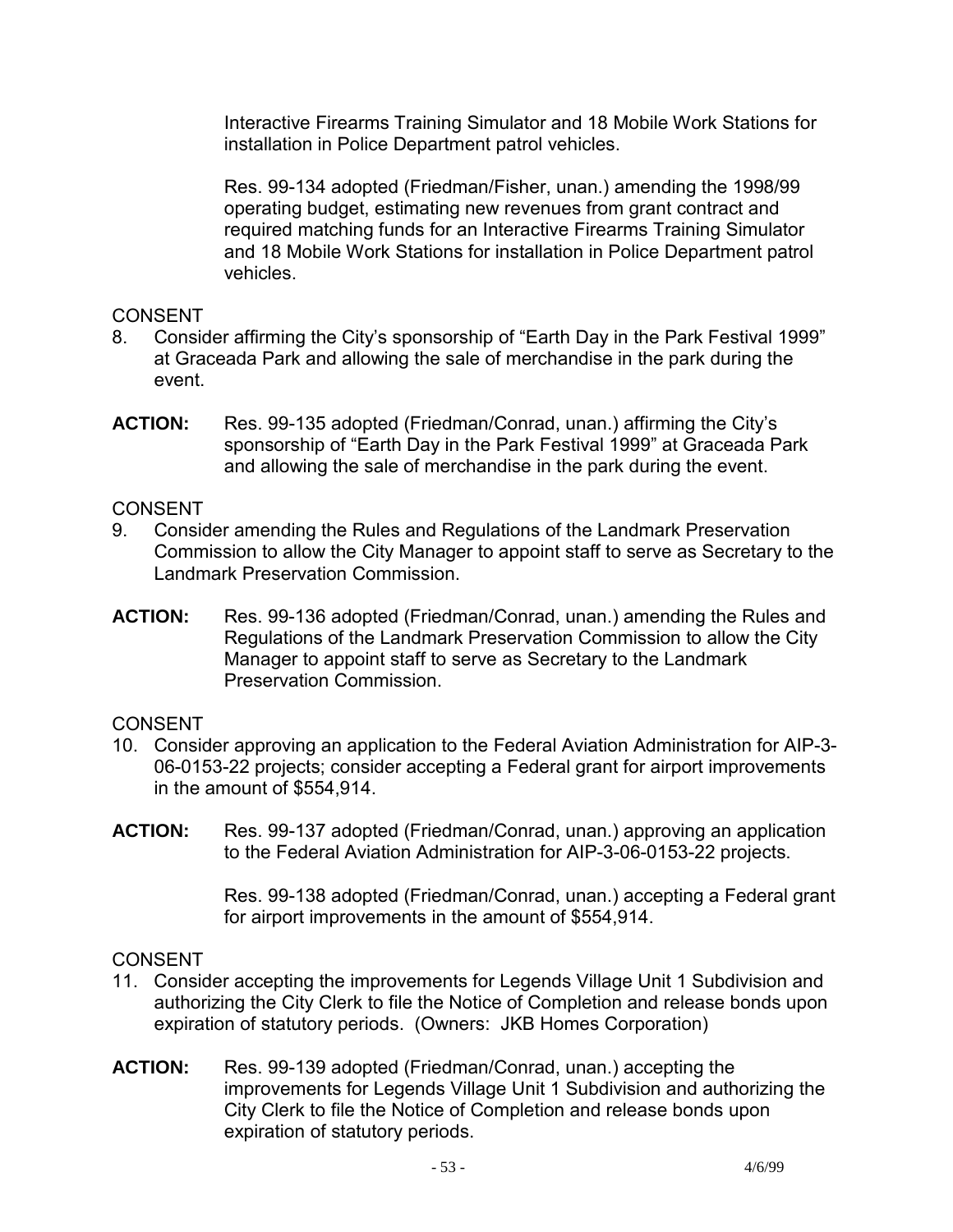# **HEARINGS**

- 12. Hearing to consider extending bus service for Modesto Area Express (MAX) by one hour on nine routes in the evening and adding supplemental bus service to routes 21 and 29.
- **ACTION:** By motion (Friedman/Fisher, unan.), approved extending bus service for Modesto Area Express (MAX) by one hour on nine routes in the evening and adding supplemental bus service to routes 21 and 29.

## NEW BUSINESS

- 13. Consider forgiving a portion of a Housing Rehabilitation Loan for property located at 810 Fourth Street in the event Parents Resource Center is the successful bidder at probate sale.
- **ACTION:** Res. 99-140 adopted (Friedman/Fisher, majority; Conrad, no) forgiving a portion of a Housing Rehabilitation Loan for property located at 810 Fourth Street in the event Parents Resource Center is the successful bidder at probate sale, conditioned upon the construction of the child care facility and continued operation for a period of ten years.
- 14. Consider establishing criteria and policy for appointment to the Charter Review **Committee.**
- **ACTION:** Res. 99-141 adopted (Fisher/Friedman, majority; Conrad, Dobbs & Serpa, no) establishing criteria and policy for appointment to the Charter Review Committee. Individual Councilmember appointments shall either be county residents who own property in Modesto or Modesto residents. Appointments to the Committee made by the Council as a whole shall be restricted to Modesto residents.

Res. 99- 142 adopted (Friedman/Fisher, unan.) expanding the Charter Review Committee to 13 members.

### *Councilmember Fisher absent due to conflict of interest.*

- 15. Consider directing staff to process an amendment to the Carver-Bangs/Pelandale Snyder Community Facilities District, No. 1998-2, adding taxes for completion of Snyder Avenue improvements.
- **ACTION:** Res. 99-143 adopted (Friedman/Smith, unan.; Fisher, absent) directing staff to process an amendment to the Carver-Bangs/Pelandale Snyder Community Facilities District, No. 1998-2, adding taxes for completion of Snyder Avenue improvements.

### ORAL COMMUNICATIONS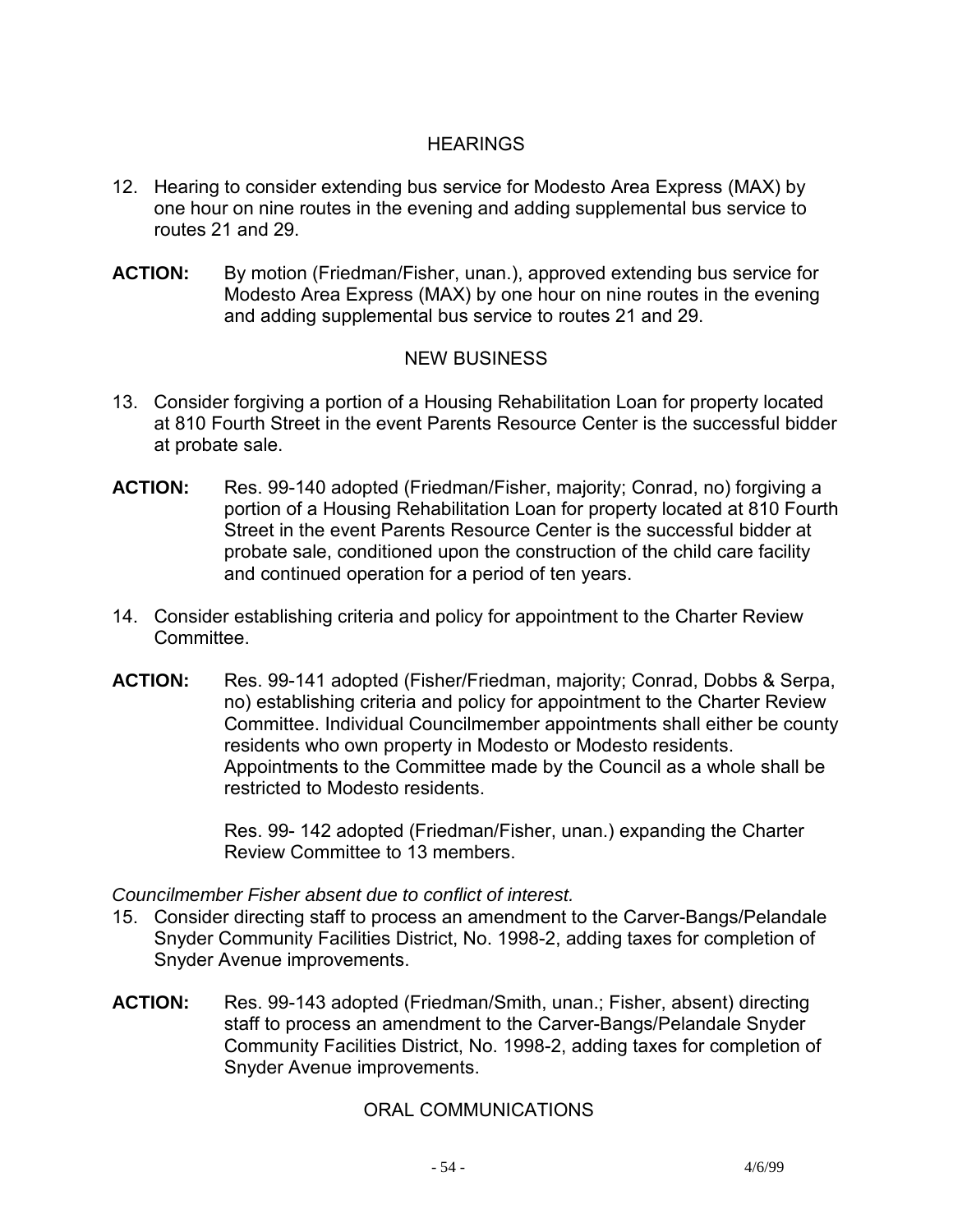Miguel DeNoso spoke regarding Hispanic representation on Charter Review Committee.

Steve Burke commented on the Charter Review Committee Policy.

# MATTERS TOO LATE FOR THE AGENDA

None

# ADJOURNMENT

The meeting adjourned to Closed Session at 8:30 p.m.

## CLOSED SESSION

 The meeting adjourned to the Third Floor East Conference Room for a Closed Session as follows:

 CONFERENCE WITH LABOR NEGOTIATOR: (Pursuant to Section 54957.6 of the Government Code)

| <b>Agency Negotiators:</b>      | J. Edward Tewes, City Manager<br>Robin Renwick, Personnel Director |
|---------------------------------|--------------------------------------------------------------------|
| <b>Unrepresented Employees:</b> | All employees classified as<br>"Management and Confidential"       |

The City Attorney returned at 9:00 p.m. and reported no action had been taken.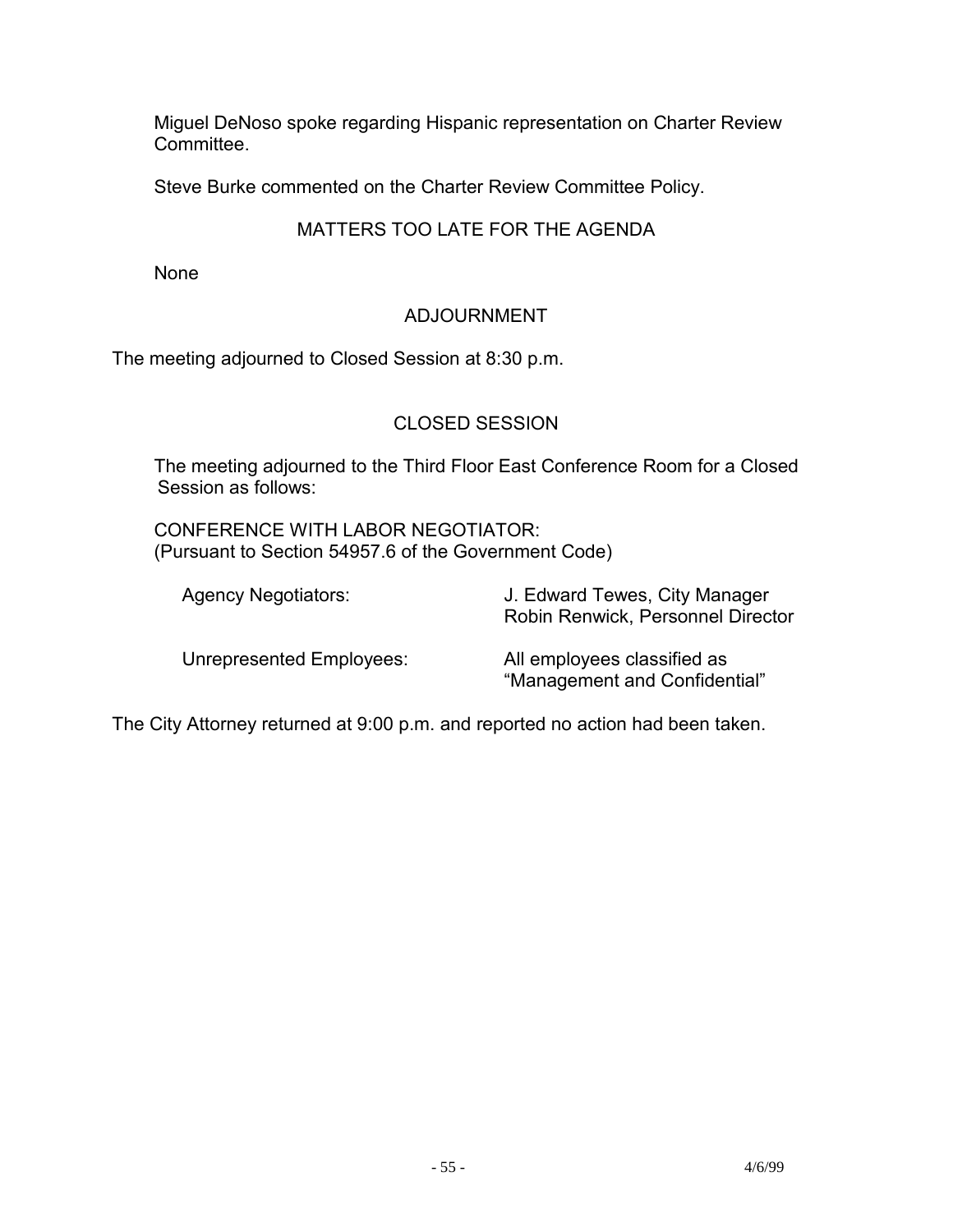### **MINUTES, Tuesday, April 13, 1999, at 4:00 p.m.**

Roll Call – Present: Councilmembers Conrad, Dobbs, Fisher, Friedman, Serpa, Smith, Mayor Lang

CONSENT ITEMS – ROLL CALL VOTE REQUIRED: Items 1-7 & 9-17  *Item #8 removed from Consent.* 

**ACTION:** (Friedman/Dobbs, unan.)

CONSENT ITEMS – ROLL CALL VOTE REQUIRED: Item 8

**ACTION:** (Smith/Fisher, majority; Serpa, no)

ACKNOWLEDGEMENTS AND PRESENTATIONS

Mayor Lang acknowledged Girl Scout Troop 361.

 Presentation of a check to the Modesto Youth Conservation Corps Program by Bette Belle Smith, US Bank.

Presentation given by Bette Belle Smith.

#### **CONSENT ITEMS**

### **An item may be removed from consent and discussed at the request of an audience member or Councilmember.**

#### CONSENT

- 1. Approval of the minutes of the regular City Council meeting of April 6, 1999.
- **ACTION:** By motion (Friedman/Dobbs, unan.), approved the minutes of the regular City Council meeting of April 6, 1999.

#### CONSENT

- 2. Consider authorizing call for bids for public turf and landscape maintenance services. Suggested bid opening: April 27, 1999, at 11:00 a.m
- **ACTION:** Res. 99-144 adopted (Friedman/Dobbs, unan.) authorizing call for bids to be opened April 27, 1999, at 11:00 a.m. for public turf and landscape maintenance services.

- 3. Consider authorizing call for bids for Airport Rescue Fire Fighting Apparatus. Suggested bid opening: May 11, 1999, at 11:00 a.m
- **ACTION:** Res. 99-145 adopted (Friedman/Dobbs, unan.) authorizing call for bids to be opened April 27, 1999, at 11:00 a.m. for Airport Rescue Fire Fighting Apparatus.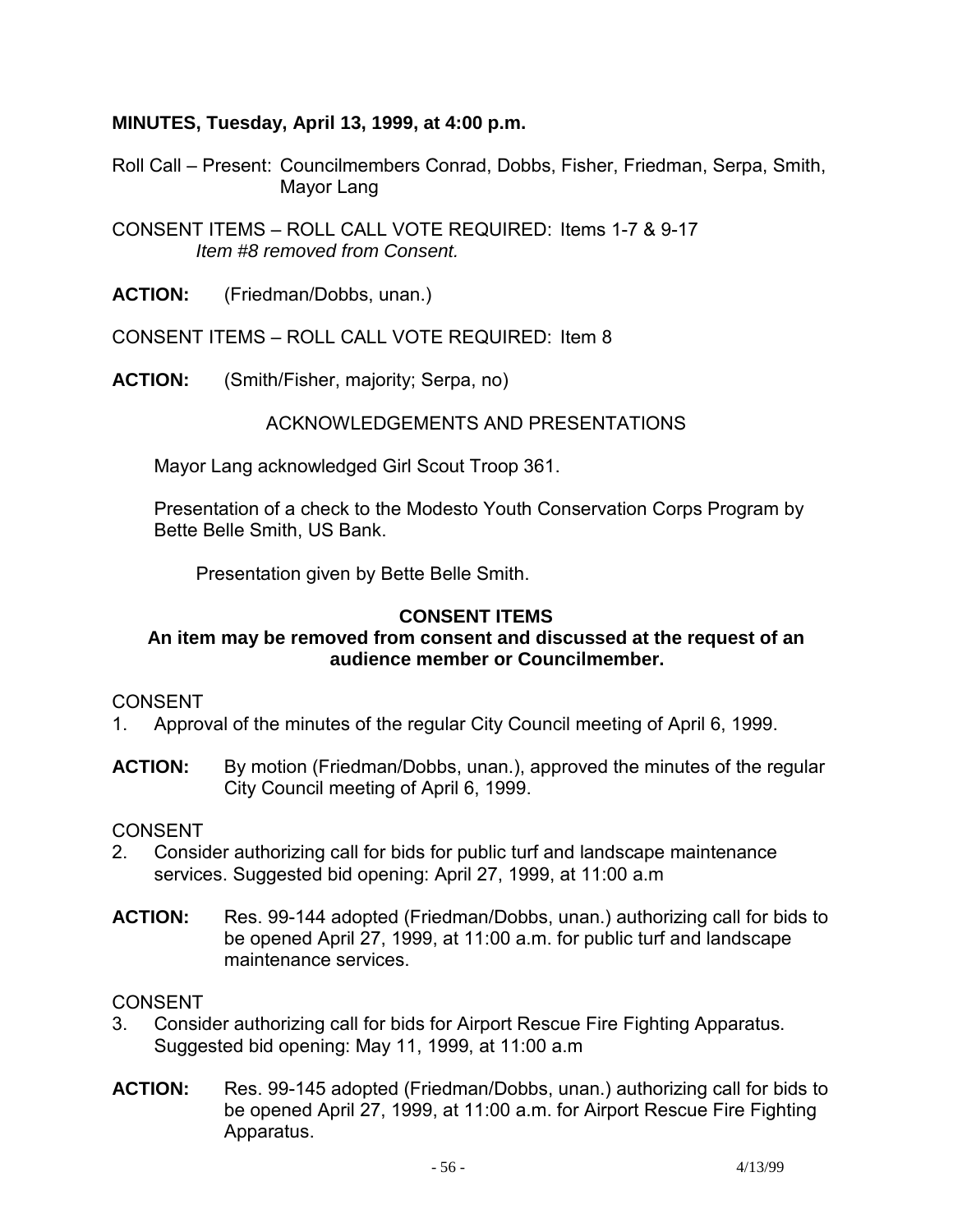- 4. Consider amending Position Classification Plan to delete classifications of Equipment Supervisor II, Laboratory Manager, Plant Mechanic Supervisor, and Assistant Water Quality Control Superintendent; to add the job classifications of Plant Maintenance Supervisor and Water Quality Control Operations Supervisor; and to amend the job specifications for Instrument Repair Technician, Water Superintendent and Secondary Treatment Site Supervisor.
- **ACTION:** Res. 99-146 adopted (Friedman/Dobbs, unan.) amending Position Classification Plan to delete classifications of Equipment Supervisor II, Laboratory Manager, Plant Mechanic Supervisor, and Assistant Water Quality Control Superintendent; to add the job classifications of Plant Maintenance Supervisor and Water Quality Control Operations Supervisor; and to amend the job specifications for Instrument Repair Technician, Water Superintendent and Secondary Treatment Site Supervisor.

Res. 99-147 adopted (Friedman/Dobbs, unan.) amending Class Range Table to establish salaries.

## **CONSENT**

- 5. Consider approving changes to Chapter 11 of the Community Development Program Policy and Procedures Manual.
- **ACTION:** Res. 99-148 adopted (Friedman/Dobbs, unan.) approving changes to Chapter 11 of the Community Development Program Policy and Procedures Manual.

# **CONSENT**

- 6. Consider authorizing City Manager to execute an agreement with Dokken Engineering for professional design services for replacement of the  $9<sup>th</sup>$  Street Bridge over Tuolumne River.
- **ACTION:** Res. 99-149 adopted (Friedman/Dobbs, unan.) authorizing City Manager to execute an agreement with Dokken Engineering for professional design services for replacement of the 9<sup>th</sup> Street Bridge over Tuolumne River.

- 7. Consider amending the budget to appropriate \$99,000 from the Wastewater Contingency Reserve Fund for the annual removal of biosolids from the drying beds located at the Primary Treatment Plant.
- **ACTION:** Res. 99-150 adopted (Friedman/Dobbs, unan.) amending the budget to appropriate \$99,000 from the Wastewater Contingency Reserve Fund for the annual removal of biosolids from the drying beds located at the Primary Treatment Plant.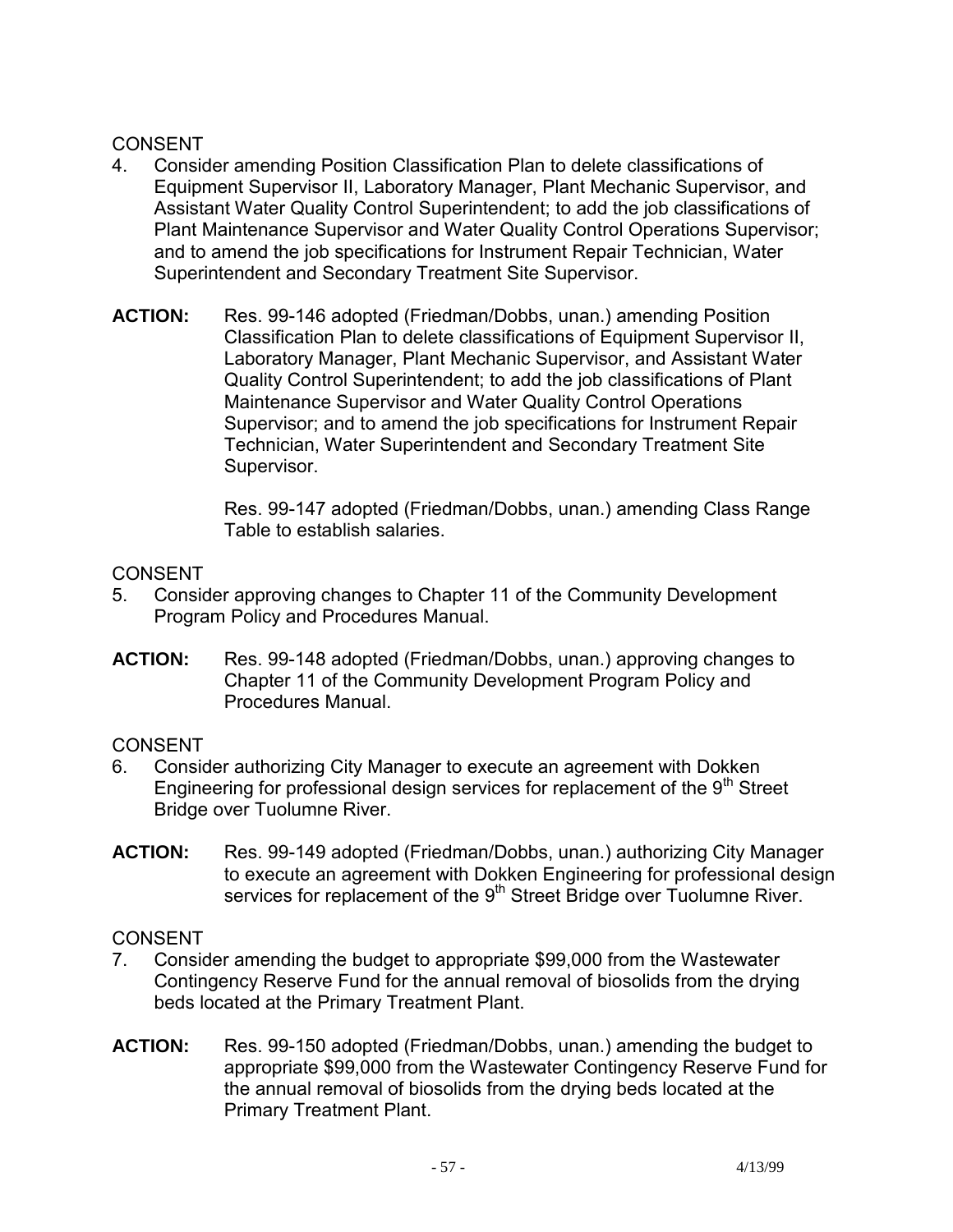*Item #8 removed from Consent.* 

- 8. Consider request of John Machado for variance to the Downtown Exposed Aggregate Standard at 1500 J Street.
- **ACTION:** Res. 99-151 adopted (Smith/Fisher, majority; Serpa, no) approving request of John Machado for variance to the Downtown Exposed Aggregate Standard at 1500 J Street.

### CONSENT

- 9. Consider approving lease agreement with Little 92 Trust for Well Site No. 311.
- **ACTION:** Res. 99-152 adopted (Friedman/Dobbs, unan.) approving lease agreement with Little 92 Trust for Well Site No. 311.

### **CONSENT**

- 10. Consider authorizing payment of a housing supplement to Rose and John Redmond for the Flood Protection Project.
- **ACTION:** Res. 99-153 adopted (Friedman/Dobbs, unan.) authorizing payment of a housing supplement to Rose and John Redmond for the Flood Protection Project.

### CONSENT

- 11. Consider approving two agreements with Chris and Pauline Gianulias for the acquisition of two parcels of right of way on Hillglen Drive.
- **ACTION:** Res. 99-154 adopted (Friedman/Dobbs, unan.) approving an agreement with Chris and Pauline Gianulias for the acquisition of a parcel of right of way on Hillglen Drive in the amount of \$12,940 for Symphony Place.

Res. 99-155 adopted (Friedman/Dobbs, unan.) approving an agreement with Chris and Pauline Gianulias for the acquisition of a parcel of right of way on Hillglen Drive in the amount of \$14,560 for Wildflower.

#### **CONSENT**

- 12. Consider approving agreement with Remigio A. and Manuela Q. Montoya for the acquisition of property at 105 Elm Street for the Corporation Yard expansion.
- **ACTION:** Res. 99-156 adopted (Friedman/Dobbs, unan.) approving agreement with Remigio A. and Manuela Q. Montoya for the acquisition of property at 105 Elm Street for the Corporation Yard expansion.

### CONSENT

13. Consider approving Letter of Agreement with Federal Aviation Administration contract control tower operator for the operation of the Airport Light System.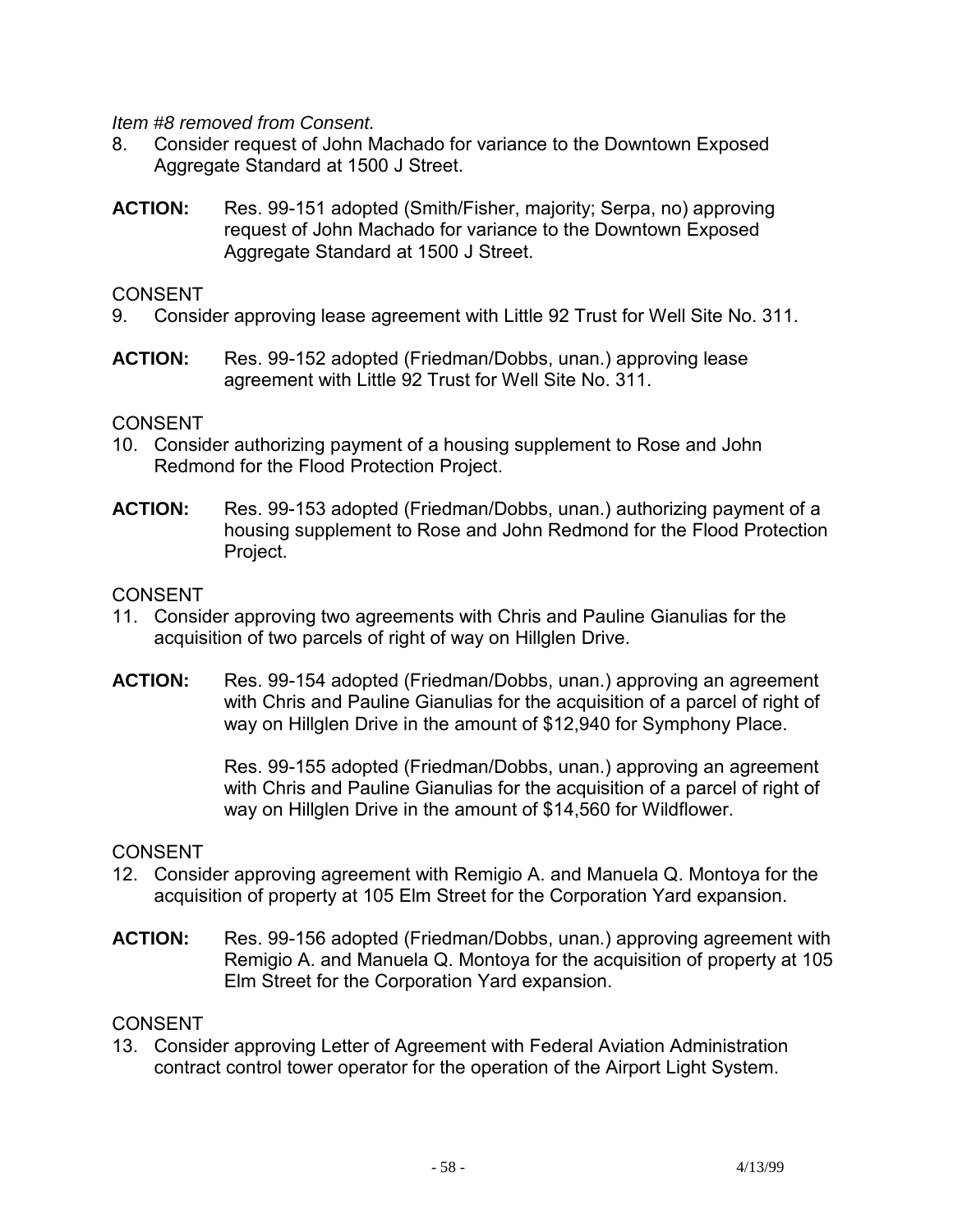**ACTION:** Res. 99-157 adopted (Friedman/Dobbs, unan.) approving Letter of Agreement with Federal Aviation Administration contract control tower operator for the operation of the Airport Light System.

## **CONSENT**

- 14. Consider approving the request of Stanislaus County Sheriff's Aero Squadron to use the Modesto City-County Airport on May 8, 1999, for their Fourth Annual Airport Appreciation Day.
- **ACTION:** Res. 99-158 adopted (Friedman/Dobbs, unan.) approving the request of Stanislaus County Sheriff's Aero Squadron to use the Modesto City-County Airport on May 8, 1999, for their Fourth Annual Airport Appreciation Day.

### **CONSENT**

- 15. Consider authorizing the City Manager to sign grant application documents for \$67,842 in grant funding from the CALFED Bay-Delta Program for preparation of environmental documents for the Tuolumne River Regional Park.
- **ACTION:** Res. 99-159 adopted (Friedman/Dobbs, unan.) authorizing the City Manager to sign grant application documents for \$67,842 in grant funding from the CALFED Bay-Delta Program for preparation of environmental documents for the Tuolumne River Regional Park.

## **CONSENT**

- 16. Consider changing the street name of Notting Gate Drive, located between Merle Avenue and New London Way, to Libby Way.
- **ACTION:** Res. 99-160 adopted (Friedman/Dobbs, unan.) changing the street name of Notting Gate Drive, located between Merle Avenue and New London Way, to Libby Way.

## CONSENT

- 17. Consider approving final map of Tuscany Unit No. 2 subdivision and authorizing the city Manager to sign an agreement with the subdividers as required by Section 4-4.604(c) of the Municipal Code. (Owner: Rodney K. Lowe, Inc.)
- **ACTION:** Res. 99-161 adopted (Friedman/Dobbs, unan.) approving final map of Tuscany Unit No. 2 subdivision and authorizing the city Manager to sign an agreement with the subdividers as required by Section 4-4.604(c) of the Municipal Code.

## **HEARINGS**

### *Councilmember Fisher absent due to conflict of interest*

18. Hearing to consider Amendment No. 9 to the Modesto Urban Area General Plan to re-designate a portion of the Pelandale/Snyder Comprehensive Planning District from Residential to Village Residential, property located east of Dale Road, west of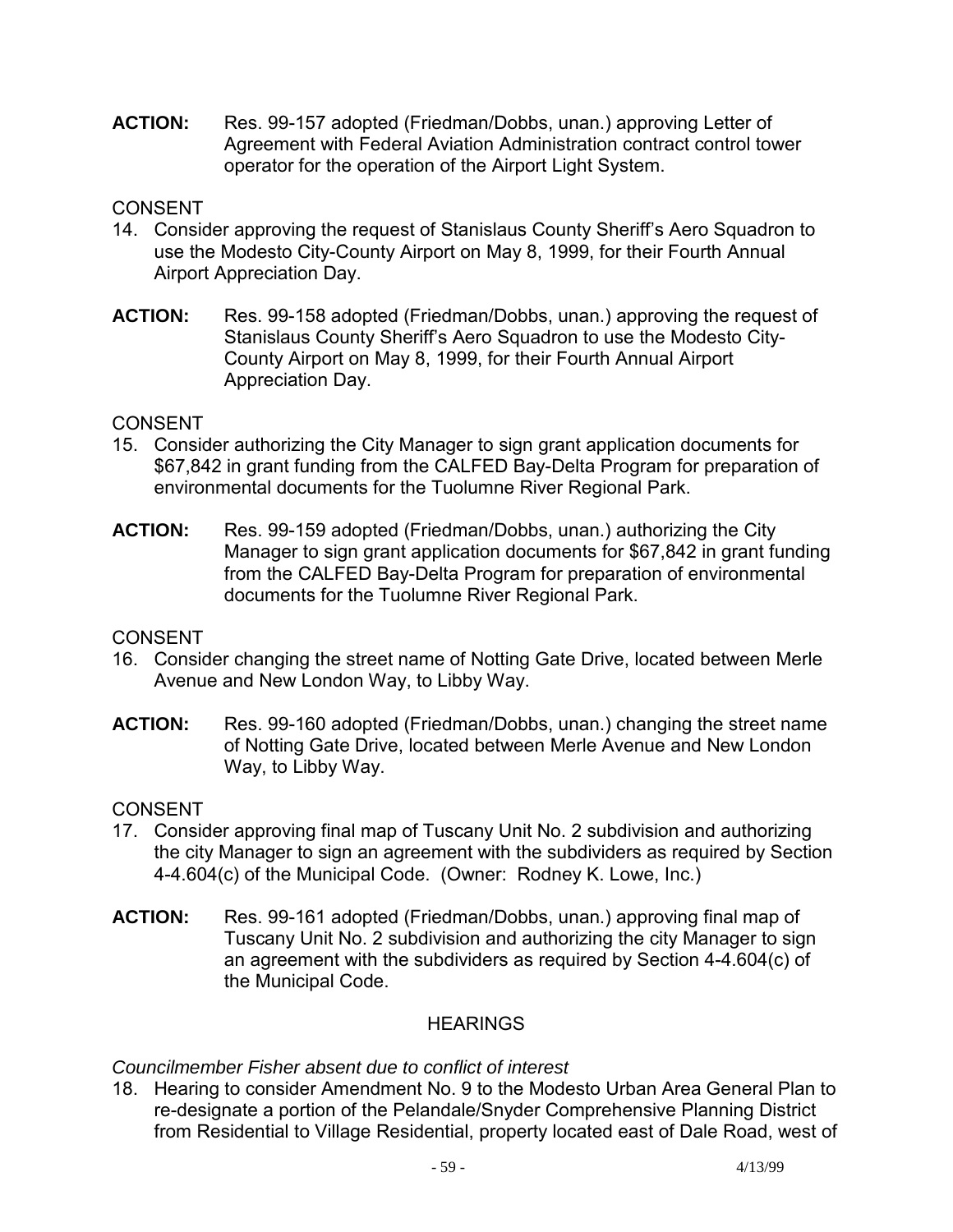Tully Road, south of the future extension of Pelandale Avenue, and north of Snyder Avenue and M.I.D Lateral No. 6.

**ACTION:** Res. 99-162 adopted (Friedman/Dobbs, unan.; Fisher, absent) approving General Plan Amendment No. 9 to the Modesto Urban Area General Plan to re-designate a portion of the Pelandale/Snyder Comprehensive Planning District from Residential to Village Residential, property located east of Dale Road, west of Tully Road, south of the future extension of Pelandale Avenue, and north of Snyder Avenue and M.I.D Lateral No. 6..

> Res. 99-163 adopted (Friedman/Dobbs, unan.; Fisher, absent) finding amendment within the scope of the General Plant Master EIR.

### *Councilmember Fisher absent due to conflict of interest*

- 19. Hearing to consider Amendment No. 6 to the Pelandale/Snyder Specific Plan to redesignate 2.5 acres from Multifamily Residential to Professional Office, property located on the west side of Tully Road north of the planned extension of Snyder Avenue east of Dale Road.
- **ACTION:** Res. 99- 164 adopted (Dobbs/Smith, unan.; Fisher, absent) approving Pelandale/Snyder Specific Plan Amendment No. 6 to the Pelandale/Snyder Specific Plan to re-designate 2.5 acres from Multifamily Residential to Professional Office, property located on the west side of Tully Road north of the planned extension of Snyder Avenue east of Dale Road.

Res. 99-165 adopted (Dobbs/Smith, unan.; Fisher, absent) finding amendment in conformance with the Pelandale/Snyder Specific Plan.

- 20. Hearing to consider adoption of a Precise Plan for Area No. 12 of the Village One Specific Plan and concurrent rezoning to Specific Plan-Overlay Zone, property located on the west side of Litt Road, south of Hillglen.
- **ACTION:** By motion (Friedman/Fisher, unan.), introduced Ord. 3122–C.S. adopting Precise Plan No. 12 of the Village One Specific Plan, with a word change of "shall" for placement of trees.

By motion (Friedman/Fisher, unan.), introduced Ord. 3123–C.S. rezoning property to Specific Plan-Overlay Zone, property located on the west side of Litt Road, south of Hillglen.

Res. 99-166 adopted (Friedman/Fisher, unan.) finding Precise Plan and rezoning to be consistent with Village One specific Plan EIR.

21. Hearing to consider an amendment to Section 9-4-9 of the Zoning Map to prezone to Heavy Industrial Zone, P-M-2, property located on the northwest corner of Morgan Road and Whitmore Avenue. (Morgan/Whitmore Reorganization Area)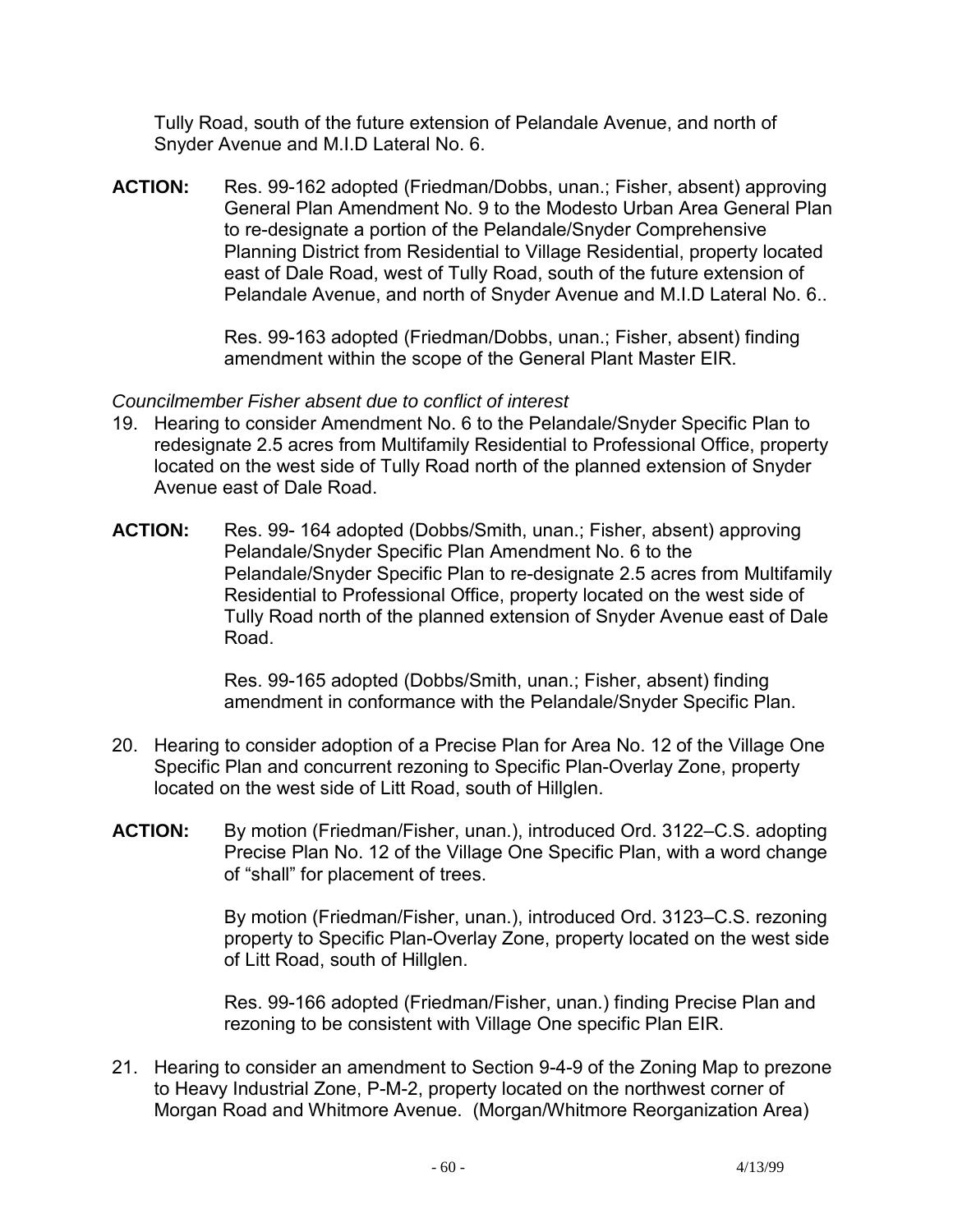**ACTION:** By motion (Fisher/Friedman, unan.), introduced Ord. No. 3124–C.S. to amend Section 9-4-9 of the Zoning Map to prezone to Heavy Industrial Zone, P-M-2, property located on the northwest corner of Morgan Road and Whitmore Avenue.

> Res. 99-167 adopted (Fisher/Friedman, unan.) finding project to be consistent with the Scope of the General Plan Master EIR.

- 22. Hearing to consider an amendment to Sections 19-3-9 and 30-3-9 of the Zoning Map to prezone to Light Industrial Zone, P-M-1, property located on the north and south sides of Woodland Avenue between Highway 99 and North 9<sup>th</sup> Street. (North 99/Woodland Reorganization Area)
- **ACTION:** By motion (Friedman/Fisher, unan.), introduced Ord. No. 3125–C.S. to amend Sections 19-3-9 and 30-3-9 of the Zoning Map to prezone to Light Industrial Zone, P-M-1, property located on the north and south sides of Woodland Avenue between Highway 99 and North 9<sup>th</sup> Street.

Res. 99-168 adopted (Friedman/Fisher, unan.) finding project to be consistent with the Scope of the General Plan Master EIR.

## NEW BUSINESS

- 23. Consider Annual Cable Television Testing and Compliance Report. (Resolution certifying that cable television is in compliance needed.)
- **ACTION:** Res. 99-169 adopted (Smith/Dobbs, majority; Fisher & Serpa, no) certifying that cable television is in substantial compliance.

Res. 99-170 adopted (Smith/Dobbs, unan) waiving late filing requirements and not filing deficiency notice to Cable One.

Res. 99-171 adopted (Smith/Dobbs, unan.) amending code to reduce quarterly testing to three times per year and authorize development of a modified operational plan through the balance of the franchise term.

- 24. Benefit-Cost Analysis of Modesto's Municipal Urban Forest.
- **ACTION:** By motion (Friedman/Serpa, unan.), acknowledged receipt of report on Cost Analysis of Modesto's Municipal Urban Forest.

## ORAL COMMUNICATIONS

 Modesto P.C. owner Jim Dorroh commented regarding competitive bid process for specific City purchase.

**ACTION:** By order of the Chair, City Manager's office directed to investigate.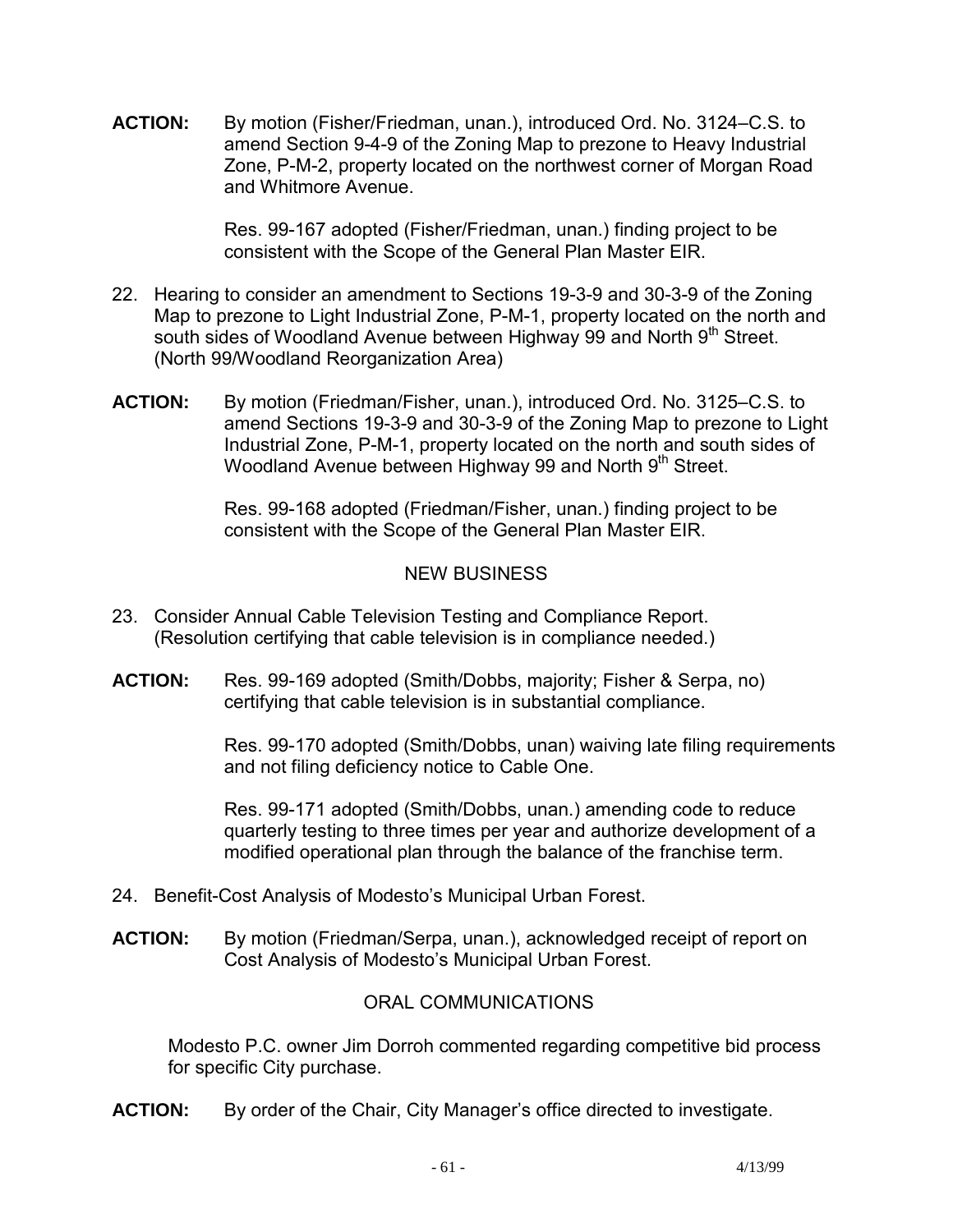### WRITTEN COMMUNICATION

- 25. Recommendations from Andrew Mendlin, Downtown Improvement District, regarding Mayor's Downtown Nights, a request for appropriation transfer in the amount of \$10,000 from the DID Reserve Account to the Promotions Account, and a request for \$25,000 in funding from the City of Modesto.
- **ACTION:** By motion (Fisher/Smith, majority; Conrad, no), approved recommendations from Andrew Mendlin, Downtown Improvement District, regarding Mayor's Downtown Nights.

Res. 99-172 adopted (Fisher/Smith, majority; Conrad, no) amending the budget in the amount of \$10,000.

Res. 99-173 adopted (Fisher/Smith, majority; Conrad, no) approving a request for \$25,000 in funding from the City of Modesto.

#### *Item #26 was dropped from the agenda.*

26. Letter from Ralph Carpenter regarding the enforcement of court orders by Modesto Police Department.

### MATTERS TOO LATE FOR THE AGENDA

None.

### **MISCELLANEOUS**

### Appointments

- 27. Charter Committee
- **ACTION:** Res. 99-174 adopted appointing Frank Muratore, Bill Seavy, George Petrulakis, Nick Bavarro, Tom Zeff, Roger Schrimp, John Perez, Alita Roberts, Norrine Coyle, Amy Elliot-Neuman, Paul Schaffer, Mike Loeffler and Carolyn Mitton.

Councilmember Conrad announced that he would be absent from the next two Council meetings due to military leave.

### ADJOURNMENT

The meeting adjourned to Closed Session at 6:15 p.m.

### CLOSED SESSION

The meeting will adjourn to the Third Floor East Conference Room for a Closed Session for the following items:

CONFERENCE WITH REAL PROPERTY NEGOTIATOR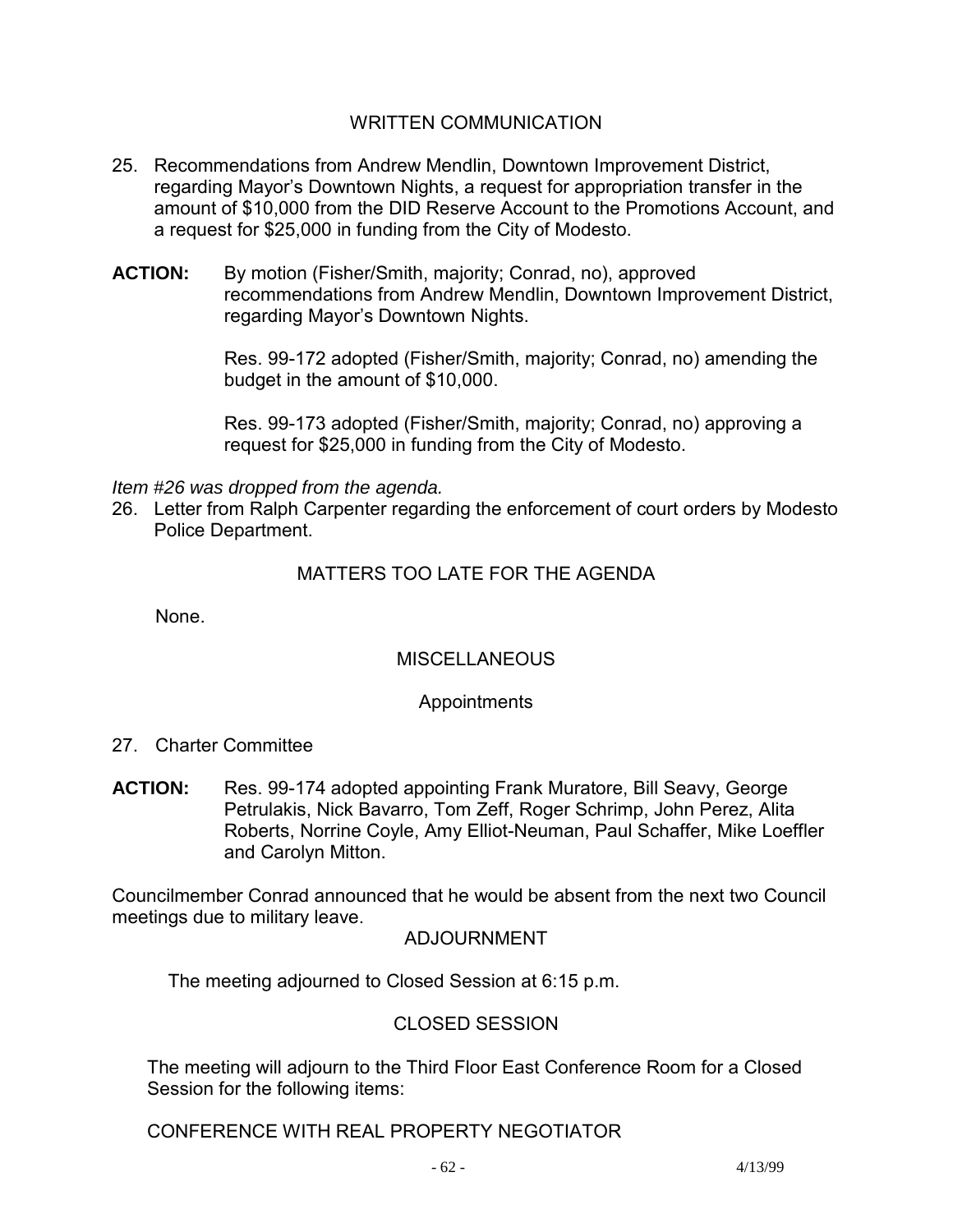(Pursuant to Section 54956.8 of the Government Code)

| Property:                                                                                                      | Purchase of real property rights for an easement<br>located at 2619 W. Hackett Road for the Parallel<br>Outfall project.                                                                                                                |  |
|----------------------------------------------------------------------------------------------------------------|-----------------------------------------------------------------------------------------------------------------------------------------------------------------------------------------------------------------------------------------|--|
|                                                                                                                | Approximately 1.04 acres                                                                                                                                                                                                                |  |
|                                                                                                                | APN: 17-43-24                                                                                                                                                                                                                           |  |
|                                                                                                                | Fred and Penelope Toelkes, Owners                                                                                                                                                                                                       |  |
| Negotiating parties:                                                                                           | Dan Muller and William D. Harper, Property Agent, for<br>the City of Modesto; Wylie Cashman for Owners                                                                                                                                  |  |
| Under negotiation:                                                                                             | Prices and terms of payment for rights to be acquired                                                                                                                                                                                   |  |
| CONFERENCE WITH LEGAL COUNSEL - EXISTING LITIGATION<br>(Pursuant to Section 54956.9(a) of the Government Code) |                                                                                                                                                                                                                                         |  |
| Name of case:                                                                                                  | Howard Jarvis Taxpayers Association v. City of<br>Modesto,                                                                                                                                                                              |  |
| Name of case:                                                                                                  | Stanislaus County Superior Court Action No. 168472<br>Brenden Theaters Corp. v. City of Modesto; and Costa<br>Ltd. Partners and Westar Cinemas, Inc., Real Parties in<br>Interest Stanislaus County Superior Court Action No.<br>183189 |  |
| CONFERENCE WITH LEGAL COUNSEL - EXISTING LITIGATION                                                            |                                                                                                                                                                                                                                         |  |
| Name of case:                                                                                                  | Ed Ferro v. City of Modesto<br><b>Workers Compensation Appeal Board</b><br>Case No. STK 37376 & 97810                                                                                                                                   |  |
| Name of case:                                                                                                  | Jim Fitch v. City of Modesto<br><b>Workers Compensation Appeal Board</b><br>Case No. STK 14003                                                                                                                                          |  |

The City Attorney returned at 7:35 p.m. and reported no action had been taken.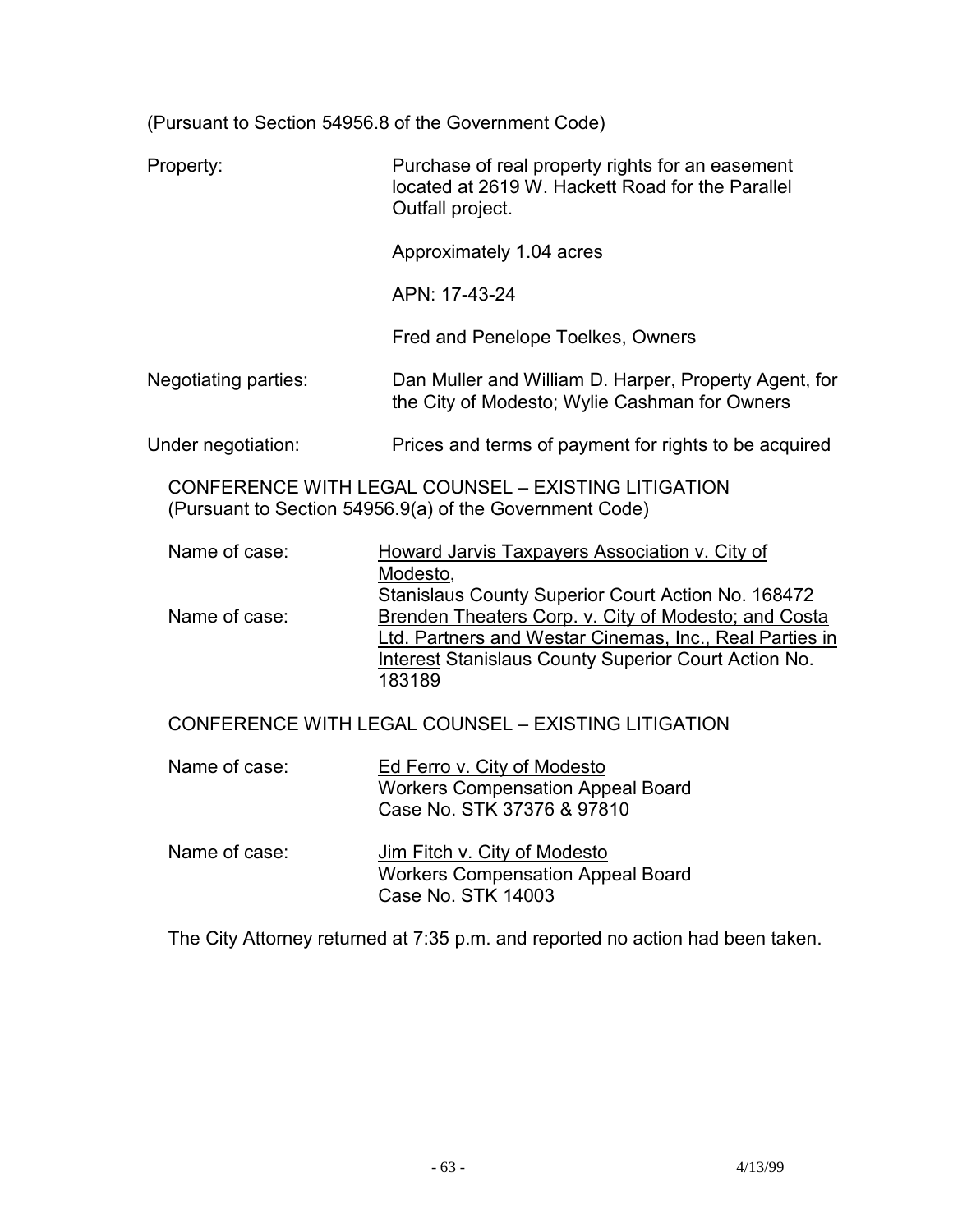# MINUTES, **Tuesday, April 20, 1999, at 7:00 p.m.**

Roll Call – Present: Councilmembers Dobbs, Fisher, Friedman, Serpa, Smith, Mayor Lang Councilmember Dobbs arrived at 7:08 p.m.

Absent: Conrad

CONSENT ITEMS – ROLL CALL VOTE REQUIRED: Items 1 through 4

**ACTION**: (Friedman/Dobbs, unan.; Conrad, absent)

### ACKNOWLEDGEMENTS AND PRESENTATIONS

Mayor Lang acknowledged Boy Scout Troop 76 in the audience.

 Presentation of a proclamation recognizing April 23, 1999, as National Arbor Day, and acknowledging City of Modesto being named as a "Tree City U.S.A."

Mayor Lang made the presentation of a proclamation.

## **CONSENT ITEMS**

### **An item may be removed from consent and discussed at the request of an audience member or Councilmember.**

### CONSENT

- 1. Approval of the minutes of the regular City Council meeting of April 13, 1999. (Motion approving needed.)
- **ACTION**: By motion, (Friedman/Dobbs, unan.; Conrad, absent) approved minutes of the regular City Council meeting of April 13, 1999.

- 2. Final adoption of:
	- a. Ord. No.3122-C.S. adopting a Precise Plan for Area No. 12 of the Village One Specific Plan, relating to property located on the west side of Litt Road south of Hillglen Avenue. (Heritage Homes)
	- b. Ord. No. 3123-C.S. rezoning Village One property from Specific Plan-Holding Zone, SP-H, to Specific Plan-Overlay Zone, SP-O, for property located on the west side of Litt Road south of Hillglen Avenue. (Precise Plan for Area No. 12 – Heritage Homes)
	- c. Ord. No. 3124-C.S. amending Section 9-4-9 of the Zoning Map prezoning certain property located thereon. (Morgan/Whitmore Reorganization Area)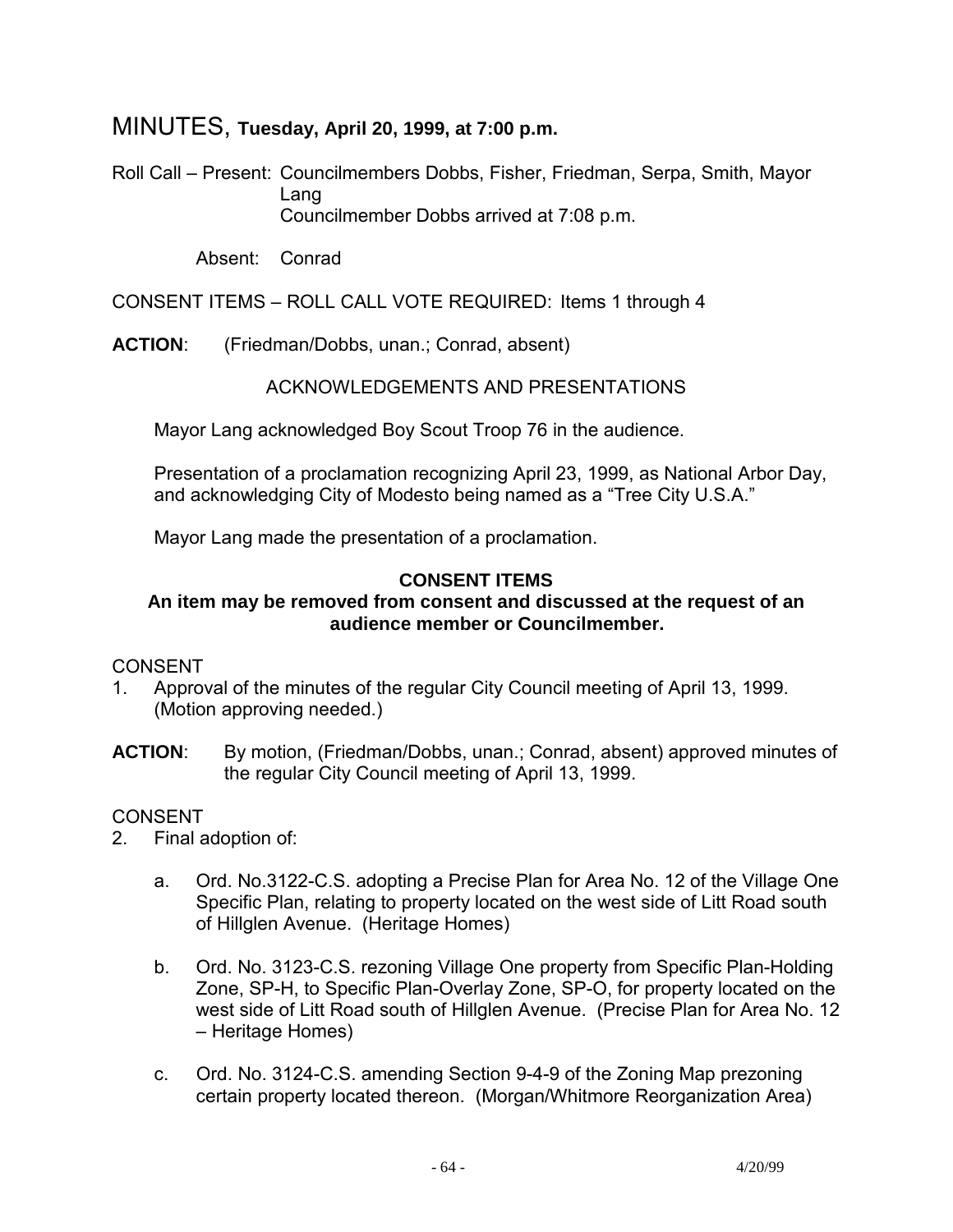d. Ord. No. 3125-C.S. amending Section 19-3-9 and 30-3-9 of the Zoning Map prezoning certain property located thereon. (North 99/Woodland Reorganization)

(Motion adopting needed.)

**ACTION**: By motion, (Friedman/Dobbs, unan.; Conrad, absent) adopted ordinances.

## CONSENT

- 3. Consider updating various sections of the Modesto Municipal Code that have been affected by recent City department reorganizations, in addition to making minor "housekeeping" modifications (Introduction of nine ordinances amending the Modesto Municipal Code needed.)
- **ACTION**: By motion, (Friedman/Dobbs, unan.; Conrad, absent) introduced Ord. No. 3126-C.S amending Municipal Code relating to penalty provisions.

By motion, (Friedman/Dobbs, unan.; Conrad, absent) introduced Ord. No. 3127-C.S amending Municipal Code relating to traffic regulations.

By motion, (Friedman/Dobbs, unan.; Conrad, absent) introduced Ord. No. 3128-C.S amending Municipal Code relating to regulation of amusements and amusement devices; misdemeanors; moving of buildings, subdivision of land, regulation of streets and sidewalks; taxicabs; collection of pruned refuse; regulation of parades; fortune-telling; outdoor dining in the public rights of way.

By motion, (Friedman/Dobbs, unan.; Conrad, absent) introduced Ord. No. 3129-C.S amending Municipal Code relating to general sanitation; massage establishments and schools of massage; solid waste; sewage collection and disposal; storm drain regulations.

By motion, (Friedman/Dobbs, unan.; Conrad, absent) introduced Ord. No. 3130-C.S amending Municipal Code relating to street improvements; street cuts; airport; use of Park & Recreation areas and facilities; and street trees.

By motion, (Friedman/Dobbs, unan.; Conrad, absent) introduced Ord. No. 3131-C.S amending Municipal Code relating to Plumbing Code; Electrical Code; numbering properties; Dangerous Building Code; Landmark Preservation.

By motion, (Friedman/Dobbs, unan.; Conrad, absent) introduced Ord. No. 3132-C.S amending Municipal Code relating to Zoning Regulations – General Provisions.

By motion, (Friedman/Dobbs, unan.; Conrad, absent) introduced Ord. No. 3133-C.S amending Municipal Code relating to water rates and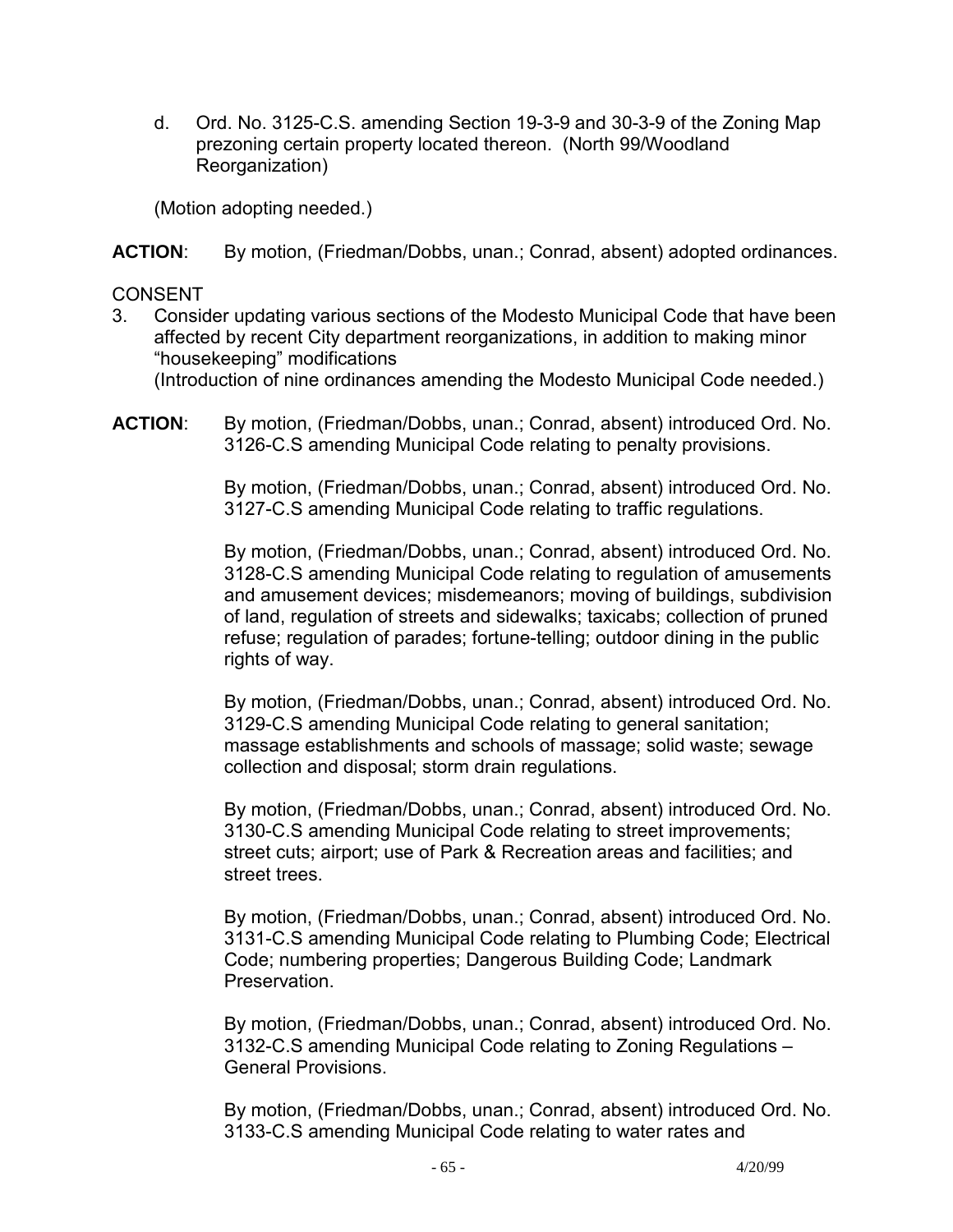regulations; removal of overhead utility facilities and installation of underground facilities; collection of public utilities charges.

By motion, (Friedman/Dobbs, unan.; Conrad, absent) introduced Ord. No. 3134-C.S amending Municipal Code relating to use of Park & Recreation areas and facilities.

### CONSENT

- 4. Consider salary and benefit changes for unrepresented Management and Confidential employees. (Resolution amending the Salary Schedule and authorizing benefit changes for Fiscal Year 1999-2000 needed. Total estimated cost: \$373,000.)
- **ACTION**: Res. 99-175 adopted (Friedman/Dobbs, unan.; Conrad, absent) amending the Salary Schedule and authorizing benefit changes for Fiscal Year 1999- 2000.

### **HEARINGS**

- 5. Hearing to consider the Coffee/Claratina East Reorganization to the City of Modesto, consisting of the annexation of the territory to the City of Modesto and the Modesto Municipal Sewer District No. 1 and the detachment of the territory from the Stanislaus Consolidated Fire Protection District. (Resolution ordering the reorganization needed.)
- **ACTION**: Res. 99-176 adopted (Dobbs/Friedman, unan./ Conrad, absent) ordering the Coffee/Claratina East Reorganization to the City of Modesto.

## ORAL COMMUNICATIONS

 Councilmember Fisher requested status report from City Manager regarding the gun issue.

 Councilmember Serpa requested status of research regarding unlimited golf play pass and revenue amount for Modesto A's.

### WRITTEN COMMUNICATIONS

- 6. Letter from Steve Burke requesting the reconsideration of Compliance of Cable One with Municipal Code and Franchise.
- **ACTION**: Motion (Serpa/Fisher; majority, no; Conrad, absent) for reconsideration failed to carry.
- 7. Letter from Carletta Evans Steele, Assistant Manager, Employment Development Department of the State of California, requesting permission to hang a banner across 12<sup>th</sup> Street in front of the Employment Development office proclaiming May as "Veterans Appreciation Month."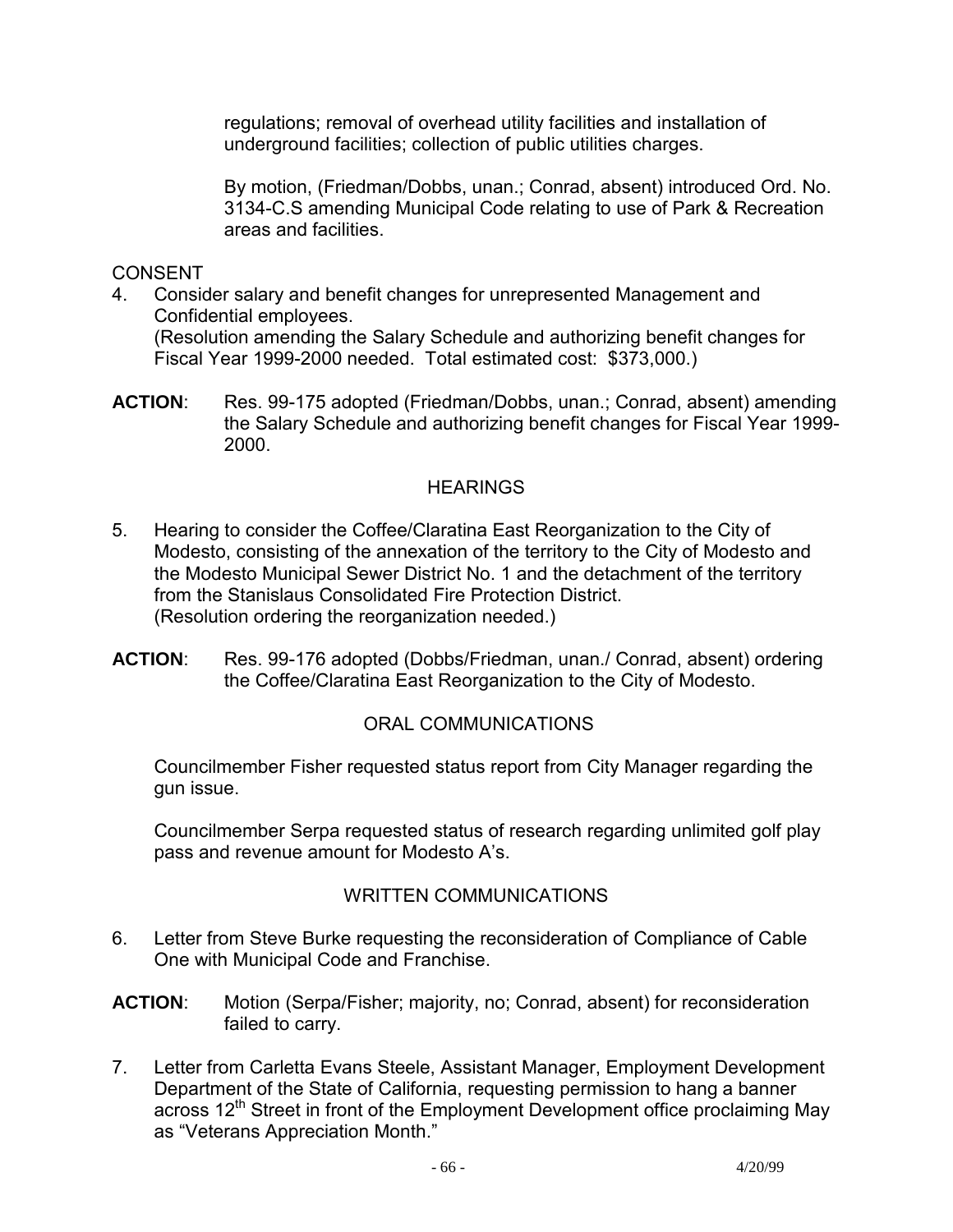**ACTION**: Res. 99-177 adopted (Fisher/Dobbs, unan.; Conrad, absent) approving request with staff directed to handle traffic and a condition that the approval is an exception, not a precedent.

## MATTERS TOO LATE FOR THE AGENDA

None

## ADJOURNMENT

The meeting adjourned at 7:40 p.m.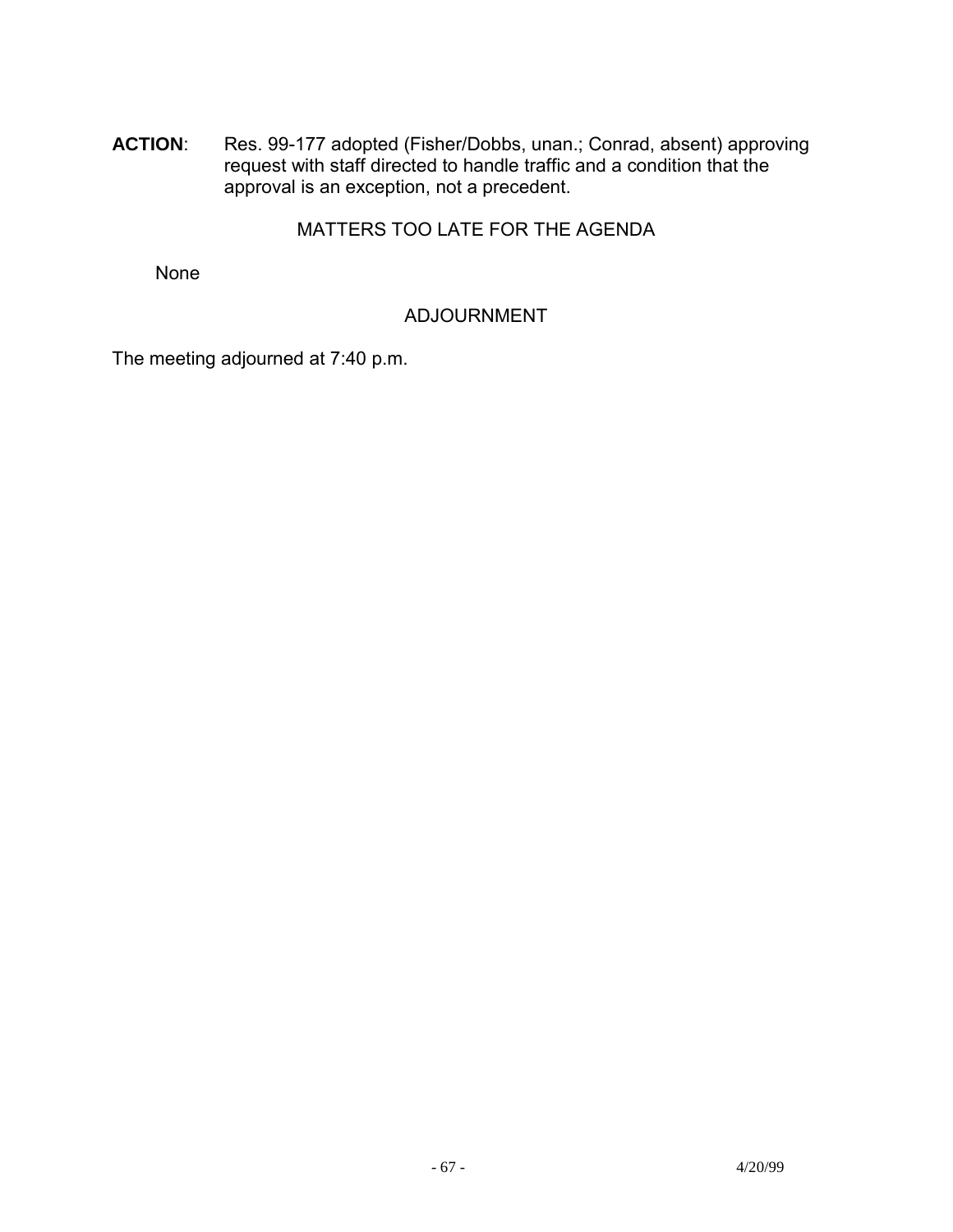MINUTES, Tuesday, April 27, 1999, at 4:00 p.m.

Roll Call – Present: Councilmembers Dobbs, Fisher, Friedman, Serpa, Smith, Mayor Lang

Absent: Conrad

CONSENT ITEMS – ROLL CALL VOTE REQUIRED: Items 1 through 17

**ACTION:** (Friedman/Dobbs, unan.)

ACKNOWLEDGEMENTS AND PRESENTATIONS

International Rotary members introduced by local Rotarian Bill Reinheimer.

- a. Presentation and proclamation regarding "Two Wings of a Bird: The Equality of Women and Men" by The Local Spiritual Assembly of the Baha'is of Modesto.
- **ACTION:** Mayor Lang presented a proclamation.
- b. Acknowledgement of Nick Bloed, Rigo DeAlba, Jesse Gutierrez, Martin Lemus, John Moss, Matt Rairden and Billy Teague, Modesto Police Explorers, for placing first in three of four competitions at "Challenge '99" in Oakhurst, California on March 27, 1999.
- **ACTION:** Police Chief Paul Jefferson made the presentation in honor of the Explorers.
- c. Presentation of proclamation recognizing the week of May 2 through May 8, 1999, as "National Compost Awareness Week."
- **ACTION:** Mayor Lang presented the proclamation.

### **CONSENT**

- 1. Approval of the minutes of the regular City Council meeting of April 20, 1999.
- **ACTION:** By motion (Friedman/Dobbs, unan.; Conrad, absent), approved minutes of the regular City Council meeting of April 20, 1999.

- 2. Final adoption of the following ordinances making minor modifications to reflect various department reorganizations and "housekeeping" modifications:
	- a. Ord. No. 3126-C.S. amending Municipal Code relating to penalty provisions.
	- b. Ord. No. 3127-C.S. amending Municipal Code relating to traffic regulations.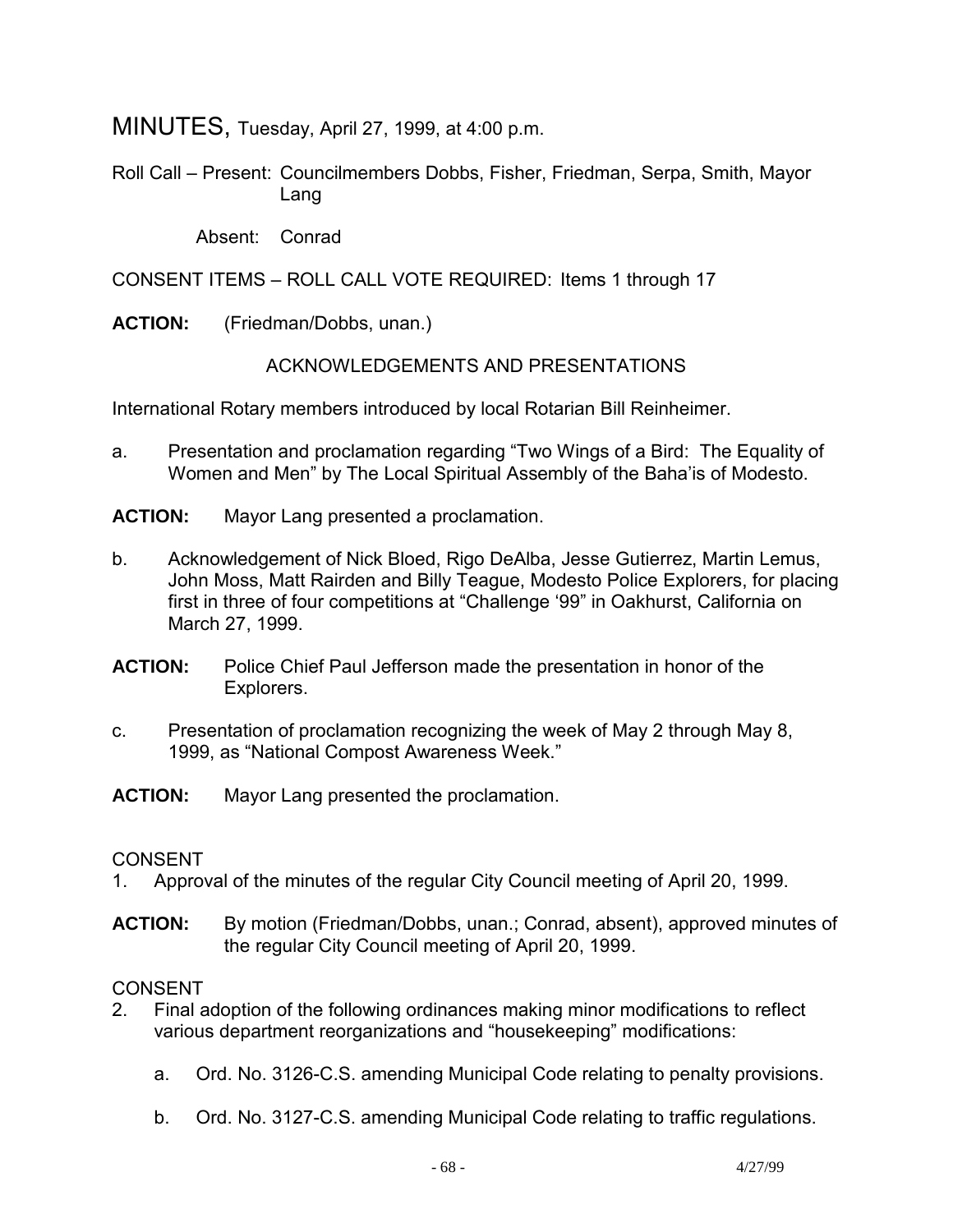- c. Ord. No. 3128-C.S. amending Municipal Code relating to regulation of amusements and amusement devices; misdemeanors; moving of buildings; subdivision of land, regulation of streets and sidewalks; taxicabs; collection of pruned refuse; regulation of parades; fortune-telling; outdoor dining in the public rights of way.
- d. Ord. No. 3129-C.S. amending Municipal Code relating to general sanitation; massage establishments and schools of massage; solid waste; sewage collection and disposal; storm drain regulations.
- e. Ord. No. 3130-C.S. amending Municipal Code relating to street improvements; street cuts; airport, use of Park & Recreation areas and facilities; and street trees.
- f. Ord. No. 3131-C.S. amending Municipal Code relating to Plumbing Code; Electrical Code; numbering properties; Dangerous Building Code; Landmark Preservation.
- g. Ord. No. 3132-C.S. amending Municipal Code relating to Zoning Regulations – General Provisions.
- h. Ord. No. 3133-C.S. amending Municipal Code relating to water rates and regulations; removal of overhead utility facilities and installation of underground facilities; collections of public utilities charges.
- i. Ord. No. 3134-C.S. amending Municipal Code relating to use of Park and Recreation areas and facilities.
- **ACTION:** By motion (Friedman/Dobbs, unan.; Conrad, absent), approved final adoption of Ord. Nos. 3126, 3127, 3128, 3129, 3130, 3132, 3133, and 3134-C.S.

- 3. Consider rejecting all bids for the Carver/Standiford and Carver/Scott sewer lift station replacement project.
- **ACTION:** Res. 99-178 adopted (Friedman/Dobbs, unan.; Conrad, absent) rejecting all bids for the Carver/Standiford and Carver/Scott sewer lift station replacement project.

- 4. Consider accepting as complete the contract of Ross F. Carroll, Inc. for the Carpenter Road storm drain project and authorize City Clerk to file Notice of Completion.
- **ACTION:** Res. 99-179 adopted (Friedman/Dobbs, unan.; Conrad, absent) accepting as complete the contract of Ross F. Carroll, Inc. for the Carpenter Road storm drain project and authorize City Clerk to file Notice of Completion.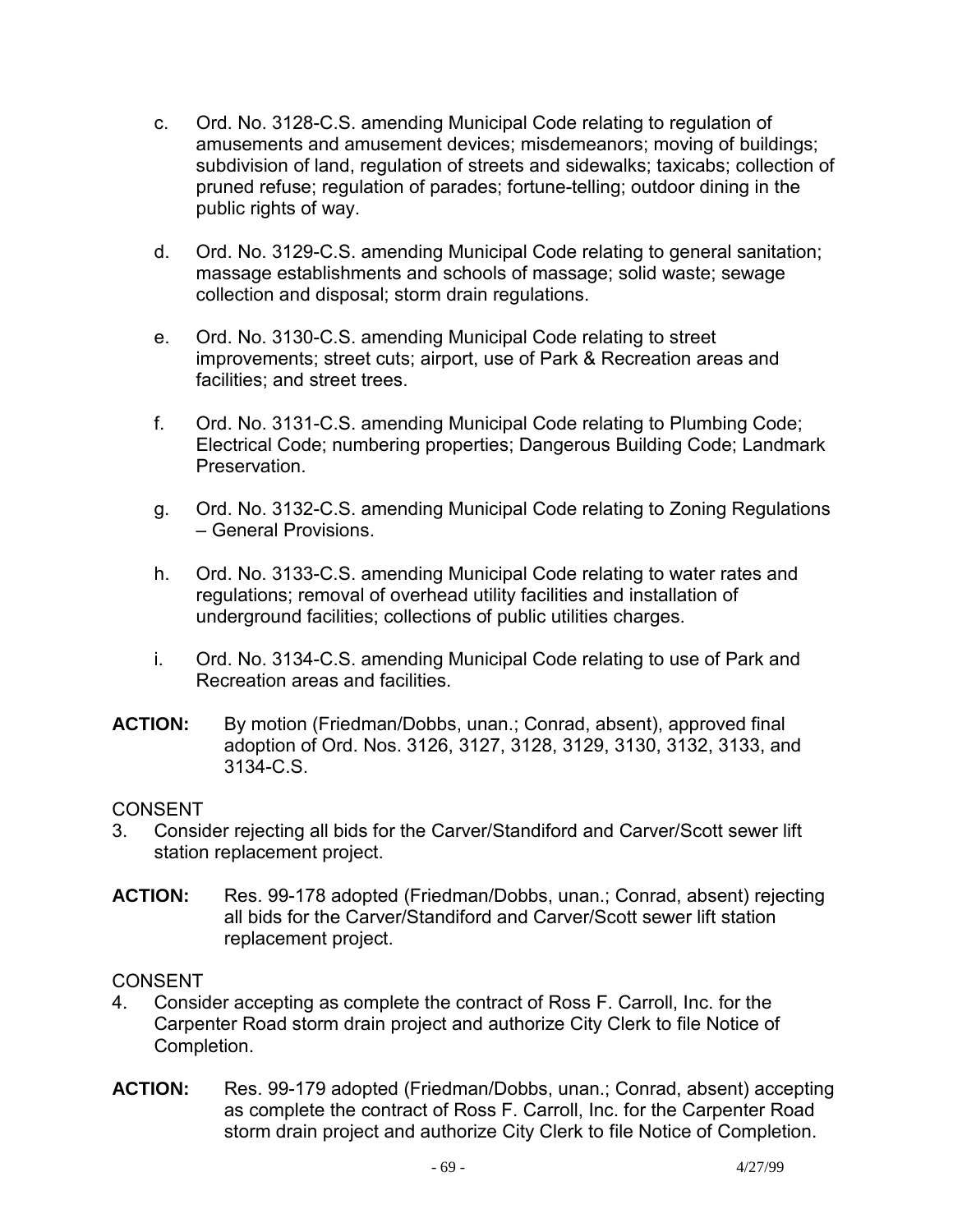- 5. Quarterly Treasurer's Report March 31, 1999.
- **ACTION:** By motion (Friedman/Dobbs, unan.; Conrad, absent), acknowledged receipt of report.

### CONSENT

- 6. Consider authorizing City Manager to execute an amendment to the agreement with Pacific Design to provide construction management for the Amtrak Station project.
- **ACTION:** Res. 99-180 adopted (Friedman/Dobbs, unan.; Conrad, absent) authorizing City Manager to execute an amendment to the agreement with Pacific Design to provide construction management for the Amtrak Station project.

### CONSENT

- 7. Consider authorizing City Manager to execute an amendment to the agreement with Grothe & Smith Architect for consultant services for the Wastewater Collection Maintenance Building; and consider approving an appropriation transfer to fully fund the project.
- **ACTION:** Res. 99-181 adopted (Friedman/Dobbs, unan.; Conrad, absent) authorizing City Manager to execute an amendment to the agreement with Grothe & Smith Architect for consultant services for the Wastewater Collection Maintenance Building.

Res. 99-182 adopted (Friedman/Dobbs, unan.; Conrad, absent) approving an appropriation transfer to fully fund the project.

### CONSENT

- 8. Consider approving the design of a private project to install a wood fence in the Kent Way right of way at the dead end location into Briggsmore Avenue.
- **ACTION:** Res. 99-183 adopted (Friedman/Dobbs, unan.; Conrad, absent) approving the design of a private project to install a wood fence in the Kent Way right of way at the dead end location into Briggsmore Avenue.

- 9. Consider ordering the Director of Engineering & Transportation to prepare and file the Annual Report for Landscape Maintenance District No. 1 for Dry Creek Meadows Subdivisions Nos. 1 through 6.
- **ACTION:** Res. 99-184 adopted (Friedman/Dobbs, unan.; Conrad, absent) ordering the Director of Engineering & Transportation to prepare and file the Annual Report for Landscape Maintenance District No. 1 for Dry Creek Meadows Subdivisions Nos. 1 through 6.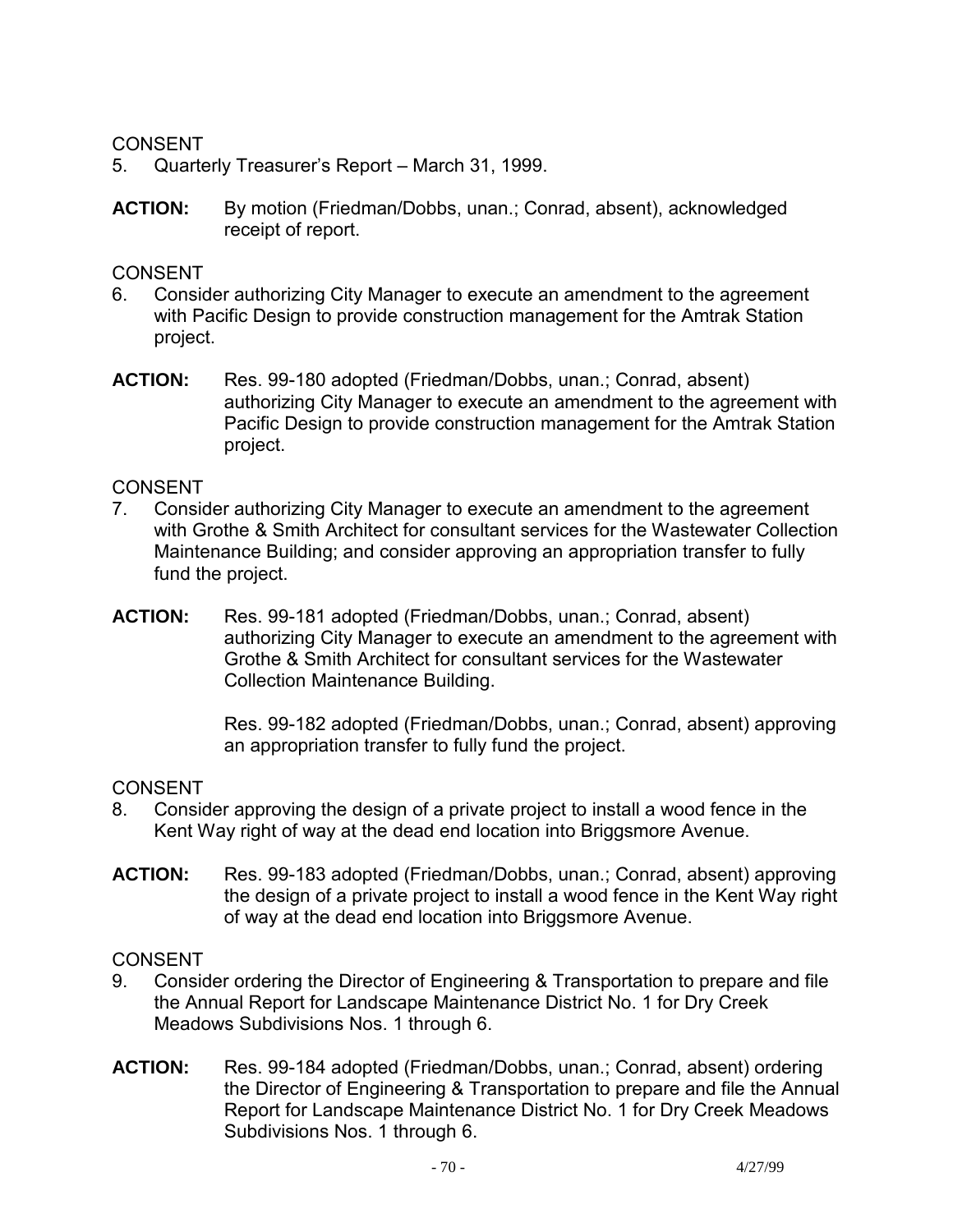- 10. Consider ordering the Director of Engineering & Transportation to prepare and file the Annual Report for Landscape Maintenance District No. 2 for Dry Creek Meadows Subdivisions Nos. 7 through 10, Creekwood Meadows Subdivision and Yosemite Meadows Units 1 & 2.
- **ACTION:** Res. 99-185 adopted (Friedman/Dobbs, unan.; Conrad, absent) ordering the Director of Engineering & Transportation to prepare and file the Annual Report for Landscape Maintenance District No. 2 for Dry Creek Meadows Subdivisions Nos. 7 through 10, Creekwood Meadows Subdivision and Yosemite Meadows Units 1 & 2.

### CONSENT

- 11. Consider amending the budget to appropriate \$21,192 from the Sewer Fund Capital Improvement Program (Annual Sewer Rehabilitation) to reimburse the Sewer Fund Operating Budget for costs incurred to repair and coat the 60-inch outfall sewer line.
- **ACTION:** Res. 99-186 adopted (Friedman/Dobbs, unan.; Conrad, absent) amending the budget to appropriate \$21,192 from the Sewer Fund Capital Improvement Program (Annual Sewer Rehabilitation) to reimburse the Sewer Fund Operating Budget for costs incurred to repair and coat the 60 inch outfall sewer line.

### CONSENT

- 12. Consider amending the budget to appropriate \$80,102 from the Sewer Fund Capital Improvement Program (Cannery Segregation Line Project) to reimburse the Sewer Fund Operating Budget for costs incurred during the segregation line activation.
- **ACTION:** Res. 99-187 adopted (Friedman/Dobbs, unan.; Conrad, absent) amending the budget to appropriate \$80,102 from the Sewer Fund Capital Improvement Program (Cannery Segregation Line Project) to reimburse the Sewer Fund Operating Budget for costs incurred during the segregation line activation.

## **CONSENT**

- 13. Report of three loans approved under the Emergency Home Repair Program (EHRP)/Disabled Access Assistance program (DAAP) since the last report.
- **ACTION:** By motion (Friedman/Dobbs, unan.; Conrad, absent), acknowledged receipt of report.

### **CONSENT**

14. Consider approving an agreement with Gaylor F. Lucas, et ux. For the acquisition of property located at 730 Benson Avenue as part of the Airport Neighborhood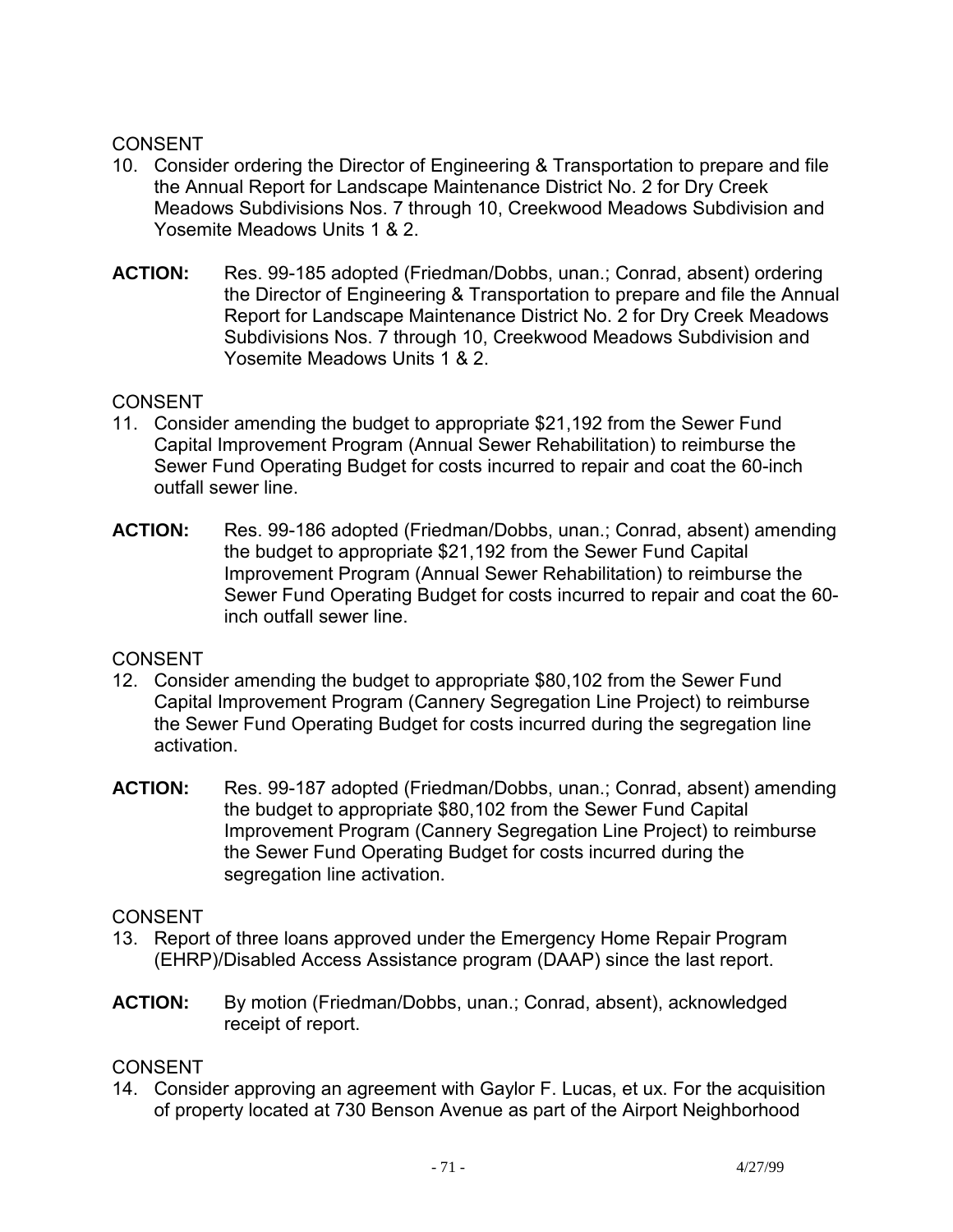Vacant Property Acquisition Project for \$17,000 and authorizing the City Manager to execute all necessary documents.

**ACTION:** Res. 99-188 adopted (Friedman/Dobbs, unan.; Conrad, absent) approving an agreement with Gaylor F. Lucas, et ux. For the acquisition of property located at 730 Benson Avenue as part of the Airport Neighborhood Vacant Property Acquisition Project for \$17,000 and authorizing the City Manager to execute all necessary documents.

## **CONSENT**

- 15. Consider naming the park in the Woodland neighborhood "Charles M. Sharp Neighborhood Park."
- **ACTION:** Res. 99-189 adopted (Friedman/Dobbs, unan.; Conrad, absent) naming the park in the Woodland neighborhood "Charles M. Sharp Neighborhood Park."

## CONSENT

- 16. Consider re-naming the park now known as Highway Village Park to "City Gate Children's Park.
- **ACTION:** Res. 99-190 adopted (Friedman/Dobbs, unan.; Conrad, absent) re-naming the park now known as Highway Village Park to "City Gate Children's Park.

## CONSENT

- 17. Consider approving staff recommendations for alternative activities for teens during Modesto Band of Stanislaus County (Mo-Band) concerts; consider amend the Fiscal Year 1998-99 budget to appropriate \$5,070 from the General Fund contingency Reserve to the Teen Services organization; consider increasing the Fiscal year 1999-2000 Teen Services budget request by \$6,140.
- **ACTION:** By motion, approving staff recommendations for alternative activities for teens during Modesto Band of Stanislaus County (Mo-Band) concerts.

Res. 99-191 adopted (Friedman/Dobbs, unan.; Conrad, absent) amending the Fiscal Year 1998-99 budget to appropriate \$5,070 from the General Fund contingency Reserve to the Teen Services organization.

Res. 99-192 adopted (Friedman/Dobbs, unan.; Conrad, absent) increasing the Fiscal year 1999-2000 Teen Services budget request by \$6,140.

## **HEARINGS**

18. Hearing to consider increasing fares on Modesto Area Express (MAX) and Modesto Area Dial-A-Ride and revising routes and schedules on selected MAX routes.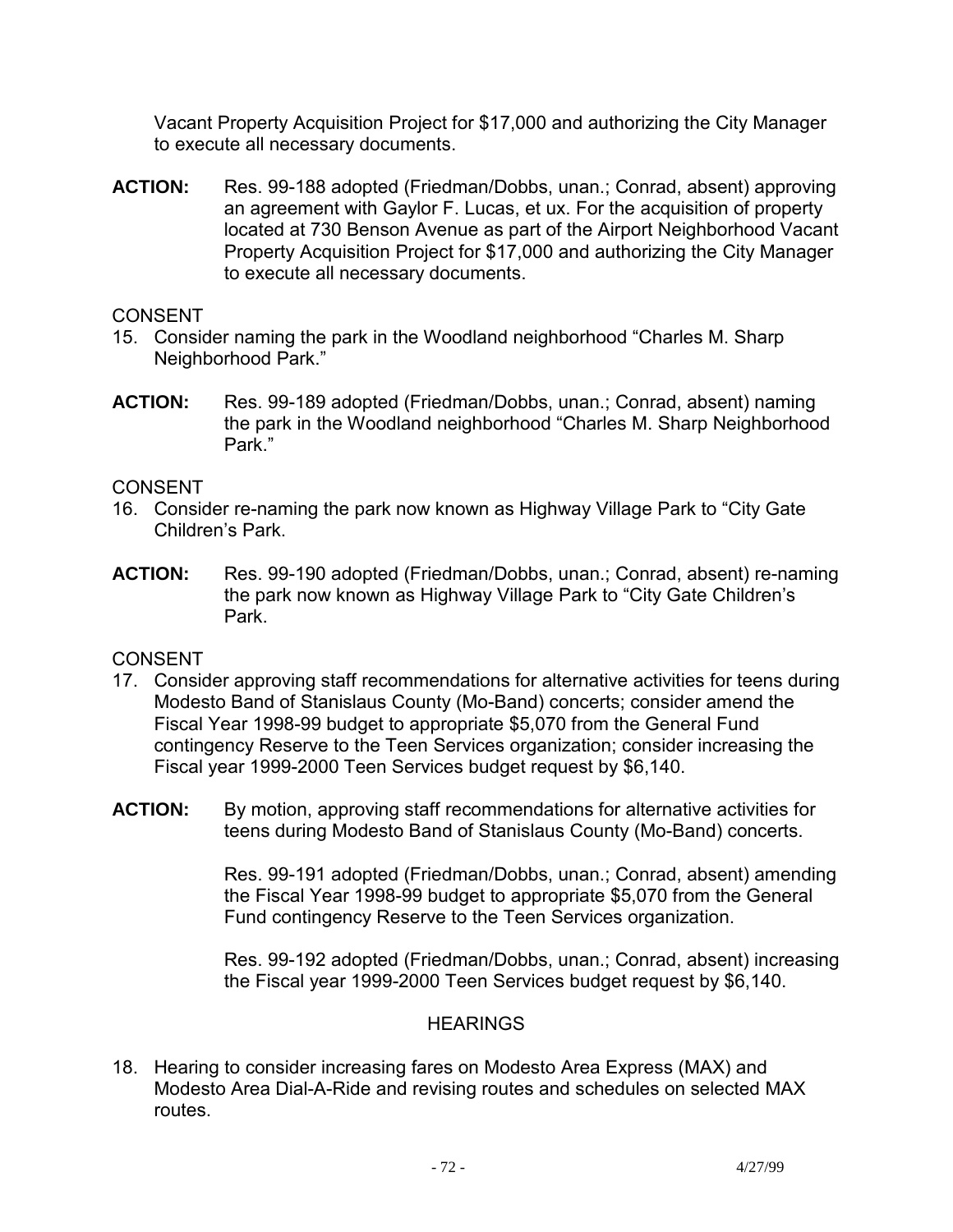**ACTION:** By motion (Fisher/Dobbs, unan.; Conrad, absent), approved and revising routes and schedules on selected MAX routes.

> Res. 99-193 adopted (Fisher/Dobbs, unan.; Conrad, absent) approving new fares on Modesto Area Express (MAX) and Modesto Area Dial-A-Ride.

- 19. Hearing to consider annexation of additional territory to the North Beyer Community Facilities District No. 1997-1.
- **ACTION:** Res. 99-194 adopted (Friedman/Fisher, unan.; Conrad, absent) calling an election for annexation of additional territory to the North Beyer Community Facilities District No. 1997-1.

## NEW BUSINESS

- 20. Consider approving an operational agreement with the County of Stanislaus for the District Attorney's Offices use of office space at "City Hall at the Mall" and Area Command Offices for community outreach.
- **ACTION:** Res. 99-195 adopted (Serpa/Smith, unan.; Conrad, absent) approving an operational agreement with the County of Stanislaus for the District Attorney's Offices use of office space at "City Hall at the Mall" and Area Command Offices for community outreach.
- 21. Report regarding the 1998 City of Modesto Crime Statistics.
- **ACTION:** By motion (Fisher/Friedman, unan.; Conrad, absent), acknowledged receipt of report.
- 22. Consider awarding contract for the new Police Headquarters Building Bid Package No. 2 to Greg Opinski Construction, Inc. for \$5,691,746.
- **ACTION:** Res. 99-196 adopted (Fisher/Dobbs, unan.; Conrad, absent) awarding contract for the new Police Headquarters Building – Bid Package No. 2 to Greg Opinski Construction, Inc. for \$5,691,746.

# ORAL COMMUNICATIONS

 Vice Mayor Smith reported on his visit to Modesto's Sister City, Aguascaliente, Mexico.

# WRITTEN COMMUNICATIONS

23. Letter from Bill Hughes regarding Capital Improvement Fees on tenant improvements at  $817.8<sup>th</sup>$  Street.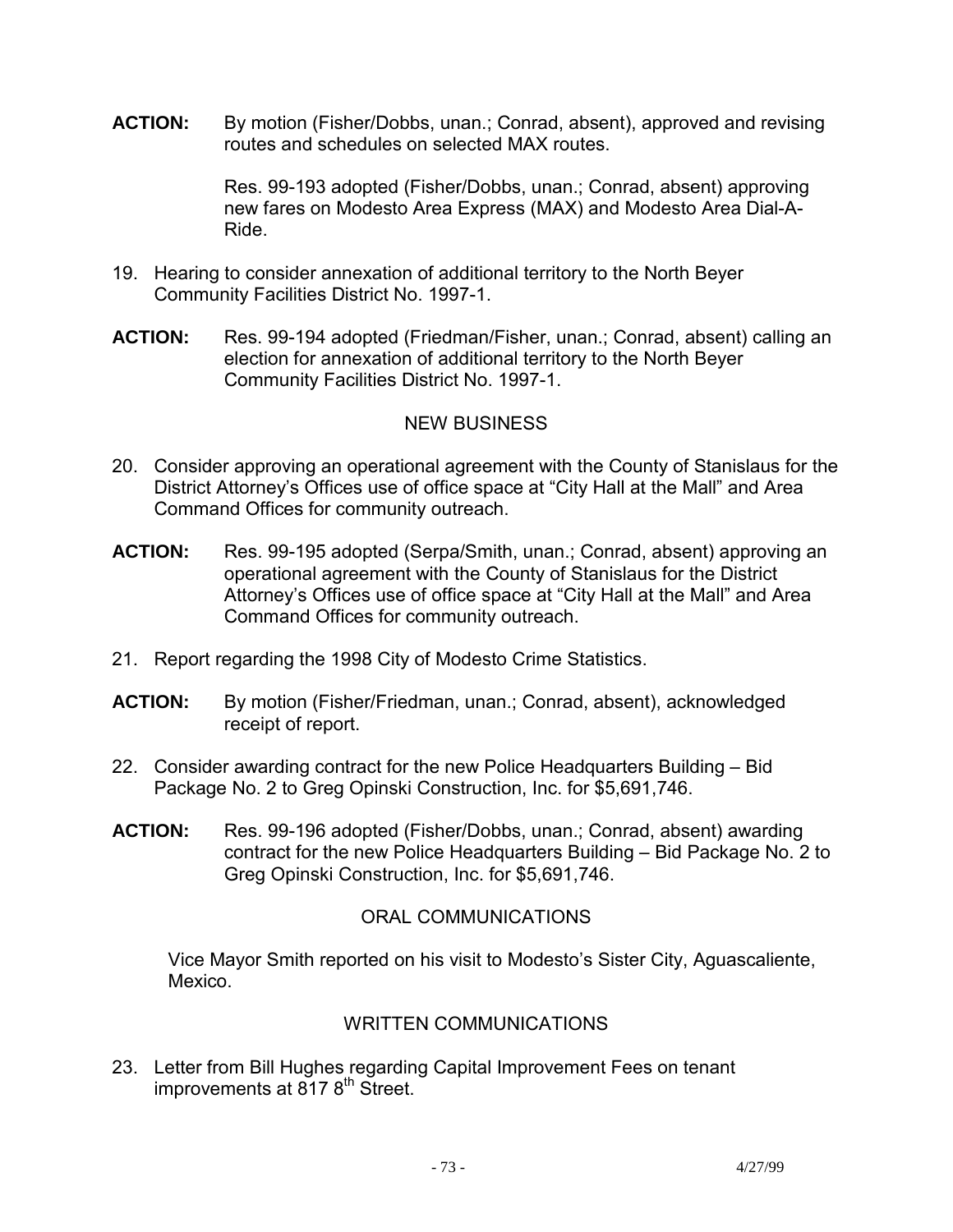**ACTION:** Res. 99-197 adopted (Fisher/Serpa, majority; Friedman & Lang, no; Conrad, absent) denying appeal of CFF fees

# MATTERS TOO LATE FOR THE AGENDA

None

# ADJOURNMENT

The meeting adjourned at 5:55 p.m. to Closed Session.

# CLOSED SESSION

The meeting adjourned to the Mayor's Chambers for a Closed Session as follows:

 *CONFERENCE WITH LEGAL COUNSEL – EXISTING LITIGATION (Pursuant to Section 54956.9(a) of the Government Code)* 

 *Name of case: Howard Jarvis Taxpayers Association v. City of Modesto, Stanislaus County Superior Court Action No. 168472* 

 *Name of case: County of Stanislaus and City of Modesto v. Pacific Gas & Electric Company, Ogden Martin Systems, et al*

Superior Court of the State of California, County of San Francisco Action No. 156011

The City Attorney returned at 6:35 p.m. to report no action had been taken.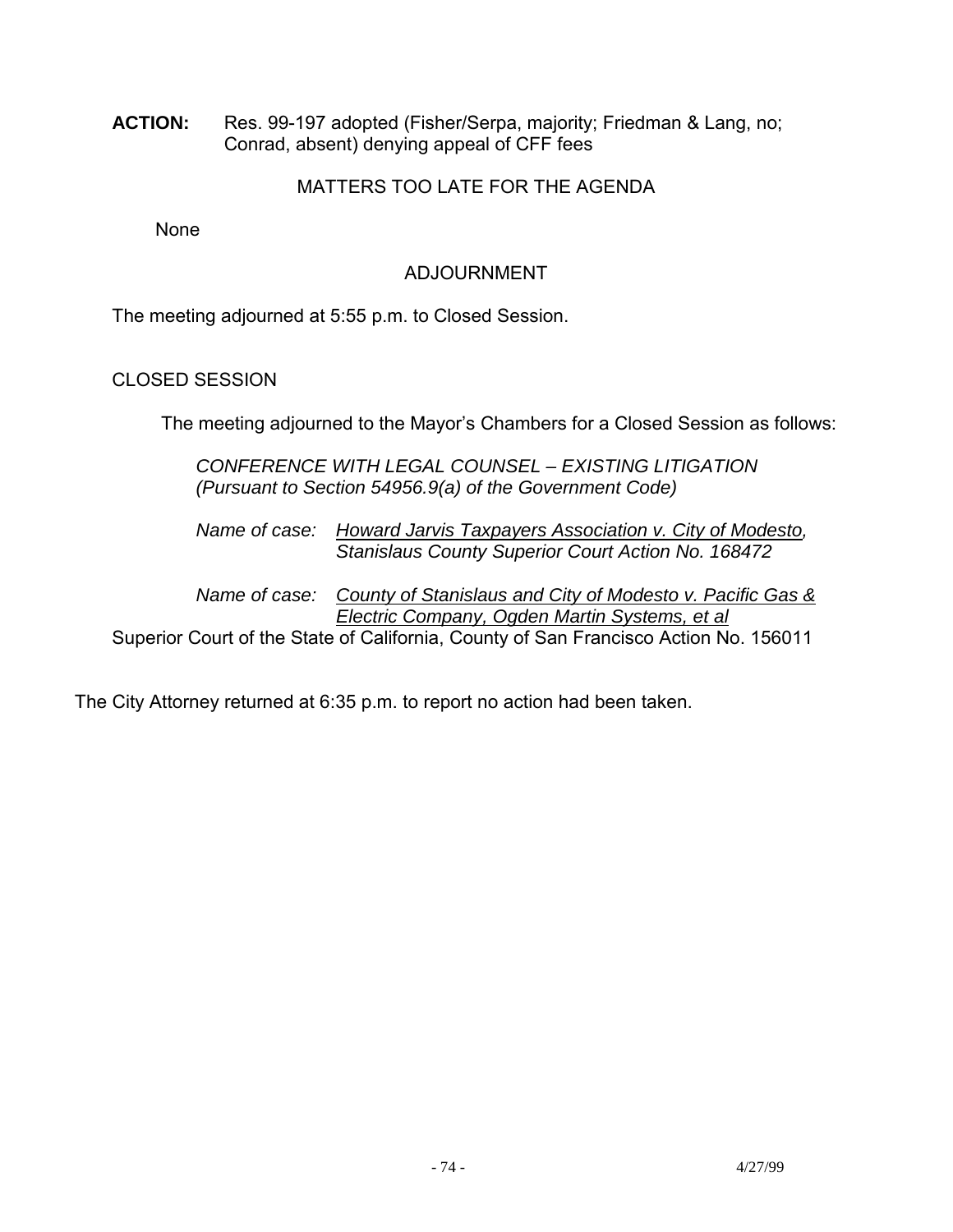# **MINUTES, Tuesday, May 4, 1999, at 7:00 p.m.**

Roll Call – Present: Councilmembers Conrad, Dobbs, Fisher, Friedman, Serpa, Smith, Mayor Lang

Absent: None

CONSENT ITEMS – ROLL CALL VOTE REQUIRED: Items 1-5 & 7-12 *Item #6 removed from consent* 

**ACTION:** (Friedman/Dobbs, unan.)

### ACKNOWLEDGEMENTS AND PRESENTATIONS

Wendy Byrd introduced Youth in Government students.

### **CONSENT ITEMS**

#### **An item may be removed from consent and discussed at the request of an audience member or Councilmember.**

#### **CONSENT**

- 1. Approval of the minutes of the regular City Council meeting of April 27, 1999.
- **ACTION:** By motion (Friedman/Dobbs, unan.), approved the minutes of the regular City Council meeting of April 27, 1999.

### CONSENT

- 2. Consider authorizing call for bids for furnishing of replacing and/or repairing curb, drive aprons, sidewalks and asphalt as required.
- **ACTION**: Res. 99-198 adopted (Friedman/Dobbs, unan.) authorizing call for bids on June 7, 1999, at 11:00 a.m for furnishing of replacing and/or repairing curb, drive aprons, sidewalks and asphalt as required.

#### **CONSENT**

- 3. Consider authorizing call for bids for furnishing of tire recapping and service requirements.
- **ACTION**: Res. 99-199 adopted (Friedman/Dobbs, unan.) authorizing call for bids on June 7, 1999, at 11:00 a.m. authorizing call for bids for furnishing of tire recapping and service requirements.

#### CONSENT

4. Consider awarding contract for the fixed film reactor siding installation project to Ross F. Carroll, Inc. for \$77,550.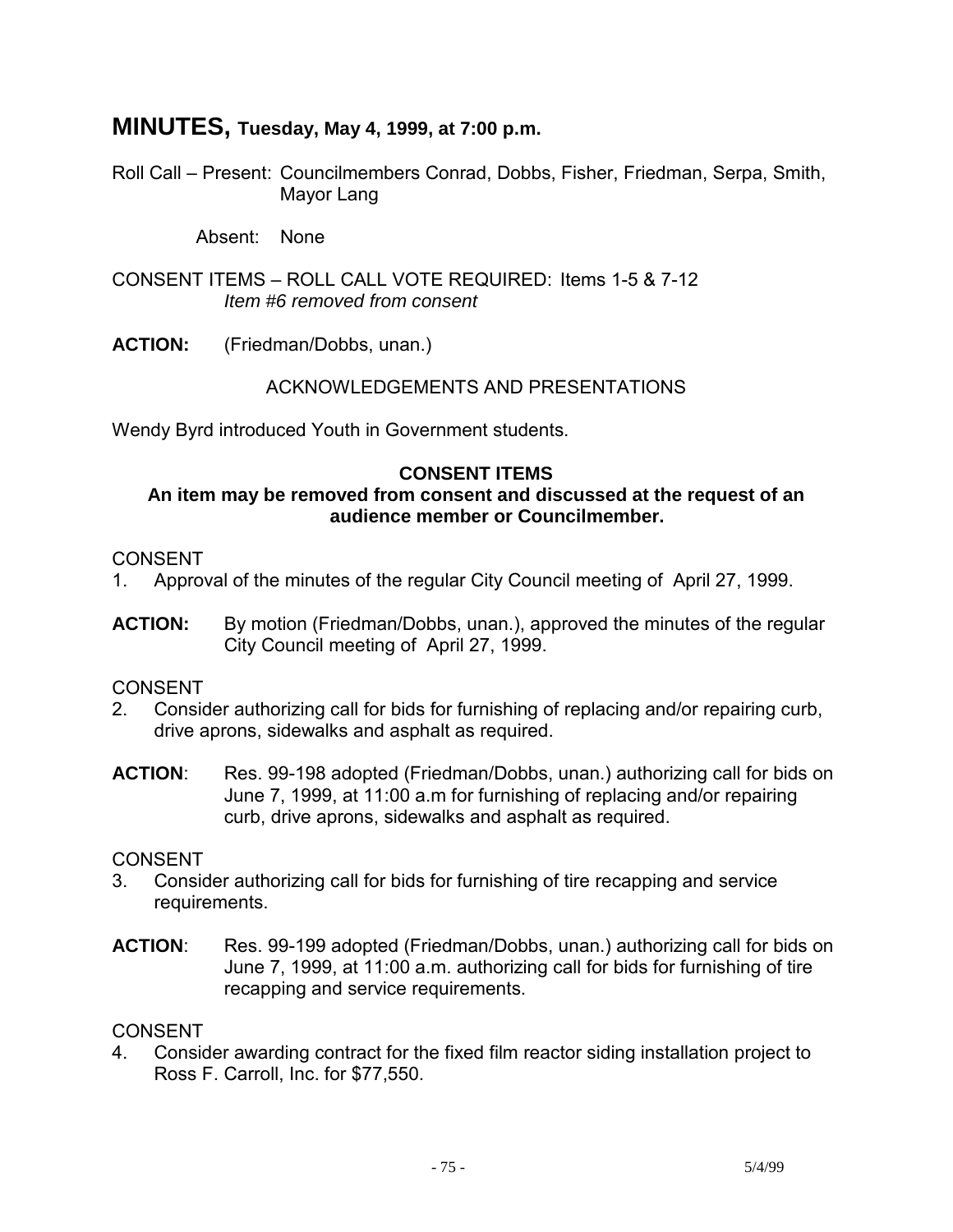**ACTION**: Res. 99-200 adopted (Friedman/Dobbs, unan.) awarding contract for the fixed film reactor siding installation project to Ross F. Carroll, Inc. for \$77,550.

## **CONSENT**

- 5. Consider awarding contract for the California Avenue sewer lift station rehabilitation project to Conco-West, Inc. for \$200,770; and consider approving an appropriation transfer to create a new CIP project for project accounting purposes.
- **ACTION**: Res. 99-201 adopted (Friedman/Dobbs, unan.) awarding contract for the California Avenue sewer lift station rehabilitation project to Conco-West, Inc. for \$200,770.

Res. 99-202 adopted (Friedman/Dobbs, unan.) approving an appropriation transfer to create a new CIP project for project accounting purposes.

## *Item #6 removed from Consent*

- 6. Consider awarding bid for playground apparatus for the Graceada Park Graceada Is Fund Time (G.I.F.T.) project to Ross Recreation Equipment for the total cost of \$93,722.
- **ACTION**: Res. 99-203 adopted (Friedman/Fisher, unan.) awarding bid for playground apparatus for the Graceada Park – Graceada Is Fund Time (G.I.F.T.) project to Ross Recreation Equipment for the total cost of \$93,722.

# CONSENT

- 7. Consider accepting the contract of Conco West, Inc. as complete for the Scenic Bend lift station sluice gate replacement project and authorize City Clerk to file a Notice of Completion.
- **ACTION:** Res. 99-204 adopted (Friedman/Dobbs, unan.) accepting the contract of Conco West, Inc. as complete for the Scenic Bend lift station sluice gate replacement project and authorize City Clerk to file a Notice of Completion.

# CONSENT

- 8. Consider increasing the Director of Engineering & Transportation's authority level to issue change orders from 10 to 15% of the original contract price with Rick Armstrong Engineering and Building Contractor, Inc. on the Bus Yard Fuel Facility Replacement project; and consider approving an appropriation transfer to fully fund remainder of the project.
- **ACTION:** Res. 99-205 adopted (Friedman/Dobbs, unan.) increasing the Director of Engineering & Transportation's authority level to issue change orders from 10 to 15% of the original contract price with Rick Armstrong Engineering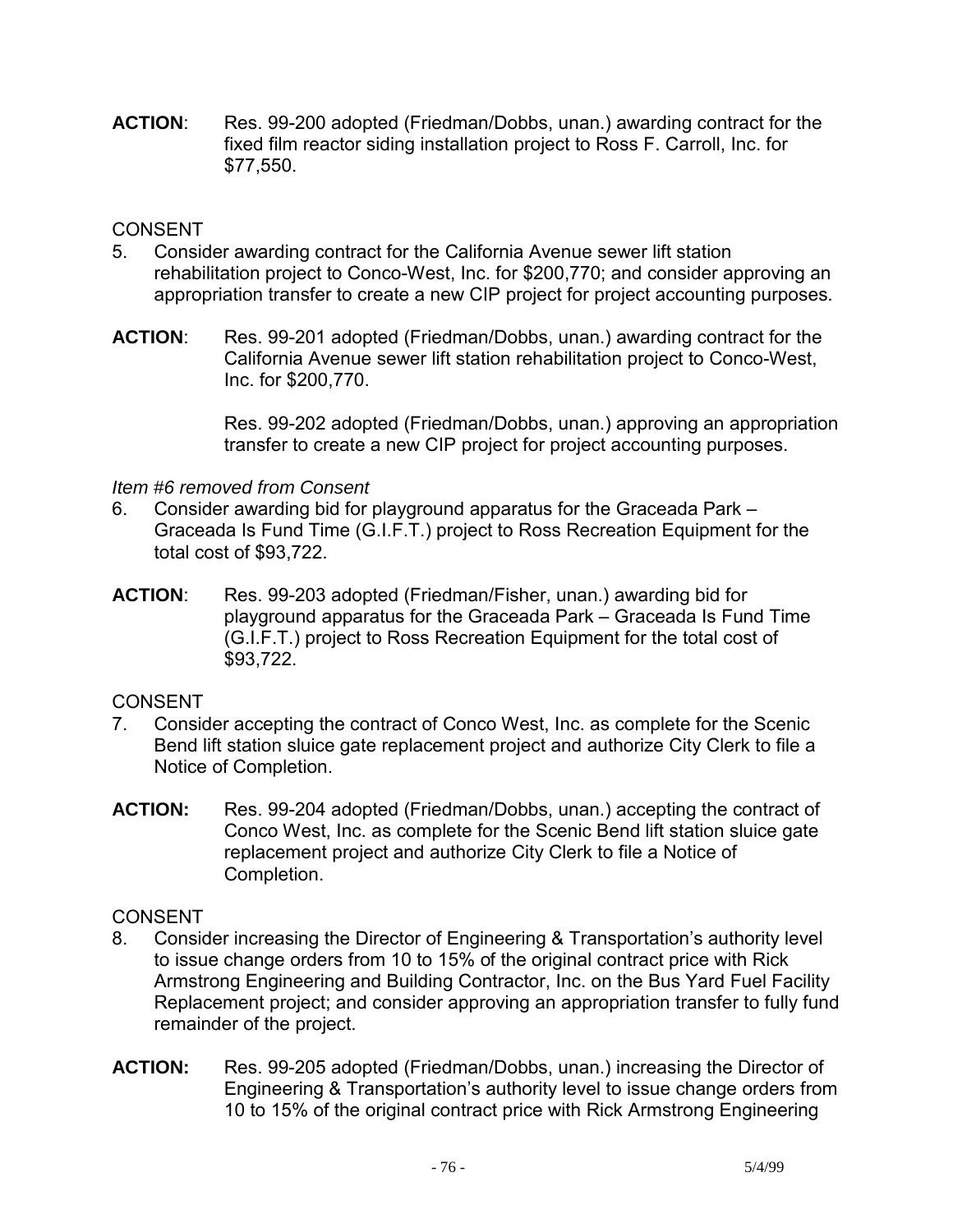and Building Contractor, Inc. on the Bus Yard Fuel Facility Replacement project.

Res. 99-206 adopted (Friedman/Dobbs, unan.) approving an appropriation transfer to fully fund remainder of the project.

## **CONSENT**

- 9. Consider amending the Position Classification Plan and Class Range Table for the classification of Customer Services Division Manager.
- **ACTION:** Res. 99-207 adopted (Friedman/Dobbs, unan.) amending the Position Classification Plan and Class Range Table for the classification of Customer Services Division Manager.

Res. 99-208 adopted (Friedman/Dobbs, unan.) amending the Position Classification Plan and Class Range Table for the classification of Customer Services Division Manager to revise salary.

## **CONSENT**

- 10. Consider approving request for variance to the exposed aggregate sidewalk standards at 1307 J Street, State Theatre.
- **ACTION:** Res. 99-209 adopted (Friedman/Dobbs, unan.) approving request for variance to the exposed aggregate sidewalk standards at 1307 J Street, State Theatre.

# CONSENT

- 11. Consider approval of final map of Millbrook Estates Unit No. 2 Subdivision and authorizing the City Manager to sign an agreement with the subdividers as required by Section 4-4.604(c) of the Municipal Code. (Owner: Bright Development)
- **ACTION:** Res. 99-210 adopted (Friedman/Dobbs, unan.) approving final map of Millbrook Estates Unit No. 2 Subdivision and authorizing the City Manager to sign an agreement with the subdividers as required by Section 4- 4.604(c) of the Municipal Code.

# **CONSENT**

- 12. Consider approving resolution canvassing the results of the April 28, 1999, election held within Community Facilities District 1997-1 (North Beyer) to annex certain territory to the District and levy a special tax therein.
- **ACTION:** Res. 99-211 adopted (Friedman/Dobbs, unan.) approving canvassing the results of the April 28, 1999, election held within Community Facilities District 1997-1 (North Beyer) to annex certain territory to the District and levy a special tax therein.

# **HEARINGS**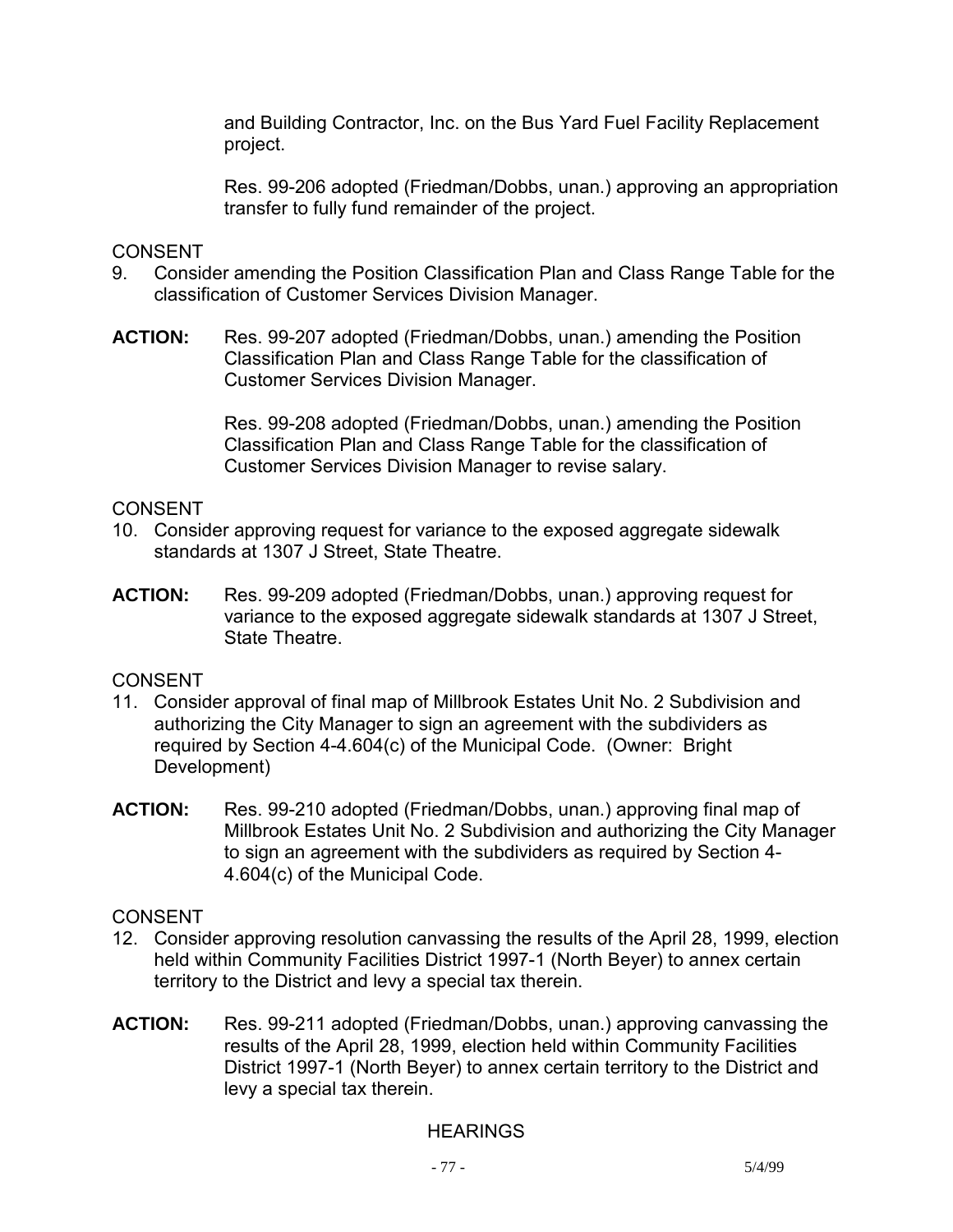- 13. Hearing to consider the proposed designation of the dwelling located at 207 Elmwood Court as a Modesto Landmark Preservation Site. (Property Owners: William and Virginia Balmanno)
- **ACTION:** Res. 99-212 adopted (Fisher/Dobbs, unan.) designating the dwelling located at 207 Elmwood Court as a Modesto Landmark Preservation Site
- 14. Hearing to consider adoption of a Precise Plan for Area No. 10 of the Village One Specific Plan and concurrent rezoning to Specific Plan-Overlay Zone, property located on the east side of Fine Avenue, north of Kodiak Drive. (Darwin Colby)
- **ACTION:** By motion (Friedman/Fisher, unan.), introduced Ord.3135–C.S. adopting Precise Plan No. 10 of the Village One Specific Plan.

By motion (Friedman/Fisher, unan), introduced Ord. 3136-C.S. adopting rezoning the area.

Res. 99-213 adopted (Friedman/Fisher, unan.) certifying the project has been adequately addressed by the previously certified Village One Specific Plan.

## NEW BUSINESS

- 15. Consider providing staff direction regarding the reading and billing of water meters at new single-family dwelling units.
- **ACTION:** By motion (Fisher/Conrad, unan.), directed staff regarding the reading and billing of water meters at new single-family dwelling units.
- 16. Consider acknowledging receipt of the Blue Ribbon Committee Final Report and referring this report to the Financial Policy Committee for their review as part of this year's budget process.
- **ACTION:** By motion (Fisher/Friedman, unan.), acknowledged receipt of report and referred to Financial Policy Committee.

# ORAL COMMUNICATIONS

 Councilmember Serpa requested the Planning Commission to review placement of cellular towers, noted a concern of the condition of the City's roads, and commented on the unlimited play pass for golf.

# MATTERS TOO LATE FOR THE AGENDA

None.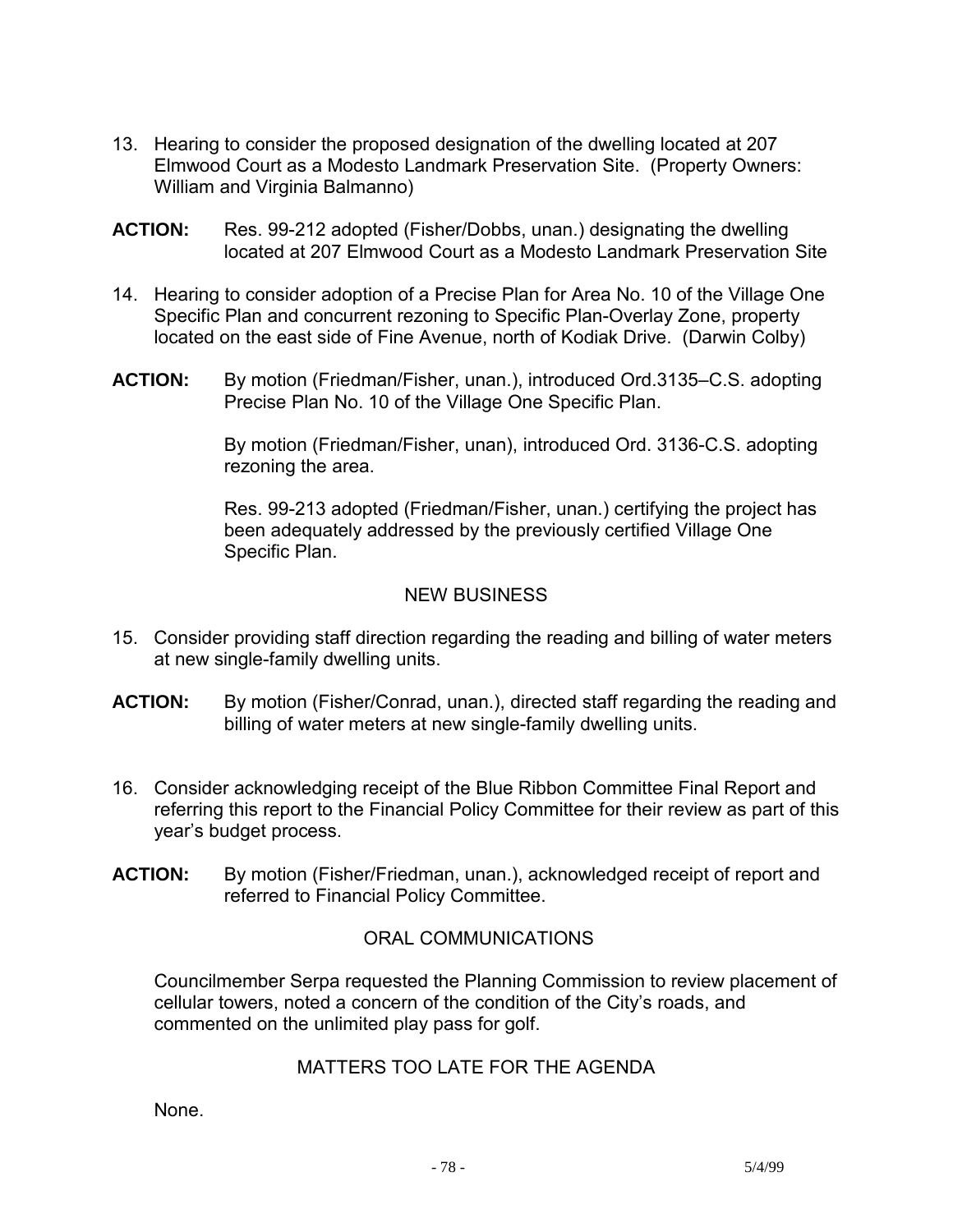# ADJOURNMENT

The meeting adjourned to Closed Session at 8:00 p.m.

# CLOSED SESSION

The meeting will adjourn to the Mayor's Chambers for a Closed Session as follows:

 CONFERENCE WITH LEGAL COUNSEL – EXISTING LITIGATION (Pursuant to Section 54956.9(a) of the Government Code)

 Name of case: County of Stanislaus and city of Modesto v. Pacific Gas & Electric Company, Ogden Martin Systems, et al, Superior Court of the State of California, County of San Francisco, Action No. 156011

The City Attorney returned at 8:45 p.m. and reported no action had been taken.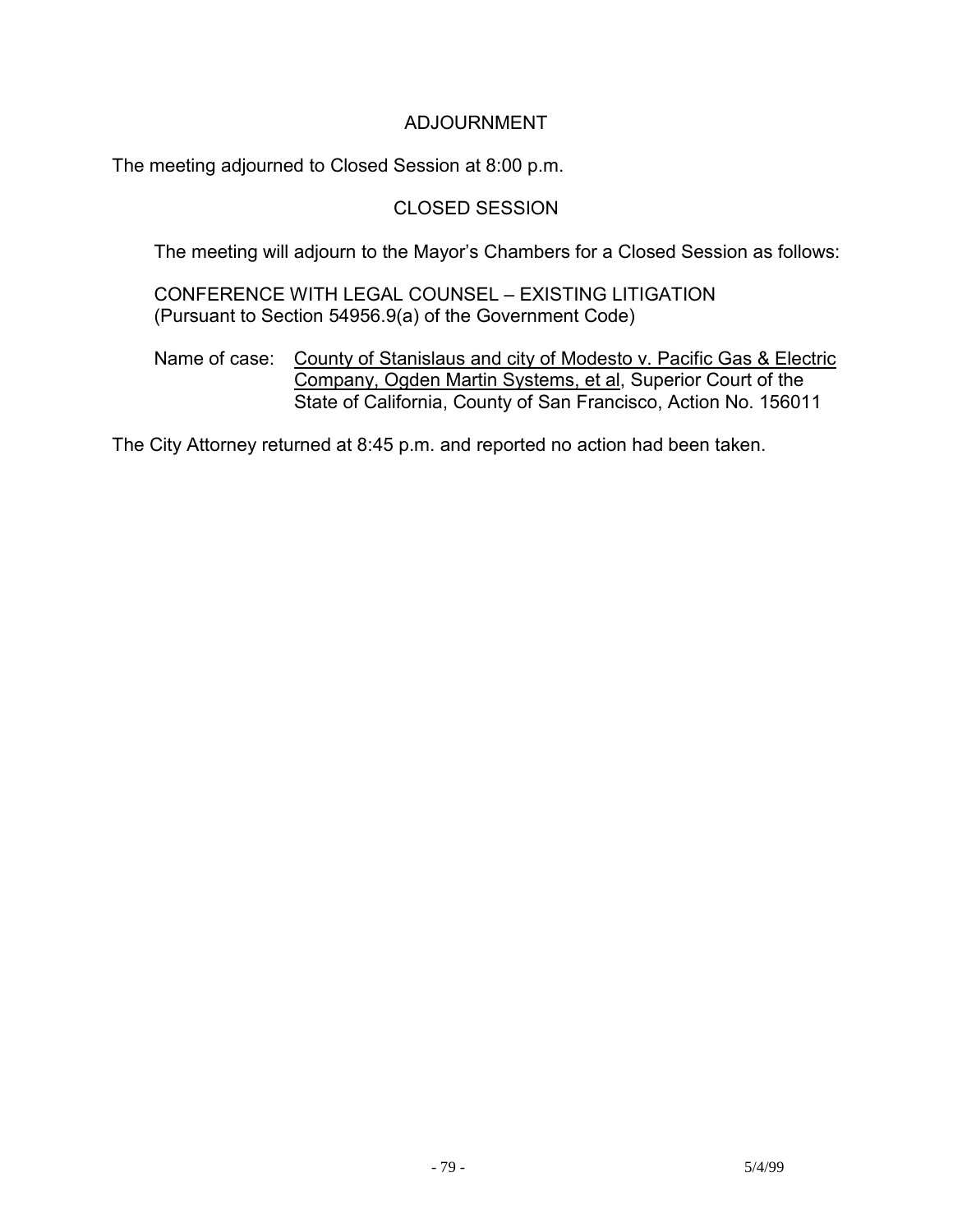## **MINUTES, Tuesday, May 11, 1999, at 4:00 p.m.**

Roll Call – Present: Councilmembers Conrad, Dobbs, Fisher, Friedman, Smith, Mayor Lang

Absent: Serpa

CONSENT ITEMS – ROLL CALL VOTE REQUIRED: Items 1 through 12

**ACTION:** (Friedman/Fisher, unan.; Serpa, absent)

### ACKNOWLEDGEMENTS AND PRESENTATIONS

None.

CONSENT

- 1. Approval of the minutes of the regular City Council meeting of May 4, 1999.
- **ACTION:** By motion (Friedman/Fisher, unan.; Serpa, absent), approved the minutes of the regular City Council meeting of May 4, 1999.

**CONSENT** 

- 2. Consider authorizing call for bids for actuator repair and related installation for Operations & Maintenance Department – Wastewater Collection Division (WQC).
- **ACTION:** Res. 99-214 adopted (Friedman/Fisher, unan.; Serpa, absent) calling for bids for actuator repair and related installation with suggested bid opening of June 22, 1999, at 11:00 a.m.

**CONSENT** 

- 3. Consider awarding contract for the clarifier control box rehabilitation project to Conco-West, Inc.
- **ACTION:** Res. 99-215 adopted (Friedman/Fisher, unan.; Serpa, absent) awarding contract for the clarifier control box rehabilitation project to Conco-West, Inc.

CONSENT

- 4. Consider accepting as complete the contract of Steiny and Company, Inc. for the effluent pump facility - variable speed drive project and authorize City Clerk to file a Notice of completion.
- **ACTION:** Res. 99-216 adopted (Friedman/Fisher, unan.; Serpa, absent) accepting as complete the contract of Steiny and Company, Inc. for the effluent pump facility - variable speed drive project and authorize City Clerk to file a Notice of completion.

CONSENT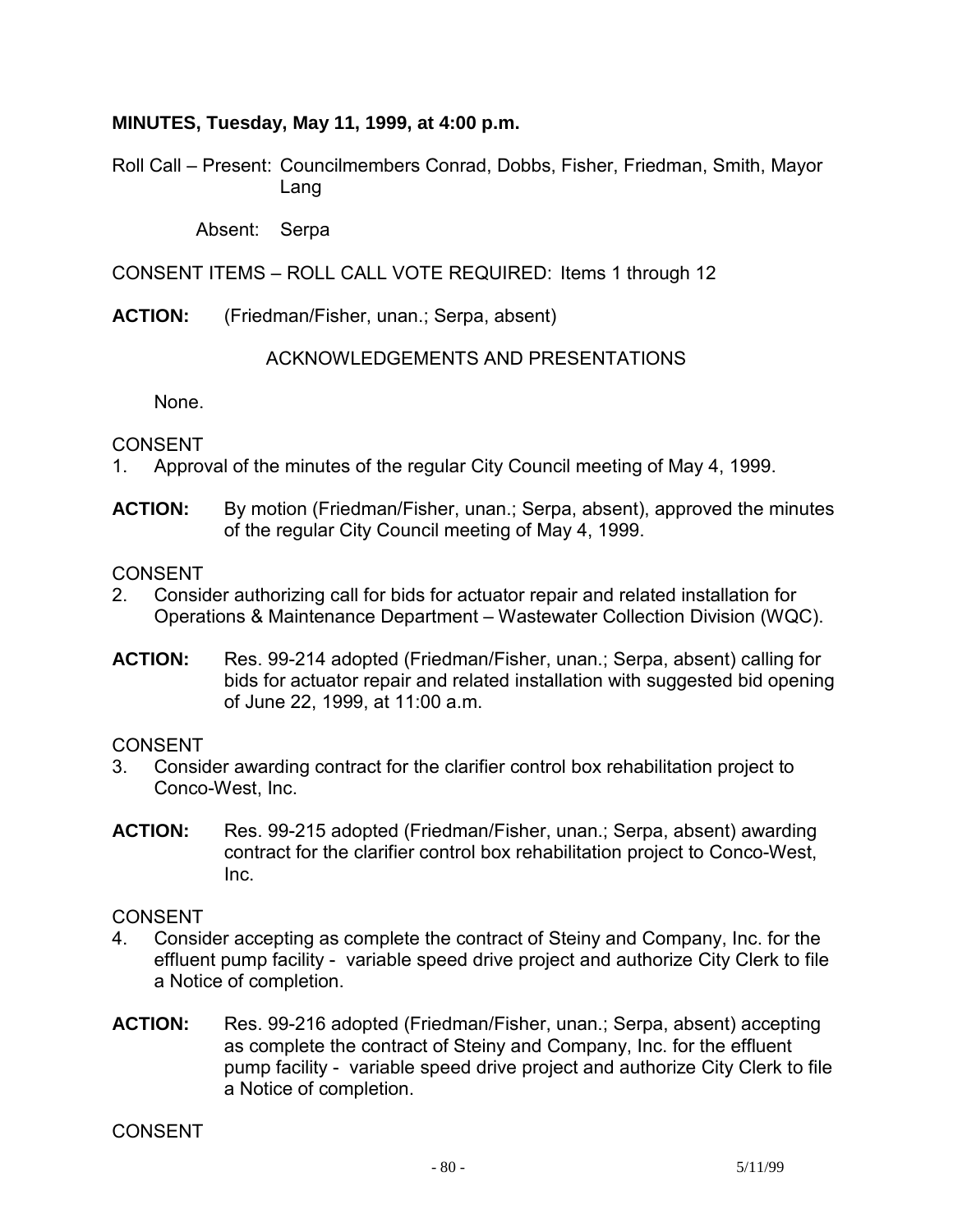- 5. Consider accepting as complete the contract of Rolfe Construction for the Mitchell Road waterline project - Lapham to Tenaya and authorize the City Clerk to file a Notice of Completion.
- **ACTION:** Res. 99-217 adopted (Friedman/Fisher, unan.; Serpa, absent) accepting as complete the contract of Rolfe Construction for the Mitchell Road waterline project - Lapham to Tenaya and authorize the City Clerk to file a Notice of Completion.

- 6. Consider amending the Modesto Municipal Code relating to sewage collection and disposal to strengthen and align the Municipal Code with the recently restructured Industrial Waste Pretreatment Program and with the Federal and State regulations.
- **ACTION:** By motion (Friedman/Fisher, unan.; Serpa, absent), introduced Ord.3137– C.S. amending the Modesto Municipal Code relating to sewage collection and disposal to strengthen and align the Municipal Code with the recently restructured Industrial Waste Pretreatment Program and with the Federal and State regulations.

# CONSENT

- 7. Consider amending the Modesto Municipal Code relating to stormwater management and discharge control to strengthen and clarify the City's legal authority to control stormwater runoff pollution.
- **ACTION:** By motion (Friedman/Fisher, unan.; Serpa, absent), introduced Ord.3138– C.S. amending the Modesto Municipal Code relating to stormwater management and discharge control to strengthen and clarify the City's legal authority to control stormwater runoff pollution.

# CONSENT

- 8. Consider approving the final map of Rose Lane No. 4 subdivision and authorizing the city Manager to sign an agreement with the sudividers as required by Section 4-4.604(c) of the Municipal Code. (Owners: Florsheim Bros.)
- **ACTION:** Res. 99-218 adopted (Friedman/Fisher, unan.; Serpa, absent) approving the final map of Rose Lane No. 4 subdivision and authorizing the city Manager to sign an agreement with the sudividers as required by Section 4-4.604(c) of the Municipal Code.

# **CONSENT**

- 9. Consider approving request of the G.I.F.T. (Graceada Is Fun Time) Committee for amplified music at the ribbon cutting for the G.I.F.T. project at Graceada Park on June 26, 1999.
- **ACTION:** Res. 99-219 adopted (Friedman/Fisher, unan.; Serpa, absent) approving request of the G.I.F.T. (Graceada Is Fun Time) Committee for amplified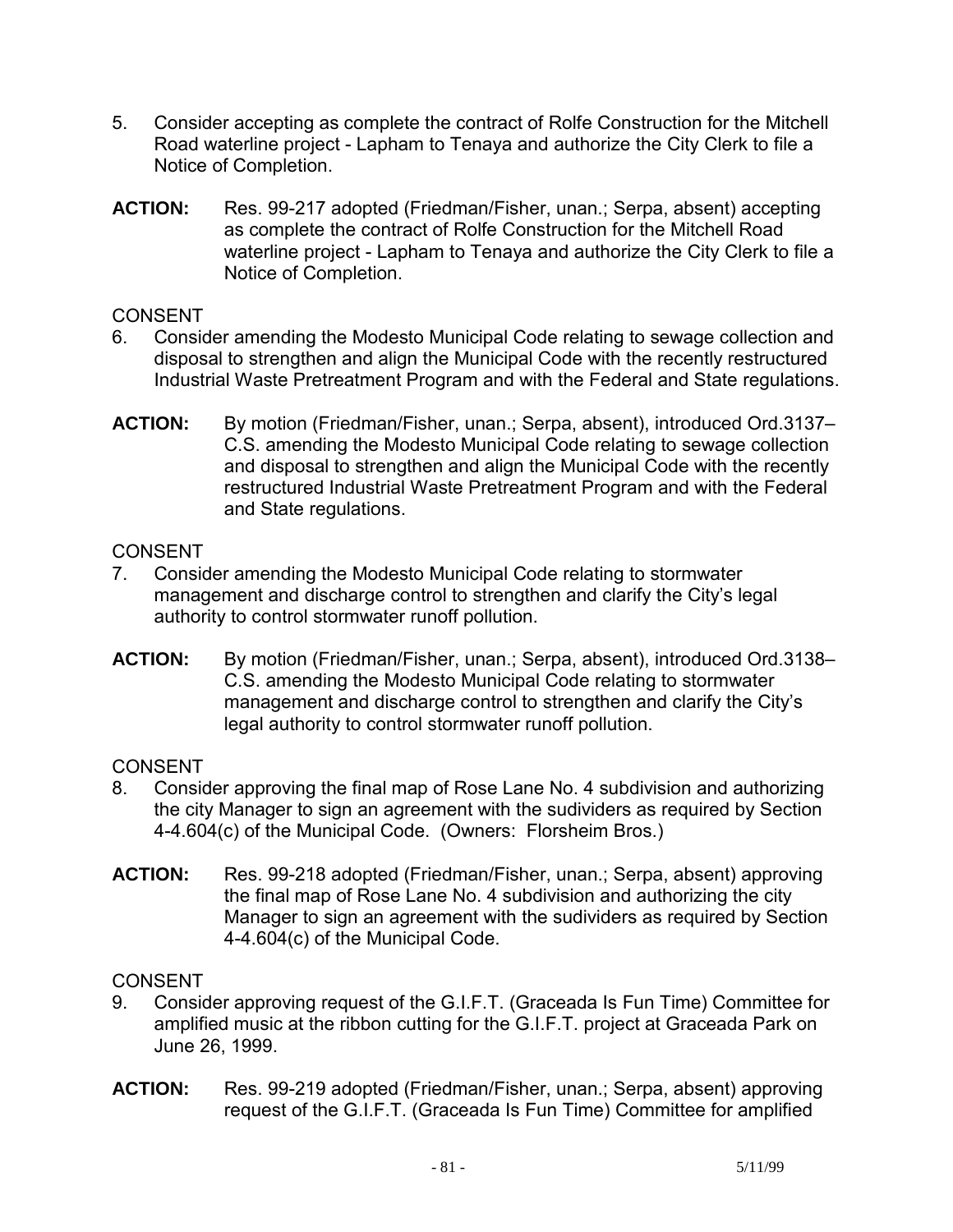music at the ribbon cutting for the G.I.F.T. project at Graceada Park on June 26, 1999.

# **CONSENT**

- 10. Consider excusing Councilmember Conrad from the April 27, and April 20, 1999, City Council meetings as a result of being called into active military duty.
- **ACTION:** By motion (Friedman/Fisher, unan.; Serpa, absent), excused Councilmember Conrad from the April 20 and April 27, 1999 City Council meetings as a result of being called into active military duty.

# **CONSENT**

- 11. Consider declaring surplus one 1977 Van Pelt Fire pumper truck and authorize the Purchasing Division to dispose of this unit by either sealed bid or public auction.
- **ACTION:** Res. 99-220 adopted (Friedman/Fisher, unan.; Serpa, absent) declaring surplus one 1977 Van Pelt Fire pumper truck and authorize the Purchasing Division to dispose of this unit by either sealed bid or public auction.

## **CONSENT**

- 12. Consider declaring as surplus lost, stolen, unclaimed and/or seized property and excess City property and authorizing the sale by sealed bid, by auction on May 29, 1999 by Roger Ernst and Associates at 824 W. Kiernan Avenue, or sell as scrap.
- **ACTION:** Res. 99-221 adopted (Friedman/Fisher, unan.; Serpa, absent) declaring as surplus lost, stolen, unclaimed and/or seized property and excess City property and authorizing the sale by sealed bid, by auction on May 29, 1999 by Roger Ernst and Associates at 824 W. Kiernan Avenue, or sell as scrap.

# HEARINGS

*Councilmember Friedman absent due to conflict of interest.* 

- 13. Hearing to consider an amendment to Section 15-3-9 of the Zoning Map to rezone from Professional Office Zone, P-D(73), as an addition to P-D(73) for a hospital storage facility together with existing professional office and parking areas on property located on the north side of Spanos Court east of Coffee Road.
- **ACTION:** By motion (Dobbs/Fisher, unan.; Fisher & Serpa, absent), introduced Ord.3139–C.S. amending Section 15-3-9 of the Zoning Map to rezone from Professional Office Zone, P-D(73), as an addition to P-D(73) for a hospital storage facility together with existing professional office and parking areas on property located on the north side of Spanos Court east of Coffee Road.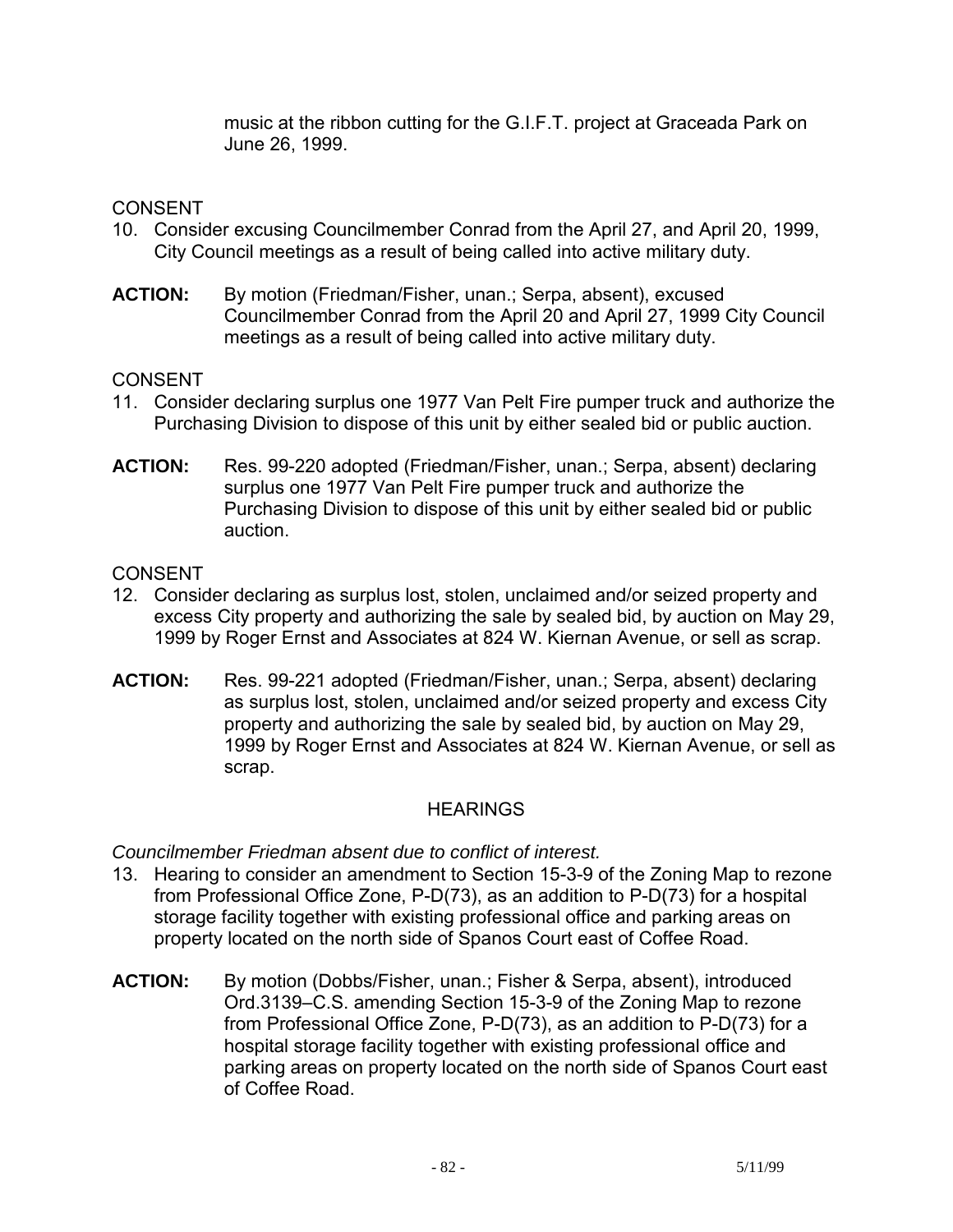Res. 99-222 adopted (Dobbs/Fisher, unan.; Fisher & Serpa, absent) approving development plan.

Res. 99-222A adopted (Dobbs/Fisher, unan.; Fisher & Serpa, absent) certifying conformance with General Plan Master Environment Impact Report.

- 14. Hearing to consider an amendment to Section 8-4-9 of the Zoning Map to rezone a portion of P-D(498) to Low-Density Residential Zone, R-1, property located on the south side of Algen Avenue west of Crows Landing Road. (Edward T. Taylor)
- **ACTION:** By motion (Friedman/Fisher, unan.; Serpa, absent), introduced Ord.3140– C.S. amending Section 8-4-9 of the Zoning Map to rezone a portion of P-D(498) to Low-Density Residential Zone, R-1, property located on the south side of Algen Avenue west of Crows Landing Road.

Res. 99-223 adopted (Friedman/Fisher, unan.; Serpa, absent) certifying compliance with General Plan Master Environmental Impact Report.

- 15. Hearing to consider determining whether the premises at 1216 McGuire Drive constitute a public nuisance and to consider appropriate action to abate such nuisance and recover from the record owners of the premises the cost of abatement incurred by the City of Modesto.
- **ACTION:** Res. 99-224 adopted (Friedman/Dobbs, unan.; Serpa, absent) declaring the premises at 1216 McGuire Drive a nuisance and allowing the owners to repair or demolish the buildings within 30 days of posting
- 16. Hearing to consider determining whether the premises at 1610 Larkin Avenue constitute a public nuisance and to consider appropriate action to abate such nuisance and recover from the record owners of the premises the cost of abatement incurred by the City of Modesto.
- **ACTION:** No action necessary. Building has been demolished by property owner.
- 17. Hearing to consider determining whether the premises at 731 Empire Avenue constitute a public nuisance and to consider appropriate action to abate such nuisance and recover from the record owners of the premises the cost of abatement incurred by the City of Modesto.
- **ACTION:** Res. 99-225 adopted (Fisher/Dobbs, unan.; Serpa, absent).declaring the premises at 731 Empire Avenue a nuisance and allowing the owners to repair or demolish the buildings within 30 days of posting.

### NEW BUSINESS

18. Presentation of the Proposed 1999-2000 Operating Budget and Proposed 2000- 2009 Capital Improvement Program.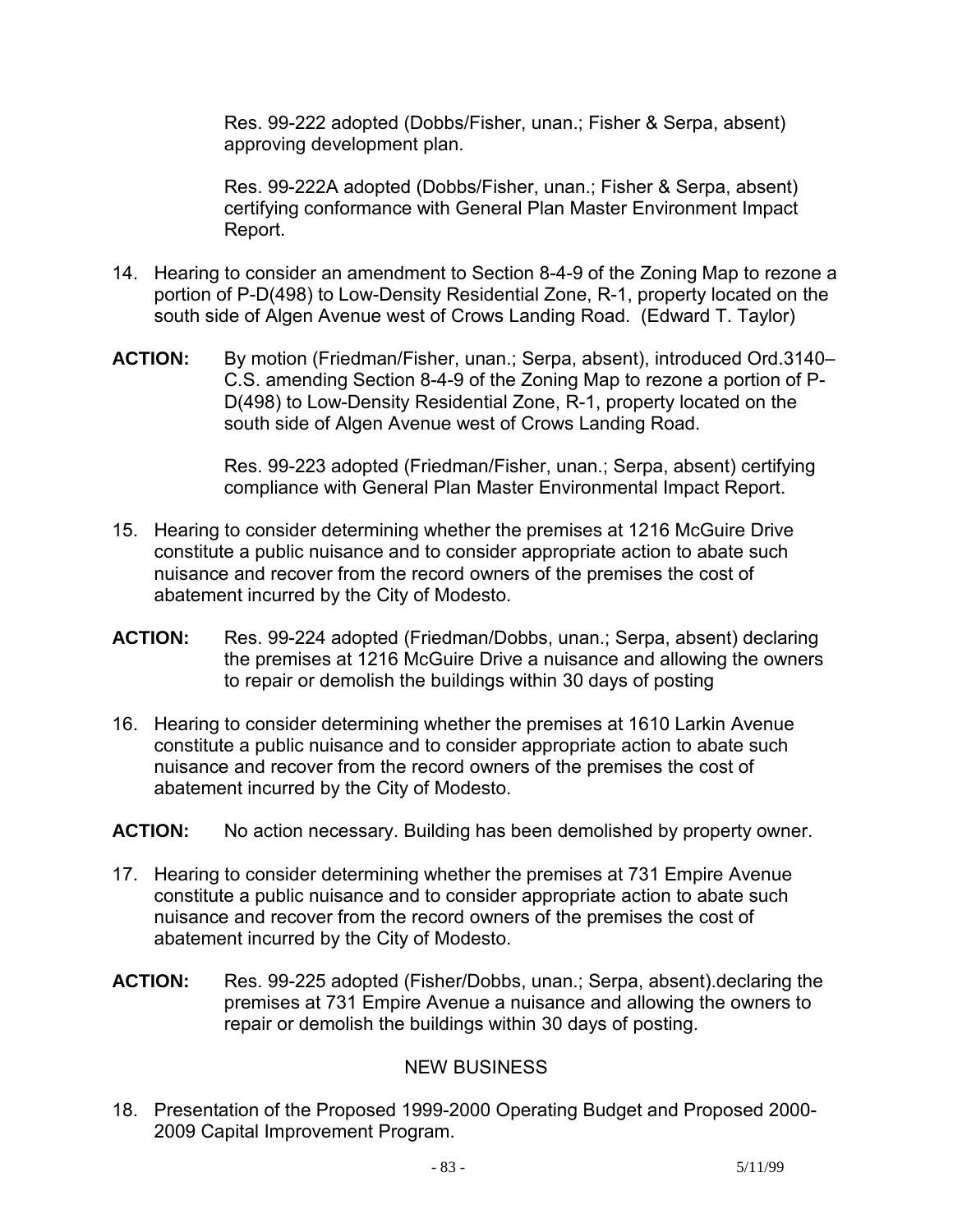**ACTION:** Res. 99-226 adopted (Fisher/Friedman, unan.; Serpa, absent) setting public hearing June 8, 1999, at 4:00 p.m.

> By motion (Fisher/Friedman, unan.; Serpa, absent), referred Proposed Operating Budget and CIP to Financial Policy Committee for review.

- 19. Review comments to the County of Stanislaus on the application for the South Salida Plan.
- **ACTION:** By motion (Fisher/Smith, unan.; Serpa, absent), directed City Manager to submit comments to the County and reschedule the item to a future meeting upon request by project proponent.

## ORAL COMMUNICATIONS

 Chris Grayston addressed the \$1,000 deposit for disposing of his business's garbage. Item was referred to Utility Services & Franchise Committee.

#### MATTERS TOO LATE FOR THE AGENDA

None.

#### ADJOURNMENT

The meeting adjourned to Closed Session at 4:58 p.m.

#### CONFERENCE WITH REAL PROPERTY NEGOTIATOR (Pursuant to Section 54956.8 of the Government Code)

Property: Located at 1029 9<sup>th</sup> Street

 Negotiating Parties William D. Harper, property Agent for the City of Modesto

> Under Negotiation: Terms of lease with Rick and Jody Lara dba R.J. Sweetwaters Restaurant

CONFERENCE WITH LEGAL COUNSEL – EXISTING LITIGATION

- Name of case: Gerald Turner v. City of Modesto Workers Compensation Appeal Board Case No. STK 137799, STK 127801 & STK 137802
- Name of case: Harry Ciraolo v. City of Modesto Workers Compensation Appeal Board Case No. STK 13776 & STK 138598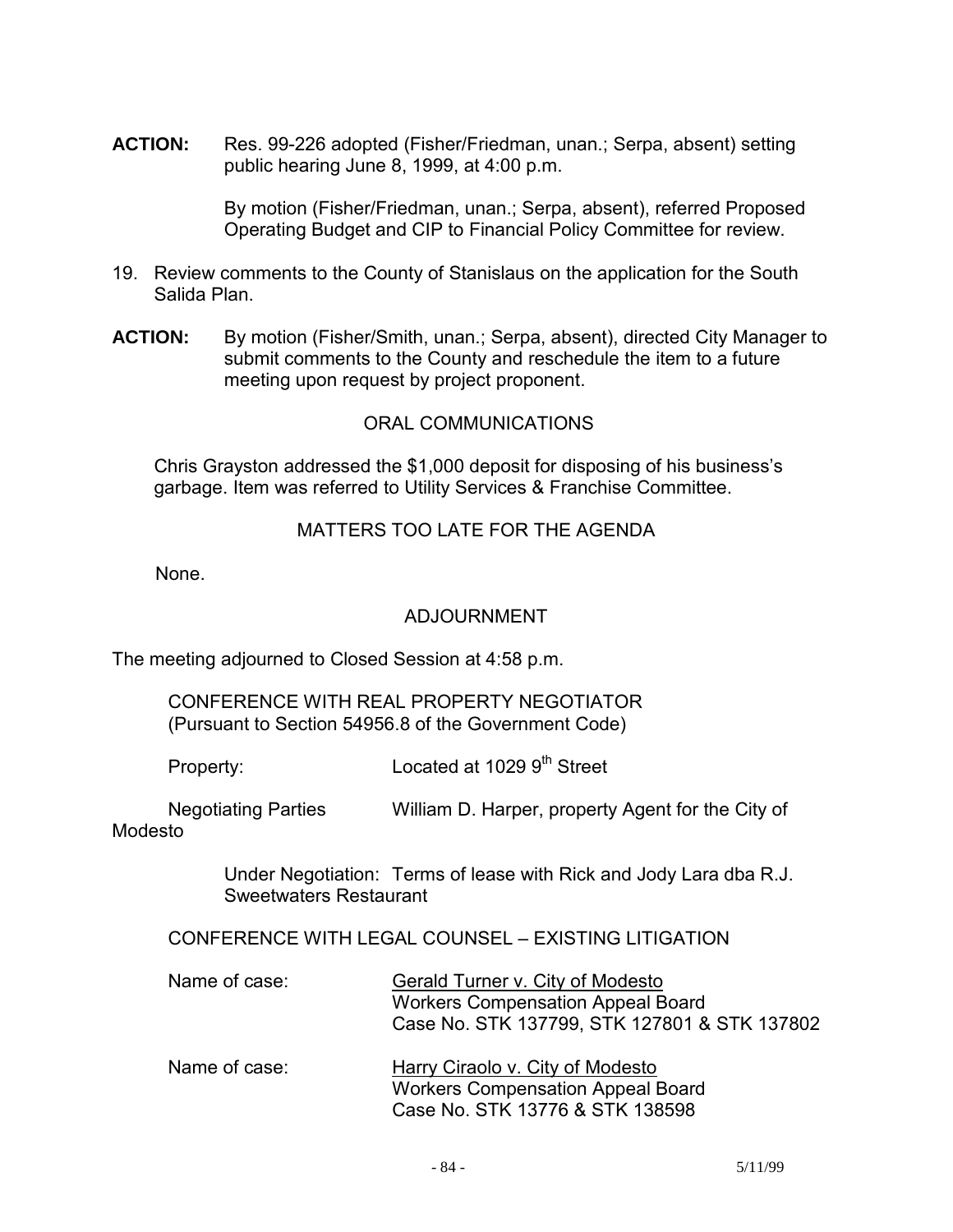The City Attorney returned at 5:45 p.m. and reported no action had been taken.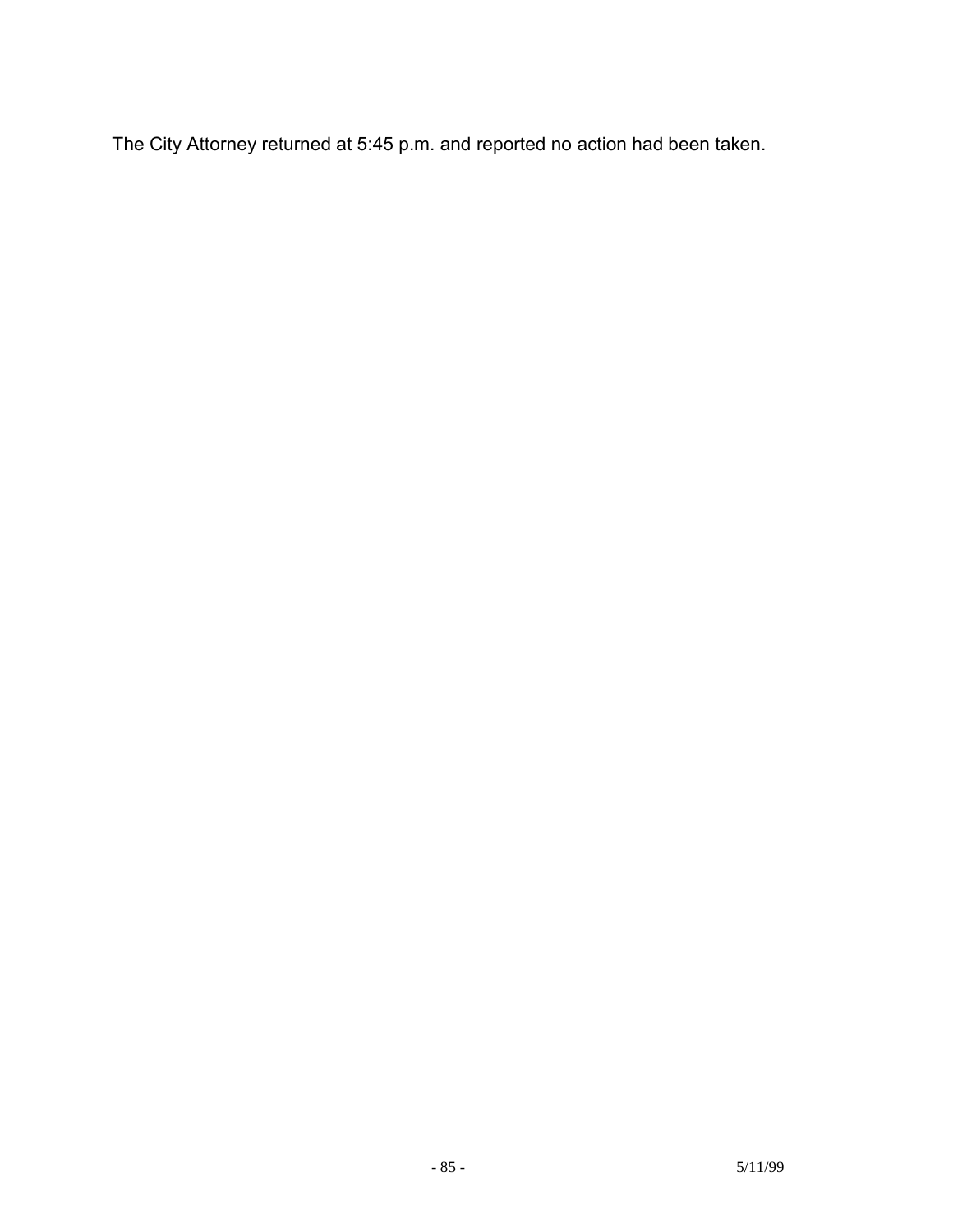# **MINUTES, Tuesday, May 18, 1999, at 7:00 p.m.**

Roll Call – Present: Councilmembers Conrad, Dobbs, Fisher, Friedman, Serpa, Smith, Mayor Lang

Absent: None

CONSENT ITEMS – ROLL CALL VOTE REQUIRED: Items 1-2d, 2f-6

**ACTION:** (Friedman/Smith, unan.)

CONSENT ITEMS – ROLL CALL VOTE REQUIRED: Item 2e  *Councilmember Friedman excused due to conflict of interest* 

**ACTION:** (Dobbs/Serpa, unan.)

CONSENT ITEMS – ROLL CALL VOTE REQUIRED: Item 7  *Councilmember Serpa excused due to conflict of interest* 

**ACTION:** (Dobbs/Friedman, unan.)

#### ACKNOWLEDGEMENTS AND PRESENTATIONS

 Presentation of rewards by Graffiti Reporting Rewards Committee, and presentation of CableOne Public Service Announcement regarding reward system.

**ACTION:** Presentations made by Wayne Henry and Officer Armendariz.

 Presentation of a certificate to the Church of Jesus Christ of Latter Day Saints for their significant volunteer contributions to the Color Modesto campaign.

**ACTION:** Presentation made by Mayor Lang, Peter Cowles, and Garden Club to the Church.

 Presentation of Proclamation regarding National Public Works Week, May 16-22, 1999.

**ACTION:** Presentation made by Mayor Lang.

#### CONSENT

- 1. Approval of the minutes of the regular City Council meeting of May 11, 1999.
- **ACTION:** By motion (Friedman/Smith, unan.), approved the minutes of the regular City Council meeting of May 11, 1999.

### CONSENT

2. Final adoption of the following: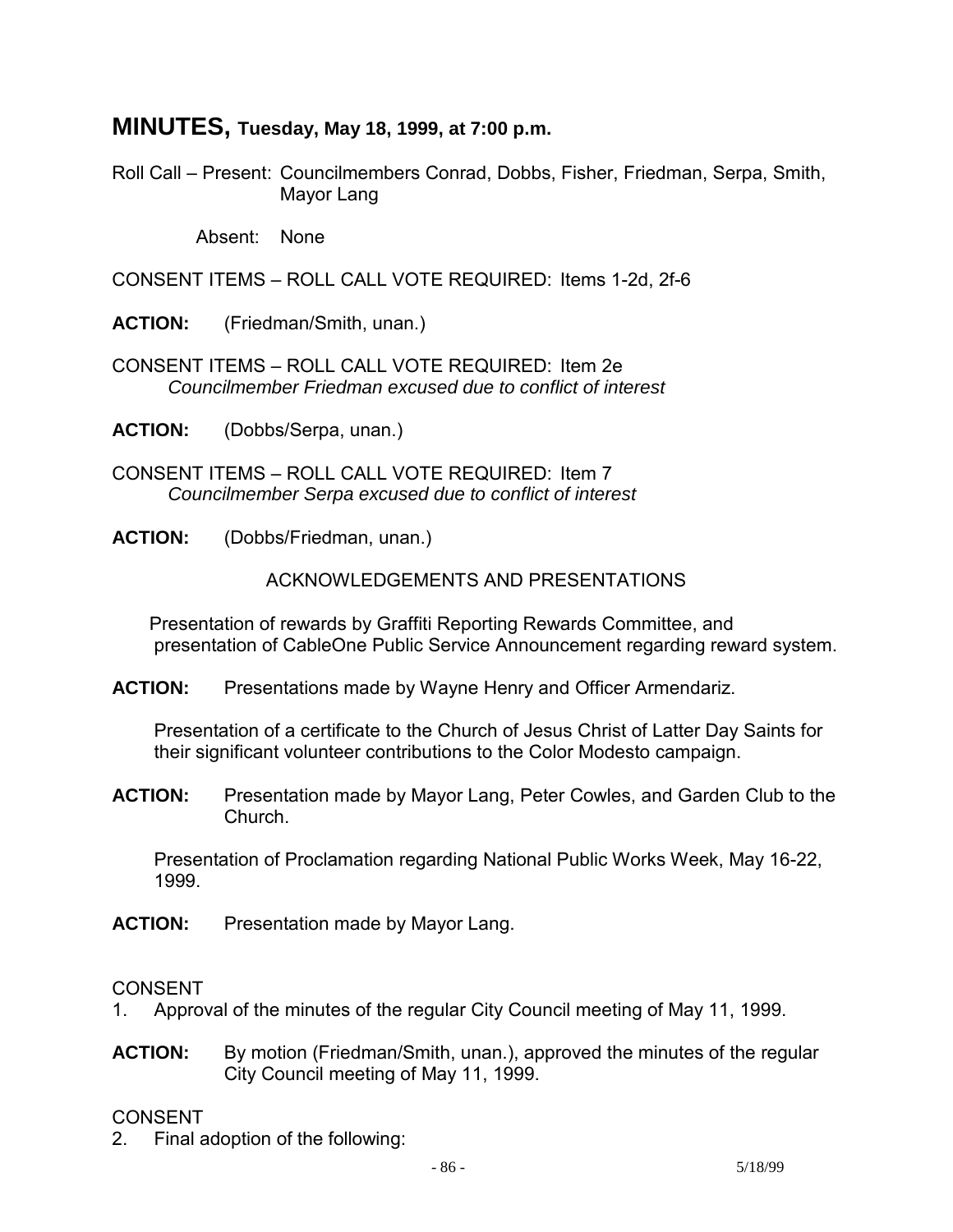- a. Ord. No. 3135-C.S. adopting a Precise Plan for Area No. 10 of the Village One Specific Plan relating to property located on the east side of Fine Avenue north of Kodiak Drive. (Darwin Colby)
- **ACTION:** By motion (Friedman/Smith, unan.), approved final adoption of Ord. No. 3135-C.S. adopting a Precise Plan for Area No. 10 of the Village One Specific Plan relating to property located on the east side of Fine Avenue north of Kodiak Drive
	- b. Ord. No. 3136-C.S. rezoning Village One Property from SP-H to SP-O, property located on the east side of Fine Avenue north of Kodiak Drive. (Precise Plan for Area No. 10 – Darwin Colby)
- **ACTION:** By motion (Friedman/Smith, unan.), approved final adoption of Ord. No. 3136-C.S. rezoning Village One Property from SP-H to SP-O, property located on the east side of Fine Avenue north of Kodiak Drive.
	- c. Ord. No. 3137-C.S. amending Chapter 6 of Title 5 of the Municipal Code relating to Sewer Management and Discharge Controls.
- **ACTION:** By motion (Friedman/Smith, unan.), approved final adoption of Ord. No. 3137-C.S. amending Chapter 6 of Title 5 of the Municipal Code relating to Sewer Management and Discharge Controls.
	- d. Ord. No. 3138-C.S. amending Chapter 10 of Title 5 of the Municipal Code relating to Stormwater Management and Discharge Controls.
- **ACTION:** By motion (Friedman/Smith, unan.), approved final adoption of Ord. No. 3138-C.S. amending Chapter 10 of Title 5 of the Municipal Code relating to Stormwater Management and Discharge Controls.

### *Councilmember Friedman absent due to conflict of interest*

- e. Ord. No. 3139-C.S. rezoning from P-O to P-D(73), as an addition to P-D(73), property located on the north side of Spanos Court east of Coffee Road. (Mid-Valley Engineering/Memorial Hospital Association)
- **ACTION:** By motion (Dobbs/Serpa, unan.; Friedman, absent), approved final adoption of Ord. No. 3139-C.S. rezoning from P-O to P-D(73), as an addition to P-D(73), property located on the north side of Spanos Court east of Coffee Road.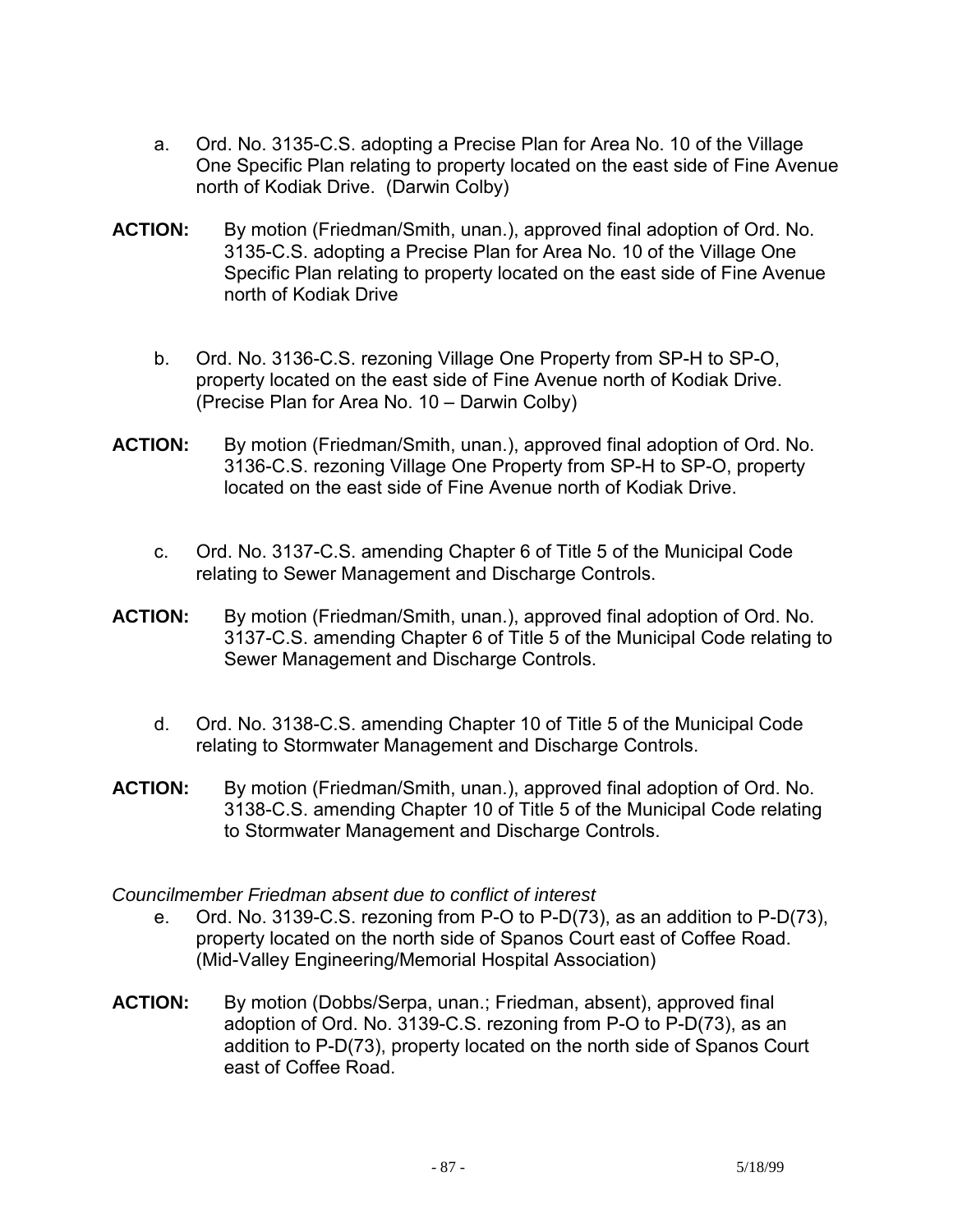- f. Ord. No. 3140-C.S. rezoning a portion of P-D(498) to R-1, property located on the south side of Algen Avenue west of Crows Landing Road. (Edward T. Taylor)
- **ACTION:** By motion (Friedman/Smith, unan.), approved final adoption of Ord. No. 3140-C.S. rezoning a portion of P-D(498) to R-1, property located on the south side of Algen Avenue west of Crows Landing Road.

- 3. Consider authorizing call for bids for furnishing pump repair services as required. (Suggested bid opening: June 9, 1999, at 11:00 a.m. Resolution authorizing bid call needed. Total estimated cost for Fiscal Year 1999-2000 only: \$200,000.)
- **ACTION:** Res. 99-227 adopted (Friedman/Smith, unan.) authorizing call for bids on June 9, 1999 at 11:00 a.m. for furnishing pump repair services as required.

### CONSENT

- 4. Consider authorizing call for bids for furnishing water well construction, inspection and testing services. (Suggested bid opening: June 9, 1999, at 11:00 a.m. Resolution authorizing bid call needed. Total estimated cost for Fiscal Year 1999-2000 only: \$200,000.)
- **ACTION:** Res. 99-228 adopted (Friedman/Smith, unan.) authorizing call for bids on June 9, 1999, at 11:00 a.m. for furnishing water well construction, inspection and testing services.

### CONSENT

5. Consider adopting findings based on Initial Study; consider awarding contract for Bangs Avenue water and sewer mains project to Mozingo Construction for \$1,705,854.36; and consider approving an appropriation transfer to fully fund the project.

 (Resolution adopting findings based on Initial Study needed; resolution awarding contract needed; resolution approving appropriation transfer needed. Low bid is 15.05% below the engineer's estimated. Total estimated cost: \$2,047,024.36 (contract \$1,705,854.36; other \$341,170) Funds are partially budgeted.)

**ACTION:** Res. 99-229 adopted (Friedman/Smith, unan.) approving findings based on Initial Study.

> Res. 99-230 adopted (Friedman/Smith, unan.) awarding contract for Bangs Avenue water and sewer mains project to Mozingo Construction for \$1,705,854.36.

> Res. 99-231 adopted (Friedman/Smith, unan.) approving an appropriation transfer to fully fund the project.

#### **CONSENT**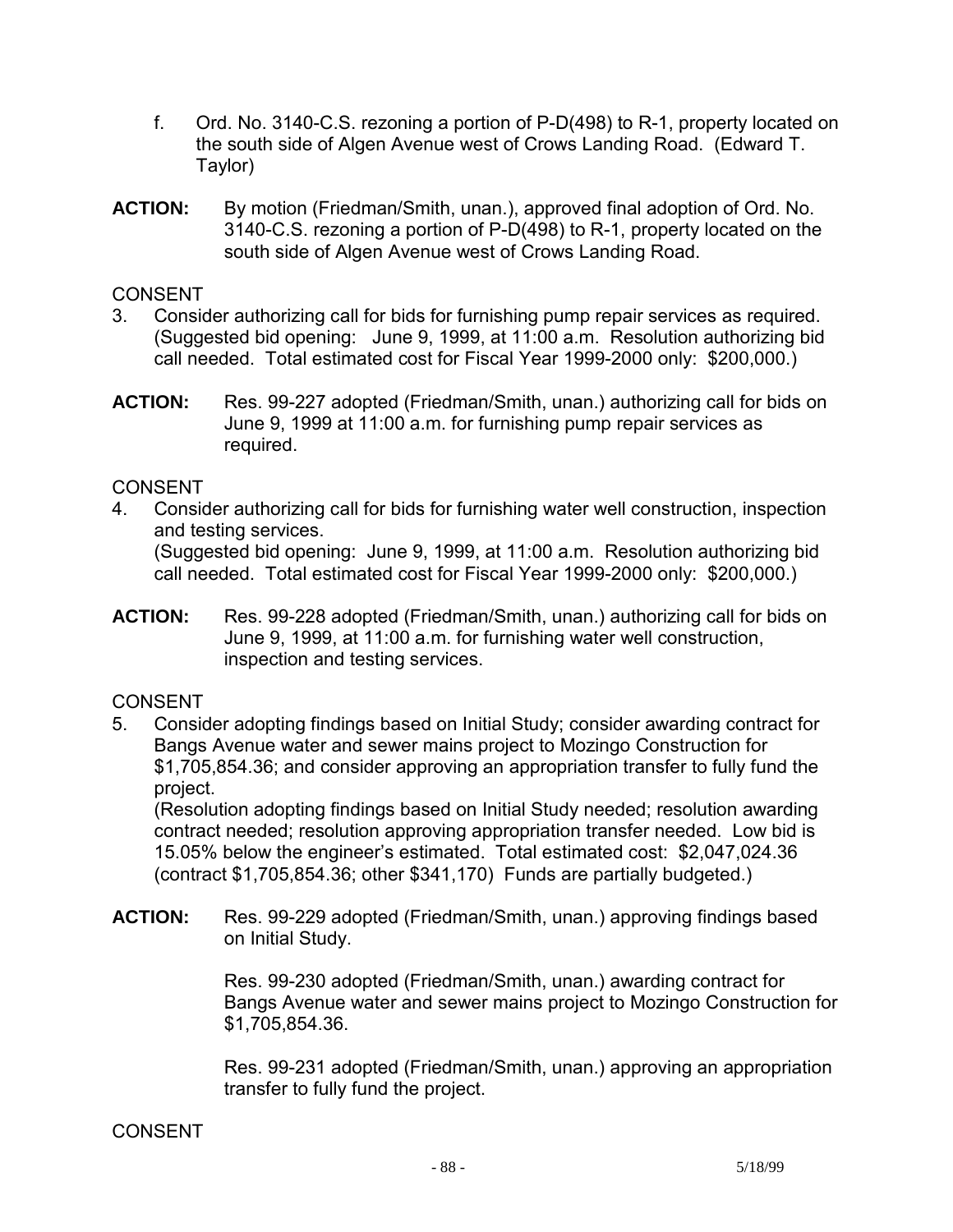6. Consider increasing the Director of Engineering & Transportation's authority level for issuing change orders on the New Police Headquarters Building – Bid Package No. 1.

 (Resolution increasing Director of Engineering & Transportation's authority level for issuing change orders needed.)

**ACTION:** Res. 99-232 adopted (Friedman/Smith, unan.) increasing the Director of Engineering & Transportation's authority level for issuing change orders on the New Police Headquarters Building – Bid Package No. 1.

# CONSENT

## *Councilmember Serpa absent due to conflict of interest*

- 7. Consider excusing Councilmember Serpa from the May 11, 1999, City Council meeting due to his attendance at the National League of Cities Public Safety Committee meeting in Daytona, Florida.
- **ACTION:** Res. 99-233 adopted (Dobbs/Friedman, unan.; Serpa, absent) excusing Councilmember Serpa from the May 11, 1999, City Council meeting due to his attendance at the National League of Cities Public Safety Committee meeting in Daytona, Florida.

# **HEARINGS**

- 8. Hearing to consider the Fiscal Year 1999-2000 Annual Action Plan for Community Development Block Grant (CDBG), HOME investment Partnership Program (HOME), and Emergency Shelter Grant (ESG). (Resolution approving the Fiscal Year 1999-2000 Annual Action Plan, authorizing submittal application to HUD, and authorizing City Manager to execute all necessary grant agreements needed.)
- **ACTION:** Res. 99-234 adopted (Friedman/Smith, unan.) approving the Fiscal Year 1999-2000 Annual Action Plan, authorizing submittal application to HUD, and authorizing City Manager to execute all necessary grant agreements.
- 9. Hearing to consider amending Precise Plan No. 25 of the Village One Specific Plan to allow development to utilize public streets, property located on the east side of Millbrook Avenue south of Floyd Avenue. (Lowe Development) (Ordinance amending Precise Plan needed; resolution finding amendment consistent with Village One EIR needed.)
- **ACTION:** By motion (Fisher/Friedman, unan.), introduced Ord.3141–C.S. amending Precise Plan No. 25 of the Village One Specific Plan to allow development to utilize public streets, property located on the east side of Millbrook Avenue south of Floyd Avenue.

Res. 99-235 adopted (Fisher/Friedman, unan.) finding amendment consistent with Village One EIR.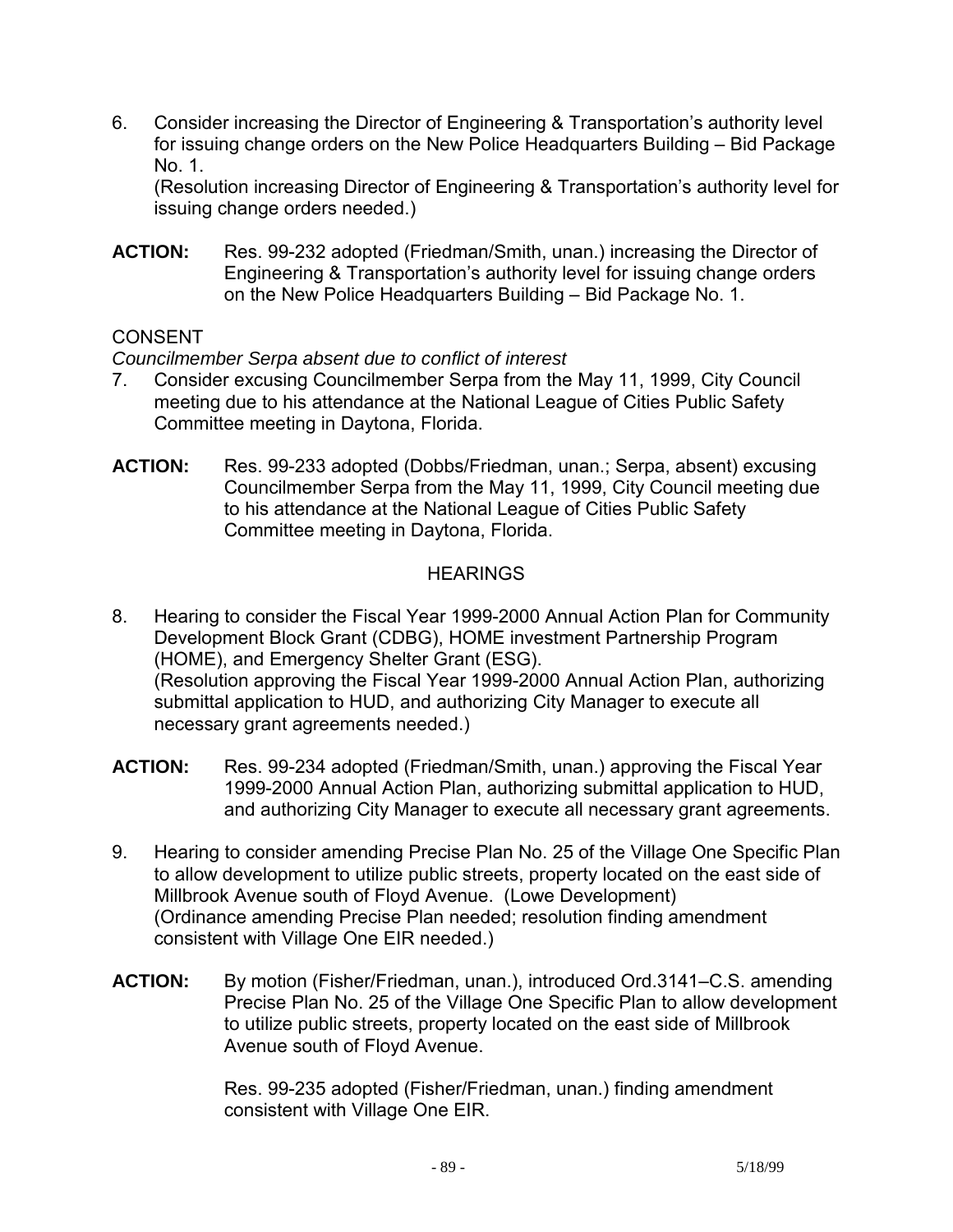- 10. Hearing to consider fee policy for use of facilities at Tuolumne River Regional Park. (Resolution adopting Use and Fee Policy needed.)
- **ACTION:** Res. 99-236 adopted (Fisher/Friedman, unan.) approving Use and Fee Policy for use of facilities at Tuolumne River Regional Park with priorities 4, 5 and 6 being returned to staff for revision.
- 11. Hearing to consider changes to the Capital Facilities Fees Program, including but not limited to schedules and rates applicable to development in the City of Modesto.

(Resolution revising fees needed.)

**ACTION:** Res. 99-237 adopted (Fisher/Friedman, unan.; Dobbs, no) approving changes to the Capital Facilities Fees Program, including but not limited to schedules and rates applicable to development in the City of Modesto. The portion of the public hearing regarding industrial and warehouse fees to be continued to July 20, 1999.

## NEW BUSINESS

12. Consider placing two Measure "M" ballot measures on the November 2, 1999 election - Pelandale/McHenry Comprehensive Planning District and the Westside Infill Area.

 (Resolution placing two "Measure M" ballot measures on November 2, 1999 election needed.)

**ACTION:** Res. 99-238 adopted (Dobbs/Fisher, unan.) placing two Measure "M" ballot measures on the November 2, 1999 election - Pelandale/McHenry Comprehensive Planning District and the Westside Infill Area with the exclusion of the Torrid/Temperate area in the Westside Infill area. The Pelandale/McHenry Comprehensive Planning District will be designated as one ballot measure and the Rosemore/Cox area and Carpenter/Shaddox area will be combined as another ballot measure.

### ORAL COMMUNICATIONS

Dale Williams spoke regarding concerns in the Prescott Estates.

Residents of Waldo Court expressed concern of lack of Police support in their neighborhood.

### **MISCELLANEOUS**

### APPOINTMENTS

13. Airport Advisory Committee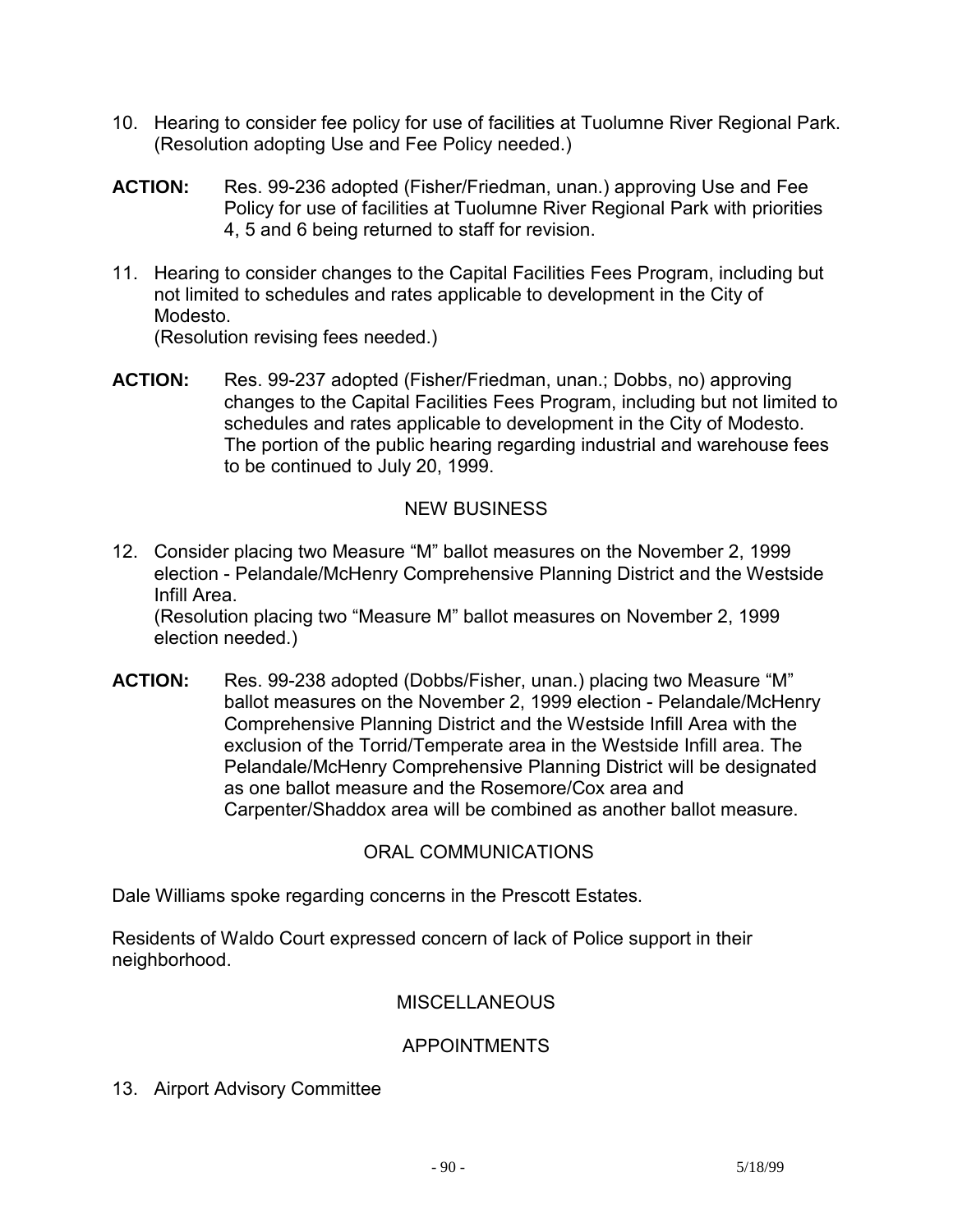**ACTION:** Res. 99-239 adopted (Fisher/Dobbs, unan.) appointing Mark Peters to the Airport Advisory Committee with a term expiration date of December 31, 2002.

Golf Course Advisory Committee

**ACTION:** Res. 99-240 adopted (Fisher/Dobbs, unan.) appointing Charles Behr to the Golf Advisory Committee with a term expiration date of December 31, 2002.

Landmark Preservation Committee

**ACTION:** Res. 99-241 adopted (Fisher/Dobbs, unan.) appointing Wayne Montgomery to the Landmark Preservation Committee with a term expiration date of December 31, 2002.

MATTERS TOO LATE FOR THE AGENDA

 By voice vote (Conrad & Serpa, no) it was determined that the need for immediate action came to the City's attention after the agenda was posted.

**ACTION:** Res. 99-242 adopted (Fisher/Friedman, majority; Conrad, no) to shift the annexation of the North McHenry area to include the west and east side, and consider the entire area at a later date.

# ADJOURNMENT

The meeting adjourned to Closed Session at 10:05 p.m.

# CLOSED SESSION

 PUBLIC EMPLOYEE DISCIPLINE/DISMISSAL/RELEASE (Pursuant to Section 54957 of the Government Code)

The City Attorney returned at 11:05 p.m. and reported no action had been taken.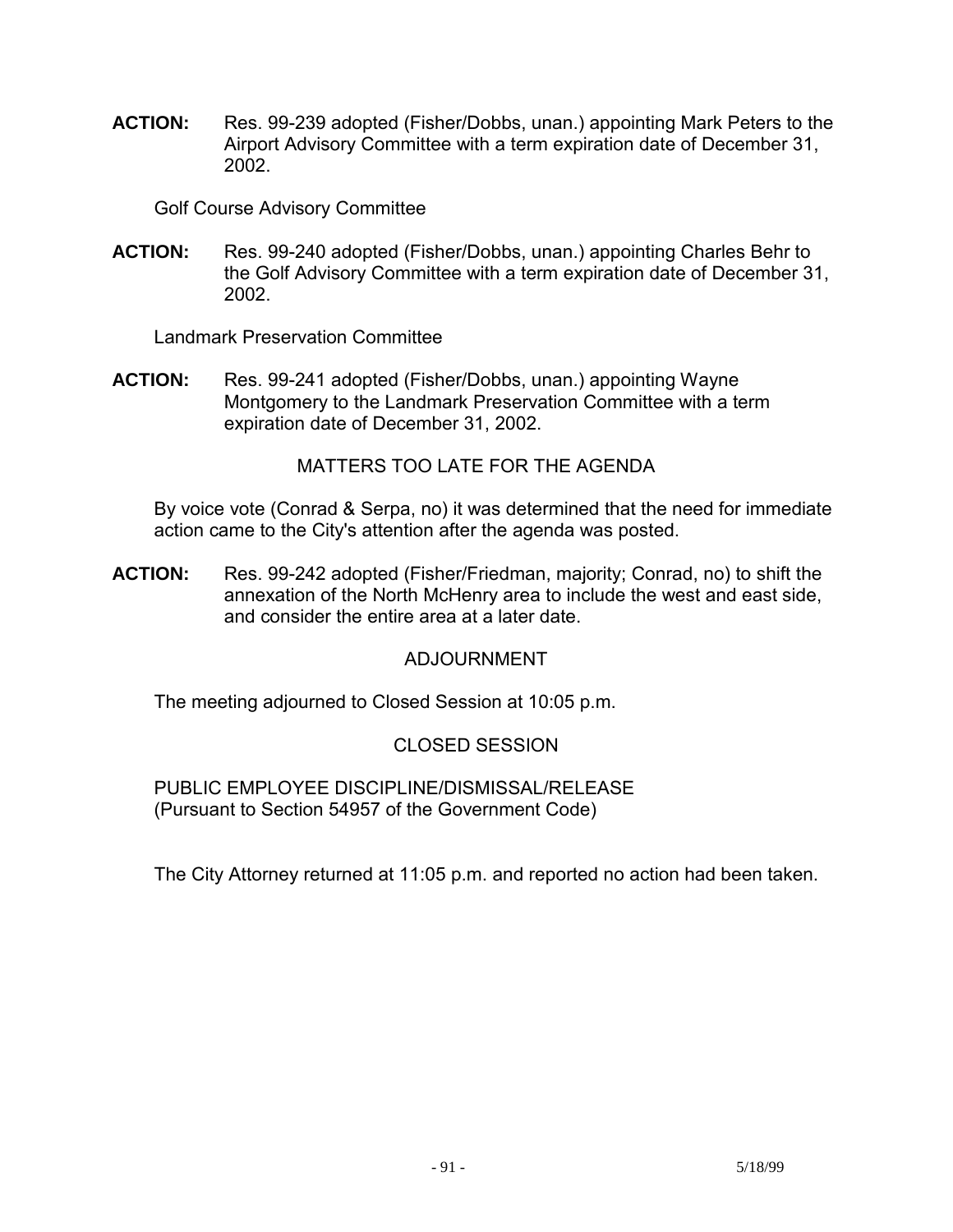#### **MINUTES, Tuesday, May 25, 1999, at 4:00 p.m.**

Roll Call – Present: Councilmembers Conrad, Dobbs, Fisher, Friedman, Serpa, Smith, Mayor Lang

Absent: None

CONSENT ITEMS – ROLL CALL VOTE REQUIRED: Items 1 through 6 & 8 through 17

Item #7 removed from consent

**ACTION:** (Friedman/Dobbs, unan.)

*CONSENT ITEMS – ROLL CALL VOTE REQUIRED: Item 9*  Councilmember Fisher excused due to conflict of interest)

**ACTION:** (Friedman/Conrad, Fisher absent)

ACKNOWLEDGEMENTS AND PRESENTATIONS

 Presentation of the annual Modesto Super Hero Certificates by the Convention and Visitors Bureau of the Modesto Chamber of Commerce.

**ACTION:** Presentations made by Linda Hoile and Mayor Lang.

 Acknowledgement of Police Officer Andy Schlenker and his award-winning canine Sammy.

**ACTION:** Presentation made by Mayor Lang and Deputy Chief Guthrie to Officer Schlenker and Sammy.

Consider the following:

- a. Commending the Modesto Police Department Citizen Volunteers for contributions to the community welfare and safety.
- **ACTION:** Res. 99-243 adopted (Fisher/Friedman, unan.) commending the Modesto Police Department Citizen Volunteers for contributions to the community welfare and safety.
	- b. Commending the Modesto Police Department Explorers for contributions to the community welfare and safety.
- **ACTION:** Res. 99-244 adopted (Fisher/Friedman, unan.) commending the Modesto Police Department Explorers for contributions to the community welfare and safety.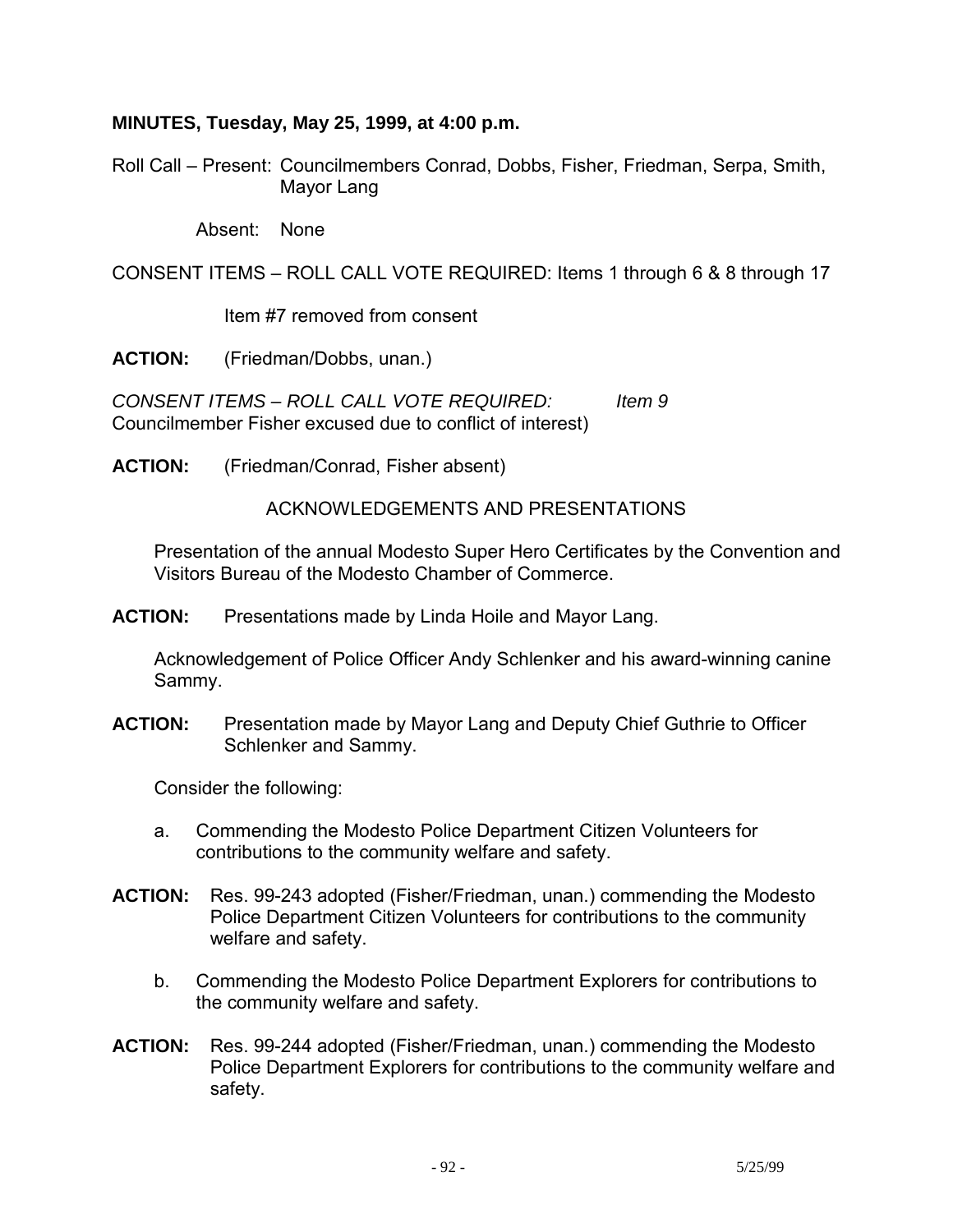- c. Commending the Modesto Police Reserves for contributions to the community welfare and safety.
- **ACTION:** Res. 99-245 adopted (Fisher/Friedman, unan.) commending the Modesto Police Department Reserves for contributions to the community welfare and safety.

- 1. Approval of the minutes of the regular City Council meeting of May 18, 1999.
- **ACTION:** By motion, approved the minutes of the regular City Council meeting of May 18, 1999.

## CONSENT

- 2. Consider approval of Annual Claim for Local Transportation Funds, for transit purposes only, to the Stanislaus Area Association of Governments.
- **ACTION:** Res. 99-246 adopted (Friedman/Dobbs, unan.) approving the Annual Claim for Local Transportation Funds, for transit purposes only, to the Stanislaus Area Association of Governments.

### **CONSENT**

- 3. Consider approving the Annual Report for Landscape Maintenance District No. 1 for Dry Creek Meadows Subdivision Numbers 1 through 6, consider adopting a Resolution of Intention setting a hearing on the levy of the proposed assessment to be held on July 6, 1999 at 7:00 p.m.
- **ACTION:** By motion, approved the Annual Report for Landscape Maintenance District No. 1 for Dry Creek Meadows Subdivision Numbers 1 through 6.

Res. 99-247 (Friedman/Dobbs, unan.) adopted approving a Resolution of Intention setting a hearing on the levy of the proposed assessment to be held on July 6, 1999 at 7:00 p.m.

### **CONSENT**

- 4. Consider approving the Annual Report for Landscape Maintenance District No. 2 for Dry Creek Meadows Subdivision Numbers 7 through 10, Creekwood Meadows Subdivision and Yosemite Meadows Subdivision Units 1 & 2; consider adopting a Resolution of Intention setting a hearing on the levy of the proposed assessment to be held on July 6, 1999 at 7:00 p.m.
- **ACTION:** By motion, approved the Annual Report for Landscape Maintenance District No. 2 for Dry Creek Meadows Subdivision Numbers 7 through 10, Creekwood Meadows Subdivision and Yosemite Meadows Subdivision Units 1 & 2.

Res. 99- 248 adopted (Friedman/Dobbs, unan.) approving a Resolution of Intention setting a hearing on the levy of the proposed assessment to be held on July 6, 1999 at 7:00 p.m.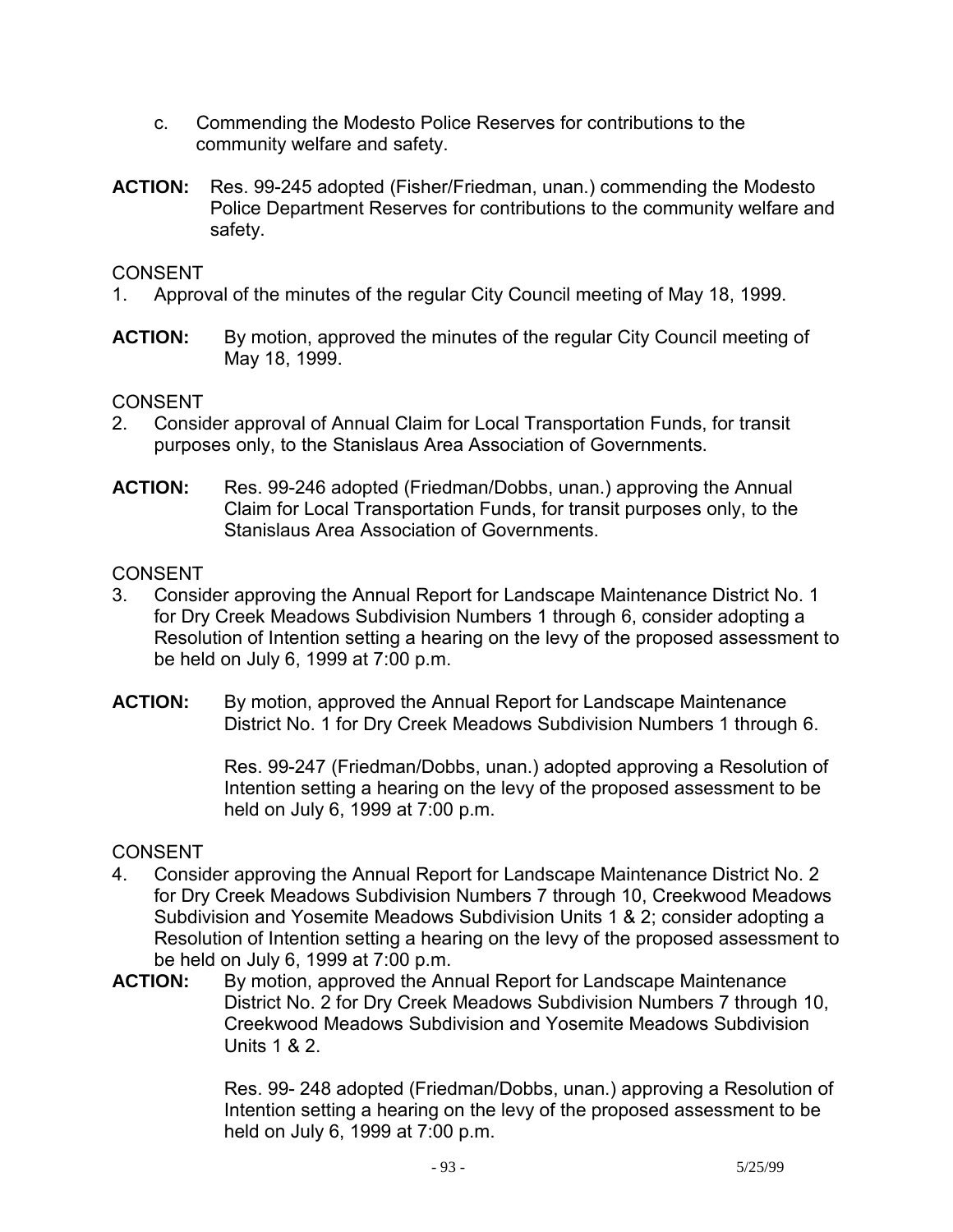- 5. Consider awarding \$324,022.96 contract for the project titled "Creekwood Neighborhood Park – Phase I" to Grover Landscape Services Inc.; and consider amending the budget to fully fund the project.
- **ACTION:** Res. 99-249 (Friedman/Dobbs, unan.) adopted awarding \$324,022.96 contract for the project titled "Creekwood Neighborhood Park – Phase I" to Grover Landscape Services Inc.

Res. 99-250 (Friedman/Dobbs, unan.) adopted amending the budget to fully fund the project.

## CONSENT

- 6. Consider approving an agreement with Thomas Rey and Margaret Rey, trustees of the Rey Family Revocable Trust dated 9-9-92, and Gretha Svensen Rask, trustee UTD 10-17-90, for the acquisition of property at 128 Laurel Street, Modesto.
- **ACTION:** Res. 99-251 adopted (Friedman/Dobbs, unan.)approving an agreement with Thomas Rey and Margaret Rey, trustees of the Rey Family Revocable Trust dated 9-9-92, and Gretha Svensen Rask, trustee UTD 10-17-90, for the acquisition of property at 128 Laurel Street, Modesto.

Councilmember Fisher excused due to a conflict of interest.

- 7. Consider approving an agreement with Alvin and William Luchessa for the acquisition of property needed for the Pelandale Expressway project.
- **ACTION:** Res. 99-252 adopted (Dobbs/Friedman, unan.; Fisher, absent) approving an agreement with Alvin and William Luchessa for the acquisition of property needed for the Pelandale Expressway project.

### **CONSENT**

- 8. Consider approving an agreement with Meyers Living Trust dated May 24, 1990 for the acquisition of property located at 113 Elm Street, Modesto.
- **ACTION:** Res. 99-253adopted (Friedman/Dobbs, unan.) approving an agreement with Meyers Living Trust dated May 24, 1990 for the acquisition of property located at 113 Elm Street, Modesto.

Councilmember Fisher excused due to a conflict of interest. CONSENT

- 9. Consider approving the sale of excess land to Resource Development Inc. and authorizing the City Manager to take appropriate actions to complete the sale.
- **ACTION:** Res. 99-254 adopted (Friedman/Conrad, unan.; Fisher, absent) approving the sale of excess land to Resource Development Inc. and authorizing the City Manager to take appropriate actions to complete the sale.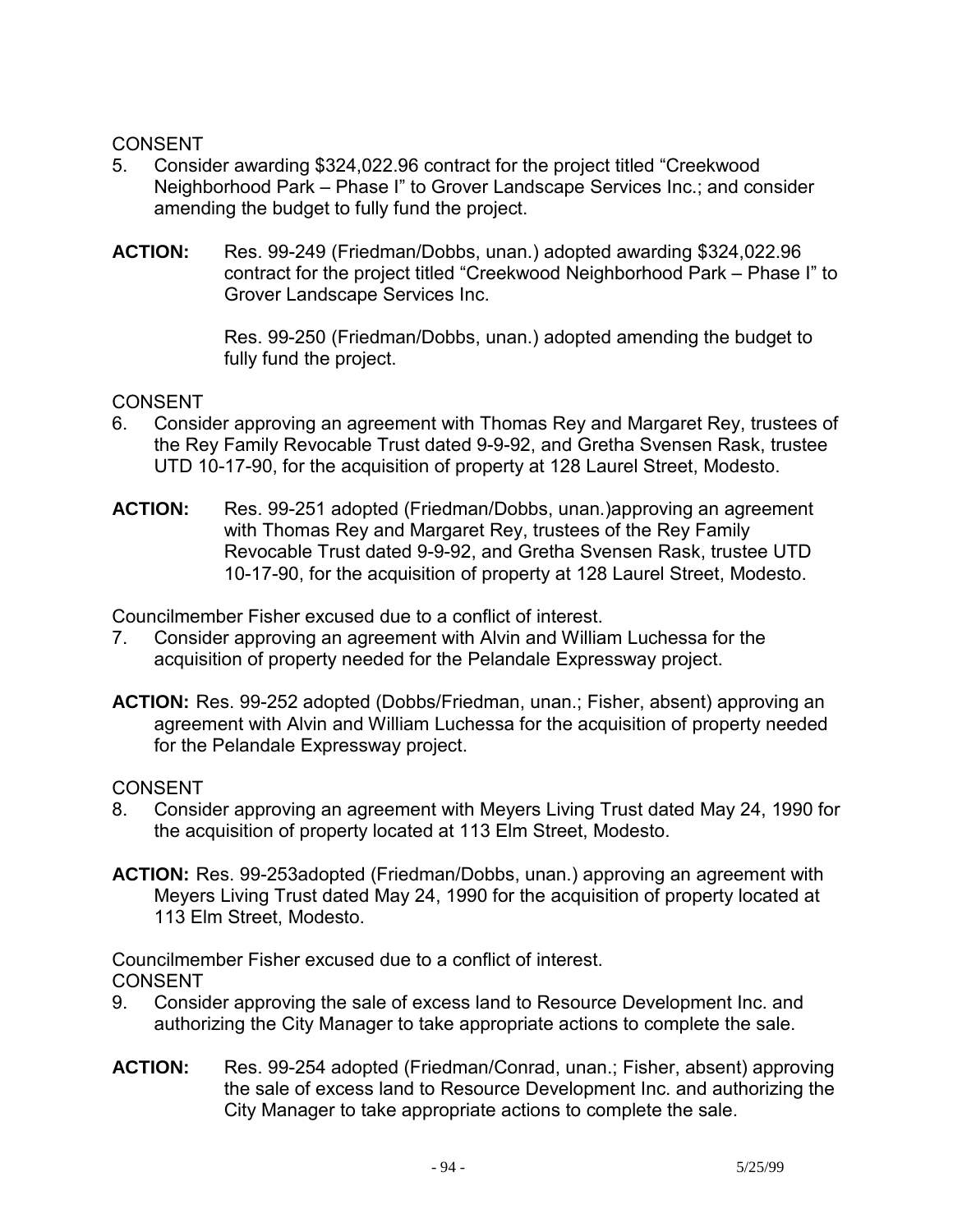- 10. Consider authorizing the City Manager to sign a grant application and an agreement with the State of California Resources Agency for \$59,100 in funding from the State Resources Agency for one year of funding the for Modesto Youth Conservation Corps Program.
- **ACTION:** Res. 99-255 adopted (Friedman/Dobbs, unan.) authorizing grant application to, and agreement with, the State of California Resources Agency for one year funding of the Modesto Youth Conservation Corps Program.

## CONSENT

- 11. Consider accepting a grant agreement in the amount of \$97,750 from Federal Aviation Authority for airport projects listed in AIP #3-06-1053-22 application.
- **ACTION:** Res. 99-256 adopted (Friedman/Dobbs, unan.)accepting a grant agreement in the amount of \$97,750 from Federal Aviation Authority for airport projects listed in AIP #3-06-1053-22 application.

## **CONSENT**

- 12. Consider authorizing Request for Bids for Liquid Ferrous Chloride for Operations & Maintenance Department – Wastewater Collection Division (WQC) for FY 99/00 with two one-year extensions.
- **ACTION:** Res. 99-257 adopted (Friedman/Dobbs, unan.) authorizing Request for Bids for Liquid Ferrous Chloride for Operations & Maintenance Department – Wastewater Collection Division (WQC) for FY 99/00 with two one-year extensions.

CONSENT

- 13. Consider authorizing Request for Bids for rebidding Light Emitting Diodes (LED) Portable Changeable Message signs for Engineering & Transportation Department – Traffic Engineering Services Division.
- **ACTION:** Res. 99-258 adopted (Friedman/Dobbs, unan.) authorizing Request for Bids for Light Emitting Diodes (LED) Portable Changeable Message signs for Engineering & Transportation Department – Traffic Engineering Services Division with a bid opening at June 22, 1999 at 11:00 a.m.

# CONSENT

- 14. Consider waiving formal bid procedures by five (5) affirmative votes and authorizing the purchase of Vistafloc 708-H Dry Polymer from Western Environmental Services for a total cost of \$57,499.31.
- **ACTION:** Res. 99-259 adopted (Friedman/Dobbs, unan.) waiving formal bid procedures by five (5) affirmative votes and authorizing the purchase of Vistafloc 708-H Dry Polymer from Western Environmental Services for a total cost of \$57,499.31.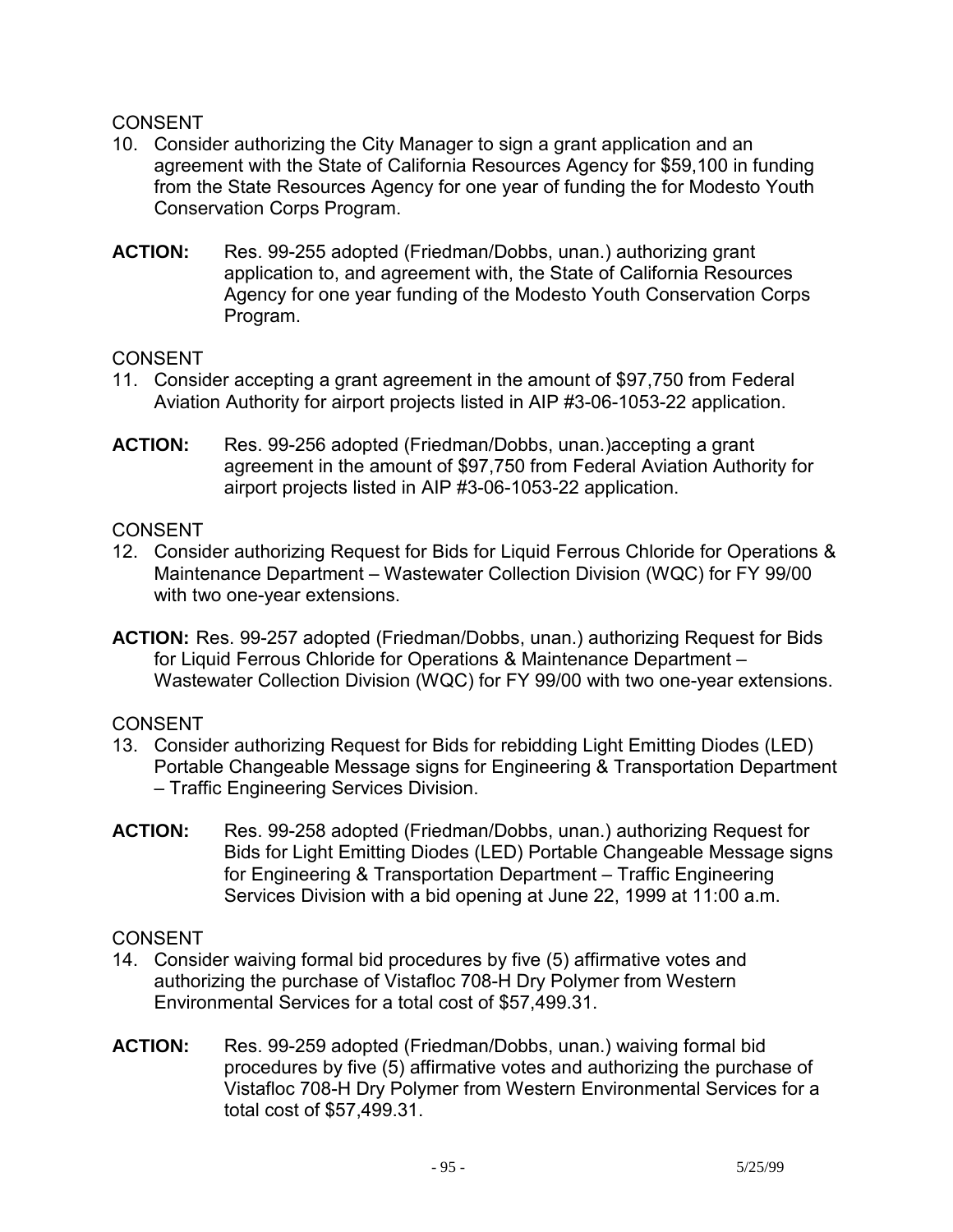- 15. Consider adopting a resolution to rescind Resolution 99-221 to change the auction date from May 29 to June 5 for the surplus lost, stolen, unclaimed and/or seized property. Auctioneers Roger Ernst and Associates at 824 W. Kiernan Avenue.
- **ACTION:** Res. 99-260 adopted (Friedman/Dobbs, unan.) approving a resolution to rescind Resolution 99-221 to change the auction date from May 29 to June 5 for the surplus lost, stolen, unclaimed and/or seized property. Auctioneers Roger Ernst and Associates at 824 W. Kiernan Avenue.

# CONSENT

- 16. Consider approval of final map of Rose Hollow No. 1 Subdivision and authorizing the City Manager to sign an agreement with the subdividers as required by Section 4-4.604(c) of the Municipal Code. (Owners: Florsheim Bros., a California General Partnership by Florsheim Properties, a California Corporation.)
- **ACTION:** Res. 99-261 adopted (Friedman/Dobbs, unan.) approving the final map of Rose Hollow No. 1 Subdivision and authorizing the City Manager to sign an agreement with the subdividers as required by Section 4-4.604(c) of the Municipal Code.

# **CONSENT**

- 17. Consider adopting a resolution amending Resolution 99-238 to add General Plan Consistency Findings in order to place two Measure "M" ballot measures on the November 2, 1999 election.
- **ACTION:** Res. 99-262 adopted (Friedman/Dobbs, unan.) approving a resolution amending Resolution 99-238 to add General Plan Consistency Findings in order to place two Measure "M" ballot measures on the November 2, 1999 election.

# **HEARINGS**

Councilmember Fisher excused due to a conflict of interest.

- 18. Hearing to consider adoption of a Resolution of Intention to make changes in special taxes within tax area B (Pelandale-Snyder) of the CFD 1998-2.
- **ACTION:** Res. 99-263 adopted (Friedman/Smith, unan.; Fisher, absent) approving a Resolution of Intention to make changes in special taxes within tax area B (Pelandale-Snyder) of the CFD 1998-2.

# NEW BUSINESS

- 19. Consider acknowledging receipt of Budget Status Report, Third Quarter FY 98-99.
- **ACTION:** By motion, (Friedman/Fisher, unan.) acknowledged receipt of Budget Status Report, Third Quarter FY 98-99.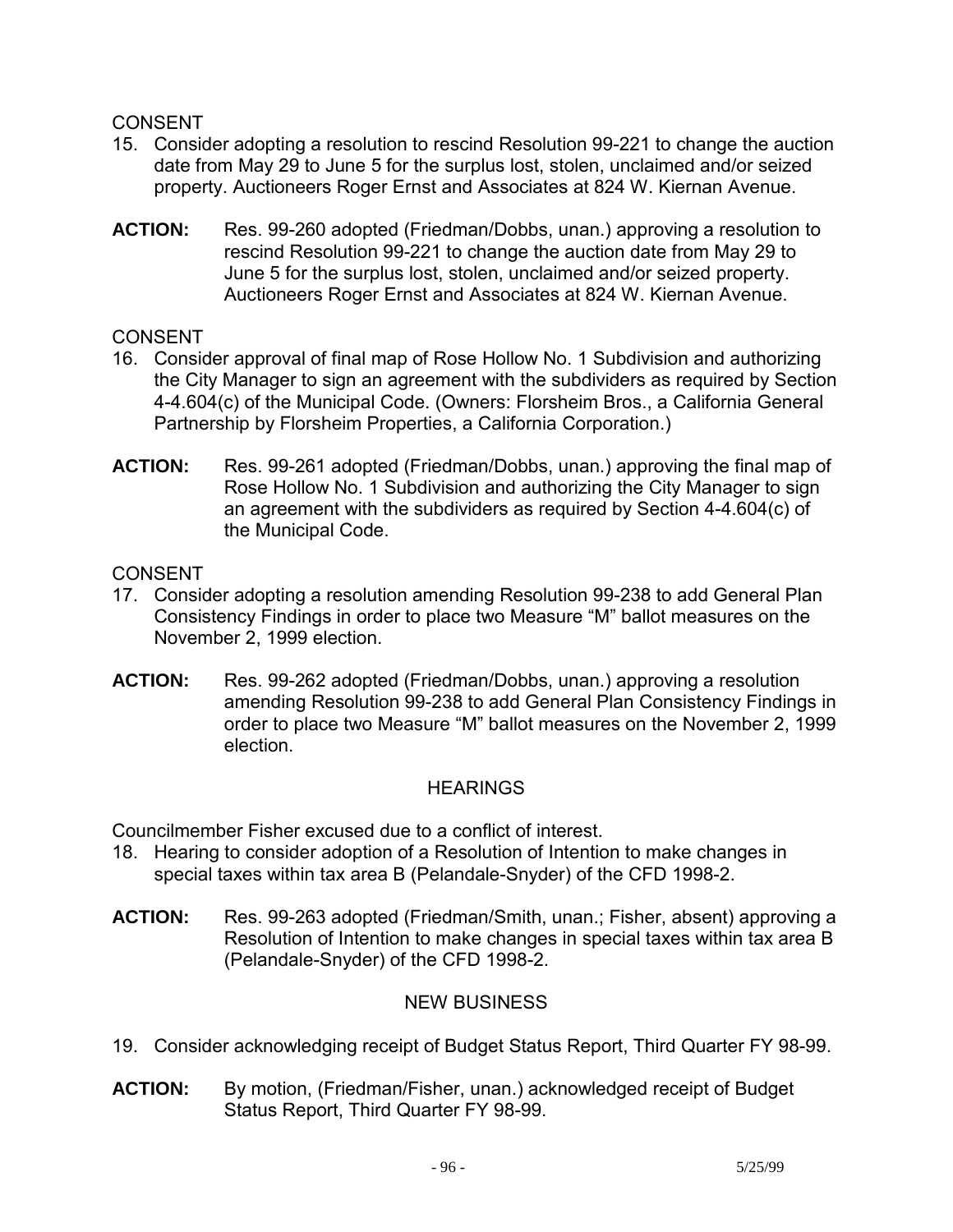Res. 99-264 adopted (Friedman/Fisher, unan.) approving revisions.

- 20. Consider Phase I budget strategy and refer to Financial Policy Committee.
- **ACTION:** By motion, (Friedman/Dobbs, unan.) referred to Financial Policy Committee.

## ORAL COMMUNICATIONS

Vice Mayor Smith noted the performance measures for the Police Department.

Councilmember Fisher commented on Business Park preservation.

## WRITTEN COMMUNICATIONS

- 21. Consider request from Downtown Improvement District for use of sidewalks in downtown Modesto for display of merchandise and the use of temporary signs for the Mayor's Downtown Nights. Event to be held each Tuesday evening from 5:00 p.m. to 8:30 p.m. beginning June 15 through September 14, 1999. DID is also requesting Mayor's Downtown Nights event to be exempt from current and future sign ordinance.
- **ACTION:** By motion, (Dobbs/Fisher, unan.) request granted.

# MATTERS TOO LATE FOR THE AGENDA

None.

# ADJOURNMENT

The meeting adjourned to Closed Session in the Mayor's Chambers at 5:35 p.m.

### CLOSED SESSION

CONFERENCE WITH REAL PROPERTY NEGOTIATOR (Pursuant to Section 54956.8 of the Government Code)

**Property:** Purchase, sale or lease of property and/or public facilities located at 1131 Tioga Drive for Hillside Drive Flood Impaction Project – Tuolumne River Regional Parks (TRRP).

APN:  $35-52-22$  - 8,700  $\pm$  sq. ft.

- Negotiating parties: William D. Harper, City of Modesto Property Agent for the City of Modesto
- Under negotiation: Price and terms of payment for property to be acquired.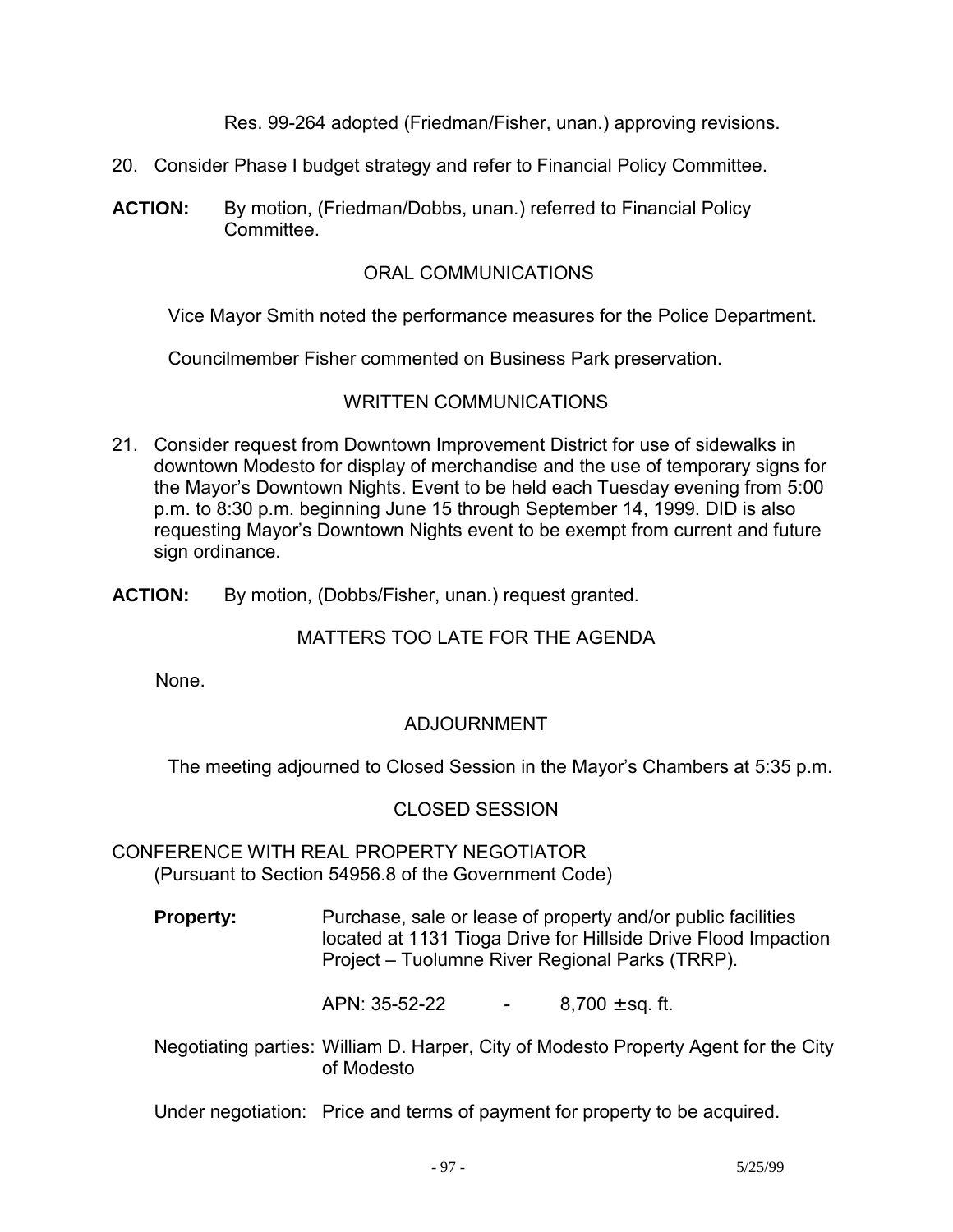| <b>Property:</b> | Purchase, sale or lease of property and/or public facilities<br>located at 1746 Hillside Drive for Hillside Drive Flood<br>Impaction Project - Tuolumne River Regional Park (TRRP) |
|------------------|------------------------------------------------------------------------------------------------------------------------------------------------------------------------------------|
|                  | APN: 35-52-23<br>6,750 $\pm$ sq. ft.                                                                                                                                               |
|                  | Negotiating parties: William d. Harper, City of Modesto Property Agent for the City<br>of Modesto                                                                                  |
|                  | Balvino Irizarry negotiating for Escalon Neighborhood<br>Investors, Owner                                                                                                          |
|                  | Under negotiation: Price and terms of payment for property to be acquired                                                                                                          |
| <b>Property:</b> | Purchase, sale or lease of property and/or public facilities<br>located at 1738 Hillside Drive for Hillside Drive Flood<br>Impaction Project - Tuolumne River Regional Park (TRRP) |
|                  | APN: 35-52-04<br>6,750 $\pm$ sq. ft.<br>$\sim 100$                                                                                                                                 |
|                  | Negotiating parties: William De. Harper, City of Modesto Property Agent for the<br>City of Modesto                                                                                 |
|                  | Balvino Irizarry negotiating for Zandy Robbins Investors,<br>Owners                                                                                                                |
|                  | Under negotiation: Price and terms of payment for property to be acquired                                                                                                          |
| <b>Property:</b> | Purchase, sale or lease of property and/or public facilities<br>located at 1720 Hillside Drive for Hillside Drive Flood<br>Impaction Project - Tuolumne River Regional Park (TRRP) |
|                  | APN: 35-52-07 -<br>7,800 $\pm$ sq. ft.                                                                                                                                             |
|                  | Under negotiation: Price and terms of payment for property to be acquired.                                                                                                         |

PUBLIC EMPLOYEE DISCIPLINE/DISMISSAL/RELEASE (Pursuant to Section 54957 of the Government Code)

The City Attorney returned at 6:00 p.m. and reported no action had been taken.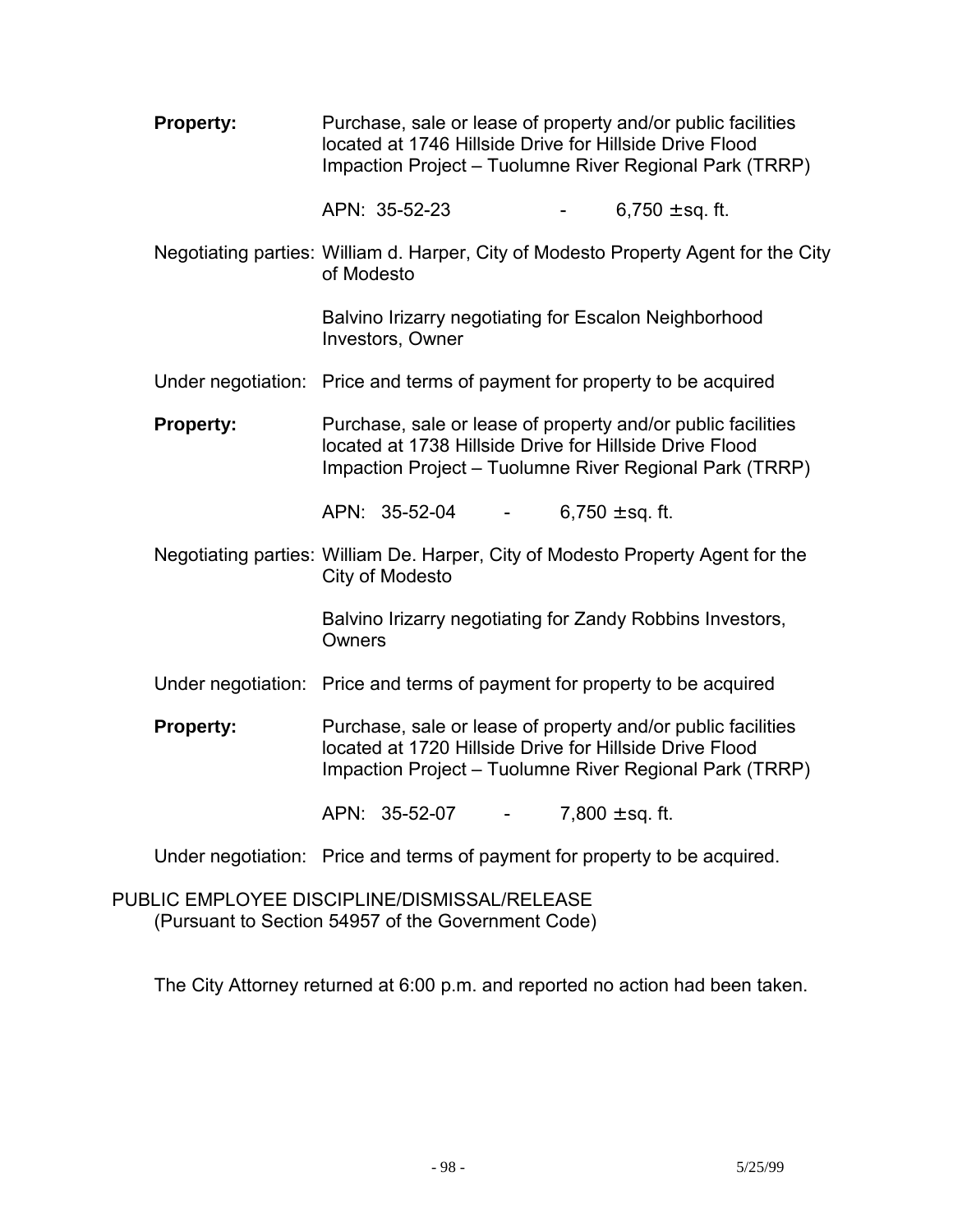# **MINUTES, Tuesday, June 1, 1999, at 7:00 p.m.**

Roll Call – Present: Councilmembers Conrad, Dobbs, Fisher, Serpa, Smith, Mayor Lang

Absent: Friedman

- CONSENT ITEMS ROLL CALL VOTE REQUIRED: Items 1-3, 5-9, & 13-16 Items 4, 11, 12 removed from agenda Item 10 removed from Consent
- **ACTION**: (Dobbs/Fisher, unan.; Friedman, absent)

### ACKNOWLEDGEMENTS AND PRESENTATIONS

Mayor Lang acknowledged Boy Scout Troop 12.

#### CONSENT

- 1. Approval of the minutes of the special City Council meeting of May 21, 1999, and the regular City Council meeting of May 25, 1999.
- **ACTION:** By motion (Dobbs/Fisher, unan.; Friedman, absent), approved the minutes of the special City Council meeting of May 21, 1999, and the regular City Council meeting of May 25, 1999.

### **CONSENT**

- 2. Final adoption of Ord. No. 3141-C.S. amending the Precise Plan for Area No. 25 of the Village One Specific Plan to allow development in the Precise Plan to utilize public streets, property located on the east side of Millbrook Avenue south of Floyd Avenue. (Lowe Development.
- **ACTION**: By motion (Dobbs/Fisher, unan.; Friedman, absent), approved final adoption of Ord. No. 3141-C.S. amending the Precise Plan for Area No. 25 of the Village One Specific Plan to allow development in the Precise Plan to utilize public streets, property located on the east side of Millbrook Avenue south of Floyd Avenue. (Lowe Development.

### **CONSENT**

- 3. Consider authorizing call for bids for a mobile command post.
- **ACTION**: Res. 99-265 adopted (Dobbs/Fisher, unan.; Friedman, absent) authorizing call for bids for a mobile command post with bid opening of June 15, 1999 at 11:00 a.m.

### *Item #4 removed from Agenda*

4. Consider authorizing call for bids for furnishing water meters of various sizes for the period of date of award through June 30, 2002.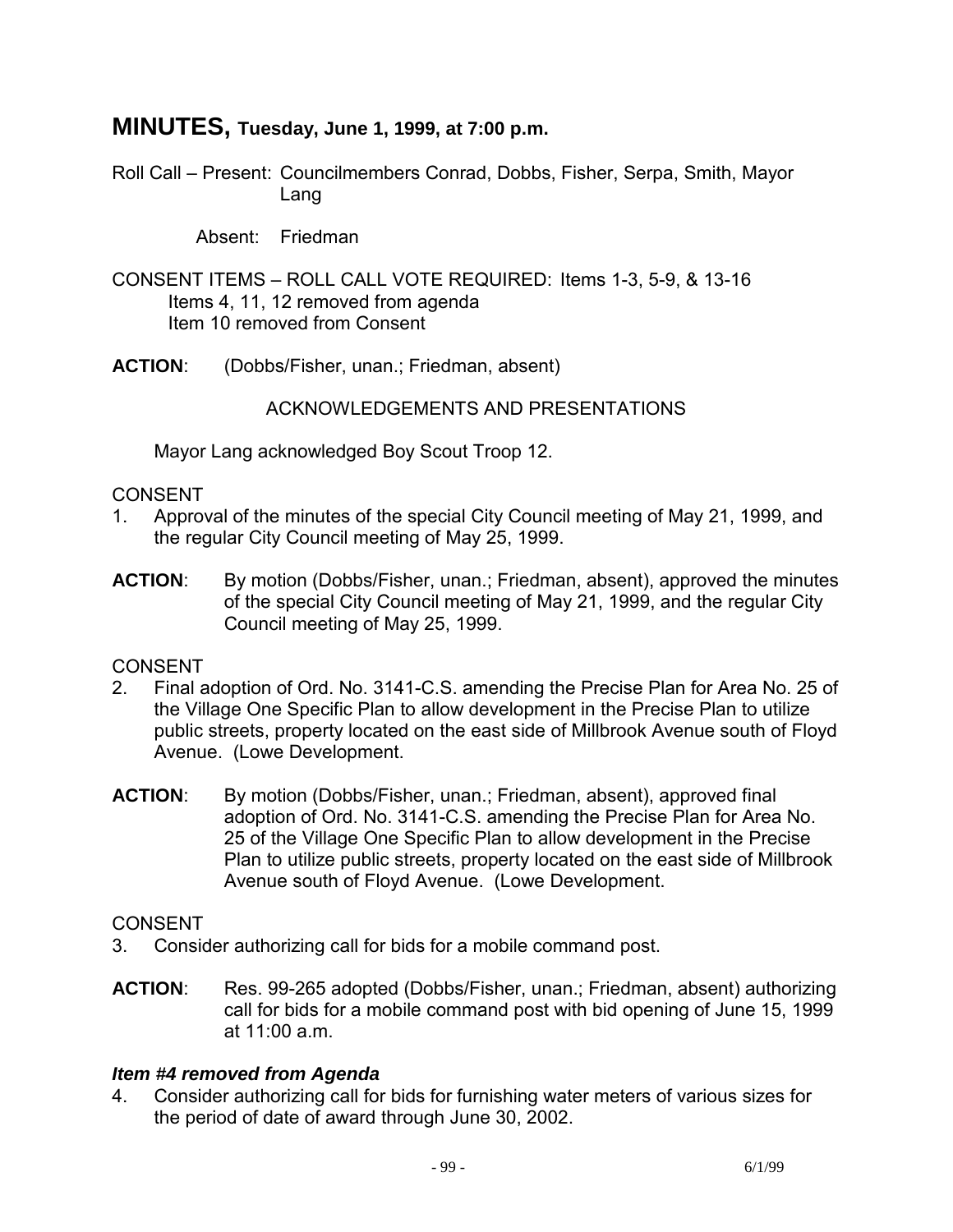- 5. Consider awarding contract for the Woodland Park project to Duley's Landscape, Inc. for \$498,310.90; and consider amending the budget to fully fund the project.
- **ACTION**: Res. 99-266 adopted (Dobbs/Fisher, unan.; Friedman, absent) awarding contract for the Woodland Park project to Duley's Landscape, Inc.

Res. 99-267 adopted (Dobbs/Fisher, unan.; Friedman, absent) amending the budget to fully fund the project.

## **CONSENT**

- 6. Consider awarding contract for the Tuolumne River bicycle path project to Fagundes and Son for \$213,711.50; and consider amending the budget to fully fund the project.
- **ACTION**: Res. 99-268 adopted (Dobbs/Fisher, unan.; Friedman, absent) awarding contract for the Tuolumne River bicycle path project to Fagundes and Son.

Res. 99-269 adopted (Dobbs/Fisher, unan.; Friedman, absent) amending the budget to fully fund the project.

### **CONSENT**

- 7. Consider awarding contract for the interior coating of Digesters 4 and 5 to Sancon Engineering II, Inc. for \$121,400.
- **ACTION**: Res. 99-270 adopted (Dobbs/Fisher, unan.; Friedman, absent) awarding contract for the interior coating of Digesters 4 and 5 to Sancon Engineering II, Inc.

# **CONSENT**

- 8. Consider awarding bid for carpet replacement at Modesto Centre Plaza to Carpetland for \$59,625.
- **ACTION**: Res. 99-271 adopted (Dobbs/Fisher, unan.; Friedman, absent) awarding bid for carpet replacement at Modesto Centre Plaza to Carpetland.

# CONSENT

- 9. Consider waiving formal bid procedures and authorizing the purchase of a live fire mobile range from Advanced Interactive Systems for the total cost of \$192,000.
- **ACTION**: Res. 99-272 adopted (Dobbs/Fisher, unan.; Friedman, absent) waiving formal bid procedures and authorizing the purchase of a live fire mobile range from Advanced Interactive Systems.

### *Item #10 removed from Consent*

10. Consider extending agreement with Environmental Care, Inc. for golf course maintenance for no more than six months.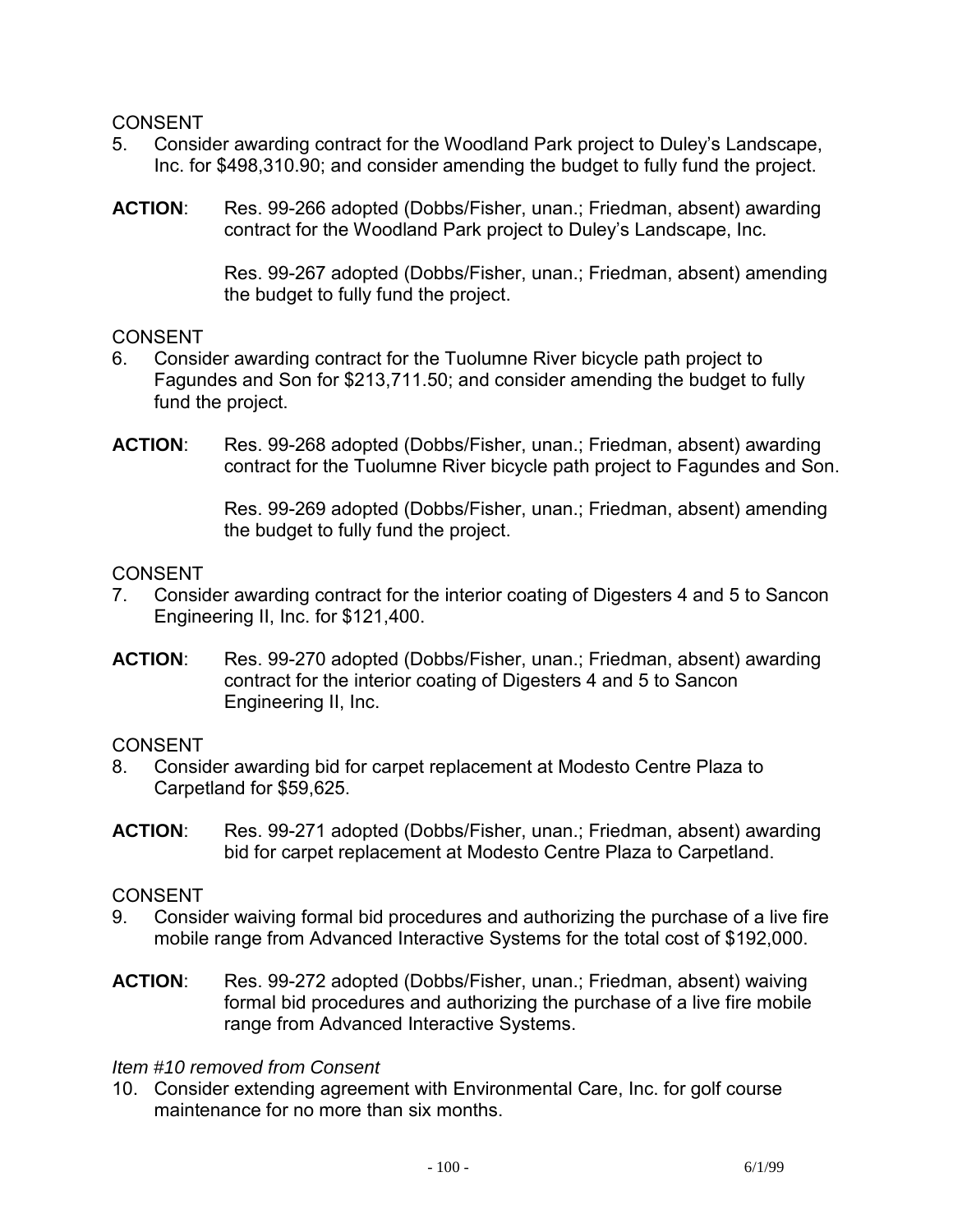**ACTION**: Res. 99-273 adopted (Conrad/Serpa, unan.; Friedman, absent) extending agreement with Environmental Care, Inc. for golf course maintenance for no more than six months.

## *Item #11 removed from Agenda*

11. Consider approving an agreement with Isaac Escho for concession services at Beyer Park, and consider authorizing requests for proposals for concession services for a second vendor at Beyer Park for the skate park.

## *Item #12 removed from Agenda*

12. Consider approving final map of Enterprise Business Park subdivision and authorizing the City Manager to sign an agreement with the subdividers as required by Section 4-4.604(c) of the Municipal Code. (Owners: Marvin L. Oates and Jesus O. Garcia)

### CONSENT

- 13. Consider authorizing the City Attorney to join in amicus briefs in: Haggis v. City of Los Angeles; Pacific Indem. Co. v. Bellefonte Insur. Co.; Kathleen R. v. City of Livermore; Kajima/Ray Wilson v. Los Ang eles Metro. Transp. Auth.; East Bay Asian Local Dev. Corp. v. State of California; and Estevanovic v. City of Riverside.
- **ACTION**: By motion (Dobbs/Fisher, unan.; Friedman, absent), authorized the City Attorney to join in amicus briefs in: Haggis v. City of Los Angeles; Pacific Indem. Co. v. Bellefonte Insur. Co.; Kathleen R. v. City of Livermore; Kajima/Ray Wilson v. Los Angeles Metro. Transp. Auth.; East Bay Asian Local Dev. Corp. v. State of California; and Estevanovic v. City of Riverside.

### **CONSENT**

- 14. Letter of resignation from the Board of Zoning Adjustment from Andrew S. Mendlin.
- **ACTION**: Res. 99-274 adopted (Dobbs/Fisher, unan.; Friedman, absent) accepting the resignation of Andrew S. Mendlin from the Board of Zoning Adjustment.

### CONSENT

- 15. Letter of resignation from the Community Qualities Forum from Linda M. Avedon.
- **ACTION**: Res. 99-275 adopted (Dobbs/Fisher, unan.; Friedman, absent) accepting the resignation of Linda M. Avedon from the Community Qualities Forum.

### CONSENT

- 16. Letter of resignation from the L ocal Cable Programming Committee from Carol Lancaster Mingus.
- **ACTION**: Res. 99-276 adopted (Dobbs/Fisher, unan.; Friedman, absent) accepting the resignation of Carol Lancaster Mingus from the Local Cable Programming Committee.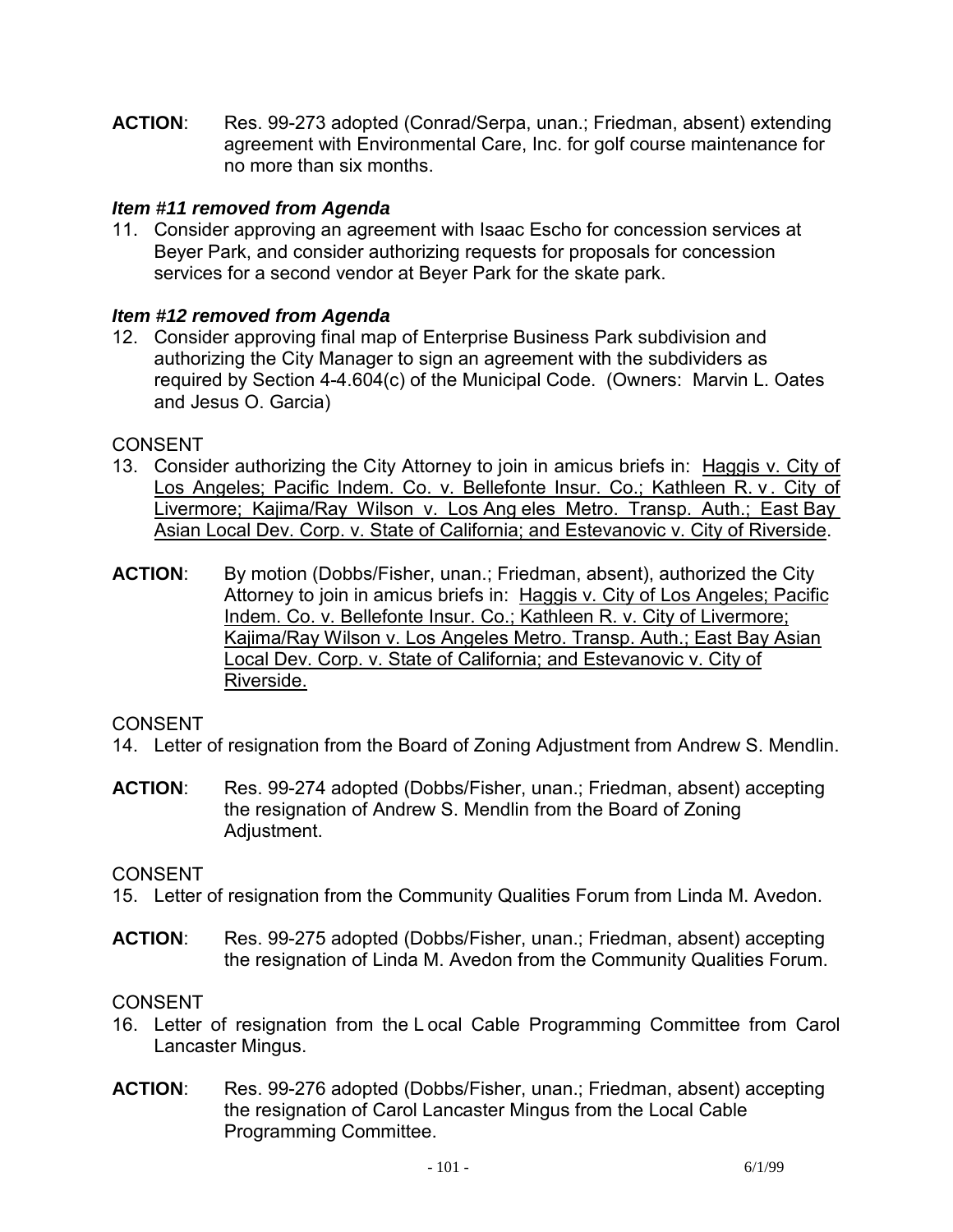- 16A. Consider authorizing City Manager to execute a Memorandum of Understanding (MOU) for exchange of Regional Improvement Program Funds between the City of Ceres and Cities of Hughson, Modesto, Newman, Patterson, Riverbank, and Waterford.
- **ACTION**: Res. 99-277 adopted (Dobbs/Fisher, unan.; Friedman, absent) authorizing City Manager to ex ecute a M emorandum of Understanding (MOU) for exchange of Regional Improvement Program Funds between the City of Ceres and Cities of Hughson, Modesto, Newman, Patterson, Riverbank, and Waterford.

# WRITTEN COMMUNICATIONS

- 17. Letter from Harry Kullijian regarding objection to programming of pornography on cable television.
- **ACTION**: No action taken.
- 18. Letter from Denise Judd, Secretary, American Civil War Association, regarding an event in Modesto.
- **ACTION**: By motion (Fisher/Dobbs, unan.; Friedman, absent), referred item to Human Services Committee if Denise Judd makes a request.

# ORAL COMMUNICATIONS

 Councilmember Serpa requested the first Council meeting in August be scheduled for 4:00 p.m. due to National Night Out being held on the same day.

# MATTERS TOO LATE FOR THE AGENDA

None.

# **MISCELLANEOUS**

# Appointments

- 19. Local Cable Programming Committee
- **ACTION**: Res. 99-278 adopted appointing Thomas Arnold to the Local Cable Programming Committee with a term expiration of December 31, 2002.

# ADJOURNMENT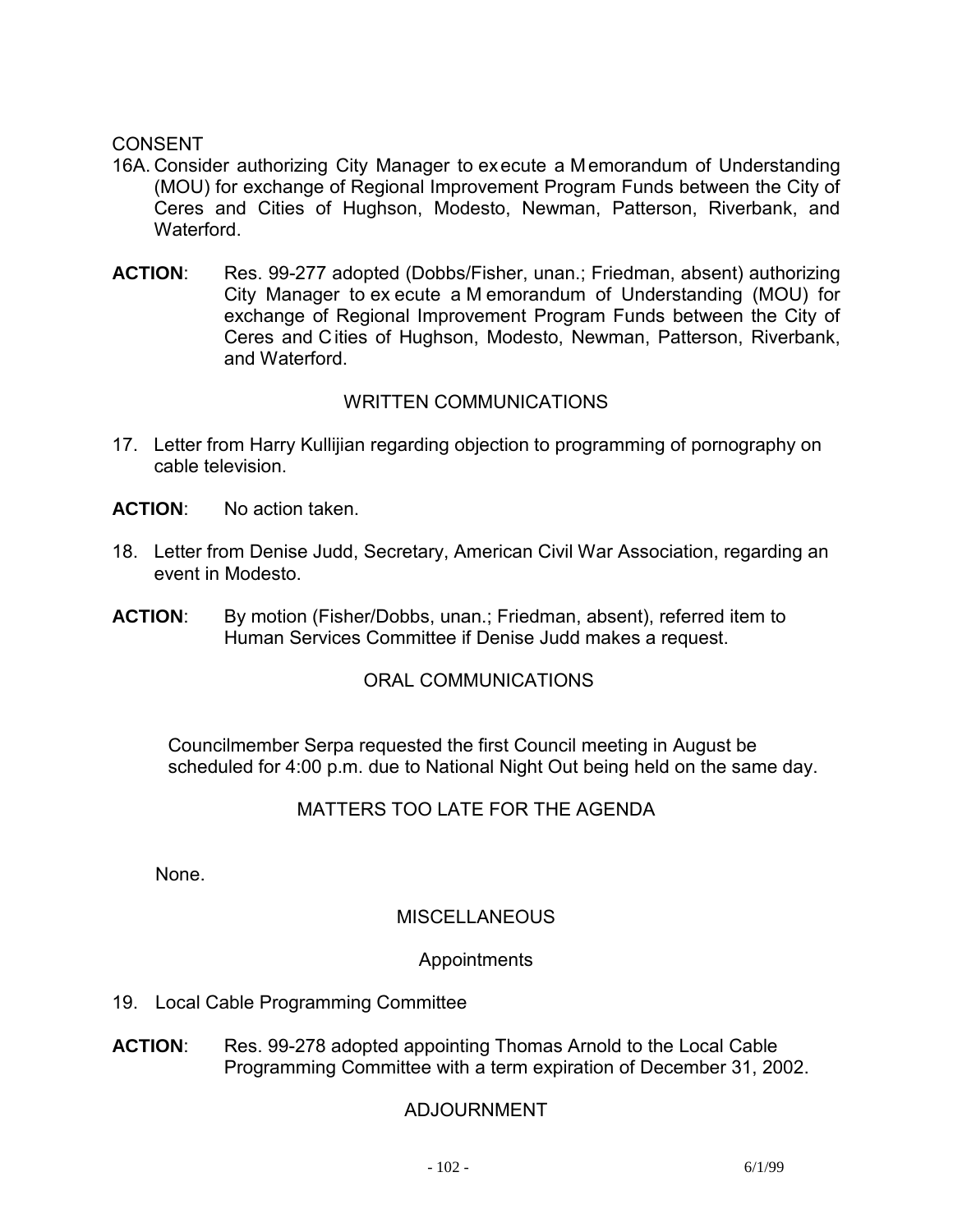The meeting adjourned to Closed Session at 7:43 p.m.

 *CONFERENCE WITH LEGAL COUNSEL – ANTICIPATED LITIGATION* 

 Significant exposure to litigation pursuant to subdivision (b) of Section 54956.9 of the Government Code:

The Closed Session ended at 8:05 p.m. with no reportable action taken.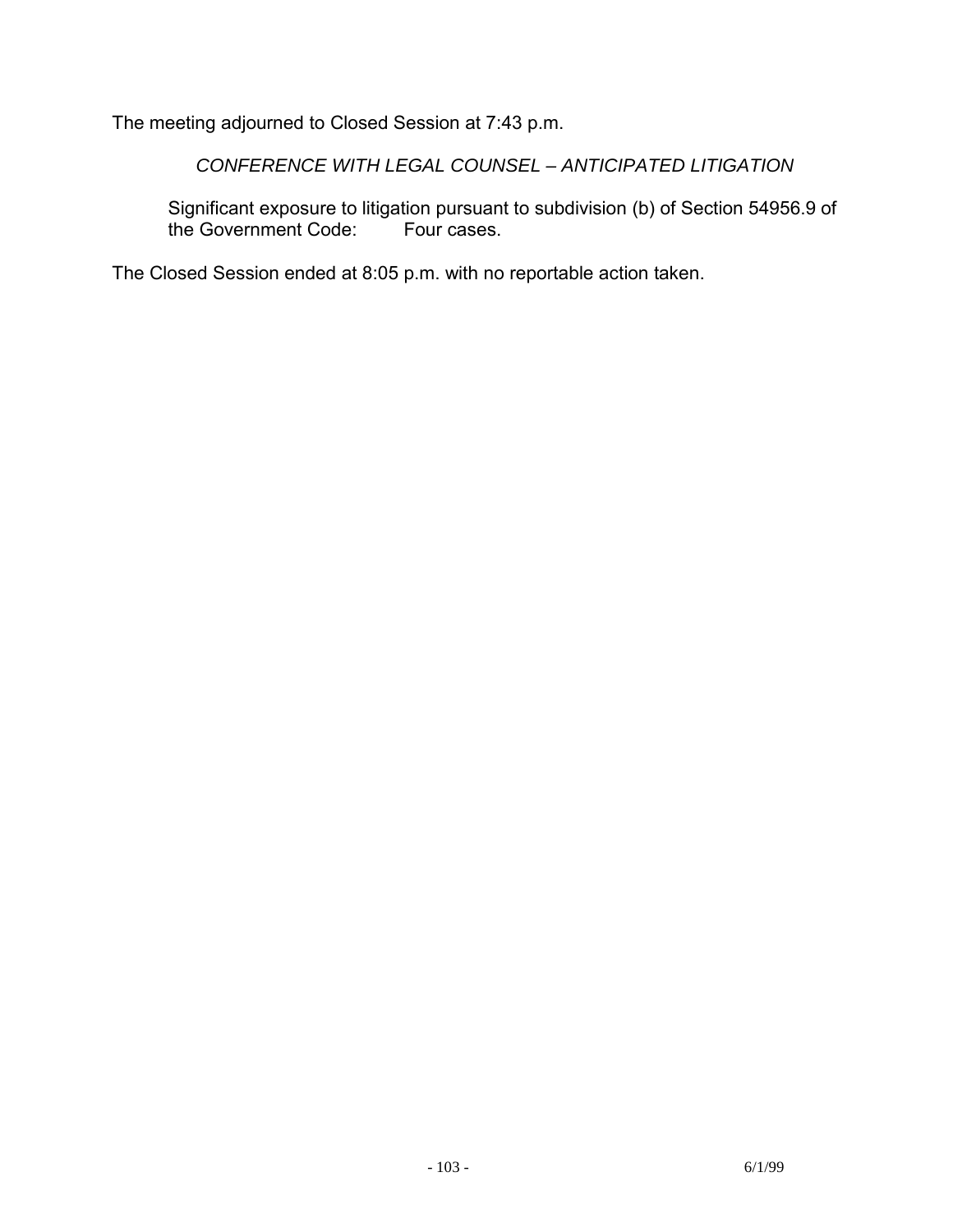# **MINUTES, Special City Council Meeting, Friday, June 11, 1999, at 8:00 a.m.**

Roll Call – Present: Councilmembers Conrad, Friedman, Smith

Absent: Dobbs, Fisher, Serpa, Mayor Lang

The City Council and staff discussed State legislative issues and reviewed city issues and State programs with Assemblymember House.

Meeting adjourned at 9:00 a.m.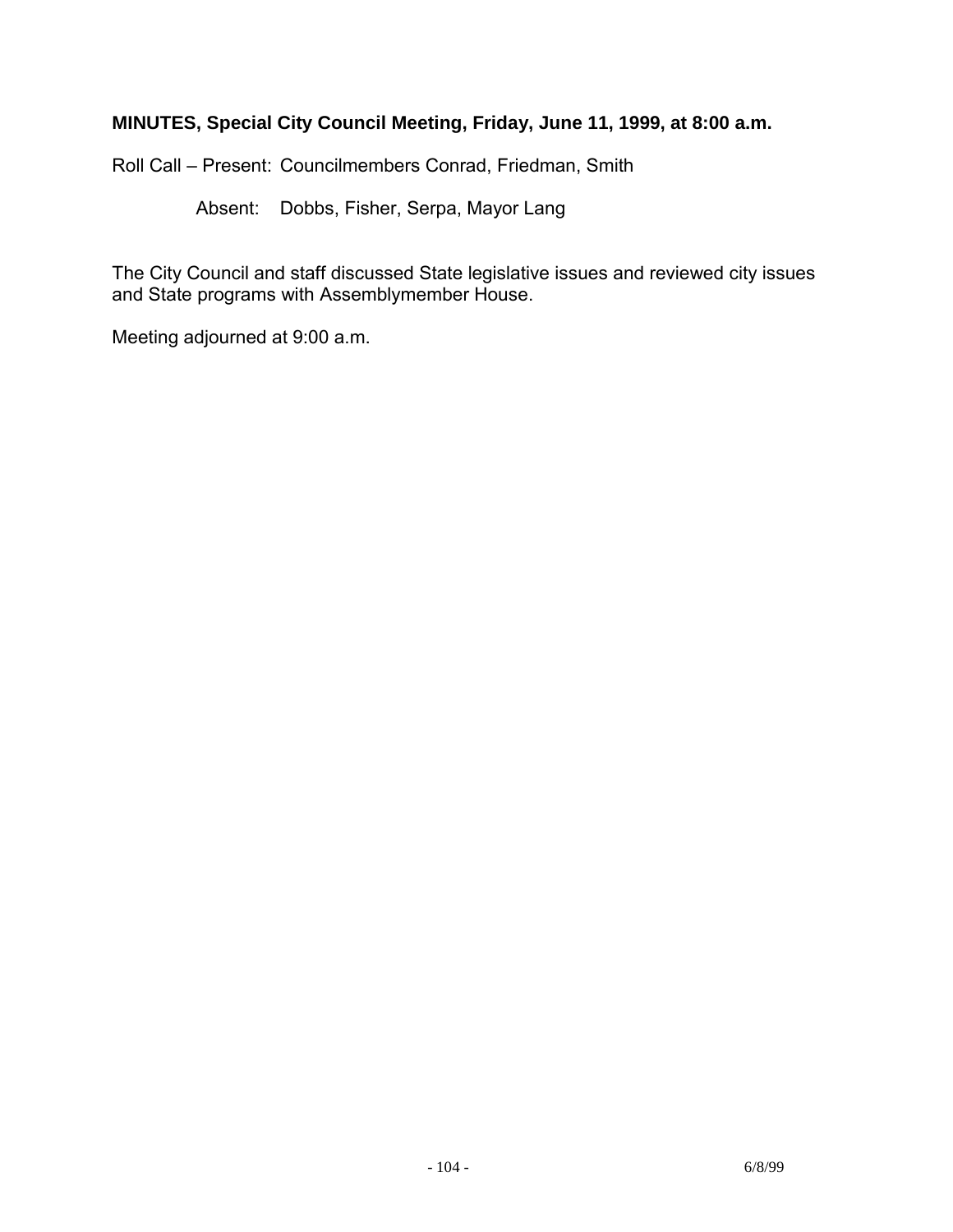# MINUTES, **Tuesday, June 8, 1999, at 4:00 p.m.**

Roll Call – Present: Councilmembers Conrad, Dobbs, Fisher, Friedman, Serpa, Smith, Mayor Lang

Absent: None

- CONSENT ITEMS ROLL CALL VOTE REQUIRED: Items 1, 3-5 & 11 Item #2 removed from Agenda Items 6, 7, 8, 9, & 10 removed from Consent
- **ACTION**: (Dobbs/Fisher, unan.)

## ACKNOWLEDGEMENTS AND PRESENTATIONS

Mayor Lang made a presentation to International Festival and St. Andrews Society.

 Church of Jesus Christ of Latter Day Saints presentation of appreciation to the City Council.

> Presentation made by Russ Newman and Marilyn Hinkle to the Council and they presented Mayor Lang with family history binder and picture.

# **CONSENT ITEMS**

# CONSENT

- 1. Approval of the minutes of the regular City Council meeting of June 1, 1999.
- **ACTION**: By motion (Dobbs/Fisher, unan.), approved the minutes of the regular City Council meeting of June 1, 1999

### *Item #2 removed from Agenda*

2. Consider authorizing call for bids for liquid chlorine with two one-year extensions for Operations and Maintenance Department-Water Quality Control Division.

### CONSENT

- 3. Consider authorizing call for bids for water meters of various sizes for the period of date of award through June 30, 2002.
- **ACTION**: Res. 99-279 adopted (Dobbs/Fisher, unan.) authorizing call for bids for water meters of various sizes for the period of date of award through June 30, 2002, with bid opening to be July 29, 1999 @ 11:00 a.m.

# CONSENT

4. Consider accepting as complete the contract of Allen A. Waggoner Construction, Inc. for the Roselle Avenue waterline and authorize City Clerk to file a Notice of Completion. (Original contract: \$220,825)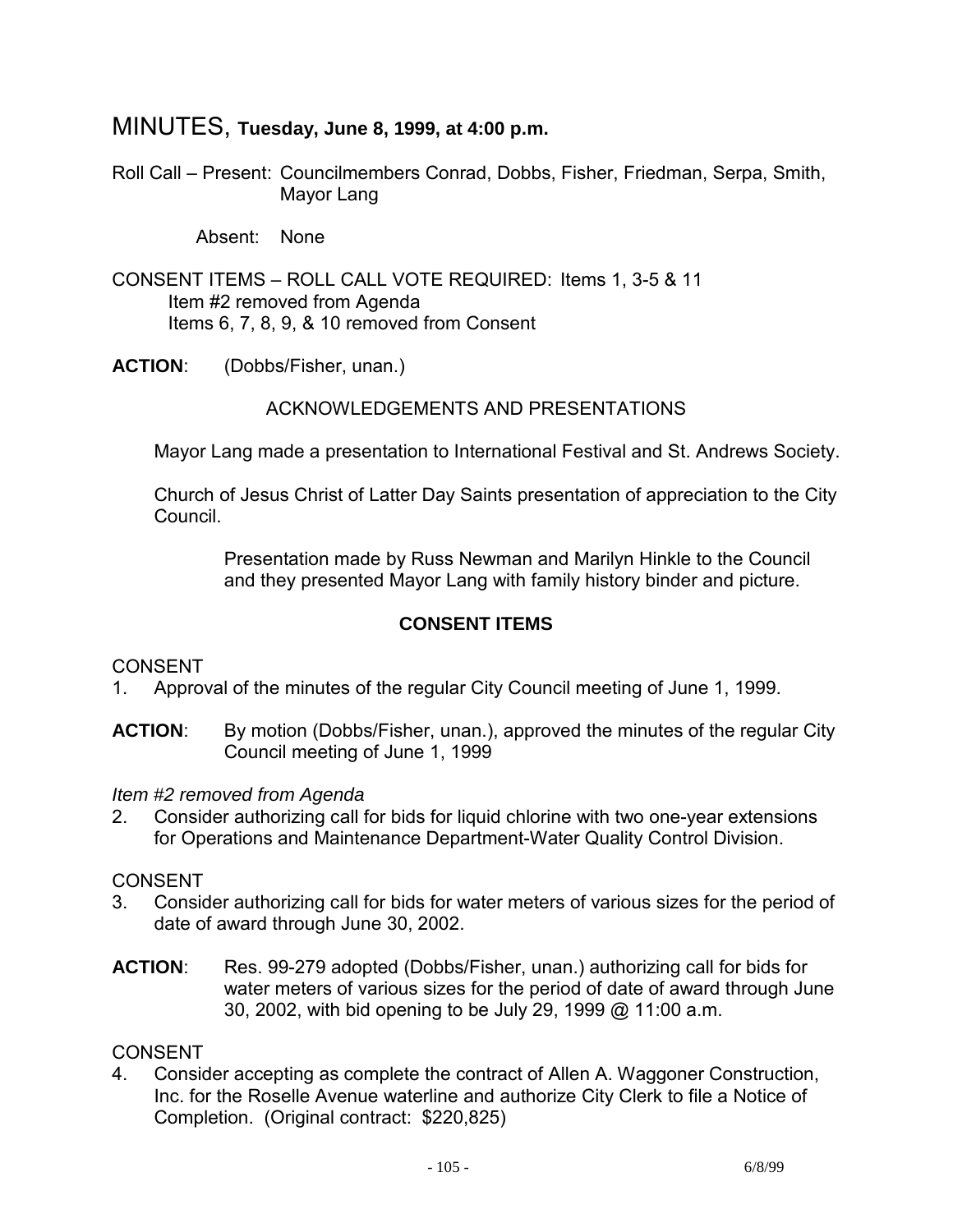**ACTION**: Res. 99-280 adopted (Dobbs/Fisher, unan.) accepting as complete the contract of Allen A. Waggoner Construction, Inc. for the Roselle Avenue waterline and authorize City Clerk to file a Notice of Completion.

## **CONSENT**

- 5. Consider amending Class Range Table for Senior Fire Equipment Mechanic and amending the Position Class Plan for Motor Sweeper Operator.
- **ACTION**: Res. 99-281 adopted (Dobbs/Fisher, unan.) amending Class Range Table to revise the salary for Senior Fire Equipment Mechanic

Res. 99-282 adopted (Dobbs/Fisher, unan.) amending the Position Class Plan for Motor Sweeper Operator.

## *Item #6 removed from Consent*

- 6. Consider approving agreement with the City of Newman for the use of Modesto Property Agent's right of way services.
- **ACTION**: Res. 99-283 adopted (Friedman/Smith, majority; Dobbs, no) approving agreement with the City of Newman for the use of Modesto Property Agent's right of way services.

## *Item #7 removed from Consent*

### *Councilmember Fisher excused due to conflict of interest*

- 7. Consider authorizing an application for HELP Program Funds (Housing Enabled by Local Partnerships) in the amount of \$1,632,000 from the California Housing Finance Agency (CHFA) for a Housing Authority project.
- **ACTION**: Res. 99-284 adopted (Friedman/Dobbs, unan.; Fisher, absent) authorizing an application for HELP Program Funds (Housing Enabled by Local Partnerships) in the amount of \$1,632,000 from the California Housing Finance Agency (CHFA) for a Housing Authority project.

### *Item #8 removed from Consent*

*Councilmember Fisher excused due to conflict of interest* 

- 8. Consider adoption of a resolution canvassing the election, adoption of a resolution of change, and introduction of an ordinance adding taxes for completion of Snyder Avenue improvements within the Carver-Bangs/Pelandale-Snyder Community Facilities District (CFD) No. 1998-2.
- **ACTION**: Res. 99-285 adopted (Dobbs/Friedman, unan.; Fisher, absent) canvassing the election

Res. 99-286 adopted (Dobbs/Friedman, unan.; Fisher, absent) ordering a change in Community Facilities District No. 1998-2.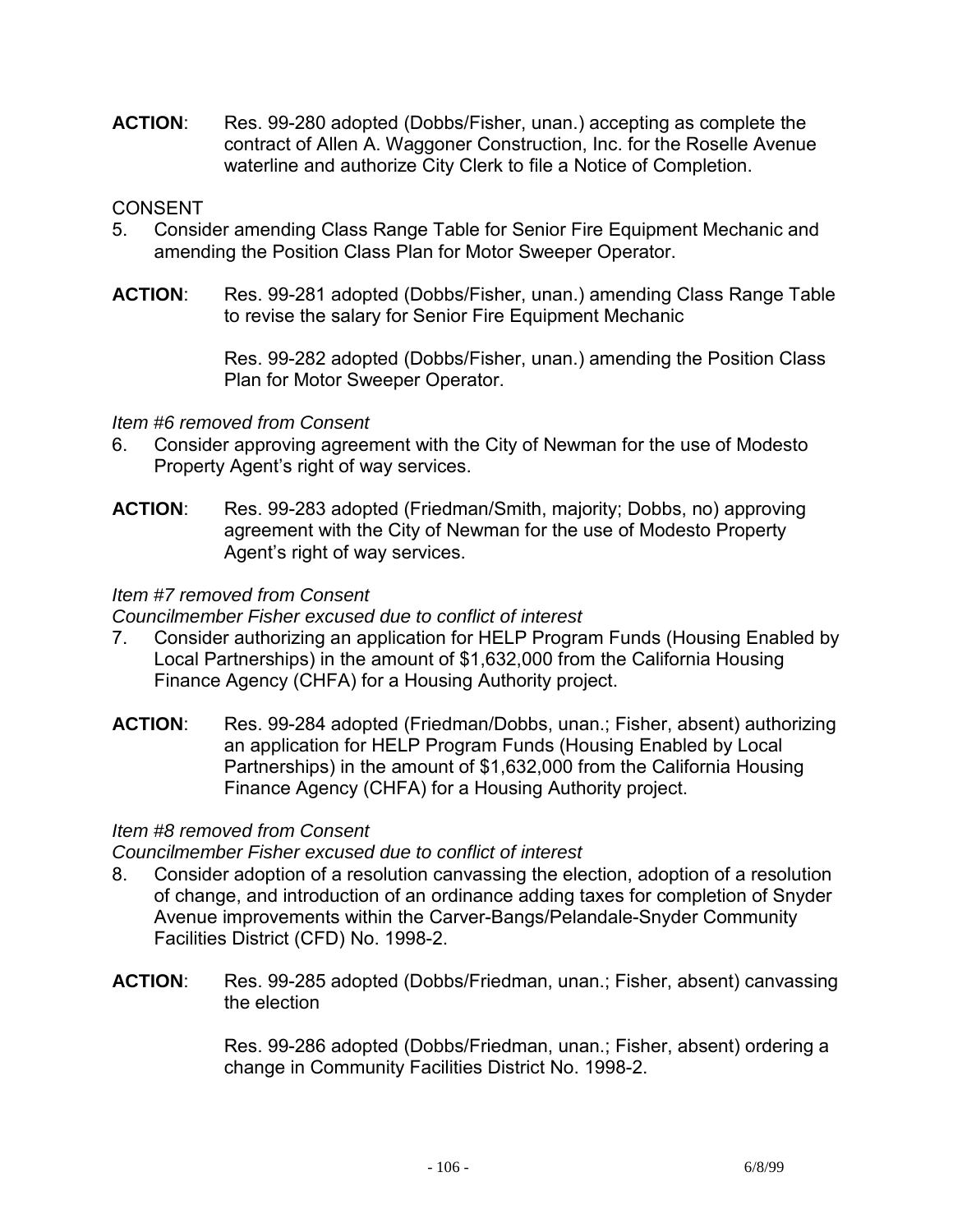Ord. 3142 introduced (Dobbs/Friedman, unan.; Fisher, absent) adding taxes for completion of Snyder Avenue in Community Facilities District 1998-2.

## *Item #9 removed from Consent*

- 9. Consider endorsing the Principles and Issue Statement for Studying a Countywide Distribution Program for Sales Tax.
- **ACTION**: By motion (Fisher/Friedman, majority; Serpa, no) endorsed the Principles and Issue Statement for Studying a Countywide Distribution Program for Sales Tax.

## *Item #10 removed from Consent*

- 10. Consider authorizing the City of Modesto's participation with Stanislaus County and Stanislaus County Economic Development Corporation for the purposes of providing Transportation Demand Management services throughout the County in the amount of \$53,012, and authorize the City Manager to sign the agreement if the Stanislaus Council of Governments Policy Board accepts the tri-party proposal.
- **ACTION**: Res. 99-287 adopted (Dobbs/Friedman, unan.) authorizing the City of Modesto's participation with Stanislaus County and Stanislaus County Economic Development Corporation for the purposes of providing Transportation Demand Management services throughout the County in the amount of \$53,012, and authorize the City Manager to sign the agreement if the Stanislaus Council of Governments Policy Board accepts the tri-party proposal.

# CONSENT

- 11. Consider amending budget to appropriate \$26,500 from the Centre Plaza Reserve to a capital project to provide fiber optic cable from the new city/county building to the Centre Plaza.
- **ACTION**: Res. 99-288 adopted (Dobbs/Fisher, unan.) amending budget to appropriate \$26,500 from the Centre Plaza Reserve to a capital project to provide fiber optic cable from the new city/county building to the Centre Plaza.

# **HEARINGS**

### *Item #12 removed from Agenda*

- 12. Hearing to consider adopting a Resolution of Necessity to acquire real property interest for the Pelandale Expressway project from the Emile Lengyel Inter Vivos Trust (APN 46-07-13)
- 13. Hearing to consider proposed increases in monthly rent for hangars, tiedowns and office space at the Modesto City-County Airport, to be effective July 1, 1999.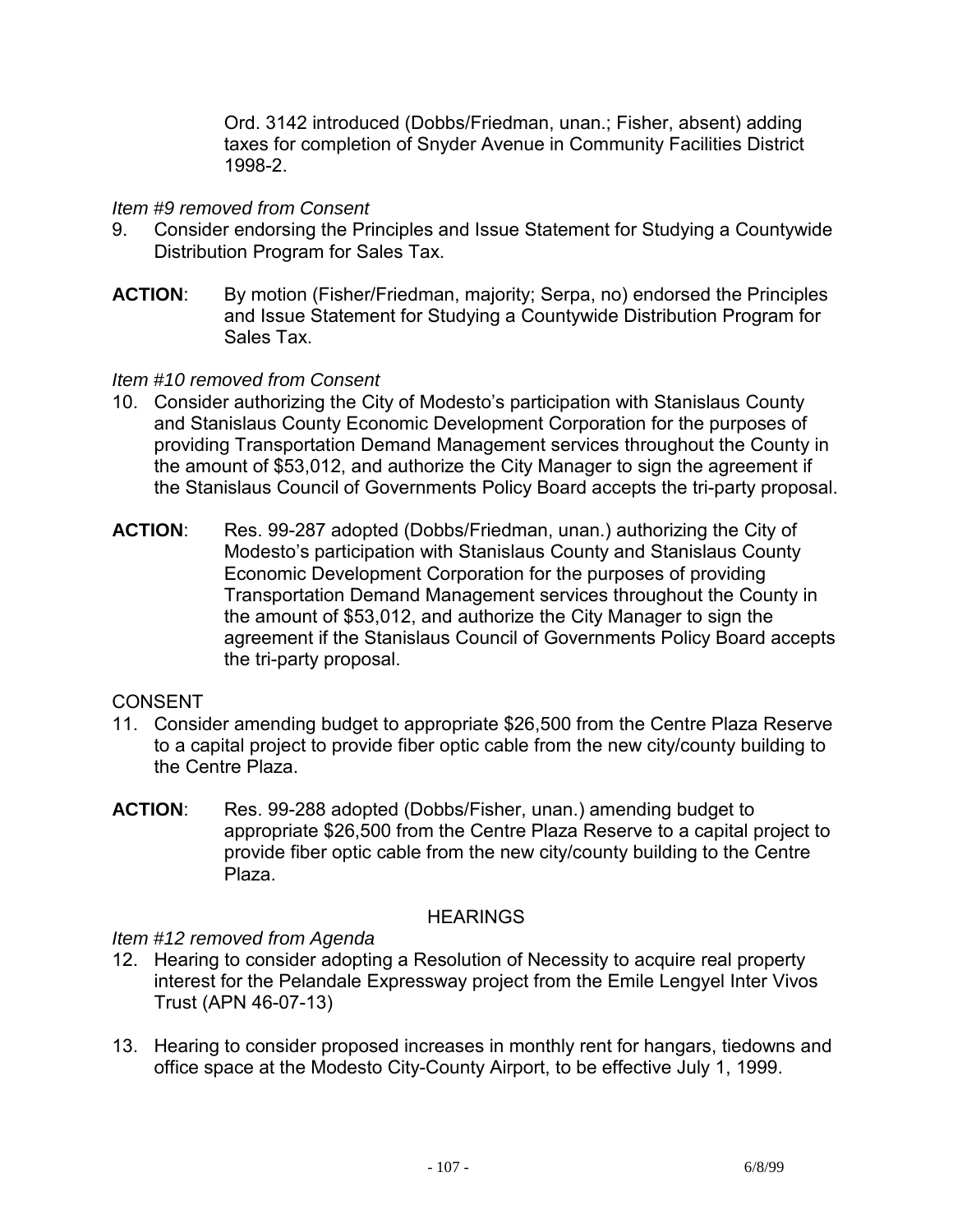- **ACTION**: Res. 99-289 adopting (Fisher/Smith, majority; Dobbs, no) increases in monthly rent for hangars, tiedowns and office space at the Modesto City-County Airport, to be effective July 1, 1999.
- 14. Hearing to consider the proposed Operating Budget for Fiscal Year 1999-2000 and Proposed 1999-2000 through 2008-2009 Capital Improvement Program Budget for the City of Modesto.
- **ACTION**: No action required.

# NEW BUSINESS

- 15. Consider revising the process for determining the annexation boundaries along North McHenry Area, south of Kiernan Avenue.
- **ACTION**: Res. 99-290 adopted (Fisher/Smith, majority; Conrad, Friedman & Serpa, no) repealing Resolution No. 98-642 which initiated the North McHenry-East Reorganization.

By motion (Fisher/Smith, majority; Conrad, Friedman & Serpa, no), endorsed the Community Development and Housing Committee recommendation to change policy by expanding the annexation study area to include both the east and west sides of McHenry Avenue that would include incentives such as a three-year phase-in of City taxes for existing business; directing staff to communicate with affected property owners and residents in the specified area regarding the annexation process; authorizing staff to redraw the North McHenry Reorganization Boundary to include as many properties as feasible on both sides of McHenry Avenue, based upon consultation with property owners and residents, and return to Council to initiate an annexation at a future date.)

- 15A. Consider repealing Resolution No. 99-242, a resolution approving a shift in approach to the North McHenry Annexation, adopted on May 18, 1999, as requested by Councilmember Serpa.
- **ACTION:** Motion failed, (Serpa/Conrad, Friedman, yes; Dobbs, Fisher, Smith, Lang, no) to repeal Res. 99-242.
- 16. Consider approving the allocation of funds of Phase II of the Community Development Block Grant allocation process and authorizing the City Manager to execute agreements with sub-recipients. (Resolution approving allocation of funds and authorizing City Manager to execute agreements needed.)
- **ACTION**: Res. 99-291 adopted (Friedman/Fisher, unan.) approving the allocation of funds of Phase II of the Community Development Block Grant allocation process and authorizing the City Manager to execute agreements with sub-recipients.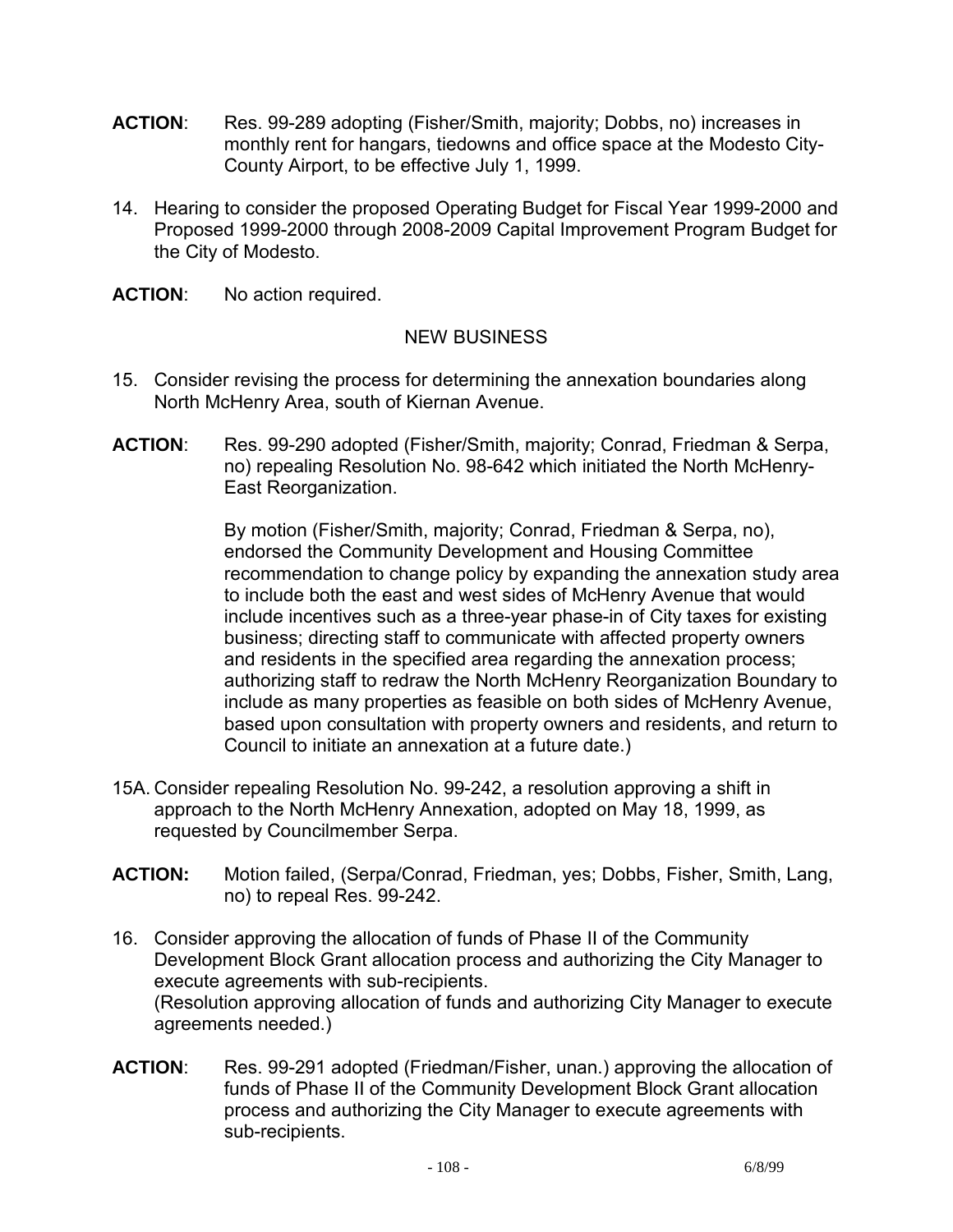17. Oral staff report regarding the status of the City's National Pollutant Discharge Elimination System Wastewater Permit.

**ACTION**: No action required.

## ORAL COMMUNICATIONS

Diane Moyer spoke regarding cable service.

## WRITTEN COMMUNICATIONS

18. Letter from Steve Burke regarding 10<sup>th</sup> Street Place project.

**ACTION**: No action required.

19. Letter from Steve Burke regarding Cable Franchise renewal.

**ACTION**: Referred to Utility Services and Franchise Committee.

#### MATTERS TOO LATE FOR THE AGENDA

None.

## ADJOURNMENT

The meeting adjourned to Closed Session at 6:21 p.m.

#### CLOSED SESSION

 The meeting will adjourn to a Closed Session in the Mayor's Chambers to consider the following:

CONFERENCE WITH LEGAL COUNSEL – ANTICIPATED LITIGATION

 Initiation of litigation pursuant to subdivision (c) of Section 54956.9 of the Government Code: 1 case

CONFERENCE WITH LEGAL COUNSEL – EXISTING LITIGATION

Name of case: Setliff Brothers v. City of Modesto, and Does 1 through 10, inclusive Stanislaus County Superior Court Action No. 155230

 PUBLIC EMPLOYEE DISCIPLINE/DISMISSAL/RELEASE (Pursuant to Section 54957 of the Government Code)

CONFERENCE WITH LEGAL COUNSEL – ANTICIPATED LITIGATION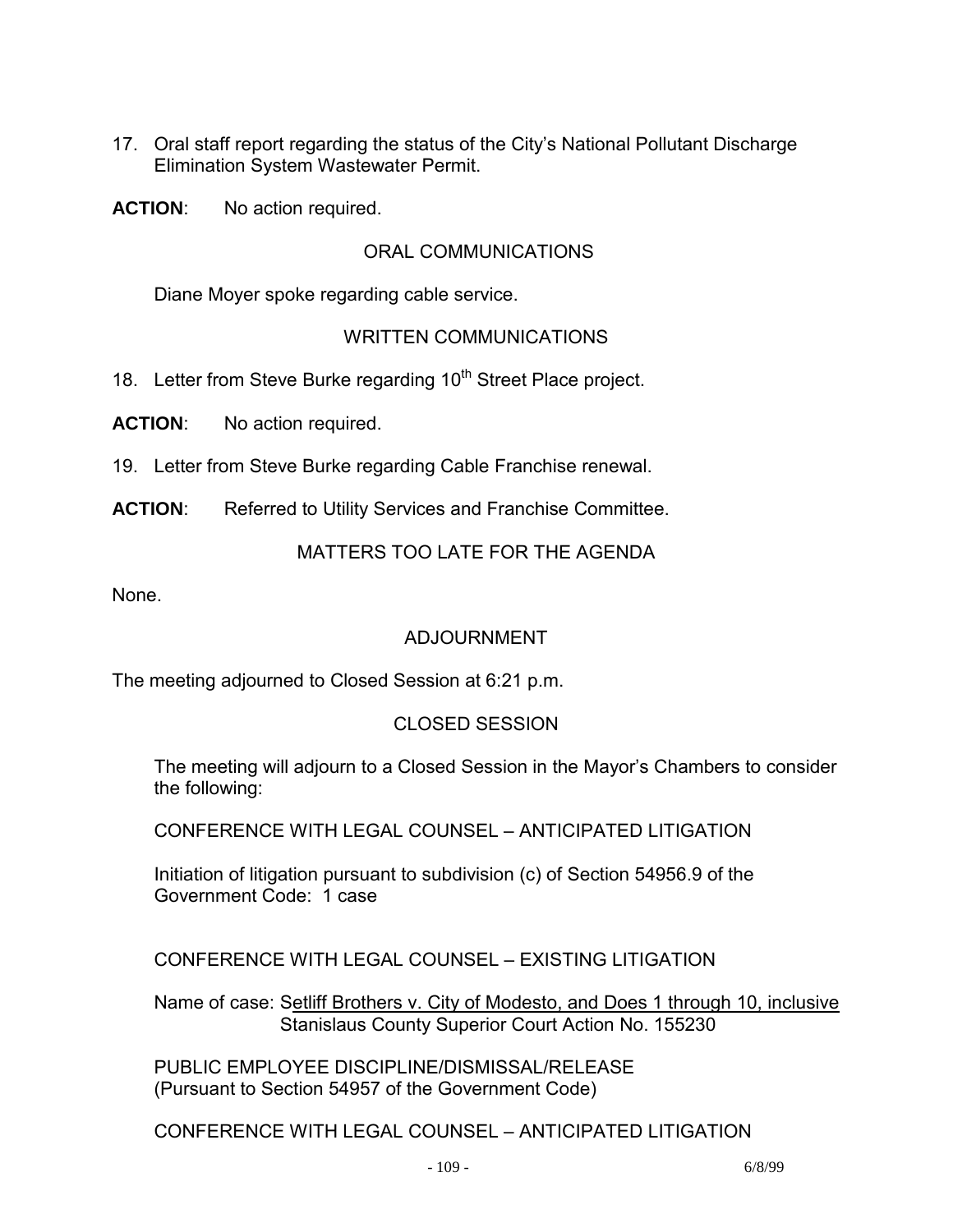Significant exposure to litigation pursuant to subdivision (b) of Section 54956.9 of the Government Code:

The Closed Session ended at 7:15 p.m. with no reportable action taken.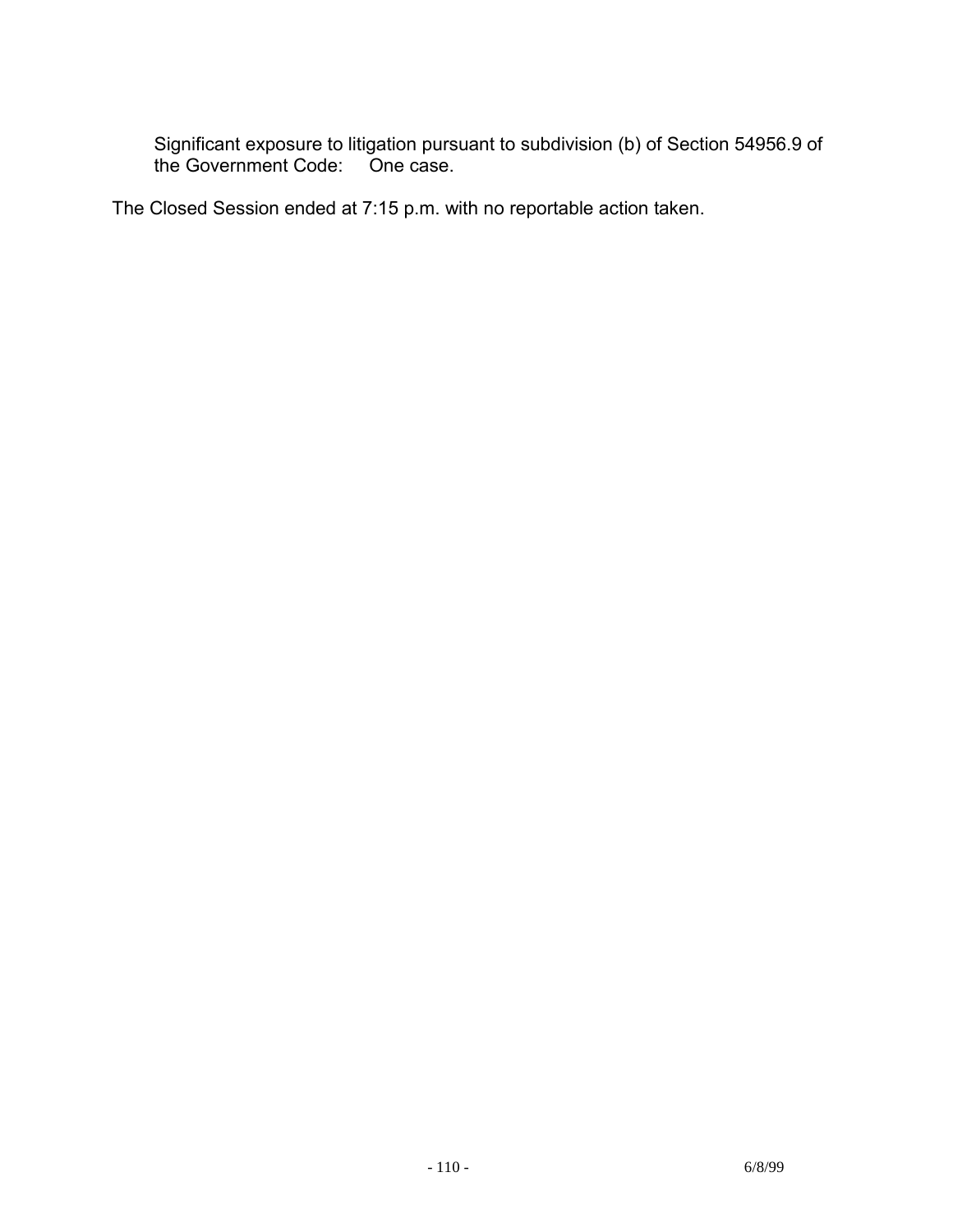### **MINUTES, Tuesday, June 15, 1999, at 7:00 p.m.**

Roll Call – Present: Councilmembers Conrad, Dobbs, Fisher, Friedman, Serpa, Smith, Mayor Lang

Absent: None

CONSENT ITEMS – ROLL CALL VOTE REQUIRED: Items 1 through 5

**ACTION:** (Friedman/Fisher, unan.)

#### ACKNOWLEDGEMENTS AND PRESENTATIONS

None.

CONSENT

- 1. Approval of the minutes of the regular City Council meeting of June 8, 1999.
- **ACTION:** By motion (Friedman/Fisher, unan.), minutes of the regular City Council meeting of June 8, 1999.

**CONSENT** 

- 2. Consider authorizing City Manager to file grant application with the Federal Transit Administration (FTA) for \$2,392,676 in formula apportioned funds and \$106,236 in Congestion Mitigation and Air Quality (CMAQ) funds to be used to partially offset the operating and capital expenses of the City's public transportation program.
- **ACTION:** Res. 99-292 adopted (Friedman/Fisher, unan.) authorizing City Manager to file grant application with the Federal Transit Administration (FTA) for funds to be used to partially offset the operating and capital expenses of the City's public transportation program.

#### CONSENT

- 3. Consider extending Modesto Dial-A-Ride (MADAR) service hours by one hour on Saturdays and Sundays.
- **ACTION:** By motion (Friedman/Fisher, unan.), approved extending Modesto Dial-A-Ride (MADAR) service hours by one hour on Saturdays and Sundays.

CONSENT

- 4. Consider approving an agreement with Macias, Gini & Company to provide professional audit services for up to three years.
- **ACTION:** Res. 99-293 adopted (Friedman/Fisher, unan.) approving an agreement with Macias, Gini & Company to provide professional audit services for up to three years.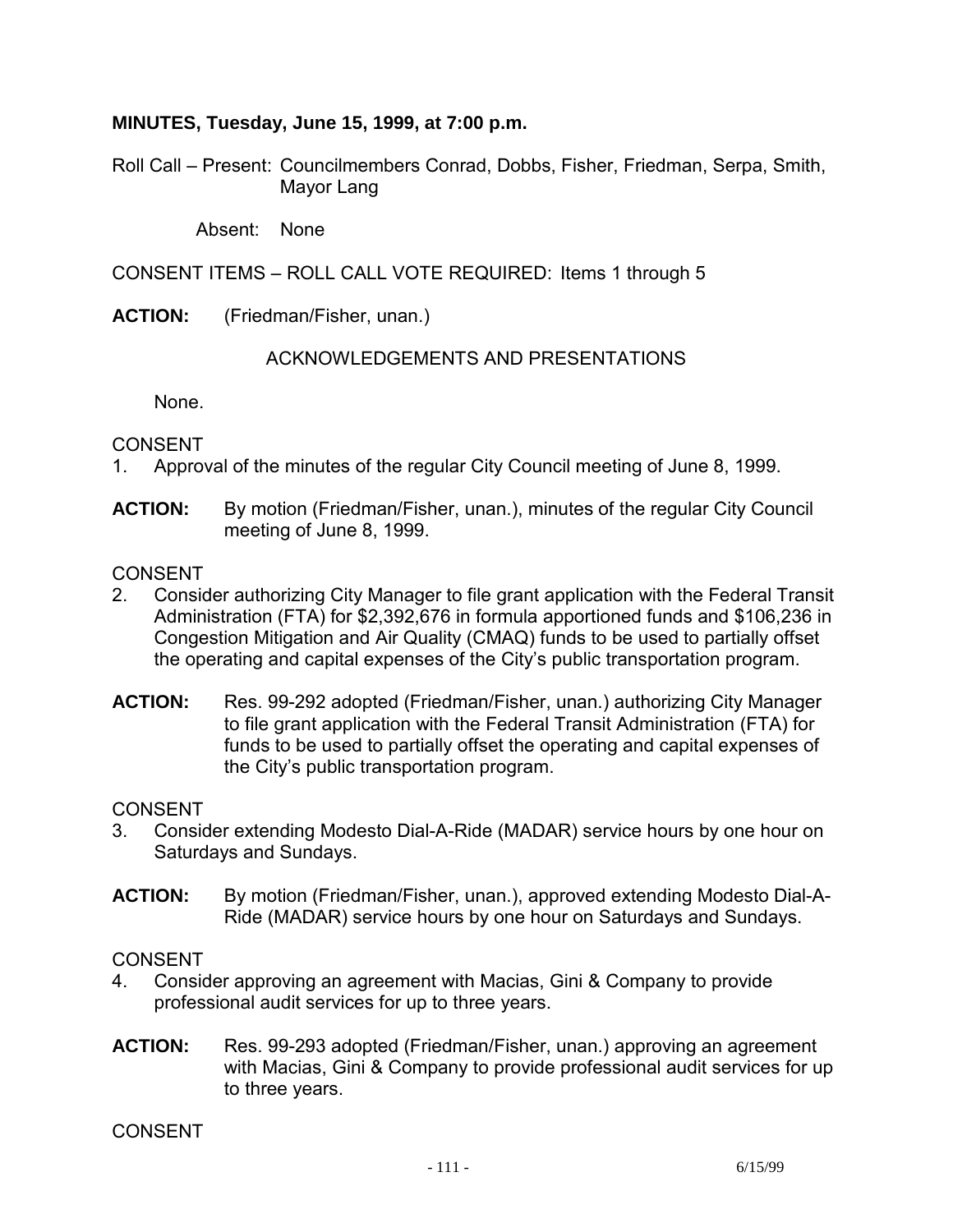- 5. Consider introduction of an ordinance amending the Modesto Municipal Code to adopt the 1997 Uniform Fire Code, and consider setting public hearing on July 6, 1999, at 7:00 p.m.
- **ACTION:** By motion (Friedman/Fisher, unan.), introduced Ord. 3143–C.S. amending the Modesto Municipal Code to adopt the 1997 Uniform Fire Code.

Res. 99-294 adopted (Friedman/Fisher, unan.) setting public hearing on July 6, 1999, at 7:00 p.m.

## **HEARING**

- 6. Hearing to consider a proposed amendment to Planned Development, P-D(489), to allow a 76-unit multi-family apartment complex in place of a previously approved elderly housing project, property located on the east side of Roselawn Avenue, at Pelton Avenue. (Jack E. Siadek)
- **ACTION:** By motion (Conrad/Smith, unan.), item was continued to July 6, 1999 meeting.

## NEW BUSINESS

- 7. Consider accepting Financial Policy Committee recommendations for the 1999- 2000 Operating Budget and 1999-2000 Capital Improvement Program.
- **ACTION:** Res. 99-295 adopted (Fisher/Smith, majority; Conrad & Serpa, no) accepting Financial Policy Committee recommendations for the 1999- 2000 Operating Budget and 1999-2000 Capital Improvement Program, and directing staff to incorporate the accompanying recommendations into the budget adoption report and return to Council for approval on June 22, 1999.
- 8. Consider acknowledging the receipt of the Charter Review Committee's report and refer the matter to the appropriate Council committee for the formulation of a final recommendation to the City Council.
- **ACTION:** No action was taken. Item will return to Council on June 22, 1999.

## ORAL COMMUNICATIONS

Luis Levine spoke regarding the  $4<sup>th</sup>$  of July parade being held on July  $5<sup>th</sup>$ . This item was placed on the June 22 Council agenda by order of the chair.

## MATTERS TOO LATE FOR THE AGENDA

None.

#### ADJOURNMENT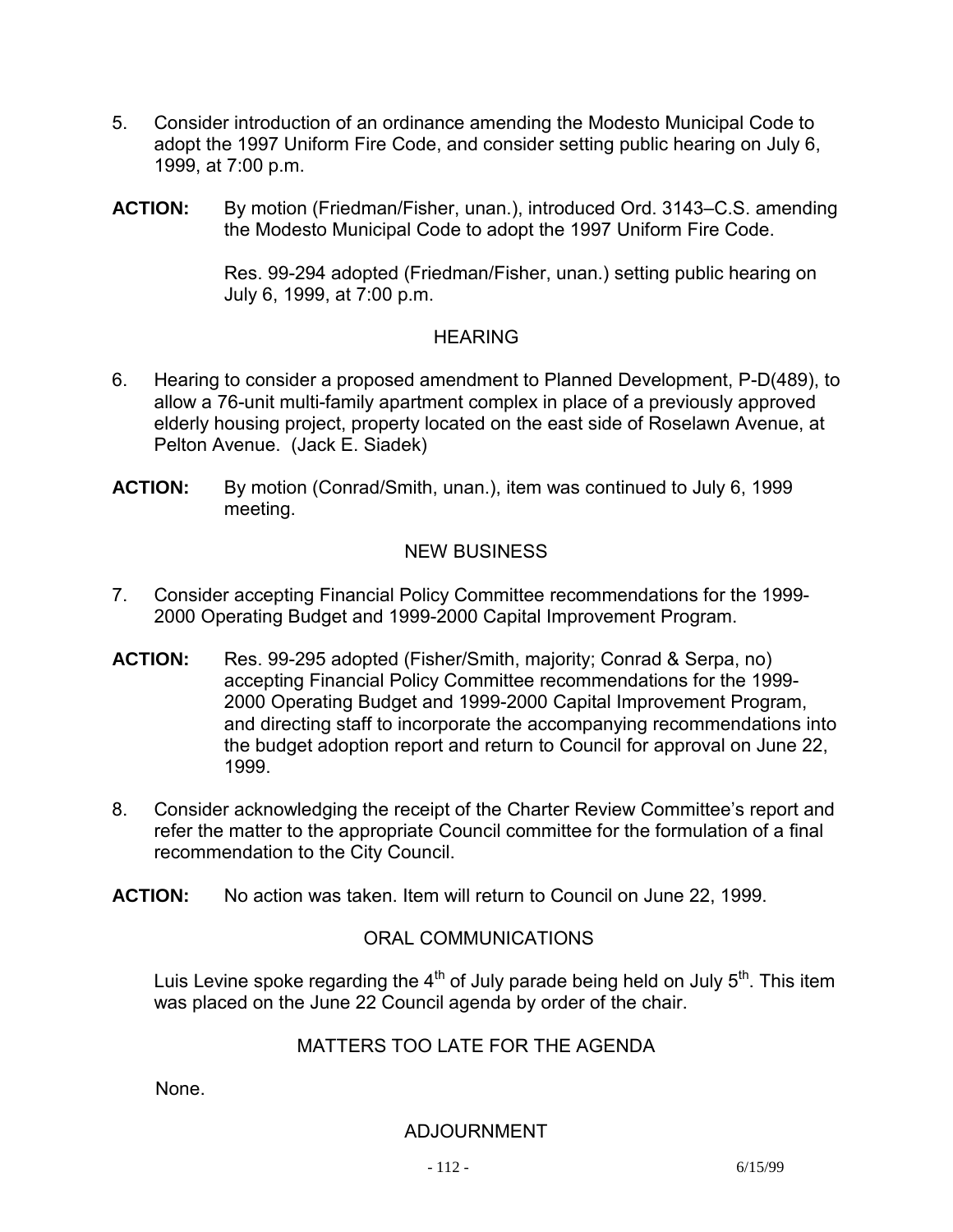The meeting adjourned to Closed Session at 8:42 p.m.

## *CLOSED SESSION*

CONFERENCE WITH LEGAL COUNSEL – ANTICIPATED LITIGATION

Initiation of litigation pursuant to subdivision (c) of Section 54956.9 of the Government Code: Government Code:

 The City Attorney returned at 8:57 p.m. to report that by unanimous vote the Council authorized the initiation of litigation. The action, the defendant, and other particulars will be disclosed upon inquiry once the action has been formally commenced.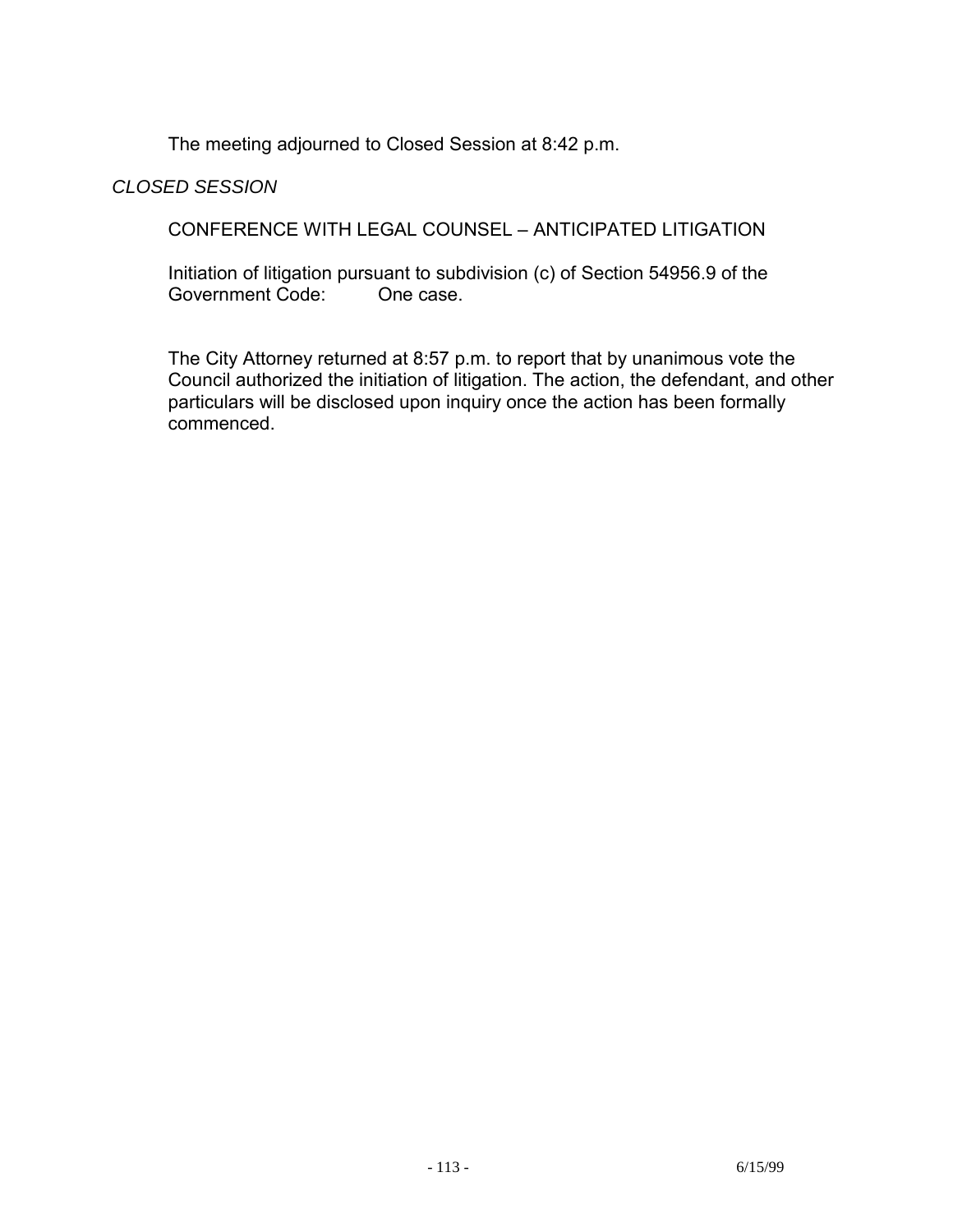### **MINUTES, Tuesday, June 22, 1999, at 4:00 p.m.**

Roll Call – Present: Councilmembers Conrad, Dobbs, Fisher, Friedman, Serpa, Smith, Mayor Lang

Absent: None

CONSENT ITEMS – ROLL CALL VOTE REQUIRED: Items 1-6, 8, and 10-17

**ACTION:** (Friedman/Smith, unan.)

*Councilmember Fisher excused due to conflict of interest*  CONSENT ITEMS – ROLL CALL VOTE REQUIRED: Item 6

**ACTION:** (Friedman/Dobbs, unan.; Fisher, absent)

ACKNOWLEDGEMENTS AND PRESENTATIONS

Pedestrian Safety Project presentation by Police Department.

 Presentation made by Deputy Chief Guthrie and California Highway Patrol Captain Winn.

CONSENT

- 1. Approval of the minutes of the regular City Council meeting of June 15, 1999.
- **ACTION:** By motion (Friedman/Smith, unan.), approved the minutes of the regular City Council meeting of June 15, 1999.

#### **CONSENT**

- 2. Consider award of contract for "Tully Road Lift Station Replacement" to Howk Systems Inc. in the amount of \$218,500, and consider approval of an appropriation transfer to create a new CIP project for project accounting purposes.
- **ACTION:** Res. 99-296 adopted (Friedman/Smith, unan.) awarding the contract for "Tully Road Lift Station Replacement" to Howk Systems Inc.

Res. 99-297 adopted (Friedman/Smith, unan.) approving appropriation transfer to create a new CIP project for project accounting purposes for Tully Road Lift Station Replacement project.

- 3. Consider amendment to agreement with Empire Sanitary District to extend agreement for 30 years.
- **ACTION:** Res. 99-298 adopted (Friedman/Smith, unan.) authorizing City Manager to sign Amendment to Agreement with Empire Sanitary District.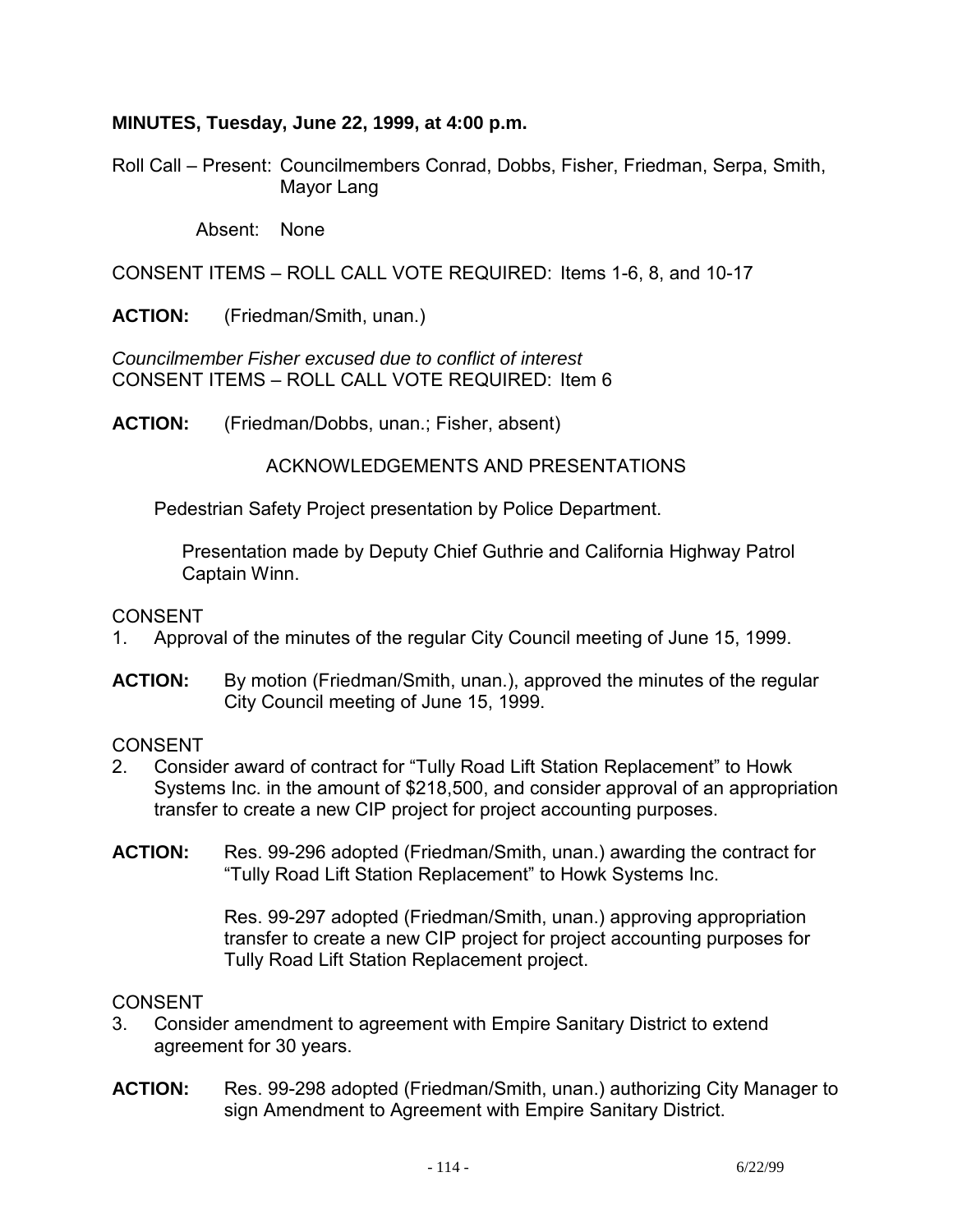## CONSENT

- 4. Consider authorizing City Manager to sign agreements with the City's contract solid waste collection companies for the City to bill and accept payments for maximum residential solid waste service charges.
- **ACTION:** Res. 99-299 adopted (Friedman/Smith, unan.) authorizing City Manager to sign an agreement with Gilton Solid Waste Management Inc. one of the City's contract solid waste collection company.

Res. 99-299A adopted (Friedman/Smith, unan.) authorizing City Manager to sign an agreement with Modesto Garbage Co., dba Modesto Disposal Service, a USA Waste California Corporation, a Waste Management Co. one of the City's contract solid waste collection company.

## **CONSENT**

- 5. Consider amending the budget to fund new CIP project, Registration/Reservation Software for the Community Services and Neighborhood Connections department.
- **ACTION:** Res. 99-300 adopted (Friedman/Smith, unan.) amending the budget to fund new CIP project, Registration/Reservation Software for the Community Services and Neighborhood Connections department.

#### *Councilmember Fisher absent due to conflict of interest*  CONSENT

- 6. Consider approving a one-year lease renewal with Stanislaus County Affordable Housing Corporation (STANCO) for use of a City-owned home at 308 Locust.
- **ACTION:** Res. 99-301 adopted (Friedman/Dobbs, unan.; Fisher, absent) approving a one-year lease renewal with Stanislaus County Affordable Housing Corporation (STANCO) for use of a City-owned home at 308 Locust.

#### *Item #7 removed from Consent*

- 7. Consider requiring Modesto City Council and Modesto Board of Education candidates to pay the cost of candidates statements for the November 2, 1999 Municipal Election.
- **ACTION:** Res. 99-302 adopted (Friedman/Fisher, unan.) requiring Modesto City Council and Modesto Board of Education candidates to pay the cost of candidates statements for the November 2, 1999 Municipal Election.

#### CONSENT

- 8. Consider indicating that the December 14, 1999 run-off election, if needed, will be conducted by mail.
- **ACTION:** By motion (Friedman/Smith, unan.), approved indicating that the December 14, 1999 run-off election, if needed, will be conducted by mail.

*Item #9 removed from Consent*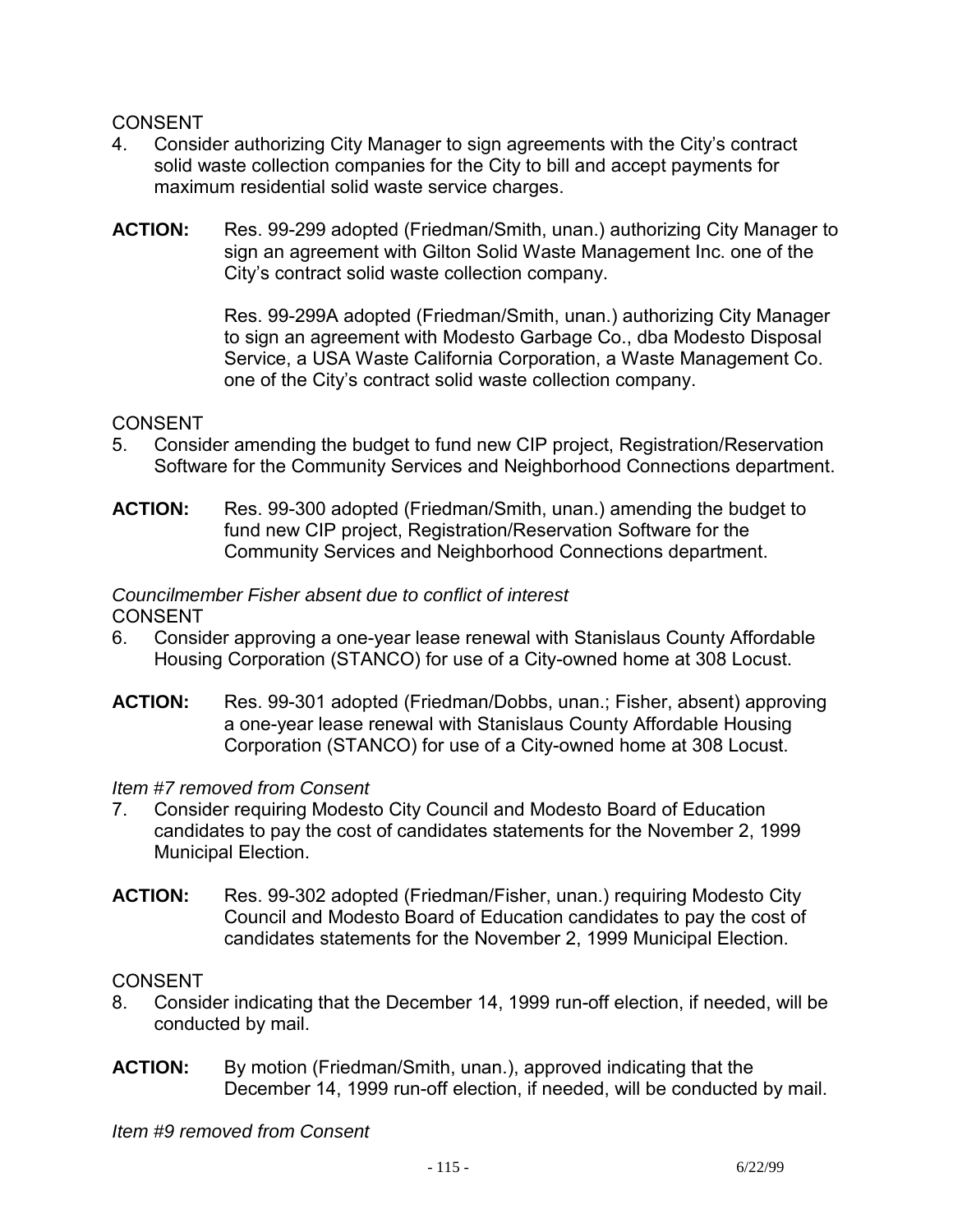- 9. Consider selling excess land to Ling Investment and authorizing the City Manager to take appropriate actions to complete the sale, and consider giving notice of termination to Stewart W. and Betty J. Bradley.
- **ACTION:** Res. 99-303 adopted (Fisher/Dobbs, unan.) approving the sale of excess land to Ling Investment and authorizing the City Manager to take appropriate actions to complete the sale.

Res. 99-304 adopted (Fisher/Dobbs, unan.) giving notice of termination to Stewart W. and Betty J. Bradley.

#### CONSENT

- 10. Consider approving three Amendments to Lease Agreement with Beard Land Improvement Co., a California corporation, and consider approving five Amendments to Lease Agreements with Modesto and Empire Traction Co., a California corporation.
- **ACTION:** Res. 99-305 adopted (Friedman/Smith, unan.) approving Amendments to Lease Agreement with Beard Land Improvement Co., a California corporation.

Res. 99-306 adopted (Friedman/Smith, unan.) approving Amendments to Lease Agreement with Modesto and Empire Traction Co., a California corporation.

## CONSENT

- 11. Consider agreement with Isaac Esho for concession services at Beyer Park and consider authorizing staff to solicit RFPs for concession services for a second vendor at Beyer Park.
- **ACTION:** Res. 99-307 adopted (Friedman/Smith, unan.) approving agreement with Isaac Esho for concession services at Beyer Park.

Res. 99-308 adopted (Friedman/Smith, unan.) approving authorizing staff to solicit RFPs for concession services for a second vendor at Beyer Park.

#### CONSENT

- 12. Consider setting a public hearing to be held on July 6, 1999 to consider amendment to the Municipal Code relating to the Building, Mechanical, and Plumbing Codes, the Code for the Abatement of Dangerous Buildings and the National Electrical Code.
- **ACTION:** By motion (Friedman/Smith, unan.), introduced the following Ordinances:

Ord. 3144–C.S. amending the Municipal Code relating to the Building Codes.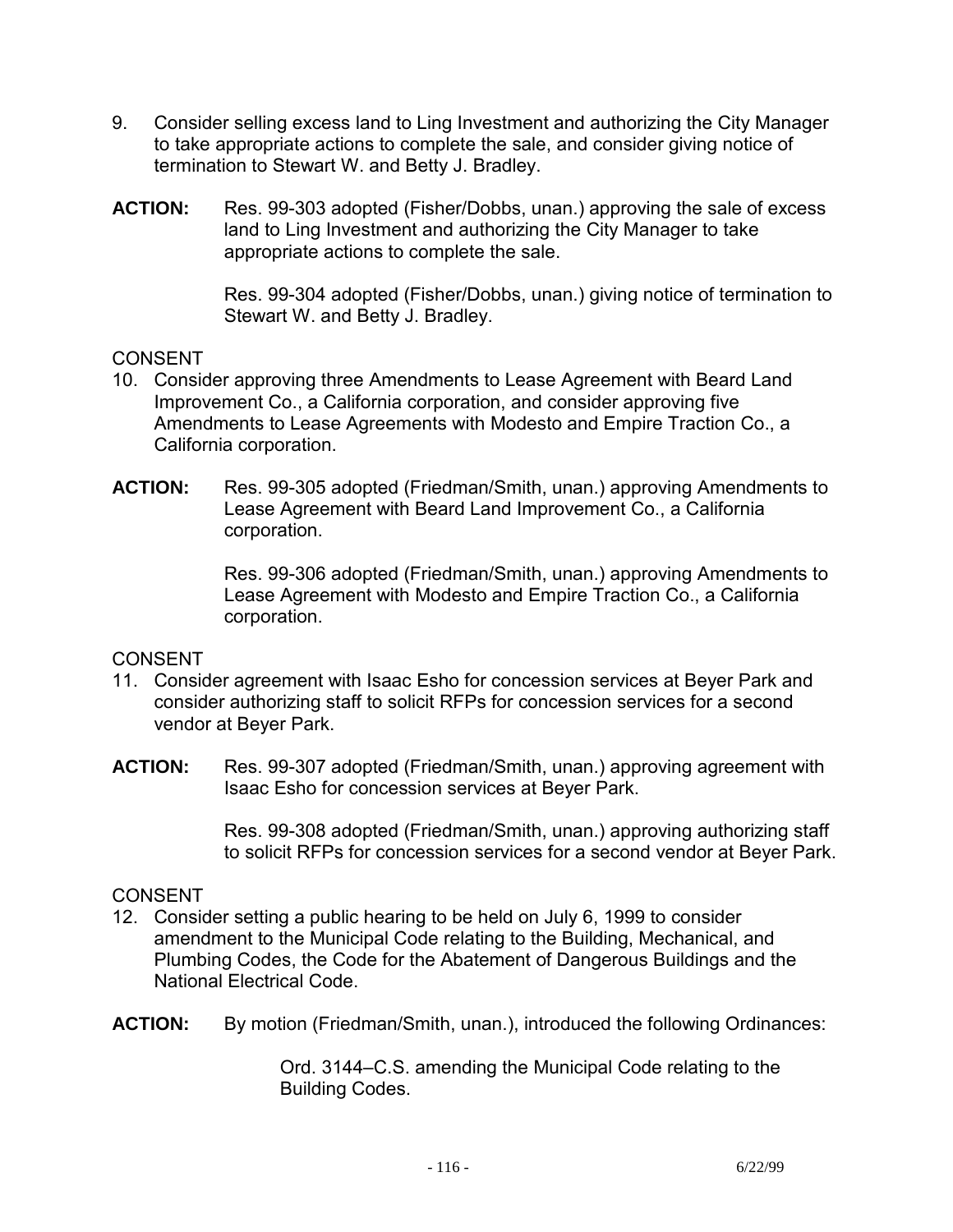Ord. 3145–C.S. amending the Municipal Code relating to the Mechanical Code.

Ord. 3146–C.S. amending the Municipal Code relating to the Plumbing Code.

Ord. 3147–C.S. amending the Municipal Code relating to the Code for the Abatement of Dangerous Buildings.

Ord. 3148–C.S. amending the Municipal Code relating to the National Electrical Code.

Res. 99-309 adopted (Friedman/Smith, unan.) setting public hearing on July 6, 1999.

## CONSENT

- 13. Consider approval of the Final Map of Enterprise Business Park Subdivision and authorize the City Manager to sign an agreement with the subdividers as required by Section 4-4.604(c) of the Municipal Code (Owners: Marvin L. Oates and Jesus O. Garcia).
- **ACTION:** Res. 99-310 adopted (Friedman/Smith, unan.) approving the Final Map of Enterprise Business Park Subdivision.

## **CONSENT**

- 14. Consider approving an appropriation transfer to fund a new CIP project, Water Quality Control Laboratory Addition.
- **ACTION:** Res. 99-311 adopted (Friedman/Smith, unan.) approving an appropriation transfer to fund a new CIP project, Water Quality Control Laboratory Addition.

#### CONSIDER

- 15. Consider authorizing request for bids to be opened July 27, 1999 at 11:00 a.m. for purchase of Liquid Sulphur Dioxide (SO2) with two one-year extensions for the Operations and Maintenance Department, Water Quality Control Division.
- **ACTION:** Res. 99-312 adopted (Friedman/Smith, unan.) authorizing request for bids to be opened July 27, 1999 at 11:00 a.m. for purchase of Liquid Sulphur Dioxide (SO2) with two one-year extensions.

## **CONSIDER**

16. Consider waiving formal bid requirements by five affirmative votes and authorize the purchase of one 2000 GMC Truck from F.B. Hart Company for a total price of \$83,116.84. Funds are budgeted.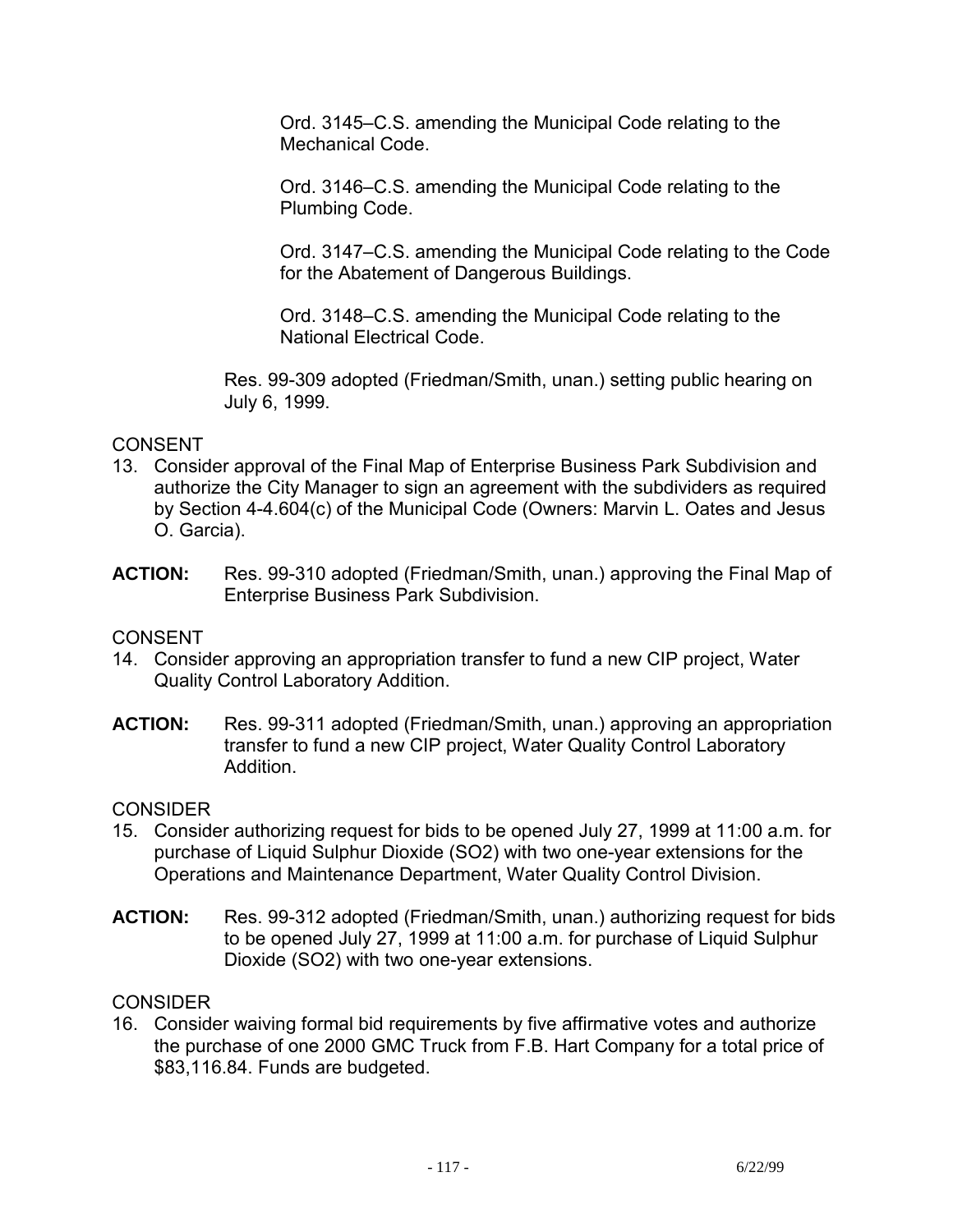**ACTION:** Res. 99-313 adopted (Friedman/Smith, unan.) waiving formal bid requirements by five affirmative votes and authorize the purchase of one 2000 GMC Truck from F.B. Hart Company.

**CONSENT** 

- 17. Consider amendment of application for Morgan/Whitmore Reorganization.
- **ACTION:** Res. 99-314 adopted (Friedman/Smith, unan.) amending the application for Morgan/Whitmore Reorganization.

## **HEARINGS**

- 18. Hearing to consider the Planning Commission recommendation to amend Section 22-3-9 of the Zoning Map to rezone from R-1 to Planned Development Zone P-D(535), property located on the east side of Coffee Road north of East Coolidge Avenue (Mid-Valley Engineering).
- **ACTION:** By motion (Dobbs/Friedman, majority; Serpa, no), introduced Ord. 3149– C.S. amending Section 22-3-9 of the zoning map to rezone from R-1 to Planned Development Zone P-D(535), property located on the east side of Coffee Road north of East Coolidge Avenue. Res. 99-315 adopted (Dobbs/Friedman, majority; Serpa, no) approving development plan.

Res. 99-316 adopted (Dobbs/Friedman, majority; Serpa, no) with findings provided by Environmental Assessment No. CDD 99-38, judging the rezoning from R-1 to P-D(535) as being within the scope of the Master Environmental Impact Report (SCH No. 92052017).

## *Councilmember Fisher excused due to conflict of interest*

- 19. Hearing to consider the Planning Commission recommendation to amend Section 29-3-9 of the Zoning Map to rezone from C-2 to Planned development zone P- $D(536)$ , property located on the northeast side of  $13<sup>th</sup>$  Street south of Needham Street at 1222 13<sup>th</sup> Street (Robert DeGrasse, AIA).
- **ACTION:** By motion (Friedman/Dobbs, unan.; Fisher, absent), introduced Ord.3150– C.S. amending Section 22-3-9 of the zoning map to rezone from C-2 to Planned development zone P-D(536), property located on the northeast side of 13<sup>th</sup> Street south of Needham Street at 1222 13<sup>th</sup> Street with the condition that no other use of the property shall be permitted without an amendment to the ordinance.

Res. 99-317 adopted (Friedman/Dobbs, unan.; Fisher, absent) approving a development plan.

Res. 99-318 adopted (Friedman/Dobbs, unan.; Fisher, absent) with findings provided by Environmental Assessment No. CDD 99-37, judging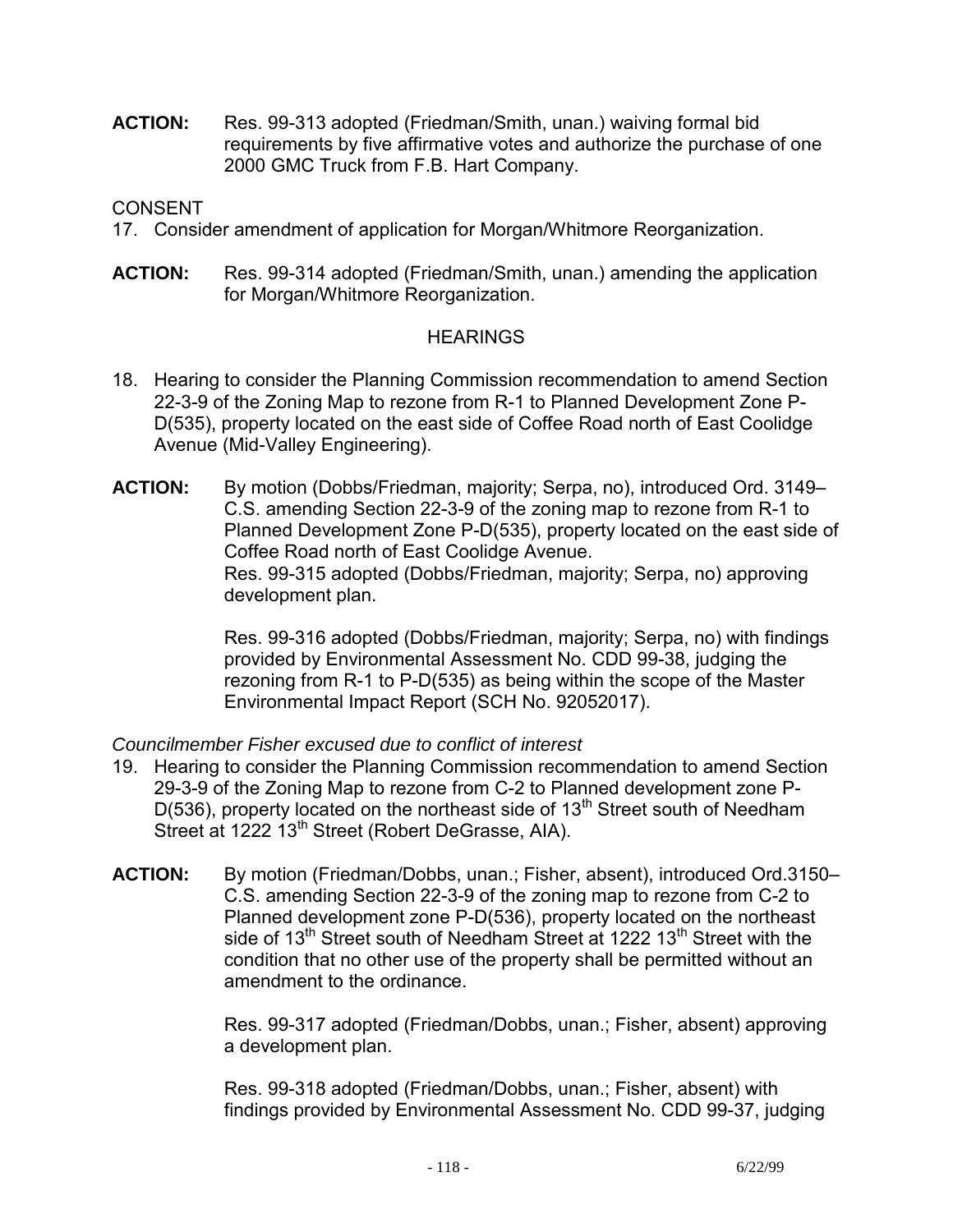the rezoning from C-2 to P-D(536) as being within the scope of the Master Environmental Impact Report (SCH No. 92052017).

- 20. Hearing to consider the Annual Garbage Rate Review.
- **ACTION:** Res. 99-319 adopted (Dobbs/Smith, majority; Friedman, no) approving Annual Garbage Rate Review. Utility Services and Franchise Committee requested to review status of compliance of AB939.

## NEW BUSINESS

- 21. Discussion of scheduling  $4<sup>th</sup>$  of July parade.<br>**ACTION:** Res. 319A adopted (Smith/Conrad.
- Res. 319A adopted (Smith/Conrad, unan.), supporting moving the 4<sup>th</sup> of July Parade to Sunday, July 4, 1999.
- 22. Consider adopting the 1999-2000 Operating Budget and Capital Improvement Program.
- **ACTION:** By motion (Smith/Friedman, majority; Conrad & Serpa, no), introduced Ord.3151–C.S. adopting the 1999-2000 Operating Budget and CIP.

Res. 99-320 adopted (Smith/Friedman, majority; Conrad & Serpa, no) establishing the 1999-2000 Fiscal Year Appropriations Limit, including the price and population factors to be used in the calculation, as well as the Budget Reduction Strategies, Phase 1 and 1A, which holds vacant positions vacant and reduces department budgets.

Res. 99-321 adopted (Smith/Friedman, majority; Conrad & Serpa, no) approving revisions in the FY1998-1999 budget of the City as set forth in the report

- 23. Charter Review Committee recommendations.
- **ACTION:** By motion (Fisher/Friedman, unan.), acknowledged receipt of the Charter Review Committee recommendations report and referring the matter to the Economic Development, Community & Intergovernmental Relations Committee for formulation of a final recommendation to the City Council.
- 24. Consider acknowledging receipt of the City Manager's Report on the 1996 Gun Sales Program; direct the City Manager to report at least quarterly on the status of on-going efforts to recover all former property and evidence guns; and to direct the City Manager to take appropriate administrative and disciplinary action consistent with the finds and conclusions of the report.
- **ACTION:** By motion (Fisher/Friedman, unan.), acknowledged receipt of the City Manager's Report on the 1996 Gun Sales Program.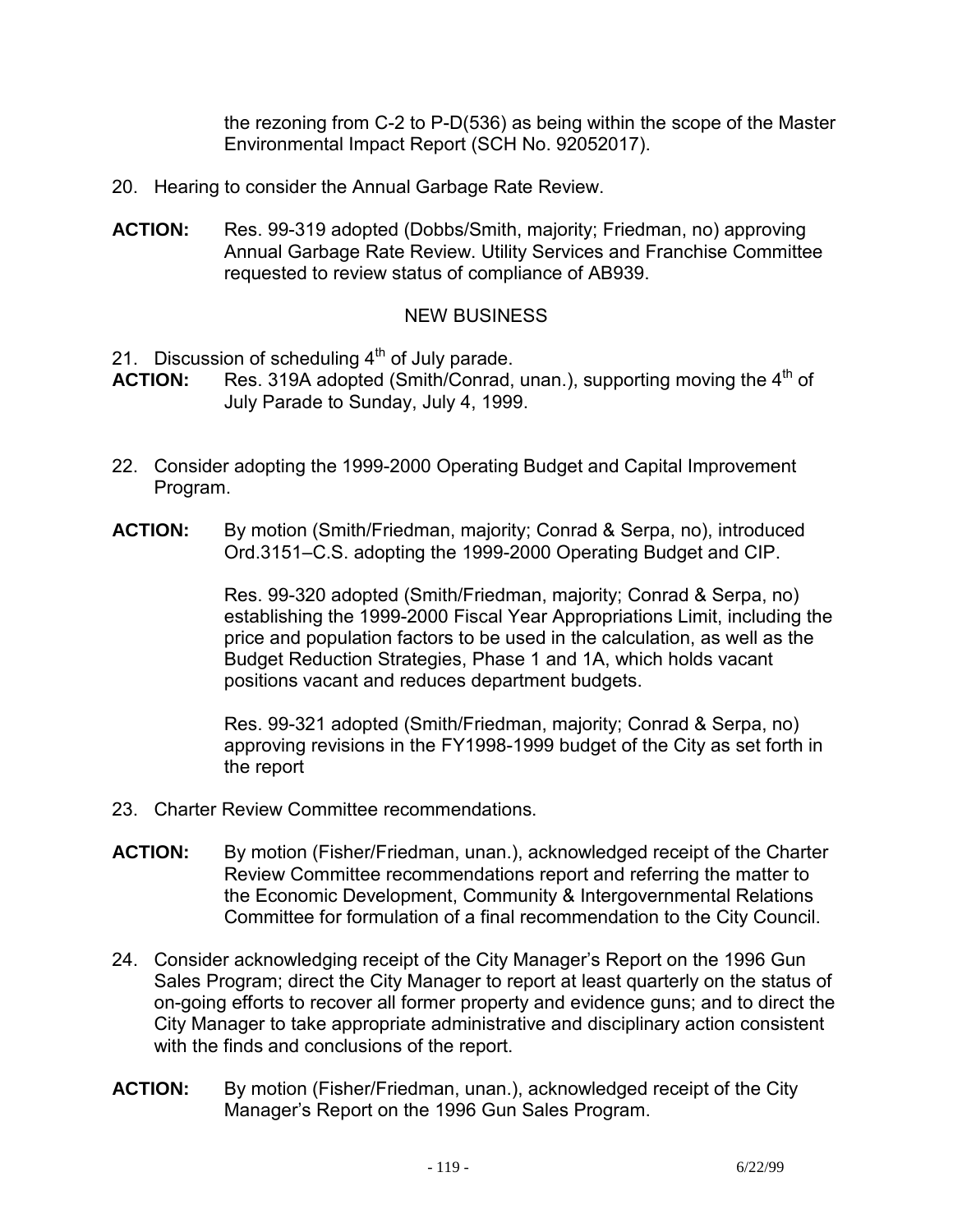The procedural corrections outlined in the report were referred to Public Safety Committee and a closed session was scheduled on July 6, 1999 to discuss personnel issues.

## ORAL COMMUNICATIONS

Councilmember Conrad announced that he would not run for Assembly.

#### WRITTEN COMMUNICATIONS

- 25. Consider request from Fresh Ideas Flower Company regarding fireworks permit.
- **ACTION:** By motion (Conrad/Dobbs, unan.) the Council granted the request for a fireworks permit to Fresh Ideas Flower Company.

#### MATTERS TOO LATE FOR THE AGENDA

None.

## ADJOURNMENT

The meeting adjourned to Closed Session at 9:00 p.m.

### CLOSED SESSION

 The meeting will adjourn to the Mayor's Chambers for a Closed Session as follows:

CONFERENCE WITH LEGAL COUNSEL – ANTICIPATED LITIGATION

Initiation of litigation pursuant to subdivision (c) of Section 54956.9 of the Government Code: 338 cases. Government Code:

CONFERENCE WITH LEGAL COUNSEL – ANTICIPATED LITIGATION

 Significant exposure to litigation pursuant to subdivision (b) of Section 54956.9 of the Government Code: Four cases.

The City Attorney returned at 9:20 p.m. and reported that there was no reportable action taken.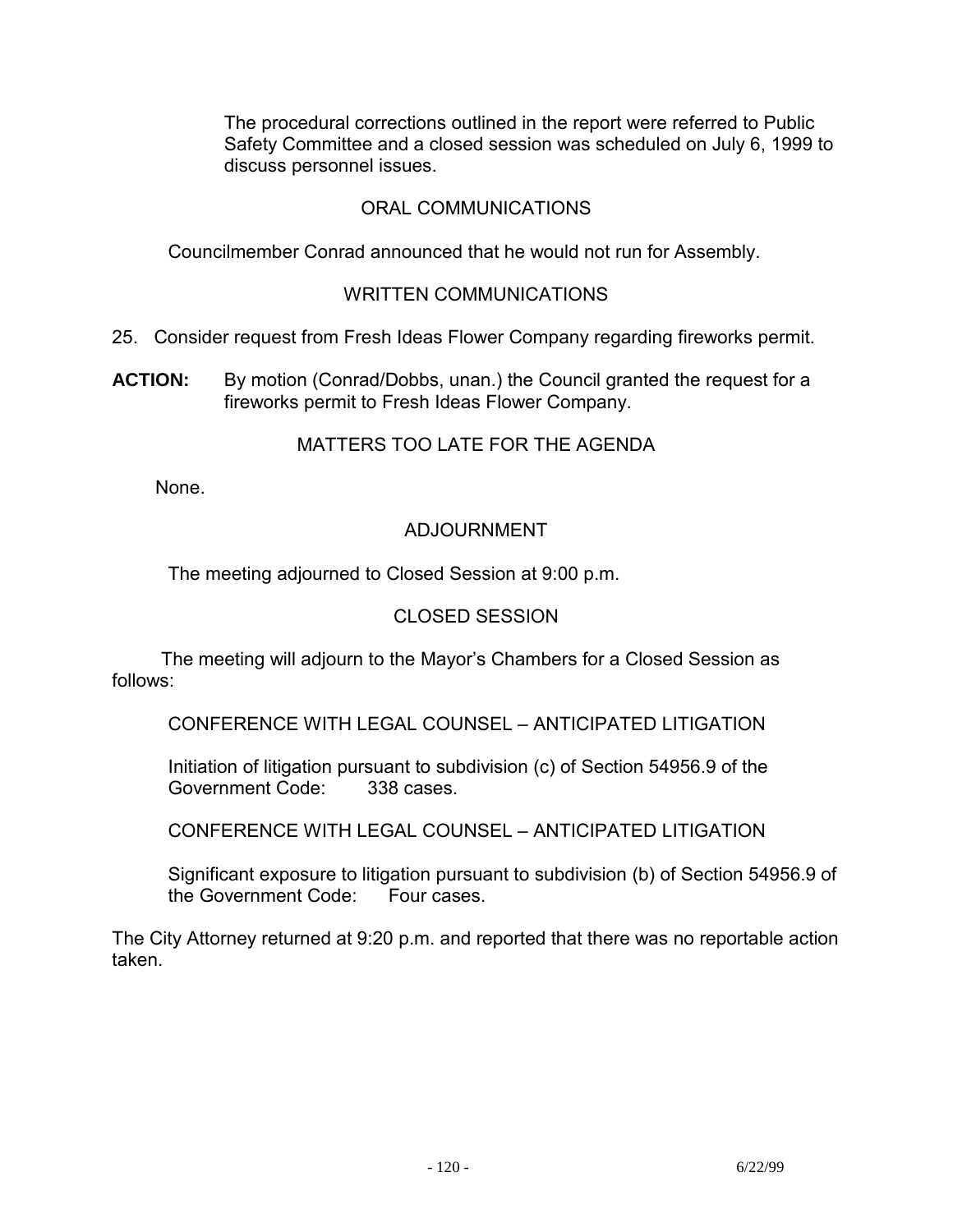## **MINUTES, Tuesday, July 6, 1999, at 7:00 p.m.**

Roll Call – Present: Councilmembers Conrad, Dobbs, Fisher, Friedman, Serpa, Smith, Mayor Lang

Absent: None

CONSENT ITEMS – ROLL CALL VOTE REQUIRED: Items 2-6, 8-11, 13, 15-18  *Item #14 dropped from the Agenda Items #1 and #7 removed from Consent* 

**ACTION:** (Friedman/Conrad, unan.)

*Councilmember Conrad absent due to conflict of interest*  CONSENT ITEM – ROLL CALL VOTE REQUIRED: Item 12

**ACTION:** (Friedman/Dobbs, unan.; Conrad, absent)

#### ACKNOWLEDGEMENTS AND PRESENTATIONS

None.

*Item #1 removed from Consent* 

- 1. Approval of the minutes of the special City Council meetings of June 11, and June 18, 1999, and the regular City Council meeting of June 22, 1999.
- **ACTION:** By motion (Fisher/Friedman, majority; Conrad, no), approved the minutes of the special City Council meetings of June 11, and June 18, 1999, and the regular City Council meeting of June 22, 1999 as amended to delete the wording in Item #24 causing it to read as follows: "By motion (Fisher/Friedman, unan.), acknowledged receipt of the city Manager's Report on the 1996 Gun Sales Program".

**CONSENT** 

2. Final adoption of:

 Ord. No. 3142-C.S. relating to Community Facilities District No. 1998-2 (Carver-Bangs/Pelandale-Snyder).

 Ord. No. 3150-C.S. rezoning from C-2 to P-D(536) property located on the northeast side of 13<sup>th</sup> Street. (Robert Degrasse, AIA)

(Motion adopting needed.)

**ACTION:** By motion (Friedman/Conrad, unan.), adopted Ord. No. 3142-C.S. relating to Community Facilities District No. 1998-2 (Carver-Bangs/Pelandale-Snyder), and Ord. No. 3150-C.S. rezoning from C-2 to P-D(536) property located on the northeast side of 13<sup>th</sup> Street. (Robert Degrasse, AIA).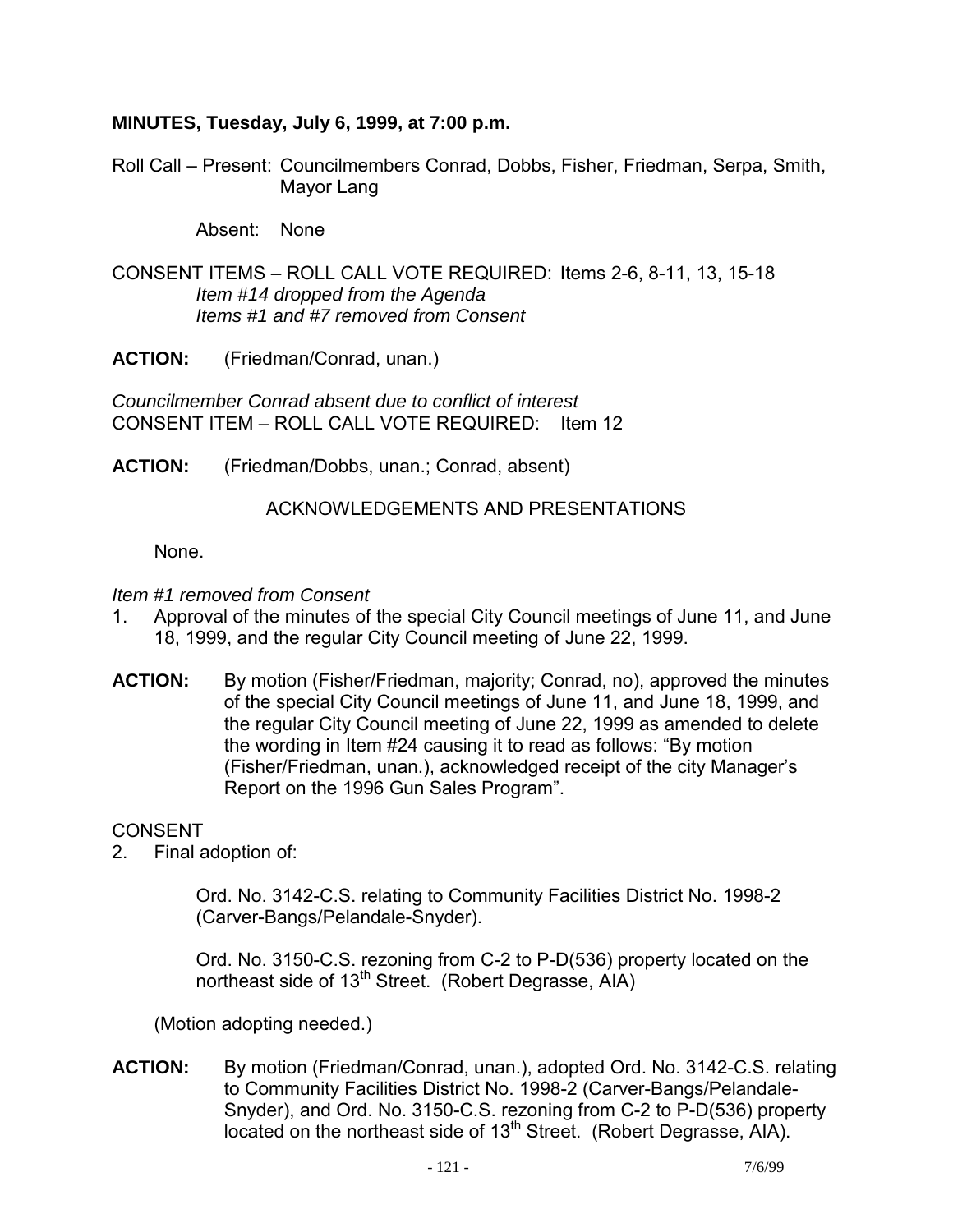## CONSENT

- 3. Consider authorizing call for bids for personal computers and related hardware for the Information Services Division.
- **ACTION:** Res. 99-322 adopted (Friedman/Conrad, unan.) authorizing call for bids on July 27, 1999 at 11:00 a.m. for personal computers and related hardware for the Information Services Division.

### **CONSENT**

- 4. Consider rejecting all qualifications and proposals received for public turf and landscape maintenance services and authorizing a new call for qualifications and proposals.
- **ACTION:** Res. 99-323 adopted (Friedman/Conrad, unan.) rejecting all qualifications and proposals received for public turf and landscape maintenance services and authorizing a new call for qualifications and proposals on July 27, 1999, at 11:00 a.m.

## **CONSENT**

- 5. Consider declaring Unlimited Actuator Repair low bidder and authorize the purchase of actuators repair and related installation for Operations & Maintenance Department – Wastewater Collection Division for a total cost of \$54,195.79.
- **ACTION:** Res. 99-324 adopted (Friedman/Conrad, unan.) declaring Unlimited Actuator Repair low bidder and authorize the purchase of actuators repair and related installation for a total cost of \$54,195.79.

## CONSENT

- 6. Consider declaring Harley Enterprises low bidder and authorizing the purchase of replacing and repairing curb, drive aprons, sidewalks and asphalt for Fiscal Year 1999-2000 for \$177,975, and authorizing the purchase for an additional two years up to and including June 30, 2002.
- **ACTION:** Res. 99-325 adopted (Friedman/Conrad, unan.) declaring Harley Enterprises low bidder and authorizing the purchase of replacing and repairing curb, drive aprons, sidewalks and asphalt for Fiscal Year 1999- 2000 for \$177,975, and authorizing the purchase for an additional two years up to and including June 30, 2002.

## *Item #7 removed from Consent*

- 7. Consider declaring Emergency One low bidder and authorizing the purchase of an Airport rescue fire fighting vehicle for the total cost of \$315,813.50.
- **ACTION:** Res. 99-326 adopted (Conrad/Serpa, unan.) declaring Emergency One low bidder and authorizing the purchase of an Airport rescue fire fighting vehicle for the total cost of \$315,813.50.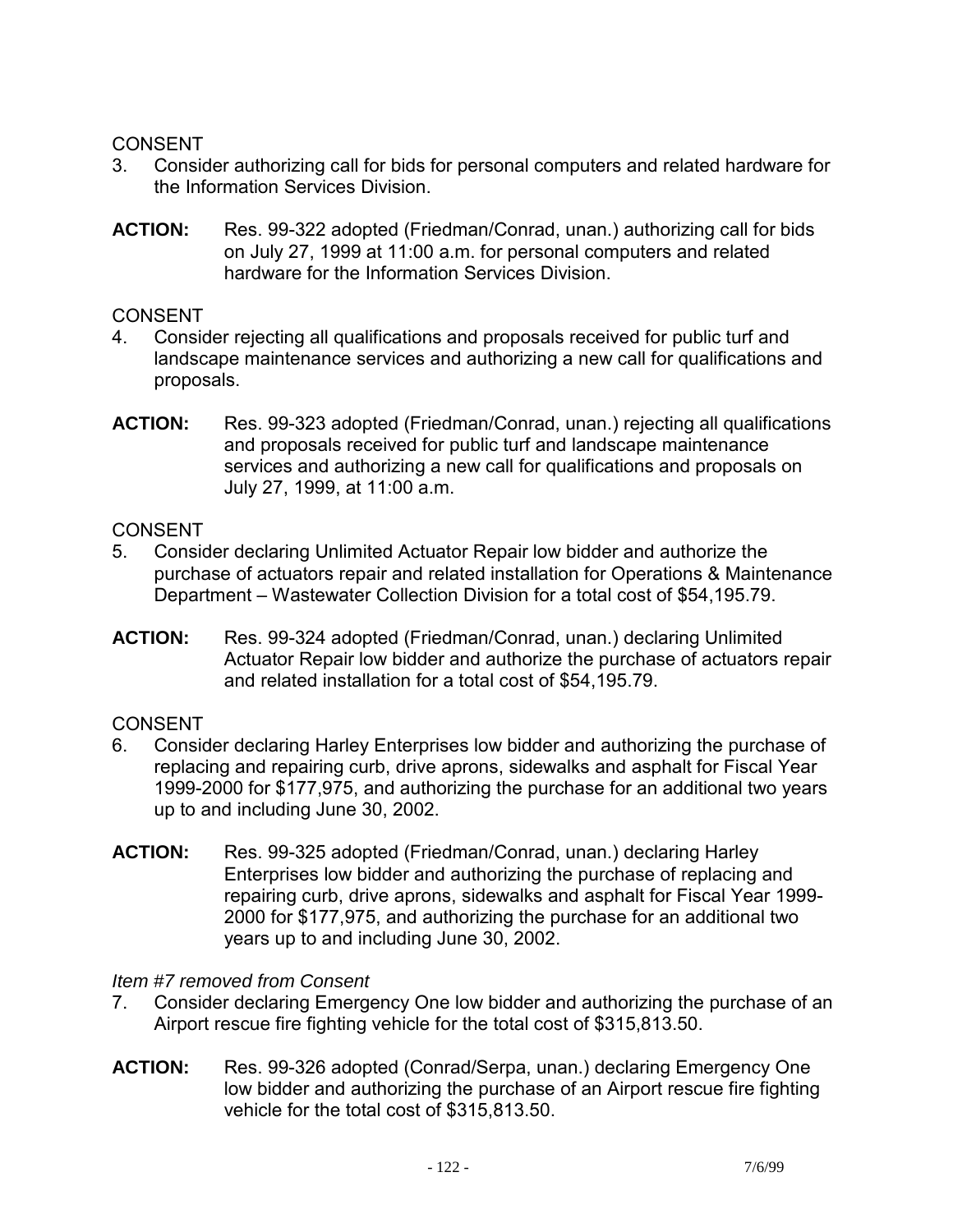### CONSENT

- 8. Consider declaring Universal Specialty Vehicles, Inc. low bidder and authorizing the purchase of a mobile command post trailer for \$82,041.21.
- **ACTION:** Res. 99-327 adopted (Friedman/Conrad, unan.) declaring Universal Specialty Vehicles, Inc. low bidder and authorizing the purchase of a mobile command post trailer for \$82,041.21.

## CONSENT

- 9. Consider declaring Brannon Tire low bidder and authorizing the purchase of tire recapping and service requirements for Fiscal Year 1999-2000 for \$25,000, and authorizing the purchase for an additional two years up to and including June 30, 2002, for a total estimated three-year cost of \$75,000.
- **ACTION:** Res. 99-328 adopted (Friedman/Conrad, unan.) declaring Brannon Tire low bidder and authorizing the purchase of tire recapping and service requirements for Fiscal Year 1999-2000 for \$25,000, and authorizing the purchase for an additional two years up to and including June 30, 2002, for a total estimated three-year cost of \$75,000.

## **CONSENT**

- 10. Consider declaring Hennings Brothers Drilling Company, Inc. low bidder and authorizing the purchase of water well construction, inspection and testing services for Fiscal Year 1999-2000 for a total price of \$200,000 and authorizing the purchase for an additional two years up to and including June 30, 2002.
- **ACTION:** Res. 99-329 adopted (Friedman/Conrad, unan.) declaring Hennings Brothers Drilling Company, Inc. low bidder and authorizing the purchase of water well construction, inspection and testing services for Fiscal Year 1999-2000 for a total price of \$200,000 and authorizing the purchase for an additional two years up to and including June 30, 2002.

## CONSENT

- 11. Consider rejecting bids for the drain rock dumpsite recycling project.
- **ACTION:** Res. 99-330 adopted (Friedman/Conrad, unan.) rejecting bids for the drain rock dumpsite recycling project.

#### *Councilmember Conrad excused due to conflict of interest*

- 12. Consider awarding contract for the Briggsmore Avenue road construction and drainage improvements project to George Reed, Inc. for \$1,637,437.55.
- **ACTION:** Res. 99-331 adopted (Friedman/Dobbs, unan.; Conrad, absent) awarding contract for the Briggsmore Avenue – road construction and drainage improvements project to George Reed, Inc. for \$1,637,437.55.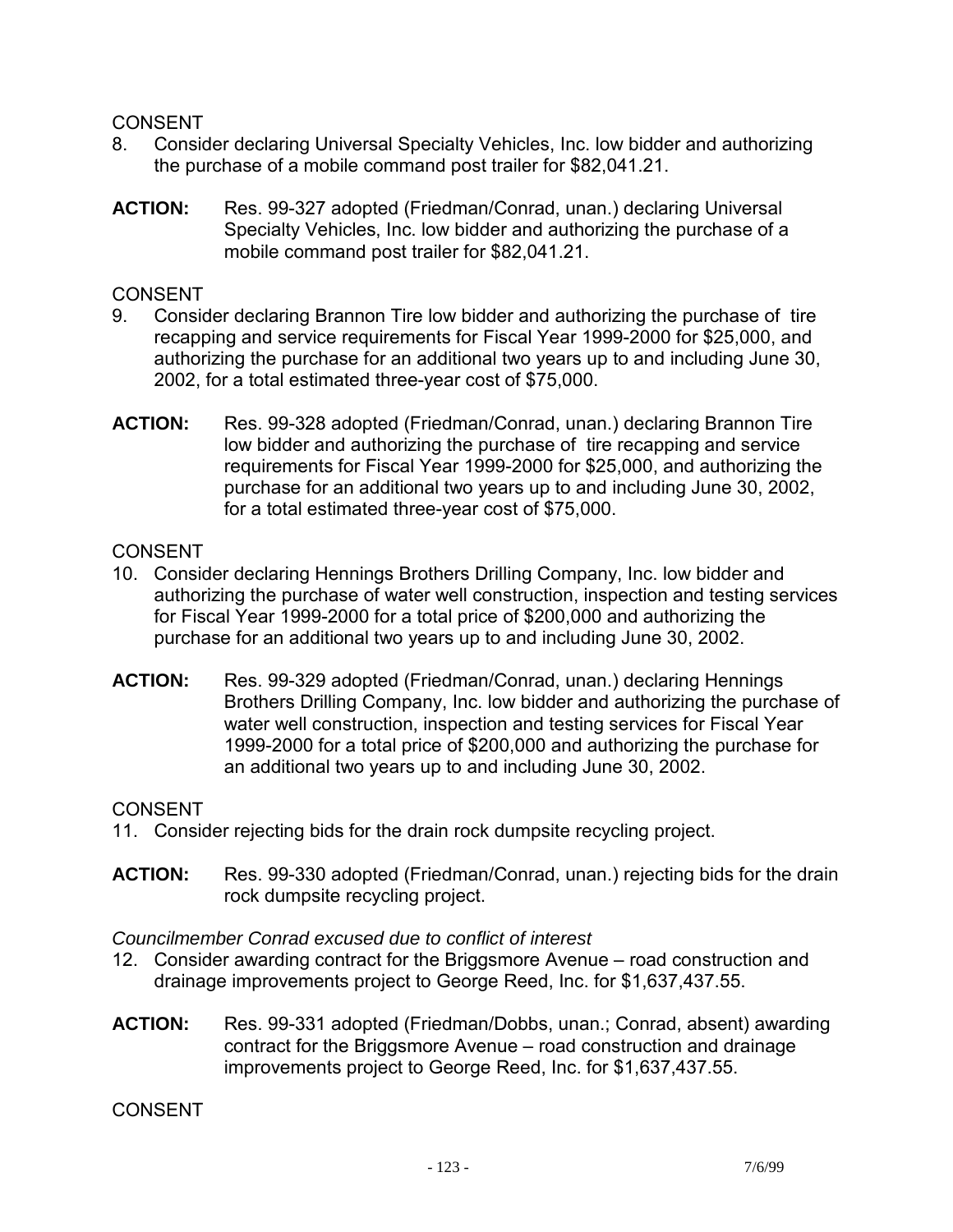- 13. Consider adopting the findings based on the Initial Study for the Pelandale/McHenry intersection project, indicating the project will not cause any additional significant effect on the environment as determined by the Master Environmental Impact Report for the Modesto Urban Area General Plan.
- **ACTION:** Res. 99-332 adopted (Friedman/Conrad, unan.) adopting the findings based on the Initial Study for the Pelandale/McHenry intersection project, indicating the project will not cause any additional significant effect on the environment as determined by the Master Environmental Impact Report for the Modesto Urban Area General Plan.

## *Item #14 dropped from Agenda*

14. Consider approving lease agreements with Central Wireless Partnership for placing communication antennas at Davis, Downey, and Beyer Parks and the maintenance yard at Creekside Golf Course.

## CONSENT

- 15. Consider approving the Nonprofit Housing Acquisition Program and allocation of \$75,000 of Community Development Block Grant (CDBG) funds in Fiscal Year 1999-2000.
- **ACTION:** Res. 99-333 adopted (Friedman/Conrad, unan.) approving the Nonprofit Housing Acquisition Program and allocation of \$75,000 of Community Development Block Grant (CDBG) funds in Fiscal Year 1999-2000.

## CONSENT

- 16. Consider approving the revised cable television public access guidelines and application.
- **ACTION:** Res. 99-334 adopted (Friedman/Conrad, unan.) approving the revised cable television public access guidelines and application.

## CONSENT

- 17. Consider authorizing City Manager to execute agreement with Ball Janik LLP for federal legislative advocacy.
- **ACTION:** Res. 99-335 adopted (Friedman/Conrad, unan.) authorizing City Manager to execute agreement with Ball Janik LLP for federal legislative advocacy.

- 18. Consider approving an agreement with EDAW, Inc. for preparation of Land Use Plan Update and Gateway Master Plan and related documents for Tuolumne River Regional Park.
- **ACTION:** Res. 99-336 adopted (Friedman/Conrad, unan.) approving an agreement with EDAW, Inc. for preparation of Land Use Plan Update and Gateway Master Plan and related documents for Tuolumne River Regional Park.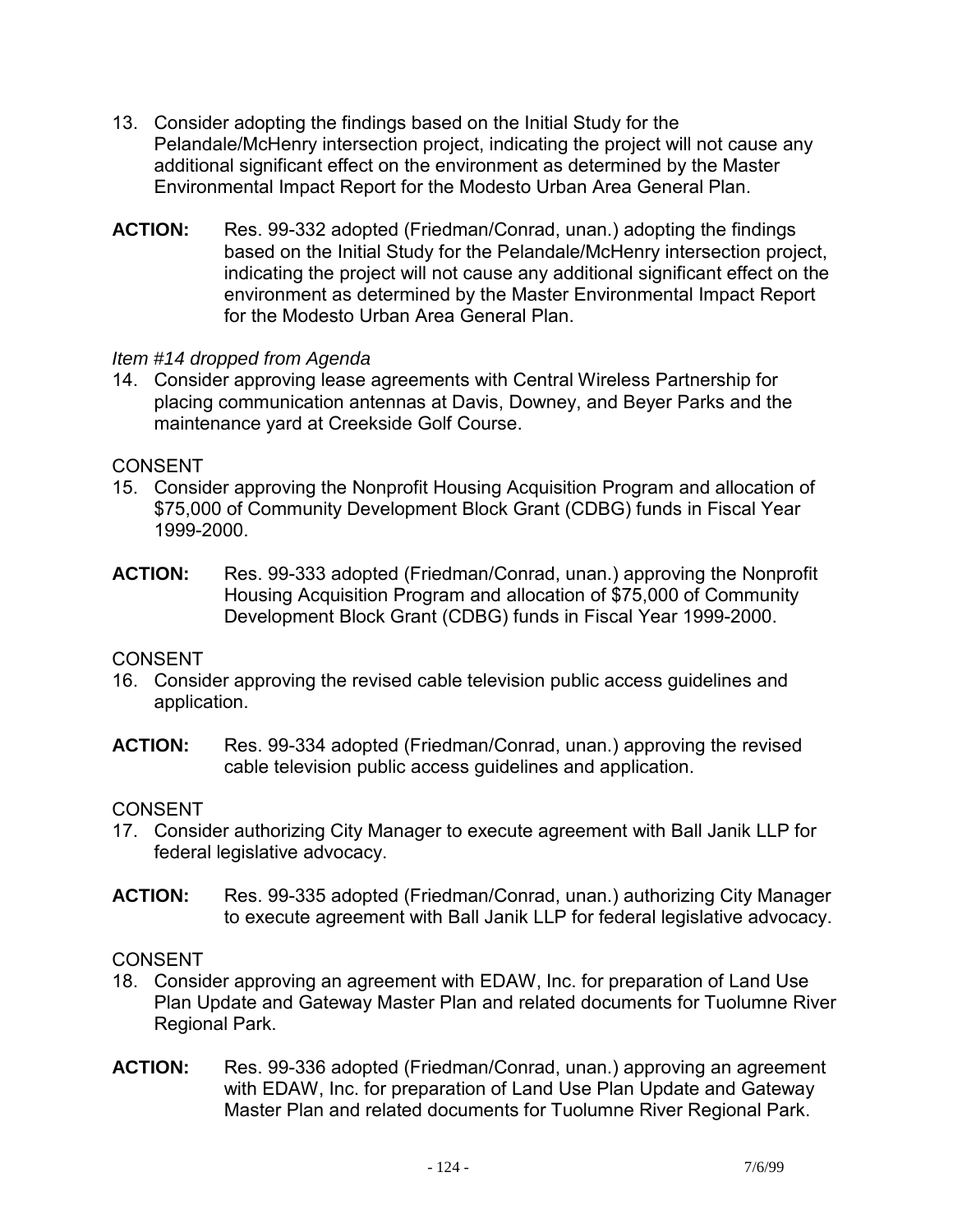### UNFINISHED BUSINESS

Councilmember Fisher's request to convene to Closed Session was not granted at Chair's prerogative.

- 19. Final adoption of Ord. No. 3149-C.S. rezoning from R-1 to P-D(535), property located on the east side of Coffee Road south of East Coolidge Avenue. (Mid-Valley Engineering/Ocat)
- **ACTION:** By motion (Dobbs/Friedman, majority; Serpa, no), approved final adoption of Ord. No. 3149-C.S. rezoning from R-1 to P-D(535), property located on the east side of Coffee Road south of East Coolidge Avenue. (Mid-Valley Engineering/Ocat).

## **HEARINGS**

*Councilmember Fisher excused due to conflict of interest* 

20. Hearing to consider an amendment to P-D(489) to allow a 76-unit multifamily apartment complex in place of a previously approved elderly housing project, property located on the eastern side of Roselawn Avenue at Pelton Avenue. (Jack E. Siadek)

(Continued from June 15, 1999, City Council meeting.)

- **ACTION:** A motion (Conrad/Smith, yes; Friedman, Serpa, Lang, no; Fisher, absent) to approve project failed to carry.
- 21. Hearing to consider the adoption of the 1997 Uniform Fire Code. (Motion adopting Ord. No. 3143-C.S. needed.)
- **ACTION:** By motion (Serpa/Friedman, majority; Conrad, no), approved final adoption of Ord. No. 3143-C.S., adopting the 1997 Uniform Fire Code.
- 22. Hearing to consider the adoption of the 1997 Uniform Building Code, the 1997 Mechanical Code, 1997 Plumbing Code, 1997 Abatement of Dangerous Buildings Code, and 1996 National Electrical Code.
- **ACTION:** By motion (Friedman/Smith, unan.), approved final adoption of Ord. No. 3144-C.S., adopting the 1997 Uniform Building Code.

By motion (Friedman/Smith, unan.), approved final adoption of Ord. No. 3145-C.S., adopting the 1997 Mechanical Code.

By motion (Friedman/Smith, unan.), approved final adoption of Ord. No. 3146-C.S., adopting the 1997 Plumbing Code.

By motion (Friedman/Smith, unan.), approved final adoption of Ord. No. 3147-C.S., adopting the 1997 Abatement of Dangerous Buildings Code.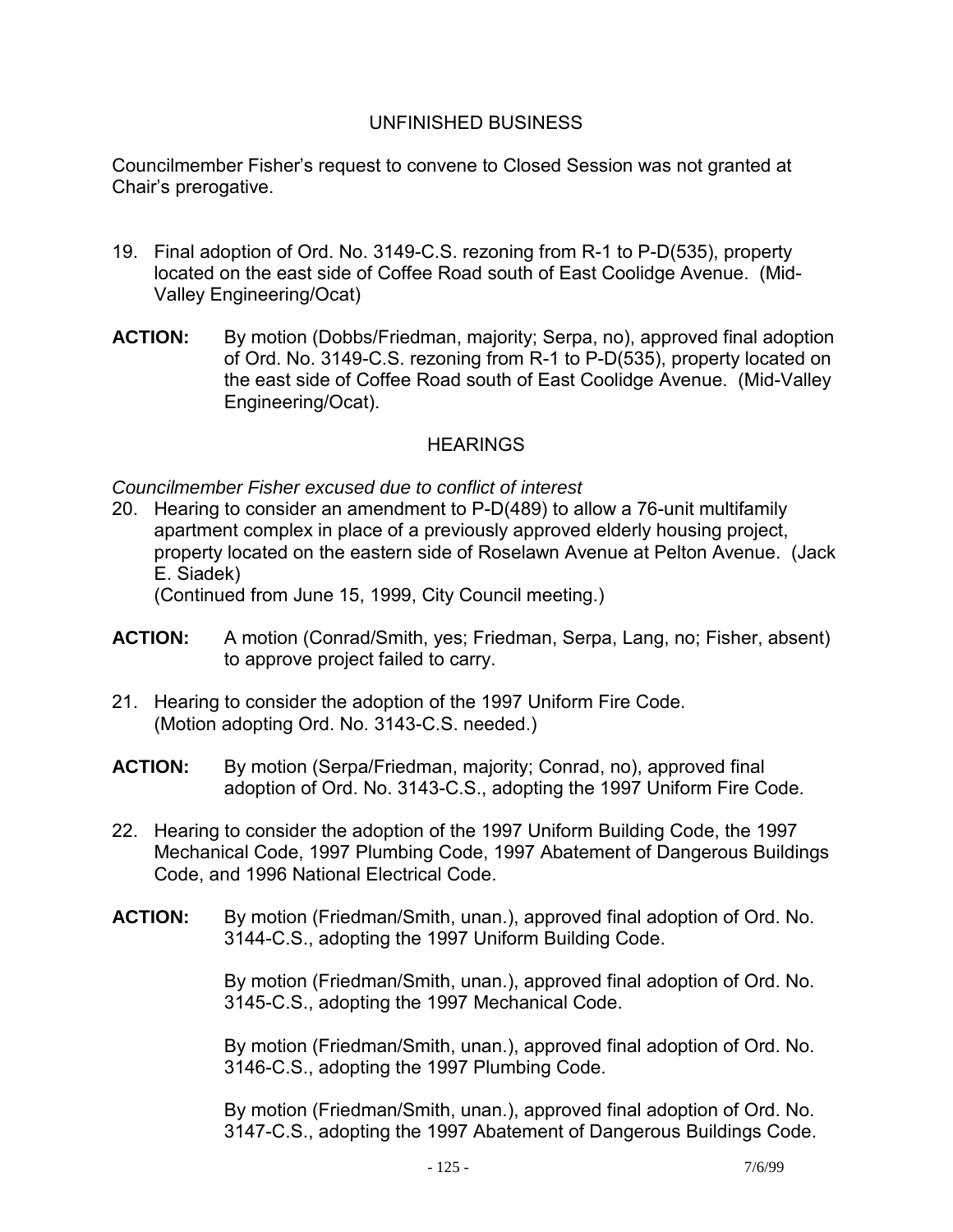By motion (Friedman/Smith, unan.), approved final adoption of Ord. No. 3148-C.S., adopting the1996 National Electrical Code.

### *Items #23 and #24 considered concurrently*

- 23. Hearing to consider confirming the diagram and assessment and levying the proposed assessment for Landscape Maintenance District No. 1 for Dry Creek Meadows Subdivisions No. 1-6.
- **ACTION:** Res. 99-337 adopted (Friedman/Dobbs, unan.) confirming the diagram and assessment and levying the proposed assessment for Landscape Maintenance District No. 1 for Dry Creek Meadows Subdivisions No. 1-6.
- 24. Hearing to consider confirming the diagram and assessment and levying the proposed assessment for Landscape Maintenance District No. 2 for Dry Creek Meadows Subdivisions No. 7-10, Creekwood Meadows Subdivision and Yosemite Meadows Units 1 & 2.
- **ACTION:** Res. 99-338 adopted (Friedman/Dobbs, unan.) confirming the diagram and assessment and levying the proposed assessment for Landscape Maintenance District No. 2 for Dry Creek Meadows Subdivisions No. 7-10, Creekwood Meadows Subdivision and Yosemite Meadows Units 1 & 2.
- 25. Hearing to consider the application of Costa Limited Partners for an amendment to Section 2-3-8 of the Zoning Map to rezone a portion of P-D(532) to a new P-D for a retail commercial center, property located on the north side of Pelandale Avenue, east of Sisk Road, and also to consider a development agreement with Costa Limited Partners.
- **ACTION:** By motion (Dobbs/Friedman, unan.), introduced Ord. No.3152–C.S. amending Section 2-3-8 of the Zoning Map to rezone a portion of P-D(532) to a new P-D for a retail commercial center, property located on the north side of Pelandale Avenue, east of Sisk Road.

Res. 99-339 adopted (Dobbs/Friedman, unan.) approving development plan, development schedule, and conditions of approval.

By motion (Dobbs/Friedman, unan.), introduced Ord. No.3153–C.S. approving development agreement.

Res. 99-340 adopted (Dobbs/Friedman, unan.) finding rezoning and development agreement consistent with Kiernan Business Park Environmental Impact Report.

## NEW BUSINESS

26. Consider approving the concept of a short-term loan of funds from the General Fund to the Pelandale project to allow construction to proceed.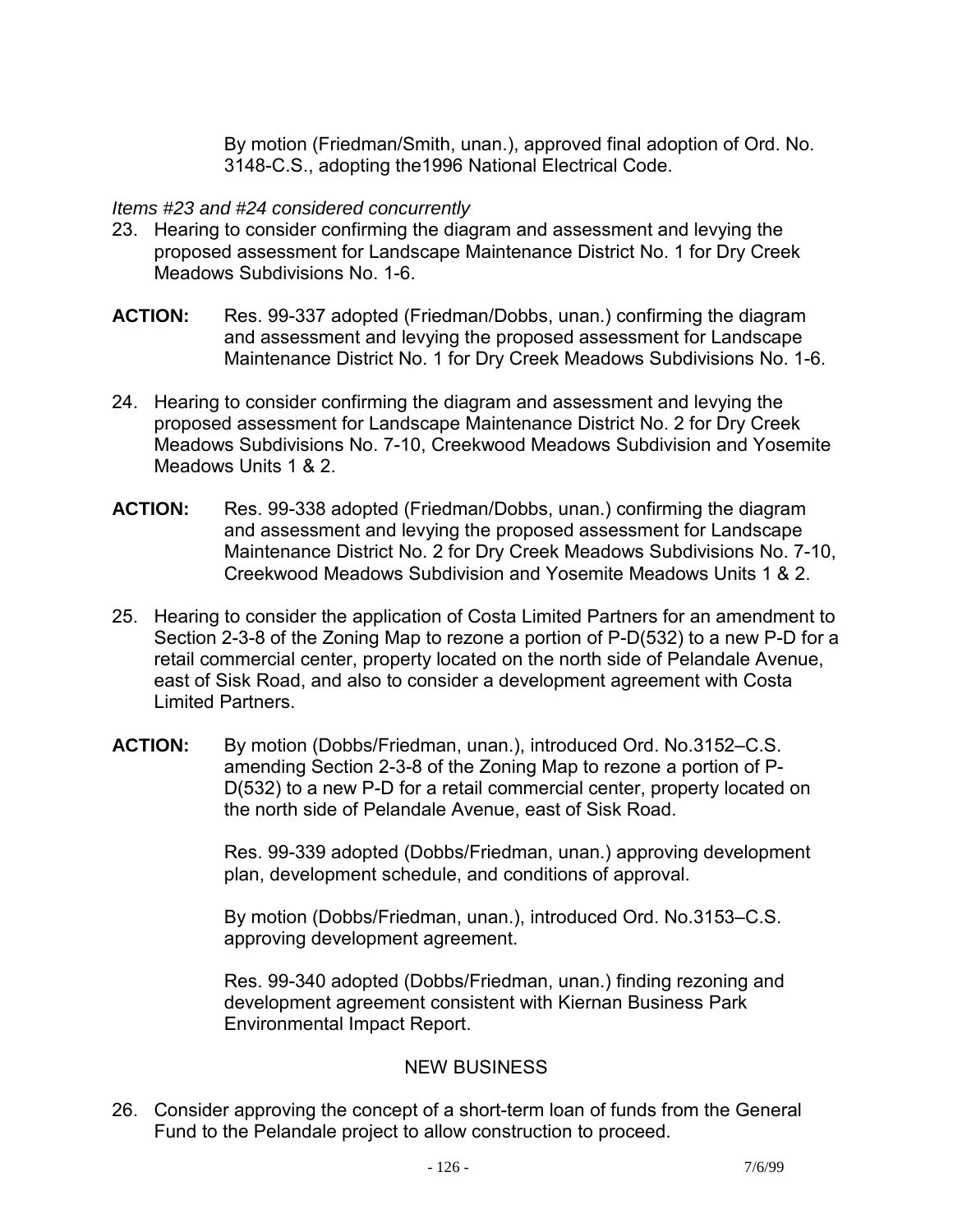**ACTION:** By order of the Chair, question of existing railroads for light rail referred to Transportation Policy Committee.

> By motion (Dobbs/Smith, majority; Conrad & Serpa, no), approved the concept of a short-term loan of funds from the General Fund to the Pelandale project to allow construction to proceed.

- 27. Reconsider and modify the 1999-2000 Operating Budget and Capital Improvement Program, including reconsideration of ABS Fund, eliminating the sewer and water utility transfer, and consider a ballot measure in concurrence with the regularly scheduled City Council elections in November 1999, at the request of Councilmember Conrad.
- **ACTION:** A motion (Conrad/Serpa) for ballot wording for November 2, 1999 ballot stating "The City's water and sewer utilities have paid the General Fund \$3.4 million each of the past years. Shall the City restore this practice of collecting these funds in the form of a general use tax and create a permanent budget review committee" failed to carry.

A motion (Conrad) that "the remaining transfer of \$3.6 million being charged to the rate-payers of Modesto through their water and sewer fees be terminated" died for lack of a second.

- 28. (1) Further discussion and consideration of the 1999 Modesto City Charter Review Committee's Final Report and recommendations, including issues raised by the Committee but which were not the subject of a Committee recommendation, as reviewed by the Council's Economic Development, Community and Intergovernmental Relations Committee; and (2) submission of recommended Charter amendments to voters in November 1999.
- **ACTION:** Res. 99-341 adopted (Friedman/Fisher, majority; Conrad, no) submitting a Charter amendment to eliminate the restriction on spending more than 5% of the City's property tax revenue in any one year for music, publicity and promotion to the qualified electors of the City of Modesto at the regular municipal election to be held on Tuesday, November 2, 1999.

Res. 99-342 adopted (Friedman/Smith, majority; Fisher, no) submitting a Charter amendment to change the date of any run-off election from the second to the third Tuesday in December and to further provide that, in the case of a run-off election a Councilmember so elected would hold office from the first Tuesday of the following January to the qualified electors of the City of Modesto at the regular municipal election to be held on Tuesday, November 2, 1999.

Res. 99-343 adopted (Fisher/Smith, unan.) submitting a Charter amendment to change the current Charter provisions for the selection of Vice Mayor which typically results in the selection of the most recently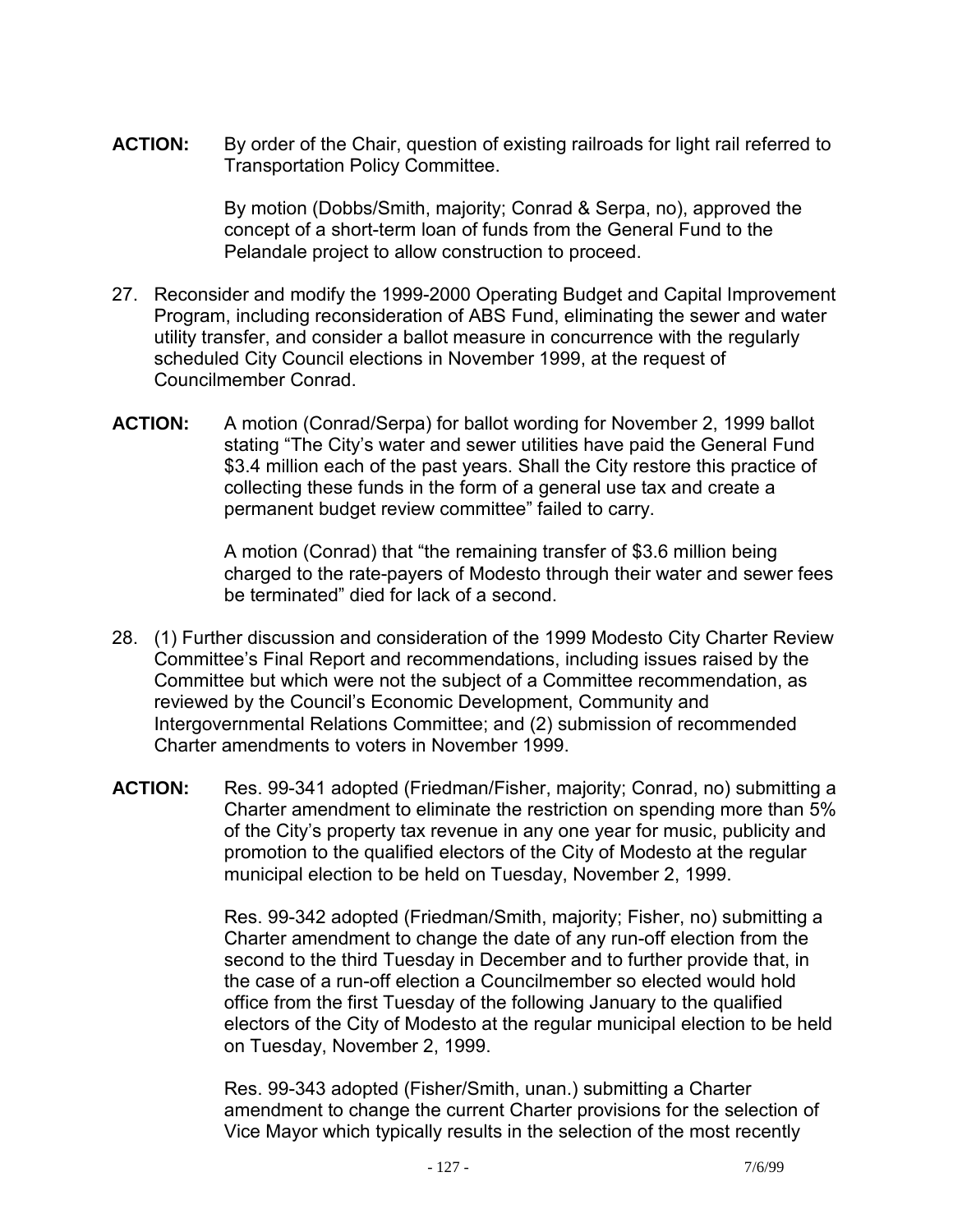elected Councilmember and, instead, provide that the City Council would annually elect one of its members, other than the Mayor, to serve as Vice Mayor during the ensuing calendar year to the qualified electors of the City of Modesto at the regular municipal election to be held on Tuesday, November 2, 1999.

Res. 99-344 adopted (Fisher/Lang, majority; Dobbs & Smith, no) submitting a Charter amendment provide that the monthly compensation for the Mayor be \$400 in addition to the monthly compensation received by Councilmembers and that the compensation for Vice Mayor be \$150.00 in addition to the monthly compensation received by Councilmembers; and in addition, provide for medical, dental and vision insurance coverage for each member of the Council in an amount no greater in value than that provided for non-safety, unrepresented management employees to the qualified electors of the City of Modesto at the regular municipal election to be held on Tuesday, November 2, 1999.

Res. 99-345 not accepting (Conrad/Smith, unan) the recommendation to amend the Charter to add Section 1112 to provide for an Economic Development Commission consisting of 7 members to advise the City Council in matters pertaining to economic development.

Res. 99-346 adopted (Smith/Dobbs, unan.) submitting a Charter amendment to allow the City Council to establish by resolution more at-will positions and clarify that all hourly employees are in the unclassified service to the qualified electors of the City of Modesto at the regular municipal election to be held on Tuesday, November 2, 1999.

Res. 99-347 adopted (Friedman/Smith, majority; Conrad & Serpa, no) submitting a Charter amendment to specifically authorize the City Manager to propose, and the City Council to adopt, a multi-year budget to the qualified electors of the City of Modesto at the regular municipal election to be held on Tuesday, November 2, 1999.

Res. 99-348 adopted (Friedman/Fisher, unan.) submitting a Charter amendment to provide that any park or park playground project otherwise subject to public bidding be exempt from the public bidding requirement in the event it involved any donated labor and/or material to the qualified electors of the City of Modesto at the regular municipal election to be held on Tuesday, November 2, 1999.

Res. 99-349 adopted submitting a Charter amendment to eliminate any reference to the Board of Personnel Appeals to the qualified electors of the City of Modesto at the regular municipal election to be held on Tuesday, November 2, 1999.

Res. 99-350 adopted authorizing the City Attorney to prepare an impartial analysis of the proposed Charter amendments.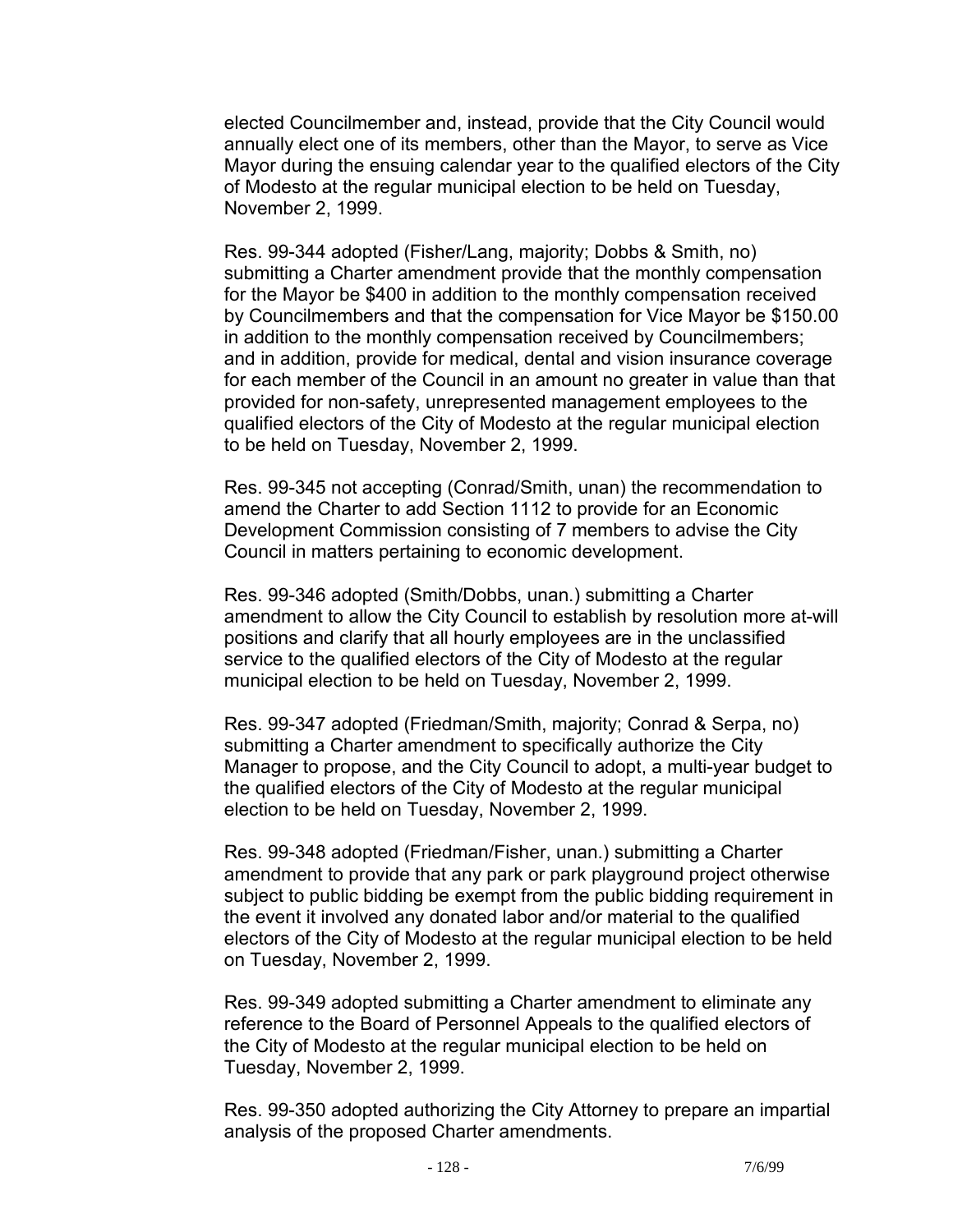Res. 99-351 adopted authorizing the Mayor to prepare ballot arguments in favor of the proposed Charter amendments.

Res. 99-352 adopted providing for the filing of rebuttal arguments for City measures submitted at municipal elections. ORAL COMMUNICATIONS

 Susan Birch commented on the good that she feels Police Chief Jefferson has done for the community.

## WRITTEN COMMUNICATIONS

- 29. Letter from Blair Bradley, Chair, SAAG Policy Board, requesting support for the formation of a Service Authority for Freeways and Expressways (SAFE), for installing call boxes on State Routes within Stanislaus County.
- **ACTION:** Res. 99-353 adopted (Dobbs/Friedman, unan.) supporting formation of a Service Authority for Freeways and Expressways (SAFE), for installing call boxes on State Routes within Stanislaus County.
- 30. Letter from the Law Office of Robert F. Carbone requesting opportunity to address various issues relating to the sale of weapons by the Modesto Police Department.

None.

## MATTERS TOO LATE FOR THE AGENDA

None.

# ADJOURNMENT

The meeting adjourned to Closed Session at 12:07 p.m.

CLOSED SESSION

 The meeting adjourned to the Mayor's Chambers for a Closed Session to consider the following items:

 PU BLIC EMPLOYEE DISCIPLINE/DISMISSAL/RELEASE (Pursuant to Section 54957 of the Government Code)

 CONFE RENCE WITH LABOR NEGOTIATOR: (Pursuant to Section 54957.6 of the Government Code)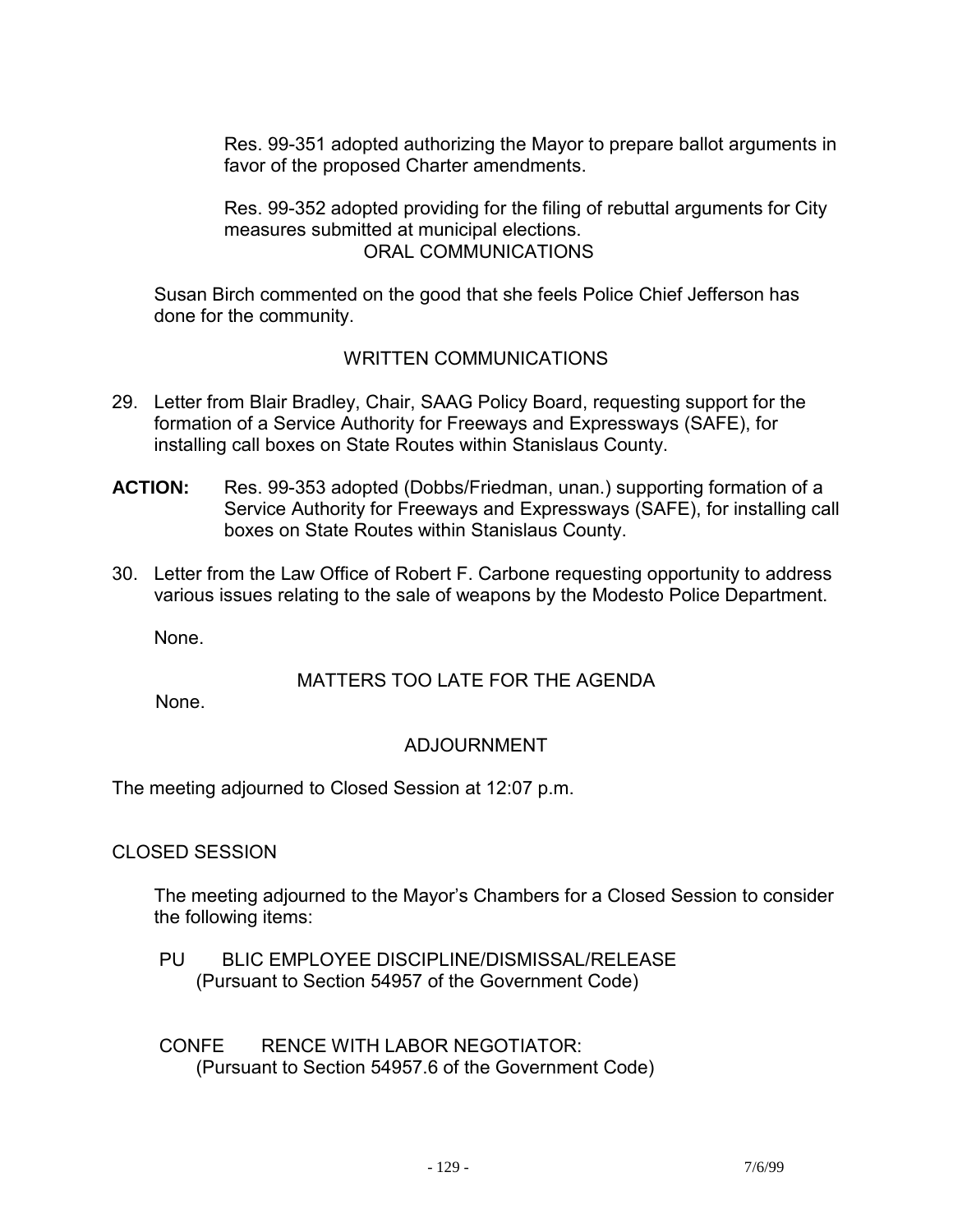#### *Agency Negotiator: J. Edward Tewes, City Manager*

Employee Organization: Modesto Police Officers Association

The City Attorney returned at 1:40 a.m. to report that no action had been taken.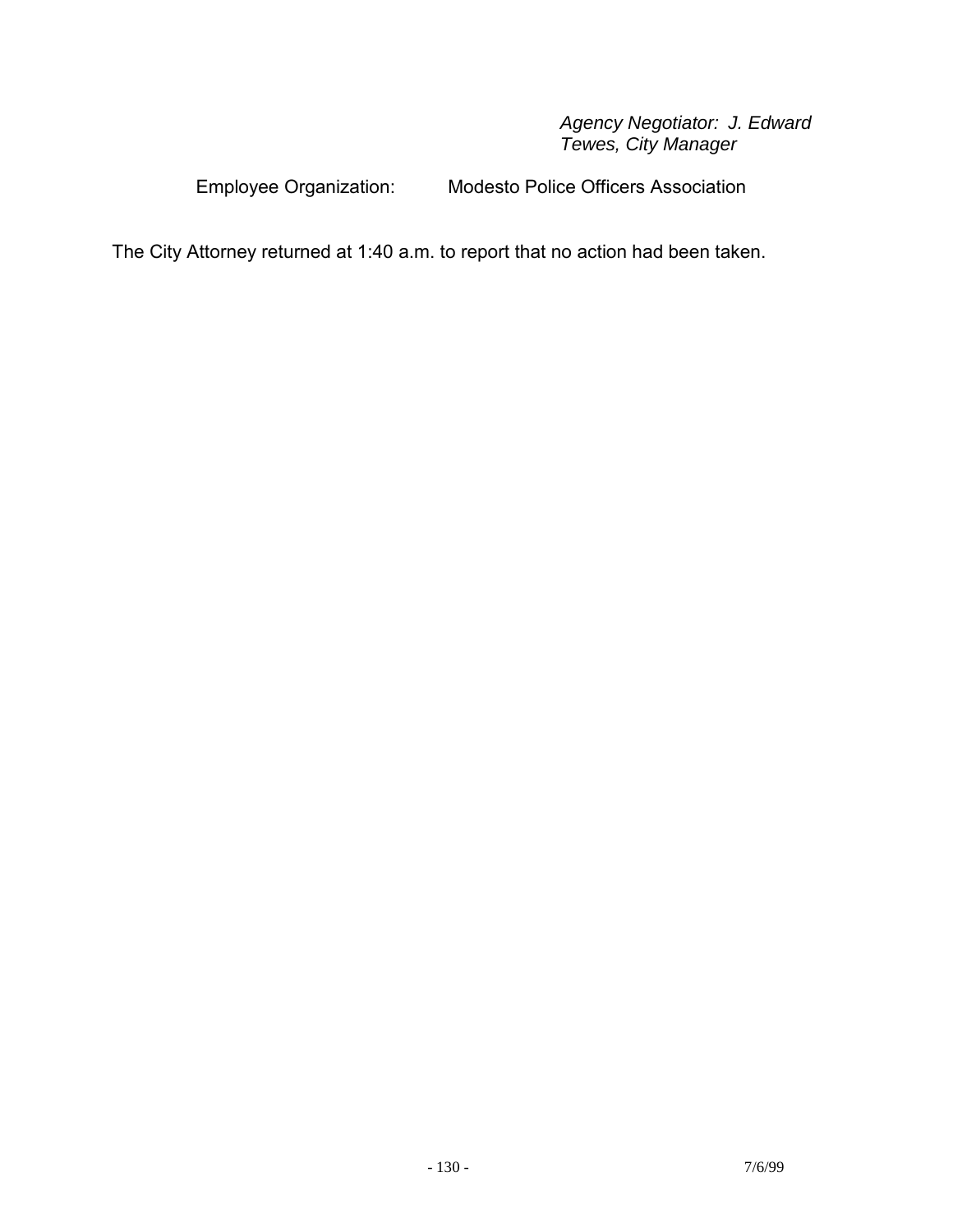## **MINUTES, Tuesday, July 13, 1999, at 4:00 p.m.**

Roll Call – Present: Councilmembers Conrad, Dobbs, Fisher, Friedman, Serpa, Smith, Mayor Lang

Absent: None

Invocation: Rev. Scott Miller, Big Valley Grace Community Church

CONSENT ITEMS – ROLL CALL VOTE REQUIRED: Items 1-3, 7-8, & 10  *Items 4, 5, 6, 9 & 11 removed from Consent* 

**ACTION:** (Friedman/Dobbs, unan.)

ACKNOWLEDGEMENTS AND PRESENTATIONS

None.

#### CONSENT

- 1. Approval of the minutes of the regular City Council meeting of July 6, 1999.
- **ACTION:** By motion (Friedman/Dobbs, unan.), approved the minutes of the regular City Council meeting of July 6, 1999.

#### **CONSENT**

- 2. Consider declaring as surplus 51 unclaimed bicycles accumulated at the Police Department Evidence and Property Room and authorize the sale by sealed bid, by auction by Roger Ernst and Associates, or sell as scrap.
- **ACTION:** Res. 99-354 adopted (Friedman/Dobbs, unan.) declaring as surplus 51 unclaimed bicycles accumulated at the Police Department Evidence and Property Room and authorize the sale by sealed bid, by auction by Roger Ernst and Associates, or sell as scrap.

#### **CONSENT**

- 3. Consider accepting the contract of Amerine Systems, Inc. for the Briggsmore Avenue and Coffee Road storm lift station project as complete and authorize City Clerk to file a Notice of completion.
- **ACTION:** Res. 99-355 adopted (Friedman/Dobbs, unan.) accepting the contract of Amerine Systems, Inc. for the Briggsmore Avenue and Coffee Road storm lift station project as complete and authorize City Clerk to file a Notice of completion.

#### *Item #4 removed from Consent*

4. Consider approving site lease agreements with Central Wireless Partnership for the placement of communication antennas at Downey and Beyer Parks.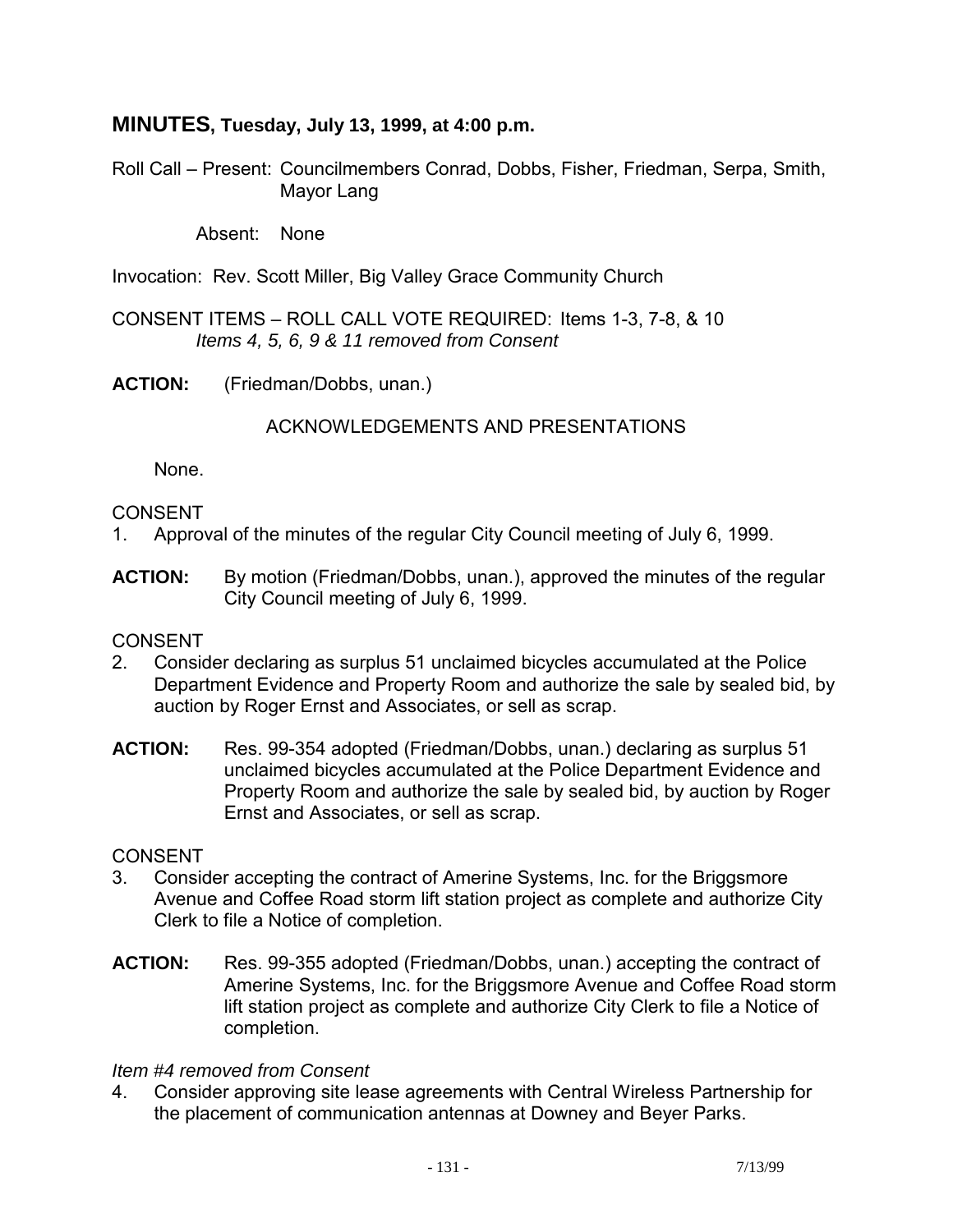**ACTION:** Res. 99-356 adopted (Friedman/Dobbs, unan.; Fisher, absent) approving site lease agreement with Central Wireless Partnership for the placement of communication antennas at Downey Park.

> Res. 99-357 adopted (Friedman/Dobbs, unan.; Fisher, absent) approving site lease agreement with Central Wireless Partnership for the placement of communication antennas at Beyer Park.

## *Item #5 removed from Consent*

- 5. Consider approving agreement with Yosemite Community College District and Modesto Junior College to participate in the subsidized CalWORKS Work Study Program for the 1999-2000 program year.
- **ACTION:** Res. 99-358 adopted (Friedman/Lang, unan.; Fisher, absent) approving agreement with Yosemite Community College District and Modesto Junior College to participate in the subsidized CalWORKS Work Study Program for the 1999-2000 program year.

*Item #6 removed from Consent* 

- 6. Consider approving agreement with Yosemite Community College District and Modesto Junior College to participate in the subsidized Federal Work Study Program for the 1999-2000 program year.
- **ACTION:** Res. 99-359 adopted (Friedman/Dobbs, unan.; Fisher, absent) approving agreement with Yosemite Community College District and Modesto Junior College to participate in the subsidized Federal Work Study Program for the 1999-2000 program year.

## **CONSENT**

- 7. Consider approval of the final map of Rose Hollow No. 2 subdivision and authorizing the City Manager to sign an agreement with subdividers as required by Section 4-4.604(c) of the Municipal Code. (Owners: Florsheim Bros.)
- **ACTION:** Res. 99-360 adopted (Friedman/Dobbs, unan.) approving the final map of Rose Hollow No. 2 subdivision and authorizing the City Manager to sign an agreement with subdividers as required by Section 4-4.604(c) of the Municipal Code.

- 8. Consider approval of the final map of Adrianna Three, a Gated Community, subdivision and authorizing the City Manager to sign an agreement with subdividers as required by Section 4-4.604(c) of the Municipal Code. (Owners:Max Norton Enterprises, Inc.)
- **ACTION:** Res. 99-361 adopted (Friedman/Dobbs, unan.) approving the final map of Adrianna Three, a Gated Community, subdivision and authorizing the City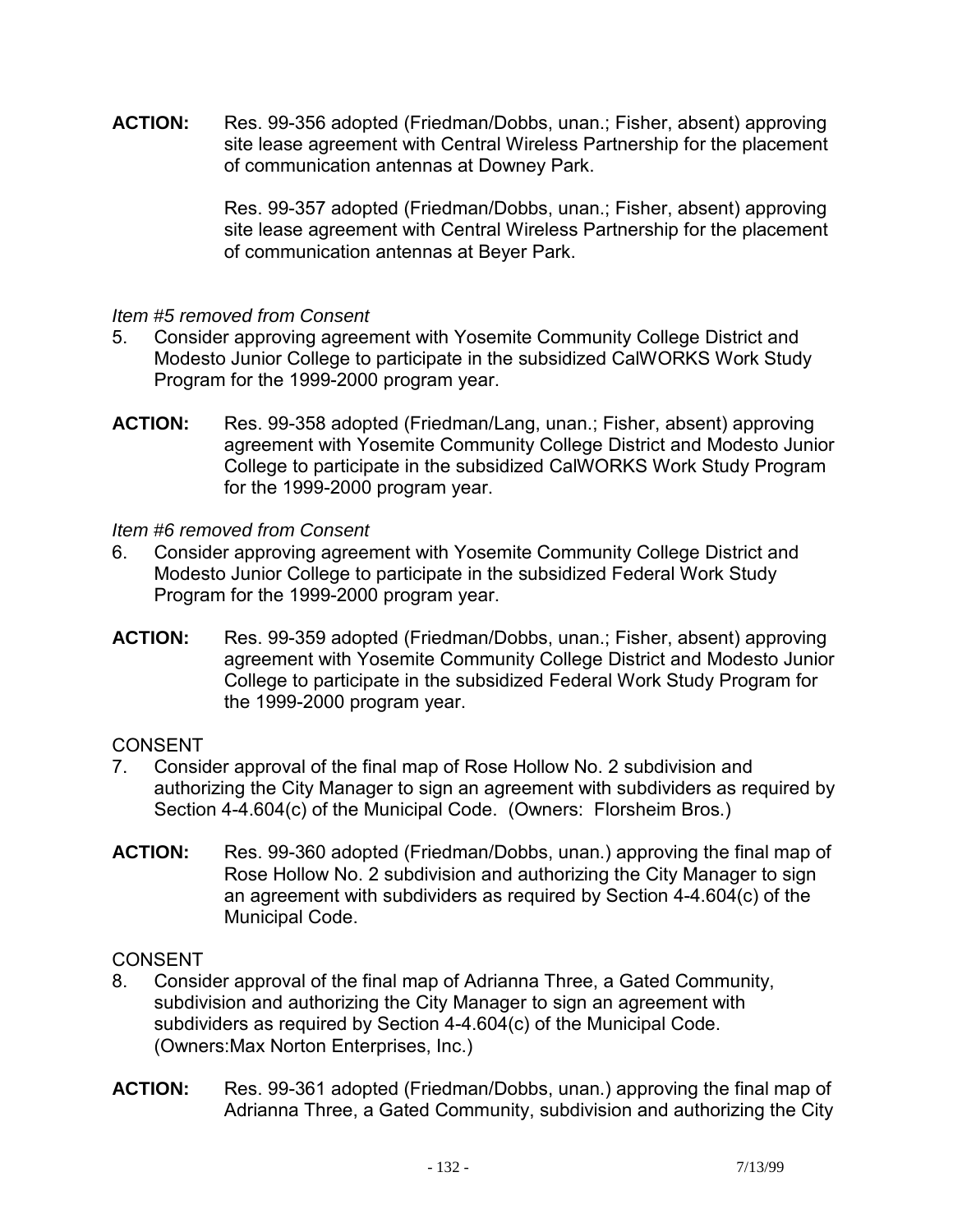Manager to sign an agreement with subdividers as required by Section 4- 4.604(c) of the Municipal Code.

## *Item #9 removed from Consent*

- 9. Report of four loans approved under the Emergency Home Repair Program (EHRP)/Disabled Access Assistance Program (DAAP) since the last report.
- **ACTION:** By motion (Dobbs/Fisher, unan.), acknowledged receipt of Report of four loans approved under the Emergency Home Repair Program (EHRP)/Disabled Access Assistance Program (DAAP) since the last report.

## CONSENT

- 10. Consider approving agreement with Alden Michael Lopez and Wanda R. Lopez and the Salida Water Board for an option to purchase a Salida well site.
- **ACTION:** Res. 99-362 adopted (Friedman/Dobbs, unan.) approving agreement with Alden Michael Lopez and Wanda R. Lopez and the Salida Water Board for an option to purchase a Salida well site.

#### *Item #11 removed from Consent*

- 11. Consider authorizing City Manager to apply to the Stanislaus Council of Governments StanCOG for Federal Congestion Mitigation and Air Quality (CMAQ) funds for various projects as recommended by staff.
- **ACTION:** Res. 99-363 adopted (Friedman/Fisher, unan.) authorizing City Manager to apply to the Stanislaus Council of Governments StanCOG for Federal Congestion Mitigation and Air Quality (CMAQ) funds for various projects as recommended by staff.

#### **HEARINGS**

*Councilmember Fisher absent due to conflict of interest* 

- 12. Hearing to consider allocation of \$955,400 of HOME funds for Fiscal Year 1999- 2000.
- **ACTION:** Res. 99-364 adopted (Dobbs/Friedman, unan.; Fisher, absent) denying allocation of \$955,400 of HOME funds for Fiscal Year 1999-2000 for all projects listed.

## NEW BUSINESS

- 13. Consider approving the 1999-2000 City/County Waste-to-Energy Project Budget as recommend by the City/County Solid Waste-to-Energy Executive Committee.
- **ACTION:** Res. 99-365 adopted (Dobbs/Smith, majority; Conrad & Fisher, no) approving the 1999-2000 City/County Waste-to-Energy Project Budget as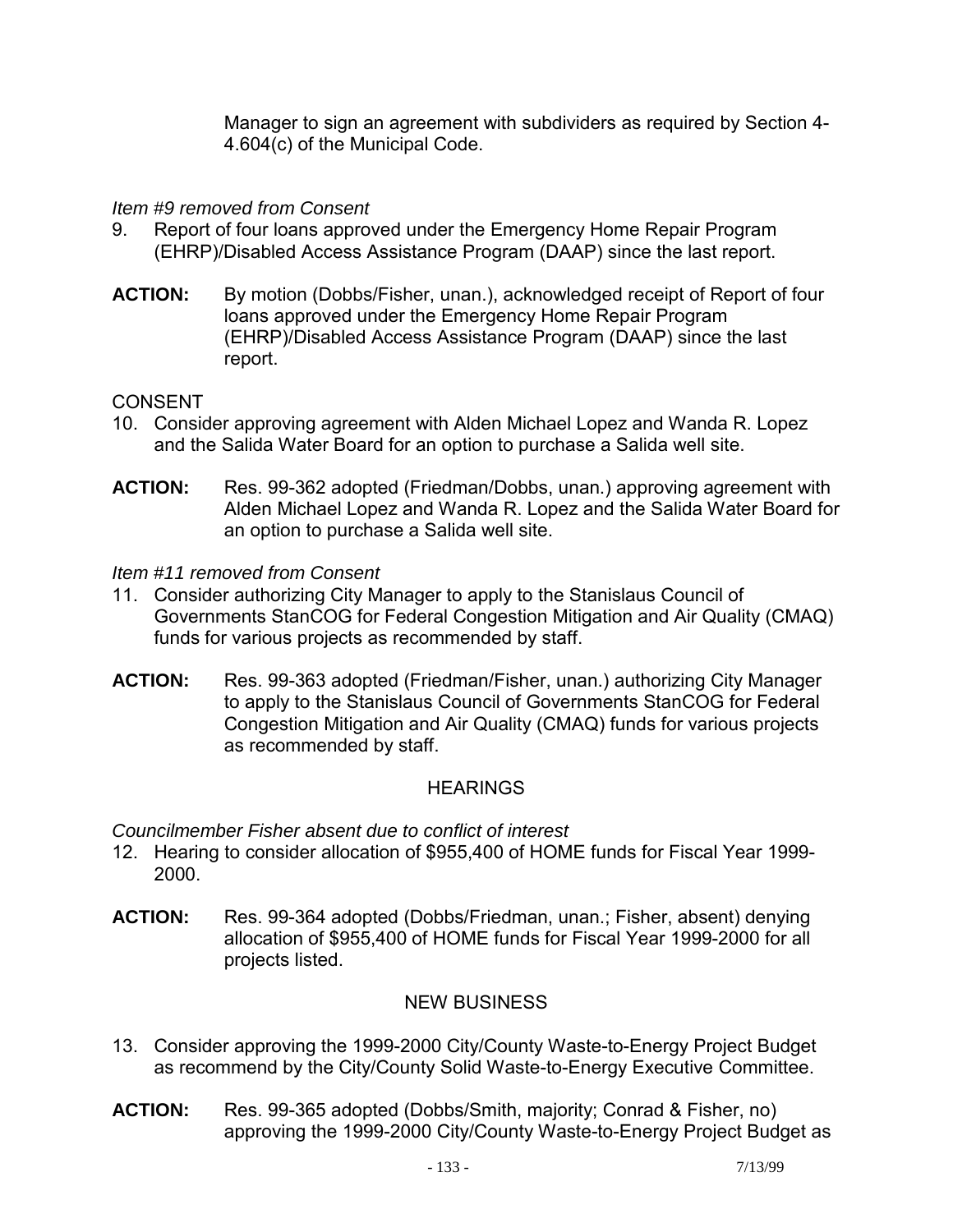recommend by the City/County Solid Waste-to-Energy Executive **Committee** 

## ORAL COMMUNICATIONS

 Councilmember Serpa commented on Performing Arts Center cost when other needs are unmet, and status of report regarding rents for baseball league.

 Councilmember Fisher requested status of ten vacant positions in Police Department.

J. Denise Fontaine spoke regarding Police Chief being retained.

Gwendolyn Byrd made comments regarding Police Chief leadership.

Ken Williams spoke in support of Police Chief.

Mac Wilson spoke in favor of Police Chief.

Ricky McGill spoke in favor of the Police Chief.

Phil Tomlin spoke in favor of the Police Chief.

Catereno Garza spoke in favor of the Police Chief.

## WRITTEN COMMUNICATIONS

- 14. Letter from Dr. Linda Gerard, Director Northern California Christ in You the Hope of Glory International Ministry, requesting the use of amplified sound in Mancini Bowl in Graceada Park on August 14, 1999, for the "Youth Alive Concert."
- **ACTION:** Res. 99-366 adopted (Conrad/Fisher, unan.) denying use of amplified music sound in Mancini Bowl in Graceada Park on August 14, 1999, for the "Youth Alive Concert."

## MATTERS TOO LATE FOR THE AGENDA

None.

## ADJOURNMENT

The meeting adjourned to Closed Session at 7:39 p.m.

 PUBLIC EMPLOYEE DISCIPLINE/DISMISSAL/RELEASE (Pursuant to Section 54957 of the Government Code)

The City Attorney returned at 8:30 p.m. to report that no reportable action had been taken.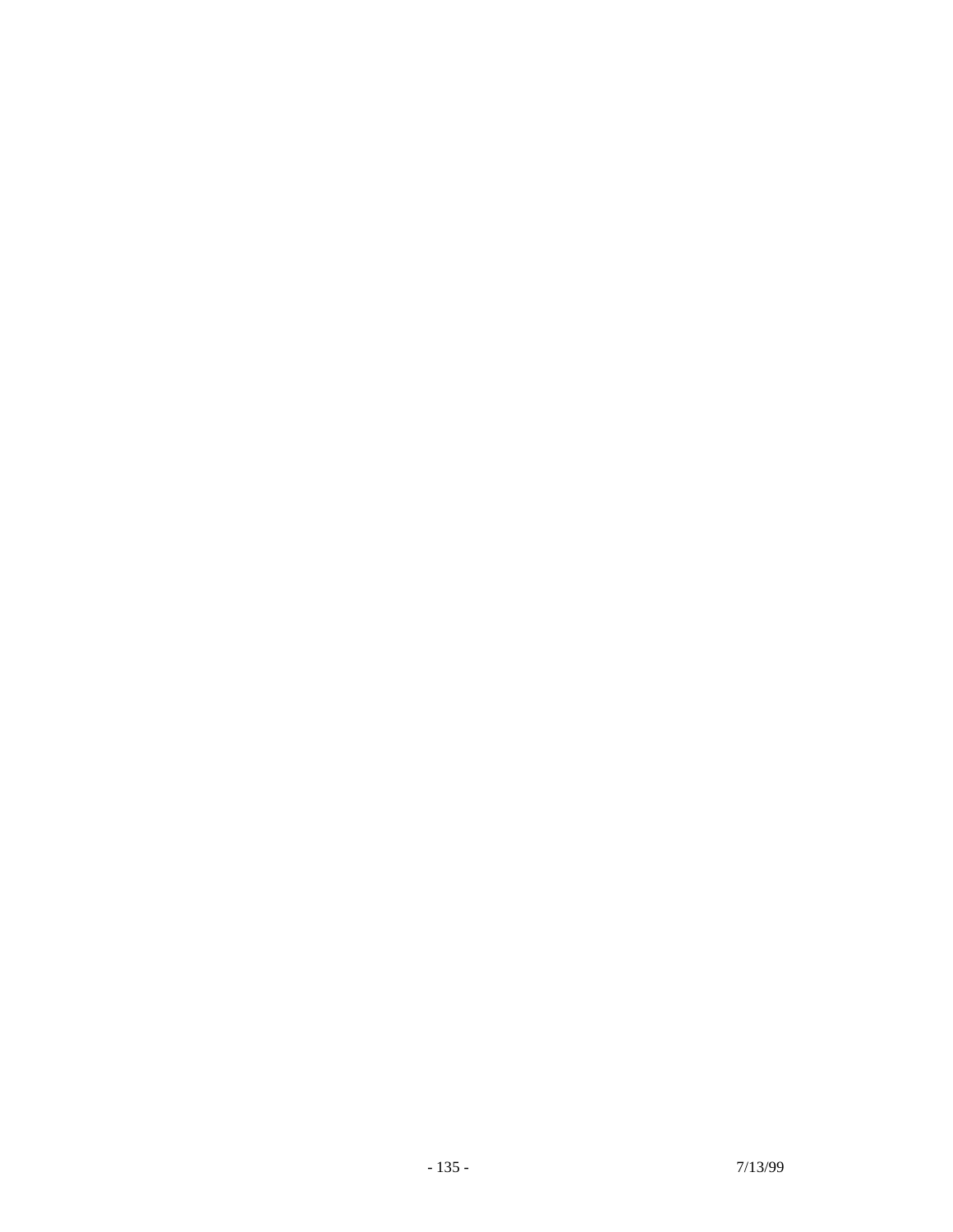# **MINUTES, Tuesday, July 20, 1999, at 7:00 p.m.**

Roll Call – Present: Councilmembers Conrad, Dobbs, Fisher, Friedman, Serpa, Smith, Mayor Lang

Absent: None

Invocation: Rev. Dave, Olsen, Big Valley Grace Community Church

CONSENT ITEMS – ROLL CALL VOTE REQUIRED: Items 1 through 3 Items 4 & 5 removed from Consent

**ACTION:** (Friedman/Smith, unan)

ACKNOWLEDGEMENTS AND PRESENTATIONS

None.

#### CONSENT

- 1. Approval of the minutes of the special City Council meeting of July 9, 1999, and the regular and special City Council meetings of July 13, 1999.
- **ACTION:** By motion (Friedman/Smith, unan), approved minutes of the special City Council meeting of July 9, 1999, and the regular and special City Council meetings of July 13, 1999

#### CONSENT

2. Final adoption of:

 Ord. No. 3152-C.S. rezoning a portion of P-D(532) to P-D(537) for a retail commercial center, property located on the north side of Pelandale Avenue east of Sisk Road. (Costa Limited Partners)

 Ord. No. 3153-C.S. approving a Development Agreement with Costa Limted partners relating to a retail commercial center on property located on the north side of Pelandale Avenue east of Sisk Road.

**ACTION:** By motion (Friedman/Smith, unan), approved final adoption of Ord. No. 3152-C.S. rezoning a portion of P-D(532) to P-D(537) for a retail commercial center, property located on the north side of Pelandale Avenue east of Sisk Road, and Ord. No. 3153-C.S. approving a Development Agreement with Costa Limited Partners relating to a retail commercial center on property located on the north side of Pelandale Avenue east of Sisk Road.

### **CONSENT**

3. Consider approval of final map of Legends Village Unit No. 2 subdivision and authorizing the City Manager to sign an agreement with the subdividers as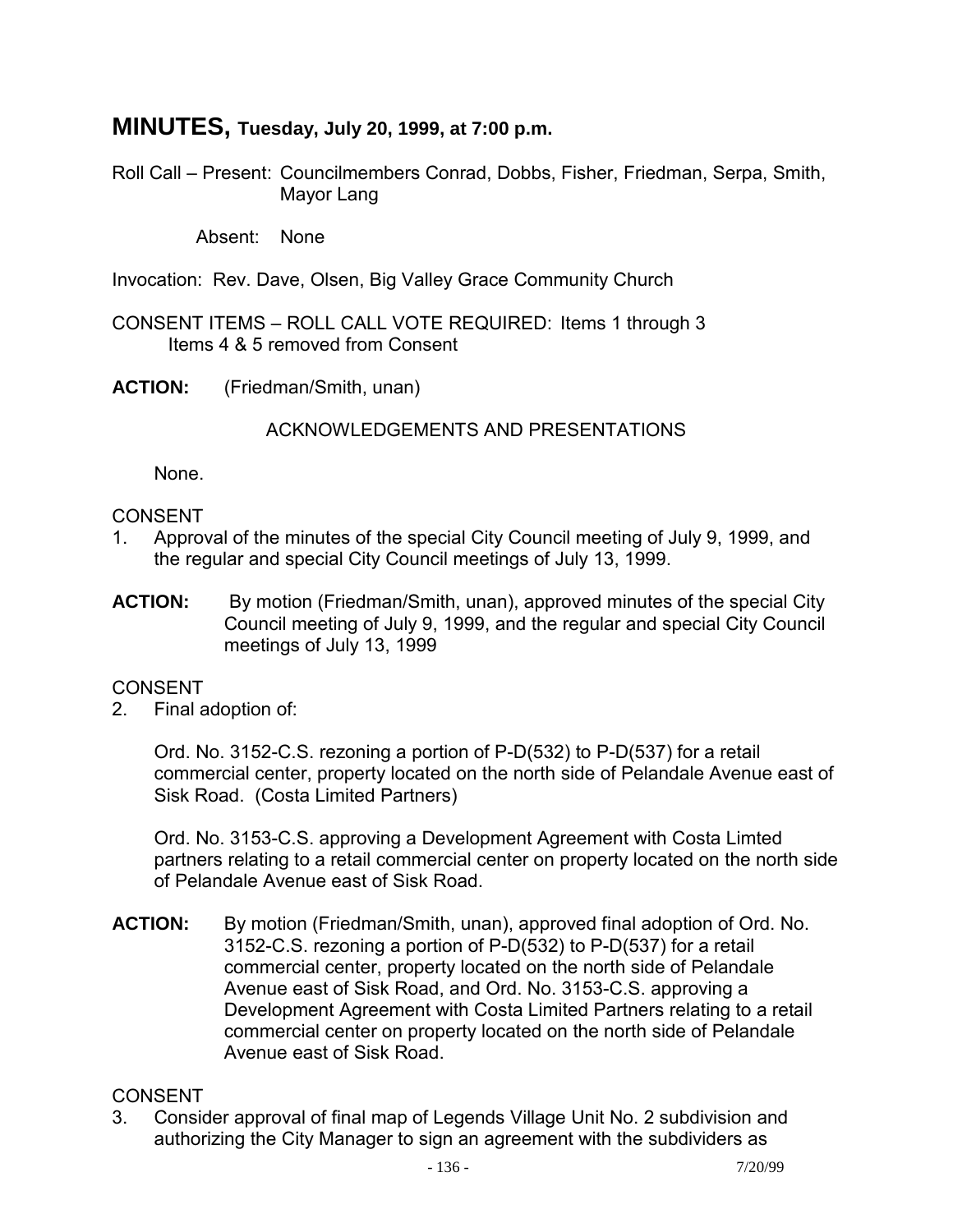required by Section 4-4.604(c) of the Municipal Code. (Owners: JKB Homes Corp.)

**ACTION:** Res. 99-368 adopted (Friedman/Smith, unan) approving the final map of Legends Village Unit No. 2 subdivision and authorizing the City Manager to sign an agreement with the subdividers as required by Section 4- 4.604(c) of the Municipal Code.

## *Item #4 removed from Consent*

- 4. Consider authorizing the City Attorney to join in amicus briefs in the following cases: Valley Ridgecrest Homeowners Association, Inc. v. City of Vallejo; Tahoe Sierra Preservation Council v. Tahoe Regional Planning Agency; and Haas v. City of San Bernardino.
- **ACTION:** Res. 99-369 adopted (Friedman/Smith, majority; Conrad, no) authorizing the City Attorney to join in amicus briefs in the following cases: Valley Ridgecrest Homeowners Association, Inc. v. City of Vallejo; Tahoe Sierra Preservation Council v. Tahoe Regional Planning Agency; and Haas v. City of San Bernardino.

*Item #5 removed from Consent* 

- 5. Consider authorizing the purchase of retired City of Modesto Police Canines by the assigned Modesto Police Department canine handler.<br>ACTION: Res. 99-370 adopted (Friedman/Serpa, unan)
- Res. 99-370 adopted (Friedman/Serpa, unan) authorizing the purchase of retired City of Modesto Police Canines by the assigned Modesto Police Department canine handler.

## **HEARINGS**

6. Hearing to consider changes to the Capital Facilities Fees program, including implementing fees for industrial and warehouse development and to establish a fee category of hotel and motel facilities fees. (The portion of the public hearing regarding industrial and warehoue fees was continued from the May 18, 1999, City Council meeting.)

 (Hearing to be continued to July 27, 1999, at 4:00 p.m. Motion continuing to July 27, 1999, at 4:00 p.m. needed.)

**ACTION:** By motion (Fisher/Conrad, unan), continued hearing to July 27, 1999, at 4:00 p.m.

## ORAL COMMUNICATIONS

 Linda Brahick, 707 Annabelle commented regarding her outstanding claim for sewer backup in her residence.

 John McCarthy addressed the Council regarding a claim of harassment against his children.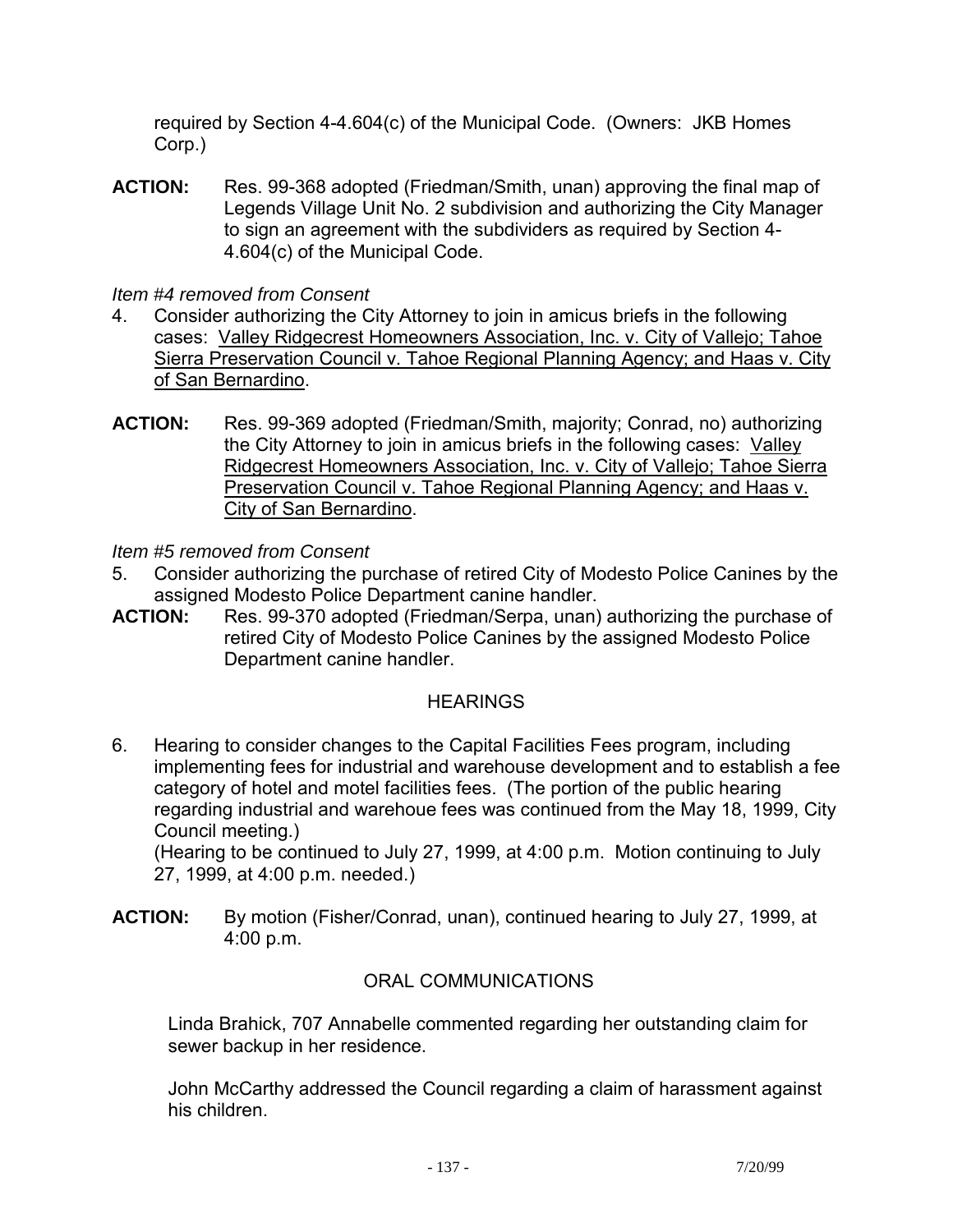The following audience members spoke regarding the disposition of the Police Chief:

 Larry Haney, Charlie Crane, Darius Crosby, Albert Smith, George Russell, John Lucas, David Sundy Sr., Miguel Donoso, Jo Sawyer, Barbara Eniti, Tom Maher, Mac Wilson, Susan Birch, Gene Cosgrove, and Ken Williams.

## MATTERS TOO LATE FOR THE AGENDA

None.

## ADJOURNMENT

The meeting adjourned at 8:14 p.m.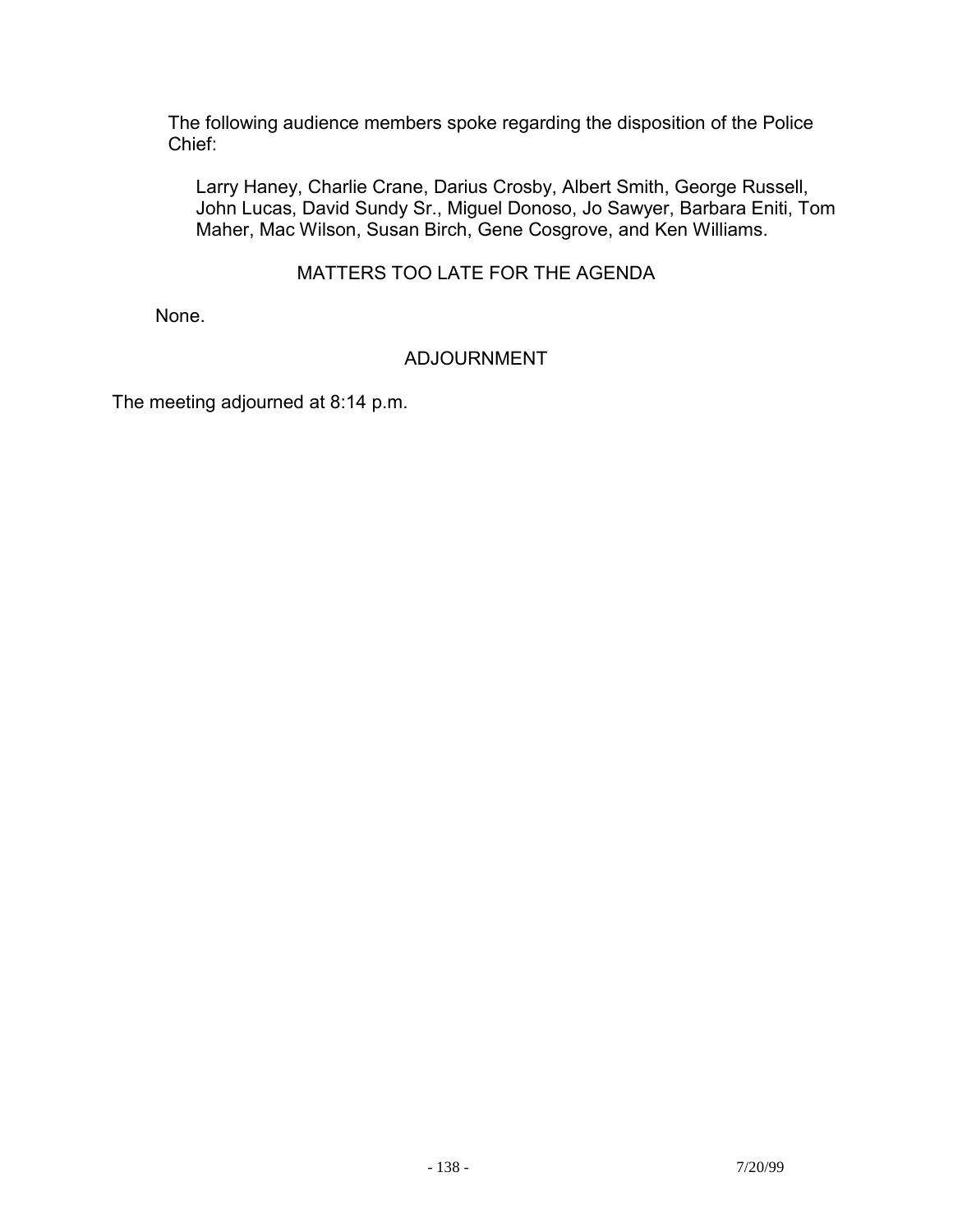# **MINUTES, Tuesday, July 27, 1999, at 4:00 p.m.**

Roll Call – Present: Councilmembers Conrad, Fisher, Friedman, Serpa, Smith, Mayor Lang

Absent: Dobbs

Invocation: Rev. Darius Crosby, Greater Glory Church

CONSENT ITEMS – ROLL CALL VOTE REQUIRED: Items 1 – 4, 6, 7, 9, 11

Items 5, 8 & 10 removed from Consent

**ACTION**: (Friedman/Conrad, unan.; Dobbs absent)

#### ACKNOWLEDGEMENTS AND PRESENTATIONS

 Presentation of a proclamation recognizing the week of July 27 – August 1, 1999 as Equal Parents' Week.

Mayor Lang made the presentation.

#### CONSENT

- 1. Approval of the minutes of the special and regular City Council meetings of July 20, 1999.
- **ACTION:** By motion, (Friedman/Conrad, unan.; Dobbs absent) approved the minutes of the special and regular City Council meetings of July 20, 1999.

#### **CONSENT**

- 2. Consider authorizing bid call for liquid chlorine, with two one-year extensions, for Operations & Maintenance Department – Water Quality Control Division.
- **ACTION:** Res. 99-371 adopted (Friedman/Conrad, unan.; Dobbs absent) authorizing bid call.

#### CONSENT

- 3. Consider declaring Kemiron Pacific Inc. low bidder and authorize the purchase of Liquid Ferrous Chloride for Operations and Maintenance Department -– Wastewater Collection Division for Fiscal year 99/00, with two one-year extensions.
- **ACTION:** Res. 99-372 adopted (Friedman/Conrad, unan., Dobbs absent) declaring Kemiron Pacific Inc. low bidder and authorize the purchase of Liquid Ferrous Chloride.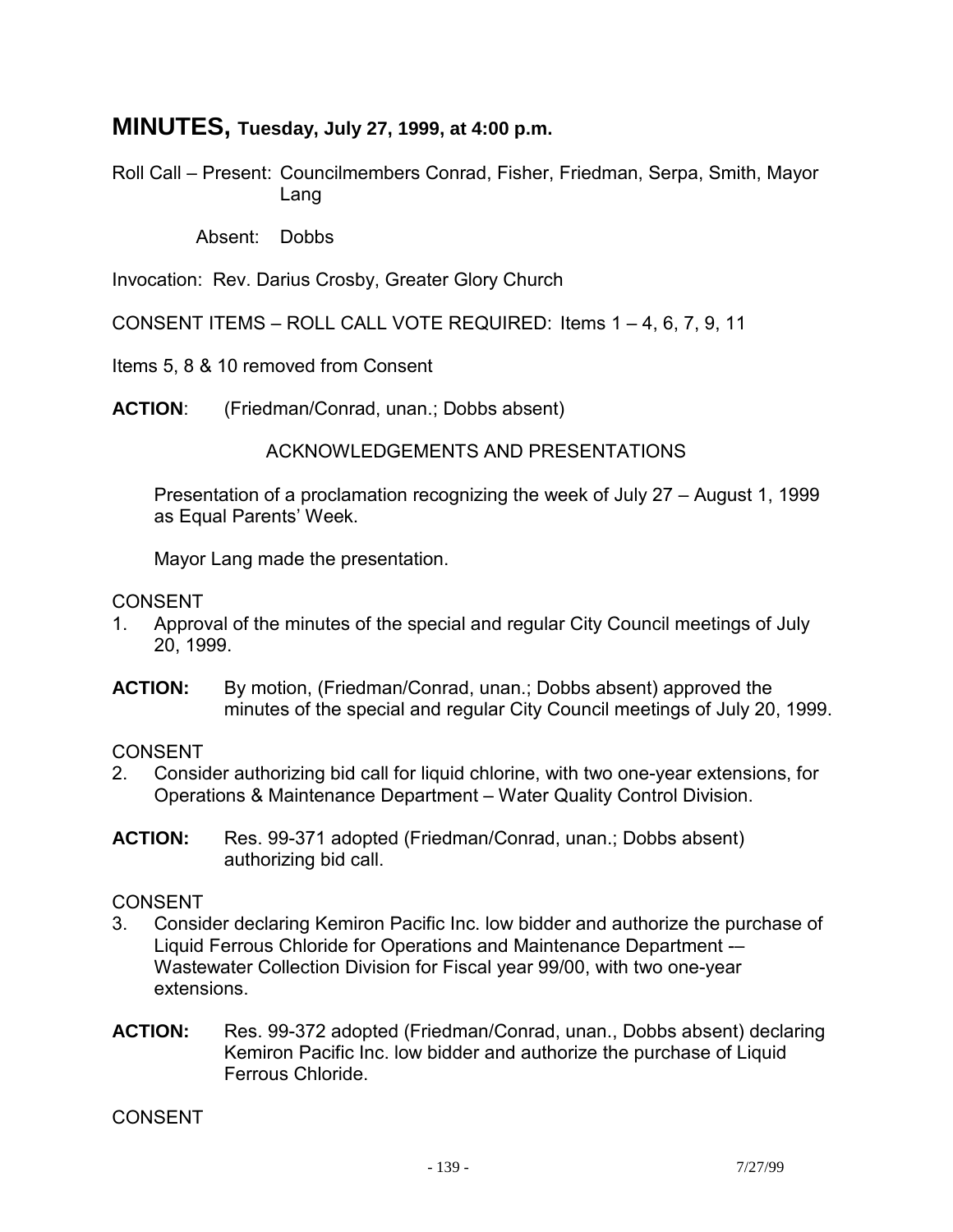- 4. Consider declaring Hi-Way Safety Inc. the low bidder and authorize the purchase of Light Emitting Diodes (LED) Changeable Message Signs for the Engineering & Transportation Department – Traffic Engineering Division for \$69,176.25.
- **ACTION:** Res. 99-373 adopted (Friedman/Conrad, unan.; Dobbs absent) declaring Hi-Way Safety Inc. the low bidder and authorize the purchase of Light Emitting Diodes (LED) Changeable Message Signs.
- 5. Consider accepting as complete the contract of George Reed, Inc. for the Carpenter Road from Kansas to Sisk improvements/overlay project as complete and authorize City Clerk to file a Notice of Completion. (Original contract: \$1,711,579)
- **ACTION:** Res. 99-374 adopted (Friedman/Smith, unan.; Dobbs, absent) accepting as complete and authorizing City Clerk to file Notice of Completion.

## **CONSENT**

- 6. Consider accepting as complete the contract of Ross F. Carroll, Inc. for the fixed film reactor siding installation project and authorize City Clerk to file a Notice of Completion.
- **ACTION:** Res. 99-375 adopted (Friedman/Conrad, unan.; Dobbs absent) accepting as complete and authorizing City Clerk to file a Notice of Completion.

## **CONSENT**

- 7. Consider supporting the City of Modesto's continued participation in a countywide Joint Powers Agreement that establishes the "Arson Task Force" and authorizing City Manager to sign agreement.
- **ACTION:** Res. 99-376 adopted (Friedman/Conrad, unan.; Dobbs absent) supporting the City of Modesto's continued participation in a countywide Joint Powers Agreement that establishes the "Arson Task Force" and authorizing City Manager to sign agreement.
- 8. Consider authorizing the City Manager to execute a professional services agreement with Pacific Design Associates for architectural administration services during the construction of the new Police Headquarters Building (Bid Package No. 2)
- **ACTION:** Res. 99-377 adopted (Conrad/Smith, unan.; Dobbs absent) authorizing the City Manager to execute agreement .

By motion (Conrad/Smith, unan.; Dobbs absent) Financial Policy Committee directed to review future contract language.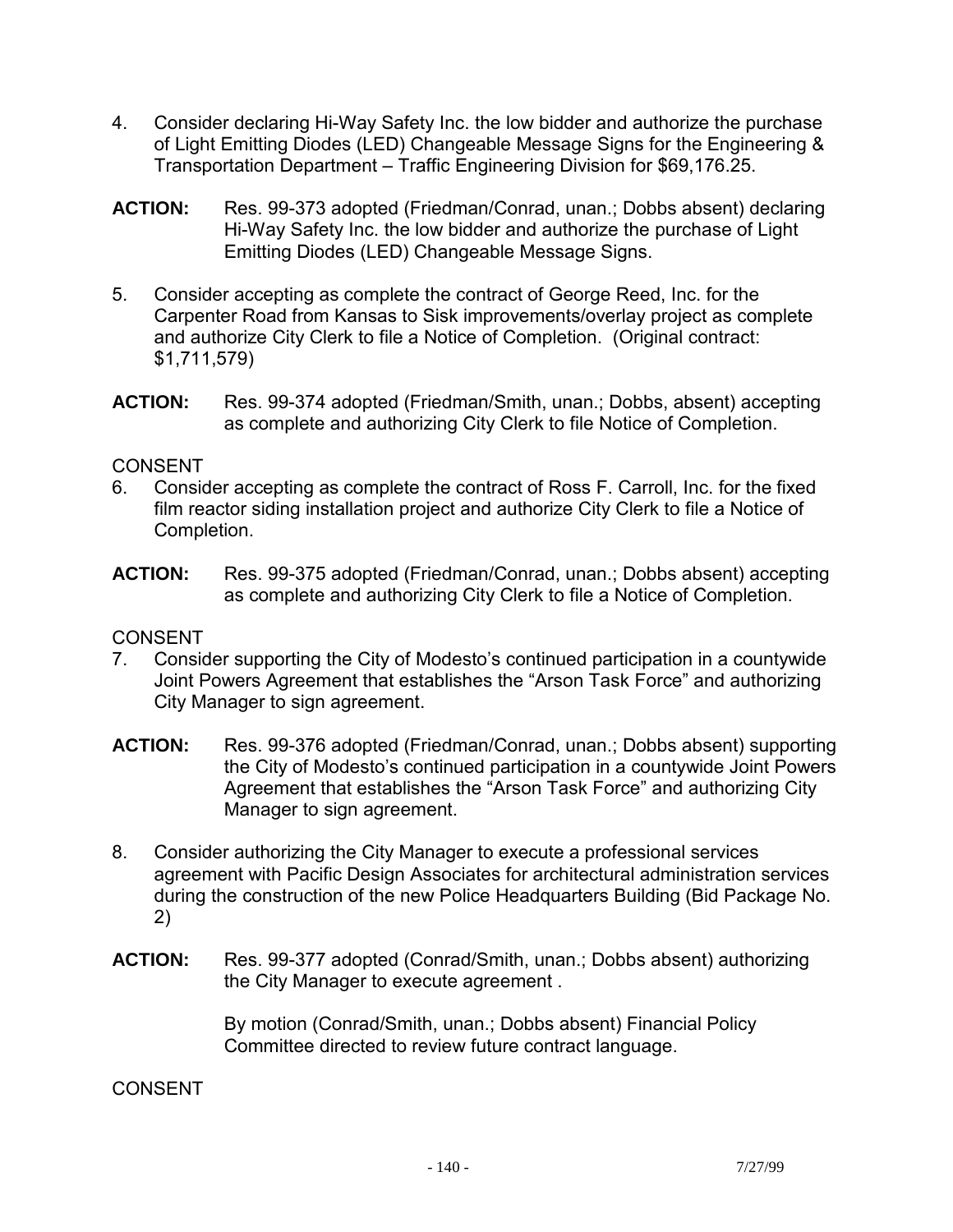- 9. Consider authorizing Stanislaus County to levy and collect the City of Modesto's assessments of four 1915 Act Improvement Districts on 1999-2000 property tax bills.
- **ACTION:** Res. 99-378 adopted (Friedman/Conrad, unan.; Dobbs absent) authorizing Stanislaus County to levy and collect the City of Modesto's assessments of four 1915 Act Improvement Districts on 1999-2000 property tax bills for Improvement District #27 – Storm Drainage Improvements.

Res. 99-379 adopted (Friedman/Conrad, unan.; Dobbs absent) authorizing Stanislaus County to levy and collect the City of Modesto's assessments of four 1915 Act Improvement Districts on 1999-2000 property tax bills for Improvement district #28 – Sewer Improvements.

Res. 99-380 adopted (Friedman/Conrad, unan.; Dobbs absent) authorizing Stanislaus County to levy and collect the City of Modesto's assessments of four 1915 Act Improvement Districts on 1999-2000 property tax bills for Improvement District #29 – Street and Water System Improvement.

Res. 99-381 adopted (Friedman/Conrad, unan.; Dobbs absent) authorizing Stanislaus County to levy and collect the City of Modesto's assessments of four 1915 Act Improvement Districts on 1999-2000 property tax bills for Public Facilities District #6 – Street and Water System Improvement.

- 10. Quarterly Treasurer's Report June 30, 1999.
- **ACTION:** By motion, (Smith/Friedman, unan.; Dobbs absent) acknowledged receipt of report.

## **CONSENT**

- 11. Consider approving the closure of the alley in Block 71 of the City of Modesto, located parallel with 10<sup>th</sup> and 11<sup>th</sup> Streets and extending from "F" Street to "G" Street, at the request of the City of Modesto Engineering and Transportation Department.
- **ACTION:** Res. 99-382 adopted (Friedman/Conrad, unan.; Dobbs absent) approving the closure of the alley in Block 71 of the City of Modesto, located parallel with 10<sup>th</sup> and 11<sup>th</sup> Streets and extending from "F" Street to "G" Street.

## **HEARINGS**

12. Hearing to consider the proposed designation of the dwelling located at 201 Hintze a Modesto Landmark Preservation Site. (John Cadrett, property owner)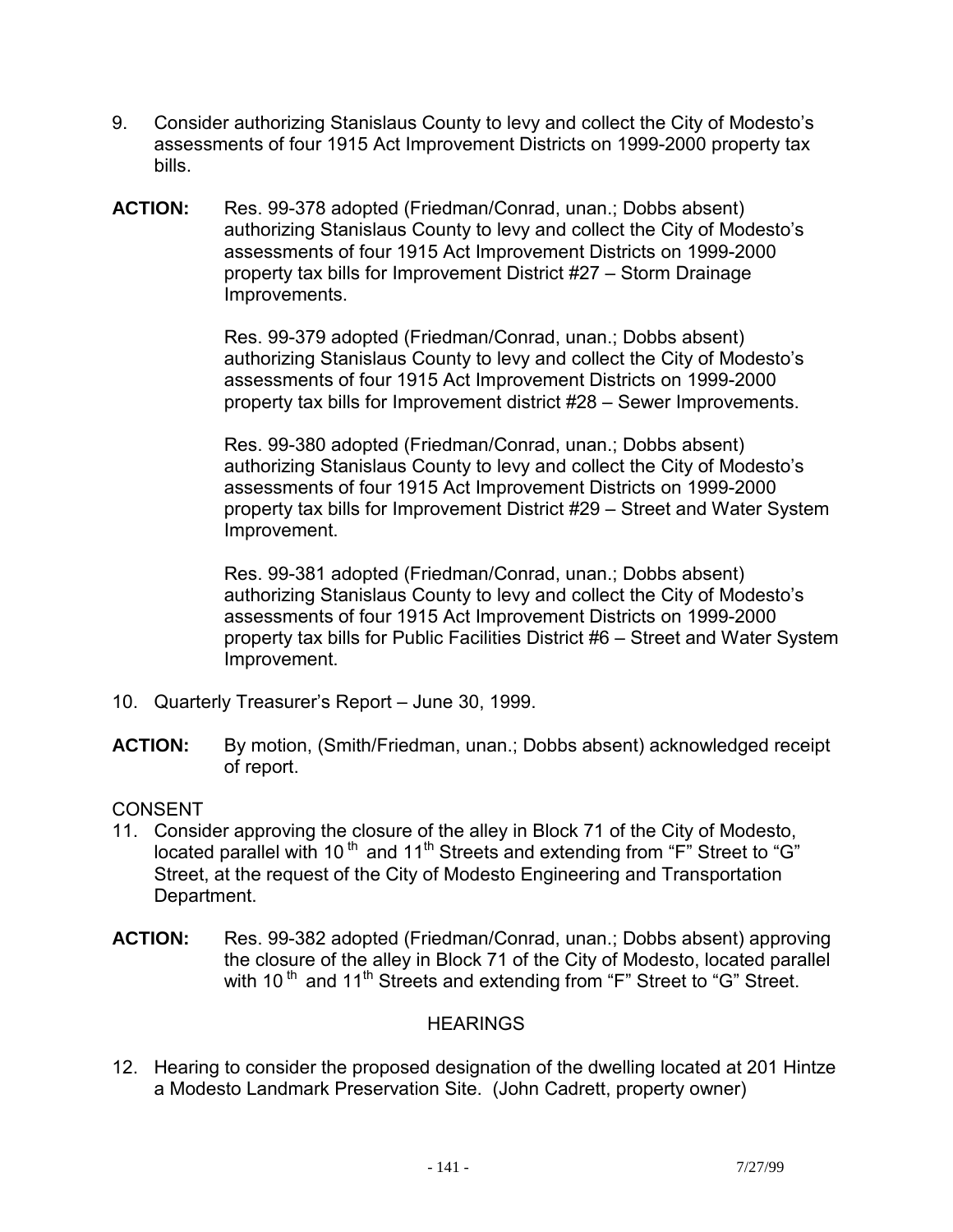- **ACTION:** Res. 99-383 adopted (Friedman/Smith, unan.; Dobbs absent) designating the dwelling located at 201 Hintze a Modesto Landmark Preservation Site.
- 13. Hearing to consider the proposed designation of the dwelling located at 1001 Magnolia Avenue a Modesto Landmark Preservation Site. (Suzanne Montrie, property owner)
- **ACTION:** Res. 99-384 adopted (Friedman/Fisher, unan.; Dobbs absent) designating the dwelling located at 1001 Magnolia Avenue a Modesto Landmark Preservation Site.
- 14. Hearing to consider changes to the Capital Facilities Fees program, including implementing fees for industrial and warehouse development, and to establish a fee category of hotel and motel facilities fees. (Continued from the July 20, 1999 City Council meeting. The portion of the public hearing regarding industrial and warehouse fees was continued from the May 18, 1999 City Council meeting.)
- **ACTION:** Res. 99-385 adopted (Fisher/Friedman, majority; Serpa, no; Dobbs, absent) establishing changes to the Capital Facilities Fees program, including implementing fees for industrial and warehouse development, and to establish a fee category of hotel and motel facilities fees.
- 15. Hearing to consider adopting a Resolution of Necessity to Acquire by Eminent Domain for the Hillside Flood Project, property located at 1738 Hillside Drive (APN 35-52-04), owner Zandy Robbins Investors.

Councilmember Fisher and Mayor Lang excused due to conflict of interest.

**ACTION:** By motion, (Friedman/Smith, unan.; Dobbs, absent) hearing continued to August 3,

1999, then to August 24, 1999.

16. Hearing to consider adopting a Resolution of Necessity to Acquire by Eminent Domain, for the Hillside Flood Project, property located at 1746 Hillside Drive (APN 35-52-23), owner Escalon Neighborhood Investors).

Councilmember Fisher and Mayor Lang excused due to conflict of interest.

**ACTION:** By motion, (Friedman/Smith, unan.; Dobbs, absent) hearing continued to August 3,

1999, then to August 24, 1999.

17. Hearing to consider adopting a Resolution of Necessity to Acquire by Eminent Domain, for the Hillside Flood Project, property located at 1131 Tioga Drive (APN 35-52-22), owner Balvino and Kathleen Irizarry).

Councilmember Fisher and Mayor Lang excused due to conflict of interest.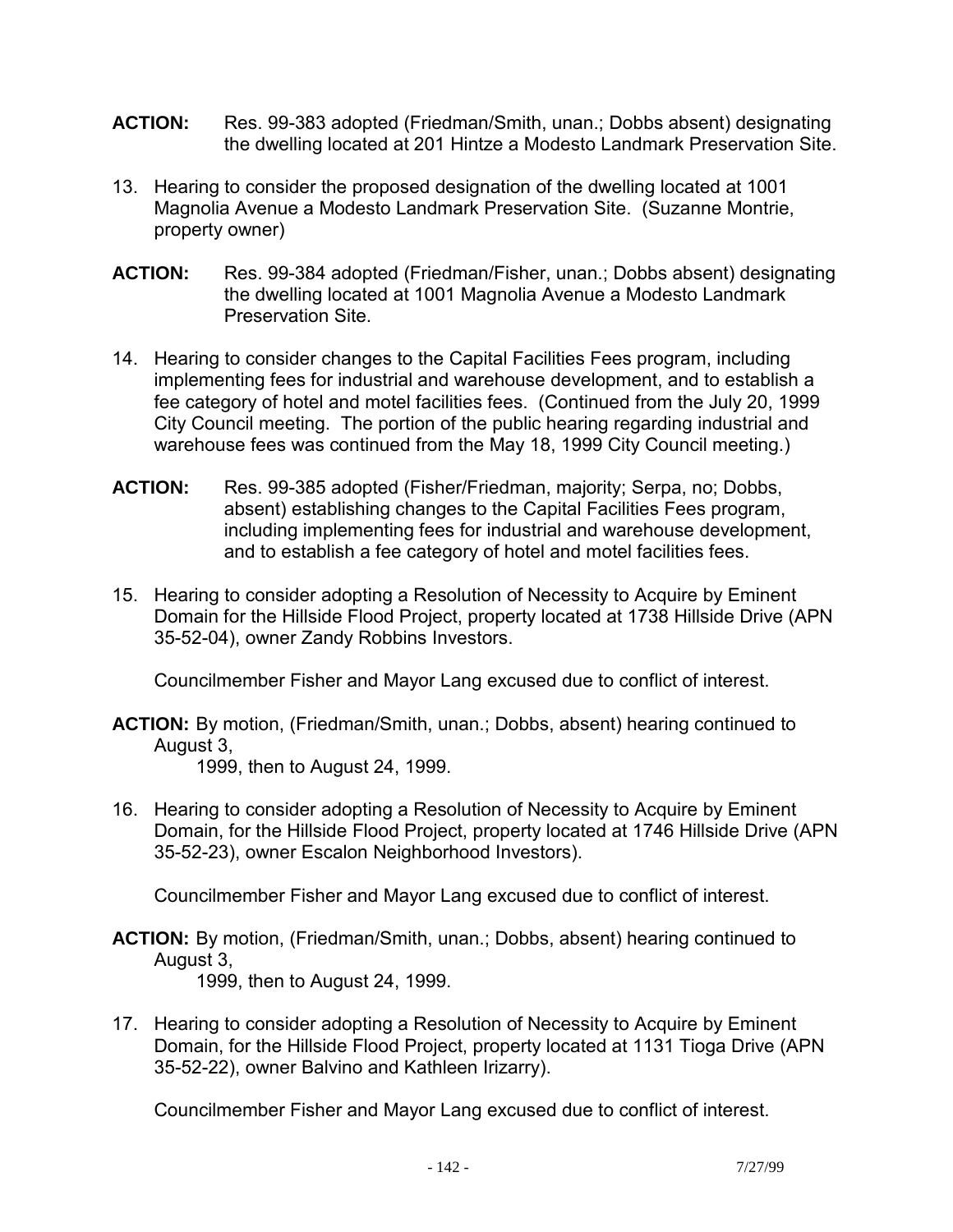**ACTION:** By motion, (Friedman/Smith, unan.; Dobbs, absent) hearing continued to August 3,

1999, then to August 24, 1999.

- 18. Hearing to consider adopting a Resolution of Necessity to Acquire by Eminent Domain, for the Hillside Flood Project, property located at 1720 Hillside Drive (APN 35-52-07), owner Rickey Dan Moore).
- **ACTION:** Res. 99-386 adopted (Fisher/Lang, unan.; Dobbs, absent) approving a Resolution of Necessity to Acquire by Eminent Domain, for the Hillside Flood Project, property located at 1720 Hillside Drive (APN 35-52-07), owner Rickey Dan Moore).

## ORAL COMMUNICATIONS

 DeMarcus McCloud commented regarding rent paid for Waste to Energy Plant and other potential locations.

## MATTERS TOO LATE FOR THE AGENDA

None

## ADJOURNMENT

The meeting adjourned to Closed Session at 5:05 p.m.

#### CLOSED SESSION

 *CONFERENCE WITH LEGAL COUNSEL – EXISTING LITIGATION*  (Pursuant to Section 54957 of the Government Code)

 Name of case: Jeff Stejskal and Lisa Stejskal v. City of Modesto Stanislaus County Superior Court

 The City Attorney returned at 5:25 p.m. to report that no reportable action had been taken.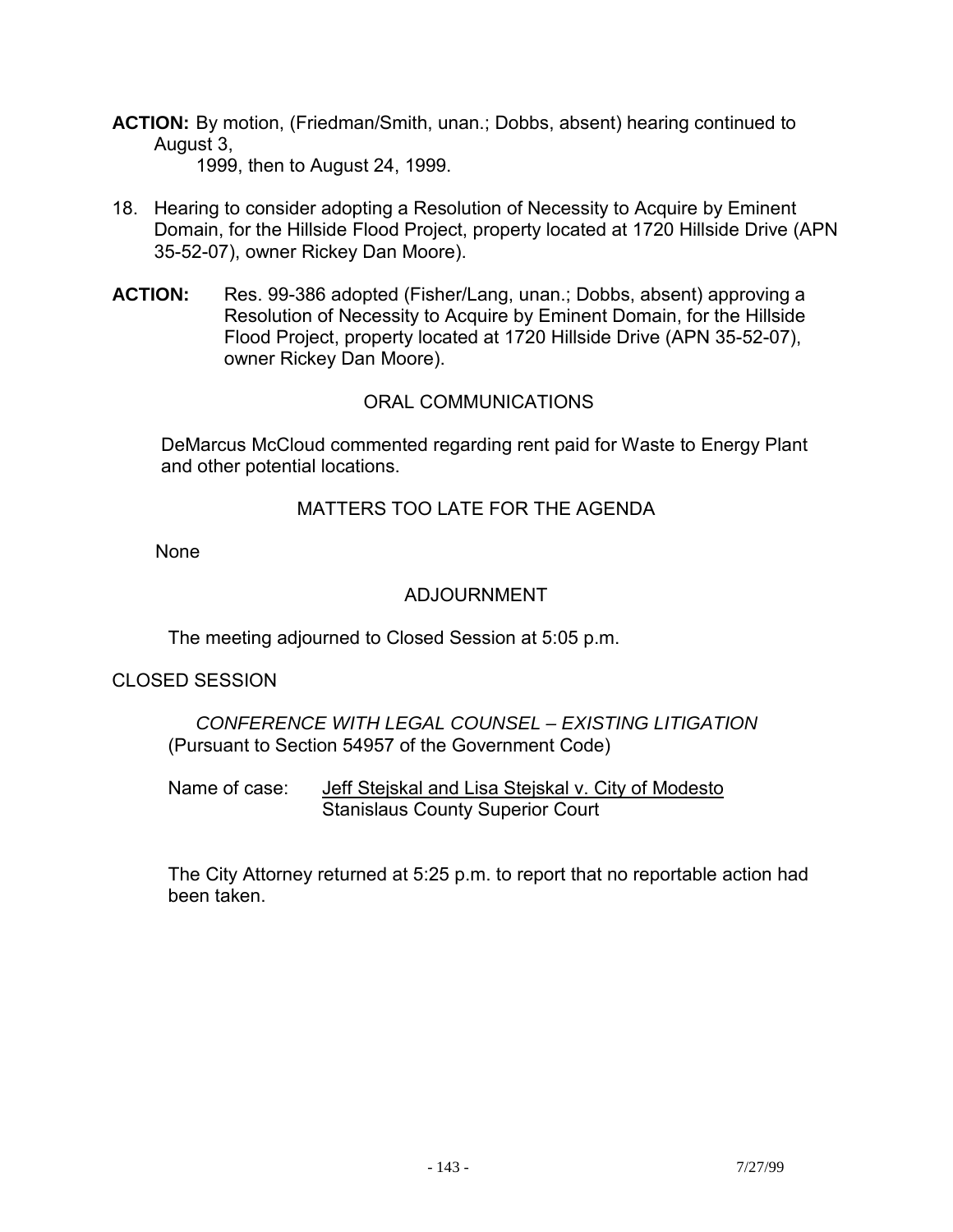# MINUTES, **Tuesday, August 3, 1999, at 4:00 p.m.**

Roll Call – Present: Councilmembers Conrad, Dobbs, Friedman, Serpa, Smith, Mayor Lang

Absent: Councilmember Fisher

CONSENT ITEMS – ROLL CALL VOTE REQUIRED: Items 1 – 4, 7, 8

 Item 5 removed from Consent Item 9 removed from agenda

**ACTION:** (Friedman/Dobbs, unan.; Fisher, absent)

CONSENT ITEMS – ROLL CALL VOTE REQUIRED: Item 6

**ACTION:** (Friedman/Conrad, unan.; Dobbs, Fisher, absent)

#### **ACKNOWLEDGEMENTS AND PRESENTATIONS**

Mayor Lang acknowledged Bob Foster, CableOne, for his years of service

 Boy Scout Troop 143 was acknowledged by Mayor Lang. Presentation of Proclamation regarding the 15<sup>th</sup> Annual edition of a special coastto-coast community crime prevention event on Tuesday, August 3, 1999, called National Night Out.

Presentation made by Mayor Lang and Bob Guthrie for National Night Out.

## **CONSENT ITEMS**

CONSENT

1. Approval of the minutes of the regular and special City Council meeting of July 27, 1999.

(Motion approving needed.)

**ACTION:** By motion, (Friedman/Dobbs, unan.; Fisher, absent) minutes approved.

- 2. Consider awarding contract for the River Road waterline project to Mozingo Construction for \$332,146; and consider amending the budget to fully fund the project.
- **ACTION:** Res. 99-387 adopted (Friedman/Dobbs, unan.; Fisher, absent) awarding contract to Monzingo Construction.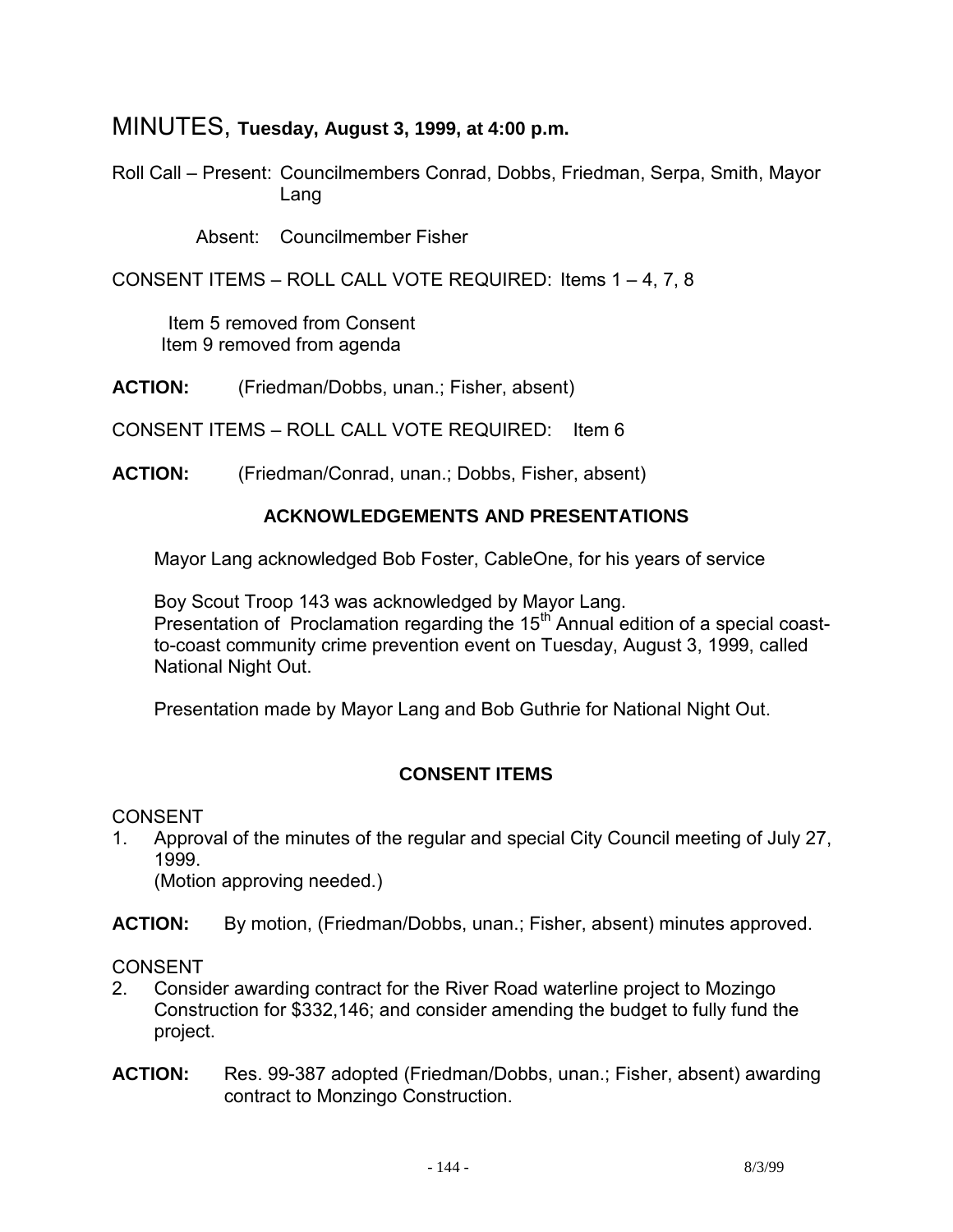Res. 99-388 adopted (Friedman/Dobbs, unan.; Fisher, absent) amending budget.

CONSENT

- 3. Consider rejecting bids for the project to cape seal and restripe the bus yard.
- **ACTION:** Res. 99-389 adopted (Friedman/Dobbs, unan.; Fisher, absent) rejecting bids.

**CONSENT** 

- 4. Consider accepting as complete the contract of Teichert Construction, Inc. for the co-compost exit road project and authorize City Clerk to file a Notice of Completion. (Original cost: \$125,020.50)
- **ACTION:** Res. 99-390 adopted (Friedman/Dobbs, unan.; Fisher, absent) accepting contract as complete and authorizing City Clerk to file Notice of Completion.
- 5. Consider approving agreement with Dr. Philip Trompetter to provide counseling and psychotherapy services to sworn police officers, participate in Modesto Police SWAT activations and hostage negotiations, and provide crisis debriefing.
- **ACTION:** Res. 99-391 adopted (Conrad/Friedman, unan.; Fisher, absent) approving agreement.

 Councilmember Serpa confirmed the Public Safety Committee would review accounting of the previous year's contract.

CONSENT – Councilmember Dobbs excused due to conflict of interest.

- 6. Consider approval of final map of Nottingham No. 4 subdivision and authorizing the city Manager to sign an agreement with the subdividers as required by Section 4- 4.604(c) of the Municipal Code. (Owners: Stewart W. and Betty J. Bradley)
- **ACTION:** Res. 99-392 adopted (Friedman/Conrad, unan.; Dobbs and Fisher, absent) approving final map and authorizing City Manager to sign agreement needed.)

## **CONSENT**

- 7. Consider amending the job specifications for Deputy Director Engineering and Transportation; Deputy Director – Utilities.
- **ACTION:** Res. 99-393 adopted (Friedman/Dobbs, unan.; Fisher, absent) amending position classification plan.

## **CONSENT**

8. Consider appointment of Councilmember Mike Serpa and Councilmember Tim Fisher to JPA Governing Board for the emergency Dispatch Center.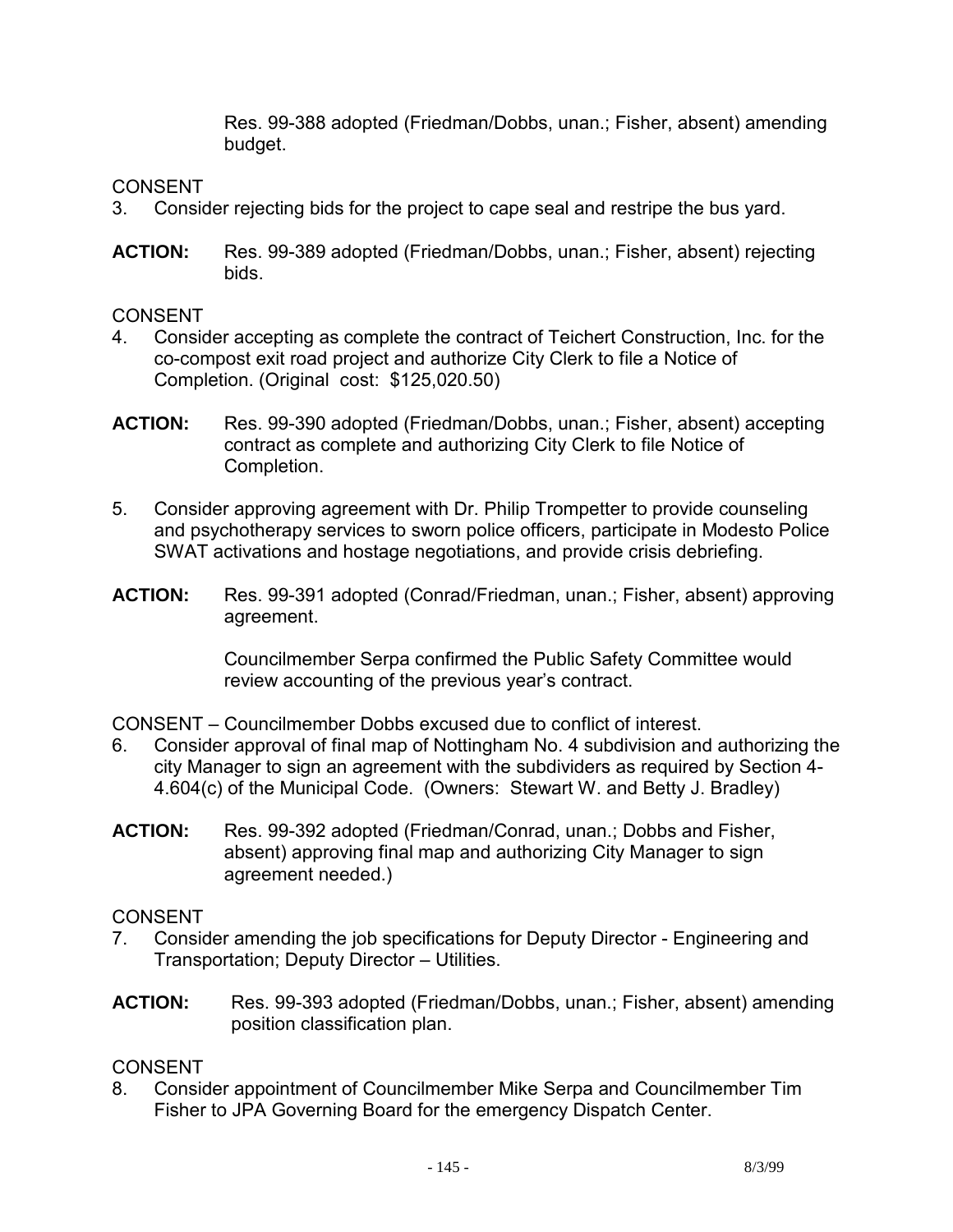**ACTION:** Res. 99-394 adopted (Friedman/Dobbs, unan.; Fisher, absent) adopted appointing Councilmembers Serpa and Fisher.

#### REMOVED FROM AGENDA **CONSENT**

9. Consider adopting an amendment to the City's Policies and Precedures for formation and administration of Mello-Roos Community Facilities Districts (CFDs). (Resolution adopting an amendment to Policies and Procedures for the formation and administration of Mello-Roos CFDs needed.)

## **HEARINGS**

- 10. Hearing to consider adopting a Resolution of Necessity to Acquire by Eminent Domain for the Hillside Flood Project, property located at 1738 Hillside Drive (APN 35-52-04), owner Zandy Robbins Investors. (This item will be continued to August 24, 1999, at 4:00 p.m. Motion continuing needed.)
- **ACTION:** By motion (Friedman/Conrad, unan.; Fisher, absent) continued to August 24, 1999, City Council meeting.
- 11. Hearing to consider adopting a Resolution of Necessity to Acquire by Eminent Domain for the Hillside Flood Project, property located at 1746 Hillside Drive (APN 35-52-23), owner Escalon Neighborhood Investors. (This item will be continued to August 24, 1999, at 4:00 p.m. Motion continuing needed.)
- **ACTION:** By motion (Friedman/Conrad, unan.; Fisher, absent) continued to August 24, 1999, City Council meeting.
- 12. Hearing to consider adopting a Resolution of Necessity to Acquire by Eminent Domain for the Hillside Flood Project, property located at 1131 Tioga Drive (APN 35-52-22), owner Escalon Neighborhood Investors. (This item will be continued to August 24, 1999, at 4:00 p.m. Motion continuing needed.)
- **ACTION:** By motion (Friedman/Conrad, unan.; Fisher, absent) continued to August 24, 1999, City Council meeting.

## ORAL COMMUNICATIONS

None

## WRITTEN COMMUNICATIONS

13. Letter from Bill Zoslocki, on behalf of Nova Housing Group, requesting reconsideration of action denying allocation of HOME and Redevelopment Agency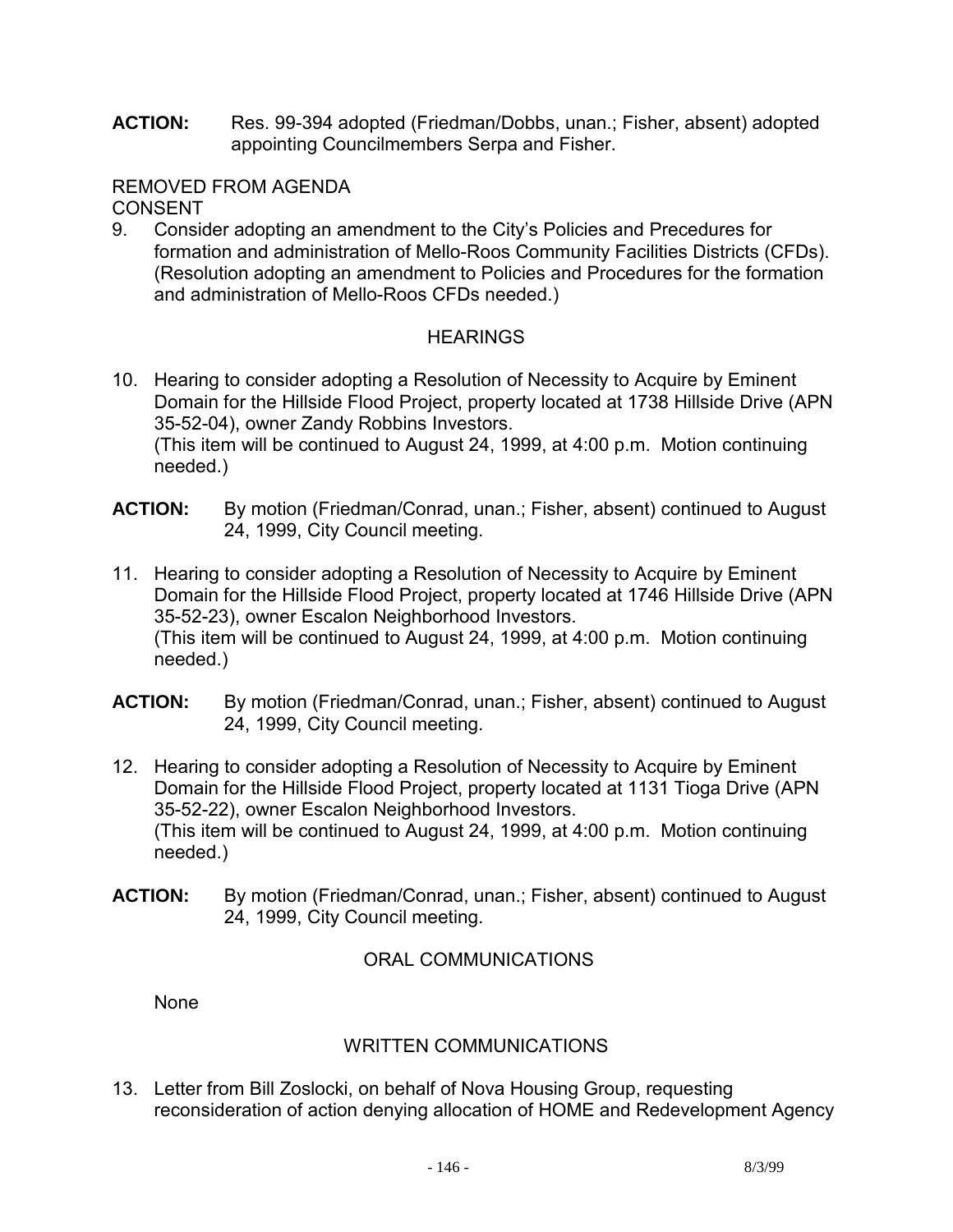funding in the amount of \$680,000 for the Village Square project considered by City Council on July 13, 1999.

**ACTION:** A motion (Conrad/Smith) to approve funding subject to rezone requirements failed to carry – funding denied.

## **MISCELLANEOUS**

### Appointments

Citizens Advisory Committee on Recycling

**ACTION:** Res. 99-395 adopted (Serpa/Friedman, unan.; Fisher, absent) appointing Chester Graham.

Culture Commission

**ACTION:** Res. 99-396 adopted (Serpa/Friedman, unan.; Fisher, absent) appointing Jane Fenton and Tom Stone

## MATTERS TOO LATE FOR THE AGENDA

None

## ADJOURNMENT

The meeting adjourned at 4:58 p.m.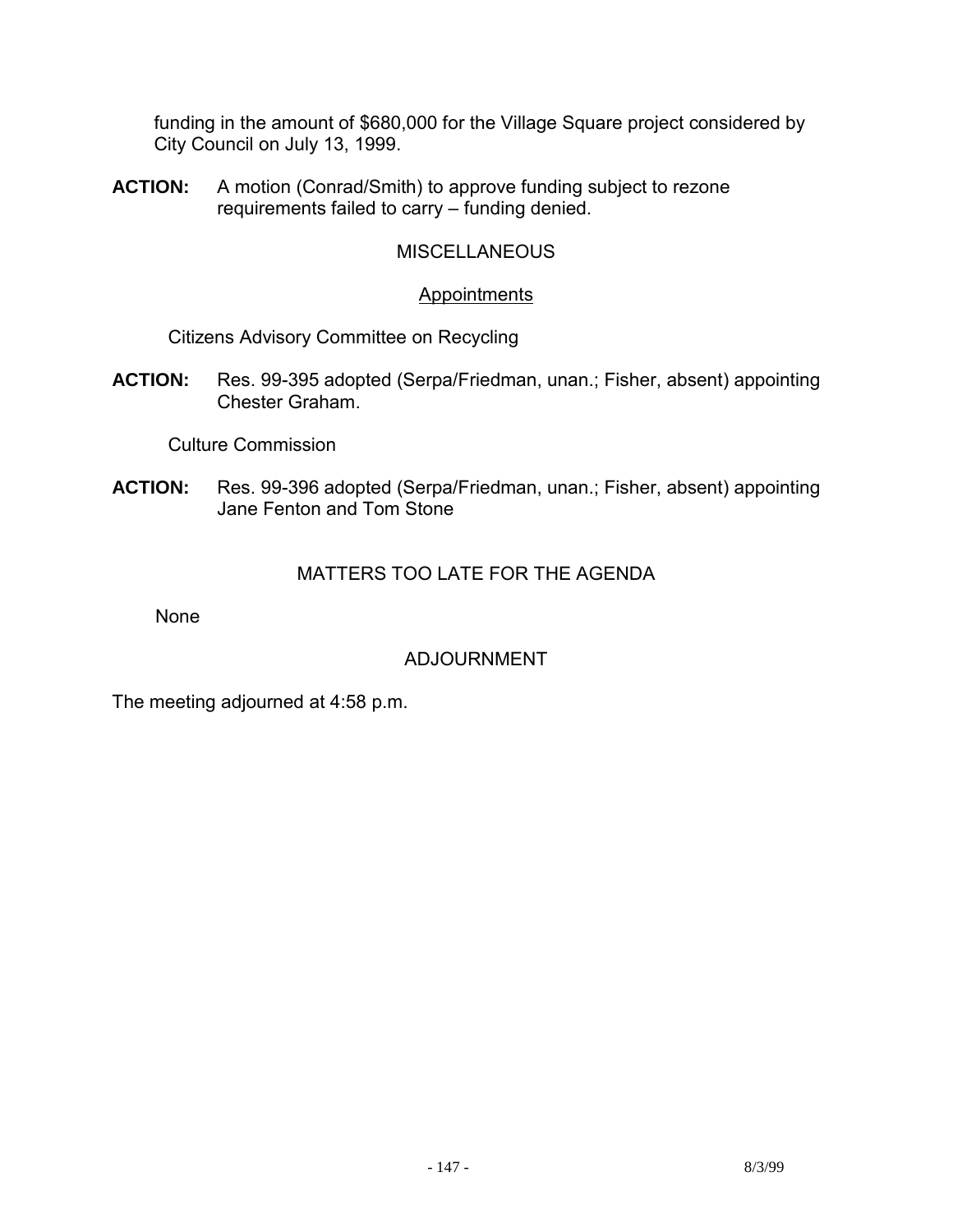### **MINUTES, Tuesday, August 10, 1999, at 4:00 p.m.**

Roll Call – Present: Councilmembers Conrad, Dobbs, Fisher, Friedman, Serpa, Smith, Mayor Lang

Absent: None

CONSENT ITEMS – ROLL CALL VOTE REQUIRED: Items 1 through 9

**ACTION**: (Friedman/Dobbs, unan.)

ACKNOWLEDGEMENTS AND PRESENTATIONS

 Presentation by Stanislaus Arts Council to Laura Jean Dickinson-Turner for her accomplishments.

**ACTION**: Presentation was made by Mayor Lang and Cindy Hawker.

## **CONSENT ITEMS**

#### **CONSENT**

- 1. Approval of the minutes of the special City Council meeting of August 3, 1999.
- **ACTION**: By motion (Friedman/Dobbs, unan.), approved the minutes of the special City Council meeting of August 3, 1999.

#### CONSENT

- 2. Consider awarding contract for the Carver/Standiford lift station replacement project to Crutchfield Construction Company for \$290,930; and consider amending the budget to fully fund the project.
- **ACTION**: Res. 99-397 adopted (Friedman/Dobbs, unan.) awarding contract for the Carver/Standiford lift station replacement project to Crutchfield Construction Company for \$290,930.

Res. 99-398 adopted (Friedman/Dobbs, unan.) amending the budget to fully fund the Carver/Standiford lift station replacement project.

#### CONSENT

- 3. Consider awarding contract for the '98/'99 bike route improvement project to Fagundes & Son, Inc.
- **ACTION**: Res. 99-399 adopted (Friedman/Dobbs, unan.) awarding contract for the 98/99 bike route improvement project to Fagundes & Son, Inc.

CONSENT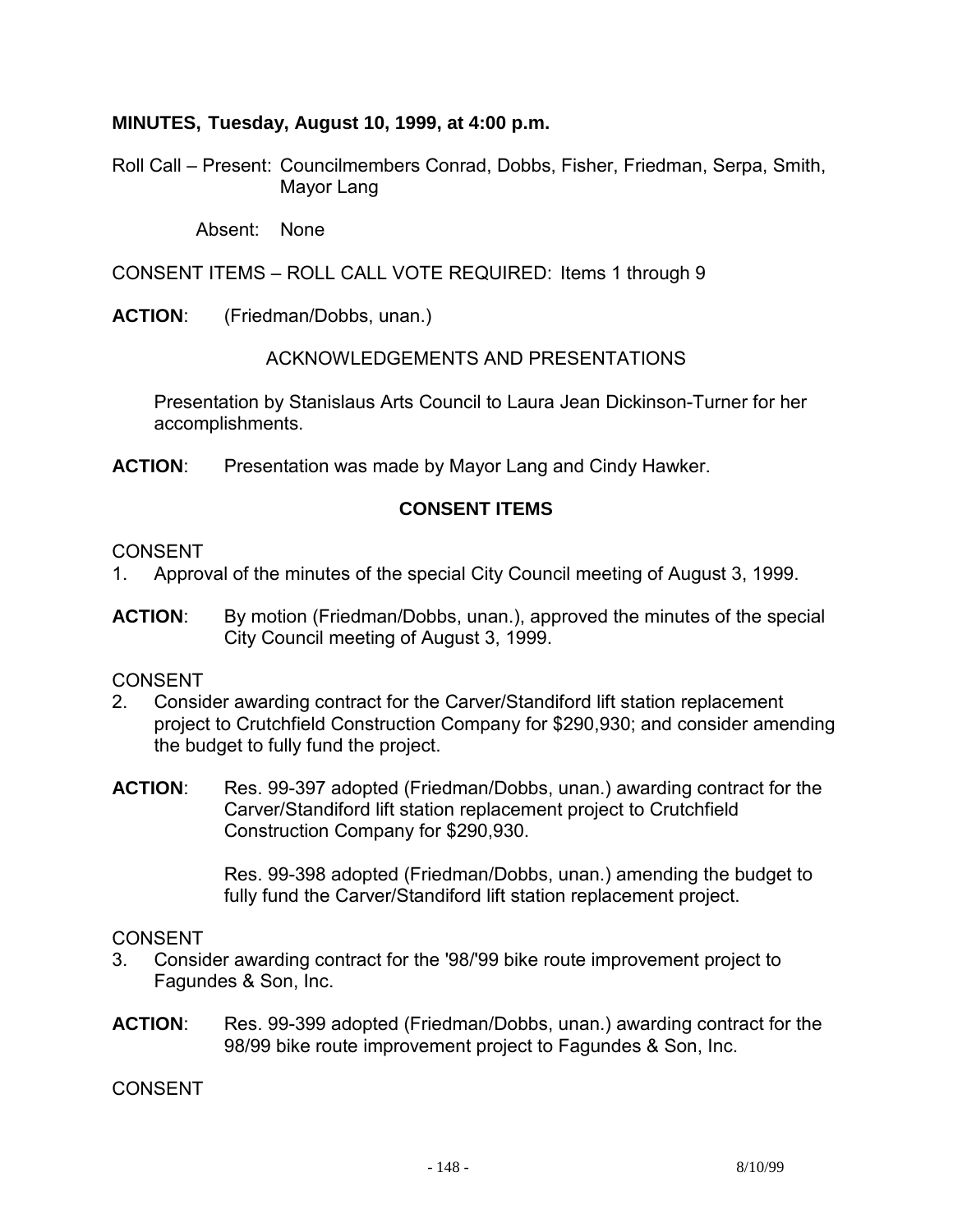- 4. Consider accepting as complete the contract of Fagundes & Son, Inc. for the Elm Avenue waterline project – Broadway to Bush Avenue – Salida, California and authorize City Clerk to file a Notice of Completion. (Original contract: \$92,168)
- **ACTION**: Res. 99-400 adopted (Friedman/Dobbs, unan.) accepting as complete the contract of Fagundes & Son, Inc. for the Elm Avenue waterline project – Broadway to Bush Avenue – Salida, and authorizing City Clerk to file a Notice of Completion.

## **CONSENT**

- 5. Consider approving an agreement with HDR Engineering, Inc. to evaluate Ogden Martin's Mercury Vapor Retrofit Proposal that will enable the Waste-to Energy facility to meet Federal Clean Air Act requirements.
- **ACTION**: Res. 99-401 adopted (Friedman/Dobbs, unan.) approving an agreement with HDR Engineering, Inc. to evaluate Ogden Martin's Mercury Vapor Retrofit Proposal that will enable the Waste-to Energy facility to meet Federal Clean Air Act requirements.

### **CONSENT**

- 6. Consider ordering the Morgan/Whitmore Reorganization to the City of Modesto, consisting of the annexation of the territory to the City of Modesto and the Modesto Municipal Sewer District No. 1 and the detachment from the Ceres Fire Protection District.
- **ACTION**: Res. 99-402 adopted (Friedman/Dobbs, unan.) ordering the Morgan/Whitmore Reorganization to the City of Modesto, consisting of the annexation of the territory to the City of Modesto and the Modesto Municipal Sewer District No. 1 and the detachment from the Ceres Fire Protection District.

## **CONSENT**

- 7. Consider amending the Fiscal Year 1999-2000 Capital Improvement Program (CIP) to estimate and appropriate Congestion Management and Air Quality grant revenue funds in the amount of \$60,664.
- **ACTION**: Res. 99-403 adopted (Friedman/Dobbs, unan.) amending the Fiscal Year 1999-2000 Capital Improvement Program (CIP) to estimate and appropriate Congestion Management and Air Quality grant revenue funds in the amount of \$60,664.

### **CONSENT**

8. Consider approving an amendment to a loan agreement with the Prescott Estates Homeowners Association to permit the use of left over funds of the Prescott Estates roofing projects on building permit application fees on other housing units within Prescott Estates.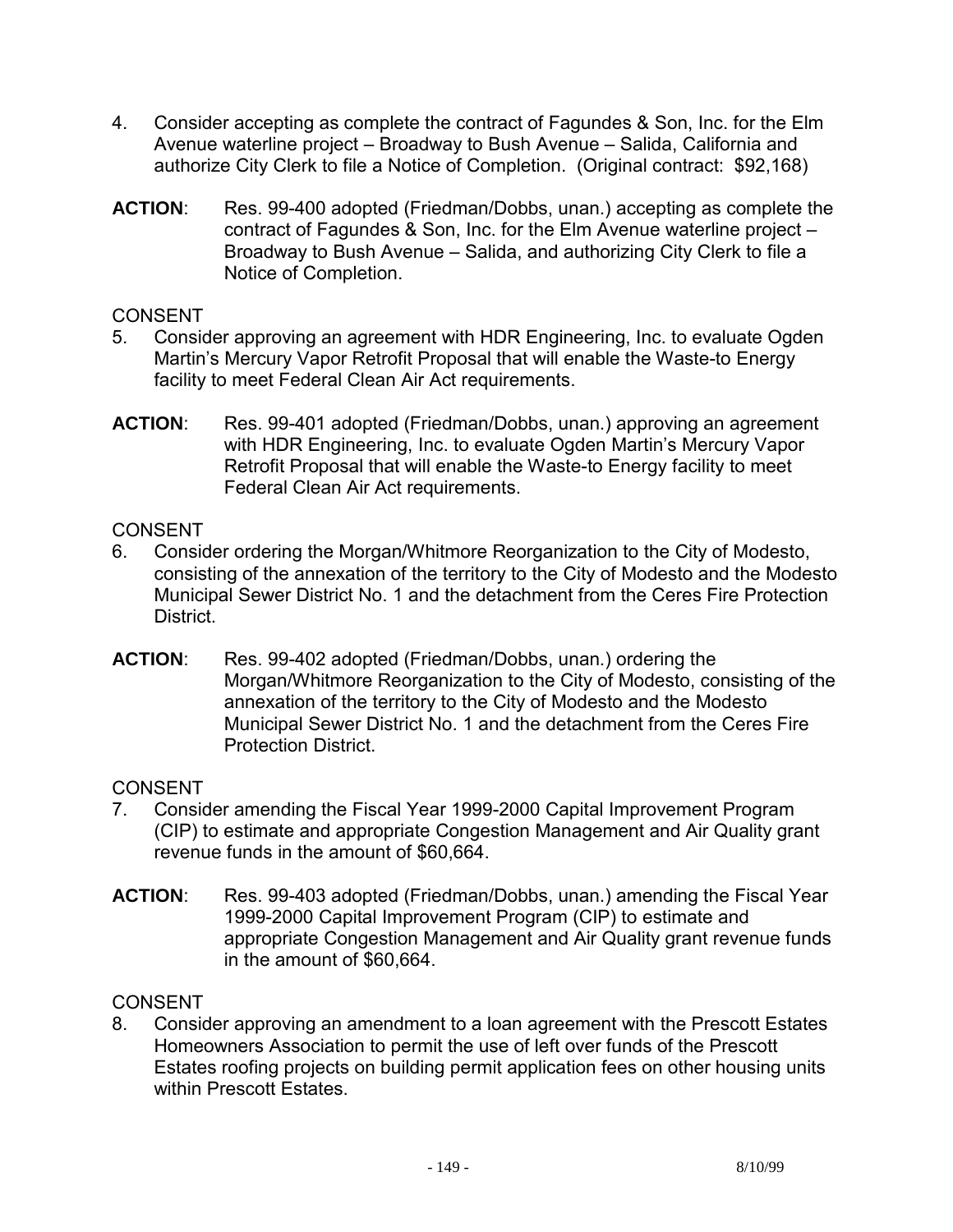**ACTION**: Res. 99-404 adopted (Friedman/Dobbs, unan.) approving an amendment to a loan agreement with the Prescott Estates Homeowners Association to permit the use of left over funds of the Prescott Estates roofing projects on building permit application fees on other housing units within Prescott **Estates** 

### CONSENT

- 9. Consider adopting amendments to the City's Policies and Procedures for formation and administration of Mello-Roos Community Facilities Districts (CFDs).
- **ACTION**: Res. 99-405 adopted (Friedman/Dobbs, unan.)approving amendments to the City's Policies and Procedures for formation and administration of Mello-Roos Community Facilities Districts (CFDs).

### **HEARINGS**

- 10. Hearing to consider amending Section 32-3-9 of the Zoning Map to rezone from R-3 to P-D(538), property located on the southeast corner of Sierra Drive and Calaveras Avenue. (James J. LoBello)
- **ACTION**: By motion (Friedman/Fisher, unan.), introduction of Ord. 3154–C.S. amending Section 32-3-9 of the Zoning Map to rezone from R-3 to P-D(538), property located on the southeast corner of Sierra Drive and Calaveras Avenue.

Res. 99-406 adopted (Friedman/Fisher, unan.) approving development plan.

Res. 99-407 adopted (Friedman/Fisher, unan.) approving findings based on initial study.

## NEW BUSINESS

- 11. Consider designating a voting delegate and an alternate for the League of California Cities Annual Conference in San Jose, October 10 – 12, 1999.
- **ACTION**: By motion (Smith/Friedman, unan.), designated Mayor Lang as a voting delegate and Vice Mayor Smith as an alternate for the League of California Cities Annual Conference in San Jose, October 10 – 12, 1999.
- 12. Consider adopting Financial Policy Committee recommendations regarding the water meter reading managed competition.
- **ACTION**: Res. 99-408 adopted (Friedman/Smith, unan.) approving Financial Policy Committee recommendations regarding the water meter reading managed competition.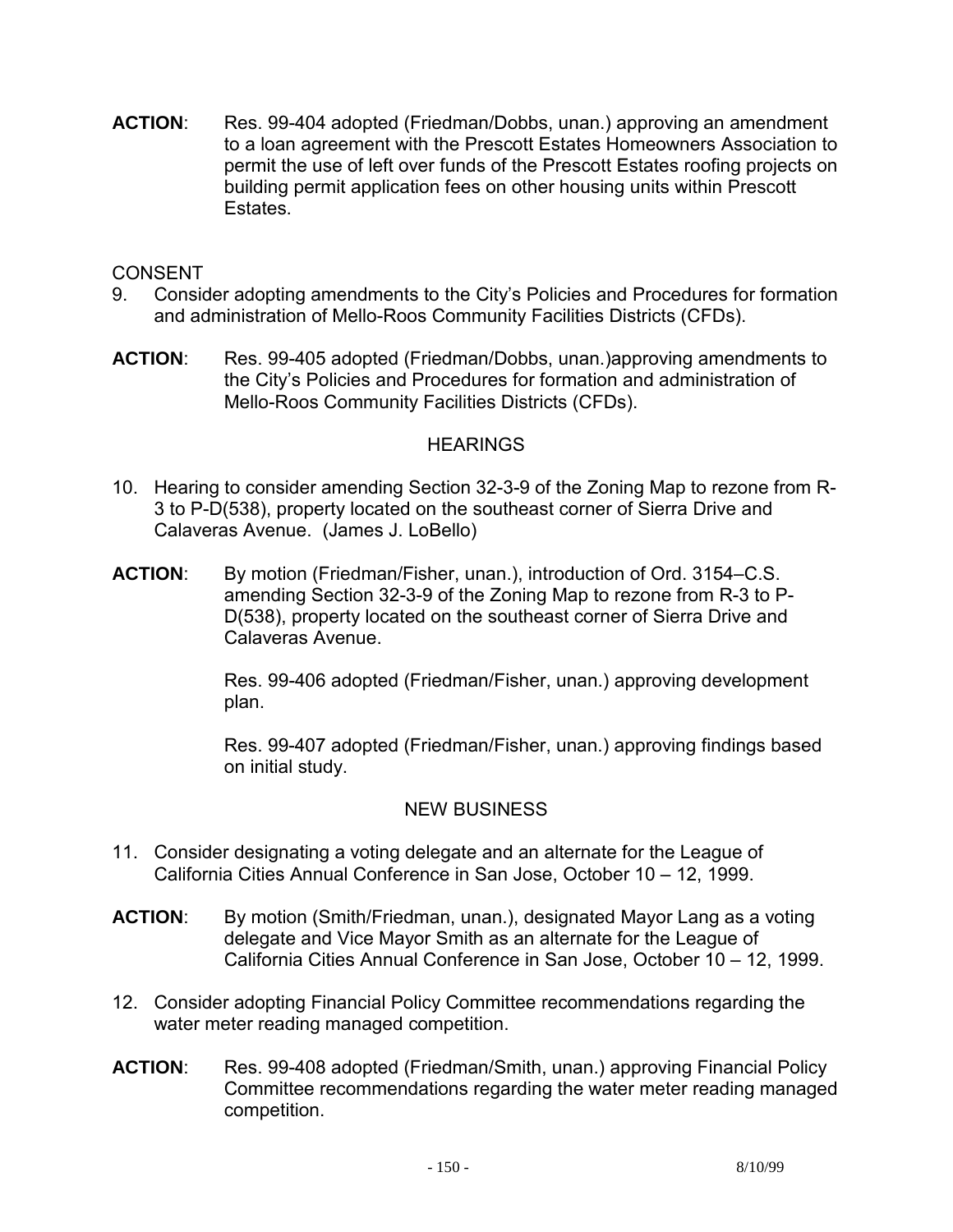- 13. Consider authorizing Acting City Manager to submit response to the 1998-1999 Civil Grand Jury Final Report.
- **ACTION**: Res. 99-409 adopted (Fisher/Friedman, unan.) authorizing Acting City Manager to submit response to the 1998-1999 Civil Grand Jury Final Report.

### ORAL COMMUNICATIONS

Jeff Stejskal expressed concern of property damage due to leaking utilities.

Doug Hardy expressed concerns of leaking utilities in Lincoln Estates.

Tom Burn commented on the Lincoln Estates concern.

 Councilmember Serpa pointed out that the 10 positions for police officers included in the budget proposal were existing and not new positions.

## WRITTEN COMMUNICATIONS

14. Letter from Bonnie Graham requesting the consideration of an ordinance regarding the use of personal medical marijuana in the City of Modesto.

**ACTION**: No action taken.

- 15. Letter from Pastor Seng Bun, Church of Paradise requesting use of amplified music and a portable stage, and portable bathrooms at James Marshall Park on November 20, 1999, for the Thanksgiving meal for the needy to be provided by several Modesto churches.
- **ACTION**: Referred to staff and on to Human Services Committee.

## MATTERS TOO LATE FOR THE AGENDA

None.

## ADJOURNMENT

The meeting adjourned at 4:51 p.m.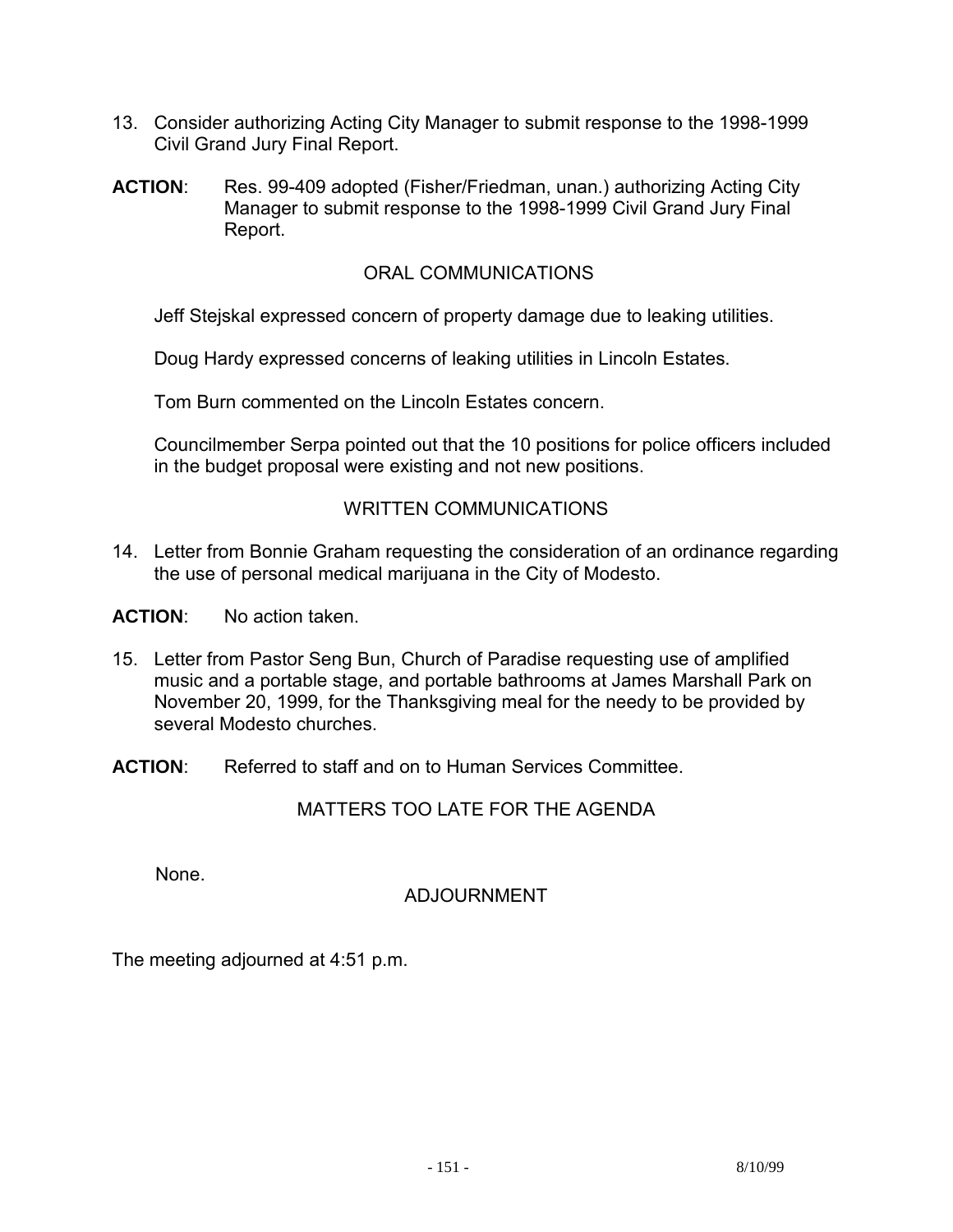### **MINUTES, Tuesday, August 17, 1999, at 7:00 p.m.**

Roll Call – Present: Councilmembers Conrad, Fisher, Friedman, Serpa, Smith, Mayor Lang

Absent: Dobbs

Pledge of Allegiance to the Flag

Invocation: Rev. Thomas Mello, Big Valley Grace Community Church

CONSENT ITEMS – ROLL CALL VOTE REQUIRED: Items 1-4, 6-7  *Item #8 removed from Agenda* 

**ACTION**: Friedman/Fisher, unan.; Dobbs, absent

*Councilmember Smith absent due to conflict of interest*  CONSENT ITEMS – ROLL CALL VOTE REQUIRED: Item 5

**ACTION**: Friedman/Fisher, unan.; Dobbs & Smith, absent

ACKNOWLEDGEMENTS AND PRESENTATIONS

None.

## **CONSENT ITEMS**

### CONSENT

- 1. Approval of the minutes of the regular and special City Council meetings of August 10, 1999.
- **ACTION:** By motion (Friedman/Fisher, unan.; Dobbs, absent), approved the minutes of the regular and special City Council meetings of August 10, 1999.

#### **CONSENT**

- 2. Final adoption of Ord. No. 3154-C.S. rezoning from R-3 to P-D(538), property located on the southeast corner of Sierra Drive and Calaveras Avenue. (James J. Lobello)
- **ACTION**: By motion (Friedman/Fisher, unan.; Dobbs, absent), approved final adoption of Ord. No. 3154-C.S. rezoning from R-3 to P-D(538), property located on the southeast corner of Sierra Drive and Calaveras Avenue.

## **CONSENT**

3. Consider authorizing Request for Proposal (RFP) for Modesto Area Express (MAX) Ride Guides, with two one-year extensions, for Engineering and Transportation Department – Transit Division. (Suggested RFP opening: August 31, 1999, at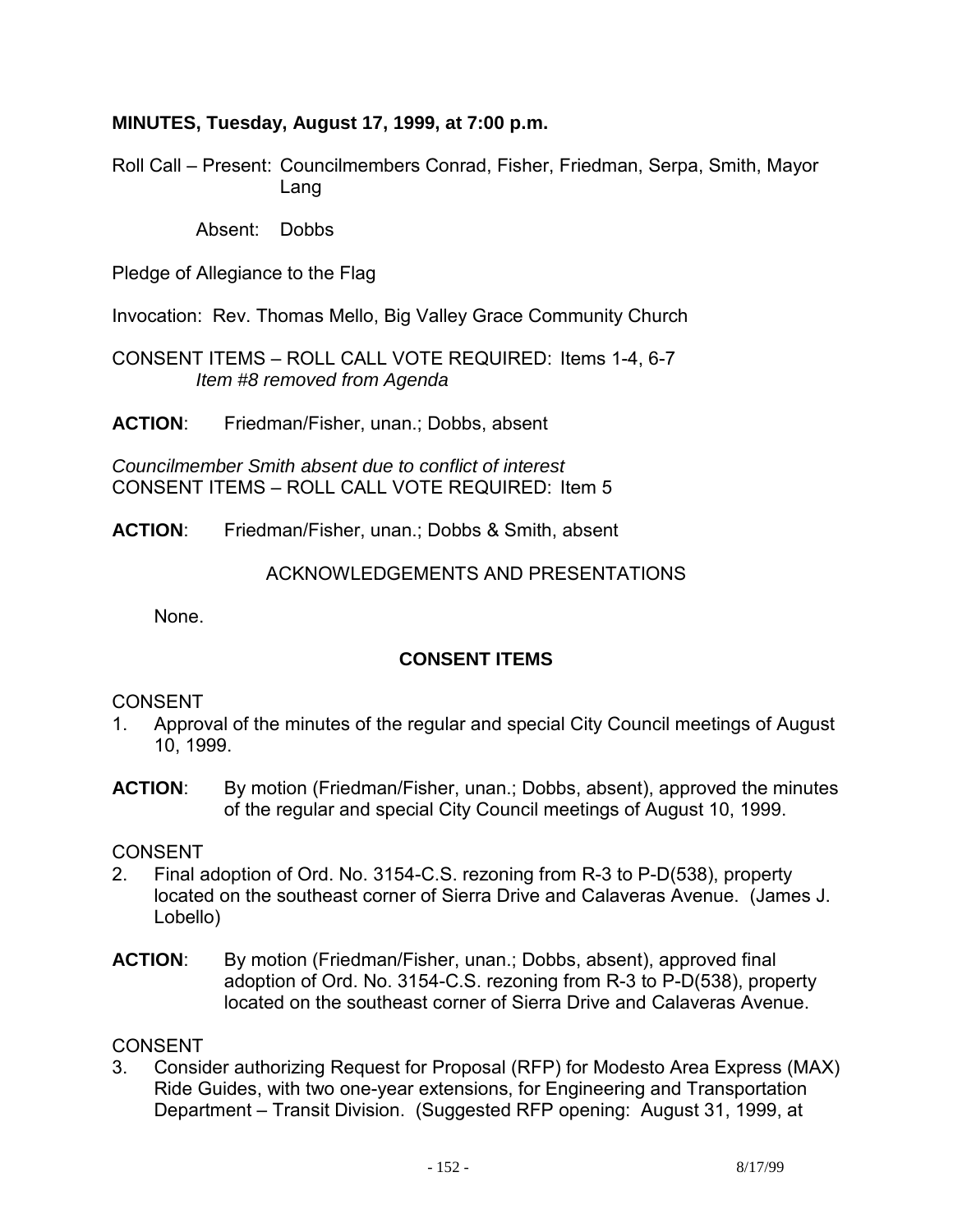11:00 a.m. Resolution authorizing Request for Proposals needed. Total estimated cost: \$30,000/year. Funds are budgeted.)

**ACTION**: Res. 99-410 adopted (Friedman/Fisher, unan.; Dobbs, absent) authorizing Request for Proposal (RFP) for Modesto Area Express (MAX) Ride Guides, with two one-year extensions, with bid opening date of August 31, 1999 @ 11:00 a.m.

## CONSENT

- 4. Consider awarding contract to Teichert Construction for \$753,969 for the AIP Airport project to complete improvements to the general aviation runway, to construct new aircraft holding aprons, and upgrading the airfield security lights and the Airport beacon; and consider amending the budget to fully fund the project.
- **ACTION**: Res. 99-411 adopted (Friedman/Fisher, unan.; Dobbs, absent) awarding contract to Teichert Construction for \$753,969 for the AIP Airport project to complete improvements to the general aviation runway, to construct new aircraft holding aprons, and upgrading the airfield security lights and the Airport beacon.

Res. 99-412 adopted (Friedman/Fisher, unan.; Dobbs, absent) amending budget to fully fund the AIP Airport project to complete improvements to the general aviation runway, to construct new aircraft holding aprons, and upgrading the airfield security lights and the Airport beacon.

## *Councilmember Smith absent due to conflict of interest*  CONSENT

- 5. Consider awarding contract to Western States Surfacing, Inc. for \$298,354.83 for the 1998-99 cape seals project.
- **ACTION**: Res. 99-413 adopted (Friedman/Fisher, unan.; Dobbs & Smith, absent) awarding contract to Western States Surfacing, Inc. for \$298,354.83 for the 1998-99 cape seals project.

## **CONSENT**

- 6. Consider accepting as complete the contract of Ross F. Carroll for the 1998-99 annual catch basin and valley gutter repair project and authorize City Clerk to file a Notice of Completion. (Original contract: \$63,361.80)
- **ACTION**: Res. 99-414 adopted (Friedman/Fisher, unan.; Dobbs, absent) accepting as complete the contract of Ross F. Carroll for the 1998-99 annual catch basin and valley gutter repair project and authorize City Clerk to file a Notice of Completion.

## **CONSENT**

7. Consider waiving formal bid procedures and authorizing the purchase of fiber installation services for the Automated Traffic Management System and the City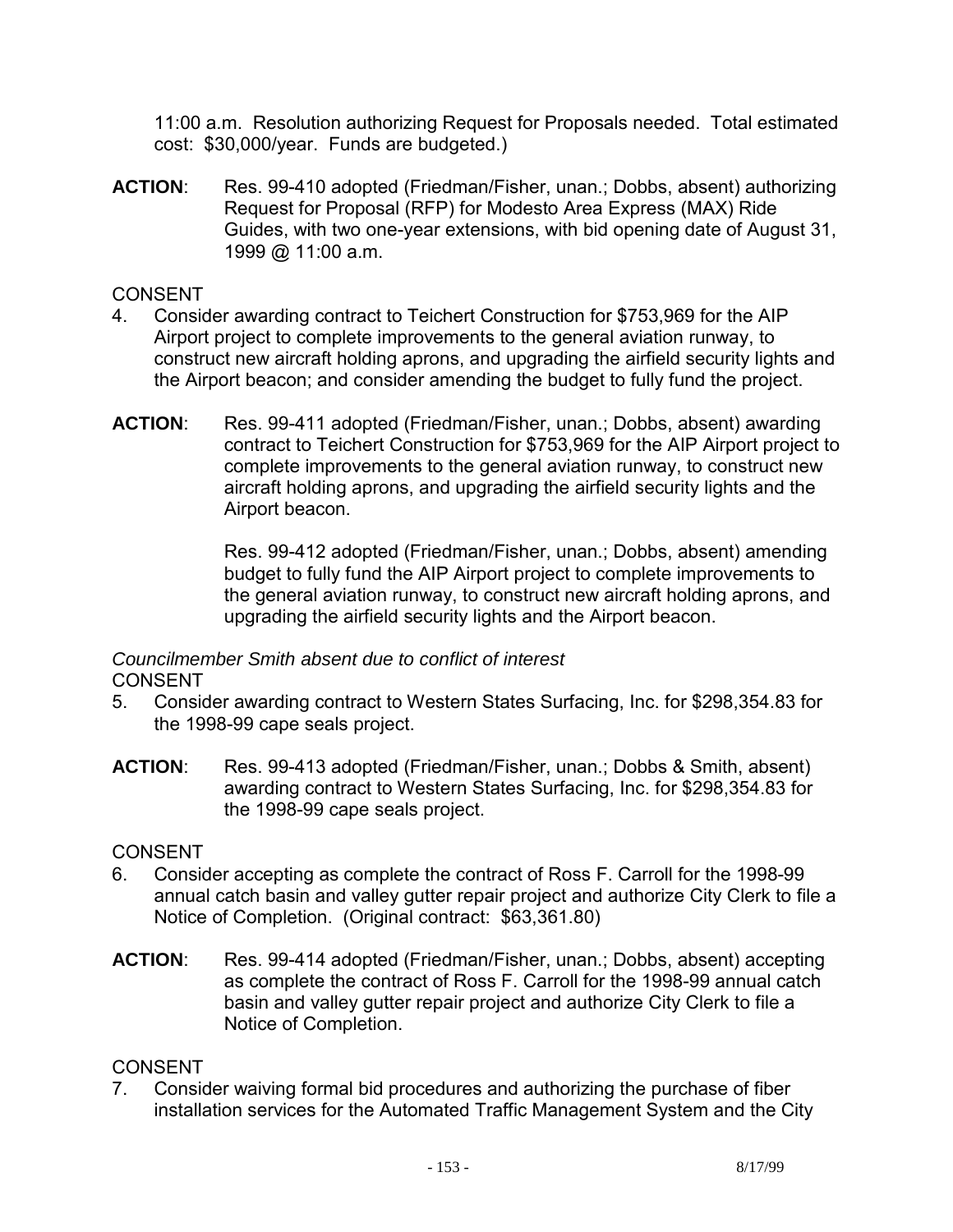Network Backbone from ICG Fiber Optic Technologies, Inc. for a total cost of \$64,500.

**ACTION**: Res. 99-415 adopted (Friedman/Fisher, unan.; Dobbs, absent) waiving formal bid procedures and authorizing the purchase of fiber installation services for the Automated Traffic Management System and the City Network Backbone from ICG Fiber Optic Technologies, Inc. for a total cost of \$64,500.

### *Item #8 removed from Agenda*

8. Consider setting public hearing to abandon an 8.61-foot portion of Tenth Street contiguous to Block 67 of the City of Modesto. (Resolution of Intention to abandon a portion of Tenth Street and setting public hearing September 7, 1999, at 7:00 p.m. needed.)

### **HEARINGS**

### *Councilmember Fisher absent due to conflict of interest*

- 9. Hearing to consider Village One Specific Plan Amendment No. 14: an application by Bill Zoslocki to amend the Village One Specific Plan to allow a different mix of land uses in the southeast portion of Precise Plan Area No. 20, property located at the southeast corner of Floyd Avenue and Roselle Avenue.
- **ACTION**: Res. 99-416 adopted (Friedman/Smith, majority; Serpa, no; Dobbs & Fisher, absent) approving Village One SPA No. 14.

Res. 99-417 adopted (Friedman/Smith, majority; Serpa, no; Dobbs & Fisher, absent) finding specific plan amendment consistent with Village One EIR.

#### *Councilmember Fisher absent due to conflict of interest*

- 10. Hearing to consider an application of Marvene Hilkey/Bill Zoslocki for a Precise Plan and rezoning to Specific Plan-Overlay Zone for the southeast portion of Precise Plan Area No. 20, located at the southeast corner of Floyd Avenue and Roselle Avenue.
- **ACTION**: Introduction of Ord. 3155 (Smith/Friedman, majority; Serpa, no; Dobbs & Fisher, absent) adopting Precise Plan No. 20, Sub-area C.

Res. 99-418 adopted (Smith/Friedman, majority; Serpa, no; Dobbs & Fisher, absent) finding precise plan and rezoning consistent with Village One EIR.

11. Hearing to consider amendment No. 7 to Pelandale/Snyder Specific Plan to redesignate 13.5 acres from multifamily residential to commercial, property located on the east side of Dale Road south of Pelandale Avenue.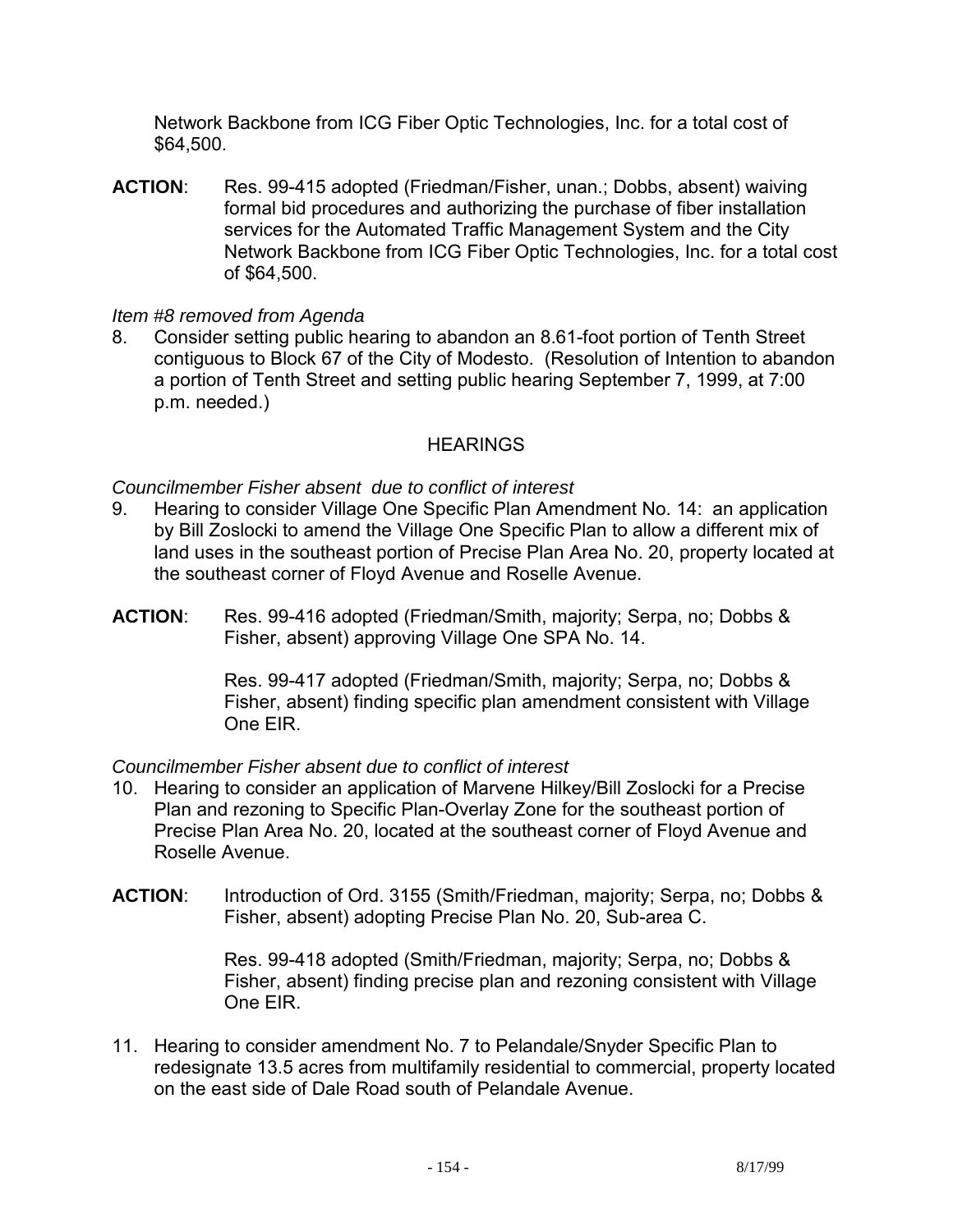**ACTION**: Res. 99-419 adopted (Fisher/Smith, majority; Serpa, no; Dobbs, absent) approving Pelandale-Snyder Specific Plan Amendment No. 7.

> Res. 99-420 adopted (Fisher/Smith, majority; Serpa, no; Dobbs, absent) finding Specific Plan Amendment consistent with Pelandale-Snyder EIR.

Staff was directed to address any traffic concerns on Snyder with the Transportation Policy Committee

## NEW BUSINESS

- 12. Report regarding the status of the reorganization in the Operations & Maintenance Department.
- **ACTION**: By motion (Friedman/Smith, unan.; Dobbs, absent), acknowledged receipt of report.
- 13. Report regarding proposed updating of the Street Tree Plan.
- **ACTION**: By motion (Friedman/Fisher, unan.; Dobbs, absent), directed staff to update the Street Tree Plan.

### ORAL COMMUNICATIONS

David Spinella spoke regarding the removal of the Modesto Ash trees.

Councilmember Serpa requested the results of the stadium rents.

## MATTERS TOO LATE FOR THE AGENDA

None.

## ADJOURNMENT

The meeting adjourned at 9:55 p.m.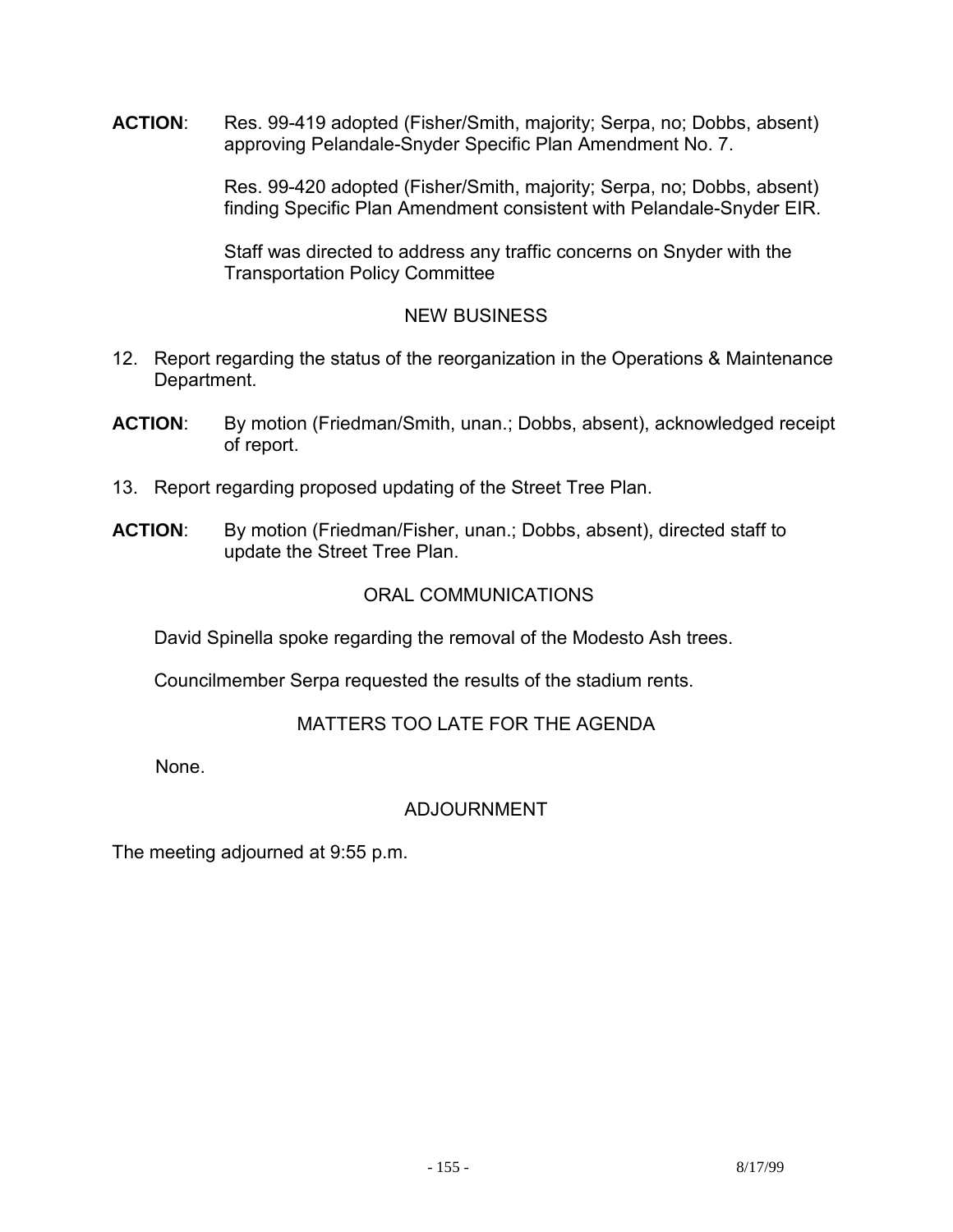### **MINUTES, Tuesday, August 24, 1999, at 4:00 p.m.**

Roll Call – Present: Councilmembers Conrad, Dobbs, Fisher, Friedman, Serpa, Smith, Mayor Lang

Absent: None

Pledge of Allegiance to the Flag

Invocation: Rev. John Fraioli, Big Valley Grace Community Church

CONSENT ITEMS – ROLL CALL VOTE REQUIRED: Items 1-2 & 4-7  *Item #3 was removed from Consent* 

**ACTION**: Friedman/Smith, unan.

### ACKNOWLEDGEMENTS AND PRESENTATIONS

 Presentation on the 1998-99 Year-End Report and Financial Statement for the Modesto Convention & Visitors Bureau.

**ACTION**: By motion (Fisher/Friedman, unan.) acknowledged receipt of report.

### **CONSENT ITEMS**

#### **CONSENT**

- 1. Approval of the minutes of the regular and special City Council meetings of August 17, 1999.
- **ACTION**: By motion (Friedman/Smith, unan.), approved the minutes of the regular and special City Council meetings of August 17, 1999.

### CONSENT

- 2. Consider declaring Sierra Chemical Company low bidder for liquid sulphur dioxide for \$149,103.60 for a three-year period for the Water Quality Control Division of the Operations & Maintenance Department.
- **ACTION**: Res. 99-421 adopted (Friedman/Smith, unan.) declaring Sierra Chemical Company low bidder for liquid sulphur dioxide for \$149,103.60 for a threeyear period.

#### *Item #3 removed from Consent*

- 3. Consider approving an agreement with Ali M. Saad and Nagi Y. Abdulla for the acquisition of their property located at 1602 Ninth Street, the Old Mill Café, for the Kansas/Needham overcrossing project; and consider approving an agreement with Karen Sale for relocation benefits and goodwill and leasehold interests.
- **ACTION**: Res. 99-422 adopted (Friedman/Smith, unan.) approving an agreement with Ali M. Saad and Nagi Y. Abdulla for the acquisition of their property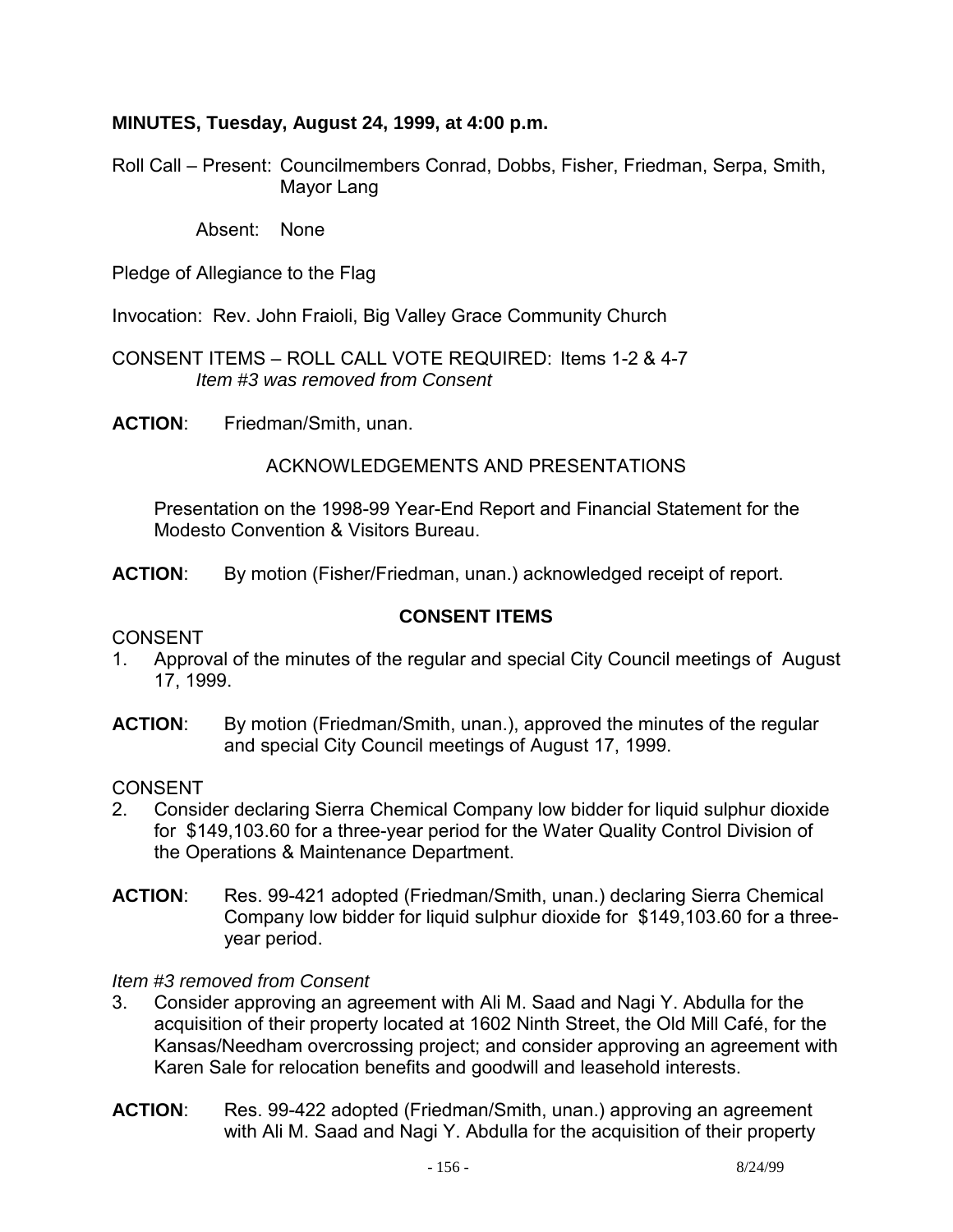located at 1602 Ninth Street, the Old Mill Café, for the Kansas/Needham overcrossing project.

Res. 99-423 adopted (Friedman/Smith, unan.) approving an agreement with Karen Sale for relocation benefits and goodwill and leasehold interests.

### CONSENT

- 4. Consider granting approval to the International Festival Committee, subject to certain conditions, to conduct the international festival in October in Graceada Park.
- **ACTION**: Res. 99-424 adopted (Friedman/Smith, unan.) granting approval to the International Festival Committee, subject to certain conditions, to conduct the international festival in October in Graceada Park.

### **CONSENT**

- 5. Consider accepting the improvements in Rose Hollow No. 1 subdivision and in Rose Hollow No. 2 subdivision, and authorize the City Clerk to file Notices of Completion and to release securities upon expiration of statutory periods. (Owners: Florsheim Bros.)
- **ACTION**: Res. 99-425 adopted (Friedman/Smith, unan.) accepting the improvements in Rose Hollow No. 1 subdivision, and authorizing the City Clerk to file Notices of Completion and to release securities upon expiration of statutory periods.

Res. 99-426 adopted (Friedman/Smith, unan.) accepting the improvements in Rose Hollow No. 2 subdivision, and authorizing the City Clerk to file Notices of Completion and to release securities upon expiration of statutory periods.

## **CONSENT**

- 6. Consider excusing Councilmember Stan Dobbs from the August 17, 1999, City Council meeting due to his attendance at the National League of Cities Leadership Conference.
- **ACTION**: By motion (Friedman/Smith, unan.), excused Councilmember Stan Dobbs from the August 17, 1999 City Council meeting due to his attendance at the National League of Cities Leadership Conference.

## **CONSENT**

7. Consider authorizing Purchasing Officer to purchase vehicles throughout Fiscal Year 1999-00 by auction, negotiation, informal and formal bid processes, and from State of California competitively bid contracts in a cumulative amount not to exceed the budgeted amount of \$2,409,300.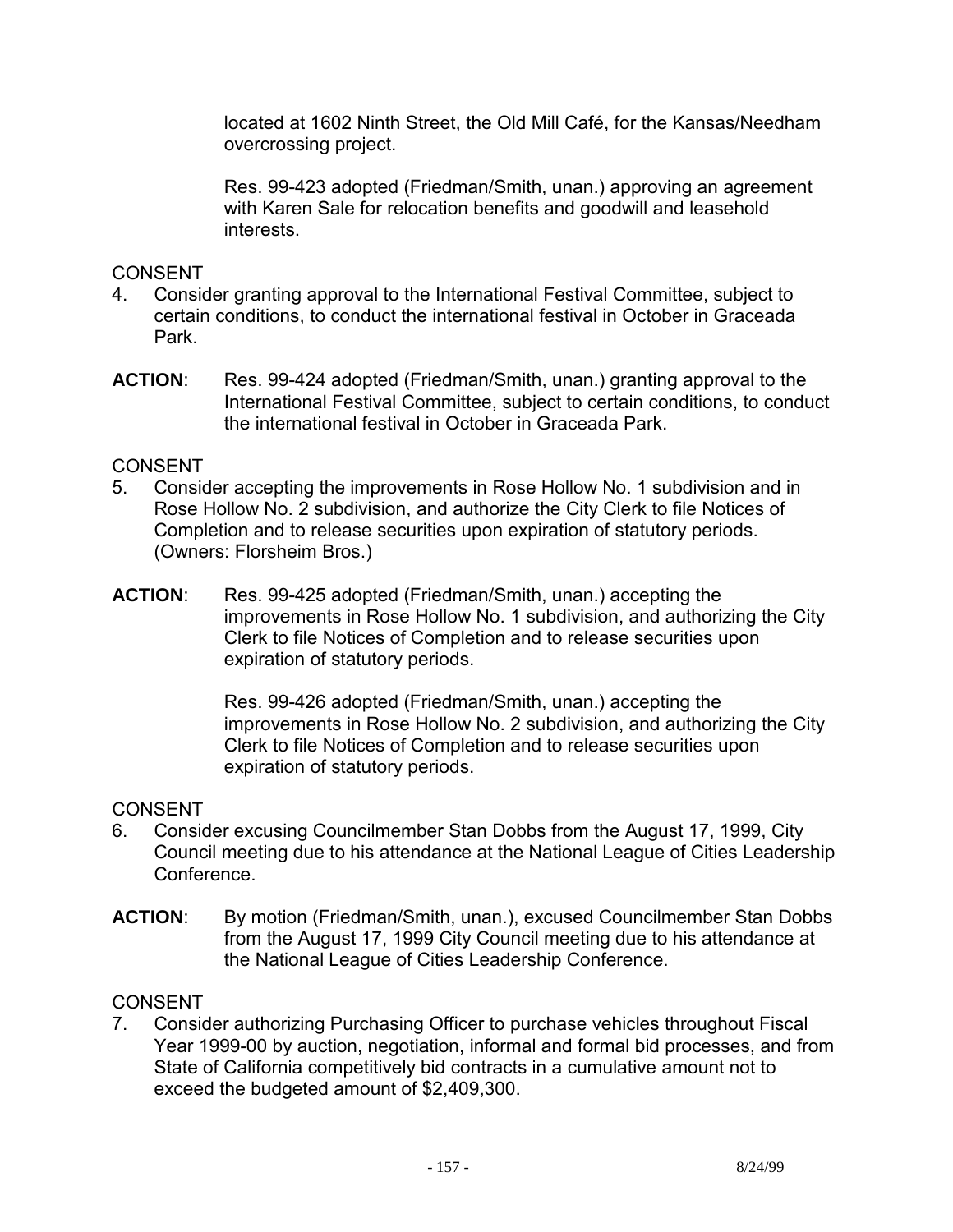**ACTION**: Res. 99-427 adopted (Friedman/Smith, unan.) authorizing Purchasing Officer to purchase vehicles throughout Fiscal Year 1999-00 by auction, negotiation, informal and formal bid processes, and from State of California competitively bid contracts in a cumulative amount not to exceed the budgeted amount of \$2,409,300

### **HEARINGS**

#### *Item #8 dropped from the Agenda*

8. Hearing to consider adopting a Resolution of Necessity to Acquire by Eminent Domain for the Hillside Flood Project, property located at 1738 Hillside Drive (APN 35-52-04), owner Zandy Robbins Investors.

### *Item #9 dropped from Agenda*

9. Hearing to consider adopting a Resolution of Necessity to Acquire by Eminent Domain for the Hillside Flood Project, property located at 1746 Hillside Drive (APN 35-52-23), owner Escalon Neighborhood Investors.

### *Item #10 dropped from the Agenda*

- 10. Hearing to consider adopting a Resolution of Necessity to Acquire by Eminent Domain for the Hillside Flood Project, property located at 1131 Tioga Drive (APN 35-52-22), owner Balvino and Kathleen Irizarry.
- 11. Hearing to consider adopting a Resolution of Necessity to Acquire by Eminent Domain for the Pelandale Expressway Project, property known as APN 46-02-02, owner Olga Luchessa.
- **ACTION**: By motion (Serpa/Friedman, unan.) item continued to September 14, 1999.
- 12. Hearing to consider adopting a Resolution of Necessity to Acquire by Eminent Domain for the Pelandale Expressway Project, property located at 4141 Carver Road (APN 46-07-13), owner Emile Lengyel Inter Vivos Trust.
- **ACTION**: By motion (Serpa/Friedman, unan.) item continued to September 14, 1999.
- 13. Hearing to consider adopting a Resolution of Necessity to Acquire by Eminent Domain for the Pelandale Expressway Project, property known as APN 46-06-16, owner Berberian Trust Properties.
- **ACTION**: By motion (Serpa/Friedman, unan.) item continued to September 14, 1999.
- 14. Hearing to consider approving a Mills Act Historic Property Contract for the dwelling located at 207 Elmwood Court. (William and Virginia Balmanno, property owners)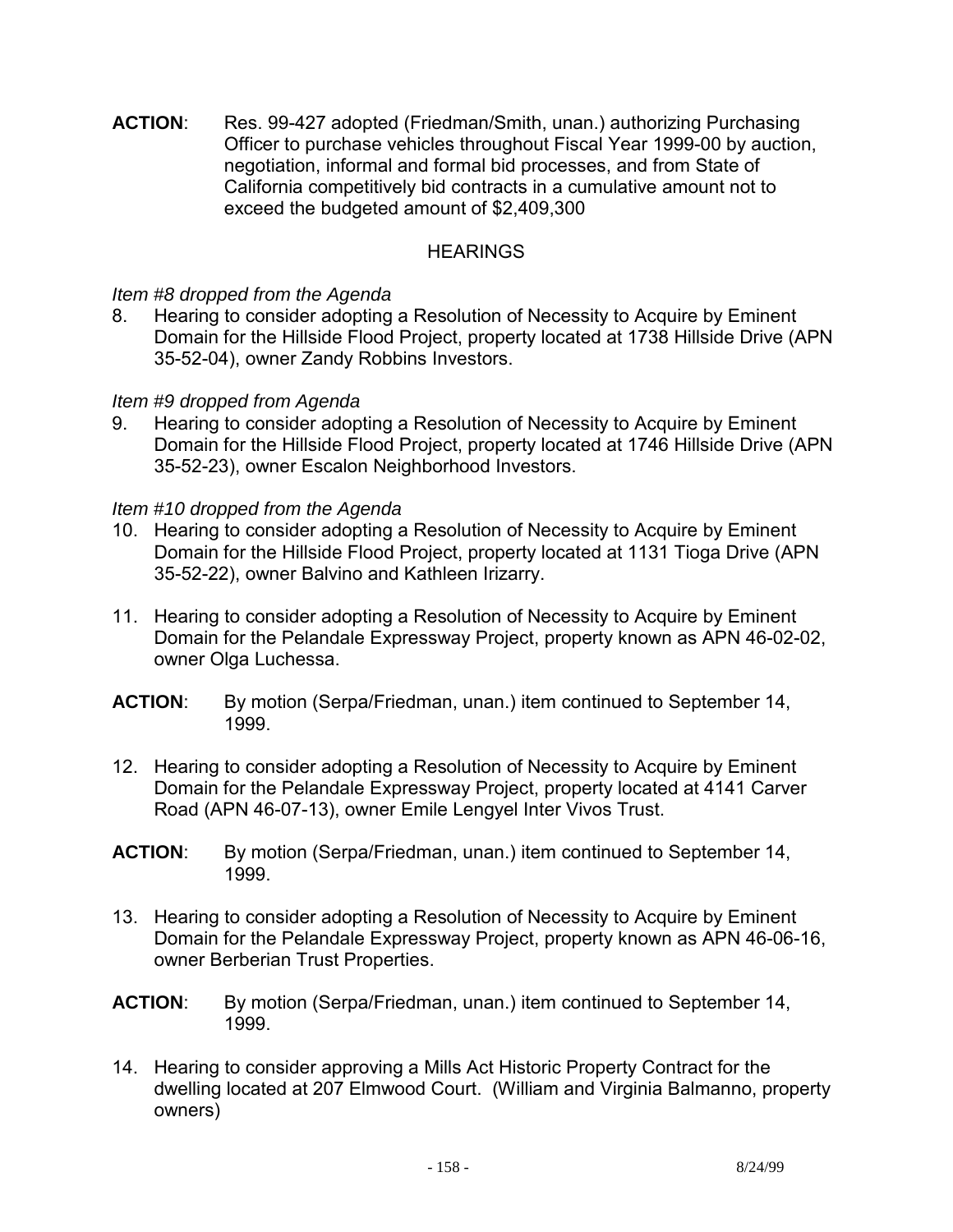- **ACTION**: Res. 99-428 adopted (Fisher/Smith, unan.) approving a Mills Act Historic Property Contract for the dwelling located at 207 Elmwood Court. (William and Virginia Balmanno, property owners)
- 15. Hearing to consider the proposed designation of the dwelling located at 501 Magnolia Avenue a Modesto Landmark Preservation Site. (Earl Anderson, property owner)
- **ACTION**: Res. 99-429 adopted (Fisher/Friedman, majority; Serpa, no) approving the designation of the dwelling located at 501 Magnolia Avenue a Modesto Landmark Preservation Site. (Earl Anderson, property owner) NEW BUSINESS
- 16. Report regarding real property appraiser selection.
- **ACTION**: By motion (Friedman/Fisher, unan.), acknowledged receipt of report regarding real property appraiser selection.
- 17. Consider authorizing Acting City Manager to submit response to the 1998-99 Civil Grand Jury Final Report regarding the Modesto Police Department Firearms sale.
- **ACTION**: Res. 99-430 adopted (Fisher/Friedman, unan.) authorizing Acting City Manager to submit response to the 1998-99 Civil Grand Jury Final Report regarding the Modesto Police Department Firearms sale.

## ORAL COMMUNICATIONS

 Acting City Manager Baxter announced that Council interviews televised by cable will continue after Council meeting.

## MATTERS TOO LATE FOR THE AGENDA

None.

## ADJOURNMENT

The meeting adjourned to Closed Session at 5:20 p.m.

#### CLOSED SESSION

 The meeting will adjourn to a Closed Session in the Third Floor East Conference Room to consider the following:

 CONFERENCE WITH REAL PROPERTY NEGOTIATOR (Pursuant to Section 54956.8 of the Government Code)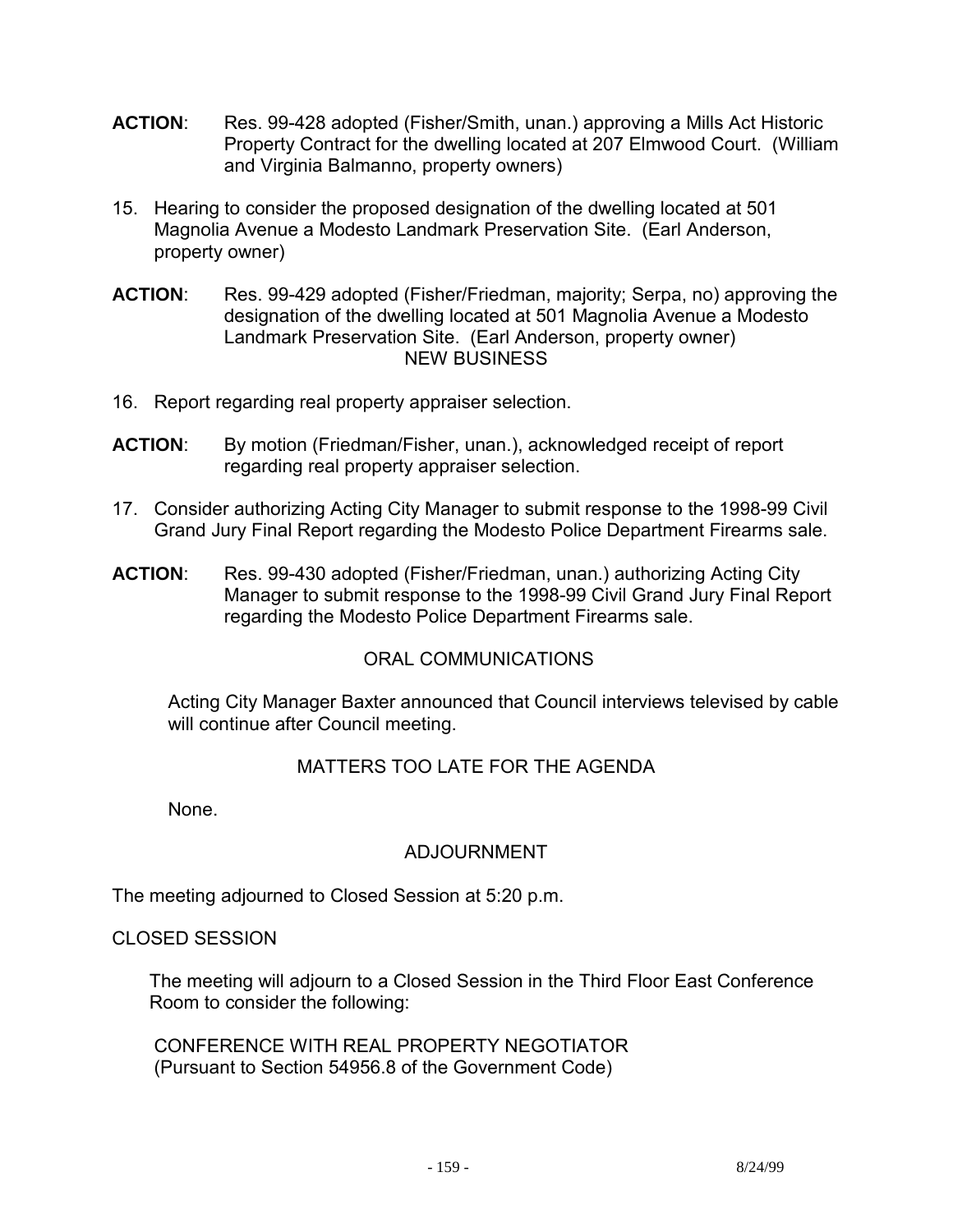Property: Option or purchase of real property located north of Sylvan Avenue between Roselle Avenue and Litt Road in the City of Modesto for the Village I Community Park – Grogan Park.

Approximately 46 acres:

APN: 52-18-36 (portion)

Ozetta Watson, Owner

 Negotiating parties: Paul Baxter, Acting City Manager Bill Harper, Property Agent for the City of Modesto

 Under negotiation: Price and terms of payment for portion of parcel to be acquired.

 CONFERENCE WITH LABOR NEGOTIATOR: (Pursuant to Section 54957.6 of the Government Code)

 *Agency Negotiators: Paul Baxter, Acting City Manager Robin Renwick, Personnel Director* 

 *Employee Organization: Modesto Police Officers Association* 

 *CONFERENCE WITH LEGAL COUNSEL – EXISTING LITIGATION*  (Pursuant to Section 54956.9(a) of the Government Code)

 Name of case: Jeff Stejskal and Lisa Stejskal v. City of Modesto, Stanislaus County Superior Court Action No. 156057

PUBLIC EMPLOYEE PERFORMANCE EVALUATION:

Title: Acting City Manager

The City Attorney returned at 7:20 p.m. to report that no reportable action was taken.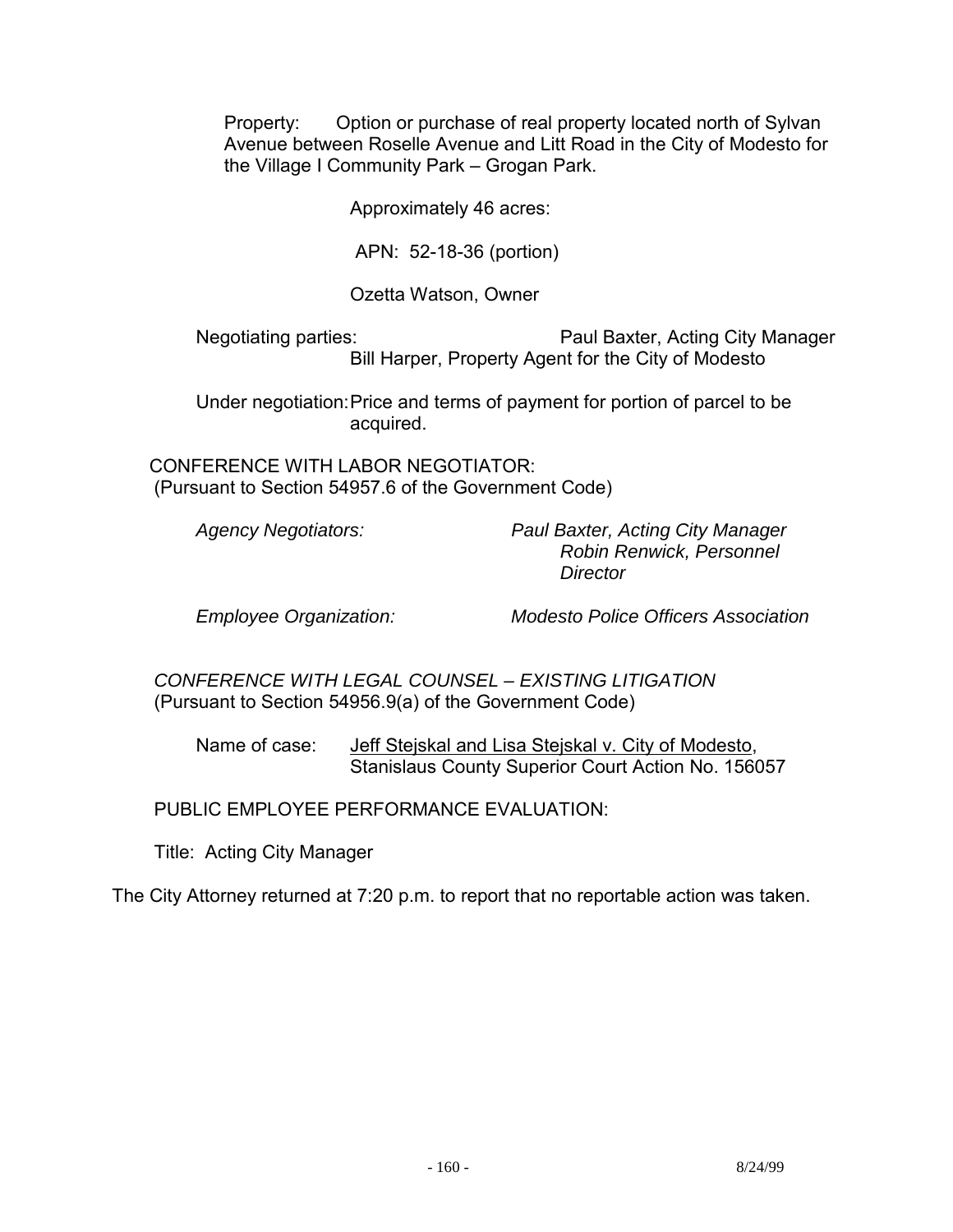### **MINUTES, Tuesday, September 7, 1999, at 7:00 p.m.**

Roll Call – Present: Councilmembers Conrad, Dobbs, Fisher, Friedman, Serpa, Smith, Mayor Lang

Absent: None

Pledge of Allegiance to the Flag

Invocation: Rev. Kevin Miller, Modesto Gospel Mission

CONSENT ITEMS – ROLL CALL VOTE REQUIRED: Items 1-4, 6-8 *Item #5 removed from Consent* 

**ACTION**: Friedman/Fisher, unan.

#### ACKNOWLEDGEMENTS AND PRESENTATIONS

Boy Scout Troop 190 acknowledged by Mayor Lang.

#### **CONSENT ITEMS**

CONSENT

- 1. Approval of the minutes of the regular City Council meeting of August 24, 1999.
- **ACTION**: By motion (Friedman/Fisher, unan.), approved the minutes of the regular City Council meeting of August 24, 1999.

CONSENT

- 2. Consider approving lease agreements with Central Wireless partnership for the placement of communication antennas at Davis Park and the maintenance yard at Creekside Golf Course.
- **ACTION**: Res. 99-431 adopted (Friedman/Fisher, unan.) approving a lease agreement with Central Wireless partnership for the placement of a communication antenna at Davis Park.

Res. 99-432 adopted (Friedman/Fisher, unan.) approving a lease agreement with Central Wireless partnership for the placement of a communication antenna at the maintenance yard at Creekside Golf Course.

**CONSENT** 

3. Consider authorizing the City Attorney to join in amicus briefs in: Headlands Reserve and M. H. Sherman Company v. City of Dana Point; and Bonanno v. County of Contra Costa (Transit Authority).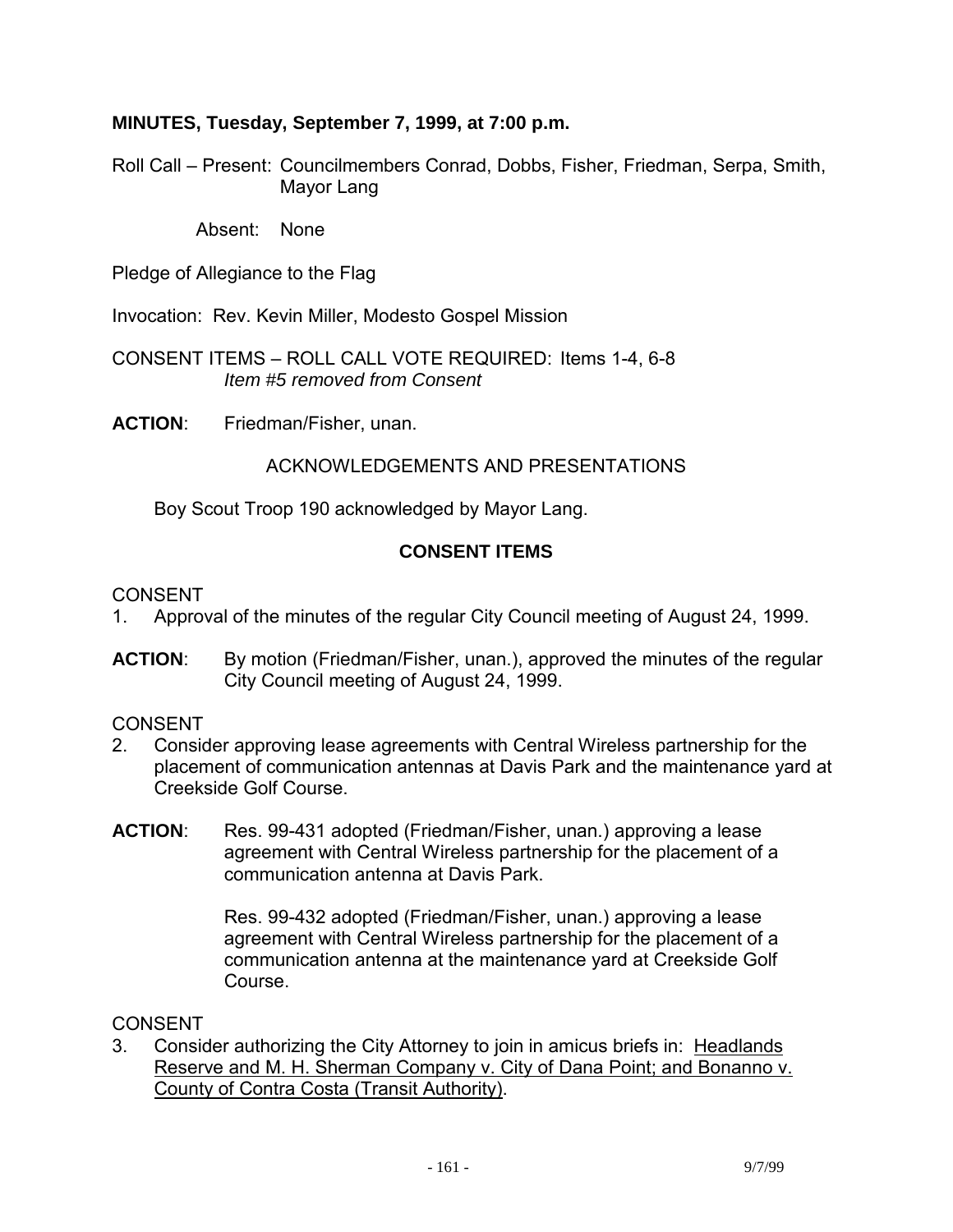**ACTION**: By motion (Friedman/Fisher, unan.), authorize the City Attorney to join in amicus briefs on behalf of the City of Modesto, and direct the City Attorney to execute and forward letters of support to respective counsel preparing amicus briefs

### CONSENT

- 4. Consider amending the job specification for Firefighter Trainee and Building Maintenance Superintendent.
- **ACTION**: Res. 99-433 adopted (Friedman/Fisher, unan.) amending the Position Classification Plan.

### *Item #5 removed from Consent*

- 5. Consider awarding contract for the Stockard-Coffee Neighborhood Park project to Duley's Landscape, Inc. for \$326,893.76; and consider adopting required findings based on the Initial Study to the Modesto Urban Area General Plan Master EIR.
- **ACTION**: Res. 99-434 adopted (Fisher/Dobbs, unan.) awarding contract for the Stockard-Coffee Neighborhood Park project to Duley's Landscape, Inc. for \$326,893.76.

Res. 99-435 adopted (Fisher/Dobbs, unan.) requiring findings based on the Initial Study to the Modesto Urban Area General Plan Master EIR

#### **CONSENT**

- 6. Consider accepting as complete the contract of Gateway Pacific Contractors, Inc. for the construction of the Primary Plant headworks and cannery segregation project and authorize the City Clerk to file a Notice of Completion, and consider approving appropriation transfer. (Original contract: \$12,473,010)
- **ACTION**: Res. 99-436 adopted (Friedman/Fisher, unan.) accepting as complete the contract of Gateway Pacific Contractors, Inc. for the construction of the Primary Plant headworks and cannery segregation project and authorize the City Clerk to file a Notice of Completion.

Res. 99-437 adopted (Friedman/Fisher, unan.) approving appropriation transfer to fully fund the construction of the Primary Plant headworks and cannery segregation project.

## **CONSENT**

7. Consider approving the following steps to establish the 2000 Census "Complete County Committee" for the City of Modesto: 1) Community groups and/or individual citizens recommended by the Economic Development, Community, and Intergovernmental Relations Committee regarding citizens to serve on the Complete Count Committee;

 2) requesting the US Census Bureau to provide staff support for the Complete Count Committee; 3) direct Director of Community Services and Neighborhood Connections to provide outreach support for the Complete Count Committee.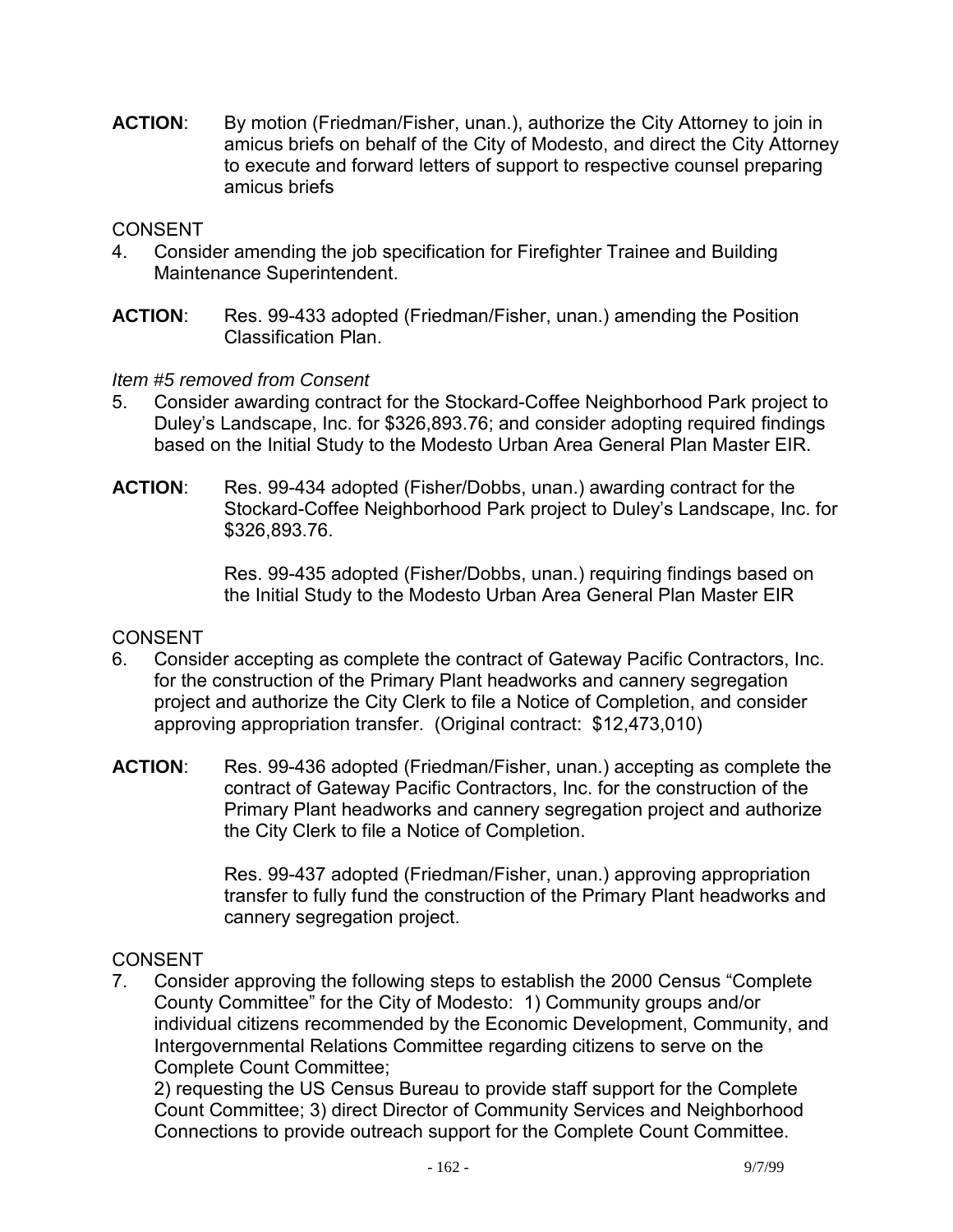**ACTION**: By motion (Friedman/Fisher, unan.), approved the establishment of the 2000 Census "Complete Count Committee" for the City of Modesto.

#### CONSENT

- 8. Consider creating a new play day policy for play at the City's municipal golf courses by non-affiliated groups.
- **ACTION**: Res. 99-438 adopted (Friedman/Fisher, unan.) creating a policy and amending Resolution 99-68 to create a new play day policy for play at the City's municipal golf courses by non-affiliated groups.

### UNFINISHED BUSINESS

#### *Councilmember Fisher absent due to conflict of interest*

- 9. Final adoption of:
	- a. Ord. No. 3155-C.S. adopting Precise Plan for Area No. 20, Sub-Area C of the Village One Specific Plan, property on the south side of Floyd Avenue east of Roselle Avenue. (Marvene Hilkey/Bill Zoslocki)
- **ACTION**: By motion (Smith/Lang, majority; Serpa, no; Fisher, absent), amended Ord. 3155-C.S. with the illegal condition of subsidized housing removed. Staff was directed to schedule a future public hearing if a request was made by the applicant to amend the Precise Plan for a multi-family designation.
	- b. Ord. No. 3156-C.S. rezoning Village One property from SP-H to SP-O for property located on the south side of Floyd Avenue east of Roselle Avenue. (Precise Plan for Area No. 20, Sub-Area C – Marvene Hilkey/Bill Zoslocki)
- **ACTION**: By motion (Friedman/Smith, majority; Serpa, no; Fisher, absent), approved final adoption of Ord. 3156-C.S.

#### **HEARINGS**

10. Hearing to consider the Urban Water Management Plan including historical and projected water demands, conjunctive use programs through managed surface water and groundwater resources, water conservation programs, and future water reclamation opportunities, prepared by the City of Modesto Irrigation District, as required by the Urban Water Management Planning Act.

**ACTION**: By motion (Friedman/Smith, unan.), acknowledged receipt of report.

11. Hearing to consider implementing green fees for high school and Modesto Junior College golf programs at 50% of the Muni weekday after 12:00 p.m. junior rate.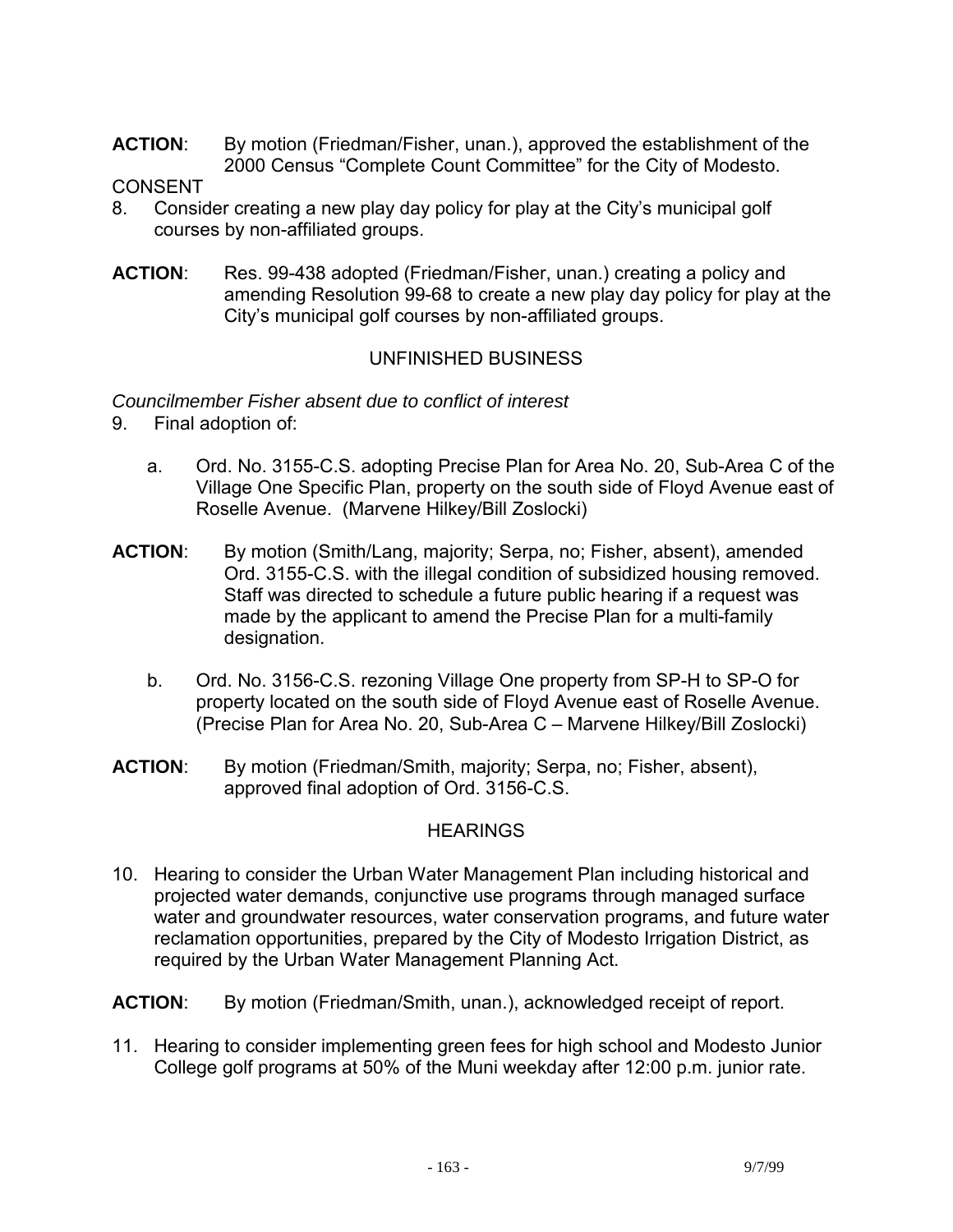**ACTION**: Res. 99-439 adopted (Fisher/Smith, unan.) implementing green fees for high school and Modesto Junior College golf programs at 50% of the Muni weekday after 12:00 p.m. junior rate.

Res. 99-440 adopted (Fisher/Smith, unan.) amending the budget.

- 12. Hearing to consider the abandonment of an 8.61-foot-wide portion of Tenth Street, south of K Street.
- **ACTION**: Res. 99-441 adopted (Fisher/Friedman, unan.) approving the abandonment of an 8.61-foot-wide portion of Tenth Street, south of K Street.

### *Councilmember Fisher absent due to conflict of interest*

- 13. Hearing to consider the application of Redev, Inc. for Amendment No. 2 to the Carver-Bangs Specific Plan to remove a designation for a storm drain basin, property located at the northwest corner of Pelandale Avenue and Prescott Road.
- **ACTION**: Res. 99-442 adopted (Dobbs/Friedman, unan.; Fisher, absent) approving Carver-Bangs Specific Plan Amendment No. 2.

Res. 99-443 adopted (Dobbs/Friedman, unan.; Fisher, absent) finding Specific Plan Amendment consistent with Kiernan Business Park and Carver-Bangs Specific Plans Focused EIR.

## NEW BUSINESS

- 14. Consider designating voting delegate and alternate voting delegate at the Annual Congress of Cities, November 30 – December 4, 1999, in Los Angeles, California.
- **ACTION**: By motion (Dobbs/Fisher, unan.), designated Mayor Lang as the voting delegate and Vice Mayor Smith as an alternate at the Annual Congress of Cities, November 30 – December 4, 1999, in Los Angeles, California.
- 15. Discussion of Tenth Street Place Council office designations.
- **ACTION**: Res. 99-444 adopted (Fisher/Lang, unan.) approving selection of offices by City Council Chair designation.
- 16. Consider approving agreements with FM Golf and Environmental Golf, Inc. to provide management and maintenance services at the City's three golf courses; and consider amending the Fiscal Year 1999-2000 Budget.
- **ACTION**: Res. 99-445 adopted (Conrad/Friedman, unan.) approving an agreement with FM Golf to provide management services at the City's three golf courses.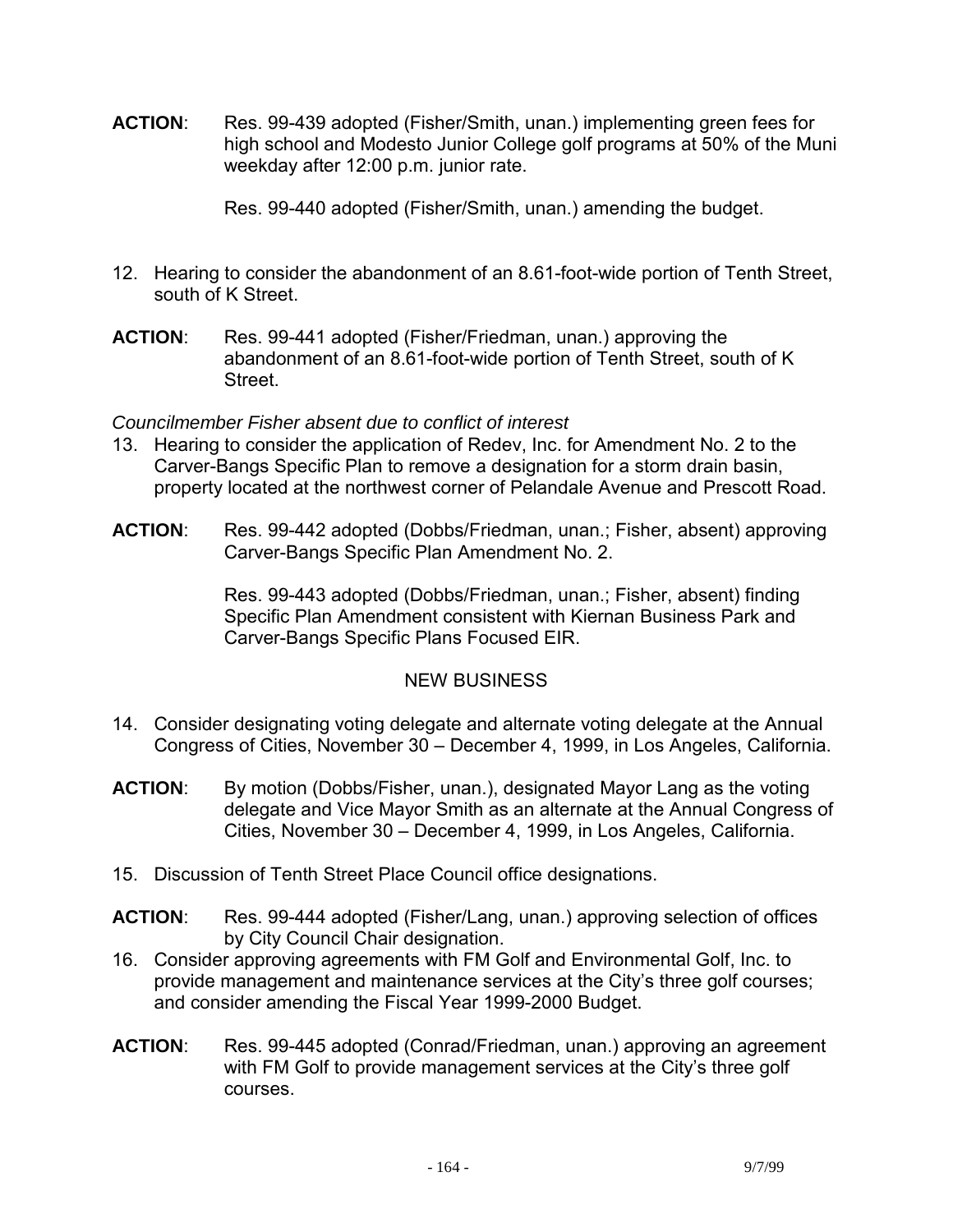Res. 99-446 adopted (Conrad/Friedman, unan.) approving an agreement with Environmental Golf Inc. to provide maintenance services at the City's three golf courses.

Res. 99-447 adopted (Conrad/Friedman, unan.) amending the Fiscal Year 1999-2000 Budget.

## ORAL COMMUNICATIONS

 Councilmember Smith commended the Modesto As for a successful season, and staff was directed to place acknowledgement on future agenda.

 Councilmember Serpa requested list of rents in baseball league and information regarding consolidation of services savings.

 Marcus Nugent expressed concern of controlling gang activity in Village One and spoke in opposition of any pool closures.

Carolyn Gravel addressed Council regarding drainage basin on Snyder Avenue

Joseph Beuno addressed Council regarding drainage basin on Snyder Avenue.

 B. J. Simmons expressed concerns of speeding vehicles on Orangeburg and requested speed limit enforced.

 Acting City Manager Baxter announced dedication ceremony scheduled on October 19 for 10<sup>th</sup> Street Place.

## MATTERS TOO LATE FOR THE AGENDA

None.

## ADJOURNMENT

The meeting adjourned at 9:00 p.m.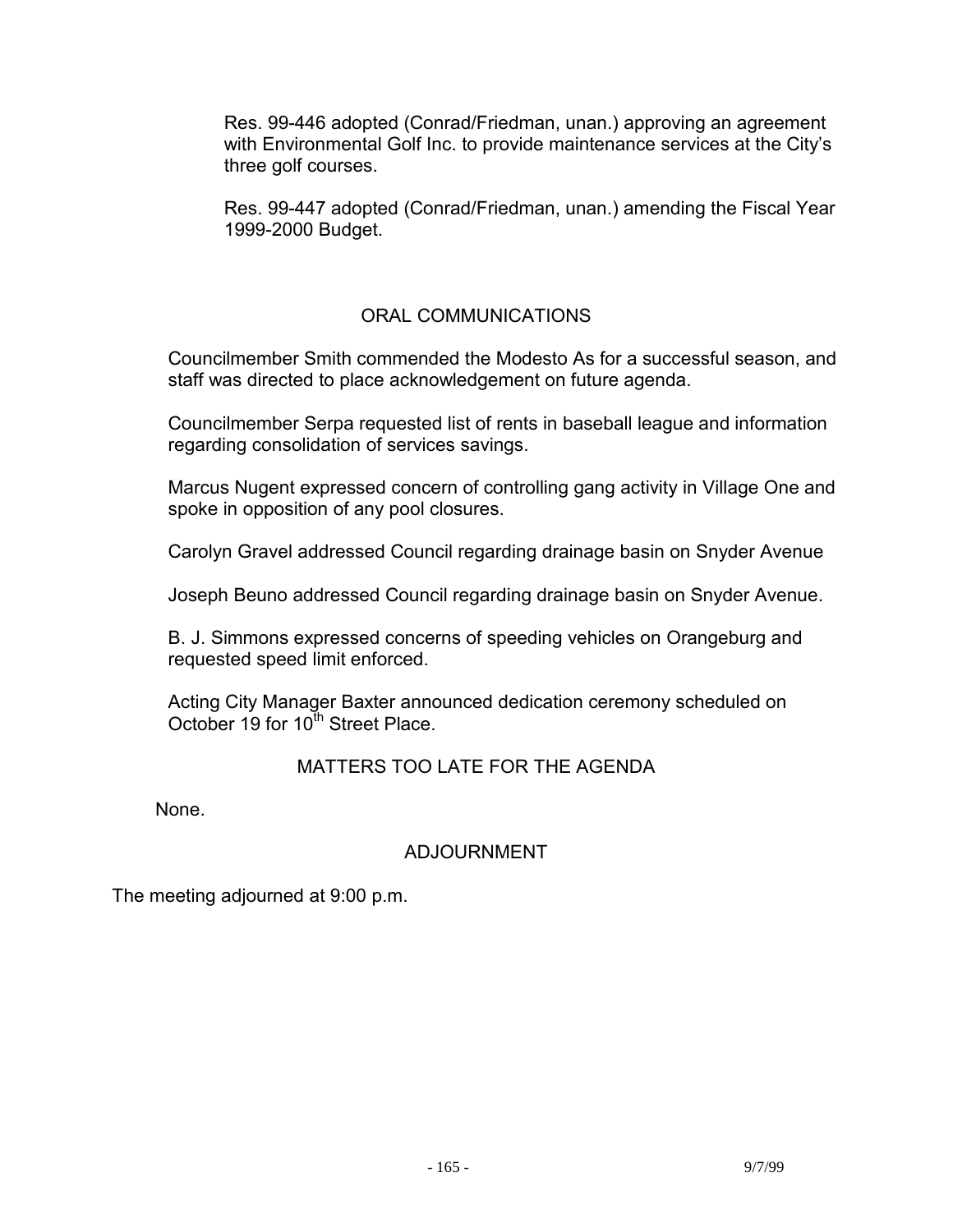### **MINUTES, Tuesday, September 14, 1999, at 4:00 p.m.**

Roll Call – Present: Councilmembers Conrad, Dobbs, Fisher, Friedman, Smith, Mayor Lang

Absent: Serpa

Pledge of Allegiance to the Flag

Invocation: David Shackelford, Big Valley Grace Church

CONSENT ITEMS – ROLL CALL VOTE REQUIRED: Items 1, 3-10 *Item #2 removed from Consent*

**ACTION:** (Friedman/Smith, unan.; Serpa, absent)

### ACKNOWLEDGEMENTS AND PRESENTATIONS

 Presentation of a Proclamation recognizing September as "School's Open – Drive Carefully Month".

 Mayor Lang presented the proclamation to Janice Benio of American Automobile Association.

## **CONSENT ITEMS**

#### CONSENT

- 1. Approval of the minutes of the regular City Council meeting of September 7, 1999.
- **ACTION:** By motion (Friedman/Smith, unan.; Serpa, absent), approved the minutes of the regular City Council meeting of September 7, 1999.

*Item #2 removed from Consent* 

- 2. Consider approving an agreement with the City of Manteca for the use of Modesto Property Agent's right-of-way services.
- **ACTION:** Res. 99-448 adopted (Fisher/Friedman, majority; Conrad & Dobbs, no; Serpa, absent) approving an agreement with the City of Manteca for the use of Modesto Property Agency's right-of-way services.

#### CONSENT

- 3. Consider approving an agreement with Rickey Dan Moore for the acquisition of property located at 1720 Hillside Drive for \$30,000 for the Flood Protection project.
- **ACTION:** Res. 99-449 adopted (Friedman/Smith, unan.; Serpa, absent) approving an agreement with Rickey Dan Moore for the acquisition of property located at 1720 Hillside Drive for \$30,000 for the Flood Protection project.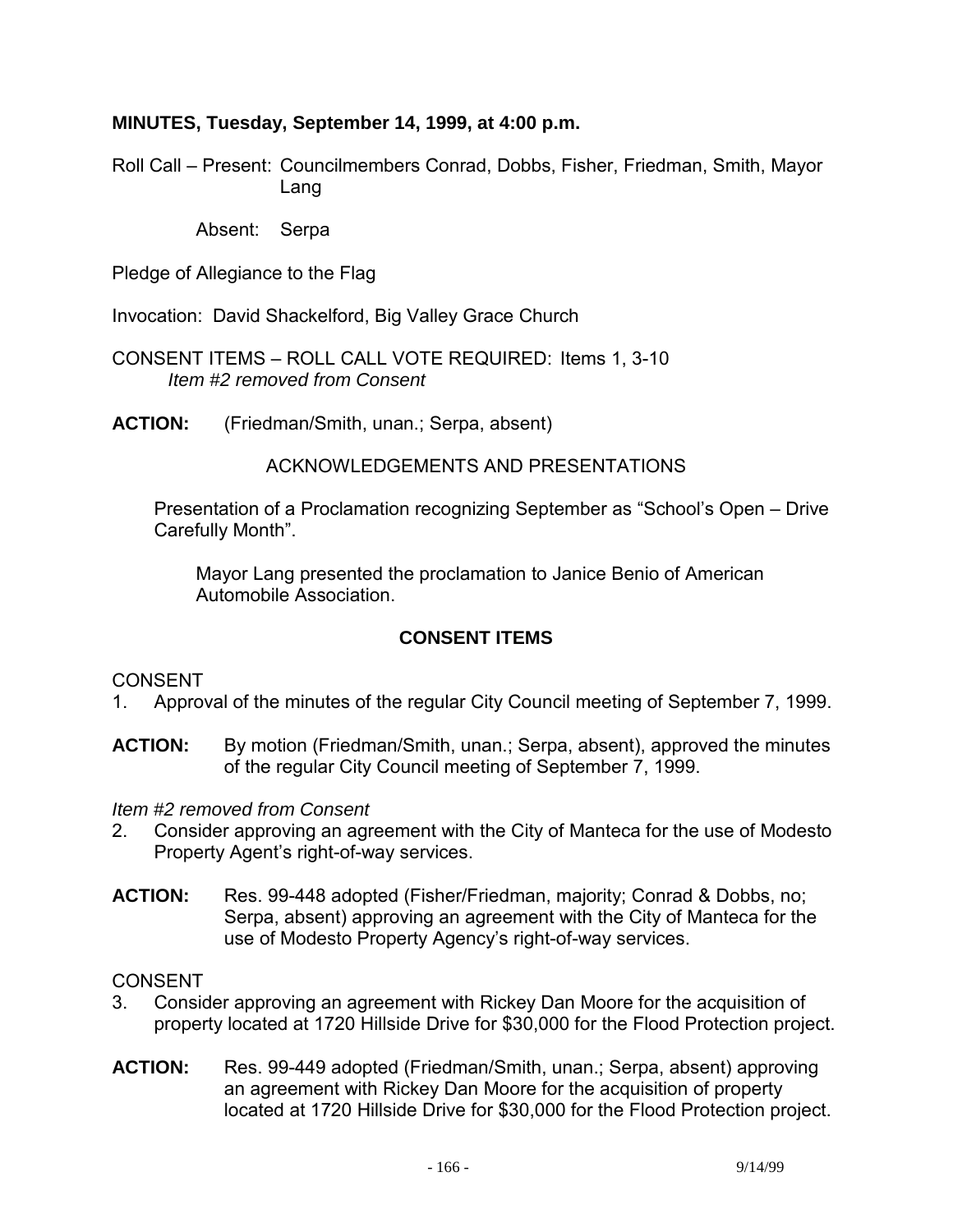#### CONSENT

- 4. Consider an agreement with Philip Cerrino for the acquisition of property located at 634 South Conejo Avenue for \$28,700 as part of the Airport Neighborhood Vacant Property Acquisition project, and authorizing the Acting City Manager to execute all necessary documents.
- **ACTION:** Res. 99-450 adopted (Friedman/Smith, unan.; Serpa, absent) approving an agreement with Philip Cerrino for the acquisition of property located at 634 South Conejo Avenue for \$28,700 as part of the Airport Neighborhood Vacant Property Acquisition project, and authorizing the Acting City Manager to execute all necessary documents.

### CONSENT

- 5. Consider accepting Wickum Construction's contract for the project titled "1998 Storm Drain Repairs" as complete and authorize City Clerk to file a Notice of Completion. (Final cost: \$138,113 – funds are budgeted.)
- **ACTION:** Res. 99-451 adopted (Friedman/Smith, unan.; Serpa, absent) accepting Wickum Construction's contract for the project titled "1998 Storm Drain Repairs" as complete and authorize City Clerk to file a Notice of Completion.

### **CONSENT**

- 6. Consider acceptance of Southwest Recreational Industries Inc.'s contract for the project titled "Renovate Tennis Courts at East La Loma Park" as complete and authorize City Clerk to file a Notice of Completion. (Final cost: \$65,013.05 – funds are budgeted.)
- **ACTION:** Res. 99-452 adopted (Friedman/Smith, unan.; Serpa, absent) accepting as complete the contract of Southwest Recreational Industries Inc.'s contract for the project titled "Renovate Tennis Courts at East La Loma Park" and authorize City Clerk to file a Notice of Completion.

#### **CONSENT**

- 7. Consider award of a \$251,997.00 contract for the project titled "Enterprise Business Park Waterline" to Fagundes & Son Inc.; consider approving an appropriation transfer to fully fund the project.
- **ACTION:** Res. 99-453 adopted (Friedman/Smith, unan.; Serpa, absent) awarding a \$251,997.00 contract for the project titled "Enterprise Business Park Waterline" to Fagundes & Son Inc.

Res. 99-454 adopted (Friedman/Smith, unan.; Serpa, absent) approving an appropriation transfer to fully fund the "Enterprise Business Park Waterline" project.

#### **CONSENT**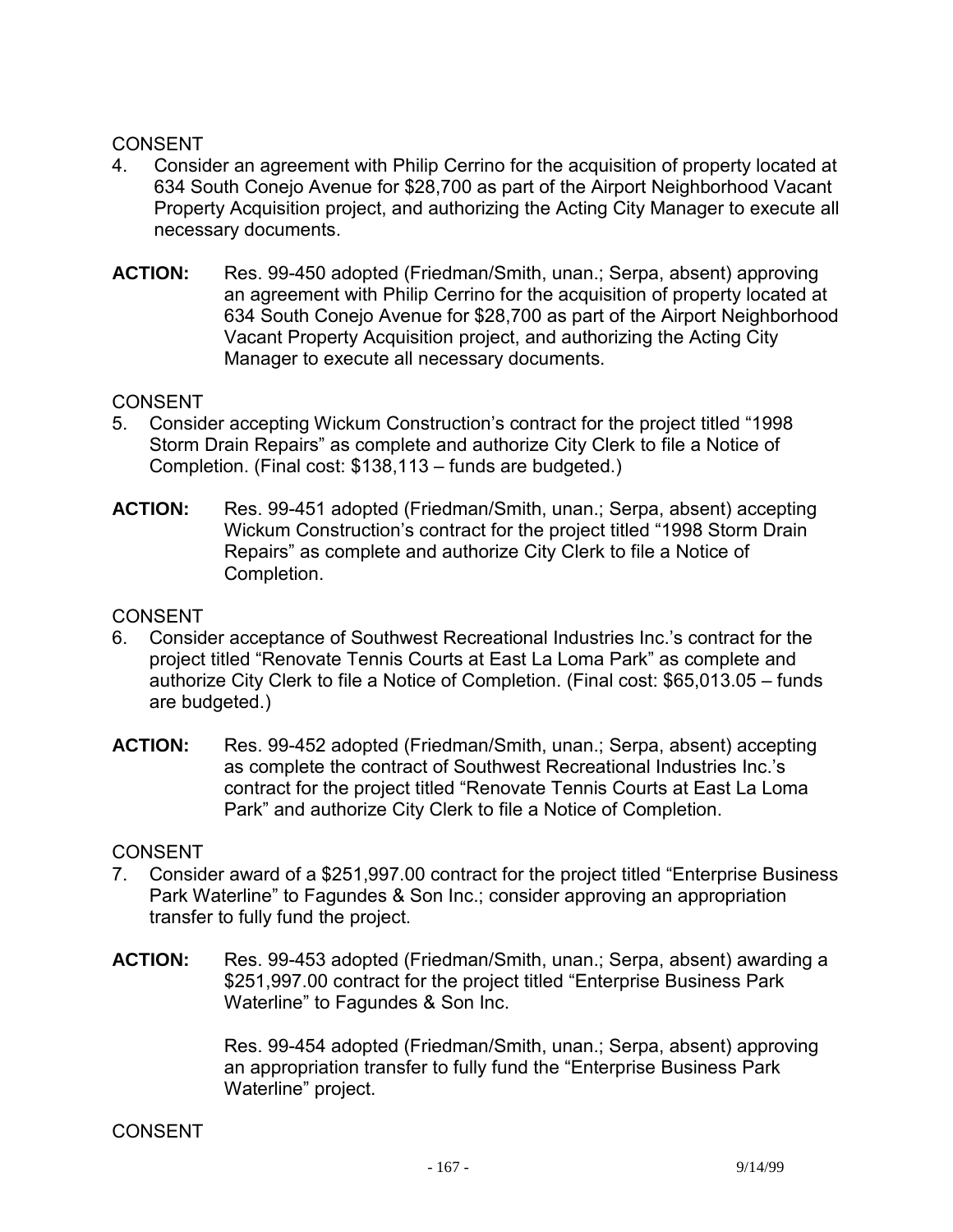- 8. Consider award of a \$436,399.00 contract for the project titled "Rockwell Replacement/Addition 1999/2000" to Ross Carroll Inc; consider approving an appropriation transfer to fully fund the project.
- **ACTION:** Res. 99-455 adopted (Friedman/Smith, unan.; Serpa, absent) awarding a \$436,399.00 contract for the project titled "Rockwell Replacement/Addition 1999/2000" to Ross Carroll Inc.

Res. 99-456 adopted (Friedman/Smith, unan.; Serpa, absent) approving an appropriation transfer to fully fund the "Rockwell Replacement/Addition 1999/2000" project.

#### CONSENT

- 9. Consider acceptance of Rick Armstrong Engineering and Building Contractor Inc.' contract for the project titled "Bus Yard fuel Facility Replacement" as complete and authorize the City Clerk to file a Notice of Completion; consider increasing the Engineering & Transportation Director's authority level to issue change orders from 15% to 16% of the original contract price with Rick Armstrong Eng. & Bldg Contractor Inc. on the "Bus Yard Fuel Facility Replacement" project. (Final cost:  $$296,590.87 -$  funds are budgeted.)
- **ACTION:** Res. 99-457 adopted (Friedman/Smith, unan.; Serpa, absent) accepting as complete the contract of Rick Armstrong Engineering and Building Contractor Inc. for the project titled "Bus Yard fuel Facility Replacement" and authorize the City Clerk to file a Notice of Completion.

Res. 99-458 adopted (Friedman/Smith, unan.; Serpa, absent) increasing the Engineering & Transportation Director's authority level to issue change orders from 15% to 16% of the original contract price with Rick Armstrong Eng. & Bldg Contractor Inc. on the "Bus Yard Fuel Facility Replacement" project.

#### **CONSENT**

- 10. Consider authorizing a call for bids to be opened on October 5, 1999 at 11:00 a.m. for a records management system for the Police Department.
- **ACTION:** Res. 99-459 adopted (Friedman/Smith, unan.; Serpa, absent) authorizing a call for bids to be opened on October 5, 1999 at 11:00 a.m. for a records management system for the Police Department.

#### UNFINISHED BUSINESS

*Councilmember Fisher absent due to conflict of interest.* 

11. Final adoption of:

 Ord. No. 3155-C.S., an Ordinance Adopting a Precise Plan for Area No.20, Sub-Area C of the Village One Specific Plan, Relating to Property Located on the South Side of Floyd Avenue East of Roselle Avenue (Marvene Hilkey/Bill Zoslocki) as amended.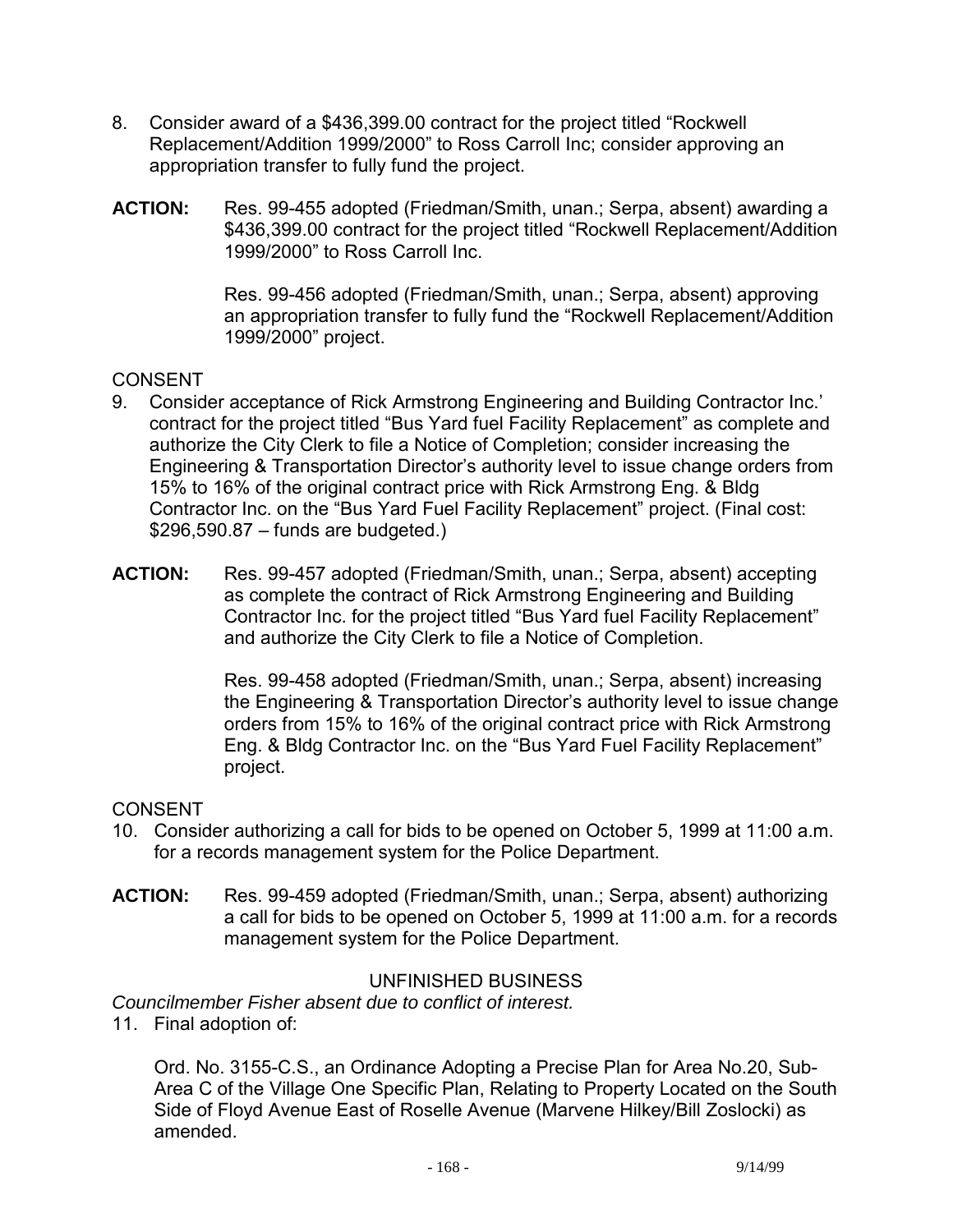**ACTION:** By motion (Friedman/Lang, unan.; Fisher & Serpa, absent), approved final adoption of Ord 3155-C.S.

## **HEARINGS**

*Councilmember Fisher absent due to conflict of interest.* 

12. Hearing to consider adopting a Resolution of Necessity to Acquire by Eminent domain for the Pelandale Expressway Project, property known as APN 46-02-02, owner Olga Luchessa. *(Item continued from August 24, 1999.)*

*Councilmember Fisher absent due to conflict of interest.* 

**ACTION:** By motion (Friedman/Smith, unan.; Fisher & Serpa, absent) item was dropped from Agenda.

### *Councilmember Fisher absent due to conflict of interest.*

- 13. Hearing to consider adopting a Resolution of Necessity to acquire by eminent domain for the Pelandale Expressway project, property located at 4141 Carver Road (APN 46-07-13), owner Emile Lengyel Inter Vivos Trust. *(Item continued from August 24, 1999.)*
- ACTION: By motion (Friedman/Smith, unan.; Fisher & Serpa, absent) item was continued to September 28, 1999.
- 14. Hearing to consider adopting a Resolution of Necessity to Acquire by Eminent Domain for the Pelandale Expressway Project, property known as APN 46-06-16, owner Berberian Trust Properties.
- ACTION: By motion (Friedman/Smith, unan.; Fisher & Serpa, absent) item was continued to September 28, 1999.

## NEW BUSINESS

- 15. Consider amending the Municipal Code to change radar-enforced speed limits on various streets, based on speed surveys.
- **ACTION:** By motion (Fisher/Friedman, unan.; Serpa, absent), introduced Ordinance 3157-C.S. to amend Municipal Code Sections 3-2.1401.1.
- 16. Consider the adoption and implementation of, and continued participation in, the Visioning Project 1999 (Countywide visioning project).
- **ACTION:** Res. 99-460 adopted (Fisher/Friedman, unan.; Serpa, absent) approving the Visioning Project 1999, authorizing continued participation and directing staff to prepare an implementation strategy.
- 17. Consider accepting re-organization plan and name change from Community Services and Neighborhood Connections Department to Recreation and Neighborhoods Department.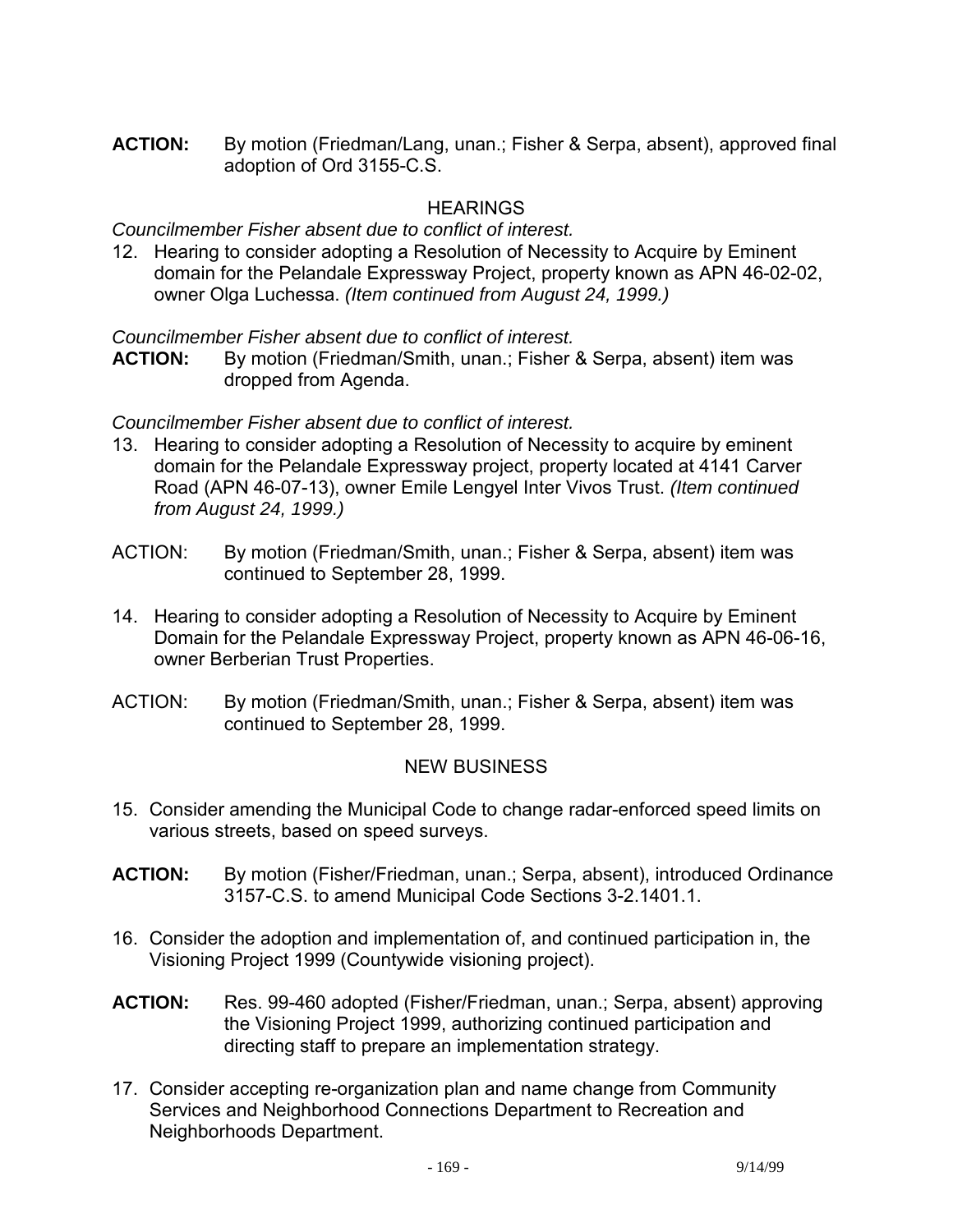**ACTION:** Res. 99-461 adopted (Fisher/Conrad, unan.; Serpa, absent) accepting reorganization plan and name change from Community Services and Neighborhood Connections Department to Recreation and Neighborhoods Department.

> By motion (Fisher/Conrad, unan.; Serpa, absent) introduced Ord. 3158- C.S. to change the name Community Services and Neighborhoods Connections Department to Recreation and Neighborhoods Department.

- 18. Consider accepting the Utility Services & Franchises Committee recommendations regarding the continued operations of the biosolids/co-composting program by City Staff.
- **ACTION:** Res. 99-462 adopted (Fisher/Friedman, unan.; Serpa, absent) approving recommendations of the Utility Services & Franchises Committee regarding the continued operations of the biosolids/co-composting program by City Staff.

*Councilmember Fisher was excused from the meeting.* 

- 19. Consider approving an agreement with DMG-MAXIMUS, an executive recruitment firm, to conduct executive searches for City Manager and Police Chief.
- **ACTION:** Res. 99-463 adopted (Friedman/Smith, unan.; Fisher & Serpa, absent) approving an agreement with DMG-MAXIMUS, an executive recruitment firm, to conduct executive searches for City Manager and Police Chief.

## ORAL COMMUNICATIONS

None.

## **MISCELLANEOUS**

#### Appointments

- 20. Consider appointment to the Downtown Improvement District Board of Directors
- **ACTION:** Res. 99-464 adopted (Friedman/Smith, unan.; Fisher & Serpa absent) appointing Ruth Claybrooks to the Downtown Improvement District Board of Directors

## MATTERS TOO LATE FOR THE AGENDA

None.

## ADJOURNMENT

The meeting adjourned to Closed Session at 5:15 p.m.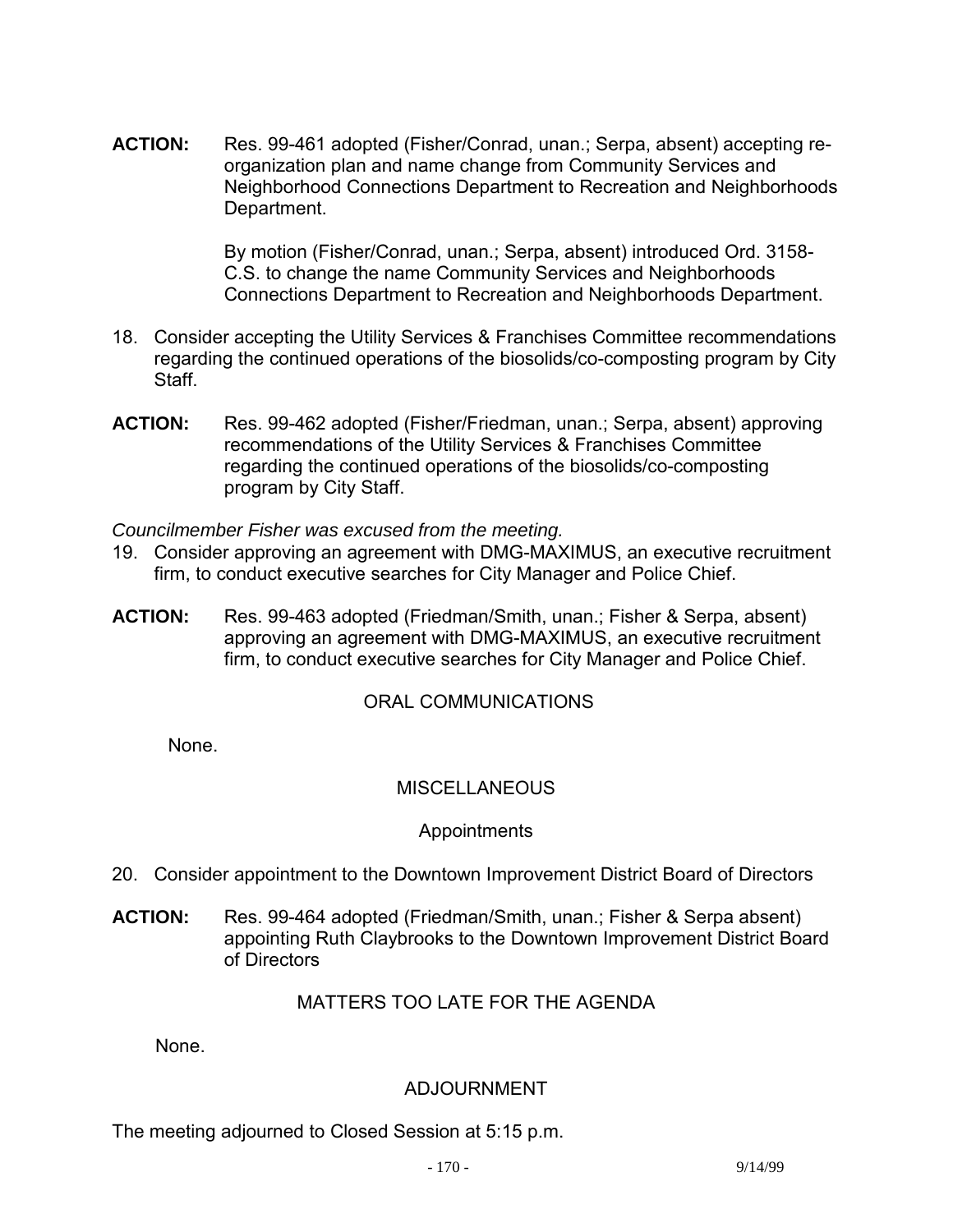CLOSED SESSION

 *CONFERENCE WITH REAL PROPERTY NEGOTIATOR*  (Pursuant to Section 54956.8 of the Government Code)

 Property: Purchase, sale or lease of property and/or public facilities located at 1131 Tioga Drive for Hillside Drive Flood Impaction Project – Tuolumne River Regional Park (TRRP)

APN:  $35-52-22$  - 8,700  $\pm$  sq. ft.

 Negotiating parties: William D. Harper, City of Modesto Property Agent for the City of Modesto

Balvino & Kathleen Irizarry, Owners

Under negotiation: Price and terms of payment for property to be acquired

------------------------------------------------------------------------------------------------------------------- Property: Purchase, sale or lease of property and/or public facilities located at 1746 Hillside Drive for Hillside Drive Flood Impaction Project – Tuolumne River Regional Park (TRRP)

APN:  $35-52-23$  - 6,750 ± sq. ft.

 Negotiating parties: William D. Harper, City of Modesto Property Agent for the City of Modesto

> Balvino Irizarry negotiating for Escalon Neighborhood Investors, Owner

Under negotiation: Price and terms of payment for property to be acquired

-------------------------------------------------------------------------------------------------------------------

 Property: Purchase, sale or lease of property and/or public facilities located at 1738 Hillside Drive for Hillside Drive Flood Impaction Project – Tuolumne River Regional Park (TRRP)

APN:  $35-52-04$  - 6,750 ± sq. ft.

 Negotiating parties: William D. Harper, City of Modesto Property Agent for the City of Modesto

> Balvino Irizarry negotiating for Zandy Robbins Investors, **Owner**

Under negotiation: Price and terms of payment for property to be acquired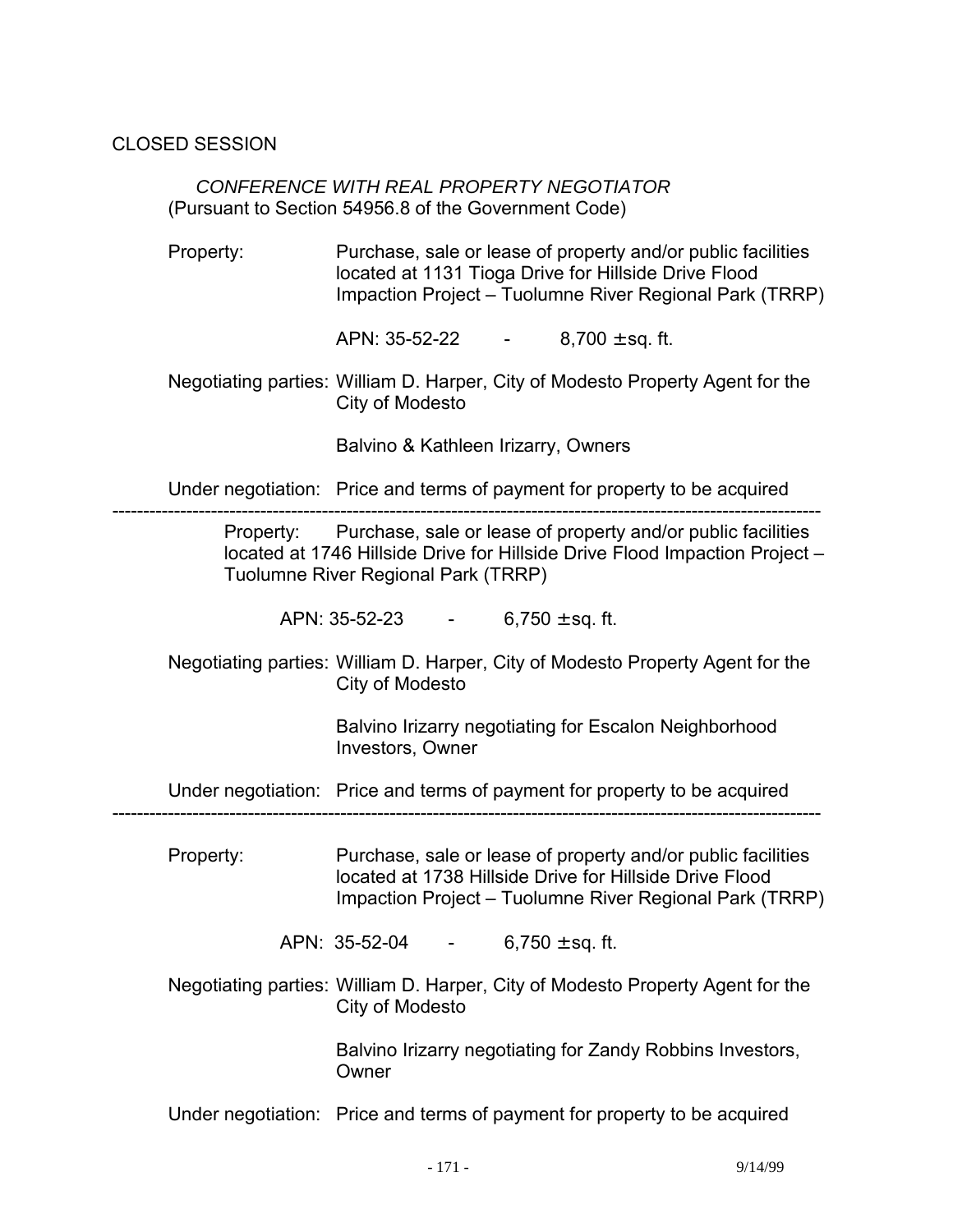# *CONFERENCE WITH REAL PROPERTY NEGOTIATOR*  (Pursuant to Section 54956.8 of the Government Code)

-------------------------------------------------------------------------------------------------------------------

| Property: | Purchase, sale or lease of property and/or public facilities<br>located at the Northeast corner of MID Lateral No. 6 and the<br>Union Pacific Railroad Tracks. |
|-----------|----------------------------------------------------------------------------------------------------------------------------------------------------------------|
|           | APN: 46-16-34 - 2.08 + acres                                                                                                                                   |
|           | Negotiating parties: William D. Harper, City of Modesto Property Agent for the<br>City of Modesto                                                              |
|           | Dean Arakelian, negotiating for Berberian Trust Properties, a<br>General Partnership, Owner                                                                    |
|           | Under negotiation: Price and terms of payment for property to be acquired                                                                                      |
| Property: | Purchase, sale or lease of property and/or public facilities<br>located South of Bangs, West of the Union Pacific Railroad<br><b>Tracks</b>                    |
|           | APN: 46-02-02 -<br>1.77 $\pm$ acres                                                                                                                            |
|           | Negotiating parties: William D. Harper, City of Modesto Property Agent for the<br>City of Modesto                                                              |
|           | Mark Dunbar & Aced, negotiating for Olga Luchessa, Owner                                                                                                       |
|           | Under negotiation: Price and terms of payment for property to be acquired                                                                                      |
| Property: | Purchase, sale or lease of property and/or public facilities<br>located at 4141 Carver Road                                                                    |
|           | APN: $46-07-13$ - $1.0 \pm \text{acres}$                                                                                                                       |
|           | Negotiating parties: William D. Harper, City of Modesto Property Agent for the<br>City of Modesto                                                              |
|           | David Ramos of Ramos & Ramos, negotiating for Emile<br>Lengyel Inter Vivos Trust, Owner                                                                        |
|           | Under negotiation: Price and terms of payment for property to be acquired                                                                                      |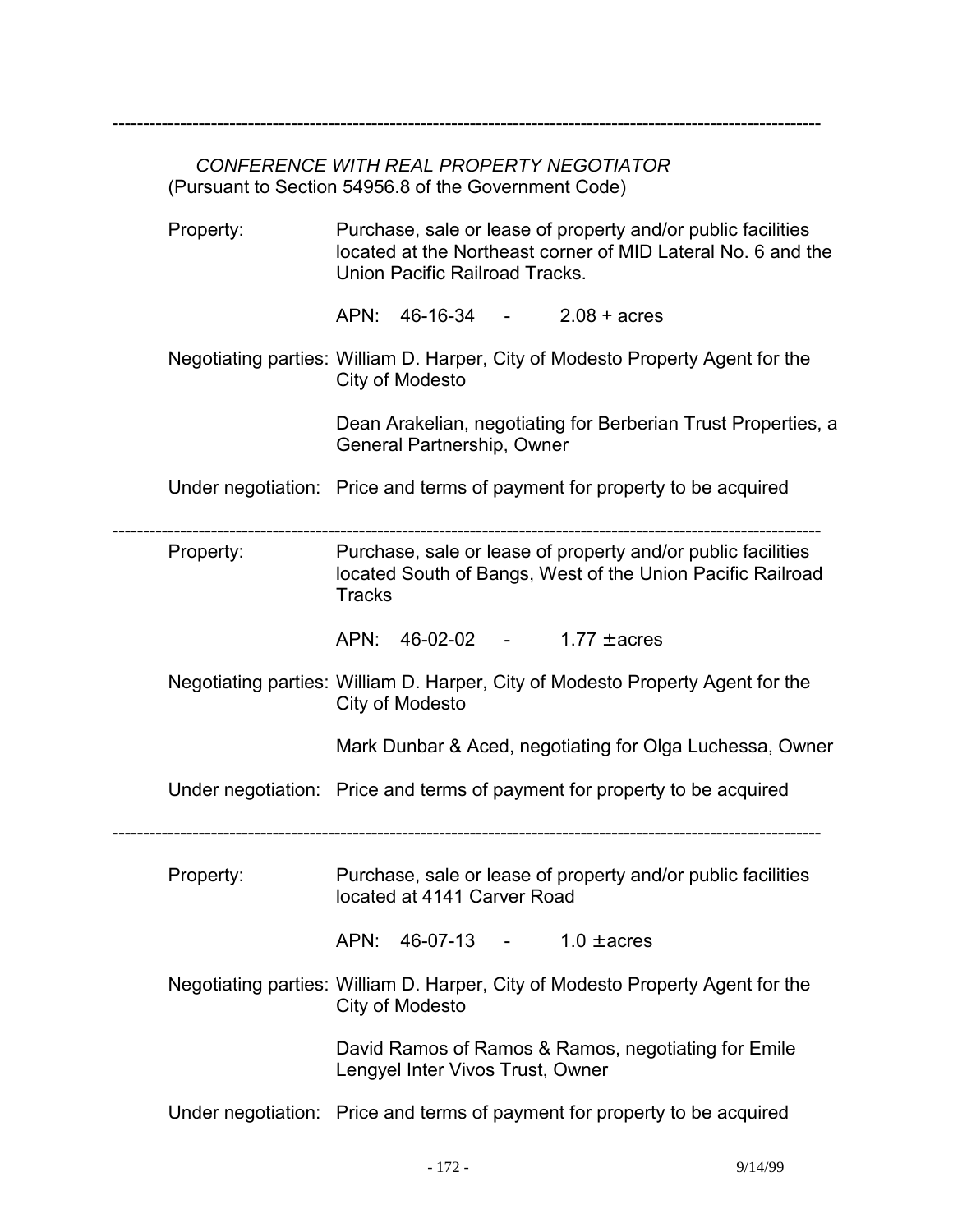#### CONFERENCE WITH LABOR NEGOTIATOR: (Pursuant to Section 54957.6 of the Government Code)

| <b>Agency Negotiators:</b> | Paul Baxter, Acting City Manager<br>Robin Renwick, Personnel Director |
|----------------------------|-----------------------------------------------------------------------|
|                            |                                                                       |

-------------------------------------------------------------------------------------------------------------------

Employee Organization: Modesto Police Officers Association

The City Attorney returned at 6:10 p.m. to report that no reportable action had been taken.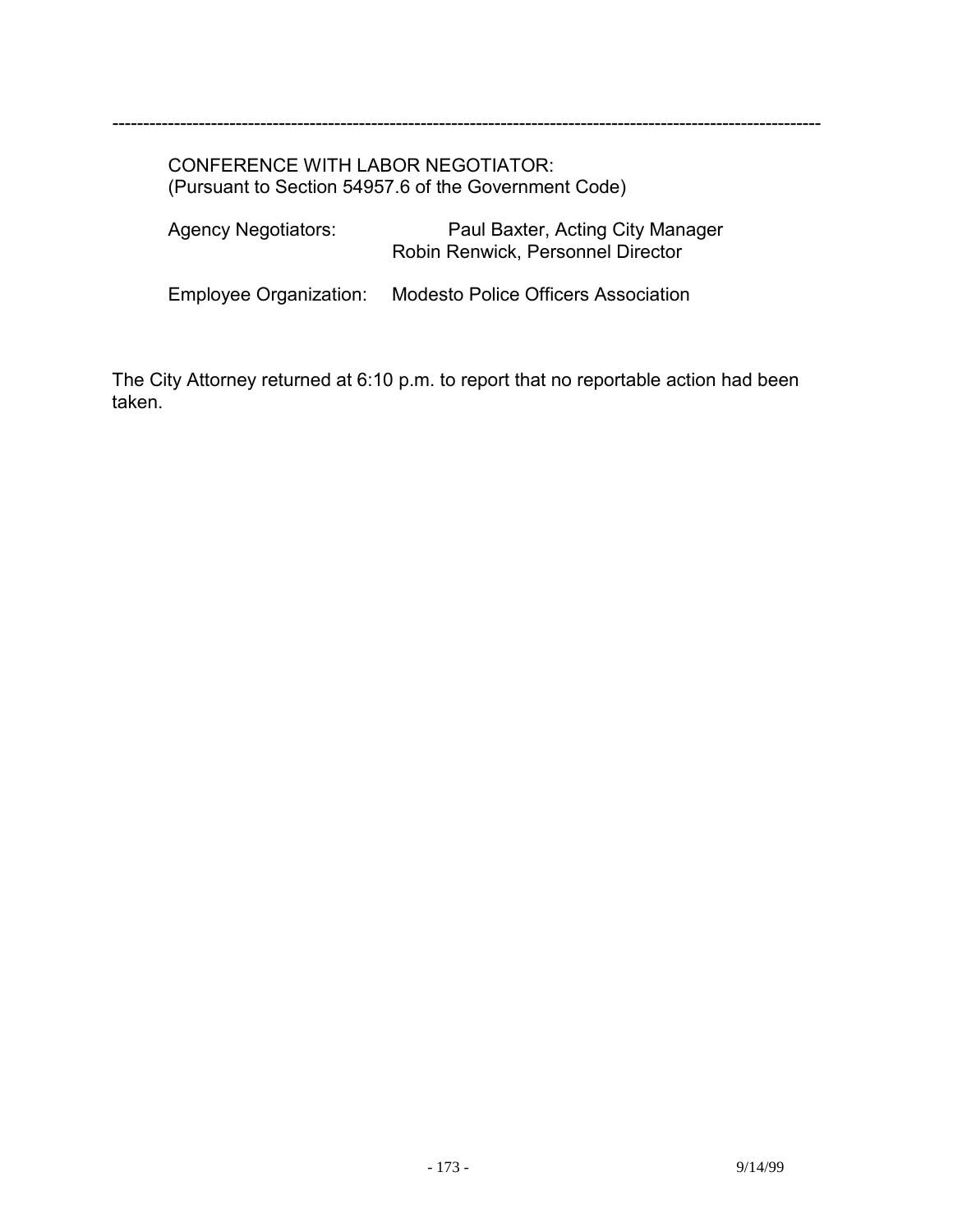### **MINUTES, Tuesday, September 21, 1999, at 7:00 p.m.**

Roll Call – Present: Councilmembers Conrad, Dobbs, Fisher, Friedman, Serpa, Smith, Mayor Lang

Absent: None

Pledge of Allegiance to the Flag

Invocation: Rev. Reynaldo Mora, Centro CristianoVino Nuevo

CONSENT ITEMS – ROLL CALL VOTE REQUIRED: Items 1-6, & 8 *Item #7 removed from Consent* 

**ACTION**: (Friedman/Dobbs, unan.)

### ACKNOWLEDGEMENTS AND PRESENTATIONS

None.

## **CONSENT ITEMS**

#### CONSENT

- 1. Approval of the minutes of the regular City Council meeting of September 14, 1999.
- **ACTION**: By motion (Friedman/Dobbs, unan.), approved the minutes of the regular City Council meeting of September 14, 1999.

#### **CONSENT**

2. Final adoption of:

 a. Ord. No. 3157-C.S. amending the Modesto Municipal Code relating to speed limits.

- b. Ord. No. 3158-C.S. amending the Modesto Municipal Code to change the title of the Community Services and Neighborhood Connections Department to the Recreation and Neighborhoods Department.
- **ACTION**: By motion (Friedman/Dobbs, unan.), approved final adoption of Ord. No. 3157-C.S. and 3158-C-S.

#### **CONSENT**

3. Consider declaring the Fire Department's 1977 Air Compressor and accessories surplus and authorizing the Purchasing Officer to sell by sealed bid or auction.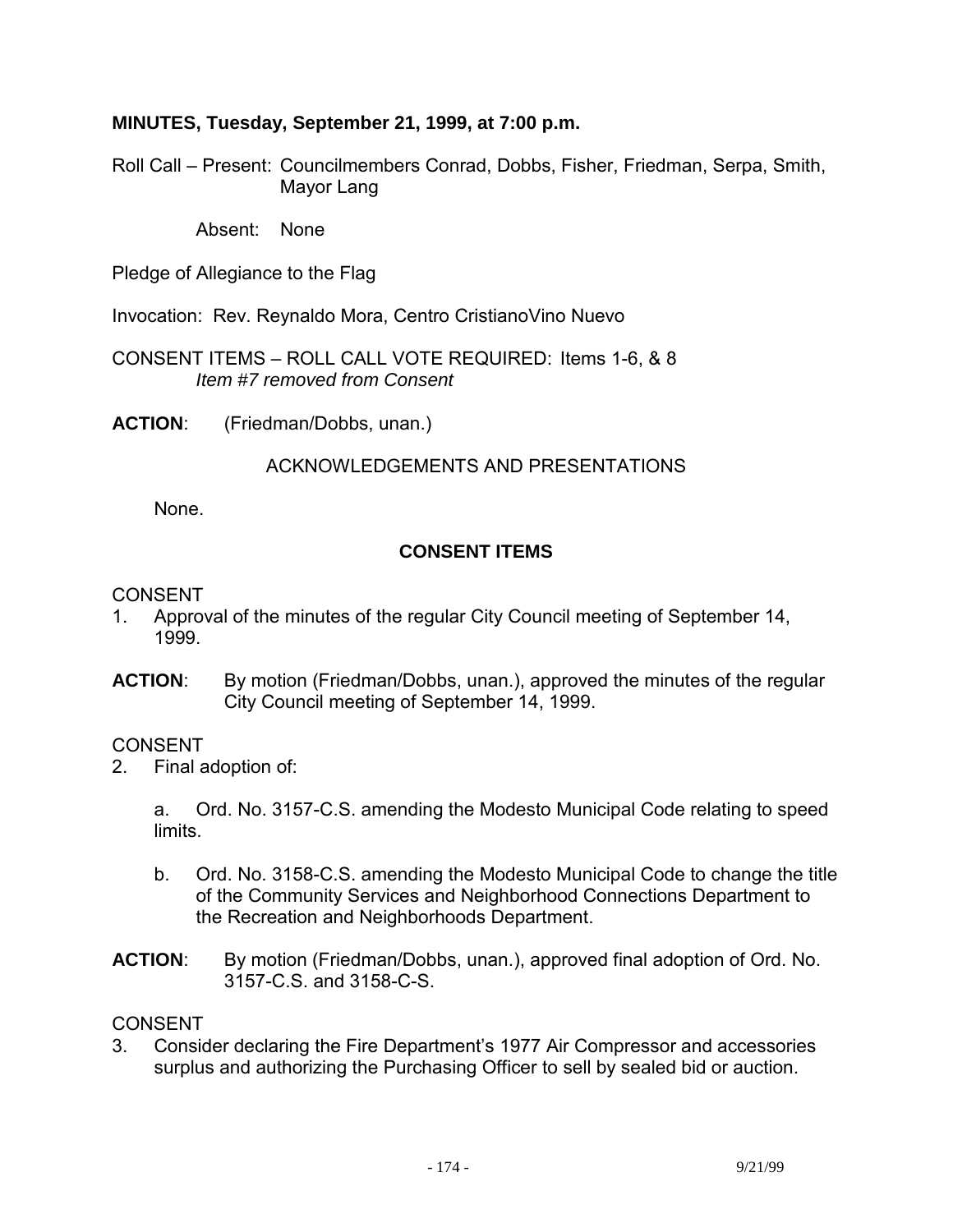**ACTION**: Res. 99-465 adopted (Friedman/Dobbs, unan.) declaring the Fire Department's 1977 Air Compressor and accessories surplus and authorizing the Purchasing Officer to sell by sealed bid or auction.

## **CONSENT**

- 4. Consider declaring accumulated City street signs and fire hydrants as scrap materials and authorize the disposal at the best available market price on an ongoing basis.
- **ACTION**: Res. 99-466 adopted (Friedman/Dobbs, unan.) declaring accumulated City street signs and fire hydrants as scrap materials and authorize the disposal at the best available market price on an on-going basis.

## CONSENT

- 5. Consider declaring 22 unclaimed bicycles at the Police Department Evidence and Property Room as surplus and authorizing Purchasing Officer to sell by sealed bid, auction, or sell as scrap.
- **ACTION**: Res. 99-467 adopted (Friedman/Dobbs, unan.) declaring 22 unclaimed bicycles at the Police Department Evidence and Property Room as surplus and authorizing Purchasing Officer to sell by sealed bid, auction, or sell as scrap.

### **CONSENT**

- 6. Consider declaring IBM Mainframe computer equipment surplus and authorizing the Purchasing Officer to sell by sealed bid or auction.
- **ACTION**: Res. 99-468 adopted (Friedman/Dobbs, unan.) declaring IBM Mainframe computer equipment surplus and authorizing the Purchasing Officer to sell by sealed bid or auction.

#### *Item #7 removed from Consent*

- 7. Consider approving agreement with Modesto Chamber of commerce to provide funding to the Convention and Visitors Bureau based on 13.33% of the Transient Occupancy Tax accrued for Fiscal Year 1999-2000.
- **ACTION**: Res. 99-469 adopted (Friedman/Fisher, unan.) approving agreement with Modesto Chamber of commerce to provide funding to the Convention and Visitors Bureau based on 13.33% of the Transient Occupancy Tax accrued for Fiscal Year 1999-2000.

## **CONSENT**

- 8. Consider excusing Councilmember Serpa from the September 14, 1999, City Council meeting due to his attendance at the National League of Cities Public Safety and Crime Prevention Meeting in Denver, Colorado.
- **ACTION**: By motion (Friedman/Dobbs, unan.), excused Councilmember Serpa from the September 14, 1999, City Council meeting due to his attendance at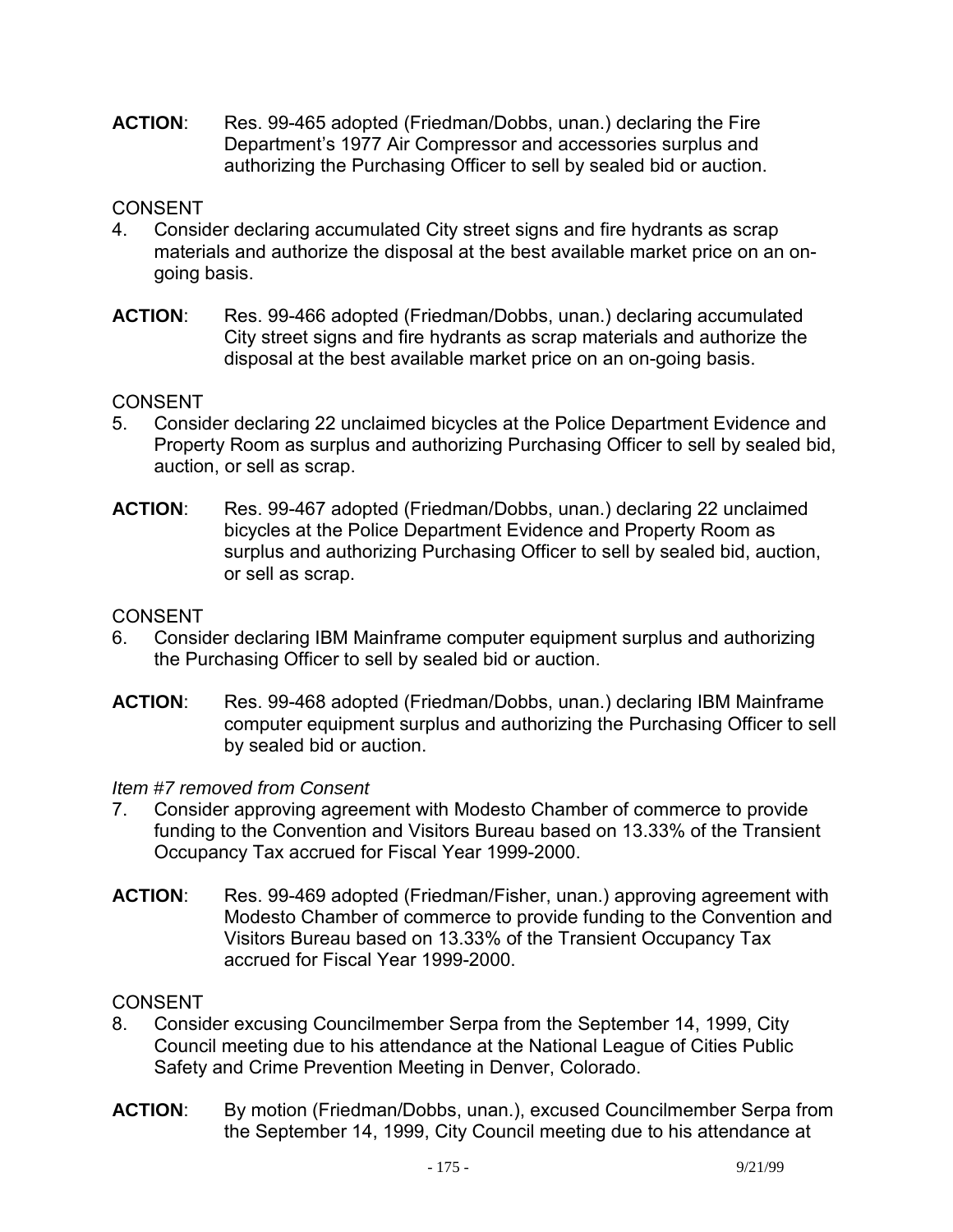the National League of Cities Public Safety and Crime Prevention Meeting in Denver, Colorado.

#### NEW BUSINESS

- 9. Consider approving Financial Policy Committee Recommendations on the Fiscal Year 1999-2000 Budget Package.
- **ACTION**: Res. 99-470 adopted (Fisher/Friedman, majority; Serpa, no) approving Financial Policy Committee Recommendations on the Fiscal Year 1999- 2000 Budget Package. The motion included FPC recommendation, a presentation of savings basis in next year's budget package, and the Blue Ribbon Committee be established as a citizen's advisory commission.
- 10. Consider adopting North McHenry Revenue Sharing Administrative Guidelines.
- **ACTION**: Res. 99-471 adopted (Fisher/Smith, majority; Serpa, no) approving North McHenry Revenue Sharing Administrative Guidelines.

#### ORAL COMMUNICATIONS

 Bob Shook noted a community meeting is scheduled for Village One on September 30, 1999 and recommended a traffic study on Sylvan.

Steve Burke commented on park issues and possible pool closures.

#### MATTERS TOO LATE FOR THE AGENDA

None.

## ADJOURNMENT

The meeting adjourned to Closed Session at 8:27 p.m.

CLOSED SESSION

 The meeting will adjourn to the Third Floor East Conference Room for a closed session for the following:

 CONFERENCE WITH LABOR NEGOTIATOR (Pursuant to Section 54957.6 of the Government Code)

| <b>Agency Negotiators:</b>     | Paul Baxter, Acting City Manager<br>Robin Renwick, Personnel Director                   |
|--------------------------------|-----------------------------------------------------------------------------------------|
| <b>Employee Organizations:</b> | <b>Modesto Police Officers Association</b><br><b>Modesto City Employees Association</b> |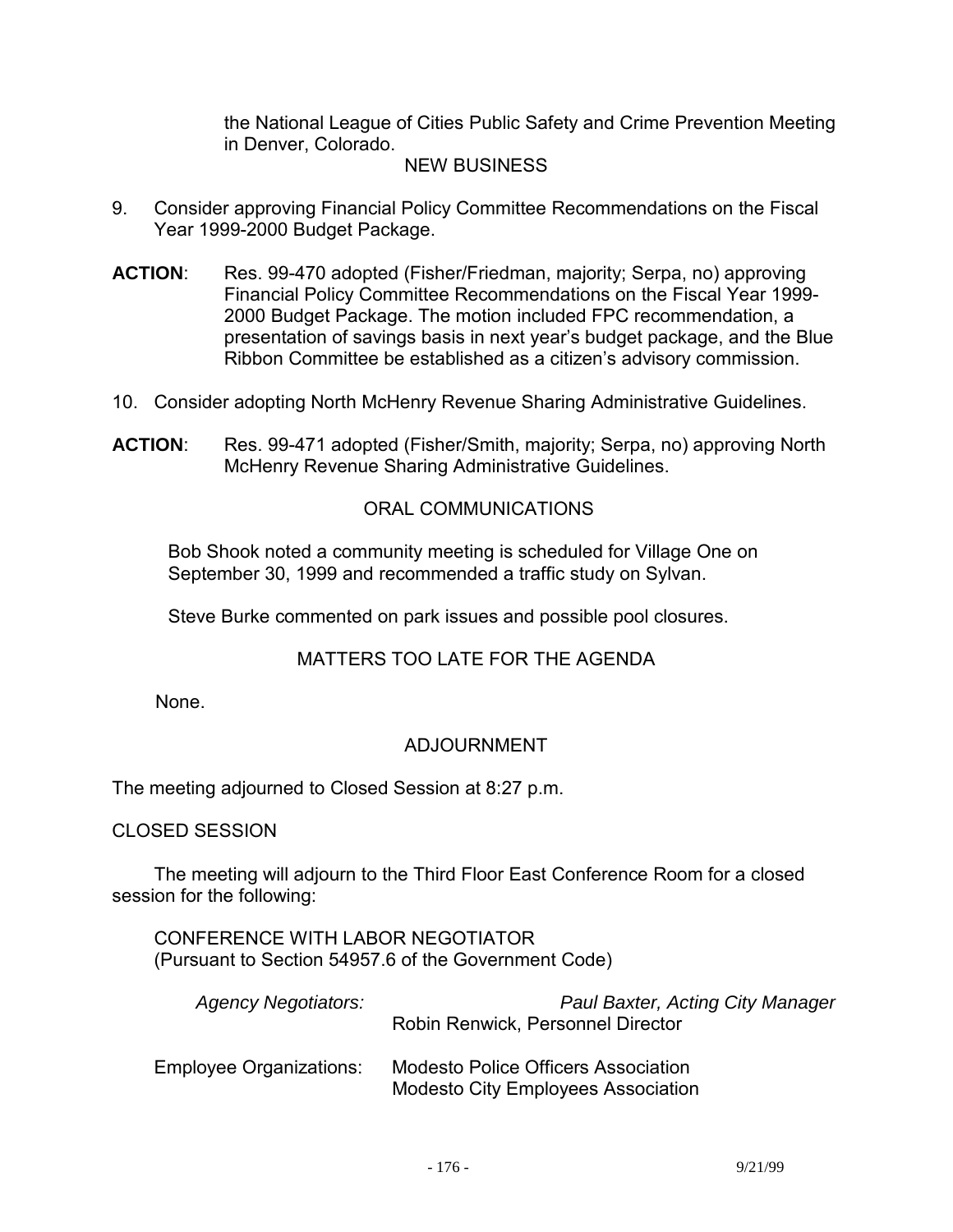The City Attorney returned at 9:05 p.m. to report that no reportable action had been taken.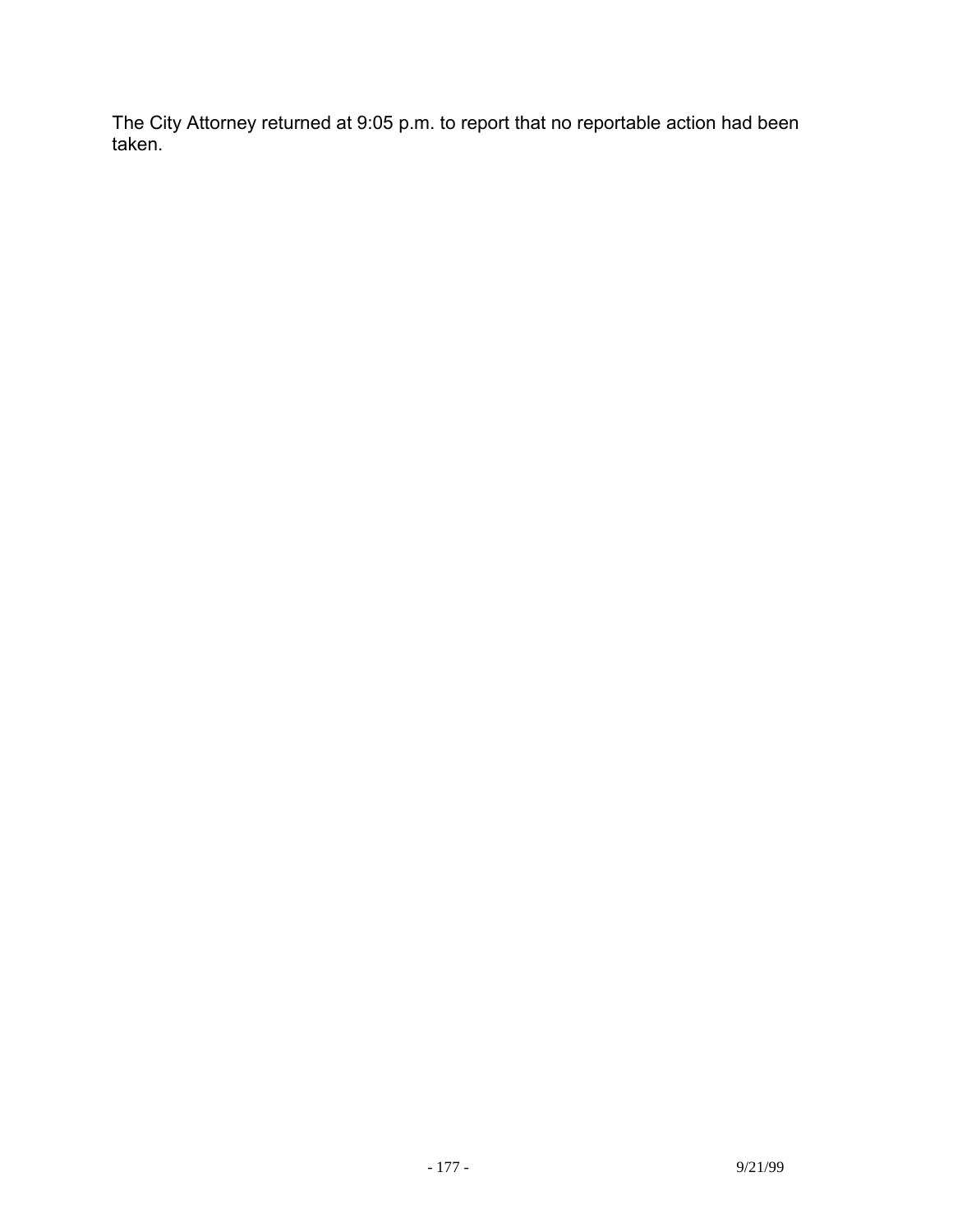### **MINUTES, Tuesday, September 28, 1999, at 4:00 p.m.**

Roll Call – Present: Councilmembers Conrad, Dobbs, Fisher, Friedman, Serpa, Mayor Lang

Absent: Councilmember Smith

Pledge of Allegiance to the Flag

Invocation: Rev. Jim Renke, Orchard Baptist Church

CONSENT ITEMS – ROLL CALL VOTE REQUIRED: Items 1, 2, 5, 7, 8, 9, 13, 14, 15, 16, 18

> *Item #4 removed from agenda Items 3, 6, 10, 11, 12 & 17 removed from consent*

**ACTION**: (Fisher/Dobbs, unan.; Smith, absent)

#### ACKNOWLEDGEMENTS AND PRESENTATIONS

 Presentation of a proclamation to Gary M. Martin proclaiming October 4, 1999, "Eat Dinner With Your Family Day."

Mayor Lang presented proclamation.

## **CONSENT ITEMS**

#### CONSENT

- 1. Approval of the minutes of the regular City Council meeting of September 21, 1999.
- **ACTION**: By motion, (Fisher/Dobbs; Smith, absent) approved the minutes of the regular City Council meeting of September 21, 1999.

#### CONSENT

- 2. Consider awarding contract for the Mark Twain Neighborhood Park to Duley's Landscape, Inc. for \$499,604.60, and consider adopting findings based on the Initial Study of the Modesto Urban Area General Plan Master Environmental Impact Report.
- **ACTION**: Res. 99-472 adopted (Fisher/Dobbs; Smith, absent) awarding contract for the Mark Twain Neighborhood Park to Duley's Landscape, Inc.

Res. 99-473 adopted (Fisher/Dobbs; Smith, absent) approving findings based on the Initial Study of the Modesto Urban Area General Plan Master Environmental Impact Report.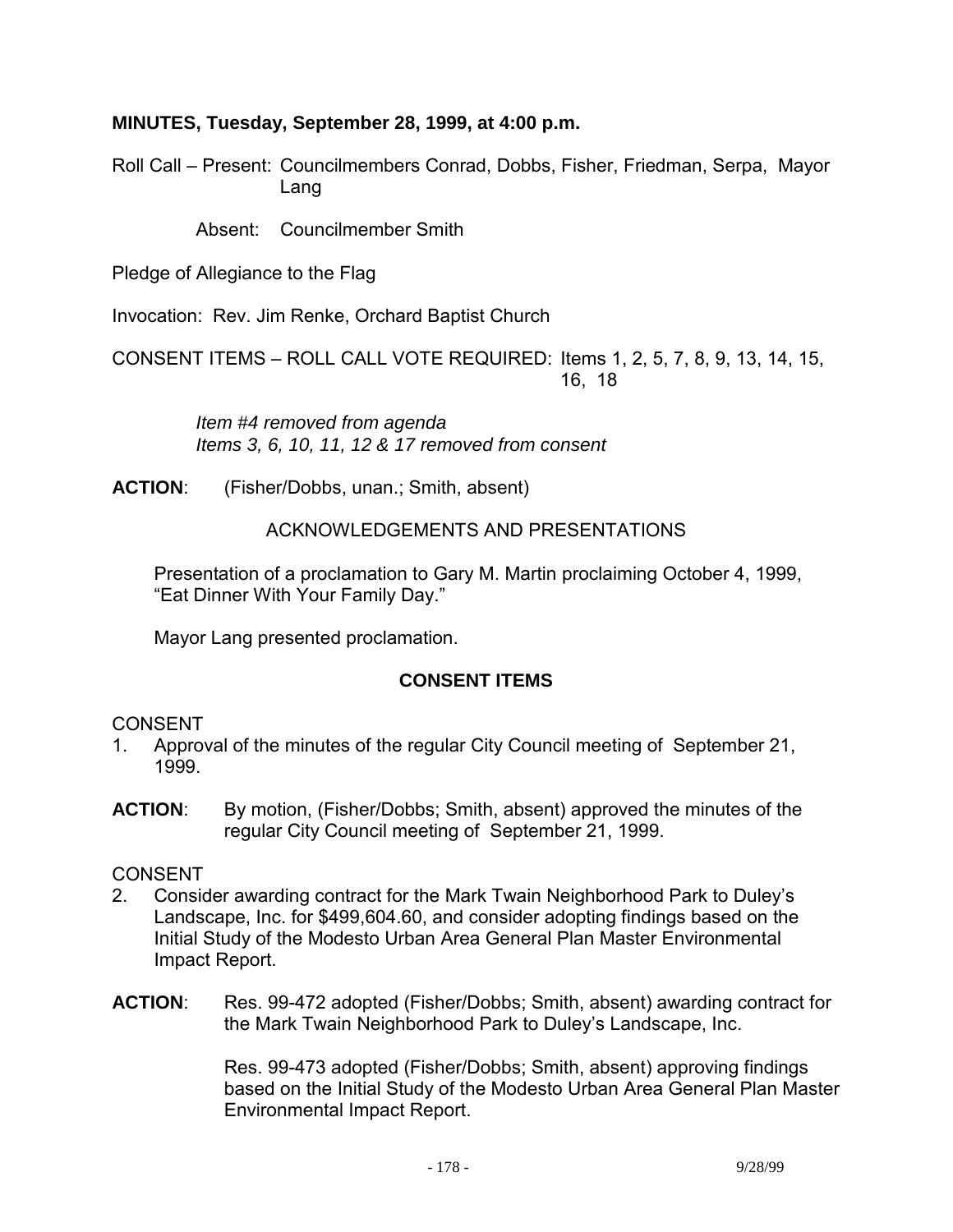- 3. Consider authorizing City Manager to execute a cooperative agreement with the State of California Department of Transportation (Caltrans) for funding of the Maze Boulevard sidewalk project; consider awarding contract for the Maze Boulevard sidewalk project to 7/11 Materials, Inc. for \$26,932.95 and consider amending the budget to estimate and appropriate additional revenue from Caltrans.
- **ACTION**: Res. 99-474 adopted (Fisher/Serpa, unan.; Smith, absent) authorizing City Manager to execute a cooperative agreement with the State of California Department of Transportation (Caltrans) for funding of the Maze Boulevard sidewalk project.

Res. 99-475 adopted (Fisher/Serpa, unan.; Smith, absent) awarding contract for the Maze Boulevard sidewalk project to 7/11 Materials, Inc. for \$26,932.95.

Res. 99-476 adopted (Fisher/Serpa, unan.; Smith absent) amending the budget to estimate and appropriate additional revenue from Caltrans.

## **Removed from agenda**

4. Consider declaring Sierra Chemical Company low bidder and authorize the purchase of liquid chlorine for Operations & Maintenance Department-Water Quality Control Division for Fiscal Year 1999-2000 for \$168,924.42, with two oneyear extensions.

## **CONSENT**

- 5. Consider declaring Dell Marketing L.P. low bidder and authorizing the purchase of 67 personal computers and related hardware and California Multiple Award Schedules (CMAS) fee for a total price of \$107,220.25.
- **ACTION**: Res. 99-477 adopted (Fisher/Dobbs, unan.; Smith, absent) declaring Dell Marketing L.P. low bidder and authorizing the purchase of 67 personal computers and related hardware.
- 6. Consider waiving formal bid procedures and authorize the purchase of three 7K watt trailer mounted generators from Holcomb & Son, Inc. for a total cost of \$93,195.

 (Resolution waiving formal bid procedures and authorizing purchase needed. (Five affirmative votes needed.) Funds are budgeted.)

**ACTION**: Res. 99-478 adopted (Fisher/Friedman, unan.; Smith, absent) waiving formal bid procedures and authorize the purchase of three 7K watt trailer mounted generators from Holcomb & Son, Inc.

## **CONSENT**

7. Consider waiving formal bid procedures and authorize the purchase of two CD150M and one CD100M Godwin dri-priming trash pumps with accessories from Pac Machine Company for a total cost of \$87,766.08.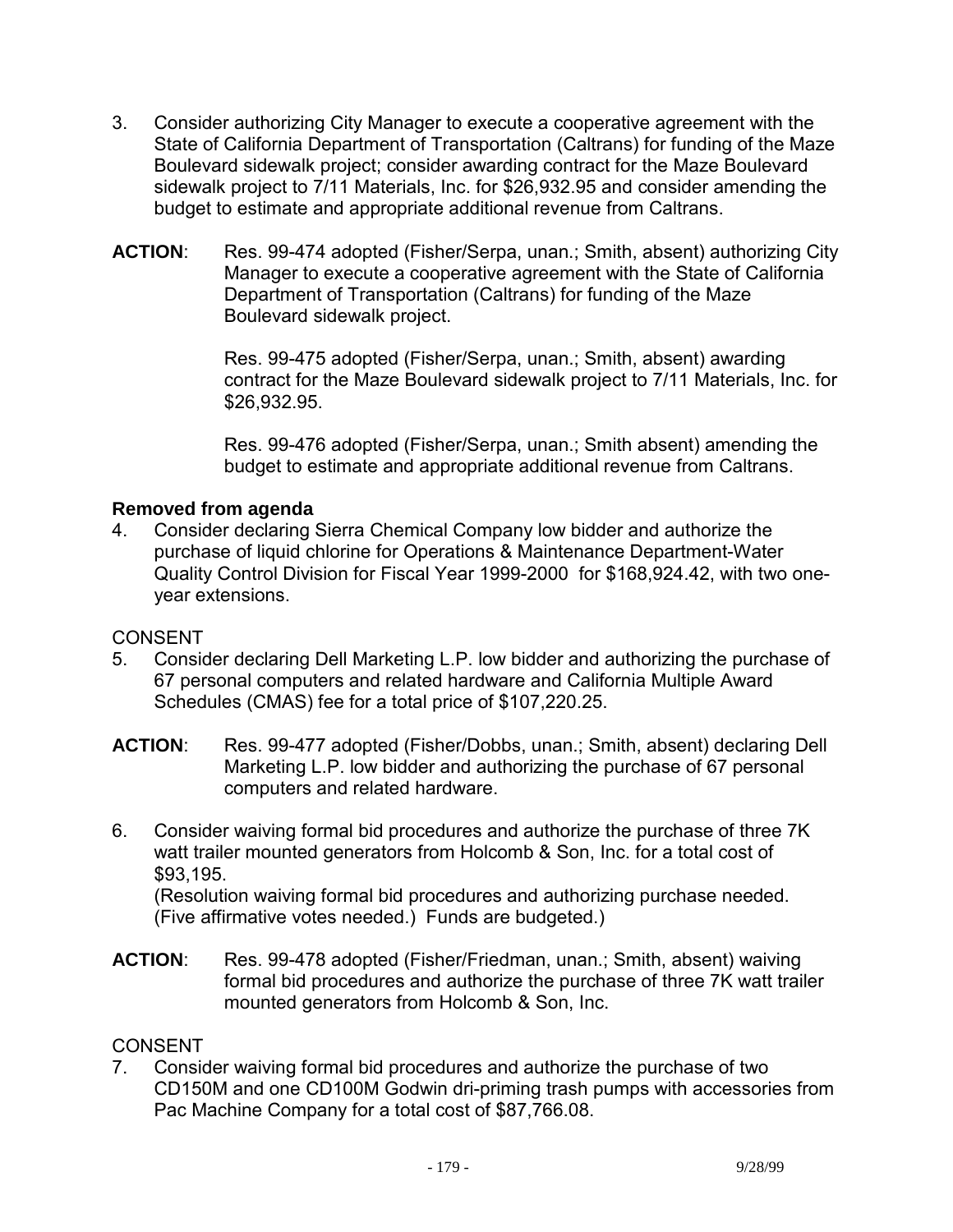**ACTION**: Res. 99-479 adopted (Fisher/Dobbs, unan.; Smith, absent) waiving formal bid procedures and authorize the purchase of two CD150M and one CD100M Godwin dri-priming trash pumps with accessories from Pac Machine Company.

### CONSENT

- 8. Consider waiving formal bid procedures and authorize the purchase of electrodialysis filter equipment from AGA Chemicals, Inc. for the total price of \$59,508.20.
- **ACTION**: Res. 99-480 adopted (Fisher/Dobbs, unan.; Smith, absent) waiving formal bid procedures and authorize the purchase of electrodialysis filter equipment from AGA Chemicals, Inc.

## CONSENT

- 9. Consider designating PacifiCare Behavioral Health as the Employee Assistance Program (EAP) provider for all employees, except those represented by the Modesto Police Officers Association and authorizing City Manager to execute amendments to agreement; with PacifiCare Behavioral Health; and consider amending the budget to increase the revenues and expenditures in the Other Employee Insurance Fund.
- **ACTION**: Res. 99-481 adopted (Fisher/Dobbs, unan.; Smith, absent) designating PacifiCare Behavioral Health as the Employee Assistance Program (EAP) provider for all employees, except those represented by the Modesto Police Officers Association and authorizing City Manager to execute amendments to agreement; with PacifiCare Behavioral Health.

Res. 99- 482 adopted (Fisher/Dobbs, unan.; Smith, absent) amending the budget to increase the revenues and expenditures in the Other Employee Insurance Fund.

Councilmember Fisher excused due to a conflict of interest.

- 10. Consider approving agreement with Olga Edna Luchessa for the acquisition of property needed for the Pelandale Expressway project.
- **ACTION**: Res. 99-483 adopted (Friedman/Dobbs, majority; Serpa, no; Fisher & Smith, absent) approving agreement with Olga Edna Luchessa for the acquisition of property needed for the Pelandale Expressway project.

Councilmember Fisher excused due to a conflict of interest.

- 11. Consider approving agreement with the Emile Lengyel Inter Vivos Trust dated 4/7/93 for the acquisition of property needed for the Pelandale Expressway project.
- **ACTION**: Res. 99-484 adopted (Friedman/Dobbs, majority; Serpa, no; Fisher & Smith, absent) approving agreement with the Emile Lengyel Inter Vivos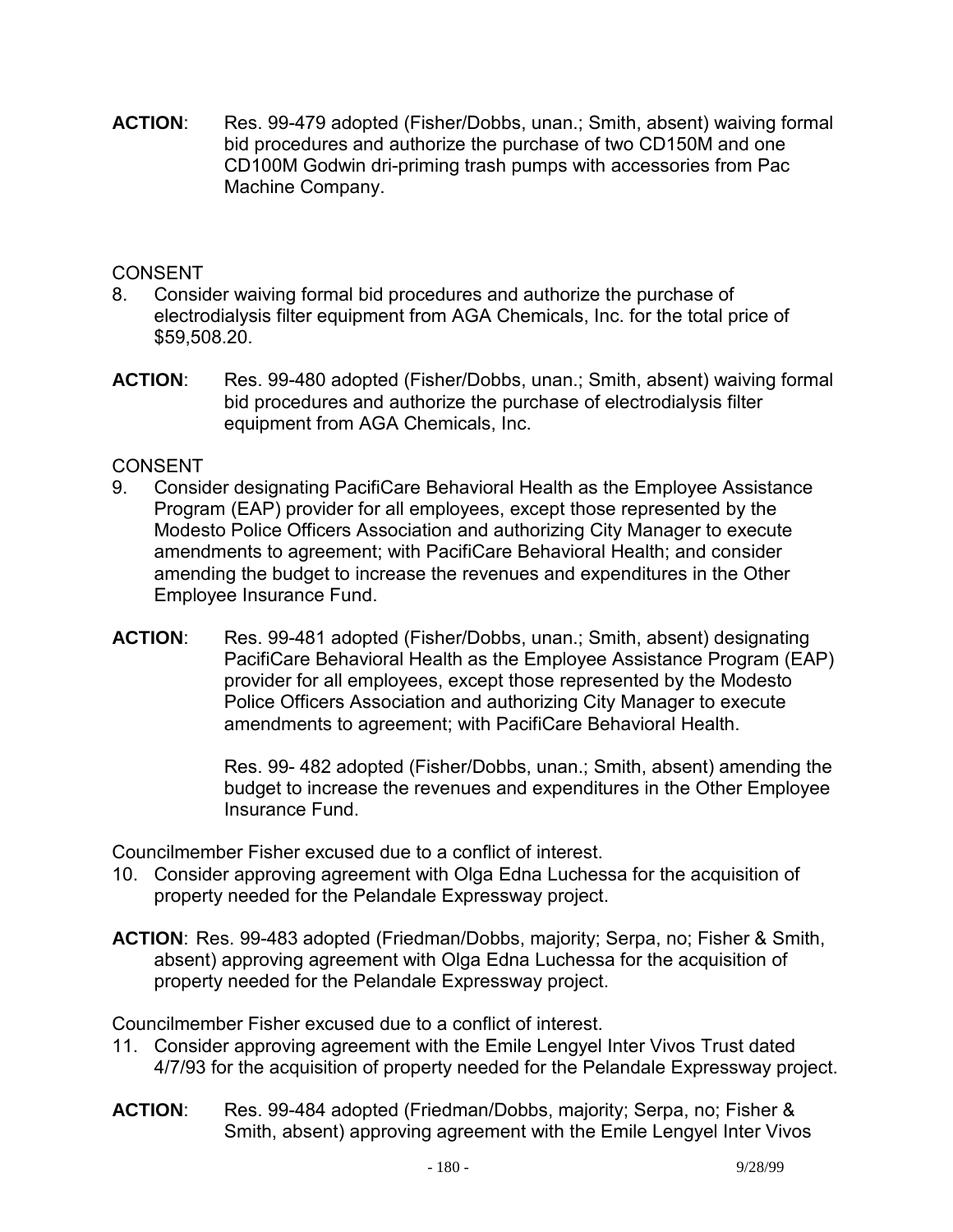Trust Dated 4/7/93 for the acquisition of property needed for the Pelandale Expressway project.

- 12. Consider approving amendment to lease agreement with the County of Stanislaus for the Modesto Transportation Center.
- **ACTION**: Res. 99- 485 adopted (Fisher/Friedman, unan.; Smith, absent) approving amendment to lease agreement with the County of Stanislaus for the Modesto Transportation Center.

## **CONSENT**

- 13. Consider an amendment to Section 2-1.01 of the Modesto Municipal Code City of Modesto Council Regular Meetings to reflect a change in City Council meeting time and location.
- **ACTION**: By motion, (Fisher/Dobbs, unan.; Smith, absent) introduced Ord. No. 3159–C.S. amending Municipal Code to reflect a change in City Council meeting time and location.

# **CONSENT**

- 14. Consider approval of an application for federal assistance from the Federal Transit Administration (FTA) for public transit operating and capital purposes in the amount of \$2,267,369 in formula funds and \$106,236 CMAQ funds.
- **ACTION**: Res. 99-486 adopted (Fisher/Dobbs, unan.; Smith, absent) approving an application for federal assistance from the Federal Transit Administration (FTA) for public transit operating and capital purposes.

# CONSENT

- 15. Consider approving staff recommendations regarding the consolidation of parking facilities under the Operations and Maintenance Department; and consider amending the Fiscal Year 1999-2000 Operating Budget.
- **ACTION**: Res. 99-487 adopted (Fisher/Dobbs, unan.; Smith, absent) approving staff recommendations regarding the consolidation of parking facilities under the Operations and Maintenance Department.

Res. 99-488 adopted (Fisher/Dobbs, unan.; Smith, absent) amending the Fiscal Year 1999-2000 Operating Budget.

- 16. Consider partial acceptance of the improvements in Rose Lane No. 4 subdivision and authorize the City Clerk to file Notice of Completion. (Owners: Florsheim Bros.)
- **ACTION**: Res. 99- 489 adopted (Fisher/Dobbs, unan.; Smith, absent) accepting all subdivision improvements except storm drain basin improvements and authorizing City Clerk to file Notice of Completion.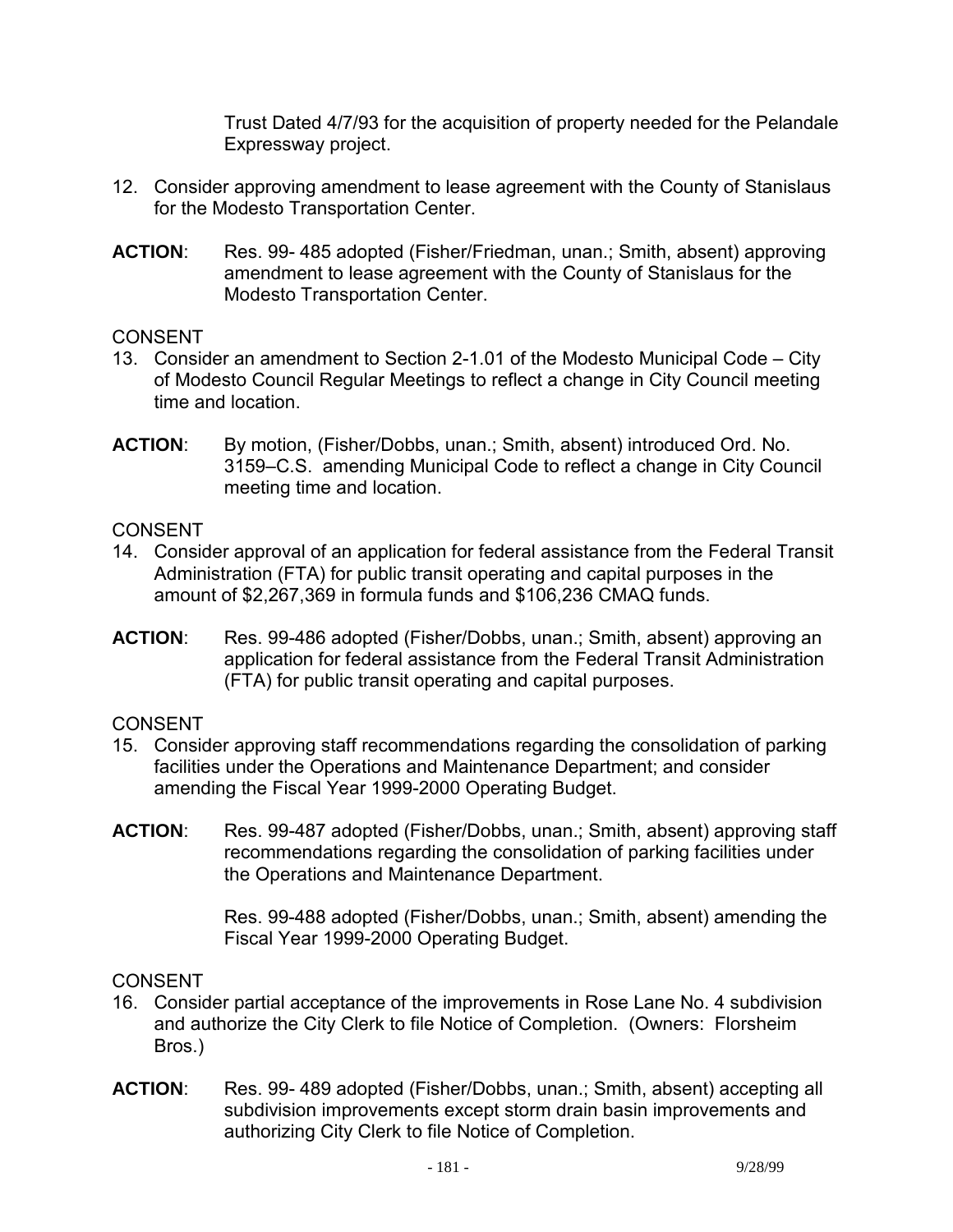Councilmember Fisher excused due to a conflict of interest.

- 17. Consider approving a Cooperation Agreement with the Housing Authority of the County of Stanislaus to acquire and rehabilitate certain properties along Randazzo Avenue and authorizing Acting City Manager to execute all necessary documents.
- **ACTION**: Res. 99-490 adopted (Friedman/Dobbs, unan./ Fisher & Smith, absent) approving a Cooperation Agreement with the Housing Authority of the County of Stanislaus to acquire and rehabilitate certain properties along Randazzo Avenue and authorizing Acting City Manager to execute all necessary documents.

# **CONSENT**

- 18. Consider approving the submittal of a revised Airport Capital Improvement Plan (ACIP) to the Federal Aviation Administration (FAA) amounting to approximately \$13.4 million for airport projects.
- **ACTION**: Res. 99-491 adopted (Fisher/Dobbs, unan.; Smith, absent) approving the submittal of a revised Airport Capital Improvement Plan (ACIP) to the Federal Aviation Administration (FAA) amounting to approximately \$13.4 million for airport projects.

## **HEARINGS**

# **DROPPED FROM AGENDA**

19. Hearing to consider adopting a Resolution of Necessity to acquire by Eminent Domain for the Pelandale Expressway project property located at 4141 Carver Road (APN 46-07-13), owner Emile Lengyel Inter Vivos Trust. (Continued from 9/14 and 9/21/99 City Council meeting.) (An agreement for the acquisition of this property is under consideration with Consent Items on this agenda.)

Councilmember Fisher excused due to a conflict of interest.

- 20. Hearing to consider adopting a Resolution of Necessity to acquire by Eminent Domain for the Pelandale Expressway project property known as APN 46-06-16, owner Berberian Trust Properties. (Continued from 9/14 and 9/21/99 City Council meeting.)
- **ACTION**: A motion (Dobbs/Conrad; Serpa, no; Fisher & Smith, absent) to adopt Resolution of Necessity failed because five affirmative votes are required.

By motion, (Friedman/Dobbs, unan.; Fisher & Smith, absent) hearing continued to October 12, 1999, City Council meeting.

# NEW BUSINESS

21. Consider City Manager's Report on Administrative Activities and Preliminary Report on Finances for 1998/99.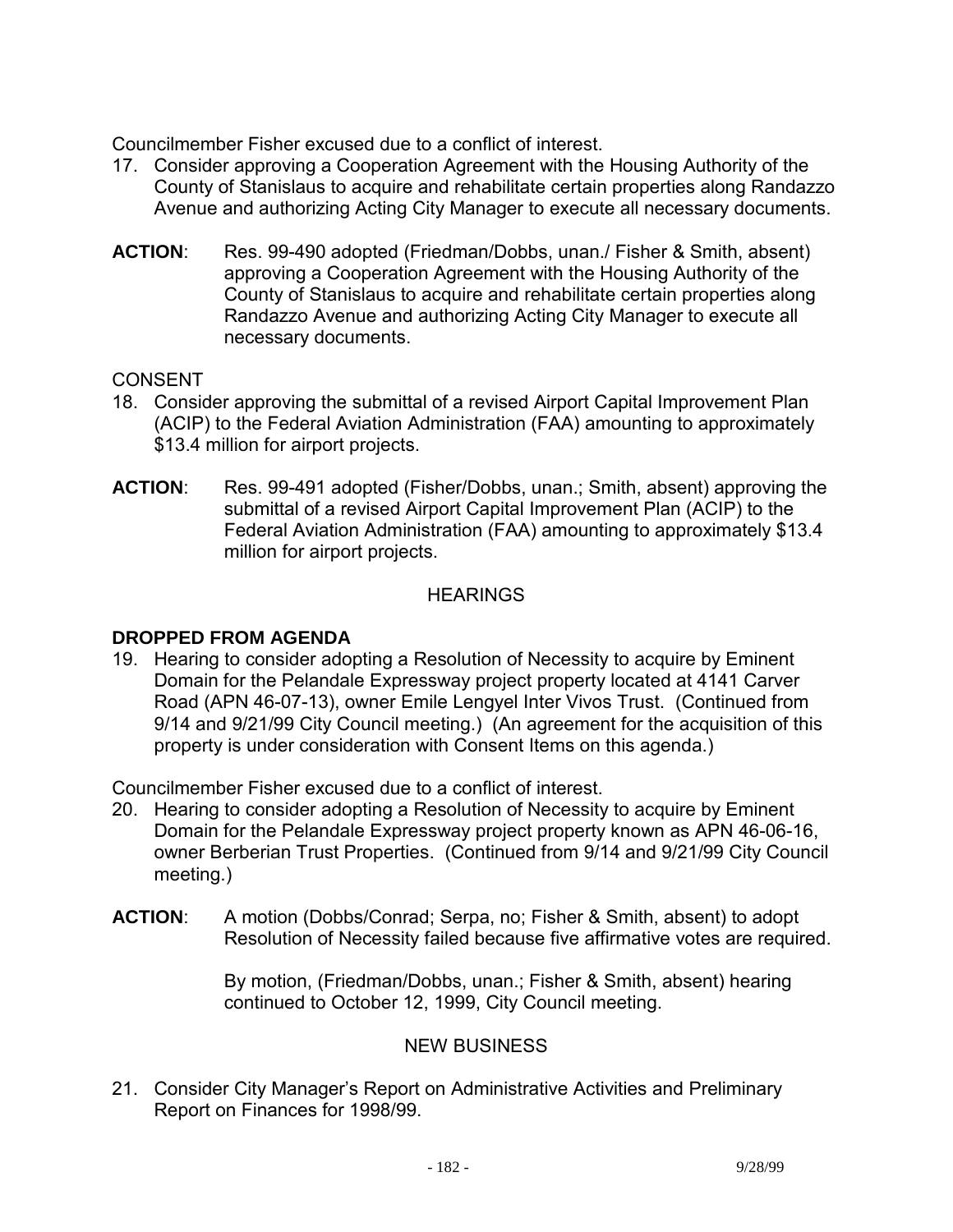- **ACTION**: By motion, (Friedman/Fisher, unan; Smith, absent) acknowledged receipt of report.
- 22. Consider report on costs and benefits evaluations for regionalized fire and life safety services.
- **ACTION**: By motion, (Friedman/Fisher, unan.; Smith, absent) directed staff to pursue a cooperative process for evaluating the costs and benefits of regionalized fire and life safety services.
- 23. Consider adopting the 1995 Urban Water Management Plan in accordance with Section 10642 of the California Water Code.
- **ACTION**: Res. 99-492 adopted (Friedman/Fisher, unan.; Smith, absent) adopting the 1995 Urban Water Management Plan in accordance with Section 10642 of the California Water Code.

# ORAL COMMUNICATIONS

Jeff Stejskal commented on current claim against the City.

Mrs. Stejskal spoke on behalf of son, Jeff Stejskal.

 Councilmember Serpa noted his attendance at the National League of Cities Public Safety Meeting.

 Councilmember Conrad confirmed the Westley tire fire was not related to the Waste-To-Energy Plant.

 Glen Lewis confirmed that water and sewer rates will be considered in the next 60 days.

# MATTERS TOO LATE FOR THE AGENDA

None

# ADJOURNMENT

The meeting adjourned to Closed Session at 5:29 p.m.

#### CLOSED SESSION

 The meeting will adjourn to the Mayor's Chambers for a Closed Session concerning the following items:

 CONFERENCE WITH REAL PROPERTY NEGOTIATOR (Pursuant to Section 54956.8 of the Government Code)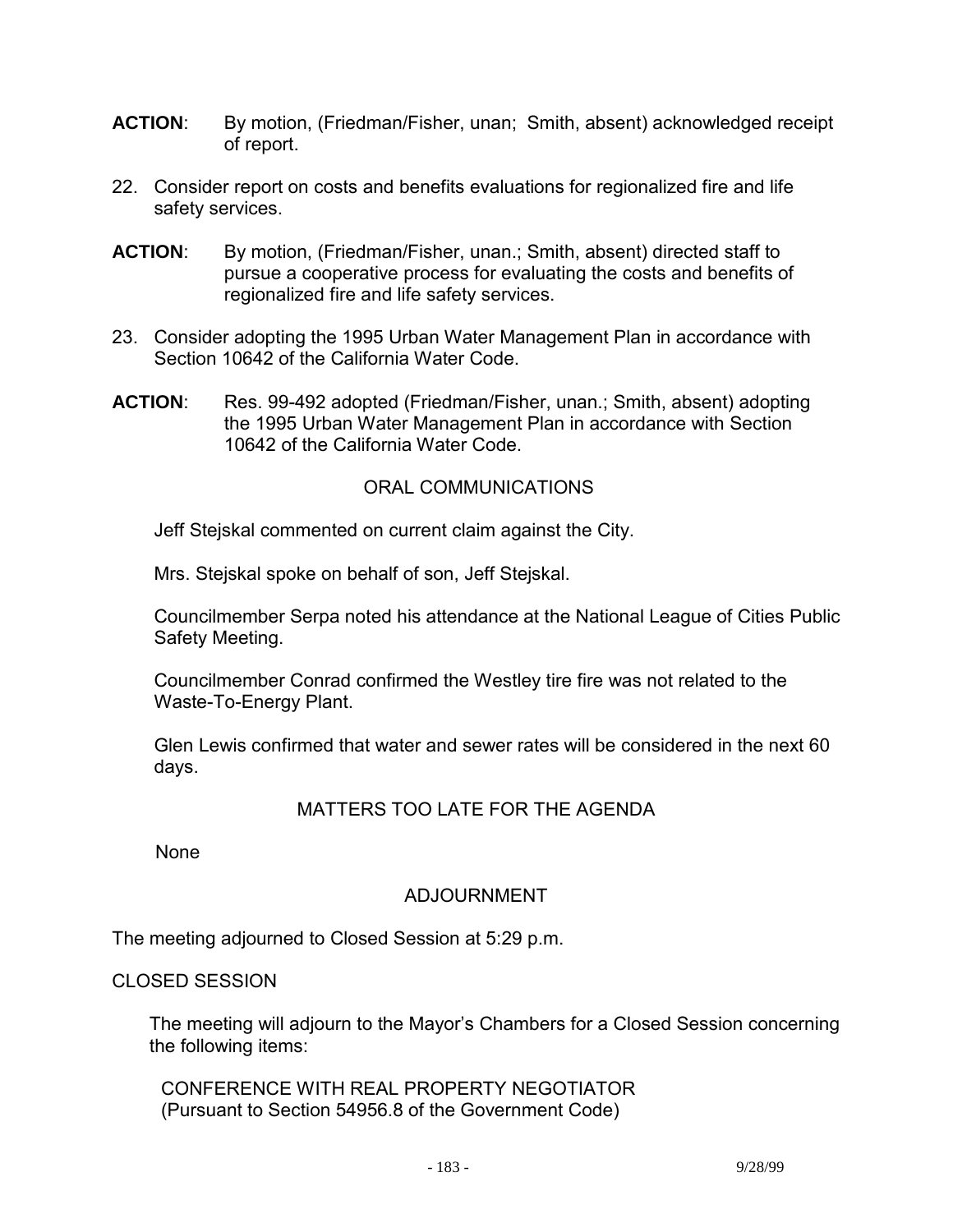Property: Purchase, sale or lease of property and/or public facilities located at 300-310 Beech Street for the Kansas-Needham Overcrossing project.

APN: 101-02-05 – 24,500 + square feet

 Negotiating parties: William D. Harper, City of Modesto Property Agent for the City of Modesto

> Brad Thomas – Ramos & Thomas, negotiating for Bradford & Bradford, a general partnership, Owners

Under negotiation: Price and terms of payment for property to be acquired

\*\*\*\*\*\*\*\*\*\*\*\*\*\*\*\*\*\*\*\*\*\*\*\*\*\*\*\*\*\*\*\*\*\*\*\*\*\*\*\*\*\*\*\*\*\*\*\*\*\*\*\*\*\*\*\*\*\*\*\*\*\*\*\*\*\*\*\*\*\*\*\*\*\*\*\*\*\*

Property: Purchase, sale or lease of property and/or public facilities located at 700 Franklin Avenue for the Kansas-Needham Overcrossing project.

APN: 101-02-06 – 24,500 + square feet

 Negotiating parties: William D. Harper, City of Modesto Property Agent for the City of Modesto

> Ray Christiansen, negotiating for Ray and John Christiansen, Owners

Under negotiation: Price and terms of payment for property to be acquired

\*\*\*\*\*\*\*\*\*\*\*\*\*\*\*\*\*\*\*\*\*\*\*\*\*\*\*\*\*\*\*\*\*\*\*\*\*\*\*\*\*\*\*\*\*\*\*\*\*\*\*\*\*\*\*\*\*\*\*\*\*\*\*\*\*\*\*\*\*\*\*\*\*\*\*\*\*\*

Property: Purchase, sale or lease of property and/or public facilities located at 1603 8<sup>th</sup> Street for the Kansas-Needham Overcrossing project.

APN: 101-02-16 – 7,532 + square feet

 Negotiating parties: William D. Harper, City of Modesto Property Agent for the City of Modesto

John Varni, negotiating for Varni Brothers, et al., Owners

Under negotiation: Price and terms of payment for property to be acquired

\*\*\*\*\*\*\*\*\*\*\*\*\*\*\*\*\*\*\*\*\*\*\*\*\*\*\*\*\*\*\*\*\*\*\*\*\*\*\*\*\*\*\*\*\*\*\*\*\*\*\*\*\*\*\*\*\*\*\*\*\*\*\*\*\*\*\*\*\*\*\*\*\*\*\*\*\*\*

Property: Purchase, sale or lease of property and/or public facilities located at 1601 9th Street for the Kansas-Needham Overcrossing project.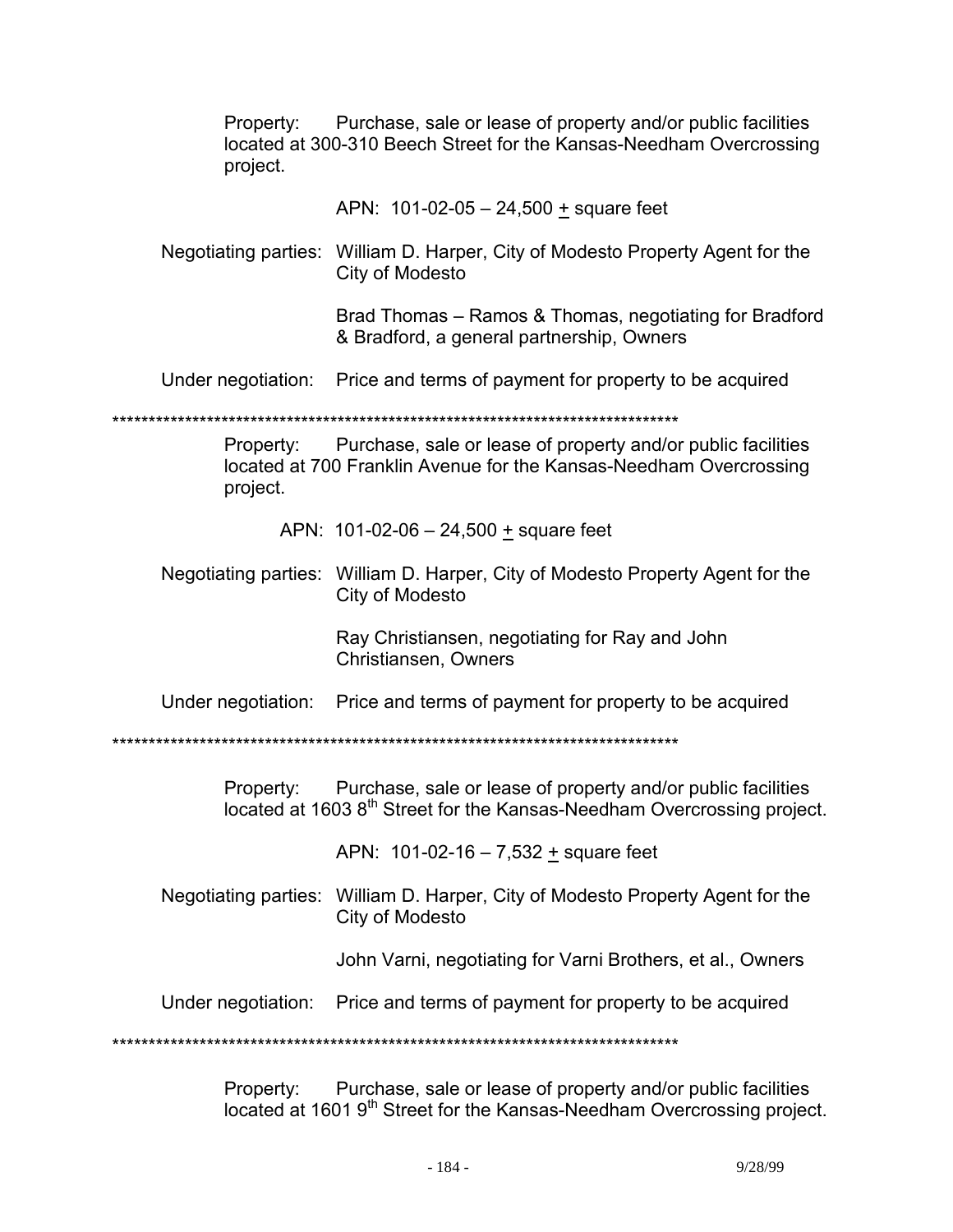APN:  $104-02-18 - 22,359 + \text{square feet}$ 

 Negotiating parties: William D. Harper, City of Modesto Property Agent for the City of Modesto

Calvin Moorad, negotiating for Noble 1995 Trust, Owners

Under negotiation: Price and terms of payment for property to be acquired

\*\*\*\*\*\*\*\*\*\*\*\*\*\*\*\*\*\*\*\*\*\*\*\*\*\*\*\*\*\*\*\*\*\*\*\*\*\*\*\*\*\*\*\*\*\*\*\*\*\*\*\*\*\*\*\*\*\*\*\*\*\*\*\*\*\*\*\*\*\*\*\*\*\*\*\*\*\*

Property: Purchase, sale or lease of property and/or public facilities located at 1122 Needham Avenue for the Kansas-Needham Overcrossing project.

APN: 105-47-09 – 7,000 + square feet

 Negotiating parties: William D. Harper, City of Modesto Property Agent for the City of Modesto

> Ray Bray, negotiating for Ali M. Saad and Nagi Y. Abdulla, **Owners**

Under negotiation: Price and terms of payment for property to be acquired

\*\*\*\*\*\*\*\*\*\*\*\*\*\*\*\*\*\*\*\*\*\*\*\*\*\*\*\*\*\*\*\*\*\*\*\*\*\*\*\*\*\*\*\*\*\*\*\*\*\*\*\*\*\*\*\*\*\*\*\*\*\*\*\*\*\*\*\*\*\*\*\*\*\*\*\*\*\*

Property: Purchase, sale or lease of property and/or public facilities located at 321 Kansas Avenue for the Kansas-Needham Overcrossing project.

APN: 101-02-01 – 5,412 + square feet

 Negotiating parties: William D. Harper, City of Modesto Property Agent for the City of Modesto

> Ray Christiansen, negotiating for Ray Christiansen, et al., **Owners**

Under negotiation: Price and terms of payment for property to be acquired

\*\*\*\*\*\*\*\*\*\*\*\*\*\*\*\*\*\*\*\*\*\*\*\*\*\*\*\*\*\*\*\*\*\*\*\*\*\*\*\*\*\*\*\*\*\*\*\*\*\*\*\*\*\*\*\*\*\*\*\*\*\*\*\*\*\*\*\*\*\*\*\*\*\*\*\*\*\*

Property: Purchase, sale or lease of property and/or public facilities located at 1601 9<sup>th</sup> Street for the Kansas-Needham Overcrossing project.

APN: 104-01-18 – acreage N/A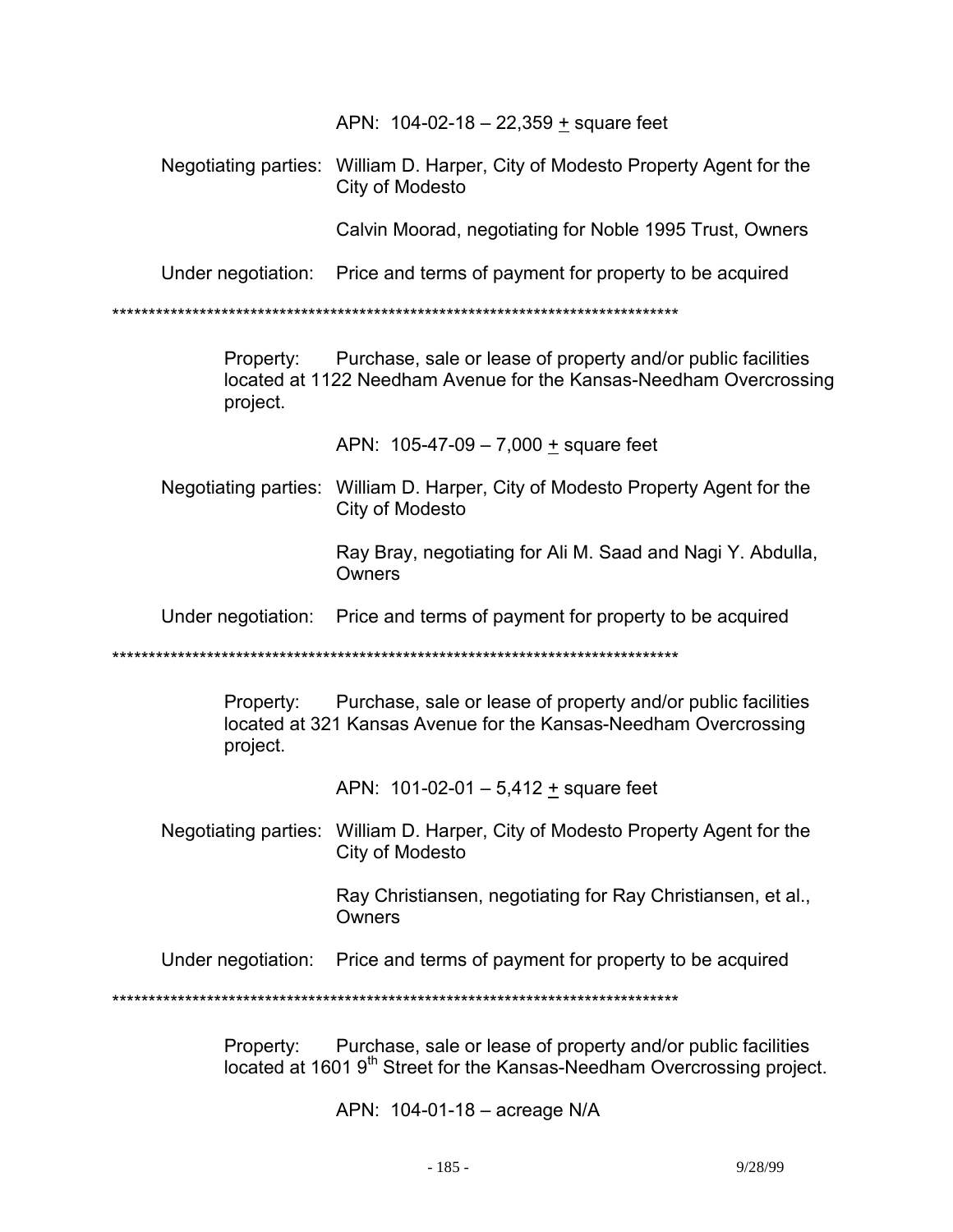|  | Negotiating parties: William D. Harper, City of Modesto Property Agent for the<br>City of Modesto |
|--|---------------------------------------------------------------------------------------------------|
|  | Robert Hardin, negotiating for Outdoor Systems, Owners                                            |
|  | Under negotiation: Price and terms of payment for property to be acquired                         |

The City Attorney returned at 6:20 p.m. to report no had been taken.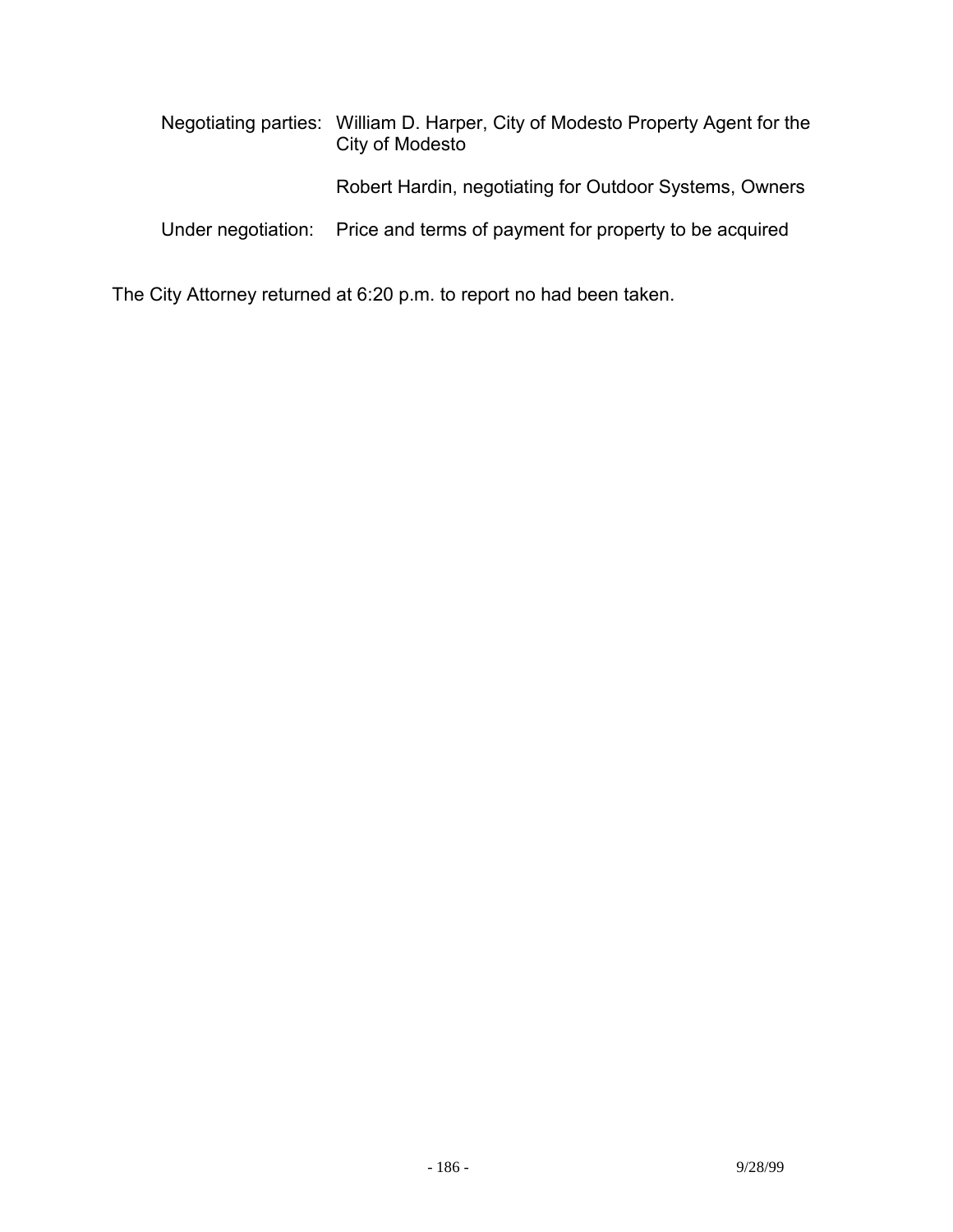## **MINUTES, Tuesday, October 5, 1999, at 7:00 p.m.**

- Roll Call Present: Councilmembers Conrad, Dobbs, Fisher, Friedman, Serpa, Smith, Mayor Lang
- CONSENT ITEMS ROLL CALL VOTE REQUIRED: Items 1-5 & 7-10 *Item #6 removed from Consent*
- **ACTION**: Friedman/Fisher, unan.

#### ACKNOWLEDGEMENTS AND PRESENTATIONS

 Presentation by Patty Hill Thomas, Tenth Street Place Project Manager, to provide an update on the new building.

**ACTION**: Presentation was given by Patty Hill Thomas.

#### **CONSENT ITEMS**

#### **An item may be removed from consent and discussed at the request of an audience member or Councilmember.**

#### CONSENT

- 1. Approval of the minutes of the regular City Council meeting of September 28, 1999.
- **ACTION**: By motion (Friedman/Fisher, unan.), approved the minutes of the regular City Council meeting of September 28, 1999.

#### **CONSENT**

- 2. Final adoption of Ord. No. 3159-C.S. amending the Modesto Municipal Code relating to City Council regular meetings.
- **ACTION**: By motion (Friedman/Fisher, unan.), approved final adoption of Ord. No. 3159-C.S. amending the Modesto Municipal Code relating to City Council regular meetings.

#### **CONSENT**

- 3. Consider awarding bid for turf and landscape maintenance to Grover Landscape Services for a total cost of \$62,400 per year, or \$187,2000 for a three-year contract.
- **ACTION**: Res. 99-493 adopted (Friedman/Fisher, unan.) awarding bid for turf and landscape maintenance to Grover Landscape Services for a total cost of \$62,400 per year, or \$187,2000 for a three-year contract.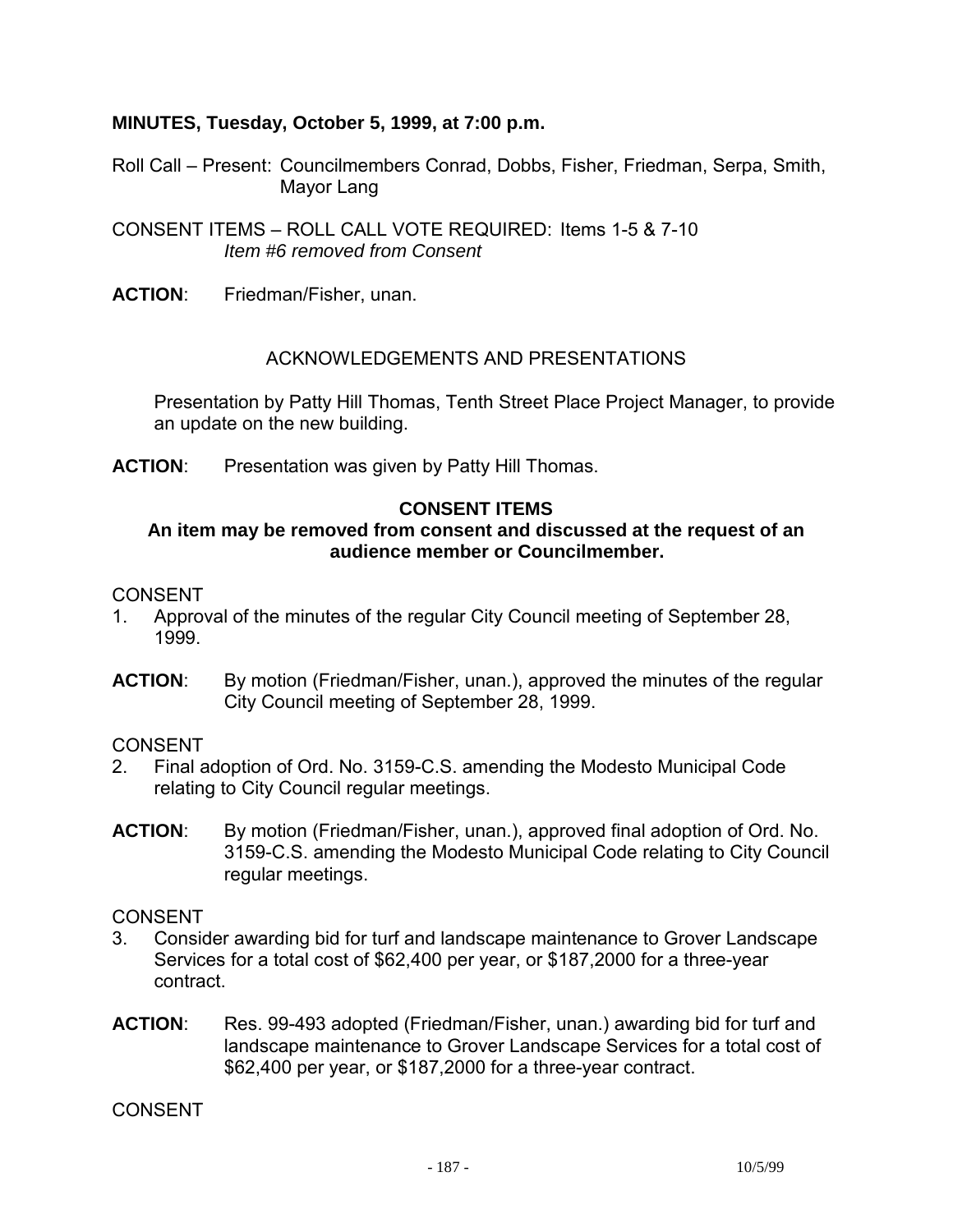- 4. Consider accepting as complete the contract of Rolfe Construction for the water system improvements project – "C" Street, "G" Street and 2<sup>nd</sup> Street in Empire, California and authorize City Clerk to file a Notice of Completion. (Original contract: \$213,405)
- **ACTION**: Res. 99-494 adopted (Friedman/Fisher, unan.) accepting as complete the contract of Rolfe Construction for the water system improvements project – "C" Street, "G" Street and 2<sup>nd</sup> Street in Empire, California and authorize City Clerk to file a Notice of Completion.

# CONSENT

- 5. Consider declaring Badger Meter, Inc., ABB Water Meters, Inc., and Golden State Flow Measurement, LLC low bidders and authorize the purchase of various size water meters during Fiscal Year 1999-2000 for a total price not to exceed 50,000, and authorize the purchase of various sizes of water meters for an additional two years.
- **ACTION**: Res. 99-495 adopted (Friedman/Fisher, unan.) declaring Badger Meter, Inc., ABB Water Meters, Inc., and Golden State Flow Measurement, LLC low bidders and authorize purchase of water meters for FY 99/00 and up to two additional years.

#### *Item #6 was removed from Consent*

- 6. Consider declaring obsolete traffic signal heads as surplus and authorizing sale by sealed bid, auction or as scrap.
- **ACTION**: Res. 99-496 adopted (Serpa/Friedman, unan) declaring obsolete traffic signal heads as surplus and authorizing sale by sealed bid, auction or as scrap. Motion included giving the City of Hughson first opportunity to purchase equipment.

# CONSENT

- 7. Consider awarding \$2,000 in Community Development Block Grant (CDBG) funding assistance to the Homeless Veterans Stand Down Event.
- **ACTION**: Res. 99-497 adopted (Friedman/Fisher, unan.) awarding \$2,000 in Community Development Block Grant (CDBG) funding assistance to the Homeless Veterans Stand Down Event.

- 8. Consider approving an agreement with Shutt Moen Associates for the design, engineering and construction administration of Modesto City-County Airport's airport improvement projects included as part of AIP Grant 3-06-0153-22/23 and authorizing City Manager to execute agreement any subsequent amendments.
- **ACTION**: Res. 99-498 adopted (Friedman/Fisher, unan.) approving an agreement with Shutt Moen Associates for the design, engineering and construction administration of Modesto City-County Airport's airport improvement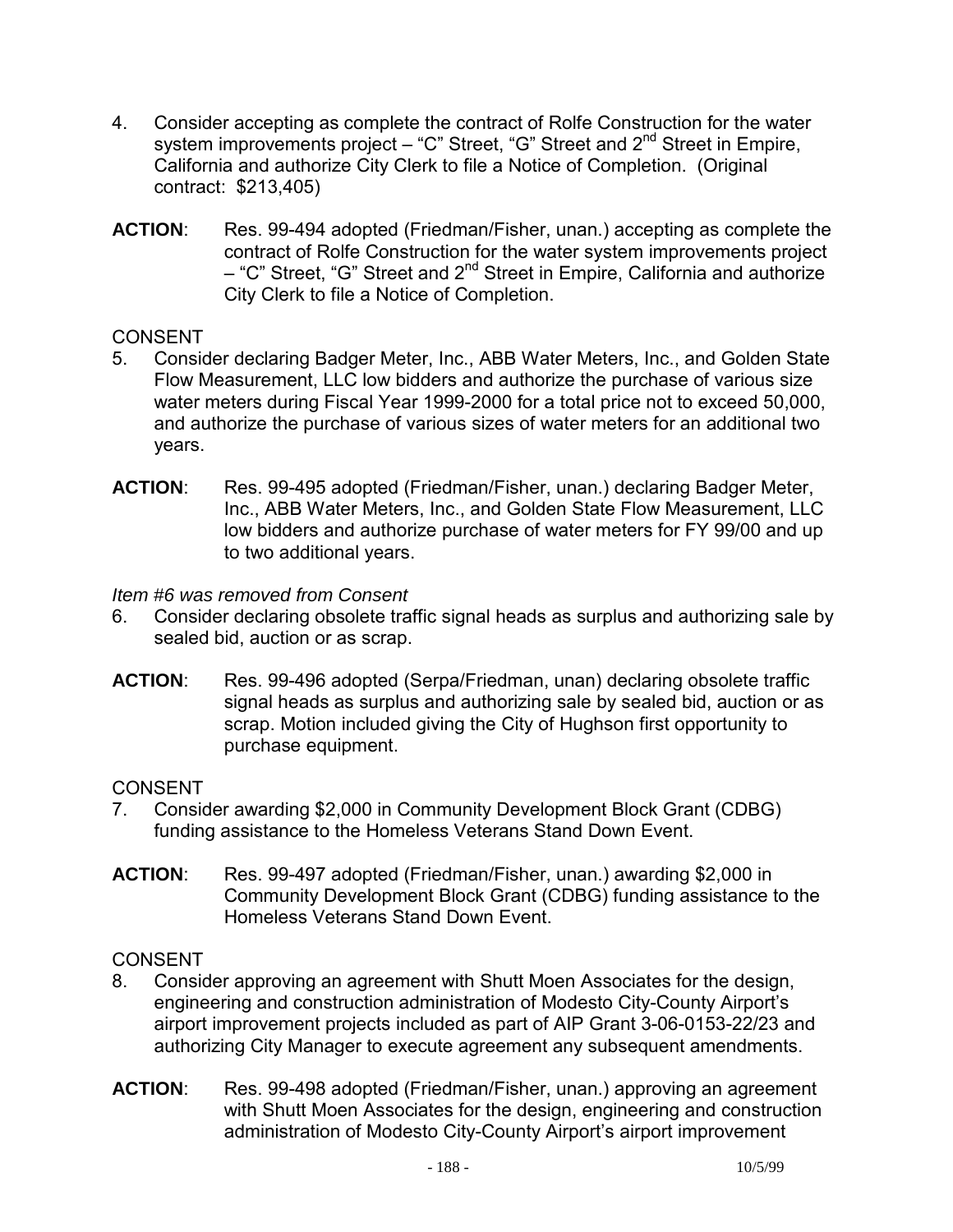projects included as part of AIP Grant 3-06-0153-22/23 and authorizing City Manager to execute agreement any subsequent amendments.

## CONSENT

- 9. Consider approval of the final map of Sierra View Subdivision and authorizing the City Manager to sign an agreement with the subdividers as required by Section 4- 4.604(c) of the Municipal Code. (Owners: Ling Investments)
- **ACTION**: Res. 99-499 adopted (Friedman/Fisher, unan.) approving the final map of Sierra View Subdivision and authorizing the City Manager to sign an agreement with the subdividers as required by Section 4-4.604(c) of the Municipal Code.

#### CONSENT

- 10. Consider approving amendment to policies and procedures for Community Facilities Districts (CFD's).
- **ACTION**: Res. 99-500 adopted (Friedman/Fisher, unan.) approving amendment to policies and procedures for Community Facilities Districts (CFD's).

By motion (Friedman/Fisher, unan.), introduced Ord. 3160–C.S. amending ordinances levying special taxes within CFD's to reflect changes in credit policy.

#### **HEARINGS**

- 11. Hearing to consider participation in the Supplemental Law Enforcement Services State Grant Program -- Citizens'Option for Public Safety.
- **ACTION**: Res. 99-501 adopted (Friedman/Serpa, unan.) approving participation in the Supplemental Law Enforcement Services State Grant Program -- Citizens'Option for Public Safety and accepting expenditure of \$412,000 allocation for 1999/00.
- 12. Hearing to consider the Fiscal Year 1998-99 Consolidated Annual Performance and Evaluation Report (CAPER).
- **ACTION**: Res. 99-502 adopted (Friedman/Conrad, unan) approving submittal of Fiscal Year 1998-99 Consolidated Annual Performance and Evaluation Report to the U.S. Department of Housing and Urban Development.

#### NEW BUSINESS

- 13. Request from Councilmember Serpa to review financial impacts of Sales Tax Study.
- **ACTION**: By motion this item was continued to the November 2, 1999 meeting.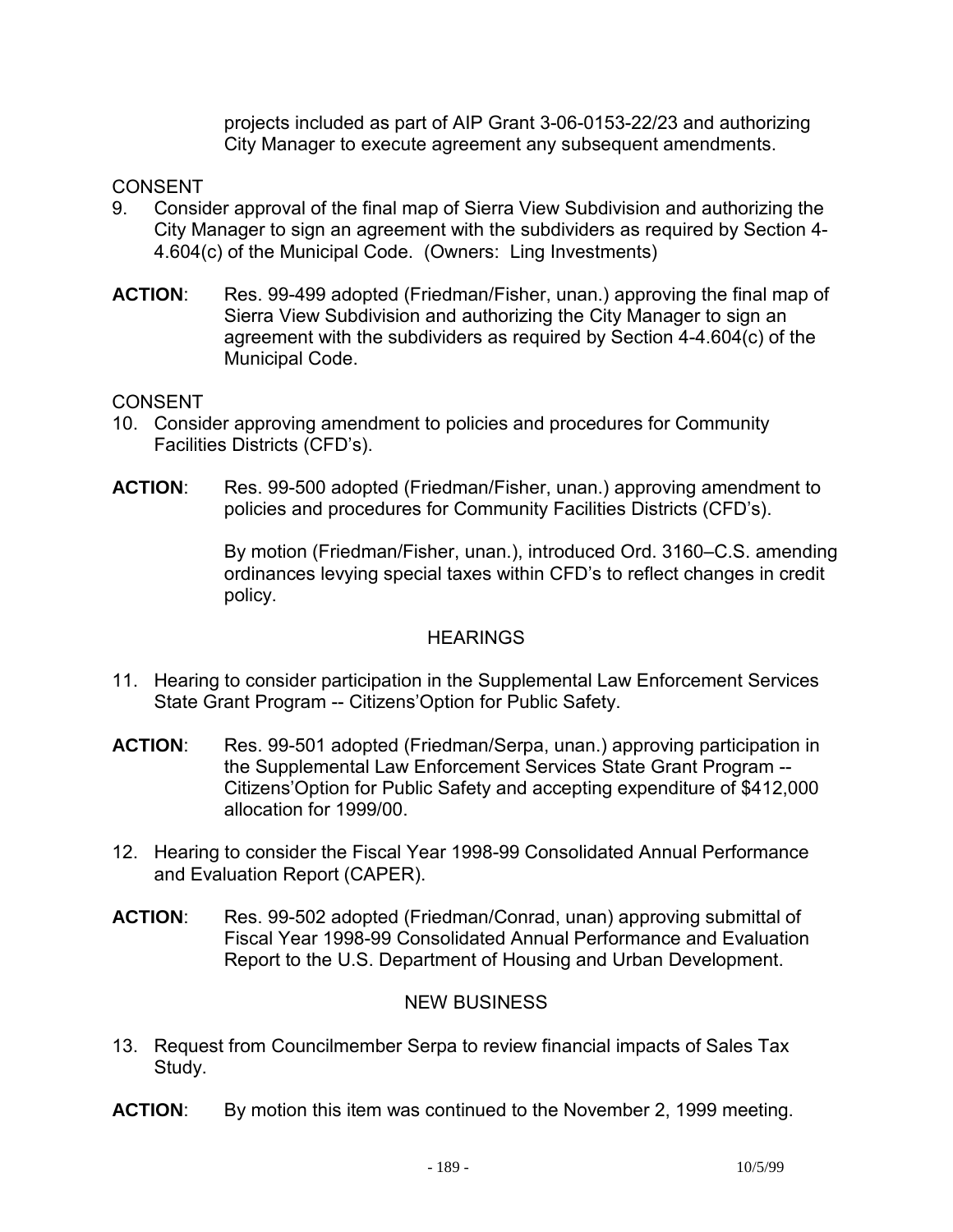## ORAL COMMUNICATIONS

 Carmen Sabatino commented on study conducted by McNally Temple and recommended areas of saving and spending.

 Bob Shook, Village One resident, commented on residents not being notified of the community center and requested a larger radius of mailing for upcoming projects.

 David Spinella commented regarding his concern of his brother's character assassination and information regarding tree pruning schedules. Mr. Spinella requested Councilmembers to review the City Clerk files from Michael Spinella.

Steve Burke commented on the survey conducted by McNally Temple.

## MATTERS TOO LATE FOR THE AGENDA

None.

# ADJOURNMENT

The meeting adjourned at 8:17 p.m.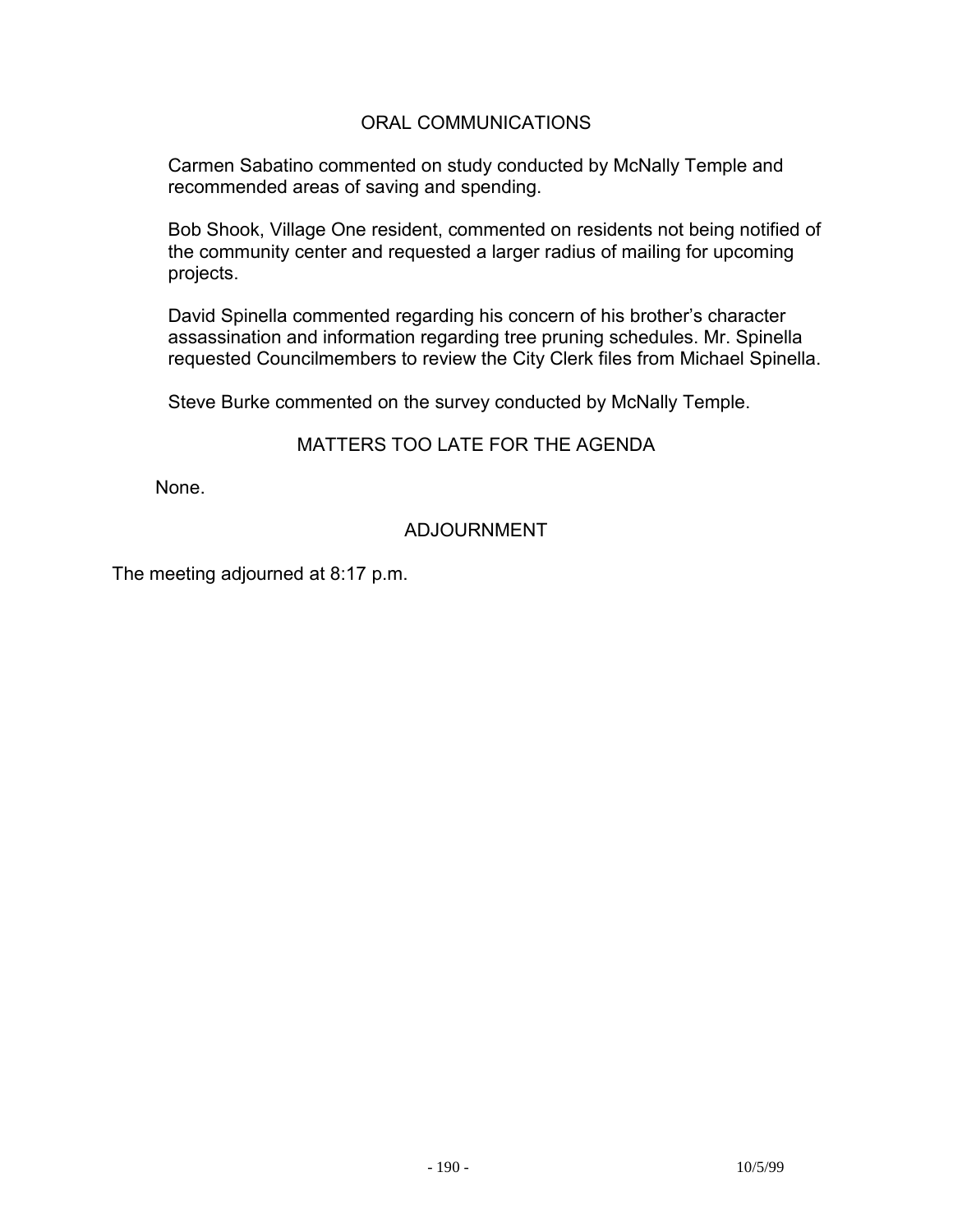## **MINUTES, Tuesday, October 12, 1999, at 4:00 p.m.**

Roll Call – Present: Councilmembers Conrad, Dobbs, Fisher, Friedman, Serpa, Smith, Mayor Lang

CONSENT ITEMS – ROLL CALL VOTE REQUIRED: Items 1 - 6 and 8 - 11

Item 7 removed from consent

**ACTION**: (Friedman/Conrad, unan.)

#### ACKNOWLEDGEMENTS AND PRESENTATIONS

**None** 

## **CONSENT ITEMS**

#### **An item may be removed from consent and discussed at the request of an audience member or Councilmember.**

#### CONSENT

- 1. Approval of the minutes of the regular City Council meeting of October 5 , 1999.
- **ACTION**: By motion, (Friedman/Conrad, unan.) approved the minutes of the regular City Council meeting of October 5, 1999.

#### **CONSENT**

- 2. Final adoption of Ord. No. 3160-C.S. relating to levying special taxes with Community Facilities Districts to reflect changes in credit policy.
- **ACTION**: By motion, (Friedman/Conrad, unan.) approved final adoption of Ord. No. 3160-C.S.

#### CONSENT

- 3. Consider awarding contract for the Bowen lift station storage building contract to Paul Anderson Construction for \$67,816.00.
- **ACTION**: Res. 99-503 adopted (Friedman/Conrad, unan.) awarding contract for the Bowen lift station storage building contract to Paul Anderson Construction.

#### CONSENT

- 4. Consider awarding contract for the annual sunken sidewalk at rockwells 99/00 project to 7/11 Materials, Inc. for \$97,269.26; consider approval of an appropriation transfer to fully fund the project.
- **ACTION**: Res. 99-504 (Friedman/Conrad, unan.) adopted awarding contract for the annual sunken sidewalk at rockwells 99/00 project to 7/11 Materials, Inc.

Res. 99-505 adopted (Friedman/Conrad, unan.) approving an appropriation transfer to fully fund the project.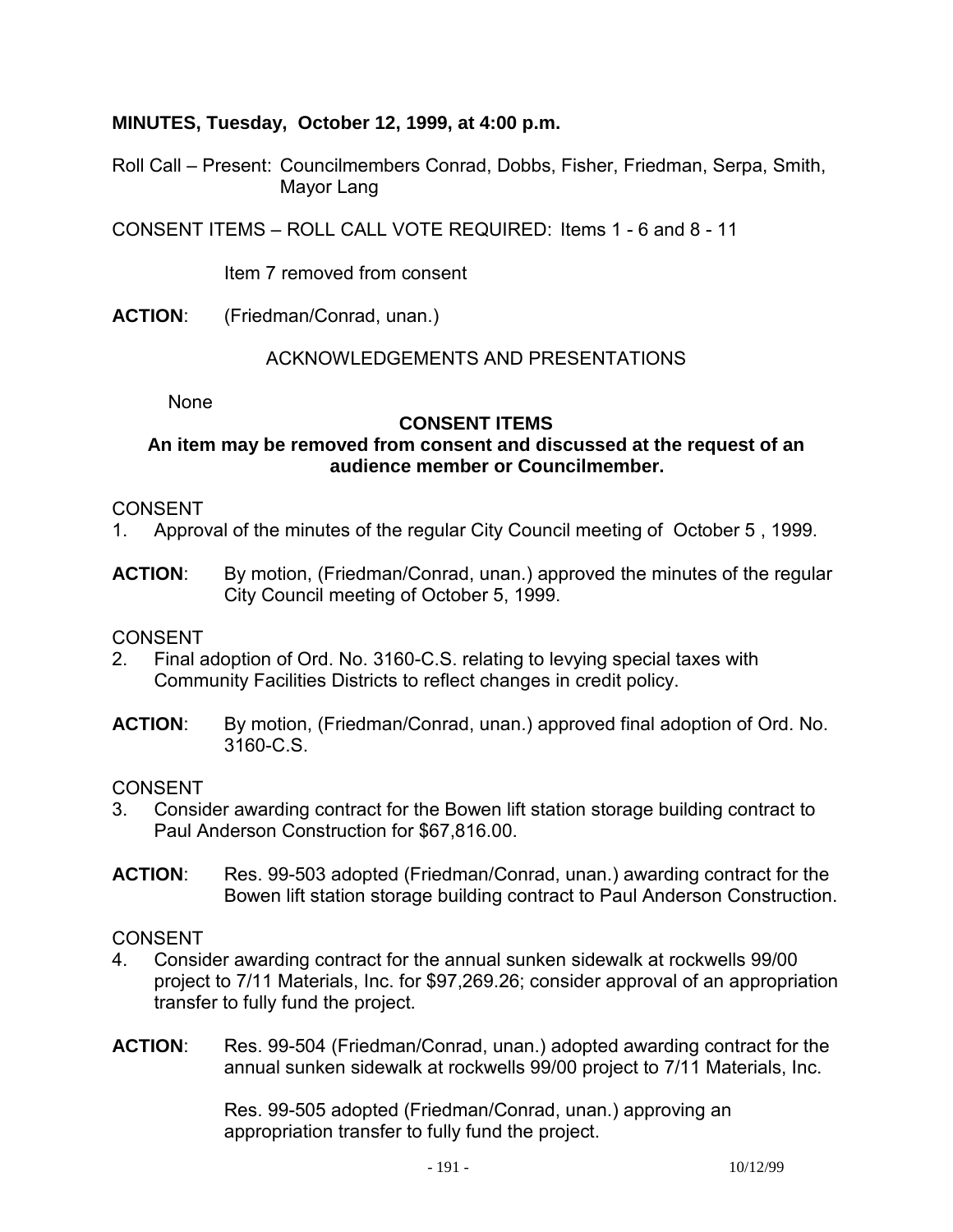#### CONSENT

- 5. Consider accepting the improvements for Coffee Road Professional Offices Subdivision as complete and authorize the City Clerk to file Notice of Completion. (Owners: Coffee Road 1, LLC)
- **ACTION**: Res. 99-506 adopted (Friedman/Conrad, unan.) accepting the improvements for Coffee Road Professional Offices Subdivision as complete and authorize the City Clerk to file Notice of Completion.

CONSENT

- 6. Consider approving a Memorandum of Understanding (MOU) with the Tuolumne River Regional Park's Joint Power Authority to allow the use of Modesto City-County Airport property for park purposes.
- **ACTION**: Res. 99-507 adopted (Friedman/Conrad, unan.) approving a Memorandum of Understanding (MOU) with the Tuolumne River Regional Park's Joint Power Authority.

Councilmember Fisher excused due to a conflict of interest.

- 7. Consider approving agreement with Berberian Trust Properties for the acquisition of property for \$82,000 needed for the Pelandale Expressway project.
- **ACTION**: Res. 99-508 adopted (Friedman/Lang, majority; Serpa, no; Fisher, absent) approving agreement.with Berberian Trust Properties.

#### CONSENT

- 8. Consider approving an amendment to the lease agreement with Edenvale Investment Co. for Housing and Neighborhoods Division location.
- **ACTION**: Res. 99-509 adopted (Friedman/Conrad, unan.) approving an amendment to the lease agreement with Edenvale Investment Co.

# CONSENT

- 9. Consider approving amendment to agreement with Skytrek Aviation Fuels, Inc.
- **ACTION**: Res. 99-510 adopted (Friedman/Conrad, unan.) approving amendment to agreement with Skytrek Aviation Fuels, Inc.

#### CONSENT

- 10. Consider approving lease agreement with the National Railroad Passenger Corp. (Amtrak) for the Modesto Amtrak Station.
- **ACTION**: Res. 99-511 adopted (Friedman/Conrad, unan.) approving lease agreement with the National Railroad Passenger Corp. (Amtrak).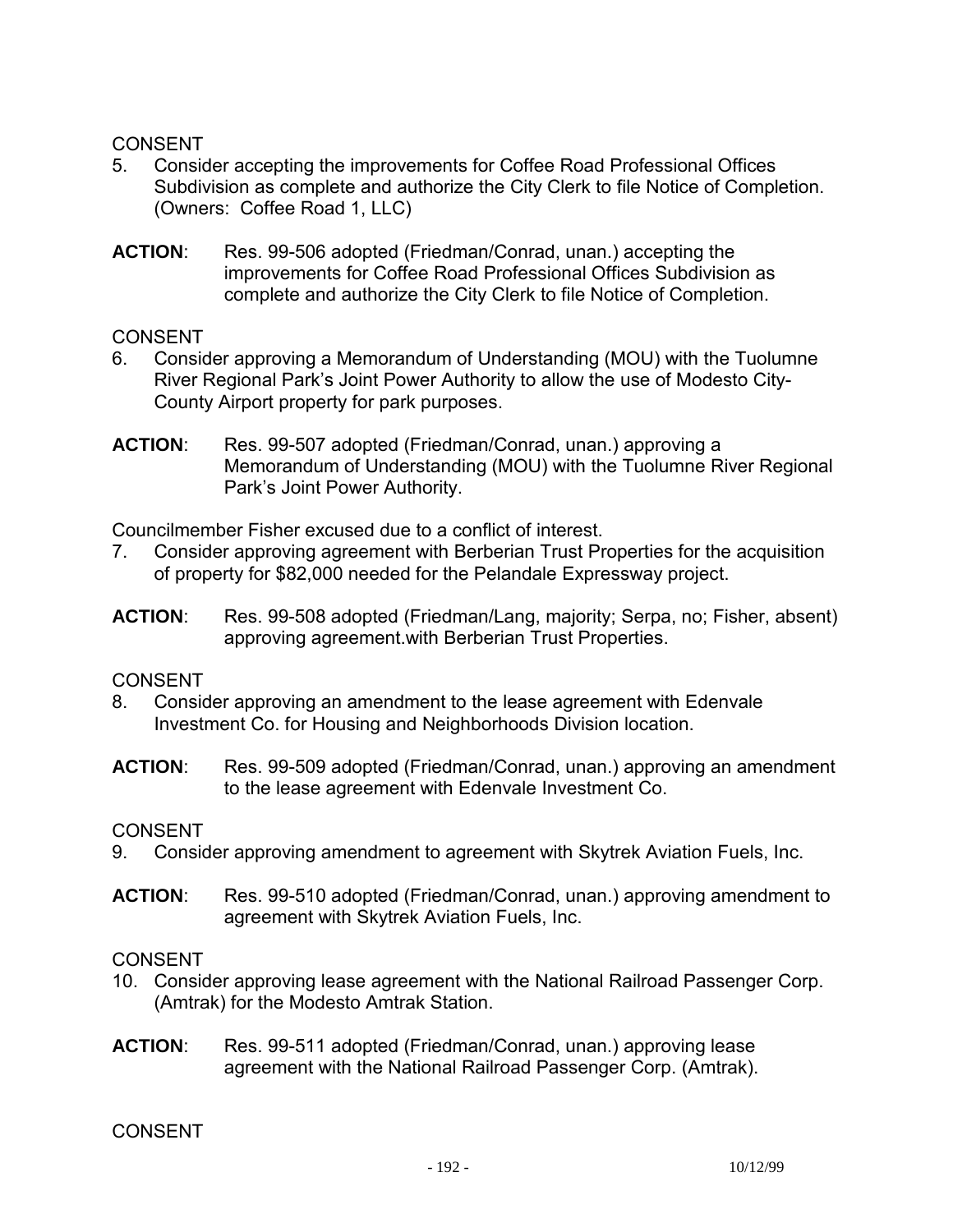- 11. Consider approval of final map of Rose Hollow No. 3 subdivision and authorizing the city Manager to sign an agreement with the subdividers as required by Section 4-4.604(c) of the Municipal Code. (Owners: Florsheim Bros.)
- **ACTION**: Res. 99-512 adopted (Friedman/Conrad, unan.) approving the final map of Rose Hollow No. 3 subdivision and authorizing the City Manager to sign agreement.

## **HEARINGS**

12. Hearing to consider adopting a Resolution of Necessity to acquire by Eminent Domain for the Pelandale Expressway project property known as APN 46-06-16, owner Berberian Trust Properties. (Continued from 9/14, 921 and 9/28/99 City Council meetings.

 (An agreement for the acquisition of this property is under consideration with Consent Items on this agenda.)

**ACTION**: Dropped from agenda.

# NEW BUSINESS

- 13. Consider canceling the October 19, 1999, regular City Council meeting.
- **ACTION**: By motion, (Dobbs/Friedman, unan.) cancelled the October 19, 1999, regular City Council meeting.
- 14. Authorize sale of "Safe and Sane" fireworks in Modesto for the millenial celebration.
- **ACTION**: Res. 99-513 adopted (Serpa/Lang, unan.) authorizing the sale of "Safe and Sane" fireworks in Modesto for the millennial celebration.

# ORAL COMMUNICATIONS

Steve Burke commented on his concern of the growth in North Modesto.

Bill Cameron commented on a stop light needed at Dallas and Hatch.

 Mr. Dunaway requested assistance for Thanksgiving event on the community's ` west side.

#### MATTERS TOO LATE FOR THE AGENDA

None.

# ADJOURNMENT

The meeting adjourned to Closed Session at 4:45 p.m.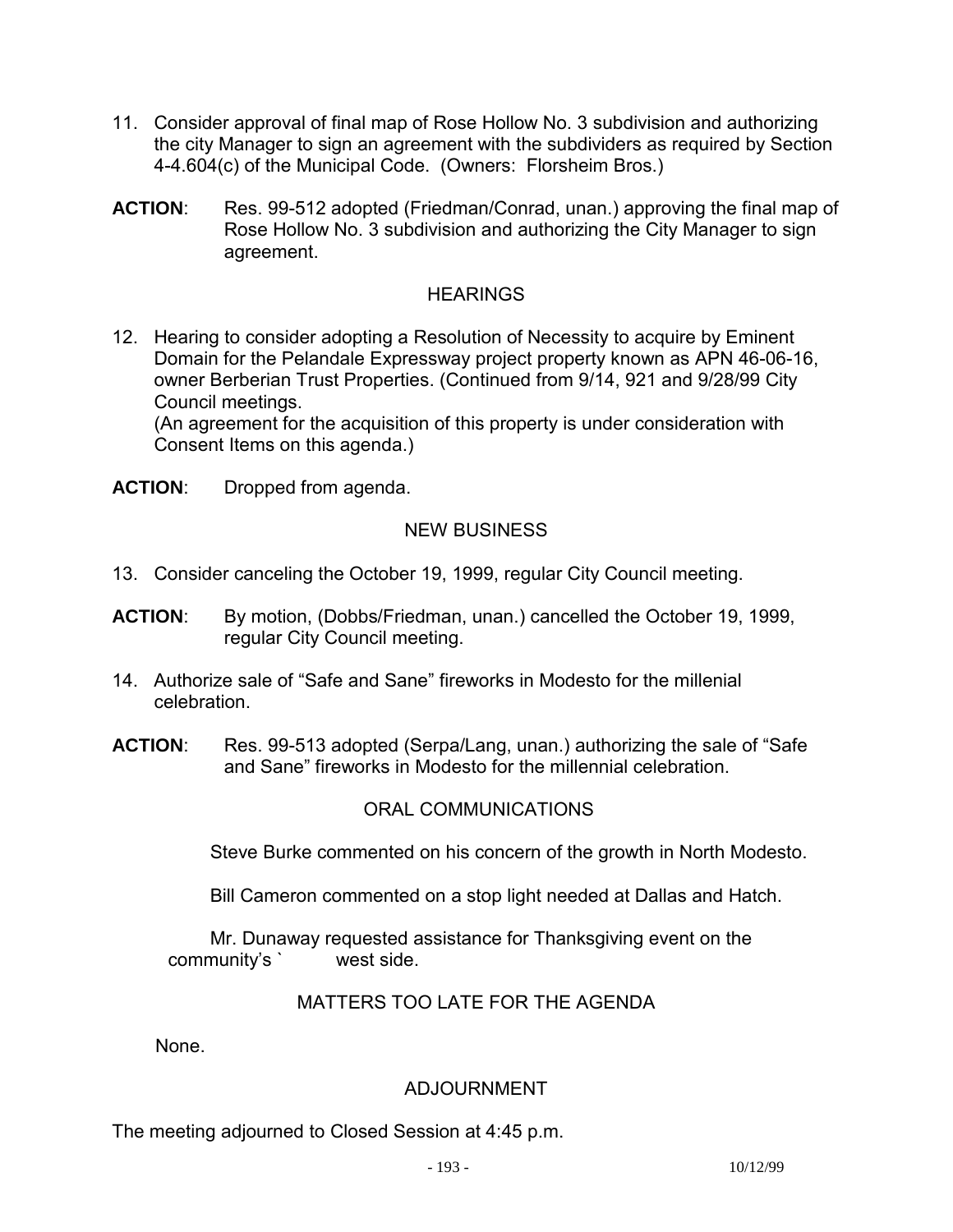## CLOSED SESSION

 The meeting adjourned to the Mayor's Chambers for a Closed Session concerning the following:

 CONFERENCE WITH REAL PROPERTY NEGOTIATOR (Pursuant to Section 54956.8 of the Government Code)

 Property: Purchase, sale or lease of property and/or public facilities located at 1122 Needham Avenue for the Kansas-Needham Overcrossing project.

APN: 105-47-09 7,000 + square feet

Negotiating party: William D. Harper, City of Modesto Property Agent

Ray Bray negotiating for Ali M. Saad and Nagi Y. Abdulla, owners

Under negotiation: Price and terms of payment for property to be acquired.

 CONFERENCE WITH REAL PROPERTY NEGOTIATIOR: (Pursuant to Section 54956.8 of the Government Code)

 Property: Purchase, sale or lease of property and/or public facilities located at 300-310 Beech Street for the Kansas-Needham Overcrossing project

APN: 101-02-05 24,500  $\pm$  square feet

- Negotiating parties: William D. Harper, City of Modesto Property Agent for the City of Modesto
	- Brad Thomas Ramos & Thomas, negotiating for Bradford & Bradford, a general partnership, Owners

Under negotiation: Price and terms of payment for property to be acquired

The City Attorney returned at 5:00 p.m. and reported no action had been taken.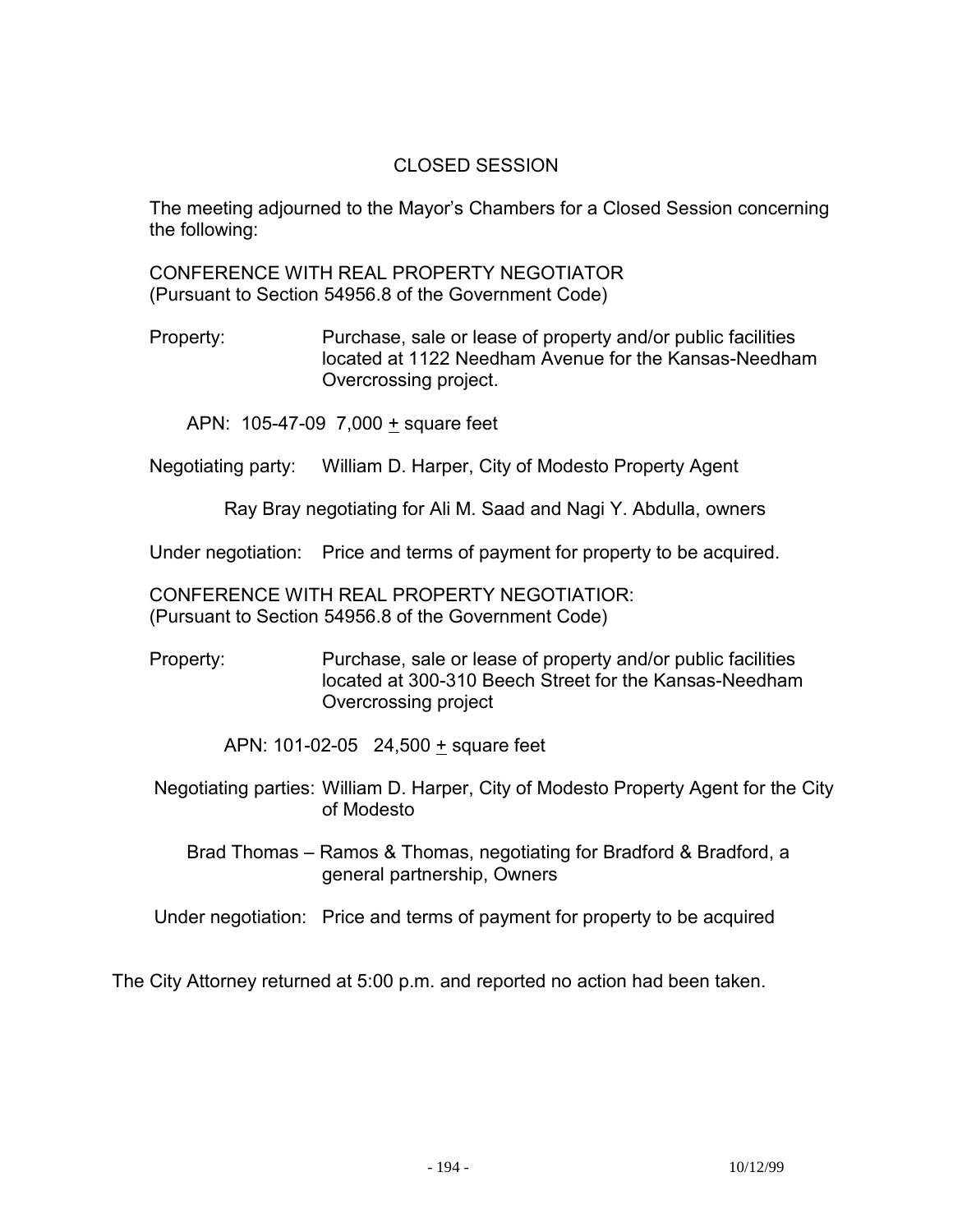# **MINUTES, Tuesday, October 26, 1999, at 4:00 p.m.**

Roll Call – Present: Councilmembers Conrad, Dobbs, Fisher, Friedman, Serpa, Smith, Mayor Lang

CONSENT ITEMS – ROLL CALL VOTE REQUIRED: Items 1-9 & 11-13 *Item #10 removed from Consent* 

**ACTION**: Friedman/Conrad, unan.

## ACKNOWLEDGEMENTS AND PRESENTATIONS

Airport Neighbors expression of thanks and appreciation to the City of Modesto.

Plaques were presented to the Council by the Airport Neighbors.

# **CONSENT ITEMS**

#### **An item may be removed from consent and discussed at the request of an audience member or Councilmember.**

## **CONSENT**

- 1. Approval of the minutes of the regular City Council meeting of October 12, 1999.
- **ACTION**: By motion (Friedman/Conrad, unan), approved the minutes of the regular City Council meeting of October 12, 1999.

# CONSENT

- 2. Consider awarding contract for the Carpenter Road water line between Maze Boulevard and Chicago Avenue to T & S Construction Company, Inc. for \$426,790; and consider amending the budget to appropriate funds in the Water CIP Bond Fund Reserve to fully fund the project.
- **ACTION**: Res. 99-514 adopted (Friedman/Conrad, unan) awarding contract for the Carpenter Road water line between Maze Boulevard and Chicago Avenue to T & S Construction Company, Inc.

Res. 99-515 adopted (Friedman/Conrad, unan) amending the budget to appropriate funds in the Water CIP Bond Fund Reserve to fully fund the project Carpenter Road water line.

- 3. Consider awarding contract for the Carver/Scott lift station rehabilitation project to Howk, Systems, Inc. for \$199,400; and consider approving an appropriation transfer to provide sufficient funds for the project.
- **ACTION**: Res. 99-516 adopted (Friedman/Conrad, unan) awarding contract for the Carver/Scott lift station rehabilitation project to Howk, Systems, Inc.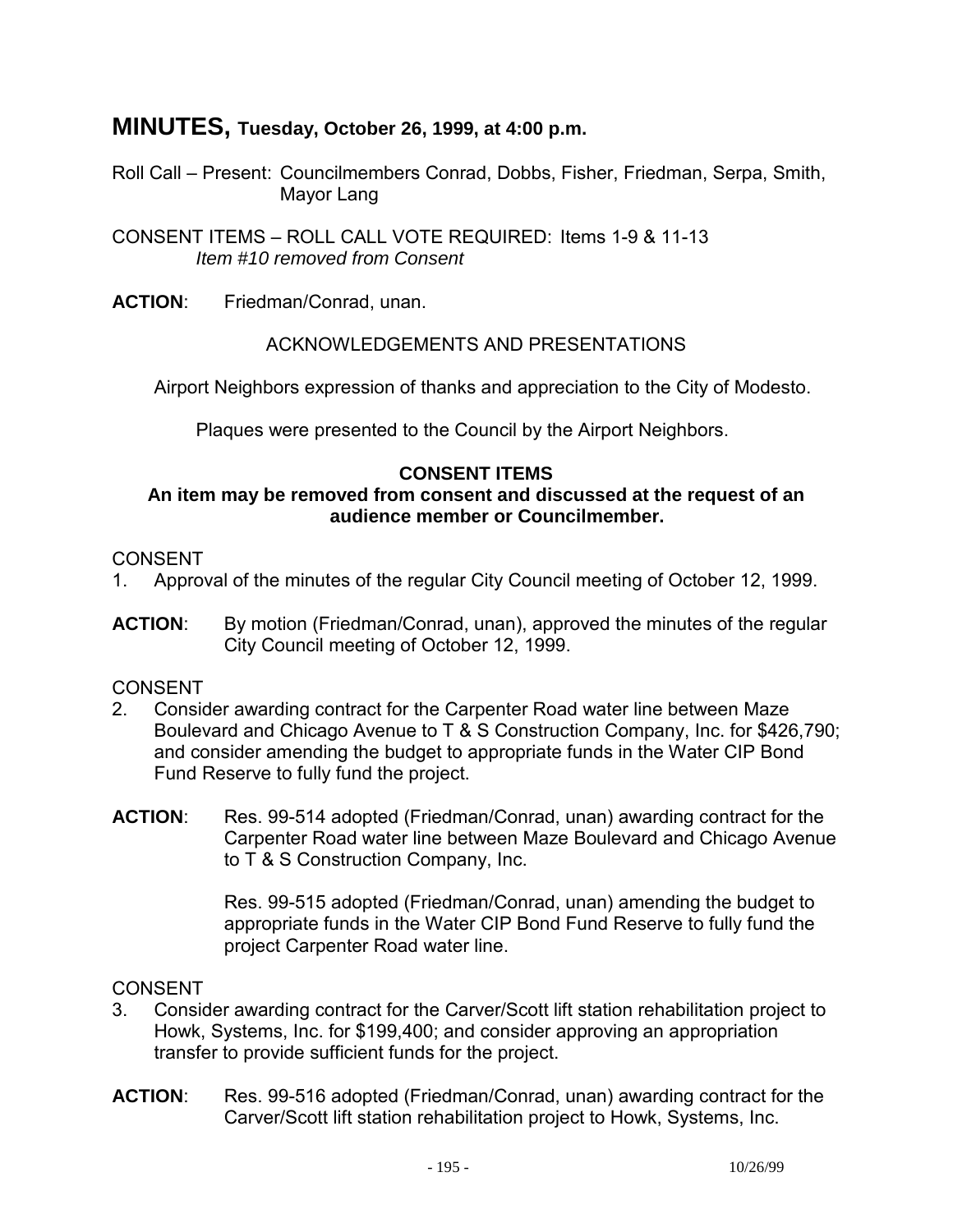Res. 99-517 adopted (Friedman/Conrad, unan) approving an appropriation transfer to provide sufficient funds for the Carver/Scott lift station rehabilitation project.

#### CONSENT

- 4. Consider rejecting bids for the traffic signal installation project at Dale Road and Pelandale Avenue.
- **ACTION**: Res. 99-518 adopted (Friedman/Conrad, unan) rejecting bids for the traffic signal installation project at Dale Road and Pelandale Avenue.

#### **CONSENT**

- 5. Consider rejecting all bids for liquid chlorine, with two one-year extensions, and authorizing a new bid call.
- **ACTION**: Res. 99-519 adopted (Friedman/Conrad, unan) rejecting all bids for liquid chlorine, with two one-year extensions, and authorizing a new bid call on November 30, 1999 @ 11:00 a.m.

#### **CONSENT**

- 6. Consider authorizing call for bids for rock, sand and gravel requirements for Fiscal Year 1999-00, with two one-year extensions. (Suggested bid opening: November 9, 1999, at 11:00 a.m. Resolution authorizing bid call needed. Total estimated cost for Fiscal Year 1999-2000: \$200,000. Funds are budgeted.)
- **ACTION**: Res. 99-520 adopted (Friedman/Conrad, unan) authorizing call for bids for rock, sand and gravel requirements for Fiscal Year 1999-00, with two oneyear extensions.

#### CONSENT

- 7. Consider declaring as surplus furniture items located in City Hall, City Hall Annex, Crocker Building, Neighborhood Preservation Unit, and Housing and Neighborhoods office and authorizing the sale of used furnishings by way of auction to be conducted by Roger Ernst and Associates.
- **ACTION**: Res. 99-521 adopted (Friedman/Conrad, unan) declaring as surplus furniture items located in City Hall, City Hall Annex, Crocker Building, Neighborhood Preservation Unit, and Housing and Neighborhoods office and authorizing the sale of used furnishings by way of auction to be conducted by Roger Ernst and Associates.

#### **CONSENT**

8. Consider declaring as surplus lost, stolen, unclaimed and/or seized property, and excess City property at the Jefferson Street warehouse and the Water Quality Control Plant, 31 unclaimed bicycles at the Police Department evidence and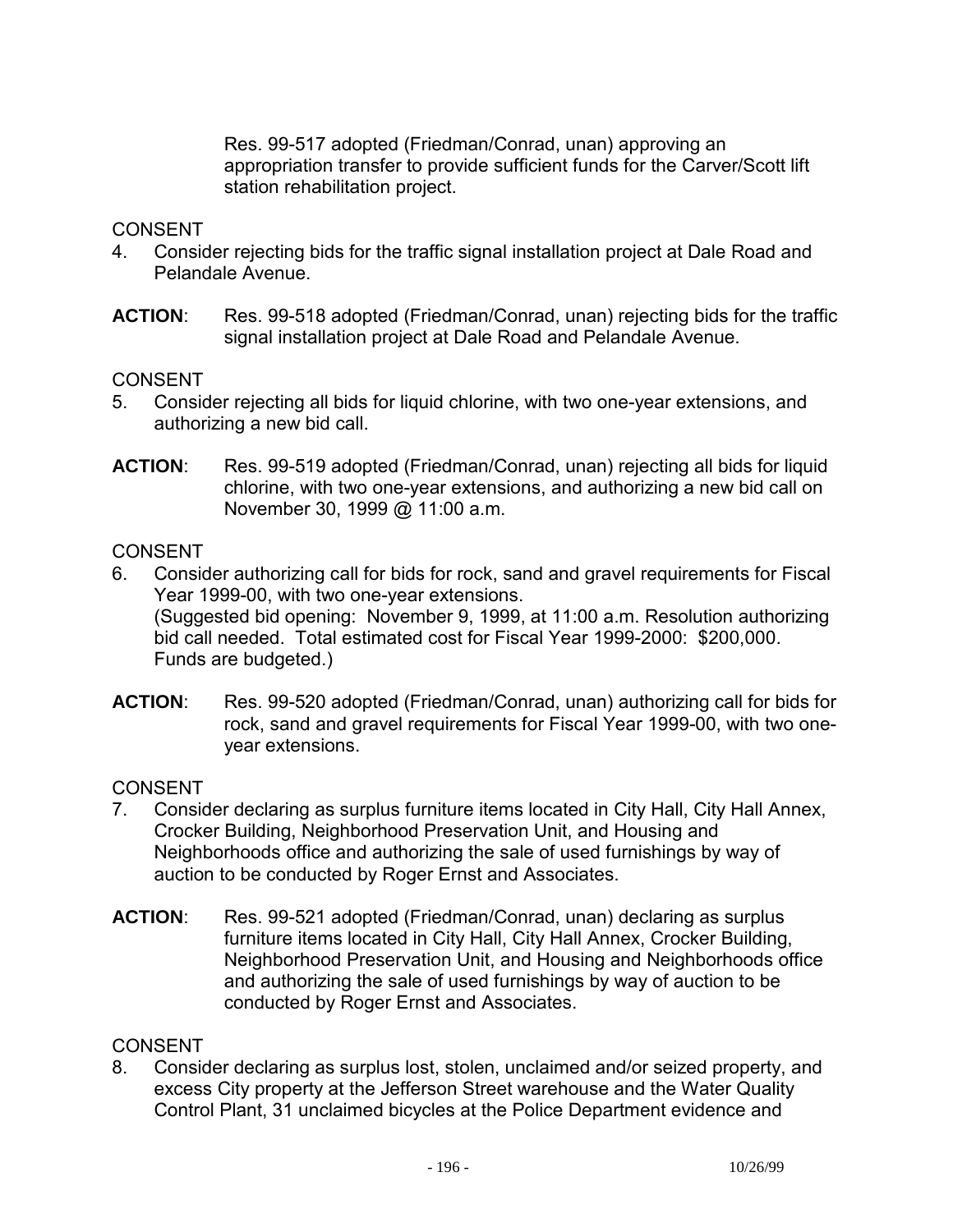property room, and 3 motorcycles at Fleet Services, and authorizing the sale of said items by way of auction to be conducted by Roger Ernst and Associates.

**ACTION**: Res. 99-522 adopted (Friedman/Conrad, unan) declaring various items surplus and authorizing sale by way of auction.

## CONSENT

- 9. Consider approving agreement with Modesto City Schools for the use of Modesto Property Agent's right of way services.
- **ACTION**: Res. 99-523 adopted (Friedman/Conrad, unan) approving agreement with Modesto City Schools for the use of Modesto Property Agent's right of way services.

#### *Item #10 removed from Consent*

*Councilmember Fisher & Mayor Lang absent due to conflict of interest* 

- 10. Consider approving agreements with Balvino and Kathleen Irizarry, Escalon Neighborhood Investors, and Zandy Robbins Investors for the acquisition of properties for the flood protection project; and consider approving an appropriation transfer.
- **ACTION**: Res. 99-524 adopted (Conrad/Friedman, majority; Serpa, no; Fisher & Lang, absent) approving an agreement with Balvino and Kathleen Irizarry for the acquisition of properties for the flood protection project.

Res. 99-525 adopted (Conrad/Friedman, majority; Serpa, no; Fisher & Lang, absent) approving an agreement Escalon Neighborhood Investors for the acquisition of properties for the flood protection project.

Res. 99-526 adopted (Conrad/Friedman, majority; Serpa, no; Fisher & Lang, absent) approving an agreement with Zandy Robbins Investors for the acquisition of properties for the flood protection project.

Res. 99-527 adopted (Conrad/Friedman, majority; Serpa, no; Fisher & Lang, absent) approving an appropriation transfer to fully fund the acquisition of properties for the flood protection project.

- 11. Consider approving agreement with Alden Michael Lopez and Wanda R. Lopez and the Salida Water Board for the purchase of a well site; and consider approving an appropriation transfer.
- **ACTION**: Res. 99-528 adopted (Friedman/Conrad, unan) approving an agreement with Alden Michael Lopez and Wanda R. Lopez and the Salida Water Board for the purchase of a well site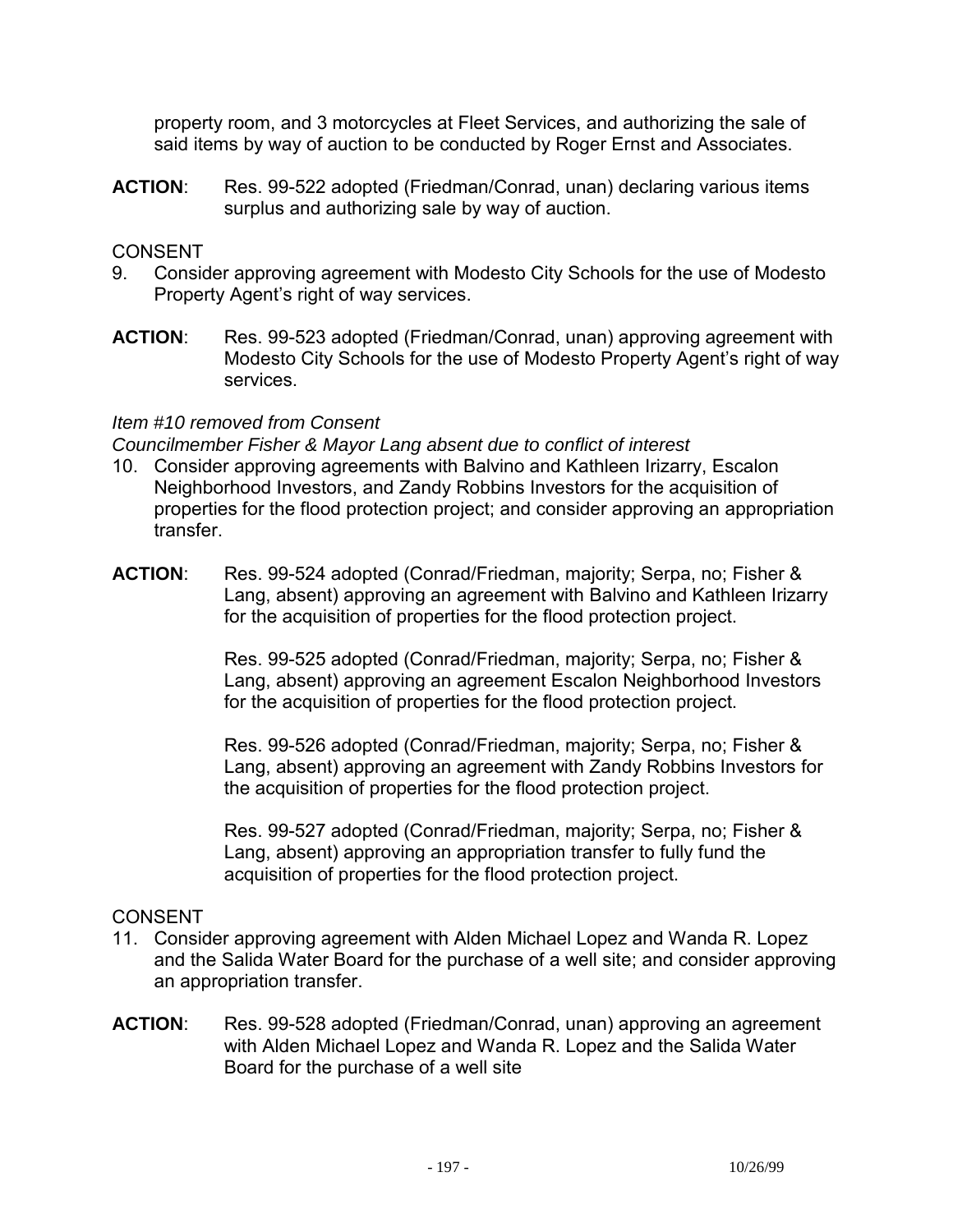Res. 99-529 adopted (Friedman/Conrad, unan) approving an appropriation transfer to fully fund the purchase of a well site from Alden Michael Lopez and Wanda R. Lopez and the Salida Water Board.

#### CONSENT

- 12. Consider approving amendment to lease agreement with Pahrump Heifer Ranch to allow extension of negotiation period.
- **ACTION**: Res. 99-530 adopted (Friedman/Conrad, unan) approving an amendment to a lease agreement with Pahrump Heifer Ranch to allow extension of negotiation period

CONSENT

- 13. Quarterly Treasurer's Report September 30, 1999.
- **ACTION**: By motion (Friedman/Conrad, unan), acknowledged receipt of Quarterly Treasurer's Report.

#### **HEARINGS**

- 14. Hearing to consider a proposed amendment to the Modesto Urban Area General Plan to the Kiernan/Carver Comprehensive Planning District and a Specific Plan amendment to the Kiernan Business Park and Carver-Bangs Specific Plans to change the permitted uses from Business Park to residential.
- **ACTION**: By motion (Friedman/Fisher, unan.) continued to November 16, 1999.

# NEW BUSINESS

- 15. Consider accepting the Annual Equal Opportunity Plan Status Report for Fiscal Year 1998-99.
- **ACTION**: By motion (Fisher/Conrad, unan.), accepted the Annual Equal Opportunity Plan Status Report for Fiscal Year 1998-99.

# ORAL COMMUNICATIONS

 Bob Shook addressed the Council regarding notification process for planning matters.

 Councilmember Serpa commented on the bus bench maintenance program, Performing Arts Center consideration by Council & Board of Supervisors, and his concern of the shortage of Police and Fire personnel, and the City carpool usage by Councilmembers.

 Carmen Sabatino commented on the RDAs debt to the City and the McNalley-Temple survey.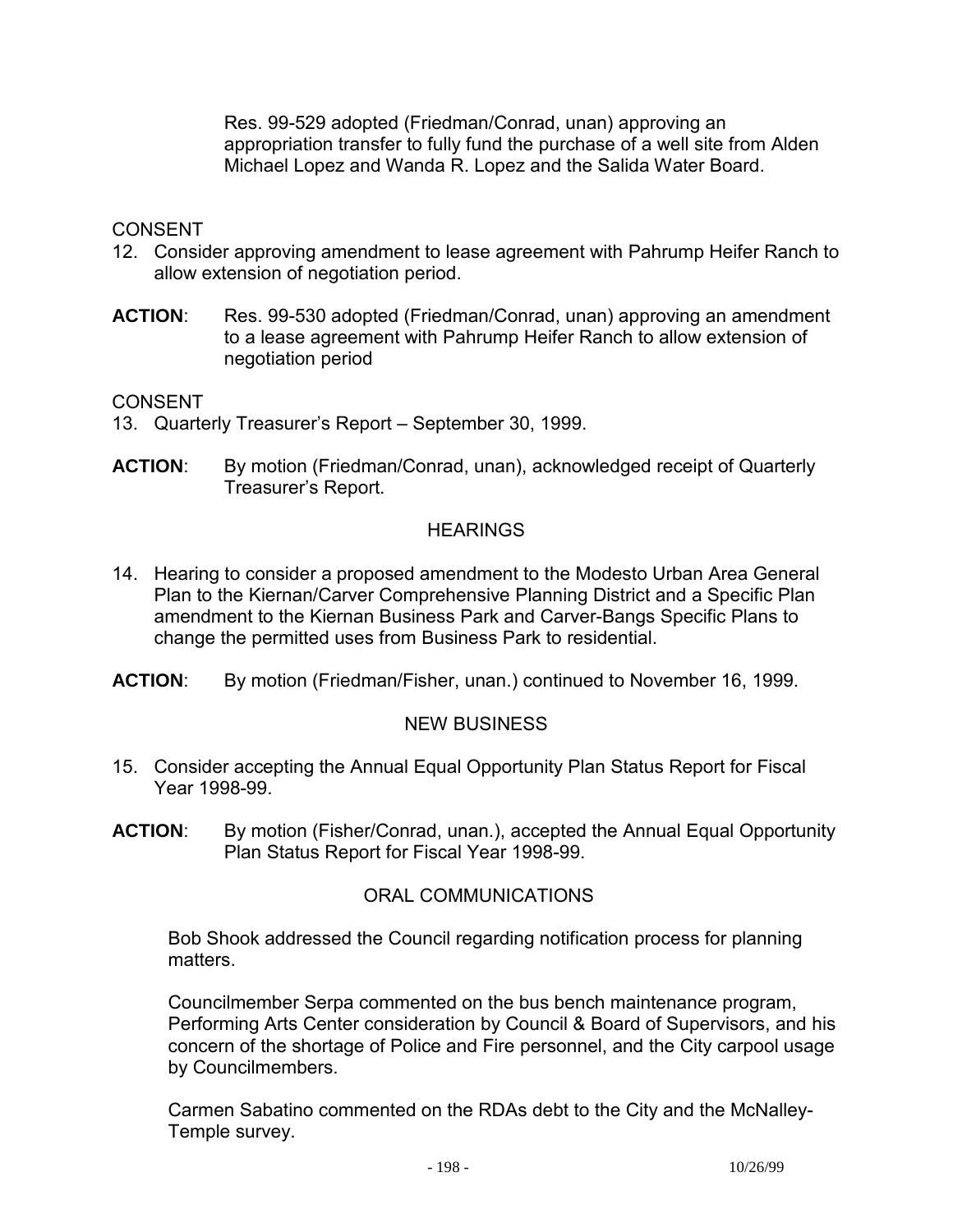# MATTERS TOO LATE FOR THE AGENDA

None.

ADJOURNMENT

The meeting adjourned at 5:03 p.m.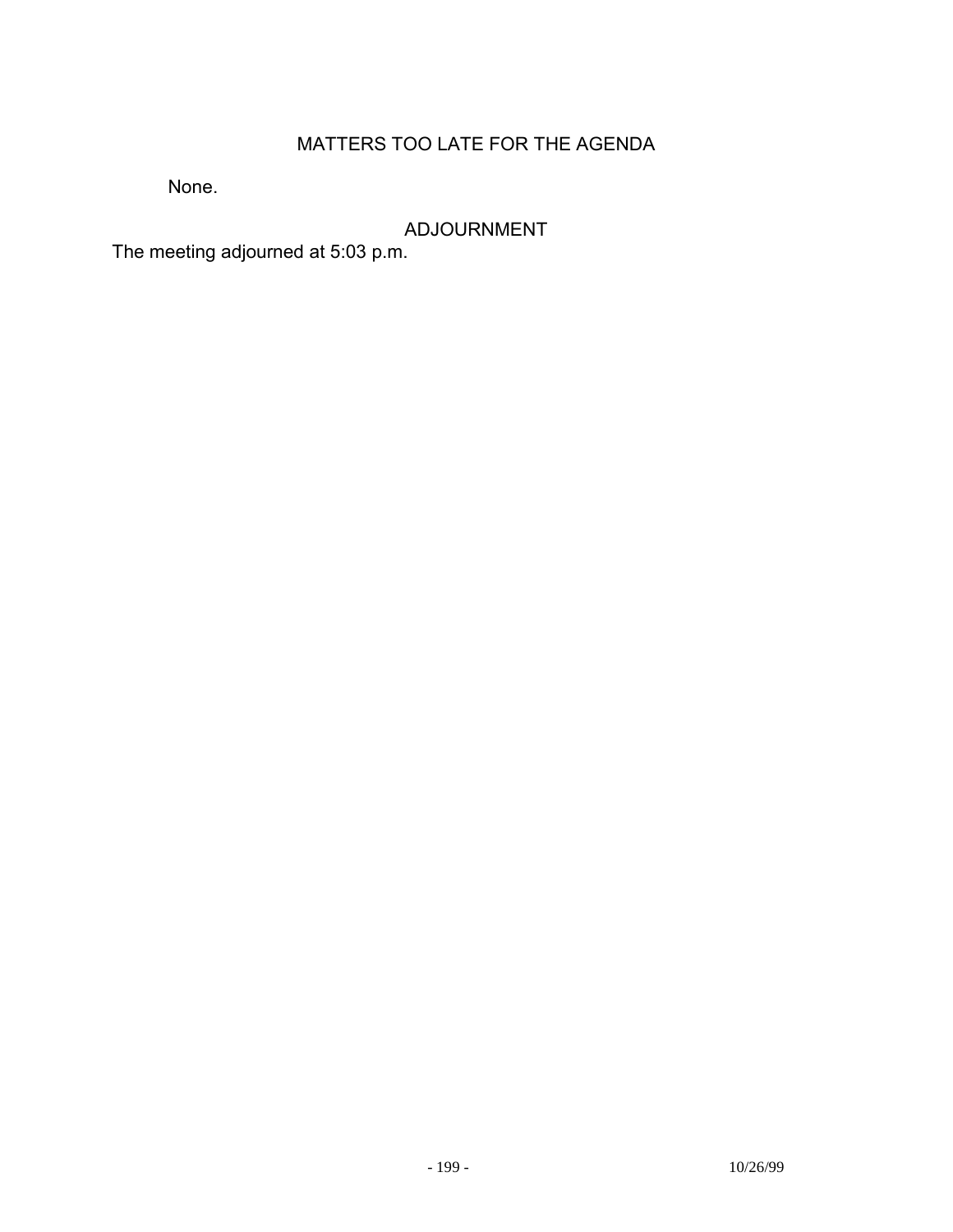# **MINUTES, Tuesday, November 2, 1999, at 7:00 p.m.**

Roll Call – Present: Councilmembers Conrad, Dobbs, Fisher, Friedman, Serpa, Smith, Mayor Lang

Absent: None

CONSENT ITEMS – ROLL CALL VOTE REQUIRED: Items 1-3, & 7 *Items 4 & 8 removed from Consent*  Items 5 & 6 removed from Agenda

**ACTION:** (Dobbs/Friedman, unan.)

ACKNOWLEDGEMENTS AND PRESENTATIONS

- a. Presentation of a proclamation to Lee Honore Means, Executive Director, Yosemite Chapter, Girl Scouts, designating November 10, 1999, National Philanthropy Day.
- **ACTION:** Proclamation designating November 10, 1999 as National Philanthropy Day accepted by Lee Honore Means.

*Item b. removed from Agenda* 

- b. Presentation of the Special Achievement Award for City-County collaboration on community-based services joint request for proposals from Vivian Look of the California Healthy Cities and Communities.
- c. Presentation and recommendations regarding the Performing Arts Center.
- **ACTION:** By motion (Dobbs/Fisher, unan.), approved staff recommendations and granted authorization to proceed.

#### **CONSENT ITEMS**

#### **An item may be removed from consent and discussed at the request of an audience member or Councilmember.**

#### CONSENT

- 1. Approval of the minutes of the regular City Council meetings of October 26, 1999.
- **ACTION:** By motion (Dobbs/Friedman, unan.), approved the minutes of the regular City Council meetings of October 26, 1999.

#### **CONSENT**

2. Consider authorizing the City Manager to execute a professional services agreement with Pacific Design Associates for architectural services for remodeling work of the existing Police headquarters at 601 11<sup>th</sup> Street – Bid Package No. 3. (Resolution approving agreement needed. Estimated cost: \$123,471.50 (design contract \$112,471.50; design contingency \$11,000) Funds are budgeted.)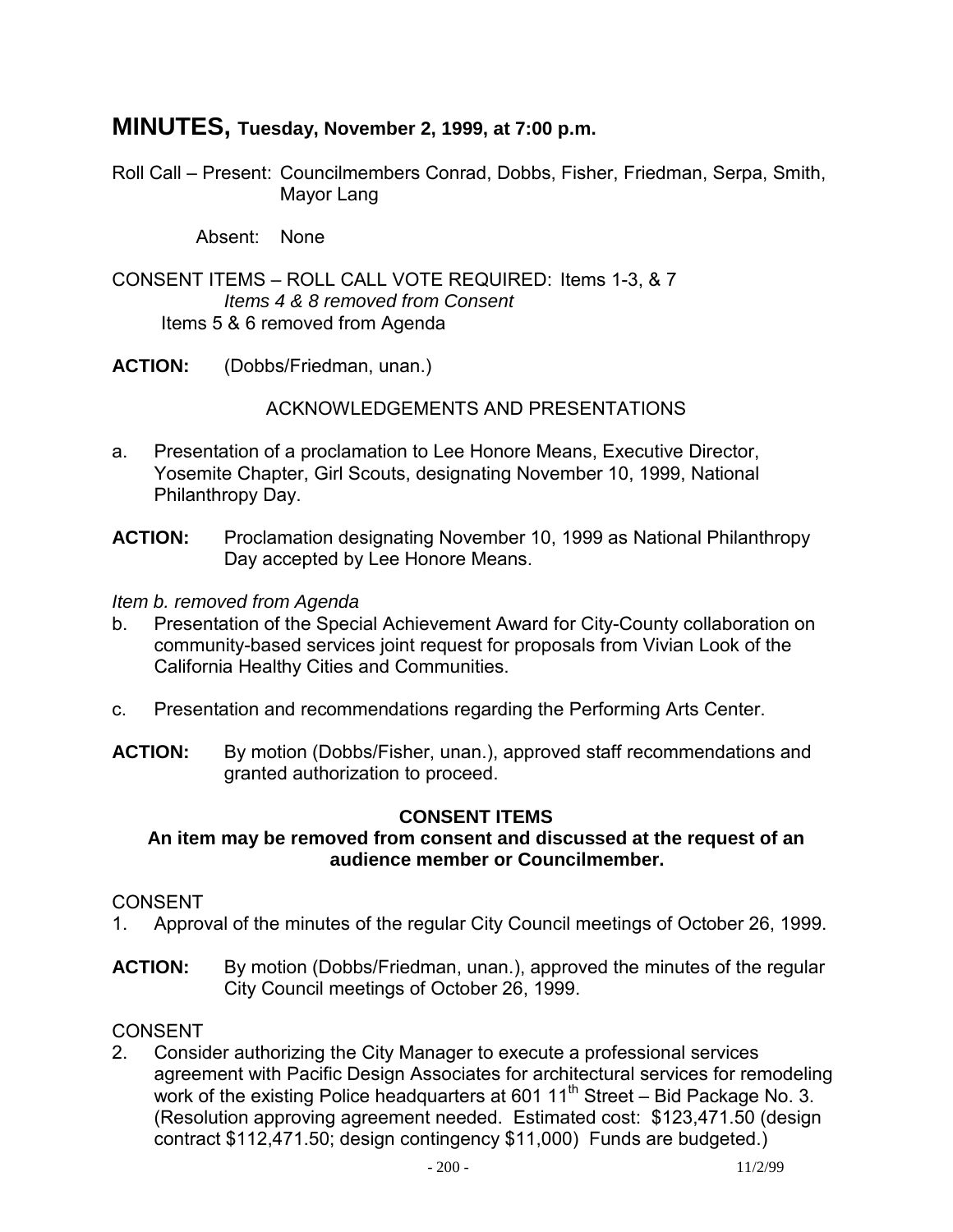**ACTION:** Res. 99-531 adopted (Dobbs/Friedman, unan.) authorizing the City Manager to execute a professional services agreement with Pacific Design Associates for architectural services for remodeling work of the existing Police headquarters at 601  $11<sup>th</sup>$  Street – Bid Package No. 3

## CONSENT

- 3. Consider approving Memorandum of Understanding with the Stanislaus Council of Governments setting forth planning and programming responsibilities for the distribution of funding from the Federal Transit Administration (FTA).
- **ACTION:** Res. 99-532 adopted (Dobbs/Friedman, unan.) approving Memorandum of Understanding with the Stanislaus Council of Governments setting forth planning and programming responsibilities for the distribution of funding from the Federal Transit Administration (FTA).

#### *Item #4 removed from Consent*

- 4. Consider approving Modesto Area Express (MAX) Route 34 service to the new Amtrak Station near the intersection of E. Briggsmore and Held.
- **ACTION:** Res. 99-533 adopted (Fisher/Smith, unan.) approving Modesto Area Express (MAX) Route 34 service to the new Amtrak Station near the intersection of E. Briggsmore and Held, and returning to Transportation Policy Committee for further study.

#### *Item #5 removed from Agenda*

5. Consider accepting the public improvements in Adrianna One Subdivision, A Gated Community and in Adrianna Two Subdivision, A Gated Community, and authorize the City Clerk to file the Notices of Completion and to release securities upon expiration of statutory periods. (Owners: Max Norton Enterprises, Inc.)

#### *Item #6 removed from Agenda*

6. Consider accepting the improvements for Bradley Estates Phase One Subdivision and authorizing the City Clerk to file the Notice of Completion and to release securities upon expiration of statutory periods. (Owners: Stewart W. and Betty J. Bradley)

#### CONSENT

- 7. Consider approving a lease agreement with Bruce Kokko for 1024  $11<sup>th</sup>$  Street to accommodate the Water Meter Reading Section of the Customer Services Division.
- **ACTION:** Res. 99-534 adopted (Dobbs/Friedman, unan.) approving a lease agreement with Bruce Kokko for 1024 11<sup>th</sup> Street to accommodate the Water Meter Reading Section of the Customer Services Division.

*Item #8 removed from Consent*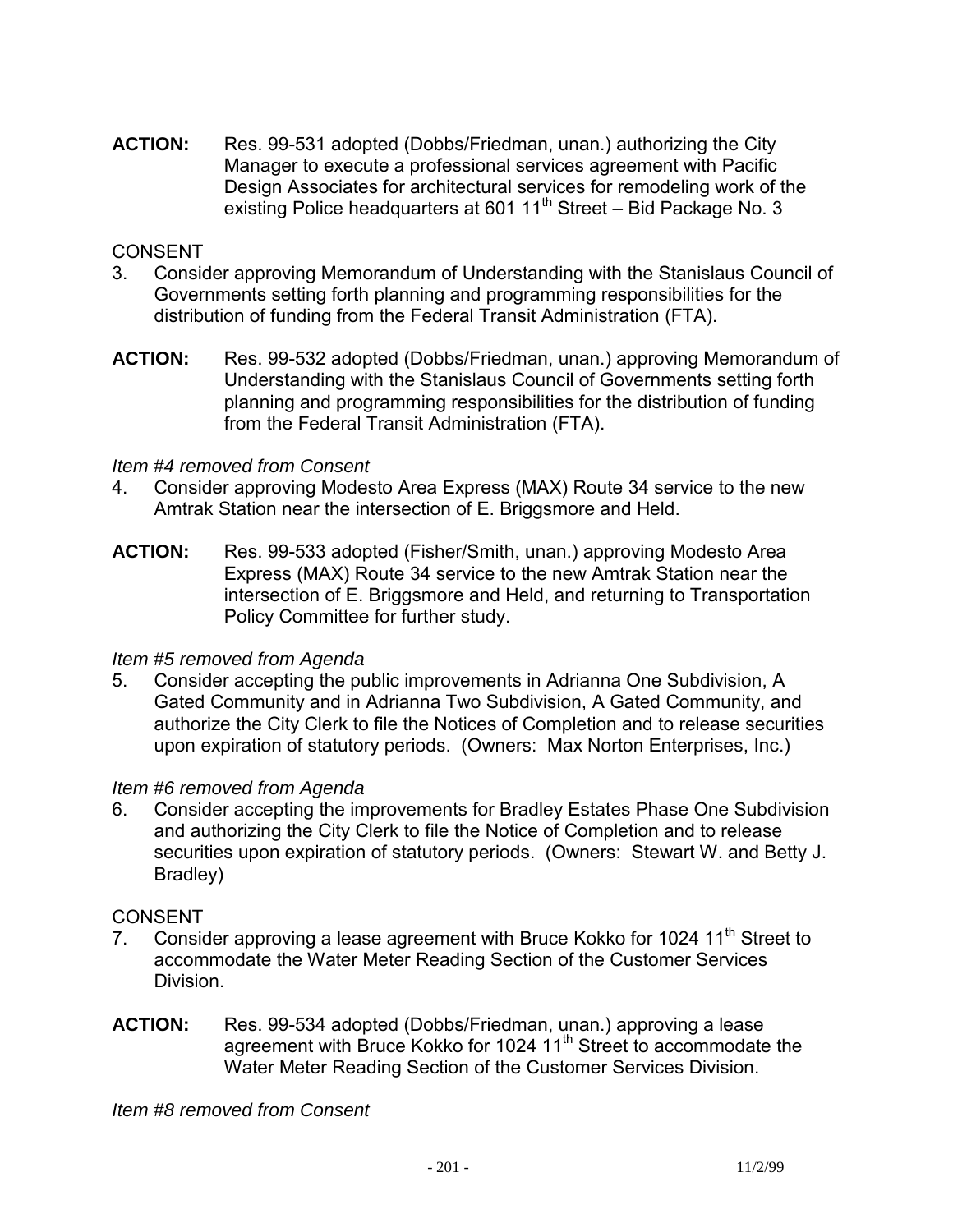- 8. Consider accepting the improvements for Paradise Road Housing Project Subdivision and authorize the City Clerk to file the Notice of Completion and to release securities upon expiration of statutory periods. (Owners: Self-Help Enterprises)
- **ACTION:** Res. 99-535 adopted (Friedman/Conrad, unan.; Fisher, absent) accepting the improvements for Paradise Road Housing Project Subdivision and authorize the City Clerk to file the Notice of Completion and to release securities upon expiration of statutory periods.

# UNFINISHED BUSINESS

9. Request from Councilmember Serpa to review financial impacts of Sale Tax Study. (This item was continued, by motion, from the October 5, 1999, City Council meeting.

A copy of the Sales Tax Study with agenda.)

**ACTION:** By motion (Smith/Fisher, majority; Serpa, no) the item was tabled and returned to Financial Policy Committee.

# **HEARINGS**

## *Councilmember Fisher absent due to conflict of interest*

- 10. Hearing to consider Amendment No. 8 to the Pelandale/Snyder Specific Plan to redesignate 5 acres from multi-family residential to commercial, property located at the southeast corner of Prescott Road and Pelandale Avenue.
- **ACTION:** Res. 99-536 adopted (Dobbs/Serpa, unan.; Fisher, absent) approving Amendment No. 8 to the Pelandale/Snyder Specific Plan with modification requests from the applicant granted.

Res. 99-537 adopted (Dobbs/Serpa, unan.; Fisher, absent) finding Specific Plan Amendment consistent with Pelandale/Snyder Environmental Impact Report.

#### NEW BUSINESS

- 11. Consider confirming the use of the existing fiscal procedures used by the Engineering and Transportation Department to create, award and administer Capital Improvement projects.
- **ACTION:** By motion (Friedman/Serpa, unan.), confirmed the use of the existing fiscal procedures used by the Engineering and Transportation Department to create, award and administer Capital Improvement projects.

# ORAL COMMUNICATIONS

Ron Jordenais commented on Performing Arts Center.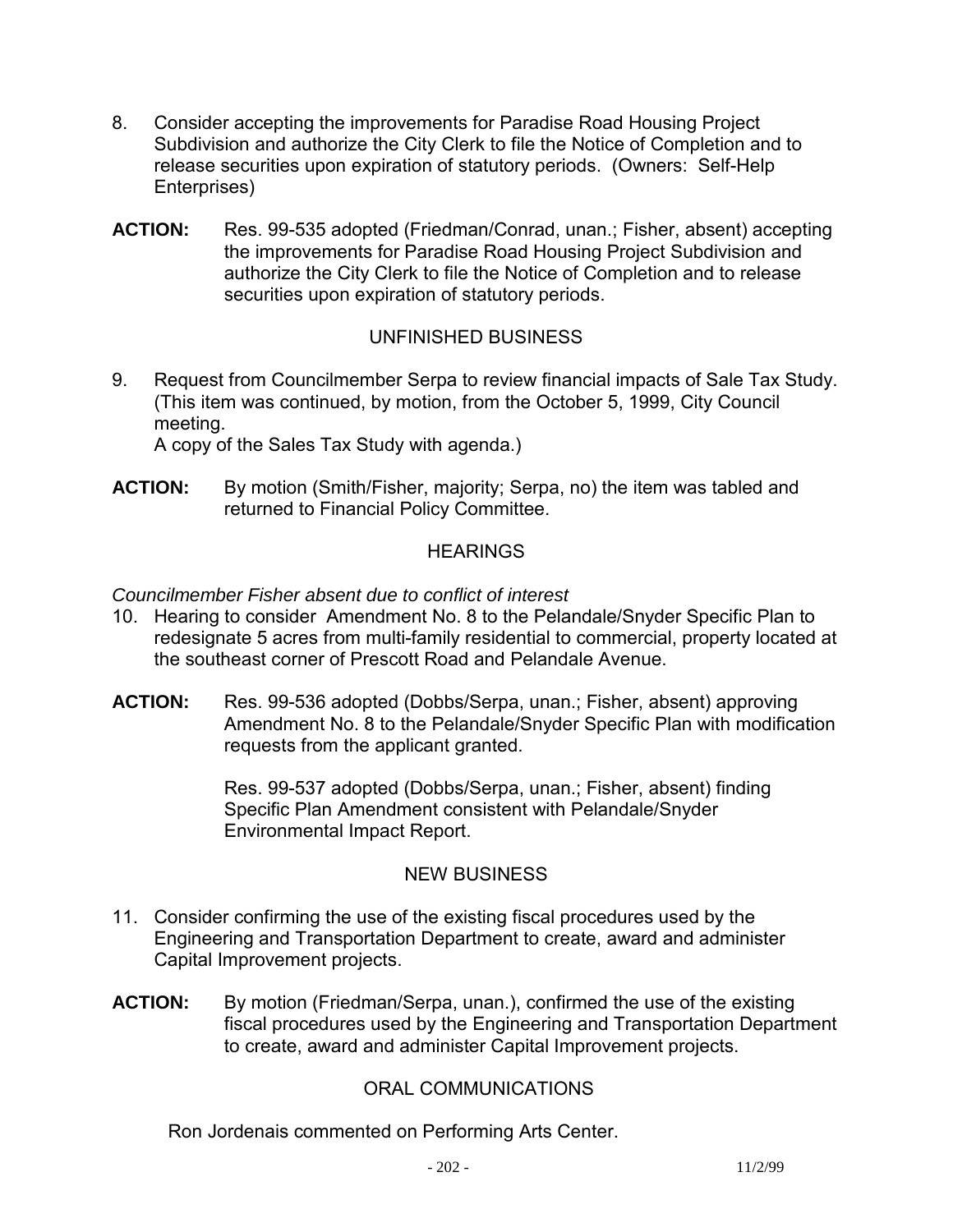Steve Burke commented on Sales Tax Study.

Bob Shook commented on storm drainage in Village One.

 Chris Grayston commented on Performing Arts Center and requested no use of the General Fund and requested report in writing of the Mayor's use of a City vehicle.

## MATTERS TOO LATE FOR THE AGENDA

None.

#### ADJOURNMENT

The meeting adjourned at 8:41 p.m.

*Closed Session was dropped from the Agenda*  CLOSED SESSION

CONFERENCE WITH LEGAL COUNSEL – ANTICIPATED LITIGATION

Initiation of litigation pursuant to subdivision (c) of Section 54956.9 of the Government Code: Less than 10 cases.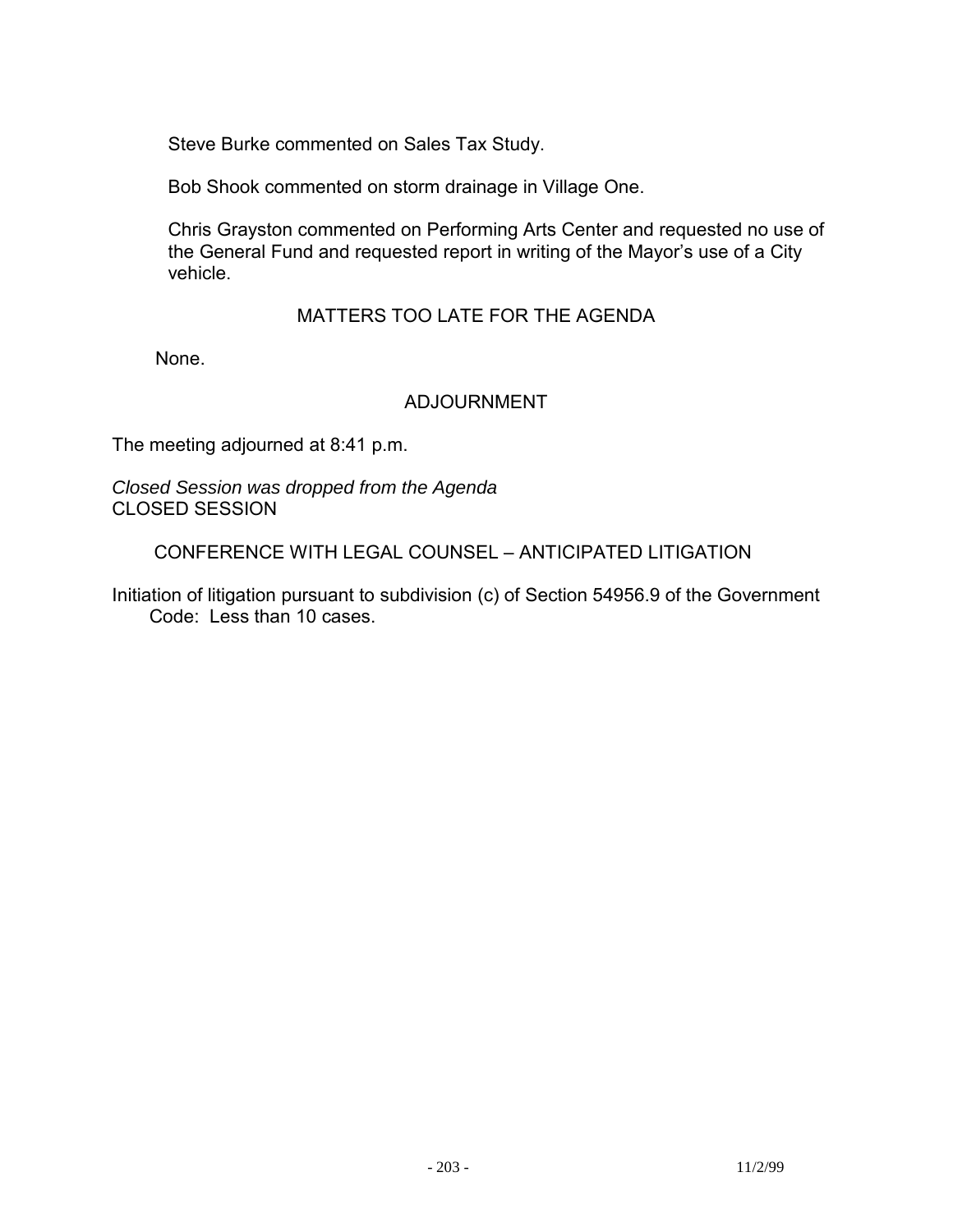# **MINUTES, Tuesday, November 9, 1999, at 7:00 p.m.**

Roll Call – Present: Councilmembers Conrad, Dobbs, Fisher, Friedman, Serpa, Smith, Mayor Lang

Absent: None

- A. Certification of canvass of votes from the November 2, 1999, election.
- **ACTION:** Res. 99-538 adopted (Friedman/Dobbs, unan.) certifying canvass of votes.
- B. Oath of Office by newly-elected City Councilmembers and Modesto Board of Education Members
- **ACTION:** Oath of Office given by City Clerk Jean Zahr.
- CONSENT ITEMS ROLL CALL VOTE REQUIRED: Items 1-5 & 7 Items 6 and 8-12 removed from Consent
- **ACTION:** (Friedman/Dobbs, unan.)

#### ACKNOWLEDGEMENTS AND PRESENTATIONS

 Presentation of a Proclamation declaring "America Recycles Day" on November 15, 1999.

Proclamation presented by Mayor Lang.

#### **CONSENT ITEMS**

## **An item may be removed from consent and discussed at the request of an audience member or Councilmember.**

#### **CONSENT**

- 1. Approval of the minutes of the regular City Council meeting of November 2, 1999.
- **ACTION:** By motion (Friedman/Dobbs, unan.), approved the minutes of the regular City Council meeting of November 2, 1999 with a clarification to Item 9 to state "the item was tabled and returned to Financial Policy Committee".

- 2. Consider award of a contract for 1999 storm drain repairs to Fagundes & Sons, Inc. for \$184,000; consider approving an appropriation transfer to provide sufficient funds for the project.
- **ACTION:** Res. 99-539 adopted (Friedman/Dobbs, unan.) awarding contract to Fagundes & Sons, Inc.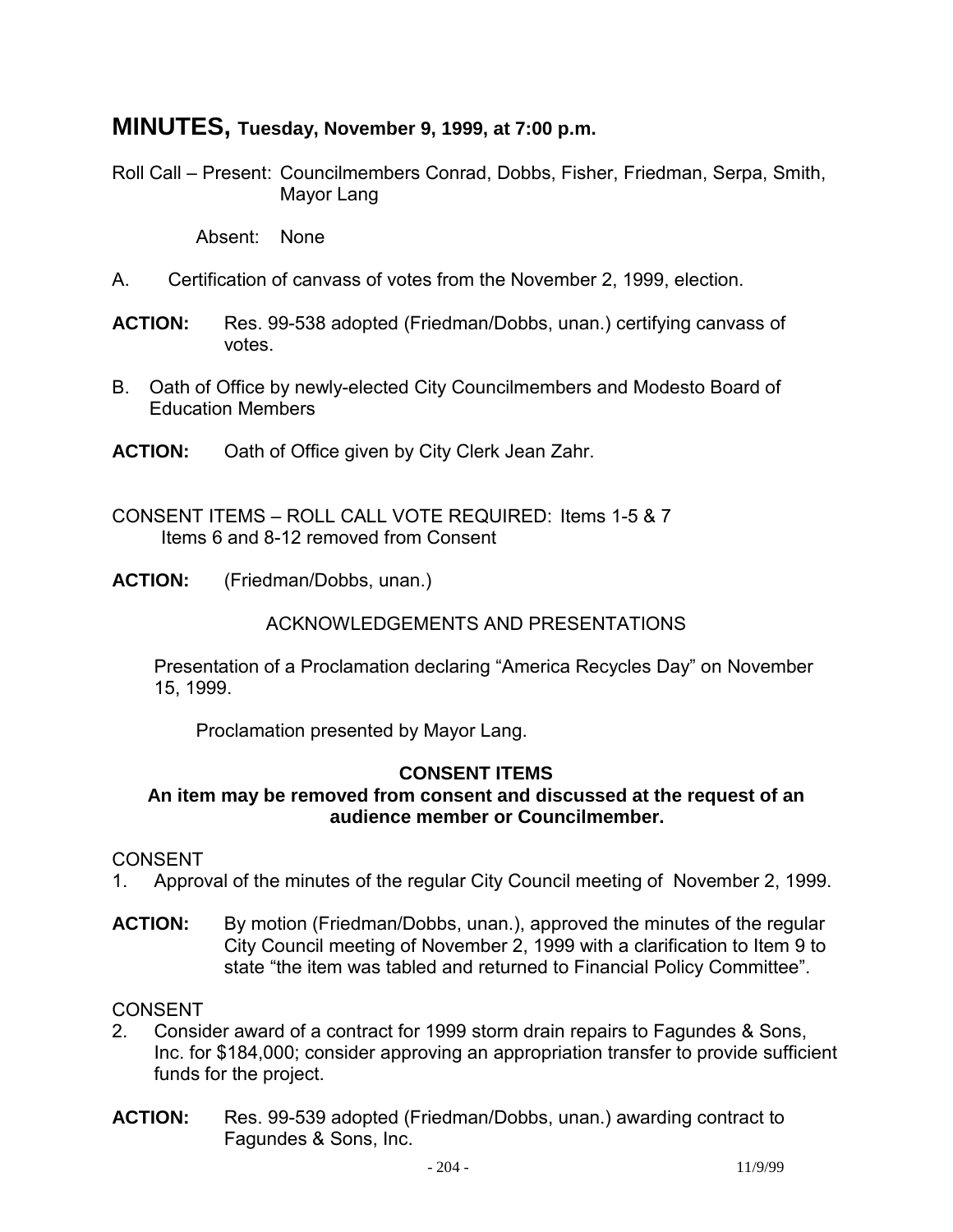Res. 99-540 adopted (Friedman/Dobbs, unan.) resolution approving appropriation transfer.

## **CONSENT**

- 3. Consider award of a contract for the Dryden golf cart shed construction project to Surebuilt, Inc. for \$135,553.
- **ACTION:** Res. 99-541 adopted (Friedman/Dobbs, unan.) awarding contract for the Dryden golf cart shed construction project to Surebuilt, Inc. for \$135,553.

## CONSENT

- 4. Consider acceptance as complete the contract of Pacific Mobile Structures, Inc. for the remote ponds modular building project and authorize the City Clerk to file a Notice of Completion. (Original cost: \$64,967)
- **ACTION:** Res. 99-542 adopted (Friedman/Dobbs, unan.) accepting as complete the contract of Pacific Mobile Structures, Inc. for the remote ponds modular building project and authorize the City Clerk to file a Notice of Completion.

## **CONSENT**

- 5. Consider acceptance as complete the contract of Duley Landscape for the Eisenhut Park project and authorize the City Clerk to file a Notice of Completion. (Original cost: \$352,582.25)
- **ACTION:** Res. 99-543 adopted (Friedman/Dobbs, unan.) accepting as complete the contract of Duley Landscape for the Eisenhut Park project and authorize the City Clerk to file a Notice of Completion.

# *Item #6 removed from Consent*

- 6. Consider acceptance as complete the contract of George Reed for the Pelandale Expressway – Phase 1A project and authorize the City Clerk to file a Notice of Completion. (Original cost: \$1,644,227.20)
- **ACTION:** Res. 99-543A adopted (Dobbs/Fisher, majority; Serpa, no) accepting as complete the contract of George Reed for the Pelandale Expressway – Phase 1A project and authorize the City Clerk to file a Notice of Completion.

# **CONSENT**

- 7. Consider approving an agreement with All Valley Divers for co-sponsorship for their springboard diving training program.
- **ACTION:** Res. 99-544 adopted (Friedman/Dobbs, unan.) approving an agreement with All Valley Divers for co-sponsorship for their springboard diving training program.

*Councilmember Dobbs absent due to conflict of interest*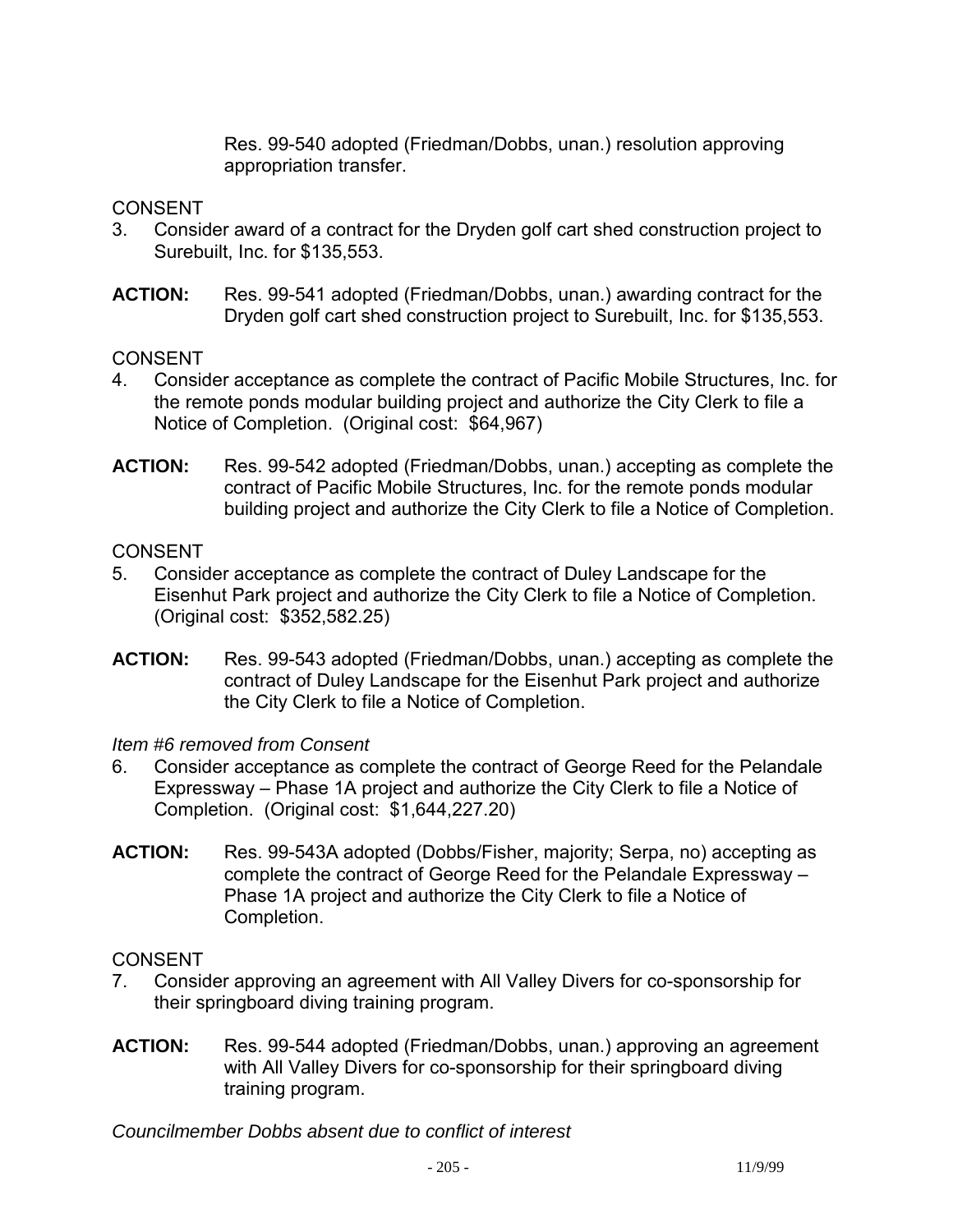#### *Item #8 removed from Consent*

- 8. Consider accepting the public improvements in Adrianna One Subdivision, A Gated Community, and in Adrianna Two Subdivision, A Gated Community, and authorize the City Clerk to file the Notices of Completion and to release securities upon expiration of statutory periods. (Owners: Max Norton Enterprises, Inc.)
- **ACTION:** Res. 99-545 adopted (Friedman/Fisher, unan.; Dobbs, absent) accepting the public improvements in Adrianna One Subdivision, A Gated Community, and authorize the City Clerk to file the Notices of Completion and to release securities upon expiration of statutory periods.

Res. 99-546 adopted (Friedman/Fisher, unan.; Dobbs, absent) adopted accepting the public improvements in Adrianna Two Subdivision, A Gated Community, and authorize the City Clerk to file the Notices of Completion and to release securities upon expiration of statutory periods.

#### *Councilmember Dobbs absent due to conflict of interest Item #9 removed from Consent*

- 9. Consider accepting the improvements for Bradley Estates Phase One Subdivision and authorize the City Clerk to file the Notice of Completion and to release securities upon expiration of statutory periods. (Owners: Stewart W. and Betty J Bradley)
- **ACTION:** Res. 99-547 adopted (Friedman/Fisher, unan.; Dobbs, absent) accepting the improvements for Bradley Estates Phase One Subdivision and authorize the City Clerk to file the Notice of Completion and to release securities upon expiration of statutory periods.

# *Item #10 removed from Consent*

- 10 Consider approval of the final map of Eastport Subdivision; consider amending the conditions of approval for the Snyder Ranch (now called Eastport) Subdivision, as set forth in Planning Commission Resolution No. 98-10, to delete condition No. 13 (requirement to plant vine landscaping), accepting the improvements, and authorizing the City Manager to sign an agreement with the subdividers as required by Section 4-4.604(c) of the Municipal Code. (Owners: Corn and Harris Development, LLC)
- **ACTION:** Res. 99-548 adopted (Friedman/Fisher, majority; Serpa, no) approving the final map of Eastport Subdivision, amending the conditions of approval of the tentative map, accepting the improvements, and authorizing the City Manager to sign the subdivision agreement.

# *Item #11 removed from Consent*

11. Consider approval of the final map of Bella Tuscany Unit 1 Subdivision; consider amending the conditions of approval for the Vossoughi Investments (now called Bella Tuscany Unit 1) Subdivision, as set forth in Planning Commission Resolution No. 98-11, to delete condition No. 13 (requirement to plant vine landscaping), and authorizing the City Manager to sign an agreement with the subdividers as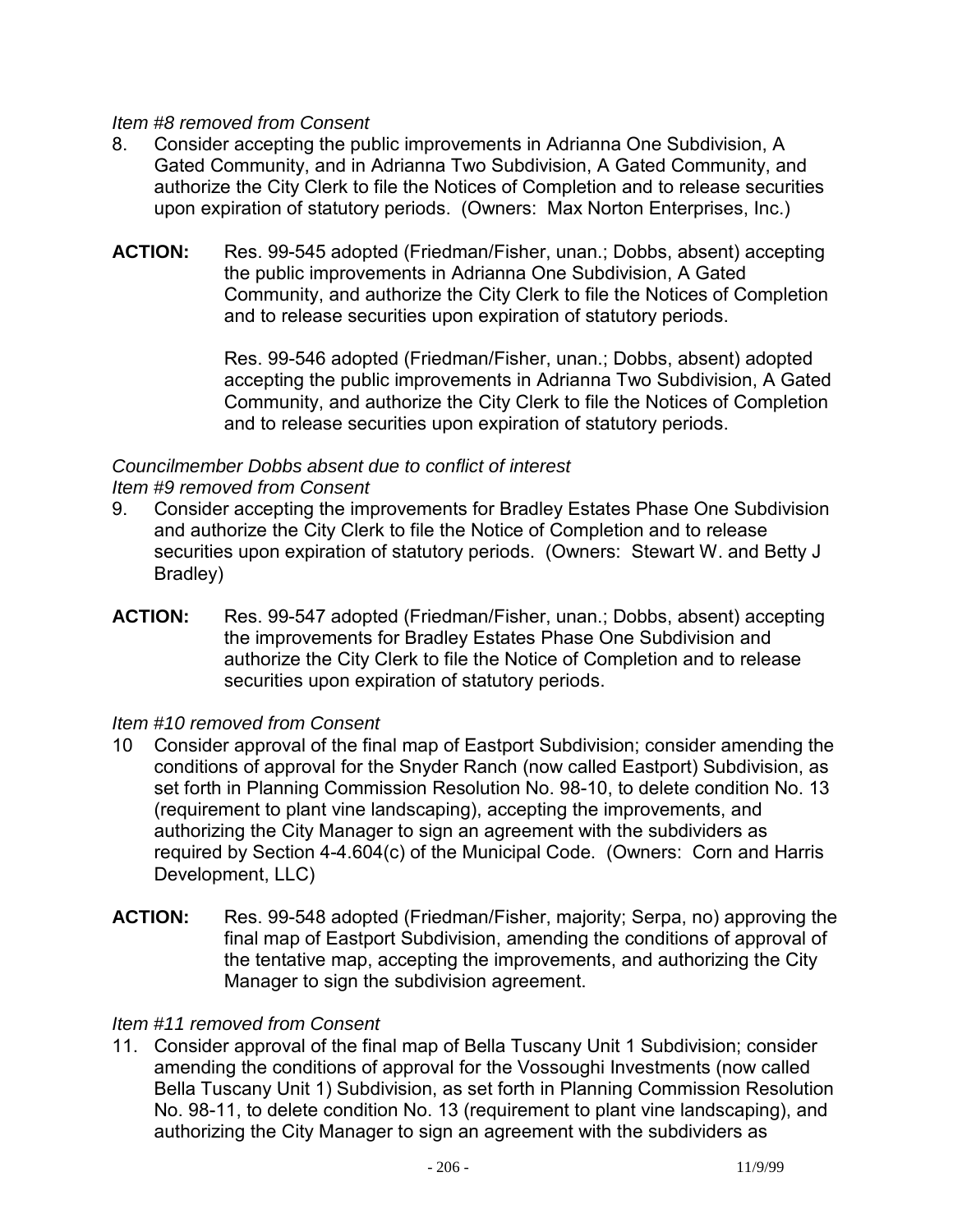required by Section 4-4.604(c) of the Municipal Code. (Owners: Rodney K. Lowe, Inc.)

**ACTION:** Res. 99-549 adopted (Friedman/Fisher, majority; Serpa, no) approving the final map of Bella Tuscany Unit 1 Subdivision, amending the conditions of approval of the tentative map, and authorizing the City Manager to sign the subdivision agreement.

#### *Item #12 removed from Consent*

- 12. Consider accepting the improvements Tuscany Unit 2 Subdivision; consider amending the conditions of approval for the Autumn Faire (now called Tuscany Unit 2) Subdivision, as set forth in Planning Commission Resolution No. 98-09, to delete condition No. 13 (requirement to plant vine landscaping), and authorizing the City Clerk to file the Notice of Completion and to release securities upon expiration of statutory periods. (Owners: Rodney K. Lowe, Inc.)
- **ACTION:** Res. 99-550 adopted (Friedman/Fisher, unan.) accepting the improvements for Tuscany Unit 2 Subdivision, amending the conditions of approval of the tentative map, and authorizing the City Clerk to file the Notice of Completion and release securities.

# NEW BUSINESS

- 13. Consider establishing an alternate Emergency Operations Center at the Ceres Public Safety Building, authorizing expenditures not to exceed \$50,000, and authorizing budget amendment.
- **ACTION:** Res. 99-551 adopted (Conrad/Fisher, majority; Dobbs & Smith, no) authorizing Acting City Manager to negotiate and enter into an agreement with the County of Stanislaus and the City of Ceres for an alternate Emergency Operations Center.

Res. 99-552 adopted (Conrad/Fisher, majority; Dobbs & Smith, no) amending the budget.

# ORAL COMMUNICATIONS

 Dale Williams spoke regarding code enforcement issues in Prescott Estates and funding for 2121 Chrysler.

 Councilmember Serpa expressed a concern regarding information requests he had not received and commented regarding the Mayor's use of a City pool vehicle. He requested a policy be drafted regarding Council use of pool cars.

 Councilmember Dobbs requested the City send appropriate gift to acknowledge Sacramento Mayor Serna's death and also to schedule a neighrborhood meeting in response to LaLoma residents.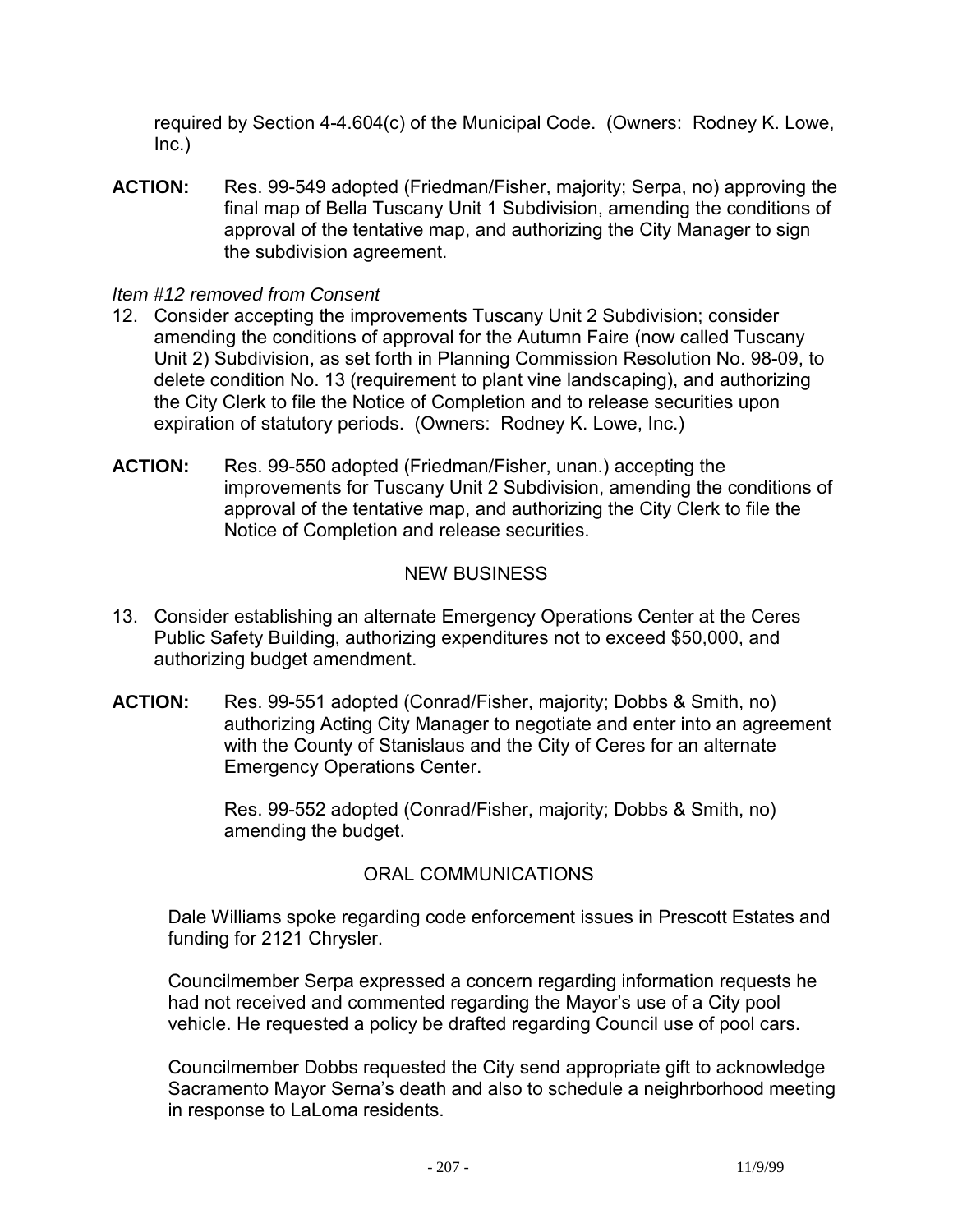# MATTERS TOO LATE FOR THE AGENDA

None.

#### ADJOURNMENT

The meeting adjourned to Closed Session at 8:17 p.m.

CLOSED SESSION

 The meeting adjourned to Closed Session in the Council Conference Room to consider the following:

CONFERENCE WITH LEGAL COUNSEL – ANTICIPATED LITIGATION

 Initiation of litigation pursuant to subdivision (c) of Section 54956.9 of the Government Code: Less than 10 cases.

The City Attorney returned at 8:27 p.m. to report that council authorized the initiation of litigation. The action, the defendants, and other particulars will be disclosed to any person upon inquiry once the action has been formally commenced.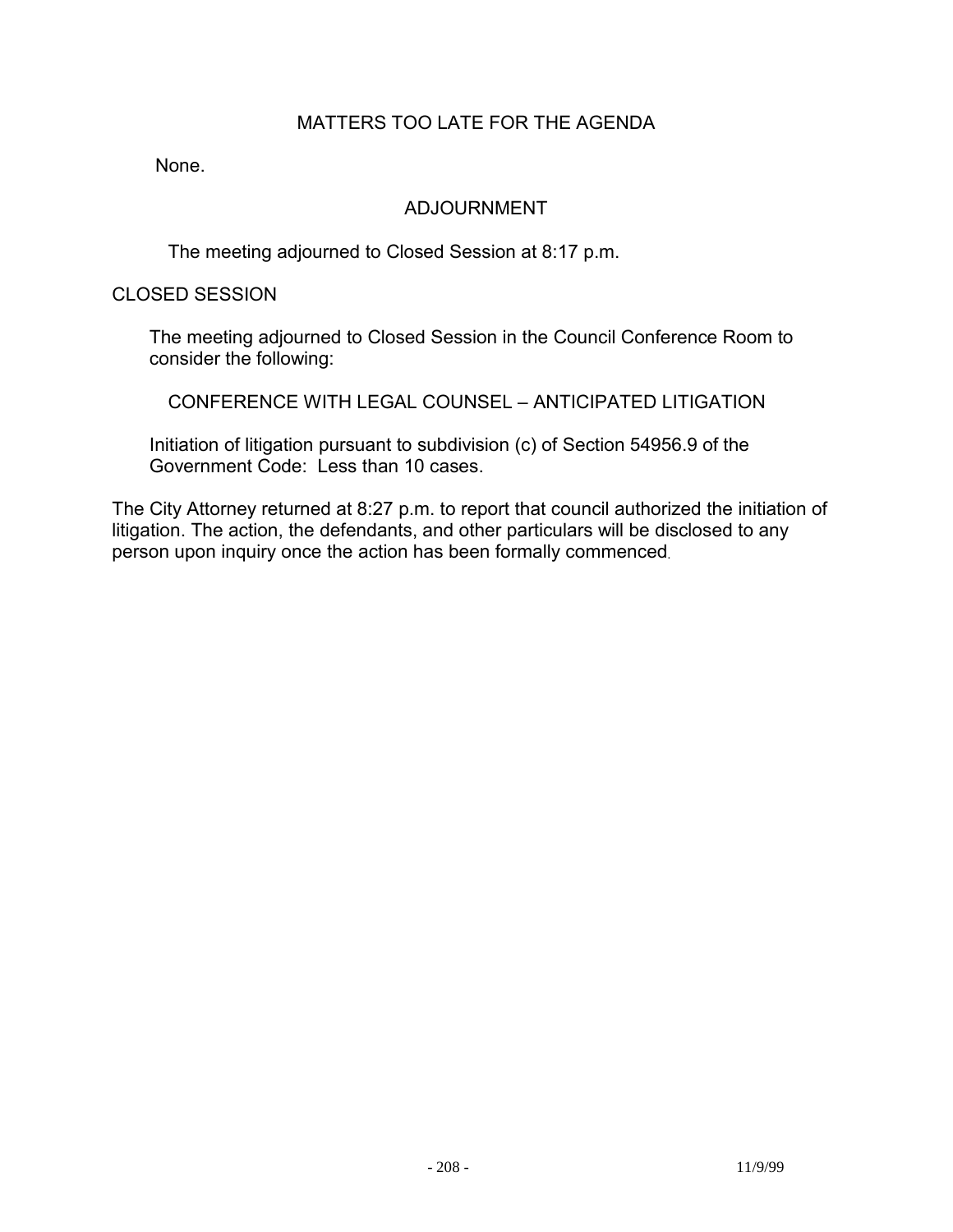# **MINUTES, Tuesday, November 16, 1999, at 4:00 p.m.**

Roll Call – Present: Councilmembers Conrad, Dobbs, Fisher, Friedman, Smith, Mayor Lang

Absent: Serpa

CONSENT ITEMS – ROLL CALL VOTE REQUIRED: Items 1-6 & 8 *Item #7 removed from Consent* 

**ACTION:** (Friedman/Fisher, unan.; Serpa, absent)

#### ACKNOWLEDGEMENTS AND PRESENTATIONS

Boy Scout Troop # 37 was acknowledged by the Mayor.

#### **CONSENT ITEMS**

#### **An item may be removed from consent and discussed at the request of an audience member or Councilmember.**

#### CONSENT

- 1. Approval of the minutes of the regular City Council meeting of November 9, 1999.
- **ACTION:** By motion (Friedman/Fisher, unan.; Serpa, absent), approved the minutes of the regular City Council meeting of November 9, 1999.

#### CONSENT

- 2. Consider awarding contract for the Martin/Clayton sewer lift station rehabilitation project to Amerine Systems, Inc. for \$123,722.
- **ACTION:** Res. 99-553 adopted (Friedman/Fisher, unan.; Serpa, absent) awarding contract for the Martin/Clayton sewer lift station rehabilitation project to Amerine Systems, Inc.

#### **CONSENT**

- 3. Consider declaring Ridgecrest Designer Services low bidder for printing of Modesto Area Express (MAX) Ride Guides with two one-year extensions for Engineering and Transportation Department-Transit Division for a total cost of \$24,826 and a three-year total cost of \$74,478.
- **ACTION:** Res. 99-554 adopted (Friedman/Fisher, unan.; Serpa, absent) declaring Ridgecrest Designer Services low bidder for printing of Modesto Area Express (MAX) Ride Guides with two one-year extensions for Engineering and Transportation Department-Transit Division.

#### **CONSENT**

4. Consider authorizing increasing the basic term life insurance coverage for all budgeted staff from \$2,000 to \$10,000, effective December 1, 1999; consider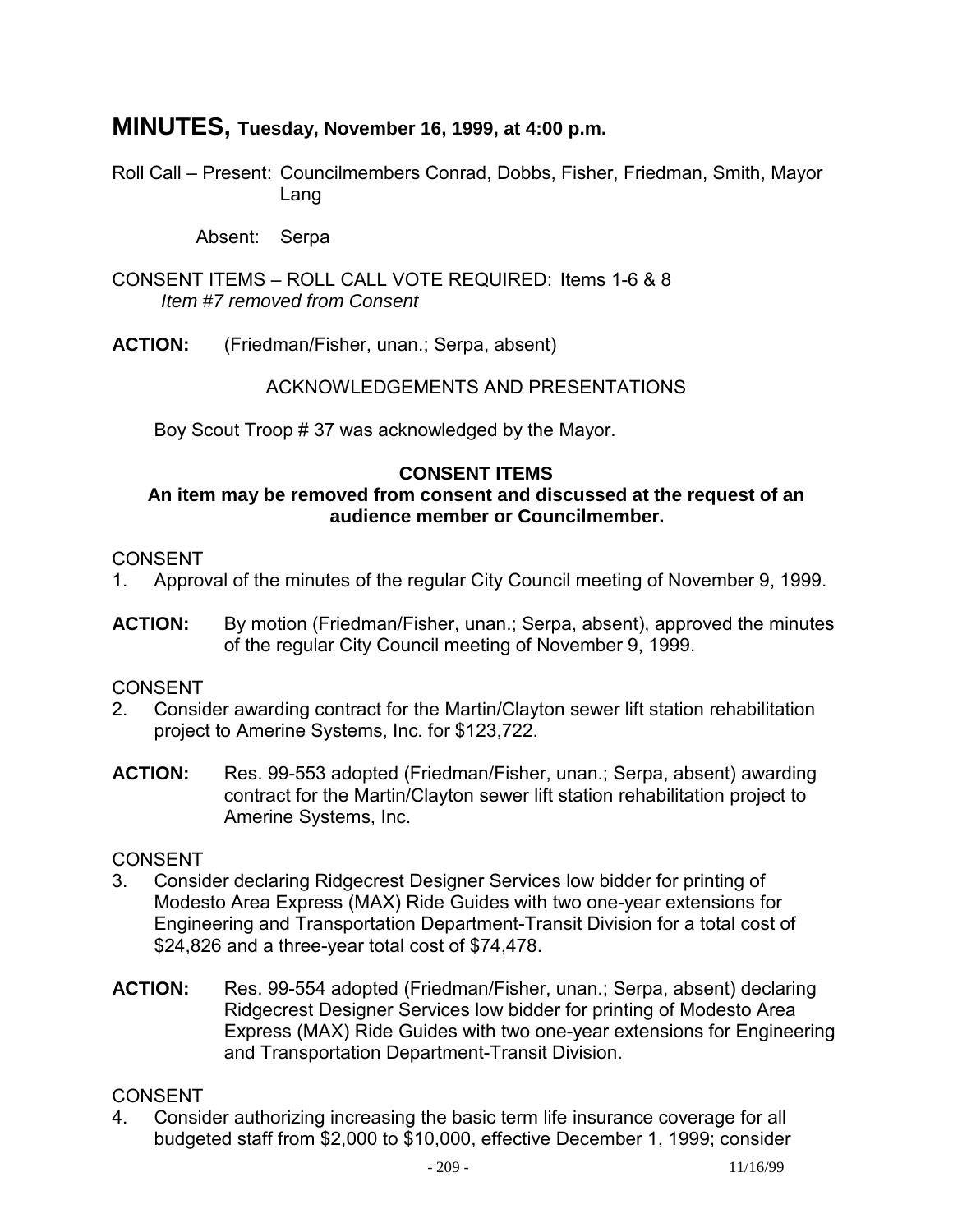authorizing the city Manager to execute any necessary contract amendments with Standard Insurance Company; and consider amending the budget to increase revenue and expenditures in the "Other Employee Insurance Fund."

**ACTION:** Res. 99-555 adopted (Friedman/Fisher, unan.; Serpa, absent) authorizing increasing the basic term life insurance coverage for all budgeted staff from \$2,000 to \$10,000, effective December 1, 1999.

> Res. 99-556 adopted (Friedman/Fisher, unan.; Serpa, absent) authorizing the city Manager to execute any necessary contract amendments with Standard Insurance Company.

> Res. 99-557 adopted (Friedman/Fisher, unan.; Serpa, absent) amending the budget to increase revenue and expenditures in the "Other Employee Insurance Fund."

## CONSENT

- 5. Consider approving a lease agreement with Cleveland J. Stockton for the lease of Parking Lot No. 41.
- **ACTION:** Res. 99-558 adopted (Friedman/Fisher, unan.; Serpa, absent) approving a lease agreement with Cleveland J. Stockton for the lease of Parking Lot No. 41.

# CONSENT

- 6. Consider approving a five-year lease agreement with Arthur M. McElroy Marital Trust for the Police Evidence Building at 1124 F Street.
- **ACTION:** Res. 99-559 adopted (Friedman/Fisher, unan.; Serpa, absent) approving a five-year lease agreement with Arthur M. McElroy Marital Trust for the Police Evidence Building at 1124 F Street.

# *Item #7 removed from Consent*

*Councilmember Fisher excused due to conflict of interest* 

- 7. Consider de-allocating a total of \$606,000 in 1998-99 HOME funds allocated to Eden Housing, Inc. and re-allocating \$306,000 of HOME funds to a new Request for Proposals for affordable housing projects and re-allocating \$300,000 to the Self-Help Enterprises Briggs Road Sweat Equity Housing Project.
- **ACTION:** Res. 99-560 adopted (Friedman/Dobbs, unan.; Fisher & Serpa, absent) de-allocating a total of \$606,000 in 1998-99 HOME funds allocated to Eden Housing, Inc. and re-allocating \$306,000 of HOME funds to a new Request for Proposals for affordable housing projects and re-allocating \$300,000 to the Self-Help Enterprises Briggs Road Sweat Equity Housing Project.

# **CONSENT**

8. Consider approving request of Modesto Millennium Celebration Committee for \$14,335 in City Financial and service assistance for the December 31, 1999 event.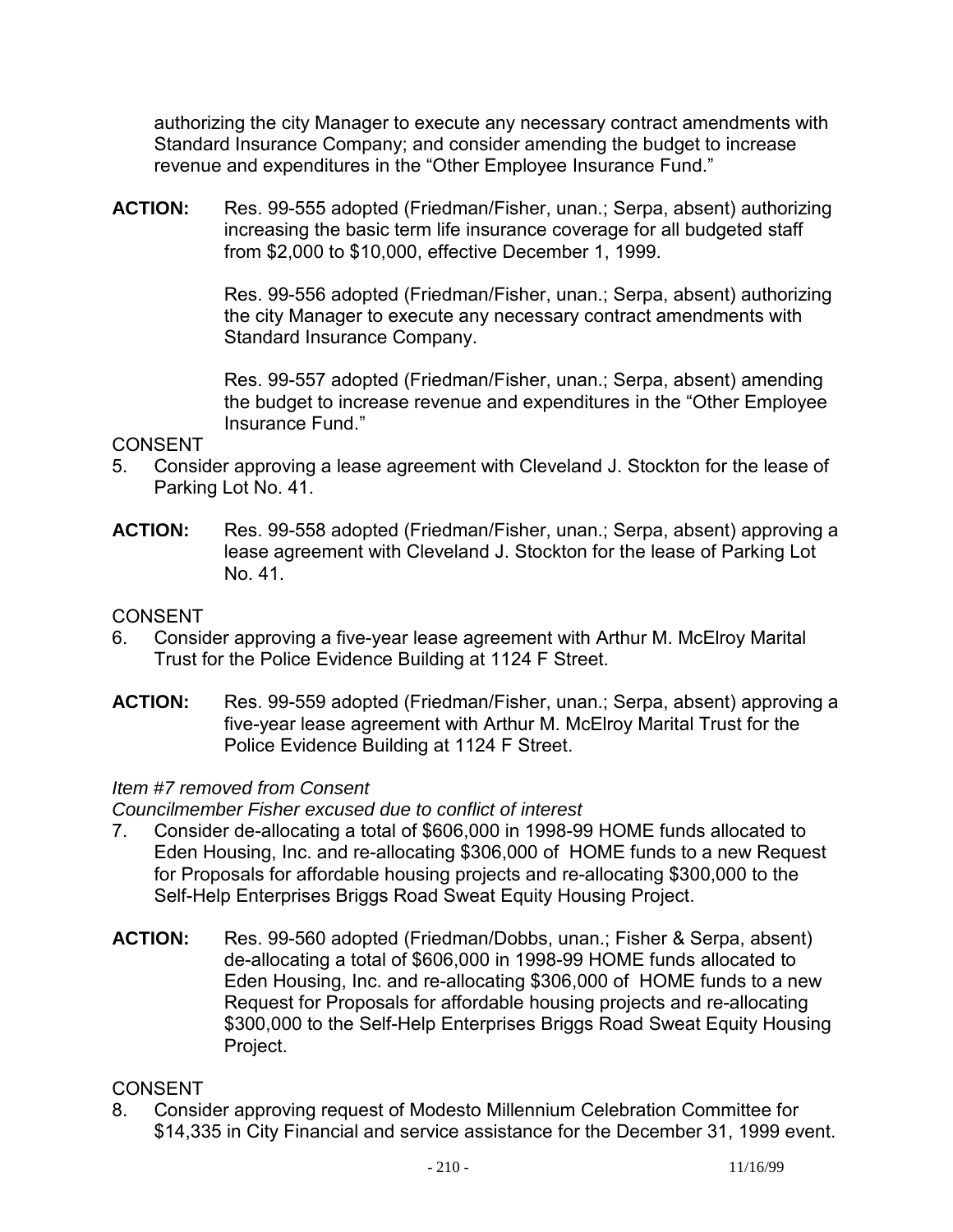**ACTION:** Res. 99-561 adopted (Friedman/Fisher, unan.; Serpa, absent) approving request of Modesto Millennium Celebration Committee for \$14,335 in City Financial and service assistance for the December 31, 1999 event.

#### **HEARINGS**

- 9. Hearing to consider a proposed amendment to the Modesto Urban Area General Plan to redesignate 40 acres in the Kiernan/Carver Comprehensive Planning district from Business Park to residential uses. (Continued from October 26, 1999 City Council meeting.)
- **ACTION:** Item continued to December 14, 1999.
- 10. Hearing to consider an amendment to Section 28-3-9 of the Zoning Map to rezone from C-1 to Planned Development Zone, P-D(539), property located on the north side of Scenic Drive west of Coffee Road. (Ray Lindsey)
- **ACTION:** By motion (Friedman/Fisher, unan.; Serpa, absent), introduced Ord.3161– C.S. amending Section 28-3-9 of the Zoning Map to rezone from C-1 to Planned Development Zone, P-D(539), property located on the north side of Scenic Drive west of Coffee Road with staff and applicant working out traffic signal issue.

Res. 99-562 adopted (Friedman/Fisher, unan.; Serpa, absent) approving development plan.

Res. 99-563 adopted (Friedman/Fisher, unan.; Serpa, absent) approving required findings based on the Initial Study.

- 11. Hearing to consider an amendment to the Urban Area General Plan and the Coffee/Claratina Specific Plan to allow limited commercial uses along Coffee Road.
- **ACTION:** Res. 99-564 adopted (Dobbs/Fisher, unan.; Serpa, absent amending the Urban Area General Plan and the Coffee/Claratina Specific Plan to allow limited commercial uses along Coffee Road.

Res. 99-565 adopted (Dobbs/Fisher, unan.; Serpa, absent) amending the Coffee/Claratina Specific Plan

Res. 99-566 adopted (Dobbs/Fisher, unan.; Serpa, absent) making the required CEQA findings.

12. Hearing to consider extending for six months the franchise of Cable One to construct, operate and maintain a cable communication system within the City of Modesto.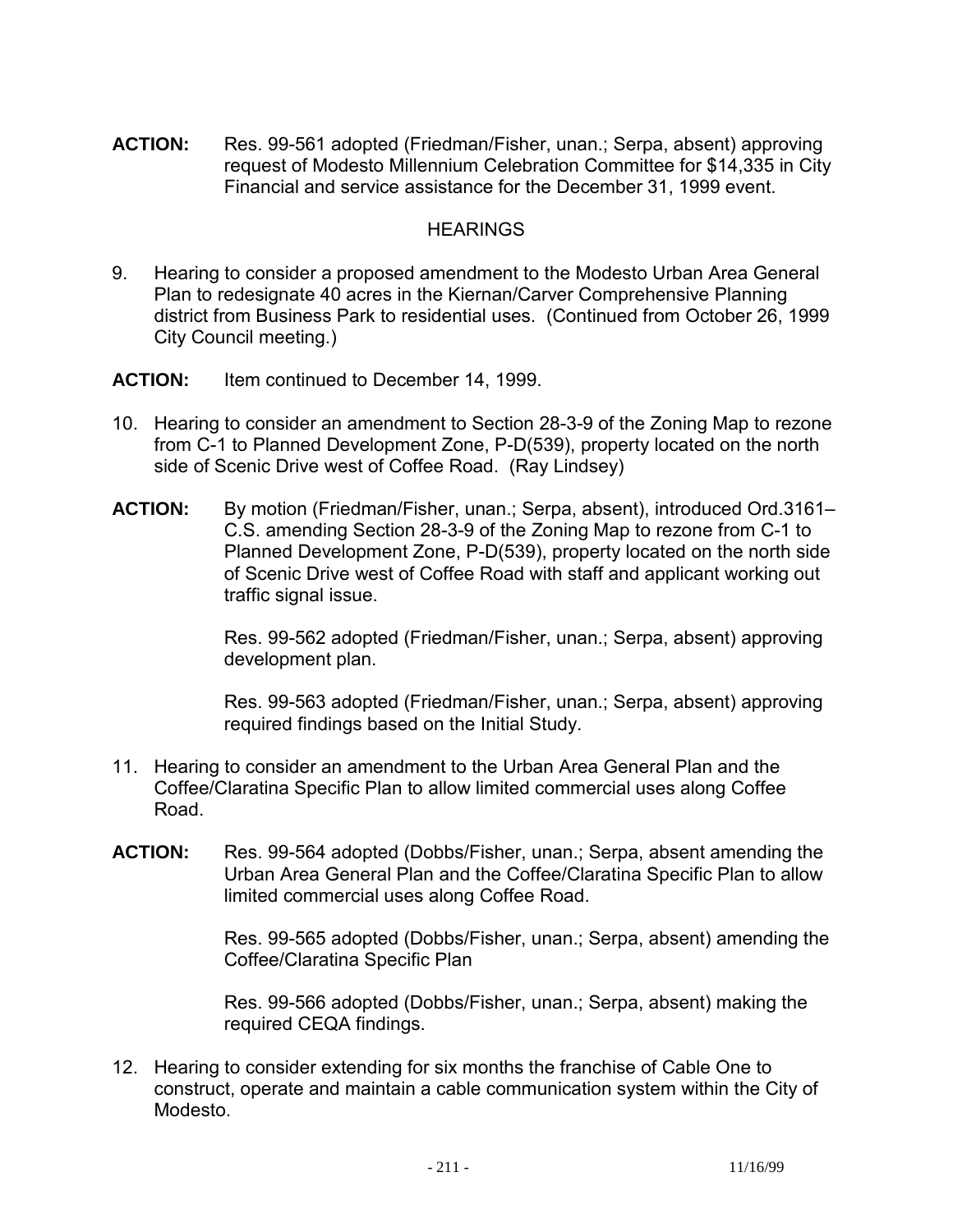**ACTION:** By motion (Dobbs/Smith, unan.; Serpa, absent), introduced Ord. 3162- C.S. extending for six months the franchise of Cable One to construct, operate and maintain a cable communication system within the City of Modesto.

# NEW BUSINESS

- 13. Oral report regarding funding of Pelandale Expressway Extension.
- **ACTION:** No action taken by Council.

## ORAL COMMUNICATIONS

 Bill Cameron commented on the Performing Arts Center, Dallas/Hatch traffic signal, and the City's contribution to the Modesto Millennium Committee.

#### WRITTEN COMMUNICATIONS

- 14. Letter from Annabel Hanson and Christine Graham regarding a claim for sewer line damage from a tree.
- **ACTION:** No action taken by Council.
- 15. Letter from Greg Opinski, President of Greg Opinski Construction, Inc. regarding problems with the Modesto Police Station project.
- **ACTION:** Dropped from Agenda.

#### MATTERS TOO LATE FOR THE AGENDA

 Paul Baxter announced a memo regarding expenditures to date for the Performing Arts Center would be forthcoming in addition to Council expenditures for the previous 12 months.

#### ADJOURNMENT

The meeting adjourned to Closed Session at 5:06 p.m.

#### CLOSED SESSION

 The meeting will adjourn to the Council Conference Room to consider the following:

 CONFERENCE WITH LABOR NEGOTIATOR (Pursuant to Section 54957.6 of the Government Code)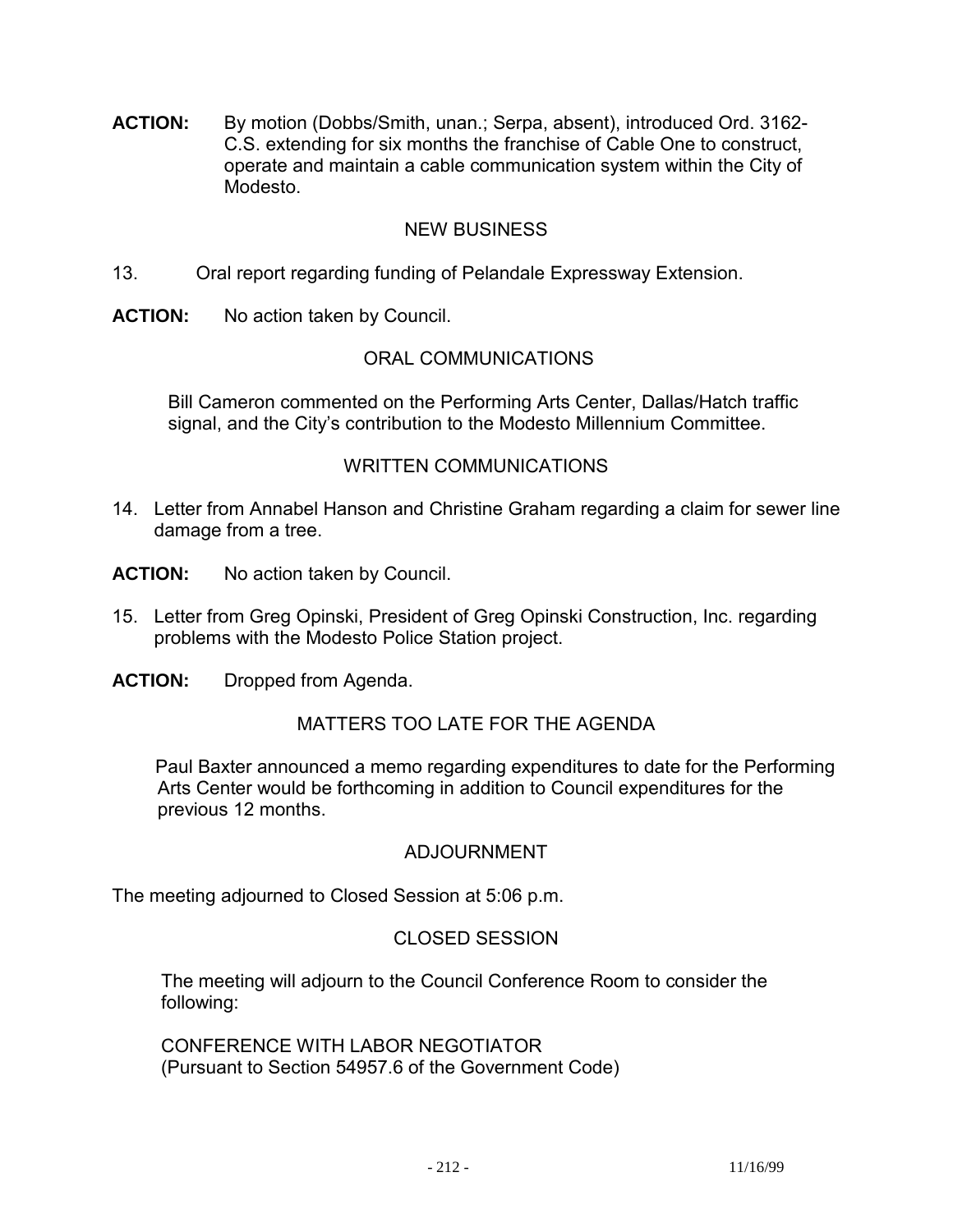Agency Negotiators: Paul Baxter, Acting City Manager Robin Renwick, Personnel Director

Employee Organization: Modesto Police Officers Association

 CONFERENCE WITH LABOR NEGOTIATOR (Pursuant to Section 54957.6 of the Government Code)

Agency Negotiator: Robin Renwick, Personnel Director

Employee Organization: Modesto City Employees Association

*The City Attorney returned at 6:10 p.m. with nothing to report*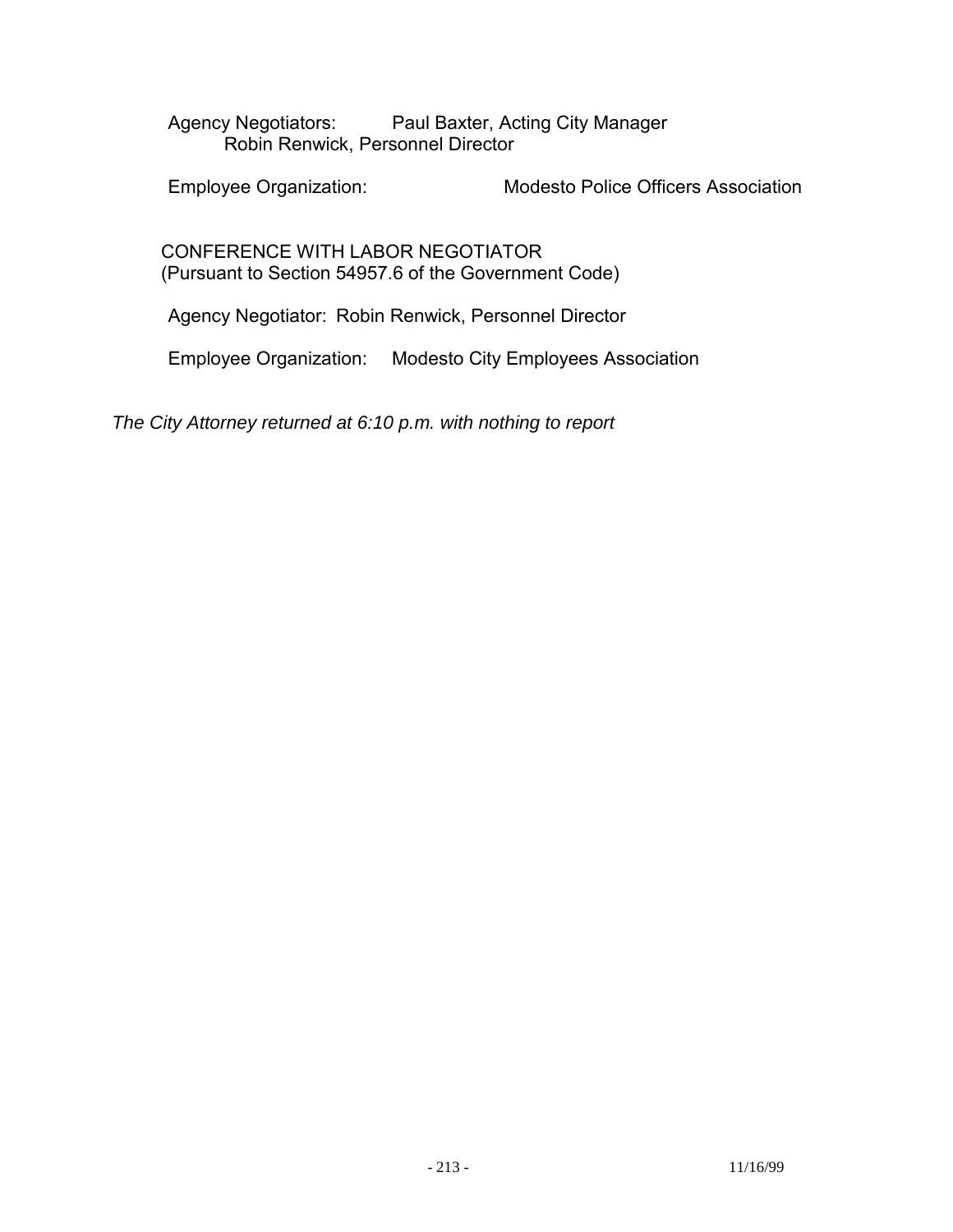# **MINUTES, Tuesday, November 23, 1999, at 7:00 p.m.**

Roll Call – Present: Councilmembers Conrad, Dobbs, Fisher, Friedman, Serpa, Smith, Mayor Lang

Absent: None

CONSENT ITEMS – ROLL CALL VOTE REQUIRED: Items 1-8 & 10-11  *Items #9 and #12 removed from consent.* 

**ACTION:** (Friedman/Smith, unan.)

#### ACKNOWLEDGEMENTS AND PRESENTATIONS

 Presentation of a Proclamation to Modesto Chamber of Commerce declaring December 7, 1999 as "Modesto Means Business Day."

**ACTION:** A proclamation was presented by Mayor Lang.

#### **CONSENT ITEMS**

#### **An item may be removed from consent and discussed at the request of an audience member or Councilmember.**

#### CONSENT

- 1. Approval of the minutes of the regular City Council meeting of November 16, 1999.
- **ACTION:** By motion (Friedman/Smith, unan.), approved the minutes of the regular City Council meeting of November 16, 1999.

**CONSENT** 

- 2. Consider authorizing call for bids for uniformed security guard services. (Suggested bid opening: December 21, 1999 at 11:00 a.m. Total estimated cost: \$151,100. Funds are budgeted.)
- **ACTION:** Res. 99-567 adopted (Friedman/Smith, unan.) authorizing call for bids for uniformed security guard services to be opened December 21, 1999 at 11:00 a.m.

CONSENT

- 3. Consider authorizing call for bids for furnishing linen services at eleven Fire Department locations. (Suggested bid opening: December 14, 1999 at 11:00 a.m. Total estimated cost: \$75,000. Funds are budgeted.)
- **ACTION:** Res. 99-568 adopted (Friedman/Smith, unan.) authorizing call for bids for furnishing linen services at eleven Fire Department locations to be opened on December 14, 1999 at 11:00 a.m.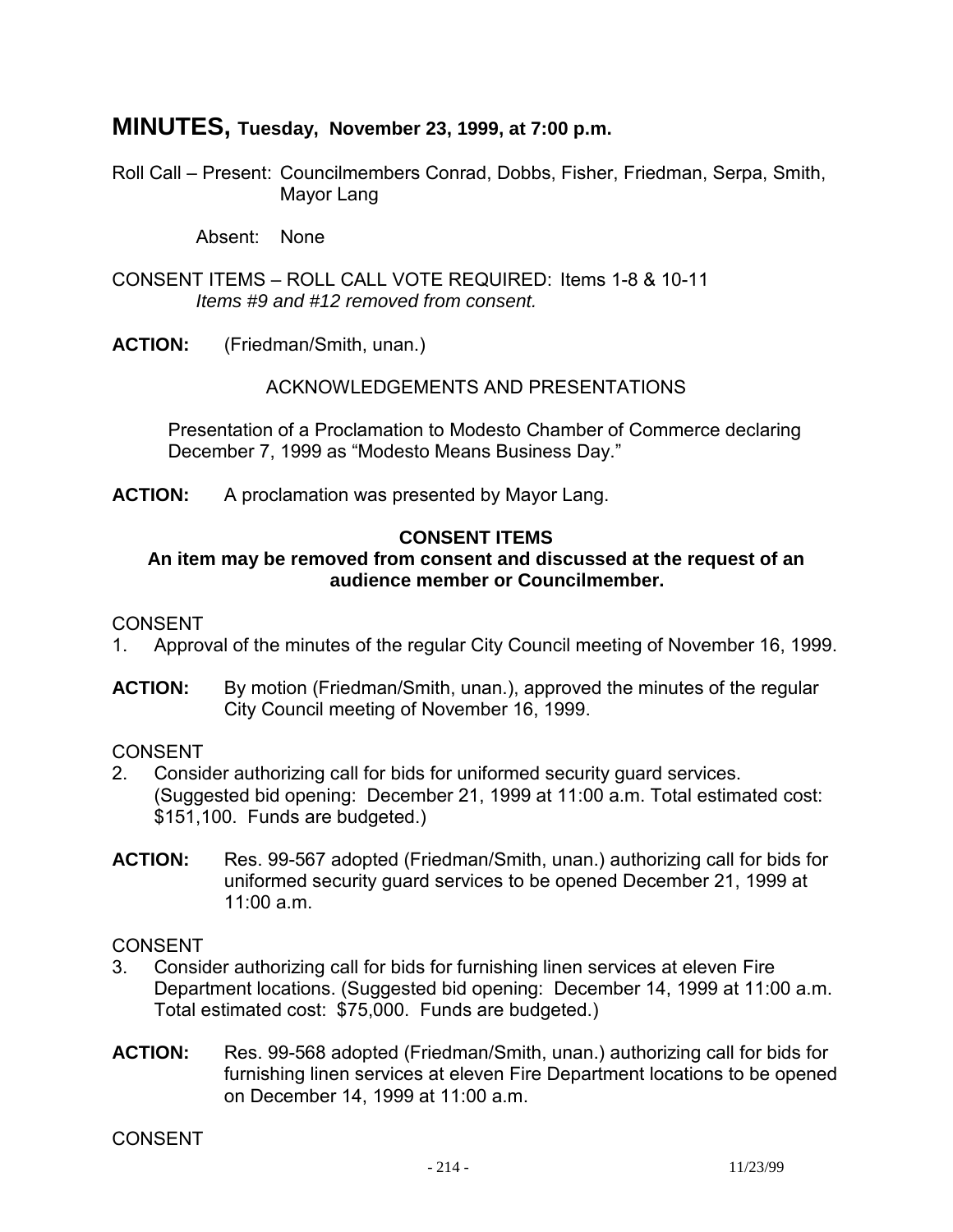- 4. Consider declaring as surplus 34 unclaimed bicycles accumulated at the Police Evidence and Property Room and authorizing sale by sealed bid, by auction, or sell as scrap.
- **ACTION:** Res. 99-569 adopted (Friedman/Smith, unan.) declaring as surplus 34 unclaimed bicycles accumulated at the Police Evidence and Property Room and authorizing sale by sealed bid, by auction, or sell as scrap.

## CONSENT

- 5. Consider declaring eleven vehicles as surplus and authorizing sale by sealed bid, auction negotiation, or scrap.
- **ACTION:** Res. 99-570 adopted (Friedman/Smith, unan.) declaring eleven vehicles as surplus and authorizing sale by sealed bid, auction negotiation, or scrap.

# CONSENT

- 6. Consider waiving formal bid procedures and authorize the straight lease, with option to purchase, of one Xerox printer and controller through Xerox Corporation for a total cost of \$362,164.71, including tax and service charge; consider authorizing the City Manager to sign a six-year straight lease agreement with Xerox Corporation from the Partnership Agreement between Xerox Corporation and the County of Los Angeles.
- **ACTION:** Res. 99-571 adopted (Friedman/Smith, unan.) waiving formal bid procedures and authorizing the lease, with option to purchase.

Res. 99-572 adopted (Friedman/Smith, unan.) authorizing the City Manager to sign a six-year straight lease agreement with Xerox Corporation.

# CONSENT

- 7. Consider approving changes to Celebration of Lights Holiday Parade and Tree Lighting requested by AMFM, Inc., B93.1.
- **ACTION:** Res. 99-573 adopted (Friedman/Smith, unan.) approving changes to Celebration of Lights Holiday Parade and Tree Lighting requested by AMFM, Inc., B93.1, and rescinding Res. 96-685.

- 8. Consider authorizing City Manager to execute an amendment to the agreement with URS Greiner Woodward Clyde providing a Project Study Report and a Seismic Analysis of the 7<sup>th</sup> Street Bridge, and consider amending the budget to estimate additional Federal funds and appropriate Gas Tax Reserves to fully fund the project.
- **ACTION:** Res. 99-574 adopted (Friedman/Smith, unan.) authorizing City Manager to execute an amendment to the agreement with URS Greiner Woodward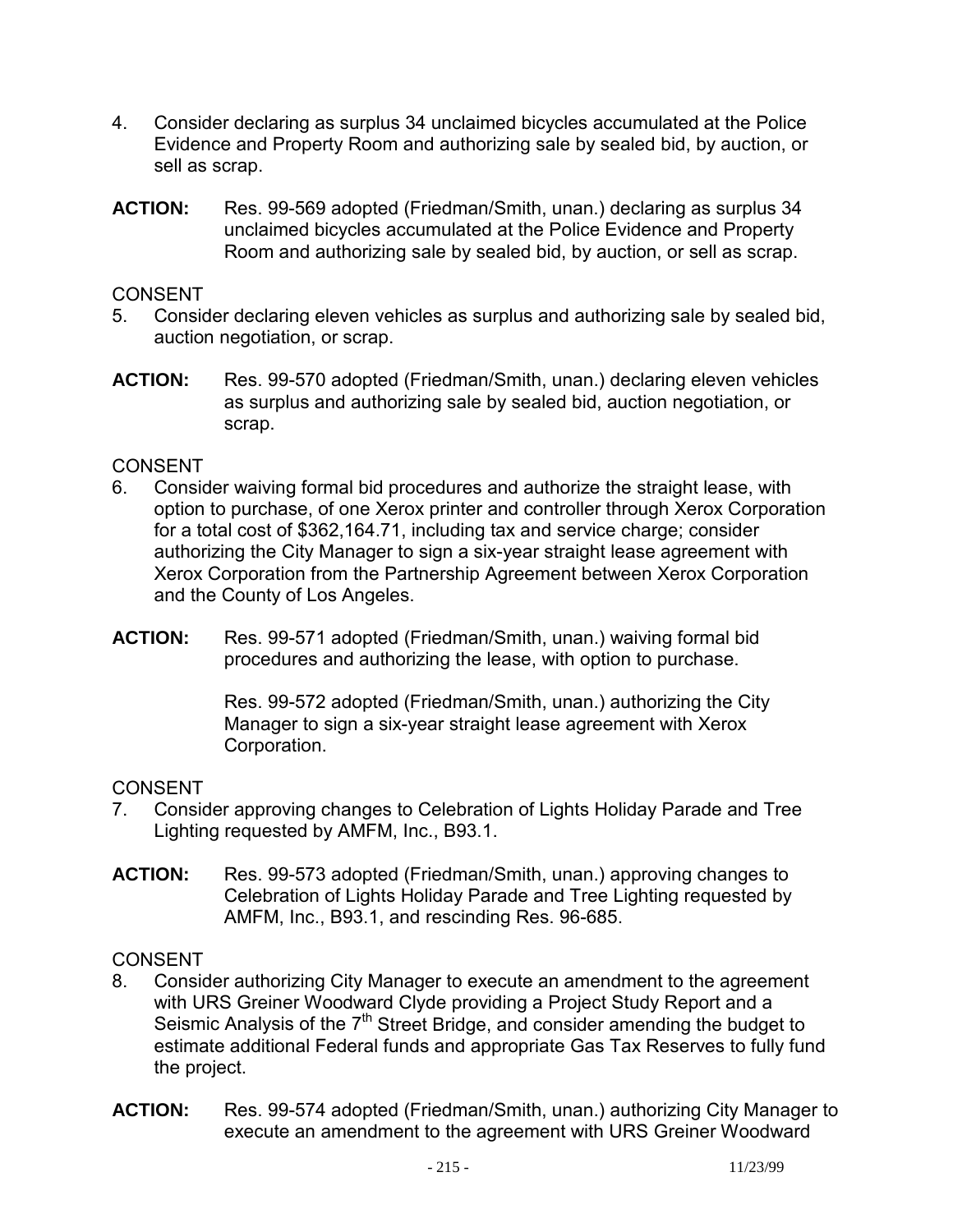Clyde providing a Project Study Report and a Seismic Analysis of the  $7<sup>th</sup>$ Street Bridge.

Res. 99-575 adopted (Friedman/Smith, unan.) amending the budget to estimate additional Federal funds and appropriate Gas Tax Reserves to fully fund the project study report and a seismic analysis of the  $7<sup>th</sup>$  Street Bridge.

## *Item #9 removed from Consent*

- 9. Consider approving Letter of Agreement amending the Memorandum of Understanding with (Modesto City Employees Association) MCEA regarding the Performance Evaluation System.
- **ACTION:** Res. 99-576 adopted (Dobbs/Friedman, unan.) approving Letter of Agreement amending the Memorandum of Understanding with (Modesto City Employees Association) MCEA regarding the Performance Evaluation System.

# CONSENT

- 10. Consider approval of the final map of Kensington Park Unit No. 1 Subdivision and authorizing the City Manager to sign an agreement with the subdividers as required by Section 4-4.604(c) of the Municipal Code. (Owners: Florsheim Bros.)
- **ACTION:** Res. 99-577 adopted (Friedman/Smith, unan.) approving the final map of Kensington Park Unit No. 1 Subdivision and authorizing the City Manager to sign an agreement with the subdividers as required by Section 4- 4.604(c) of the Municipal Code.

# CONSENT

- 11. Consider approval of the final map of Fernwood Phase One Subdivision and authorizing the City Manager to sign an agreement with the subdividers as required by Section 4-4.604(c) of the Municipal Code. (Owners: Robert A. Beck and Virginia H. Beck)
- **ACTION:** Res. 99-578 adopted (Friedman/Smith, unan.) approving the final map of Fernwood Phase One Subdivision and authorizing the City Manager to sign an agreement with the subdividers as required by Section 4-4.604(c) of the Municipal Code.

# *Item #12 removed from Consent*

- 12. Consider waiving formal bid procedures and authorize the purchase of golf operations management software and a four-year system support/upgrade agreement from Fairway Systems, Inc. for a total cost of \$117,863.
- **ACTION:** Res. 99-579 adopted (Conrad/Smith, unan.) waiving formal bid procedures and authorize the purchase of golf operations management software and a four-year system support/upgrade agreement from Fairway Systems, Inc.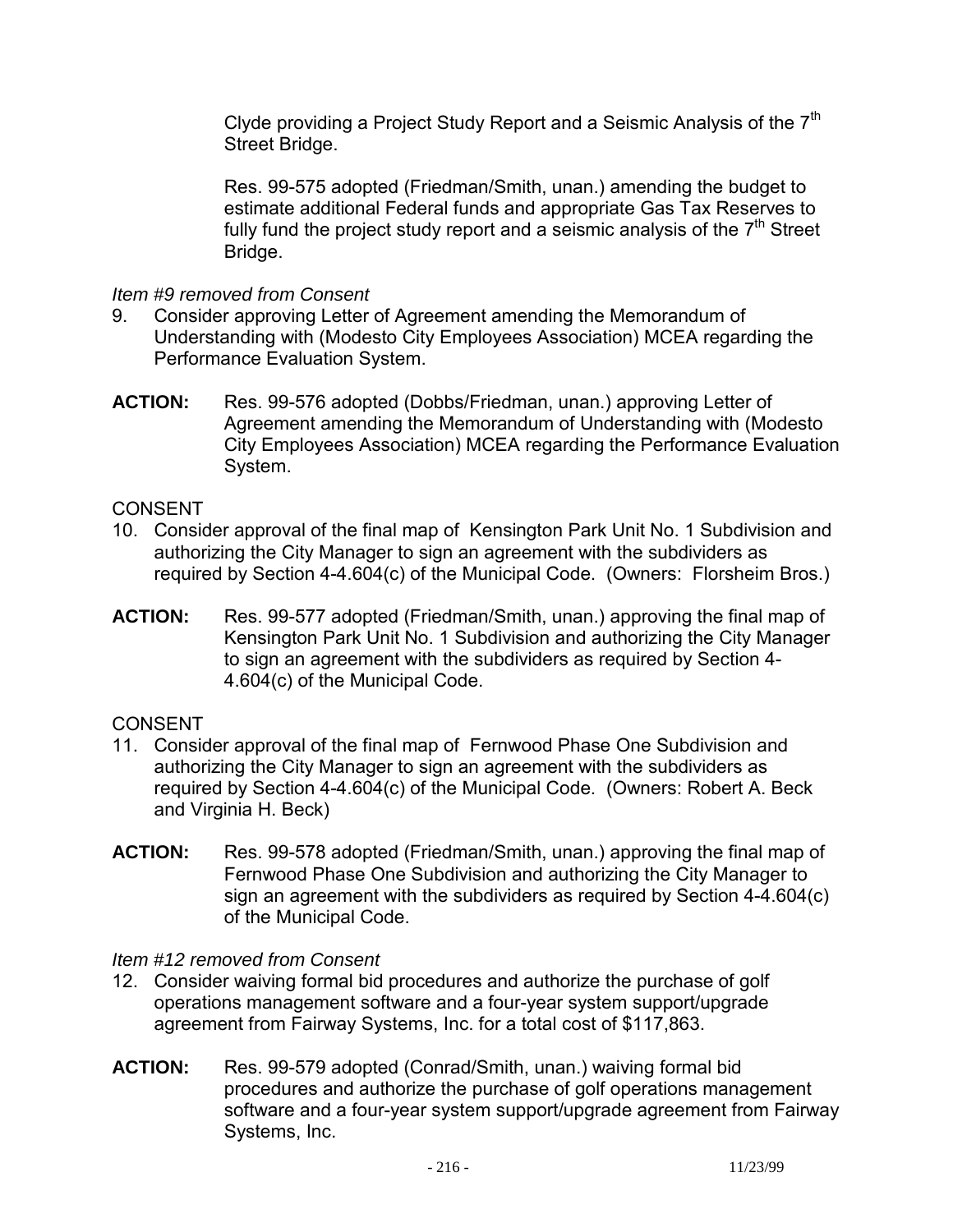# NEW BUSINESS

- 13. Consider designating voting delegates and alternate voting delegates at the Annual Congress of Cities, November 30 – December 4, 1999, in Los Angeles, California.
- **ACTION:** By motion (Lang/Fisher, unan), designated Councilmember Serpa as a voting delegate and Vice Mayor Smith as an alternate voting delegate at the Annual Congress of Cities, November 30 – December 4, 1999, in Los Angeles, California.
- 14. First Quarter Budget Status Report Fiscal Year 1999-00 Budget.
- **ACTION:** By motion (Fisher/Friedman, unan.), acknowledged receipt of First Quarter Budget Status Report.

Res. 99-580 adopted amending the Fiscal Year 1999-00 Budget and reestimating revenue for Fiscal Year 1999-00 Budget.

- 14A. Consider waiving Building Inspection Fees for one unit (1328 Don West Court) for habitat for Humanity, as requested by Councilmember Fisher.
- **ACTION:** By motion (Conrad/Smith, unan.) accepted staff recommendation to charge the \$240 fee.

#### ORAL COMMUNICATIONS

 Councilmember Serpa commented on the Mayor's statement in a Modesto Bee article and expenses of the Mayor.

 Dale Gene Williams commented on a grant and CDBG program in regard to Prescott Estates.

#### **MISCELLANEOUS**

- 15. APPOINTMENTS
	- Lan dmark Preservation Commission
- **ACTION:** No appointment made at this time.
	- Boar d of Zoning Adjustment
- **ACTION:** Res. 99-581 adopted (Dobbs/Friedman, unan.) appointing Mike Rego to the Board of Zoning Adjustment.

Equal Opportunity & Disabilities Commission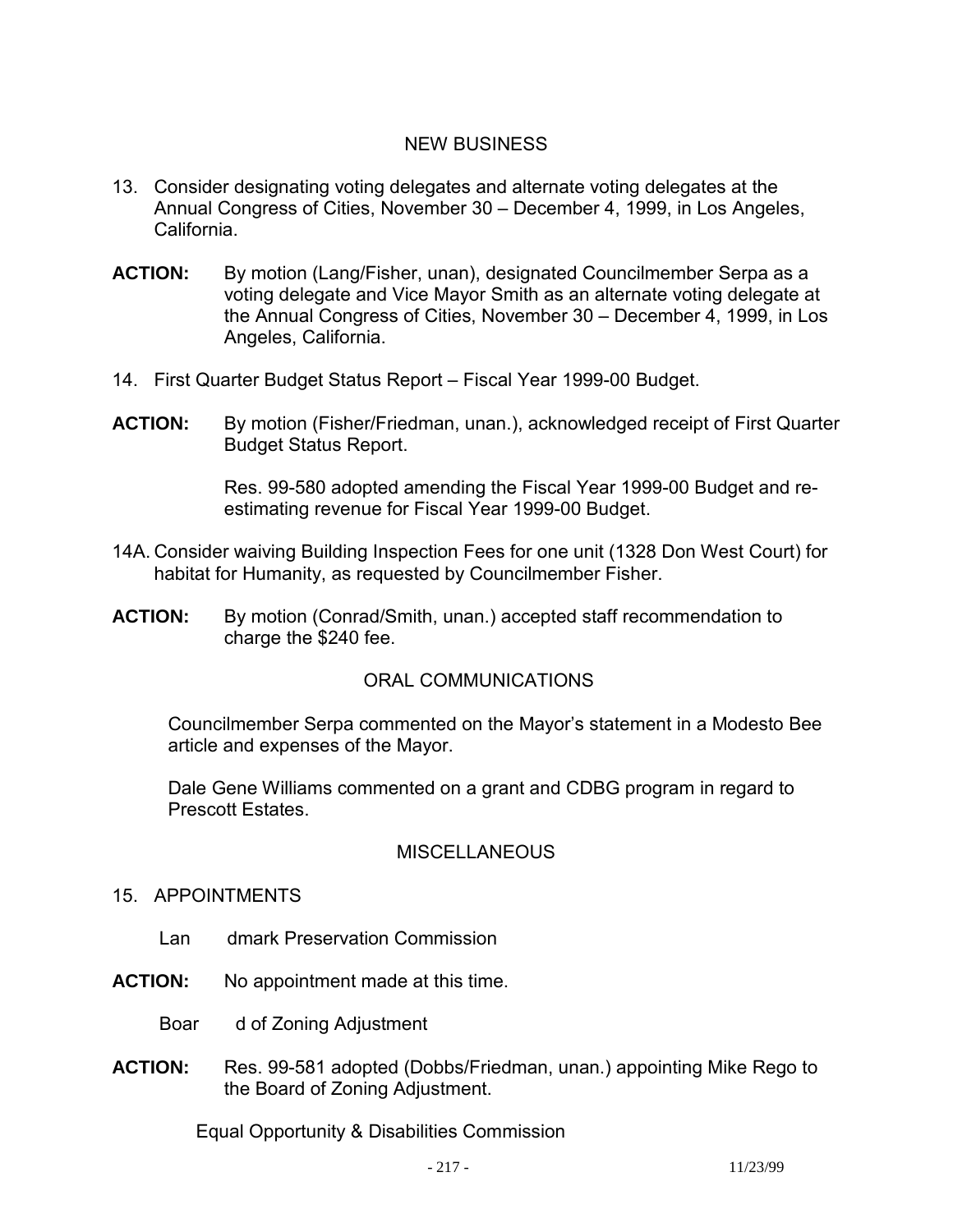**ACTION:** Res. 99-582 adopted (Dobbs/Friedman, unan.) appointing John Erwin and Jackie Deabler to the Equal Opportunity & Disabilities Commission.

Local Cable Programming Committee

**ACTION:** Res. 99-583 adopted (Dobbs/Friedman, unan.) appointing Edward Gamino and Sharron Paukert to the Local Cable Programming Committee.

# MATTERS TOO LATE FOR THE AGENDA

None.

# ADJOURNMENT

The meeting adjourned to Closed Session at 8:40 p.m.

#### *CLOSED SESSION*

The business to be discussed consisted of:

CONFERENCE WITH LEGAL COUNSEL – ANTICIPATED LITIGATION

 Significant exposure to litigation pursuant to subdivision (b) of Section 54956.9 of the Government code: One case.

The City Attorney returned at 9:45 p.m. and announced that no reportable action had been taken.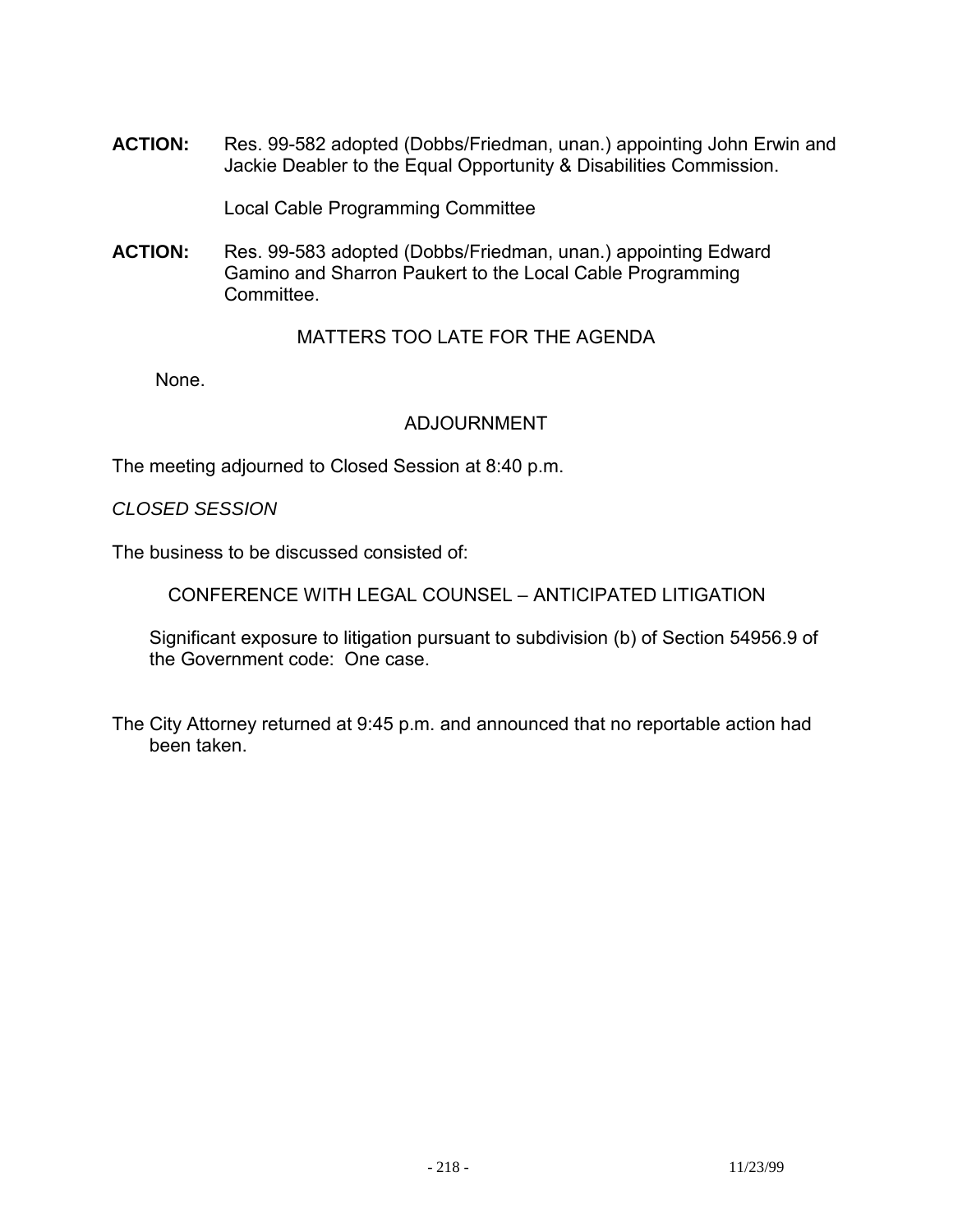# **MINUTES, Tuesday, December 7, 1999, at 4:00 p.m.**

Roll Call – Present: Councilmembers Conrad, Dobbs, Fisher, Friedman, Serpa, Smith, Mayor Lang

Absent: None

CONSENT ITEMS – ROLL CALL VOTE REQUIRED: Items 1-4, 6, 8-10

Items 5 and 7 removed from Consent

**ACTION:** (Dobbs/Fisher, unan.)

#### ACKNOWLEDGEMENTS AND PRESENTATIONS

None

#### **CONSENT ITEMS**

### **An item may be removed from consent and discussed at the request of an audience member or Councilmember.**

# CONSENT

- 1. Approval of the minutes of the regular City Council meeting of November 23, 1999.
- **ACTION**: By motion, (Dobbs/Fisher, unan.), approved the minutes of the regular City Council meeting of November 23, 1999.

#### **CONSENT**

2. Final adoption of:

 Ord. No. 3161-C.S. amending Section 28-3-9 of the Zoning Map to rezone from Neighborhood Commercial Zone, C-1, to Planned Development Zone, P-D(539), property located on the north side of Scenic Drive west of Coffee Road.

 Ord. No. 3162-C.S. relating to the extension of the term of the Cable Communication System Franchise.

**ACTION**: By motion, (Dobbs/Fisher, unan.) approved final adoption of Ord. No. 3161-C.S. and Ord. No. 3162-C.S.

#### CONSENT

3. Consider awarding contract for the Ninth Street outfall project to Mozingo Construction Company for \$632,187; consider amending the budget to fully fund the project; consider authorizing the City Manager to sign an easement agreement on behalf of the City, allowing the Ninth Street outfall to be constructed and maintained on Tuolumne River Regional Park property.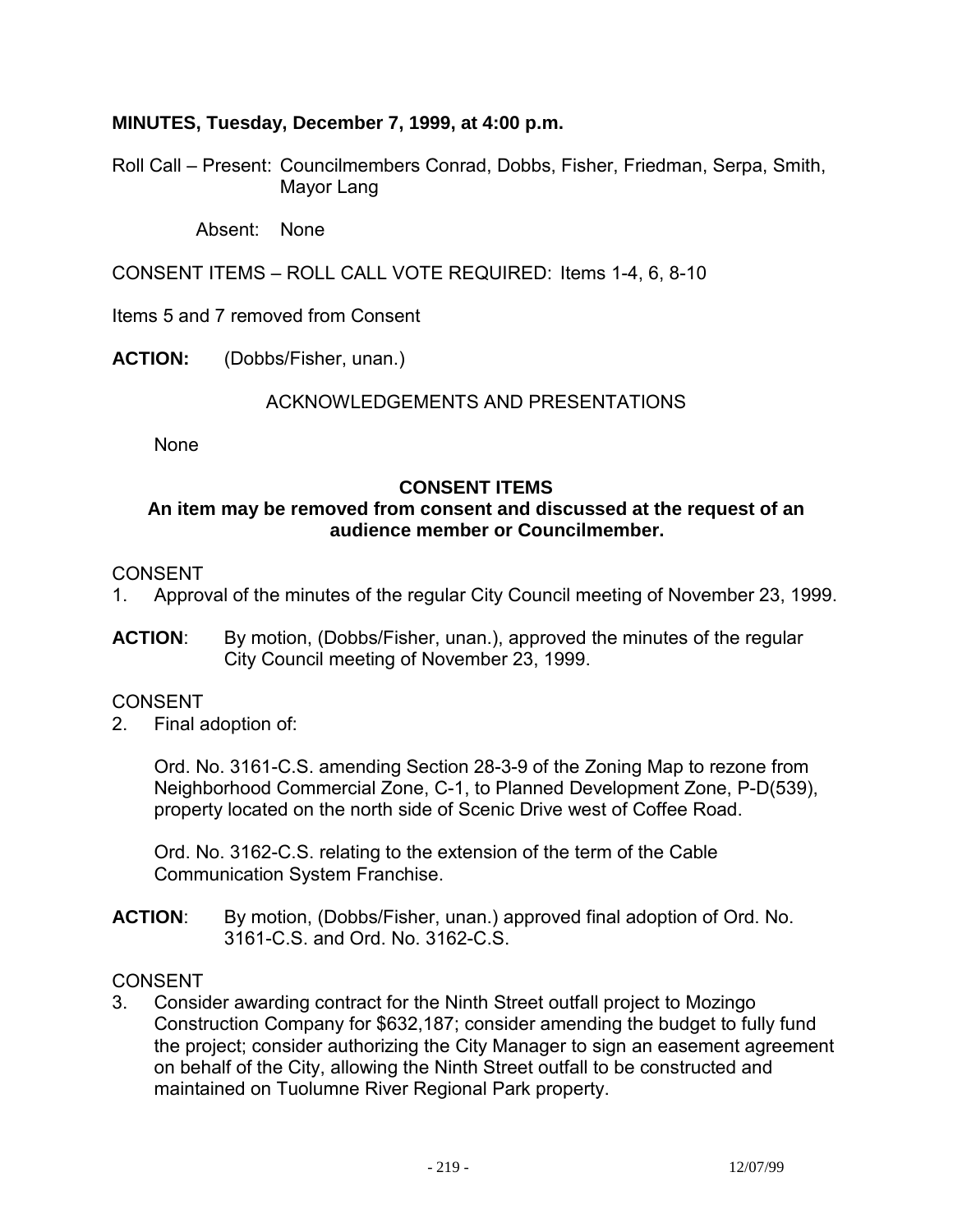**ACTION**: Res. 99-584 adopted (Dobbs/Fisher, unan.) awarding contract for the Ninth Street outfall project to Mozingo Construction Company.

> Res. 99-585 adopted (Dobbs/Fisher, unan.) amending the budget to fully fund the project of the Ninth Street outfall project to Mozingo Construction **Company**

> Res. 99-586 adopted (Dobbs/Fisher, unn.) authorizing the City Manager to sign an easement agreement

# CONSENT

- 4. Consider amending Resolution No. 99-521 authorizing the sale of surplus used furniture by auction to read that property may be offered to non-profit agencies approved by HUD and allowing for the disposal of any remaining used furniture.
- **ACTION**: Res. 99-587 adopted (Dobbs/Fisher,unan.) amending Resolution No. 99- 521.

# REMOVED FROM CONSENT

- 5. Consider declaring Howk Systems primary low bidder and primary contractor, Amerine Systems, Inc. second low bidder and secondary contractor, and Conco-West, Inc. third low bidder and third contractor, and authorizing the purchase of pump repair services for Fiscal Year 1999-2000 for a total price of \$200,000; and authorizing the purchase of pump repair services for an addition two years up to and including June 30, 2000.
- **ACTION**: Res. 99-588 adopted (Serpa/Friedman, unan.) declaring Howk Systems primary low bidder and primary contractor, Amerine Systems, Inc. second low bidder and secondary contractor, and removing third low bidder.

# **CONSENT**

- 6. Consider increasing the scope of the Rockwell Replacement/Addition 1999-2000 project to include 25 new locations; consider approving an appropriation transfer to fully fund the project; and consider authorizing the Engineering and Transportation Director to execute a change order for \$125,000.
- **ACTION**: Res. 99-589 adopted (Dobbs/Fisher, unan.) increasing the scope of the Rockwell Replacement/Addition 1999-2000 project.

Res. 99-590 adopted (Dobbs/Fisher, unan.) authorizing the Engineering and Transportation Director to execute a change order for \$125,000 for Rockwell Replacement/Addition 1999-2000 project to include 25 new locations.

Res. 99-591 adopted (Dobbs/Fisher, unan.) approving an appropriation transfer to fully fund the project the Rockwell Replacement/Addition 1999- 2000 project to include 25 new locations.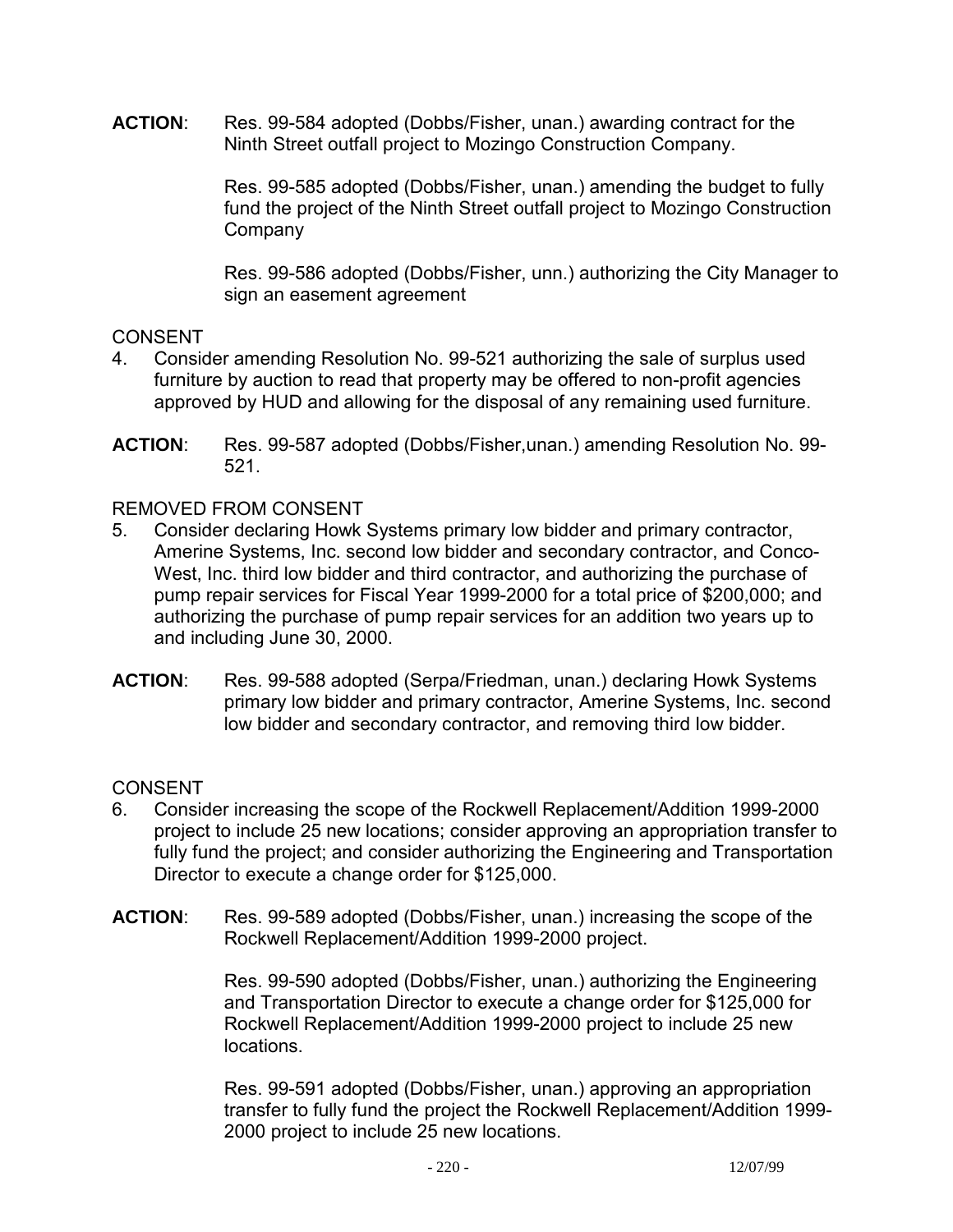# REMOVED FROM CONSENT

7. Consider approving agreement with Bee Haven Apiaries, Inc. for the lease of property at the ranch on the San Joaquin River flood plain area at the Secondary Treatment Plant.

**ACTION**: Res. 99-592 (Fisher/Friedman, unan.) adopted approving agreement.

# CONSENT

8. Consider approving an agreement with Ali M. Saad and Nagi Y. Abdulla for the acquisition of their property located at 1122 Needham Street, the Qwikserv Market, for the Kansas/Needham overcrossing project.

**ACTION**: Res. 99-593 (Dobbs/Fisher, unan.) adopted approving agreement.

# CONSENT

- 9. Consider approving a lease agreement with Michael and Tammy Cuhna for the former well site located at Tenth and Needham Street.
- **ACTION**: Res. 99-594 (Dobbs/Fisher, unan.) adopted approving agreement.

# CONSENT

10. Consider approving a lease agreement with the Confederate Air Force for the use of office space in the Airport's old administration building.

**ACTION**: Res. 99-595 adopted (Dobbs/Fisher, unan.) approving lease agreement.

# NEW BUSINESS

- 11. Consider approving an agreement with the Beals Group for \$110,000 for a feasibility study for a regional sports complex; consider authorizing the Acting City Manager to sign an application and related documents for \$25,715 in grant funding from the Beals Group to partially offset cost of study; consider approving an appropriation transfer; and consider amending the budget to estimate \$50,000 in additional revenue from Stanislaus County.
- **ACTION**: Res. 99-596 adopted (Smith/Dobbs, unan.) approving an agreement with the Beals Group for \$110,000 for a feasibility study for a regional sports complex.

Res. 99-597 adopted (Smith/Dobbs, unan.) authorizing the Acting City Manager to sign an application and related documents for \$25,715 in grant funding from the Beals Group to partially offset cost of study.

Res. 99-598 adopted (Smith/Dobbs, unan.) approving an appropriation transfer.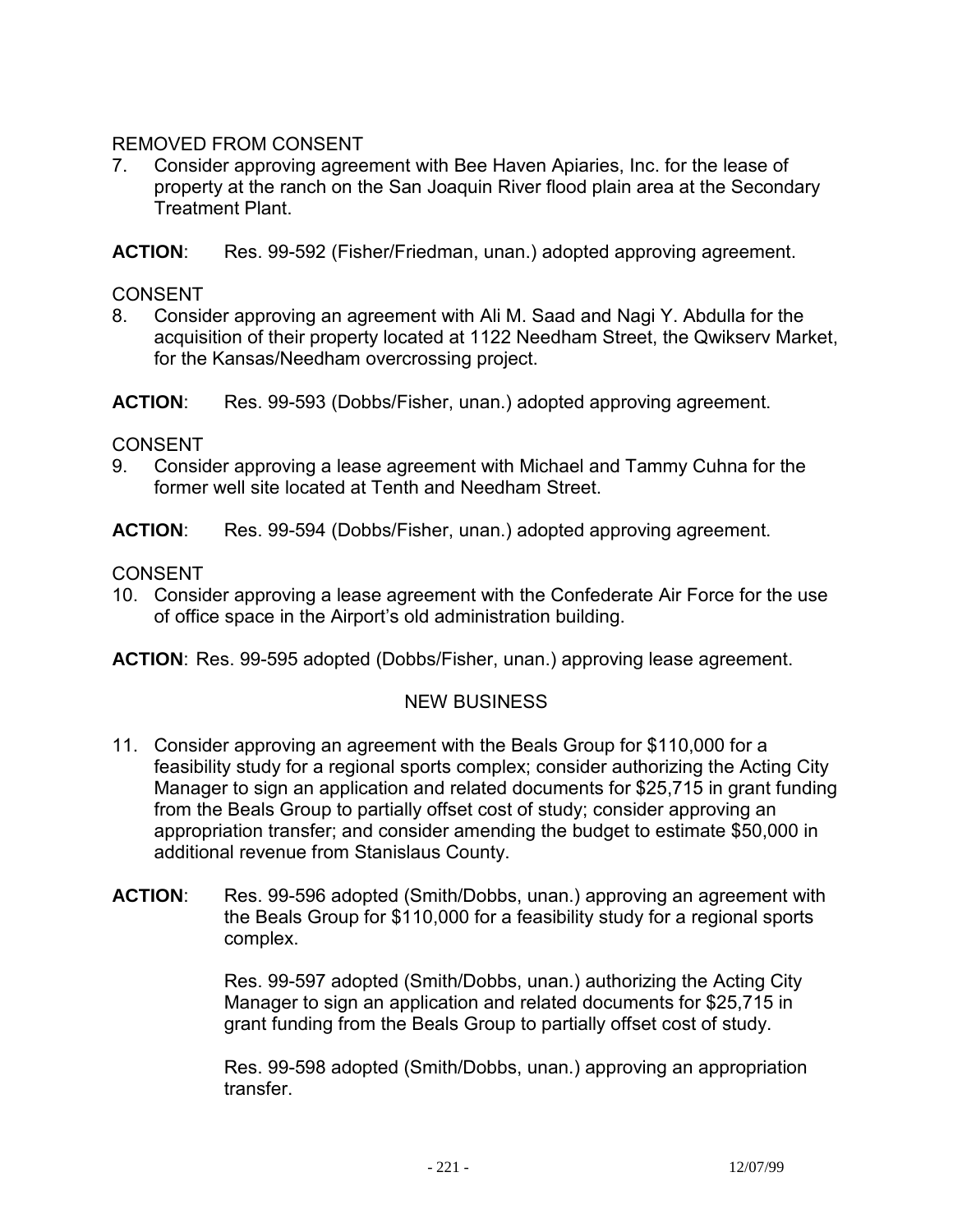Res. 99-599 adopted (Smith/Dobbs, unan.) amending the budget to estimate \$50,000 in additional revenue from Stanislaus County.

- 12. Consider approving a property acquisition loan to Homes 2000 to assist with the purchase of property at 2129 Chrysler Drive, Unit No. 1 in Prescott Estates and authorizing the City Manager to execute all required loan documents.
- **ACTION**: Res. 99-600 adopted (Friedman/Dobbs, majority; Serpa, no) approving a property acquisition loan to Homes 2000 to assist with the purchase of property at 2129 Chrysler Drive, Unit No. 1 in Prescott Estates and authorizing the City Manager to execute all required loan documents.
- 13. Consider awarding contract for the Pelandale Expressway irrigation relocation project to Steel River, Inc. for \$311,069; consider amending the budget to fully fund the project.
- **ACTION**: Res. 99-601 adopted (Dobbs/Friedman, unan.) awarding contract for the Pelandale Expressway irrigation relocation project to Steel River, Inc.

Res. 99-602 adopted (Dobbs/Friedman, unan.) amending the budget to fully fund the Pelandale Expressway irrigation relocation project.

- 14. Consider awarding contract for the Pelandale Expressway Phase 1B and 1C to George Reed, Inc; consider adopting findings based on the Initial Study of the Modesto Urban Area General Master Environmental Impact Report; consider amending the budget to decrease revenue and fully fund the project.
- **ACTION**: Res. 99-603 adopted (Dobbs/Friedman, majority; Serpa no) awarding contract for the Pelandale Expressway – Phase 1B and 1C to George Reed, Inc.

Res. 99-604 adopted (Dobbs/Friedman, majority; Serpa, no) adopting findings based on the Initial Study of the Modesto Urban Area General Master Environmental Impact Report for the Pelandale Expressway – Phase 1B and 1C project.

Res. 99-605 (Dobbs/Friedman, majority; Serpa, no) adopted amending the budget to decrease revenue and fully fund the Pelandale Expressway – Phase 1B and 1C project.

ORAL COMMUNICATIONS

Tom Ronayne addressed Council regarding trust, conspiracy and morality.

 Dale Williams introduced the Board of Directors of the Residents' Association of Prescott Estates.

 Bob Shook commented on timely response of Council to residents, Council's preparedness, availability and response to ethnic diversity.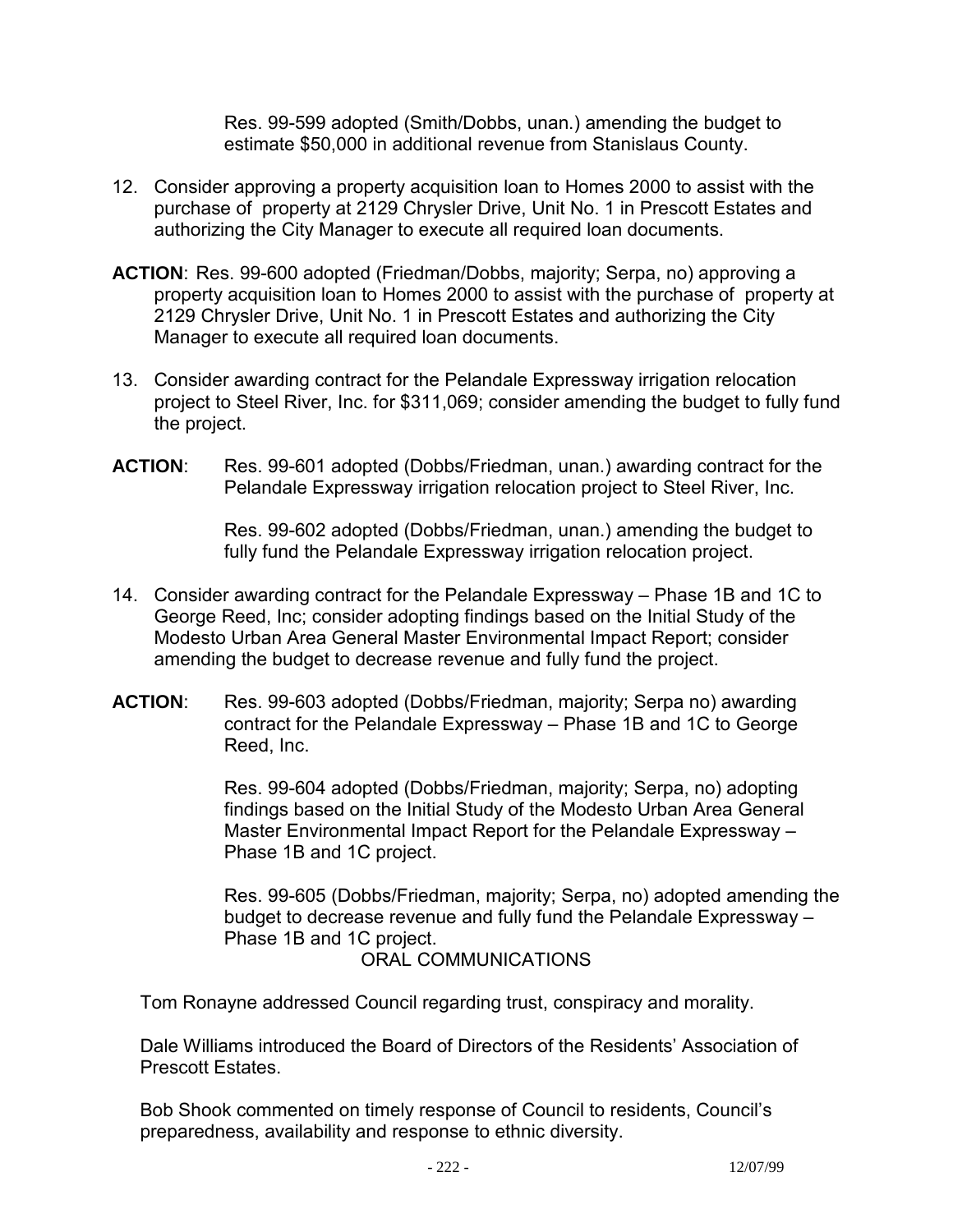Councilmember Smith reported on his attendance at the National League of Cities Conference and reviewed Welfare to Work Program and a logging system for Citizen complaints.

 Councilmember Serpa addressed cable coverage of Council meetings, use of City vehicles, Modesto Police officers per capita, Performing Arts Center expenditures, and his parking space at the former City Hall.

# MATTERS TOO LATE FOR THE AGENDA

None.

#### ADJOURNMENT

The meeting adjourned at 5:15 p.m.

CLOSED SESSION

 The meeting adjourned to a closed session in the Council Conference Room to consider the following:

CONFERENCE WITH LEGAL COUNSEL – EXISTING LITIGATION

 *Name of case: Rose Ortiz v. City of Modesto*  Workers Compensation Appeal Board Case No. STK 133761

CONFERENCE WITH LABOR NEGOTIATIOR

 Agency Negotiators: Paul Baxter, Acting City Manager Robin Renwick

Employee Organization: Modesto Police Officers Association

The City Attorney returned at 6:15 p.m. to report that the City Council approved by a 7 to 0 vote a lump sum payment of \$65,000 to settle the Workers Compensation Claim of Rose Ortiz.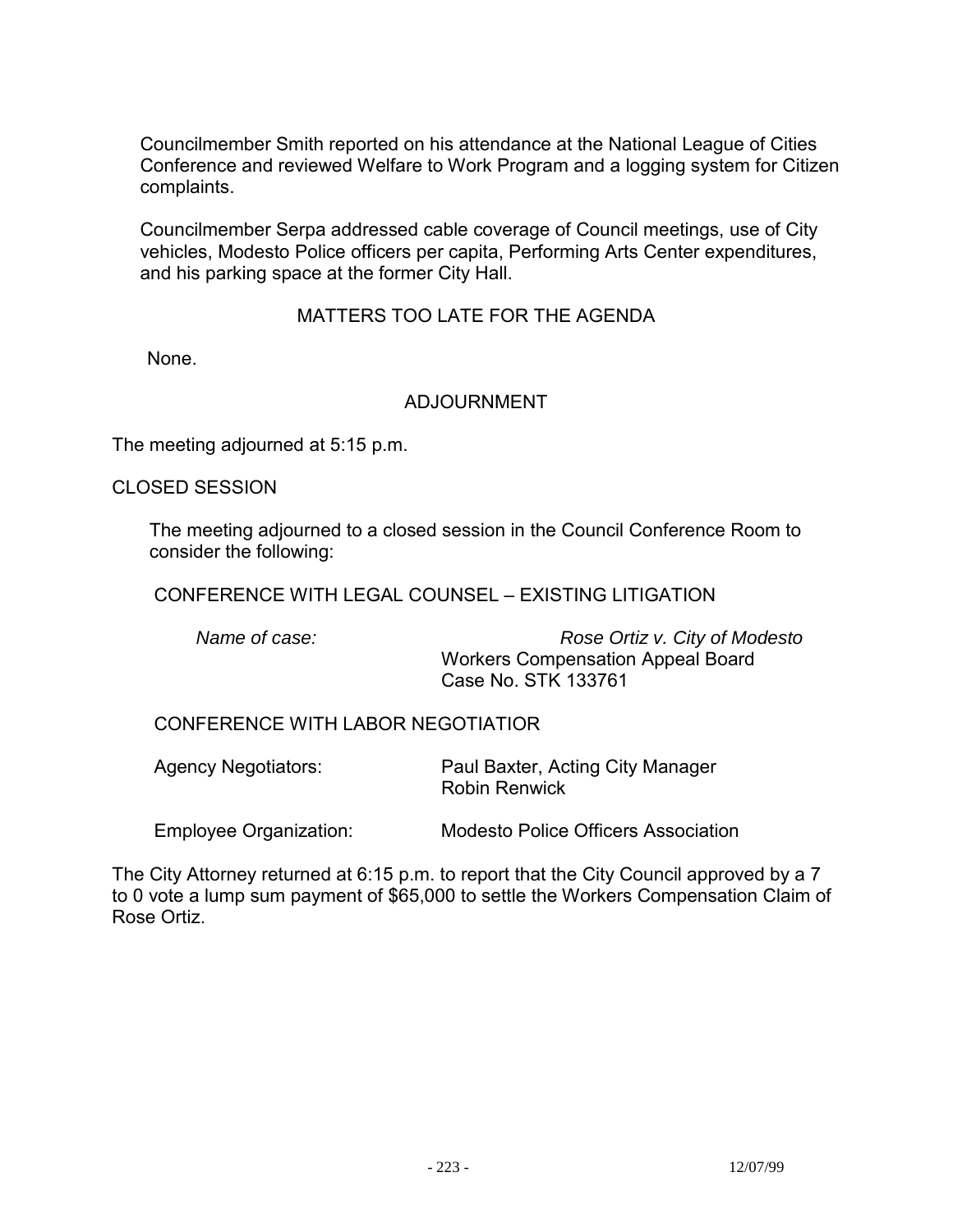# **MINUTES, Tuesday, December 14, 1999, at 7:00 p.m.**

Roll Call – Present: Councilmembers Conrad, Dobbs, Fisher, Friedman, Serpa, Smith, Mayor Lang

Absent: None

Item #21 dropped from the Agenda

CONSENT ITEMS – ROLL CALL VOTE REQUIRED: Items 1, 3-8, 11-15  *Items 2, 9 & 10 removed from Consent* 

**ACTION**: (Friedman/Dobbs, unan.)

#### ACKNOWLEDGEMENTS AND PRESENTATIONS

Presentation of Graffiti Rewards by Graffiti Reporting Rewards Committee.

**ACTION**: Officer Armendariz made presentations to citizens

#### **CONSENT ITEMS**

#### **An item may be removed from consent and discussed at the request of an audience member or Councilmember.**

#### **CONSENT**

- 1. Approval of the minutes of the regular City Council meeting of December 7, 1999.
- **ACTION:** By motion (Friedman/Dobbs, unan.), approved the minutes of the regular City Council meeting of December 7, 1999.

*Item #2 removed from Consent* 

2. Consider awarding contract for the installation of Traffic Signal at  $9<sup>th</sup>$  Street and Carver Road to Tennyson Electric for \$181,472; consider amending the budget to estimate additional federal grant revenue.

**ACTION**: By order of the Chair, continued to January 11, 2000.

#### CONSENT

- 3. Consider waiving formal bid procedures and authorizing the purchase of one Vac-Con Combination Sewer and Storm Drain Cleaner Truck from Municipal Maintenance Equipment from the City of Atwater contract for \$229,804.65.
- **ACTION**: Res. 99-606 adopted (Friedman/Dobbs, unan.) waiving formal bid procedures and authorizing the purchase of one Vac-Con Combination Sewer and Storm Drain Cleaner Truck from Municipal Maintenance Equipment from the City of Atwater.

**CONSENT**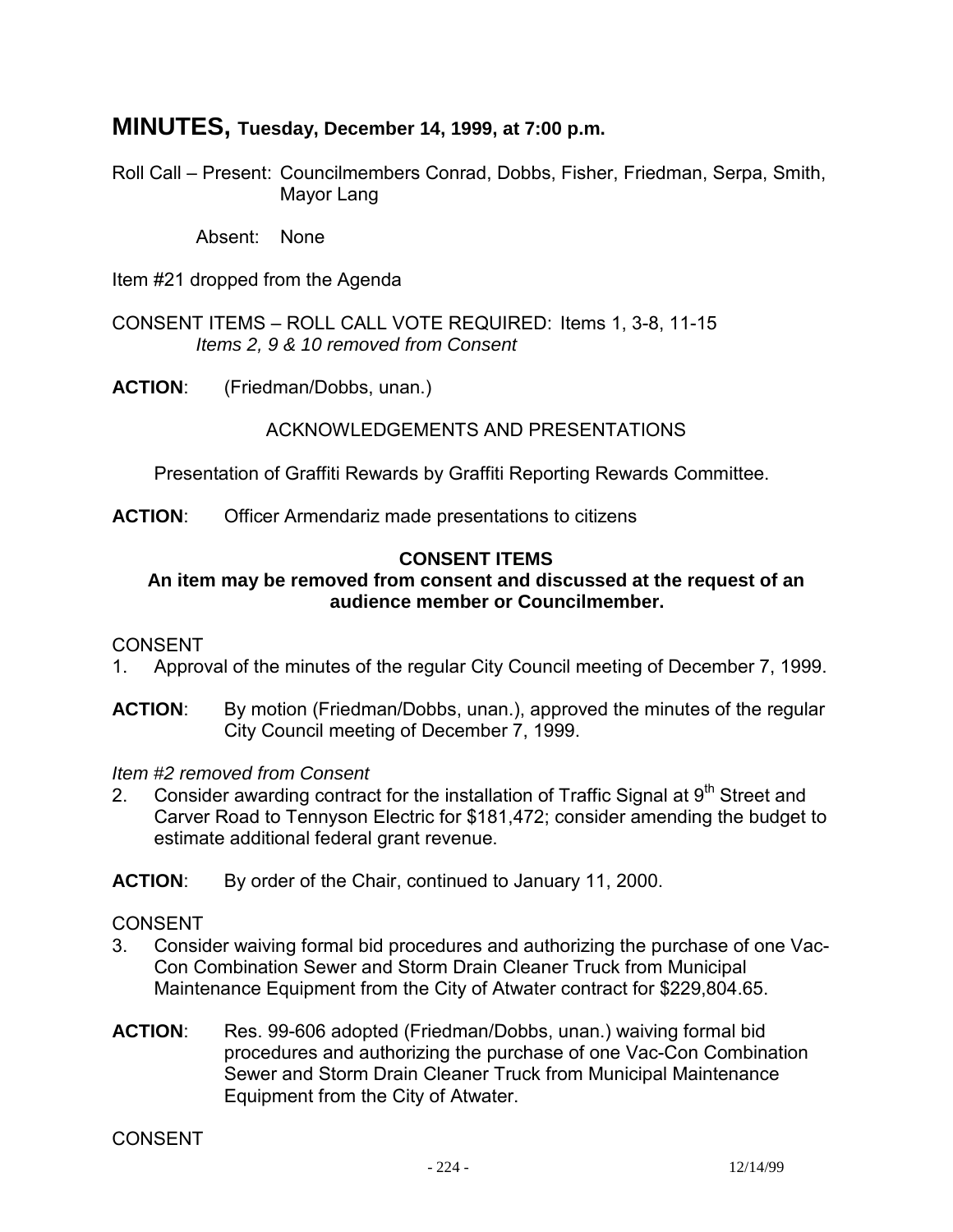- 4. Consider approving a lease agreement with Atmospherics, Inc. for the use of a small parcel of land at the Airport for weather equipment.
- **ACTION**: Res. 99-607 adopted (Friedman/Dobbs, unan.) approving a lease agreement with Atmospherics, Inc. for the use of a small parcel of land at the Airport for weather equipment.

### CONSENT

- 5. Consider approving a lease agreement with David E. and/or Carole L. Kamrar for property located at 121 Elm Street to house the Building Services Division.
- **ACTION**: Res. 99-608 adopted (Friedman/Dobbs, unan.) approving a lease agreement with David E. and/or Carole L. Kamrar for property located at 121 Elm Street to house the Building Services Division.

# **CONSENT**

- 6. Consider amending the Position Classification Plan to delete the classifications of Microfilm Services Supervisor, Assistant Parks & Recreation Director-Recreation, and Assistant Parks & Recreation Director-Civic Center; to add the job classifications of Deputy Director-Recreation & Neighborhoods and Deputy Director-Cultural & Enterprise Services; and to amend the job specification for Parking Lot Maintenance Crewleader; and consider amending the Class Range Table to establish a salary for the classifications of Deputy Director-Recreation & Neighborhoods, Deputy Director Cultural & Enterprise Services and Senior Waste Water Treatment Plant Operator.
- **ACTION**: Res. 99-609 adopted (Friedman/Dobbs, unan.) amending the Position Classification Plan to delete the classifications of Microfilm Services Supervisor, Assistant Parks & Recreation Director-Recreation, and Assistant Parks & Recreation Director-Civic Center; to add the job classifications of Deputy Director-Recreation & Neighborhoods and Deputy Director-Cultural & Enterprise Services; and to amend the job specification for Parking Lot Maintenance Crewleader.

Res. 99-610 adopted (Friedman/Dobbs, unan.) amending the Class Range Tables to establish a salary for the classifications of Deputy Director-Recreation & Neighborhoods, Deputy Director Cultural & Enterprise Services and Senior Waste Water Treatment Plant Operator.

### CONSENT

- 7. Consider amending the CIP to establish a new project for road construction adjacent to McKinney Colony Park.
- **ACTION**: Res. 99-611 adopted (Friedman/Dobbs, unan.) amending the CIP to establish a new project for road construction adjacent to McKinney Colony Park.

CONSENT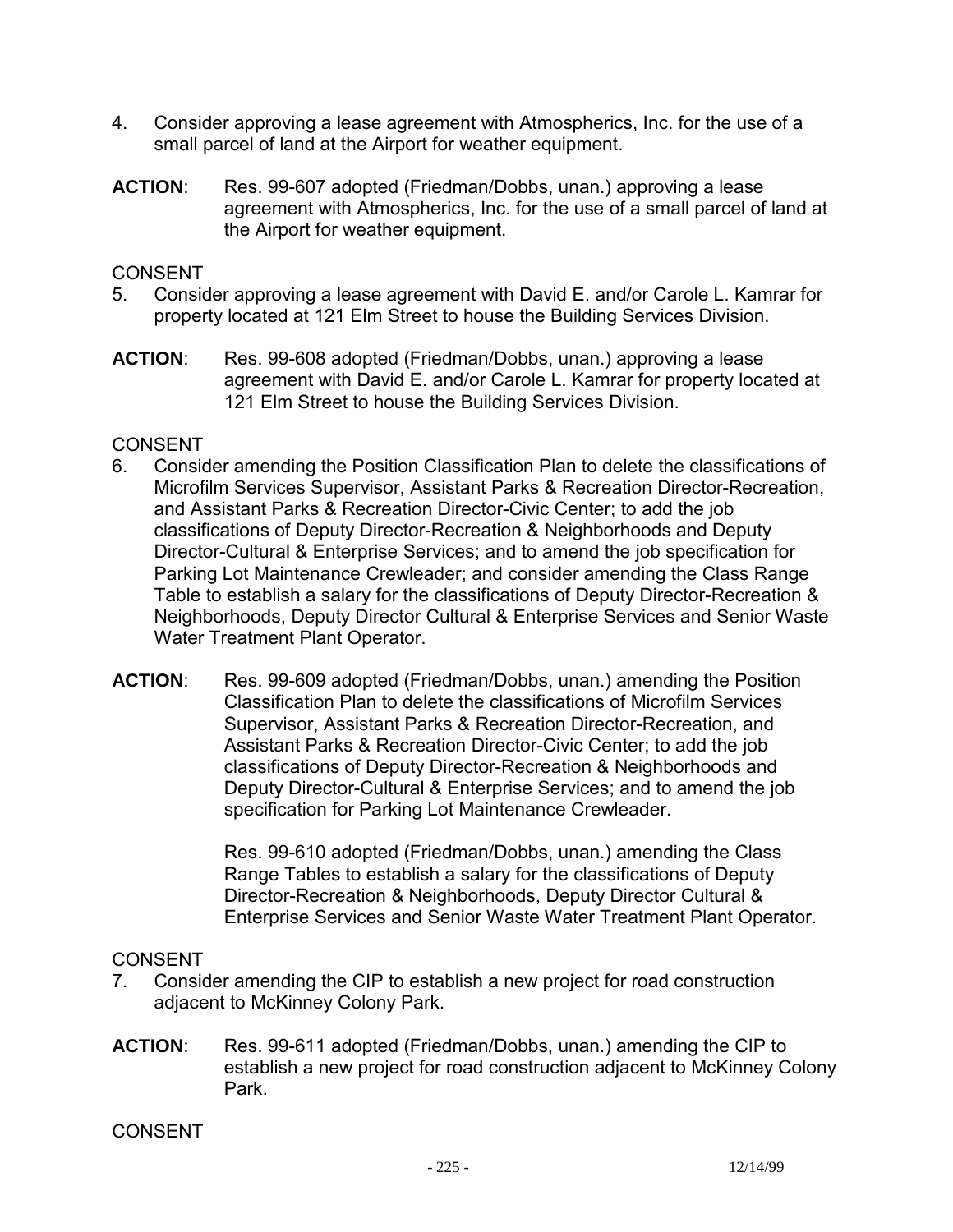- 8. Consider authorizing the City Manager to execute a new Stanislaus Drug Enforcement Agency Joint Powers Agreement.
- **ACTION**: Res. 99-612 adopted (Friedman/Dobbs, unan.) authorizing the City Manager to execute a new Stanislaus Drug Enforcement Agency Joint Powers Agreement.

# *Item #9 removed from Consent*

- 9. Consider approving agreement with William H. and Kim A. Miller for the acquisition of property needed for the Dry Creek Scenic Overlook project; and consider making environmental findings.
- **ACTION**: Res. 99-613 adopted (Friedman/Smith, unan.) approving agreement with William H. and Kim A. Miller for the acquisition of property needed for the Dry Creek Scenic Overlook project.

Res. 99-614 adopted (Friedman/Smith, unan.) making environmental findings

# *Item #10 removed from Consent*

- 10. Consider annexation of additional territory to the Village One Mello-Roos Community Facilities District No. 1996-1 (Annexation #3).
- **ACTION**: Res. 99-615 adopted (Friedman/Conrad, unan.) as a Resolution of Intention to Annex Territory to Village One Community Facilities District No. 1996-1.

# CONSENT

- 11. Consider accepting the improvements for Sereno Unit No. 1 Subdivision (formerly The Bluffs Subdivision) and authorize the City Clerk to file the Notice of Completion and to release securities upon expiration of statutory periods. (Owners: The Bluffs Senior Housing Development)
- **ACTION**: Res. 99-616 adopted (Friedman/Dobbs, unan.) accepting the improvements for Sereno Unit No. 1 Subdivision (formerly The Bluffs Subdivision) and authorize the City Clerk to file the Notice of Completion and to release securities upon expiration of statutory periods.

# CONSENT

- 12. Consider approval of the final map of Sereno Unit No. 2 Subdivision (formerly The Bluffs Subdivision) accepting the public improvements, and authorizing the City Manager to sign an agreement with the subdividers as required by Section 4- 4.604(c) of the Municipal Code. (Owners: The Bluffs Senior Housing Development)
- **ACTION**: Res. 99-617 adopted (Friedman/Dobbs, unan.) approving the final map of Sereno Unit No. 2 Subdivision (formerly The Bluffs Subdivision) accepting the public improvements, and authorizing the City Manager to sign an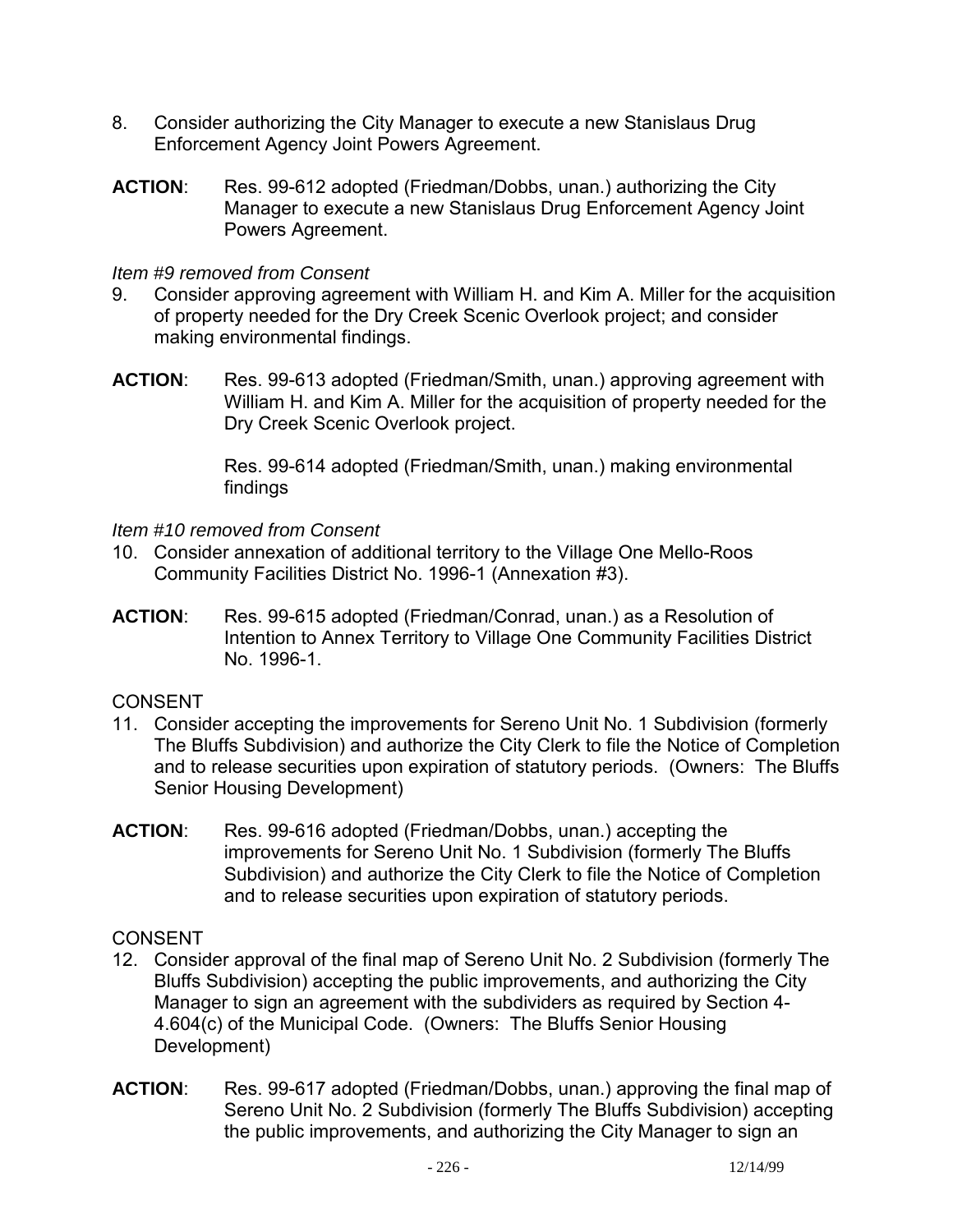agreement with the subdividers as required by Section 4-4.604(c) of the Municipal Code.

# CONSENT

- 13. Consider approval of the final map of Sereno Unit No. 4 Subdivision (formerly The Bluffs Subdivision) accepting the public improvements, and authorizing the City Manager to sign an agreement with the subdividers as required by Section 4- 4.604(c) of the Municipal Code. (Owners: The Bluffs Senior Housing Development)
- **ACTION**: Res. 99-618 adopted (Friedman/Dobbs, unan.) approving the final map of Sereno Unit No. 4 Subdivision (formerly The Bluffs Subdivision) accepting the public improvements, and authorizing the City Manager to sign an agreement with the subdividers as required by Section 4-4.604(c) of the Municipal Code.

#### CONSENT

- 14. Consider accepting the improvements for Millbrook Estates Unit No. 2 Subdivision and authorize the City Clerk to file the Notice of Completion and to release securities upon expiration of statutory periods. (Owners: Bright Development)
- **ACTION**: Res. 99-619 adopted (Friedman/Dobbs, unan.) accepting the improvements for Millbrook Estates Unit No. 2 Subdivision and authorize the City Clerk to file the Notice of Completion and to release securities upon expiration of statutory periods.

#### CONSENT

- 15. Consider conditional acceptance of the improvements for Almond Valley Subdivision and authorize the City Clerk to file the Notice of Completion and to release securities upon expiration of statutory periods. (Owners: Kaufman & Broad – Central Valley, Inc.)
- **ACTION**: Res. 99-620 adopted (Friedman/Dobbs, unan.) accepting with conditions the improvements for Almond Valley Subdivision and authorizing the City Clerk to file the Notice of Completion and to release securities upon expiration of statutory periods

#### **HEARINGS**

- 16. Hearing to consider an amendment to the Urban Area General Plan to redesignate 40 acres in the Kiernan/Carver Comprehensive Planning District from Business Park to Residential Uses. (Continued from October 26 and November 16, 1999 City Council meetings.)
- **ACTION**: By order of the Chair (voice vote), hearing continued to January 11, 2000 at 7:00 p.m.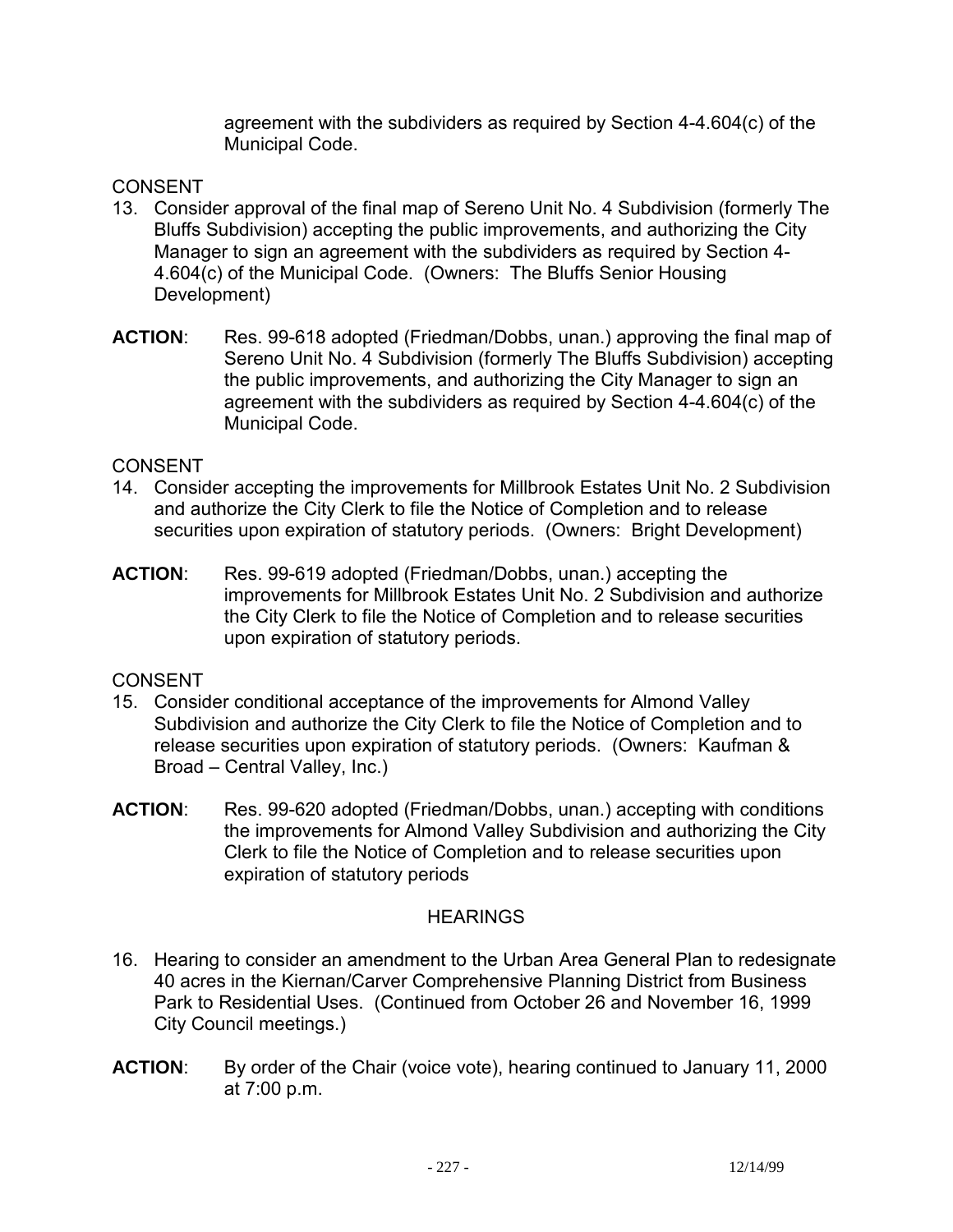- 17. Hearing to consider the application of Costa Limited Partners to rezone property located on the north side of Pelandale Avenue east of Sisk Road from Specific Plan-Overlay Zone to P-D(537) and P-D(540), to amend P-D(532) and P-D(537), and to consider three development agreements with Costa Limited Partners for the project.
- **ACTION**: By motion (Fisher/Friedman, majority; Serpa, no) hearing continued to December 16, 1999 at 4:00 p.m.

# *Councilmember Fisher left the meeting at 7:40 p.m.*

- 18. Hearing to consider designation of the dwelling located at 124 Sycamore Avenue as a Landmark Preservation Site. (Property owners: Dorothy and Arthur Scully)
- **ACTION**: By motion (Friedman/Dobbs, unan.; Fisher, absent), continued hearing to January 25, 2000 meeting.

# NEW BUSINESS

- 19. Consider approving a multi-year Memorandum of Understanding (MOU) between the City of Modesto and the Modesto Police Officers Association (MPOA).
- **ACTION**: Res. 99-621 adopted (Dobbs/Serpa, unan.; Fisher, absent) approving a multi-year Memorandum of Understanding (MOU) between the City of Modesto and the Modesto Police Officers Association (MPOA).
- 20. Consider endorsing redesign concepts as outlined in the Final Report of Human Resources System Redesign Recommendations.
- **ACTION**: Res. 99-622 adopted(Friedman/Smith, unan.; Fisher, absent) endorsing redesign concepts as outlined in the Final Report of Human Resources System Redesign Recommendations.

#### *Item #21 removed from Agenda*

- 21. Consider authorizing City Manager to execute an amendment to the Amended and Restated Service Agreement for the supply and acceptance of solid waste among the County of Stanislaus, the City of Modesto and Ogden Martin Systems of Stanislaus, Inc., the Communities Assignment Agreement for the Solid Waste-to-Energy Projects, and the Purchase Agreement for the Waste-to-Energy Project; and consider authorizing the City Manager to sign a letter agreement to reimburse Ogden Martin Systems of Stanislaus for expenses incurred in connection with the issuance of the 1999 Certificates of Participation and the Refunding of the 1990 Certificates.
- 22. Consider authorizing the City Manager to file a Trail Use Condition Request (railbanking) to the Surface Transportation Board to preserve the Virginia Avenue Railroad Corridor from Needham Street to Bangs Avenue for use as a Class I Bike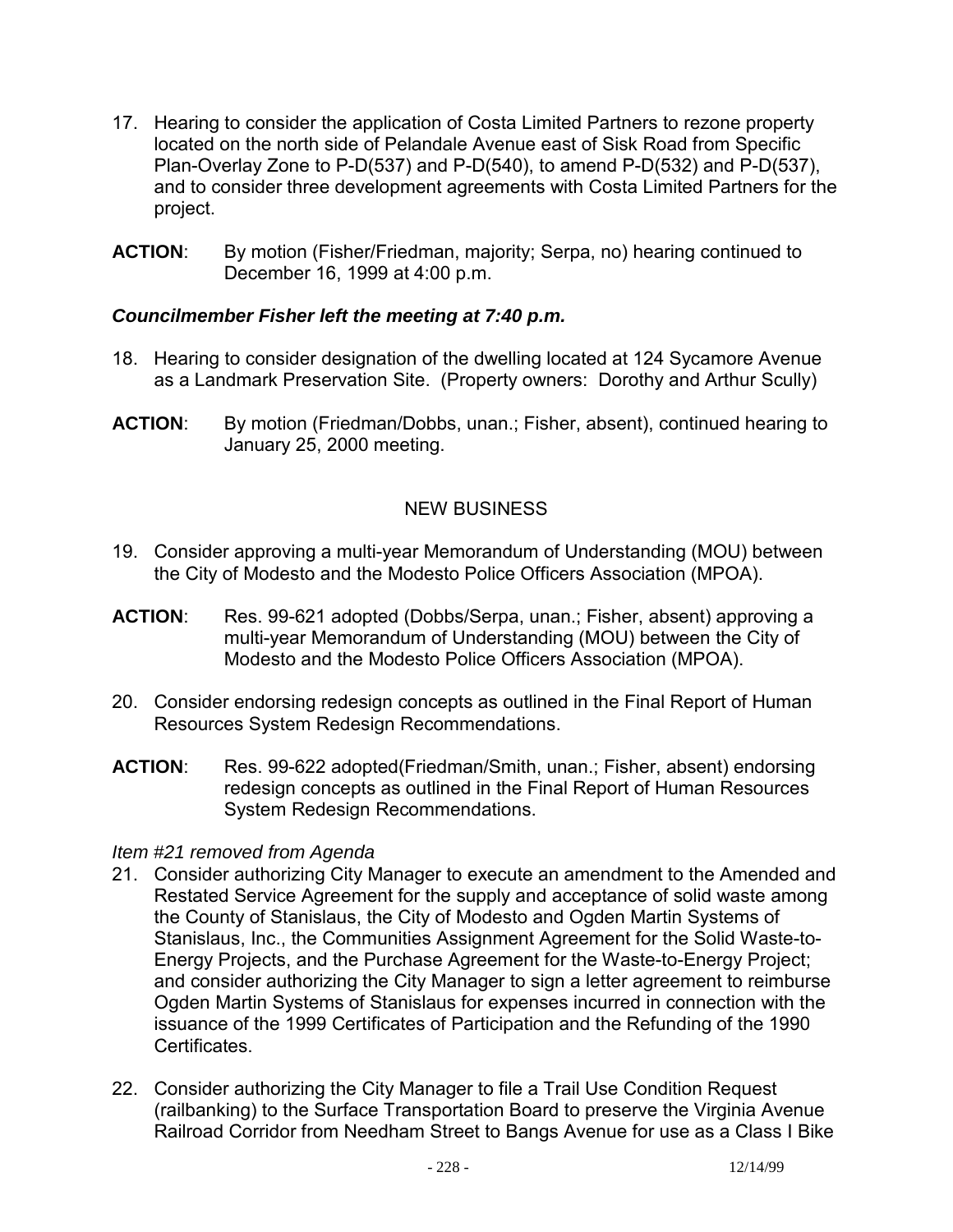Path/Trail; consider making a finding of conformance with Negative Declaration EA 96-118 prepared for the Non-Motorized Transportation Master Plan; consider directing staff to initiate the process of amending Policy documents that reference Mass Transportation in the Virginia Avenue Railroad Corridor; and consider directing staff to seek funding for the planning and development of the bike trail and corridor beautification to include the preparation of a Specific Plan for the Virginia Avenue Railroad Corridor.

**ACTION**: Res. 99-623 adopted (Friedman/Smith, unan.; Fisher, absent) authorizing the City Manager to file a Trail Use Condition Request (railbanking) to the Surface Transportation Board to preserve the Virginia Avenue Railroad Corridor from Needham Street to Bangs Avenue for use as a Class I Bike Path/Trail.

> Res. 99-624 adopted (Friedman/Smith, unan.; Fisher, absent) making a finding of conformance with Negative Declaration EA 96-118 prepared for the Non-Motorized Transportation Master Plan.

By motion (Friedman/Smith, unan.; Fisher, absent), directed staff to initiate the process of amending Policy documents that reference Mass Transportation in the Virginia Avenue Railroad Corridor.

By motion (Friedman/Smith, unan.; Fisher, absent), directed staff to seek funding for the planning and development of the bike trail and corridor beautification to include the preparation of a Specific Plan for the Virginia Avenue Railroad Corridor.

#### *Councilmember Smith absent due to conflict of interest*

- 23. Consider adoption of two resolutions as follows: (1) A resolution authorizing the City Manager to sign a Joint Powers Agreement providing for the formation of a Joint Powers Agency (JPA) with Stanislaus County for the purposes of constructing and owning a Performing Arts Center (PAC) to be located in Downtown Modesto; (2) a resolution determining that the Performing Arts Center project is exempt from CEQA, or alternatively, certifying a Mitigated Negative **Declaration**
- **ACTION**: Motion failed (Friedman/Lang, yes; Conrad & Serpa, no; Fisher & Smith, absent).

*Mayor Lang left the meeting at 9:35 p.m.* 

*Council took a 10 minutes recess and returned at 10:20 p.m. Councilmember Dobbs did not return to the meeting.* 

#### WRITTEN COMMUNICATIONS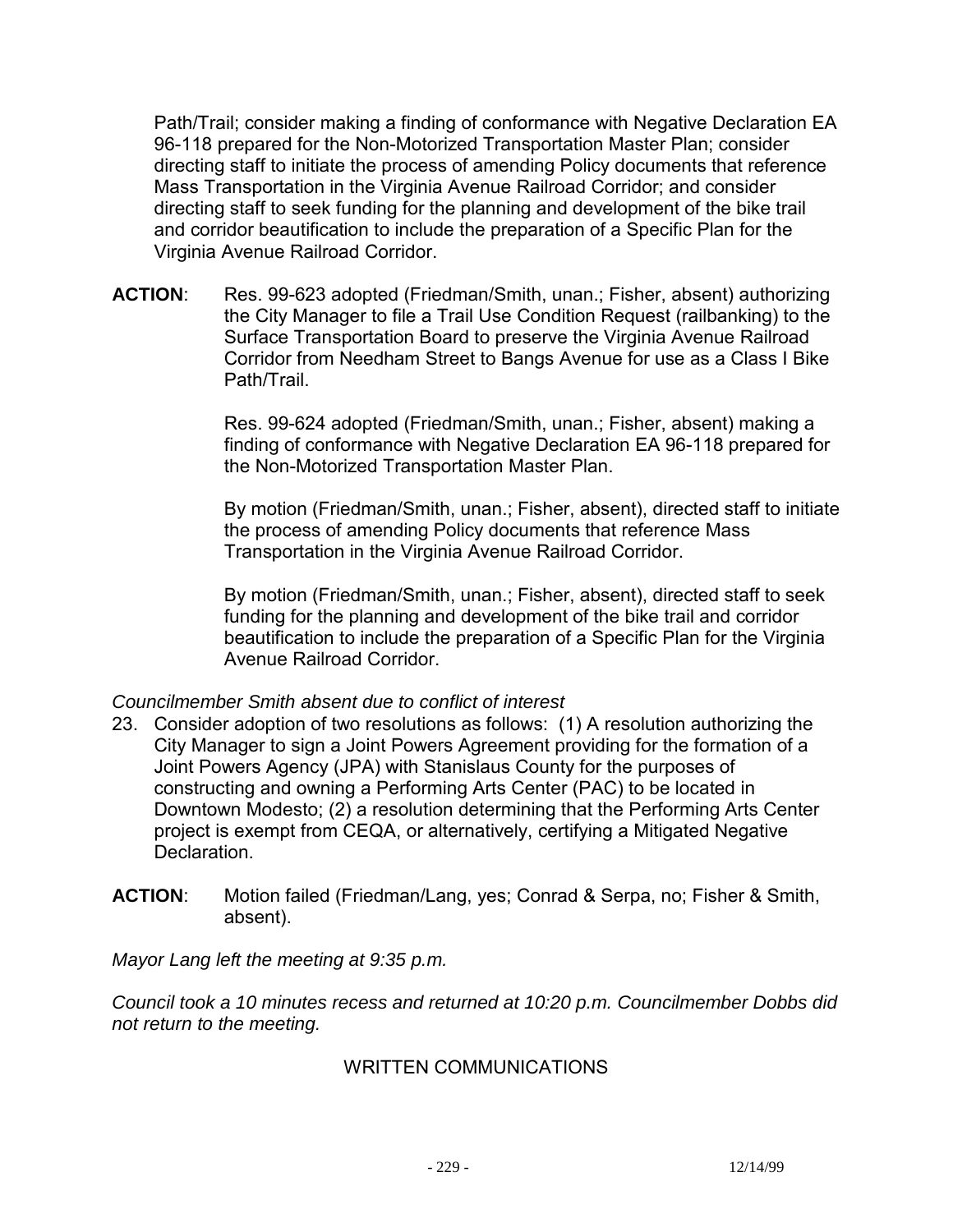- 24. Letter from Daniel R. Neesan and petitions from property owners and business owners regarding the problems surrounding the shelter for the homeless on Yosemite Boulevard.
- **ACTION**: By order of the chair, issue referred to the Human Services Committee.

#### ORAL COMMUNICATIONS

None.

#### MATTERS TOO LATE FOR THE AGENDA

None.

#### ADJOURNMENT

The meeting adjourned to Closed Session at 11:15 p.m.

### CLOSED SESSION

 The meeting adjourned to a closed session in the Council Conference Room to consider the following:

CONFERENCE WITH LEGAL COUNSEL – ANTICIPATED LITIGATION

 Significant exposure to litigation pursuant to subdivision(b) of Section 54956.9 of the Government Code: One case.

The City Attorney returned at 11:25 p.m. stating there was no reportable action taken.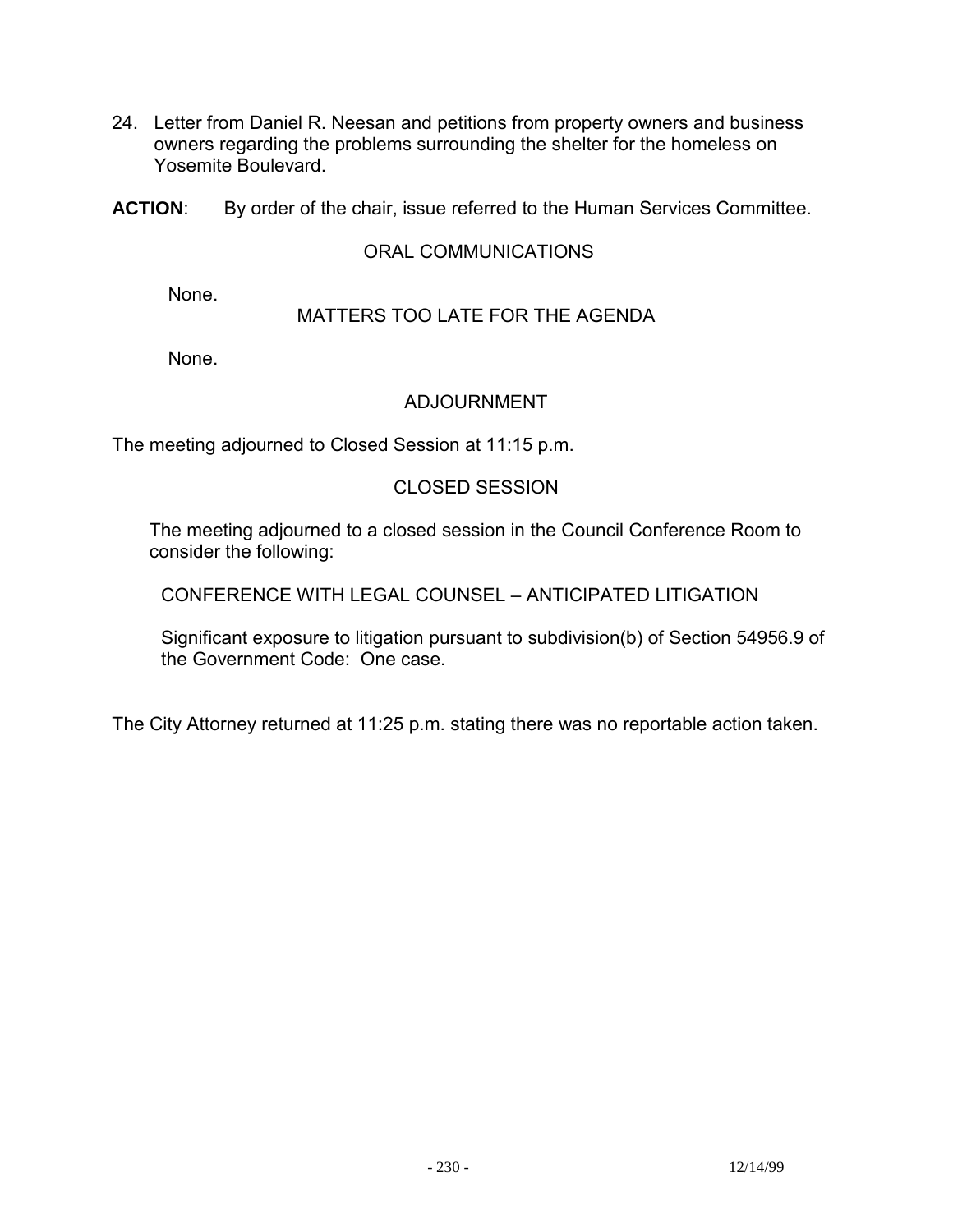# **MINUTES, Tuesday, December 16, 1999, at 4:00 p.m.**

Roll Call – Present: Councilmembers Conrad, Fisher, Friedman, Serpa, Smith, Mayor Lang

Absent: Dobbs

*Councilmember Serpa arrived at 4:12 p.m.* 

# HEARING

1. Hearing to consider the application of Costa Limited Partners to rezone property located on the north side of Pelandale Avenue east of Sisk Road from Specific Plan-Overlay Zone to P-D(537) and P-D(540), to amend P-D(532) and P-D(537), and to consider three development agreements with Costa Limited Partners for the project.

 (Ordinance rezoning from SP-O to P-D(537) needed; resolution approving development plan, development schedule and conditions of approval for P-D(537) needed; ordinance rezoning from SP-O to P-D(540) needed; resolution approving development plan, development schedule and conditions of approval for P-D(540) needed; ordinance amending P-D(532) needed; resolution approving development plan, development schedule and conditions of approval for P-D(532) needed; three ordinances approving development agreements for P-D(532), P-D(537 and P-D(540) needed; resolution finding rezonings, P-D amendments and development agreements consistent with Kiernan Business Park EIR needed; and resolution approving agreement to acquire land and to construct storm drain basin for P-D(532), P-D(537) and P-D(540) needed.)

**ACTION**: By motion (Fisher/Friedman, majority; Serpa, no), introduced Ord. 3163 to rezone from SP-O to P-D(537).

> Res. 99-625 adopted (Fisher/Friedman, majority; Serpa, no) approving development plan, development schedule and conditions of approval for P-D(537).

By motion (Fisher/Friedman, majority; Serpa, no), introduced Ord. 3164 to rezone from SP-O to P-D(540).

Res. 99-626 adopted (Fisher/Friedman, majority; Serpa, no) approving development plan, development schedule and conditions of approval for P-D(540).

By motion (Fisher/Friedman, majority; Serpa, no), introduced Ord. 3165 to amend P-D(532).

Res. 99-627 adopted (Fisher/Friedman, majority; Serpa, no) approving development plan, development schedule and conditions of approval for P-D(532).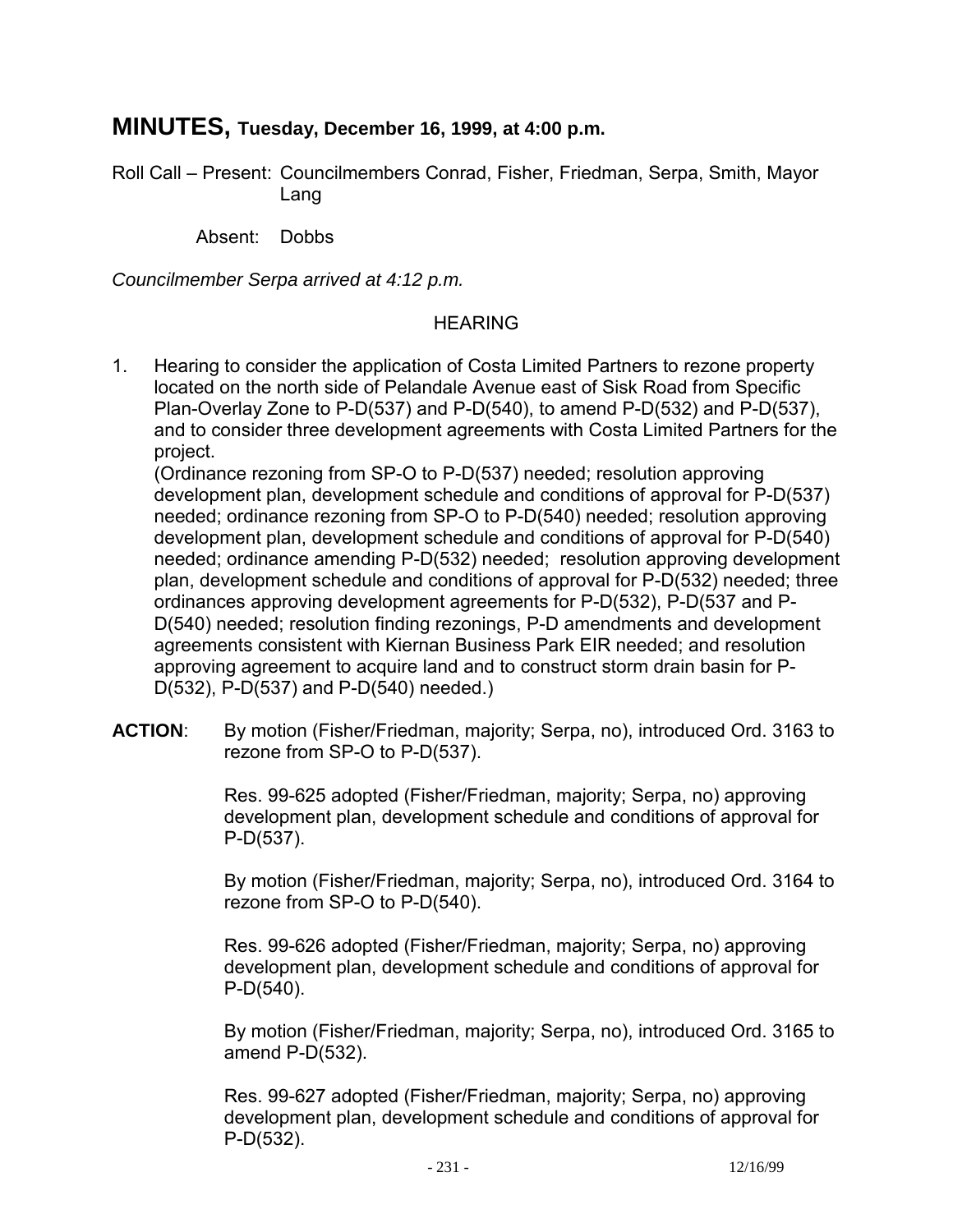By motion (Fisher/Friedman, majority; Serpa, no), introduced Ord. 3166 approving development agreements for P-D(532).

By motion (Fisher/Friedman, majority; Serpa, no), introduced Ord. 3167 approving development agreements for P-D(537).

By motion (Fisher/Friedman, majority; Serpa, no), introduced Ord. 3168 approving development agreements for P-D(540).

Res. 99-628 adopted (Fisher/Friedman, majority; Serpa, no) finding rezonings, P-D amendments and development agreements consistent with Kiernan Business Park EIR.

Res. 99-629 adopted (Fisher/Friedman, majority; Serpa, no) approving agreement to acquire land and to construct storm drain basin for P-D(532), P-D(537) and P-D(540).

# ADJOURNMENT

The meeting adjourned at 5:20 p.m.